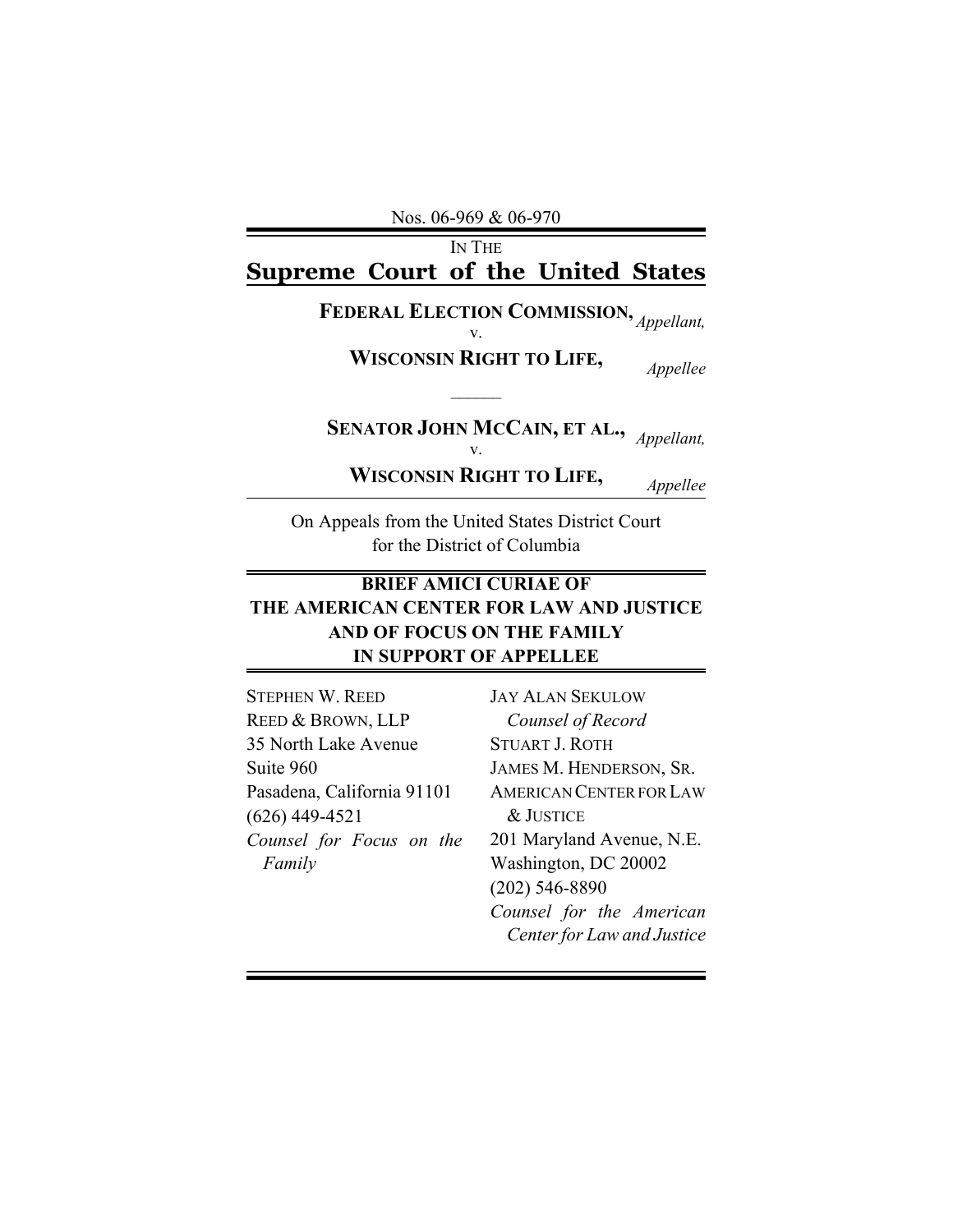## **TABLE OF CONTENTS**

| Page                                                                        |
|-----------------------------------------------------------------------------|
|                                                                             |
|                                                                             |
| Summary of Argument $\dots \dots \dots \dots \dots \dots \dots \dots \dots$ |
|                                                                             |
| I. The Prohibition of Genuine Issue Advertisements by                       |
| Grassroots Lobbying Groups During the Period Prior to                       |
| Primaries and General Elections Directly Affronts the                       |
| Right of the People to Petition for a Redress of Grievances                 |
|                                                                             |
| A. The Right to Petition for a Redress of Grievances 4                      |
| 1. The English Antecedents to the Right to Petition for                     |
|                                                                             |
|                                                                             |
| To Survive Constitutional Scrutiny, the Prohibition on<br><b>B</b> .        |
| Issue Advertisements by Grassroots Lobbying                                 |
| Organizations must Be Limited by an Appropriately                           |
| Crafted Rule Leaving Unabridged Those Genuine                               |
| Issue Advertisements That Are Protected by the                              |
| Right of the People to Petition for Redress of                              |
|                                                                             |
| 1. The Noerr-Pennington Doctrine: Drawing Limits to                         |
| Antitrust Law from the First Amendment 11                                   |
| 2. The Noerr-Pennington Doctrine Reflects the                               |
| Constitutional Right of the People to Petition under                        |
|                                                                             |
| Significant Acts of Legislative or Executive Power<br>П.                    |
| During the Blackout Period Are Shielded from                                |
| Critical Analysis and from Calls for Redress  19                            |
|                                                                             |

i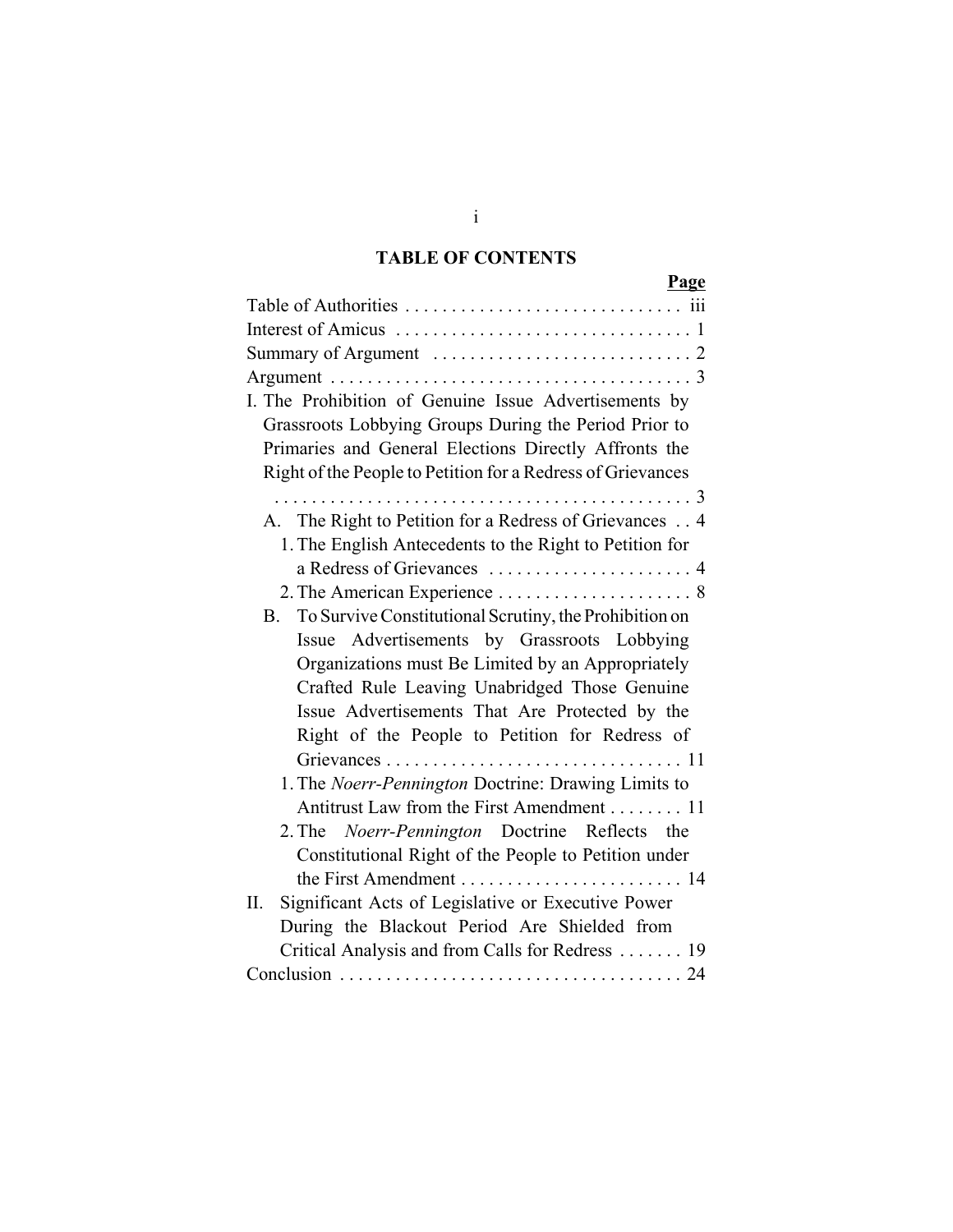## **TABLE OF CONTENTS–cont'd**

**Page**

# Appendices

| Appendix A: Actions of the President of the United States |
|-----------------------------------------------------------|
| During the Sixty Days Prior to the General Election       |
|                                                           |
| Appendix B: Floor Votes in the House of Representatives   |
| and the Senate During the Sixty Days Prior to the         |
| General Election 2004 and 2006  Appdx. B-1                |
| Appendix C: Committee Hearings of the House               |
| of Representatives and the Senate During the Sixty        |
| Day Period Prior to the General Election 2004 and 2006    |
|                                                           |
| Appendix D: Committee Reports of the House of             |
| Representatives and the Senate Issued During the Sixty    |
| Day Period Prior to the General Election 2004 and 2006    |
|                                                           |
| Appendix E: Issues Discussed on the Floor of the House    |
| of Representatives and the Senate During                  |
| the Sixty Days Prior to the General Election 2004 and     |
|                                                           |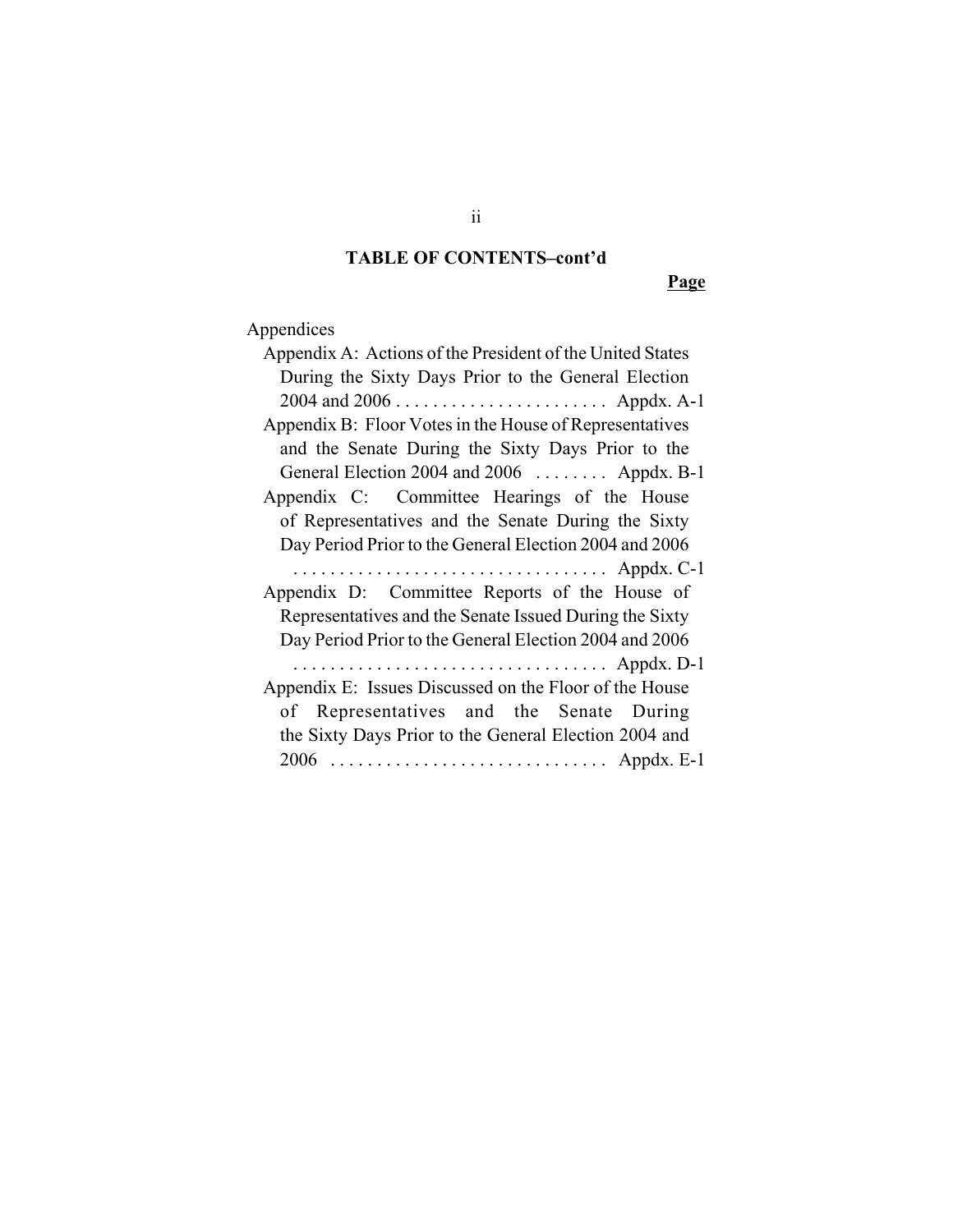### **TABLE OF AUTHORITIES**

Cases

**Page**

| Allied Tube & Conduit Corp. v. Indian Head, Inc.,             |
|---------------------------------------------------------------|
|                                                               |
| BE & K Construction Company v. NLRB, 536 U.S. 516             |
|                                                               |
| California Motor Transport Co. v. Trucking Unlimited,         |
|                                                               |
| City of Columbia v. Omni Outdoor Advertising, Inc.,           |
| 499 U.S. 365 (1991)  11, passim                               |
| Eastern Railroad Presidents Conference v. Noerr Motor         |
| Freight, Inc., 365 U.S. 127 (1961)  11, passim                |
| FEC v. McConnell, 540 U.S. 93 (2003) 1                        |
| Parker v. Brown, 317 U.S. 341 (1943)  11                      |
| Professional Real Estate Investors, Inc. v. Columbia Pictures |
| Industries, Inc., 508 U.S. 49 (1993)  16-17                   |
| United Mine Workers of America v. Pennington,                 |
|                                                               |
|                                                               |
| United States v. Cruikshank, 92 U.S. 542 (1875)  19           |
| Statutes, Constitutions, and Other Laws                       |
| 1628 Petition of Right, 3 Chas.1 c.1                          |
| (http://www.nationalarchives.gov.uk/pathways/citizensh        |
| ip/rise parliament/transcripts/petition right.htm 6-7         |
| 1689 Bill of Rights, 1 W. & M., Sess. 2, ch. (1689)           |
|                                                               |
| (http://www.nationalarchives.gov.uk/pathways/citizensh        |
| ip/rise_parliament/transcripts/bill_rights.htm) 7-8           |
| "An Act Prohibiting Trade and Intercourse with America,"      |

16 Geo. III., c. 5 . . . . . . . . . . . . . . . . . . . . . . . . . . . . . . . . 9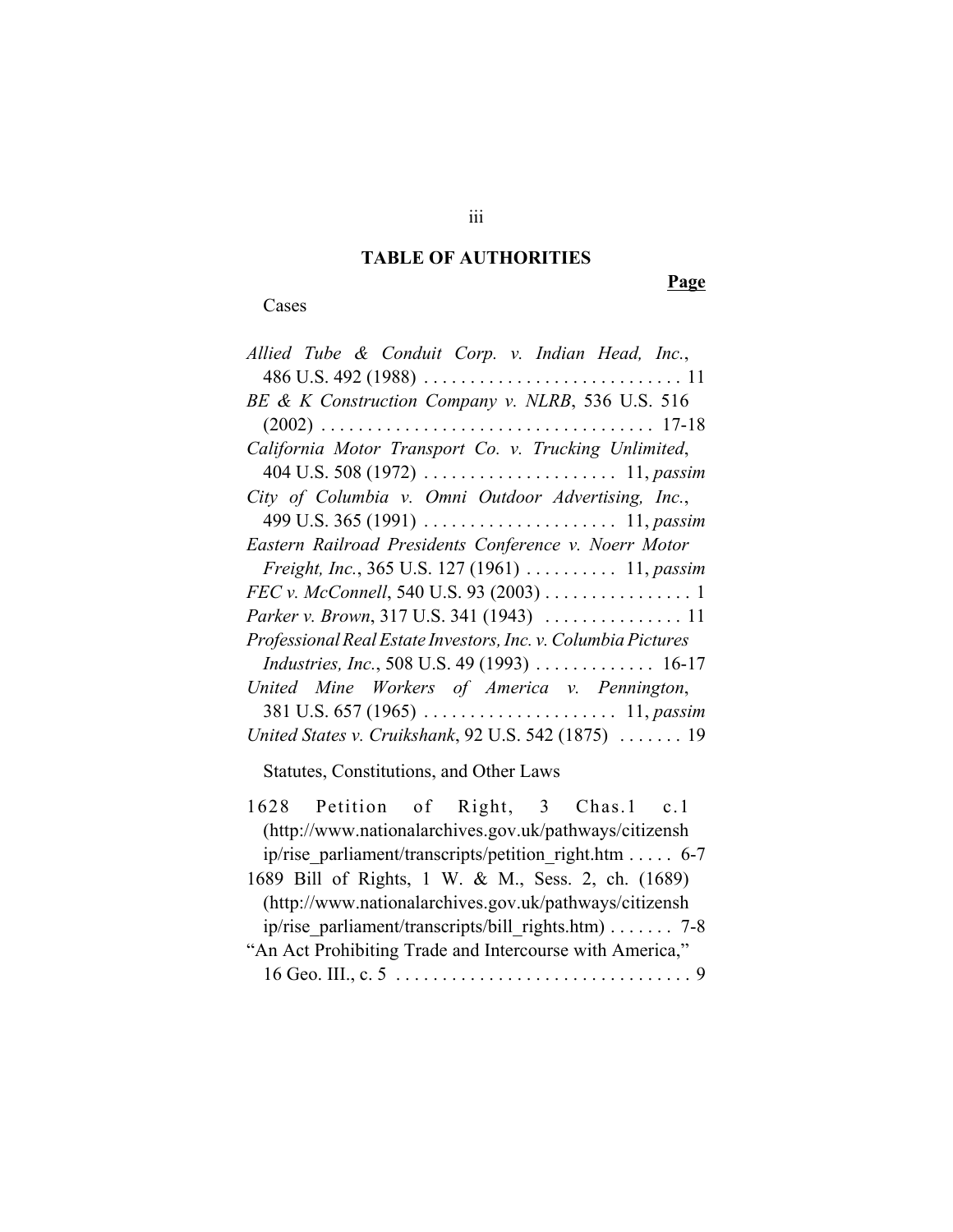## **TABLE OF AUTHORITIES–cont'd**

## **Page**

| Declaration and Resolves, First Continental Congress,                          |
|--------------------------------------------------------------------------------|
|                                                                                |
| DECL. OF INDEP. $\dots\dots\dots\dots\dots\dots\dots\dots\dots\dots\dots\dots$ |
| Magna Carta (http://www.bl.uk/treasures/                                       |
|                                                                                |
|                                                                                |
| Petition to the King, Second Continental Congress,                             |
|                                                                                |
| Legislative Materials                                                          |
| Annals of Congress, House of Representatives, 1st Congress,                    |
|                                                                                |
| House of Commons Journal Volume 1: 27 May 1628,                                |
| Journal of the House of Commons: volume 1: 1547-1629                           |
|                                                                                |
| House of Commons Journal Volume 10: 16 December 1689,                          |
| Journal of the House of Commons: volume 10: 1688-1693                          |
|                                                                                |
| House of Lords Journal Volume 3: 27 May 1628, Journal of                       |
| the House of Lords: volume 3: 1620-1628 (1802)  6                              |
| House of Lords Journal Volume 14: 16 December 1689,                            |
| Journal of the House of Lords: volume 14: 1685-1691 7                          |
| Nominations: Hearing Before the S. Comm. on the Judiciary,                     |
|                                                                                |
| <b>Administrative Materials</b>                                                |

40 Weekly Comp. Pres. Doc. 2034-35 (Sept. 15, 2004) . . 20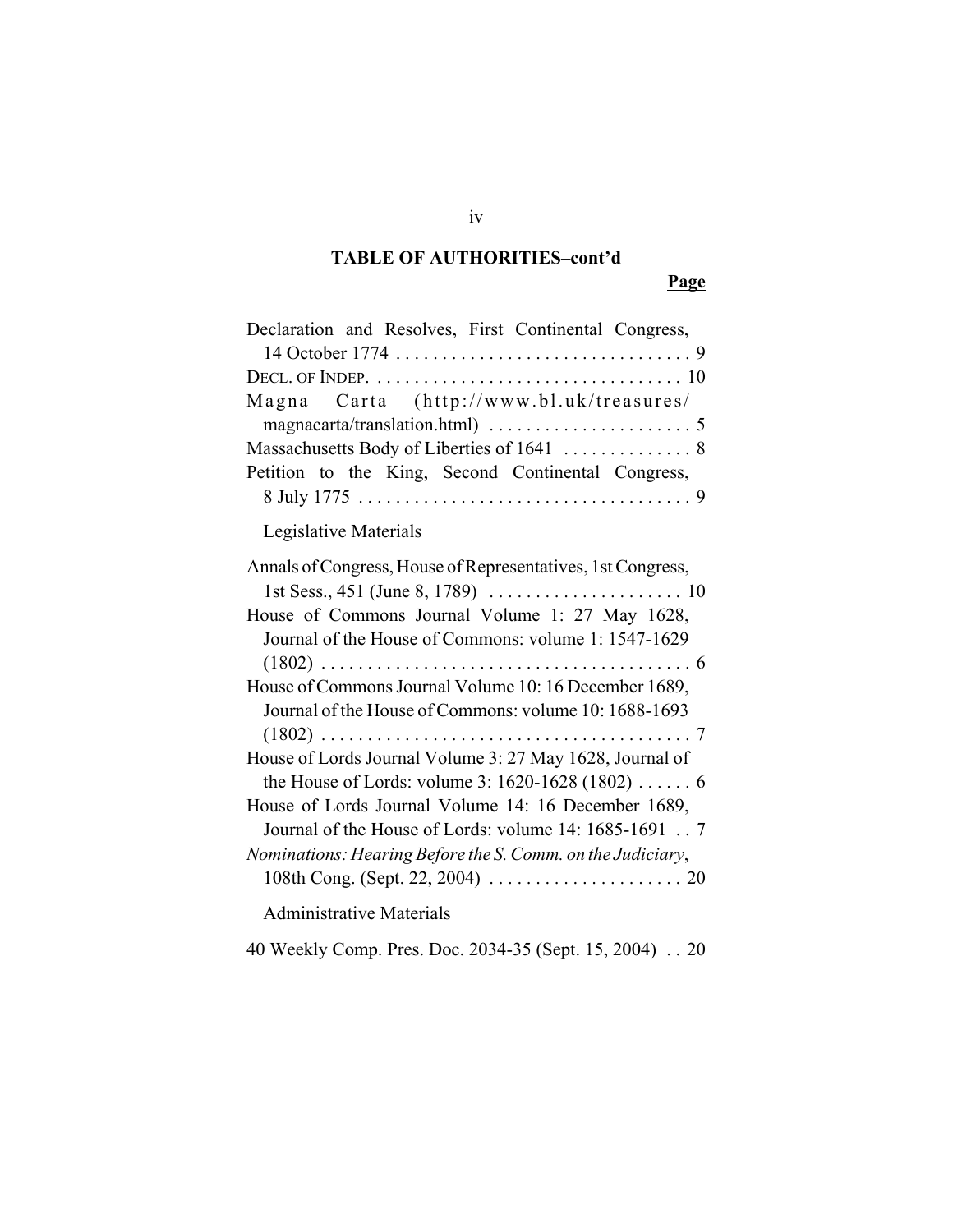### **TABLE OF AUTHORITIES–cont'd**

**Page**

Journals, Treatises and Other Authorities

v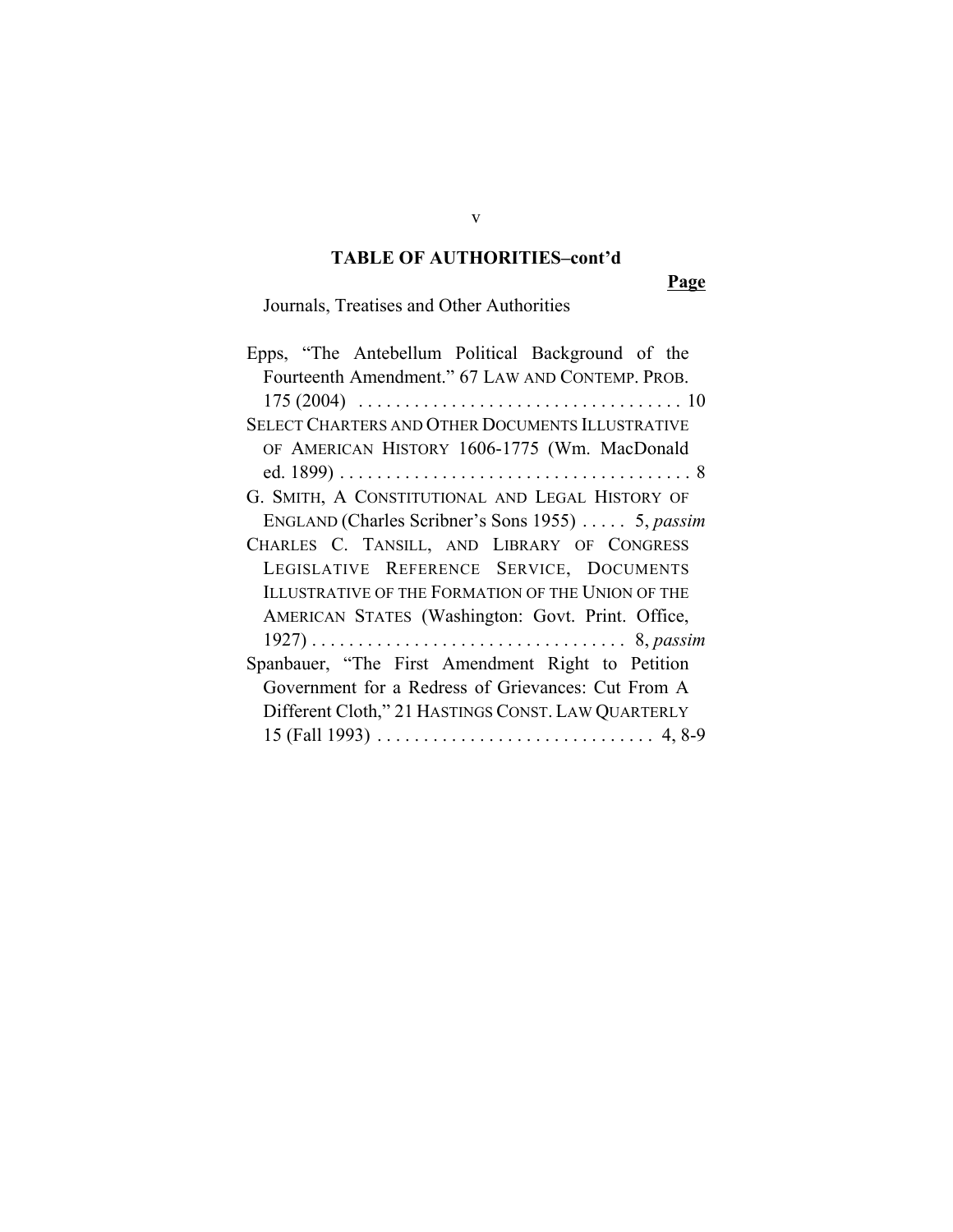#### **INTEREST OF AMICUS**<sup>1</sup>

**The American Center for Law and Justice** ("ACLJ") is a not-for-profit legal and educational organization dedicated to, *inter alia*, the defense of rights guaranteed under the First Amendment to the United States Constitution. ACLJ attorneys have appeared frequently before the Court as counsel for parties or for amici. In particular, Counsel of Record for amicus was Counsel of Record and presented oral argument for appellees Emily Echols *et al.* (minors) in *FEC v. McConnell*, 540 U.S. 93, 231-32 (2003).

**Focus on the Family** is a California non-profit religious corporation committed to strengthening the family in the United States and abroad. One of its express purposes is to propagate and spread the Gospel of Jesus Christ. Focus on the Family's interest in this case stems from the fact that it is actively involved in the promotion of the freedom of speech and expression and actively opposes restriction on private speech. Focus on the Family distributes a daily radio broadcast about family issues that reaches approximately 1.7 million listeners each day in the United States, Canada and around the world. Focus on the Family publishes and distributes Focus on the Family magazine and other literature that is received by more than 2 million households each month. Topics addressed in the daily radio broadcast and in printed literature published

<sup>1.</sup> The parties in this case have consented to the filing of this brief. Letters of consent to the filing of this brief have been filed with the Court. No counsel for any party authored this brief in whole or in part. No person or entity aside from the ACLJ, its members, or its counsel made a monetary contribution to the preparation or submission of this brief. The ACLJ has no parent corporation, and no publicly held company owns 10% or more of its stock.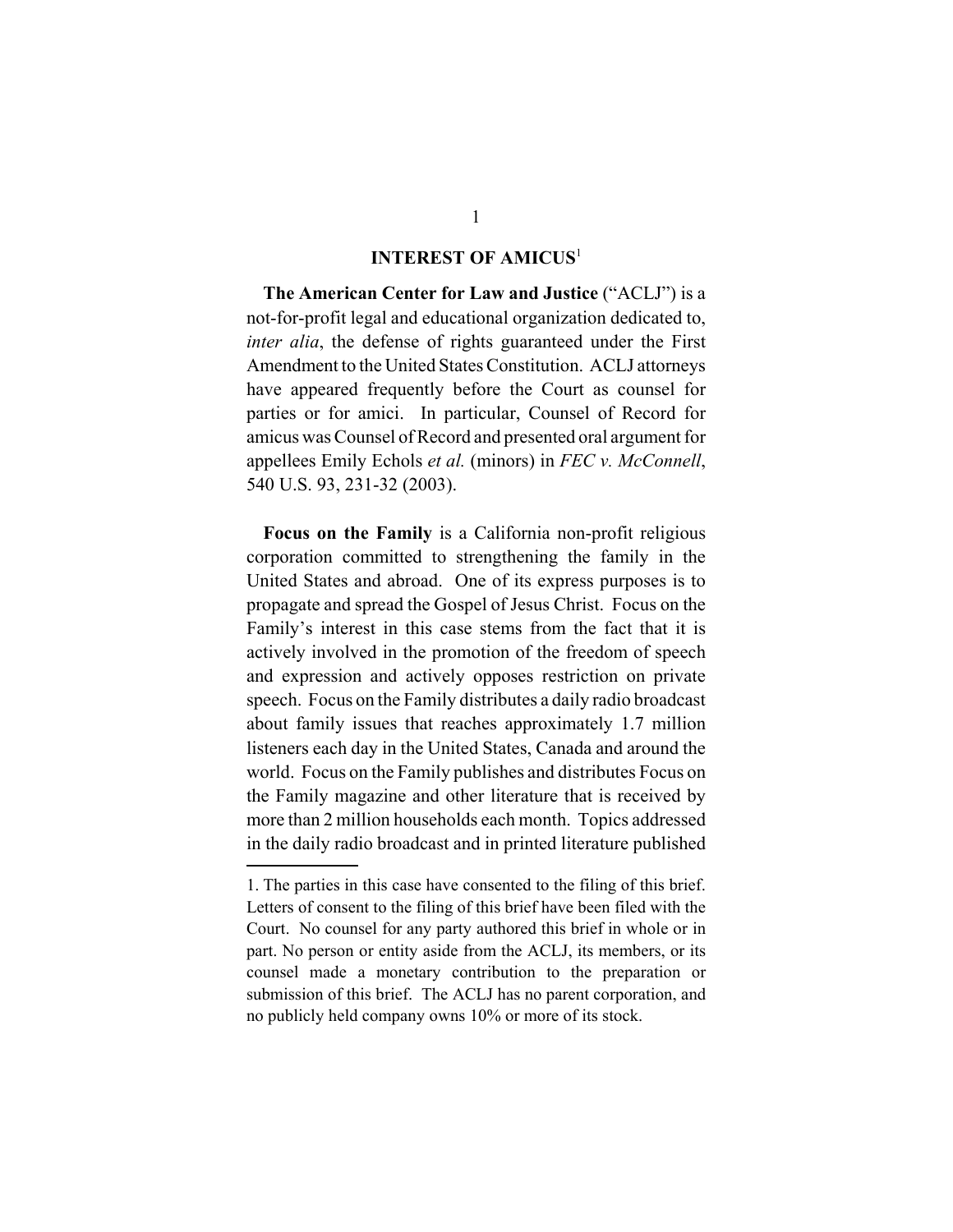and distributed by Focus on the Family frequently concern religious expression, freedom of speech, and the right of individuals, privately, to express their opinions, whether religious or otherwise. Focus on the Family has, over the past twenty years, frequently urged its constituents to write or call their elected representatives to make their views known on issues associated with pending legislation.

#### **SUMMARY OF ARGUMENT**

This Court should take the opportunity presented by these consolidated appeals to confirm the constitutional warrant, under the First Amendment Right to Petition for Redress of Grievances, for genuine issue advertisements by grassroots lobbying organizations.

The storied right to petition for redress of grievances is more than a historical artifact of history. That right, both in its exercise and in the charters and proclamations affirming it, is inextricably wound up in the history of this Nation and of England before it. While Magna Carta, the Petition of Right and the English Bill of Rights mark the trail leading to it, an amendment was required to make the right to petition for redress of grievances fundamental in the federal constitutional scheme.

The right to petition for redress of grievances, constitutional in scope, has been construed by this Court in a series of antitrust and related cases, to bar the application of normal principles of antitrust law, under the *Noerr-Pennington* Doctrine. In the *Noerr-Pennington* line of cases, this Court crafted a rule of exception from the operation of antitrust law.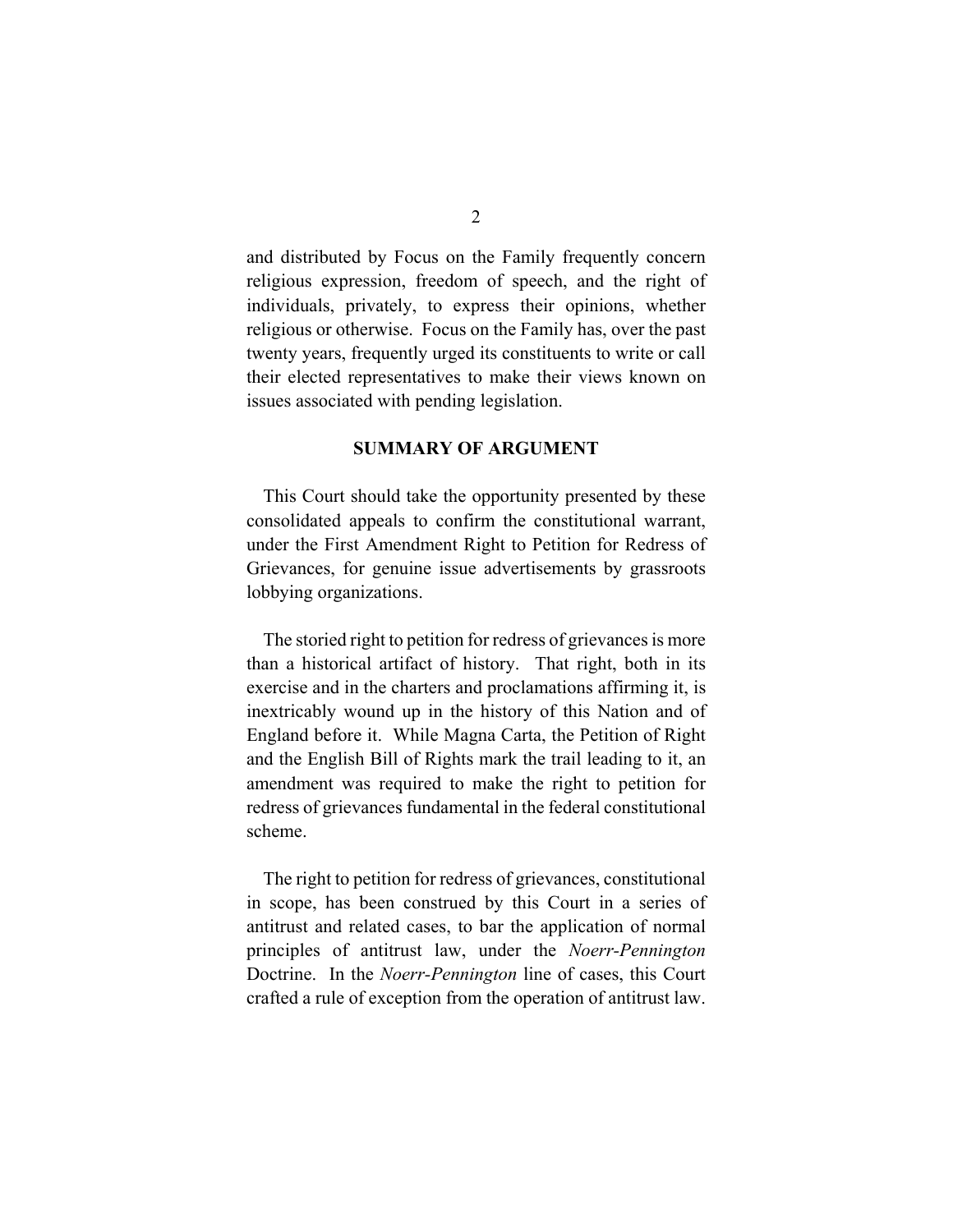It did so, in principal part, to avoid the constitutional difficulty that would be presented if the antitrust laws were not understood to skirt the perimeter of the right to petition for redress of grievances. In like vein, here, this Court should take the opportunity afforded by the consolidated cases to affirm the constitutional dimensions of the right of the people to petition for redress of grievances. In doing so, this Court should craft a rule respecting the exercise of that right in the formulation and broadcasting of genuine issue advertisements during the statutory blackout periods.

#### ARGUMENT

I. THE PROHIBITION OF GENUINE ISSUE ADVERTISEMENTS BY GRASSROOTS LOBBYING GROUPS DURING THE PERIOD PRIOR TO PRIMARIES AND GENERAL ELECTIONS DIRECTLY AFFRONTS THE RIGHT OF THE PEOPLE TO PETITION FOR A REDRESS OF GRIEVANCES.

The United States Government does not "take a holiday" beginning thirty days before primary elections and sixty days before general elections. Even though Congress recesses in advance of general elections, seemingly for the purpose of allowing members the opportunity to campaign last minute for re-election, the business of governing continues.

Because the business of governing continues, the business of the People, that is, the business of giving instructions to their elected representatives continues. And likewise, the business of seeking redress of grievances continues. When Congress enacted the Bipartisan Campaign Reform Act of 2002, it acted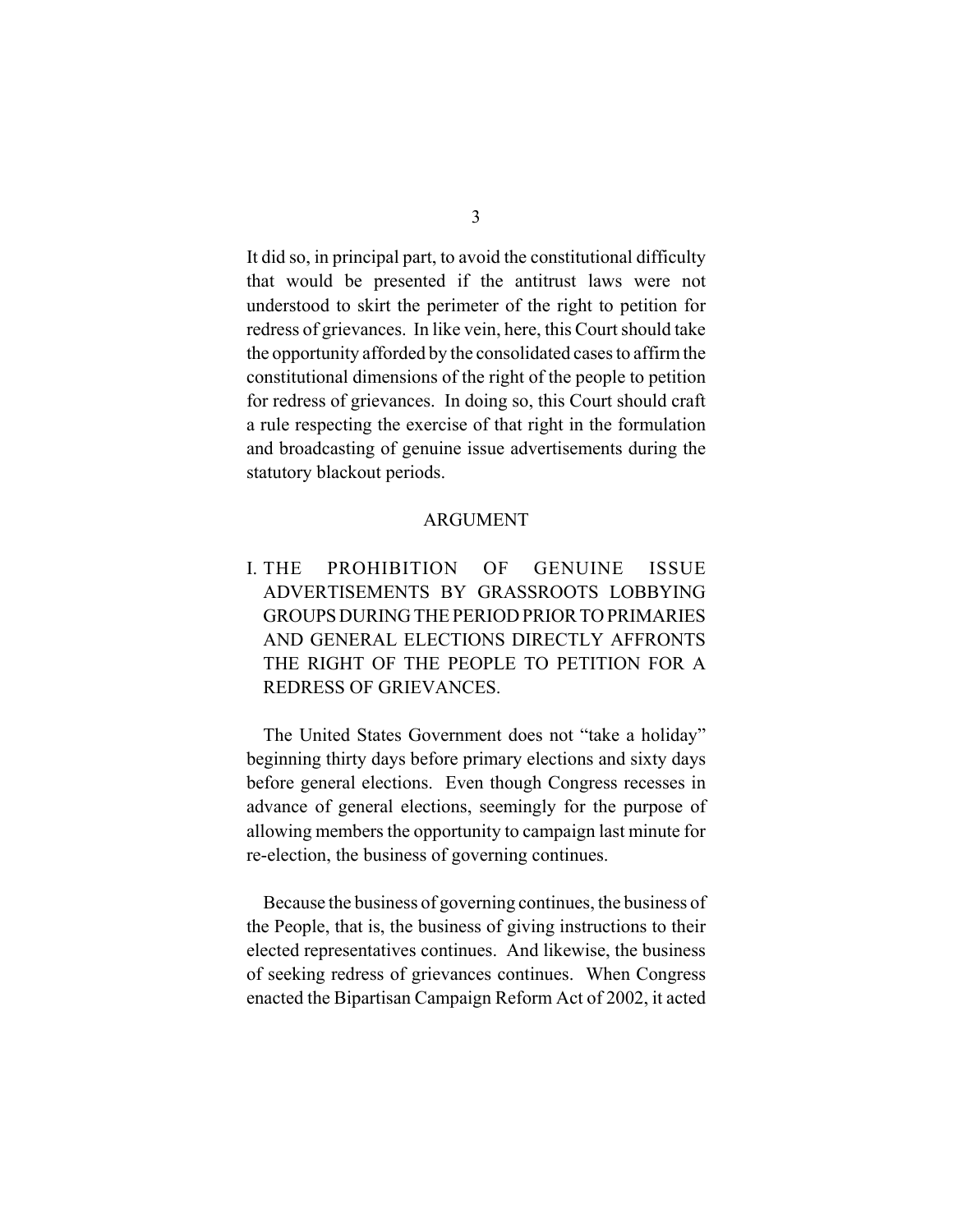in derogation of these facts and to the detriment of the right of the people to petition for a redress of grievances through the use of genuine issue advertisements by grassroots lobbying organizations. The right to petition is fundamental,<sup>2</sup> and warrants this Court's close guardianship.

- A. The Right to Petition for A Redress of Grievances
	- 1. The English Antecedents to the Right to Petition for a Redress of Grievances

The constitutional right to petition for a redress of grievances was not fashioned from whole cloth by the First federal Congress in 1789. An English people had framed this Nation, and those Englishmen not only knew of Magna Carta, Petition of Right, and the English Bill of Rights, they had pursued relief in accord with them before declaring independence. To fairly get the meaning of the right to petition for redress, a review of its English antecedents is required.

In June 1215, at Runnymede, England, King John met with several of his Barons. There, the terms of the King's concessions were determined; within several days, the king signed the Magna Carta, or Great Charter, under compulsion applied against him by a plurality of his Barons. G. SMITH, A

<sup>2.</sup> It has been suggested, with good ground therefor, that the right to petition for redress of grievances is superior to the other rights protected from Congressional abridgement by the First Amendment. *See generally* Julie Spanbauer, "The First Amendment Right to Petition Government for a Redress of Grievances: Cut From A Different Cloth," 21 HASTINGS CONST. LAW QUARTERLY 15 (Fall 1993).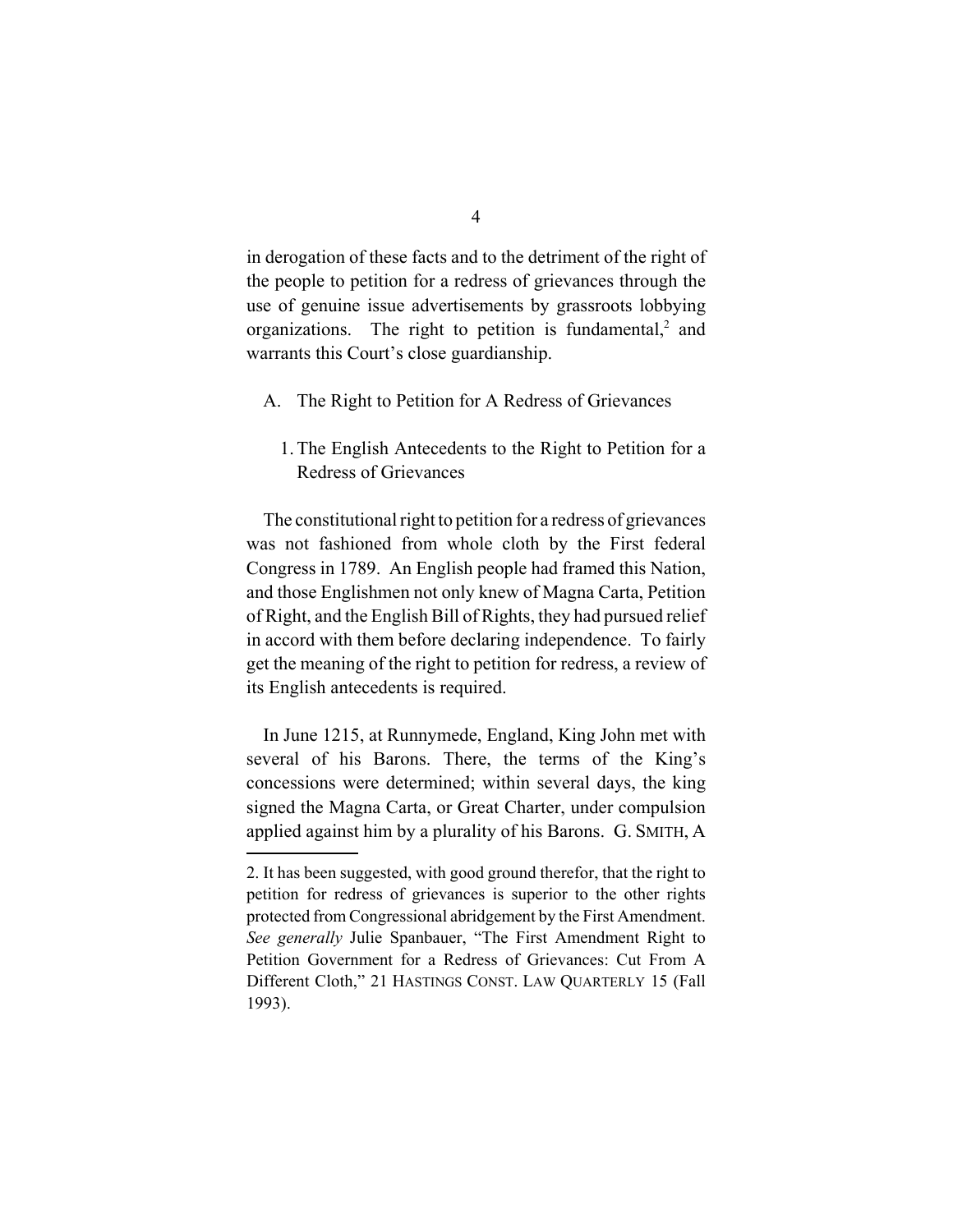CONSTITUTIONAL AND LEGAL HISTORY OF ENGLAND 132 (Charles Scribner's Sons 1955).<sup>3</sup> See generally Magna Carta (http://www.bl.uk/treasures/ magnacarta/translation.html) (last viewed March 17, 2007). In paragraph 67 of the 1215 Magna Carta, King John expressly crafted a process for his Barons to petition for the redress of "transgressions."4 More important, perhaps, than that specific provision of the Great Charter is the persuasive process that led King John to make the concession of Magna Carta; the process that gave rise to the King's concessions serves to this day as a powerful archetype of the petition process.

Magna Carta simply redressed wrongs. The

4. Paragraph 61 of Magna Carta bound the King and his Officers to make redresses "without delay." In fact, the provision is quite a stark authorization of direct, self-help:

And if we shall not have corrected the transgression (or, in the event of our being out of the realm, if our justiciar shall not have corrected it) within forty days, reckoning from the time it has been intimated to us (or to our justiciar, if we should be out of the realm), the four barons aforesaid shall refer that matter to the rest of the five and twenty barons, and those five and twenty barons shall, together with the community of the whole realm, distrain and distress us in all possible ways, namely, by seizing our castles, lands, possessions, and in any other way they can, until redress has been obtained as they deem fit, saving harmless our own person, and the persons of our queen and children; and when redress has been obtained, they shall resume their old relations towards us.

<sup>3.</sup> That Magna Carta of 1215 was but one of several documents so called. G. SMITH, at 136.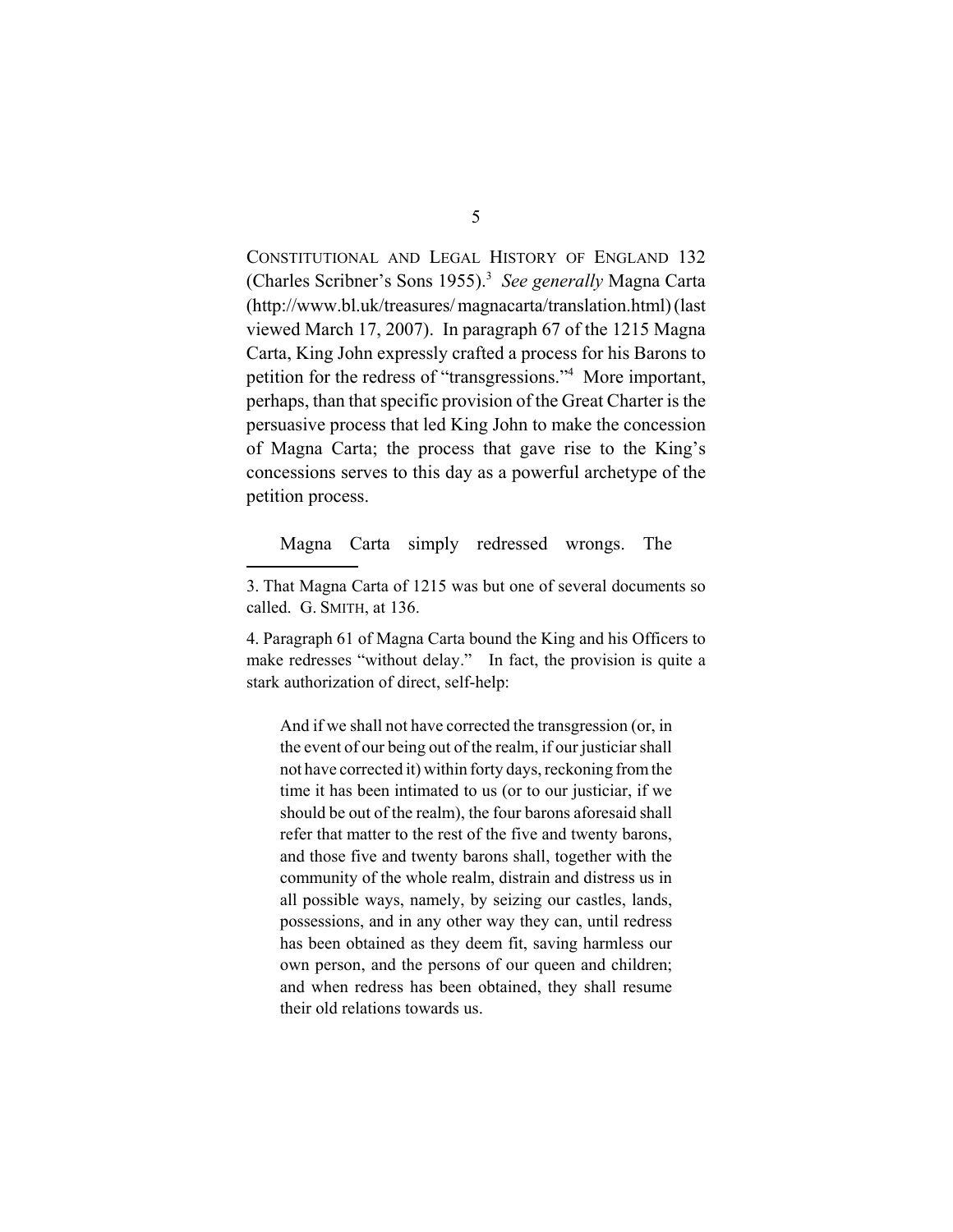significant thing is that the wrongs were substantially those of all bad governments in any age and the principles of redress have changed but little through the centuries. Each clause was addressed to a specific problem, written in direct and simple language, prepared by practical men who knew what they were about.

#### G. SMITH, at 133.

Some four centuries later, as England moved closer and closer to civil war, a train of abuses, including denial and abrogation of rights and privileges confirmed by King John in Magna Carta, gave rise to the 1628 Petition of Right, 3 Chas.1 c.1. Adopted by Parliament with the support of Sir Edward Coke among others, *see* House of Commons Journal Volume 1: 27 May 1628, Journal of the House of Commons: volume 1: 1547-1629 (1802), pp. 905-06, and unanimously even in the House of Lords, *see* House of Lords Journal Volume 3: 27 May 1628, Journal of the House of Lords: volume 3: 1620-1628 (1802), pp. 824-26, the Petition of Right pressed the case of serious grievances by Parliament against the Crown.

King Charles I took cognizance of the Petition and agreed to examine the merits of its claims. G. SMITH, at 320. Among the grievances claimed in the Petition, several stand out: forced loans to the Crown; arbitrary arrest; imprisonment against the terms provided in the Magna Carta; interference with property; abuses of the Great Writ; quartering of troops without compensation; imposition of martial law. G.SMITH , at 319-20; http://www.nationalarchives.gov.uk/pathways/citizenship/ris e\_parliament/transcripts/petition\_right.htm (text transcript by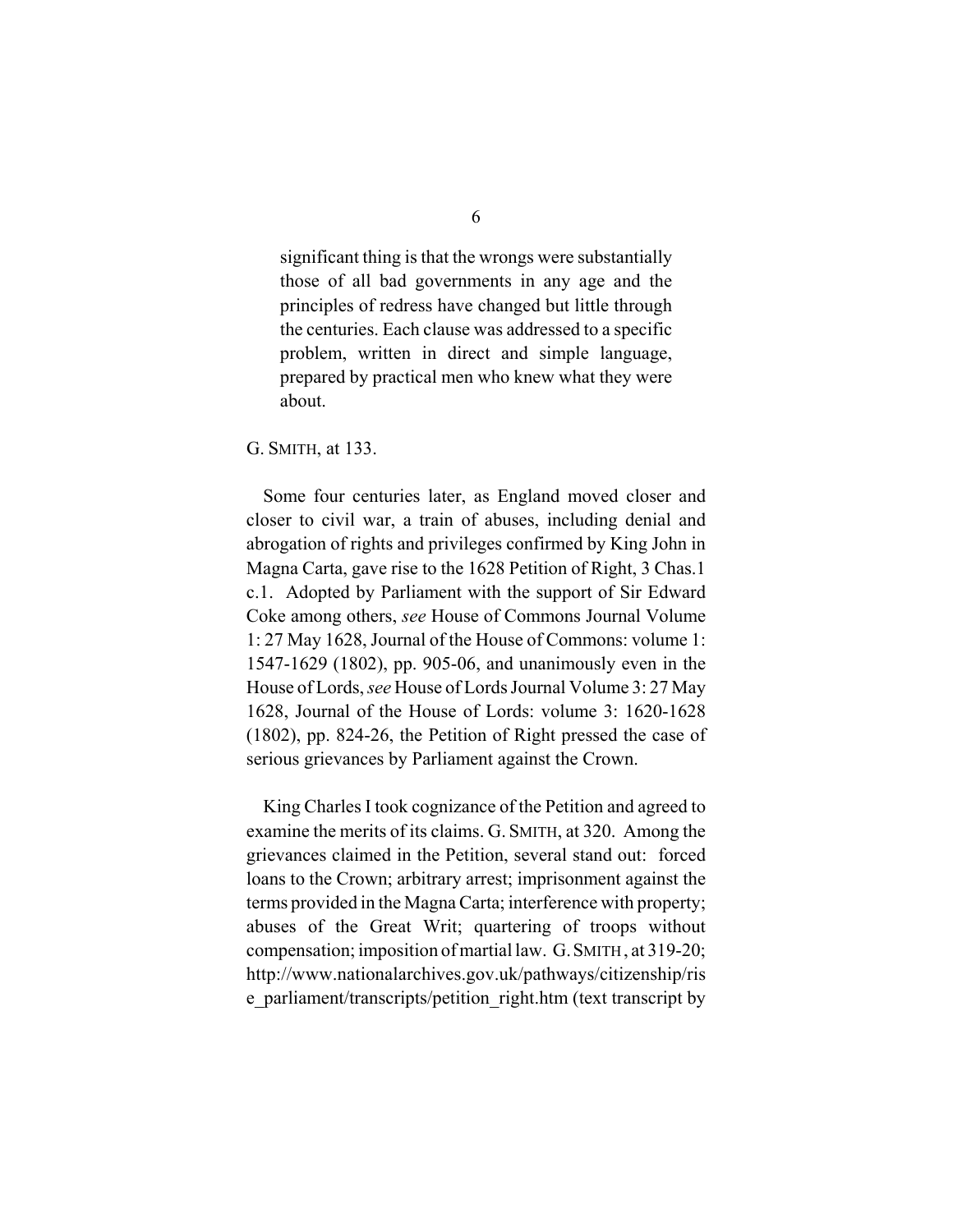the Parliamentary Archives) (last viewed March 17, 2007). In laying out the claimed wrongs, Parliament again followed the model of petitioning the Crown for relief from the wrongs stated in the Petition.

In the aftermath of the English Civil Wars and the subsequent ascendancy of William and Mary, Parliament enacted – with the Crown's approval – legislation settling the question of succession to the throne and, at the same time, confirming expressly the rights of the subjects of the Crown. G. SMITH, at 367-68. Those objects were obtained in the 1689 Bill of Rights. 1 W. & M., Sess. 2, ch. 2 (1689) (http://www.nationalarchives.gov.uk/pathways/citizenship/ri se\_parliament/transcripts/bill\_rights.htm) (text transcript by the Parliamentary Archives) (last viewed March 17, 2007); House of Lords Journal Volume 14: 16 December 1689, Journal of the House of Lords: volume 14: 1685-1691, pp. 372-73; House of Commons Journal Volume 10: 16 December 1689, Journal of the House of Commons: volume 10: 1688-1693 (1802), pp. 309-10.

As with the Petition of Right, the English Bill of Rights contained indictments of prior abuses by the Crown or the officers of the Crown. Further, the Bill of Rights directly settled the question of the rights of the Crown's subjects. Key rights concluded by Parliament, in the Bill of Rights, to belong to the Crown's subjects included: freedom from royal interference with the law; freedom from taxation by royal prerogative, that is, without agreement by Parliament; freedom to petition the King; freedom of Protestant subjects to have arms for defence, as allowed by law; freedom to elect members of Parliament without interference from the Sovereign;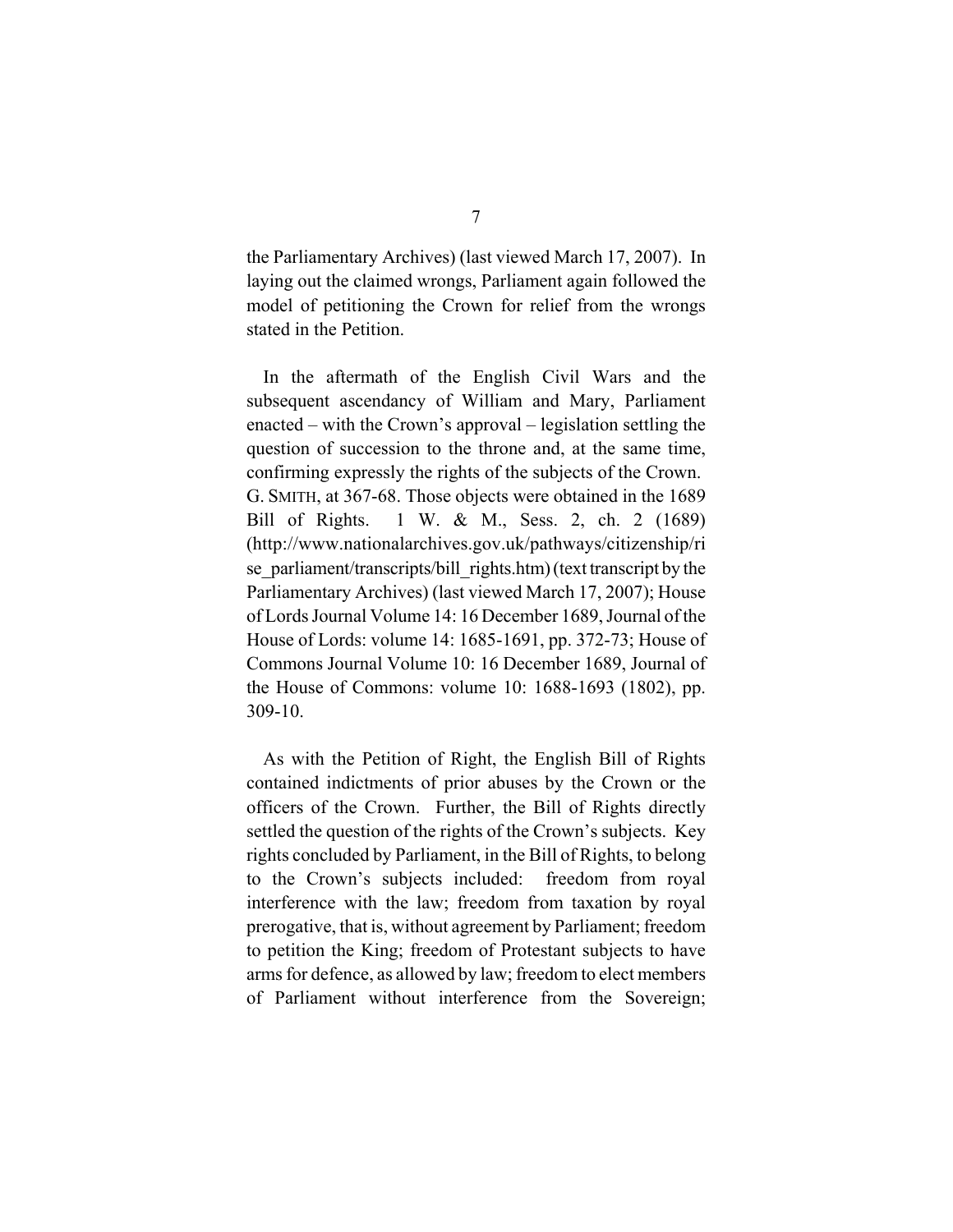freedom from cruel and unusual punishments, and excessive bail; and, freedom from fines and forfeitures without trial. 1 W. & M., Sess. 2, ch. 2 (1689).

#### 2. The American Experience

Just as quickly as English peoples began to settle on the shores of the American continent, they began to establish among themselves basic principles of governance. Among those early charters, the Massachusetts Body of Liberties of 1641 was first to protect expressly the right to petition:

Every man whether Inhabitant or ffoffeiner, free or not free shall have libertie to come to any publique Court, Councell, or Towne meeting, and either by speech or writeing to move any lawfull, seasonable, and materiall question, or to present any necessary motion, complaint, petition, Bill or information, whereof that meeting hath proper cognizance, so it be done in convenient time, due order, and respective manner.

SELECT CHARTERS AND OTHER DOCUMENTS ILLUSTRATIVE OF AMERICAN HISTORY 1606-1775, at 73, 75 (Wm. MacDonald ed. 1899) (hereafter cited as "MacDonald's SELECT CHARTERS").

Subsequent charters and constitutions affirmed that the right to petition for redress of grievances was an accepted heritage of the English colonists in America. *See* Julie Spanbauer, "The First Amendment Right to Petition Government for a Redress of Grievances: Cut From A Different Cloth," 21 HASTINGS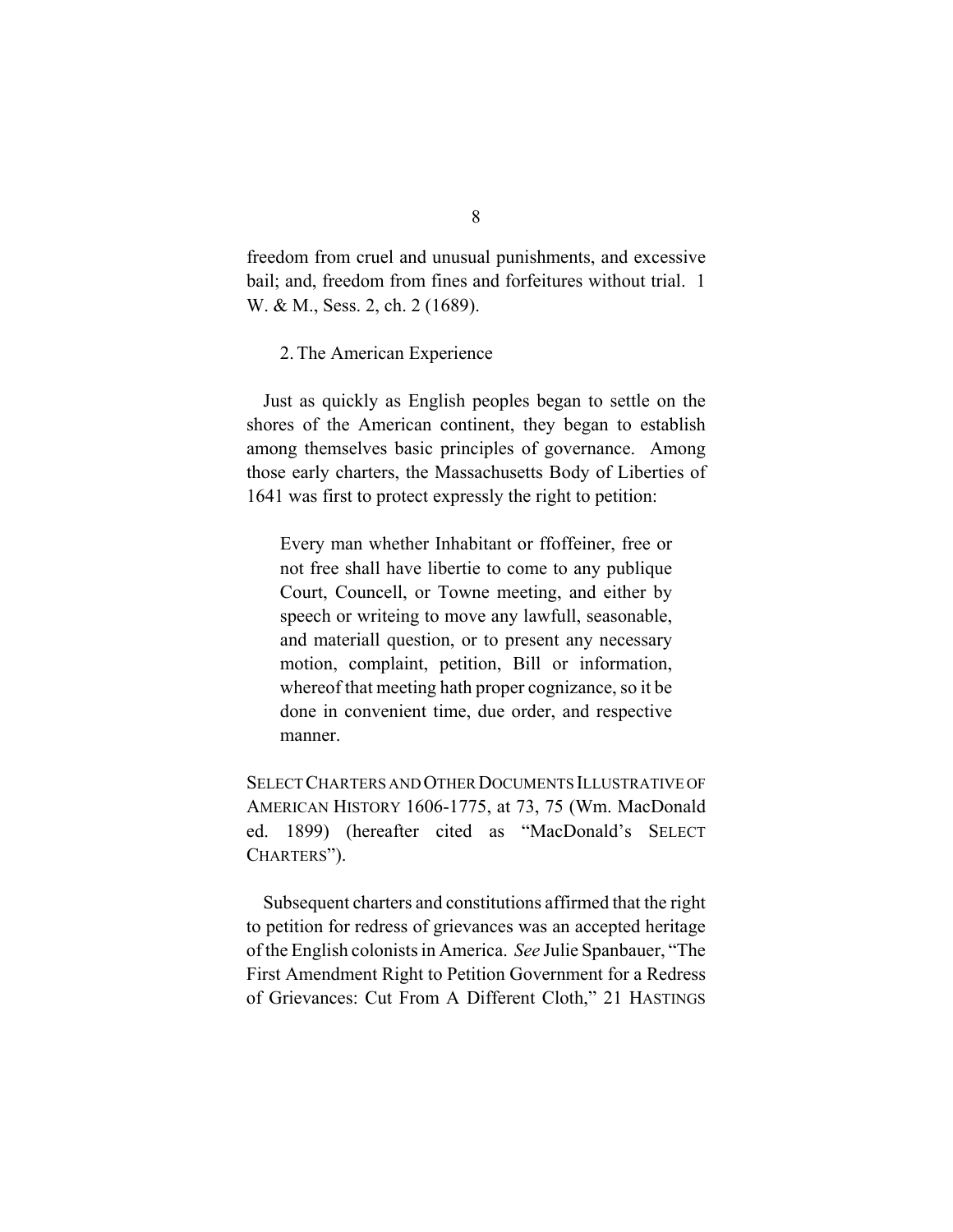CONST. LAW QUART., nn. 83-87 (Fall 1993) (collecting other charter provisions regarding the right to petition). By the time of the meeting of the First Continental Congress, the sentiment that the right to petition was a fundamental right of the American colonists was established. In the Declaration and Resolves, the First Continental Congress expressly declared as much:

That they have a right peaceably to assemble, consider of their grievances, and petition the king; and that all prosecutions, prohibitory proclamations, and commitments for the same, are illegal.

Declaration and Resolves, First Continental Congress, 14 October 1774, (*in* CHARLES C. TANSILL, AND LIBRARY OF CONGRESS LEGISLATIVE REFERENCE SERVICE, DOCUMENTS ILLUSTRATIVE OF THE FORMATION OF THE UNION OF THE AMERICAN STATES 1, 3 (Washington: Govt. Print. Office, 1927)).

Indeed, the Second Continental Congress approved a Petition to King George, for redress of the many grievances that were propelling the colonies toward revolution. *See* Petition to the King, 8 July 1775 (*in* MacDonald's SELECT CHARTERS, at 381- 85). That plea for redress King George and Parliament alike rejected; in response, Parliament enacted, with royal approbation, "An Act Prohibiting Trade and Intercourse with America." 16 Geo. III., c. 5 (*in* MacDonald's SELECT CHARTERS, at 391-96). And it was precisely because repeated petitioning to Parliament and the King had not salutary effect that the American gambit for independence became unavoidable. As Thomas Jefferson phrased the problem, "In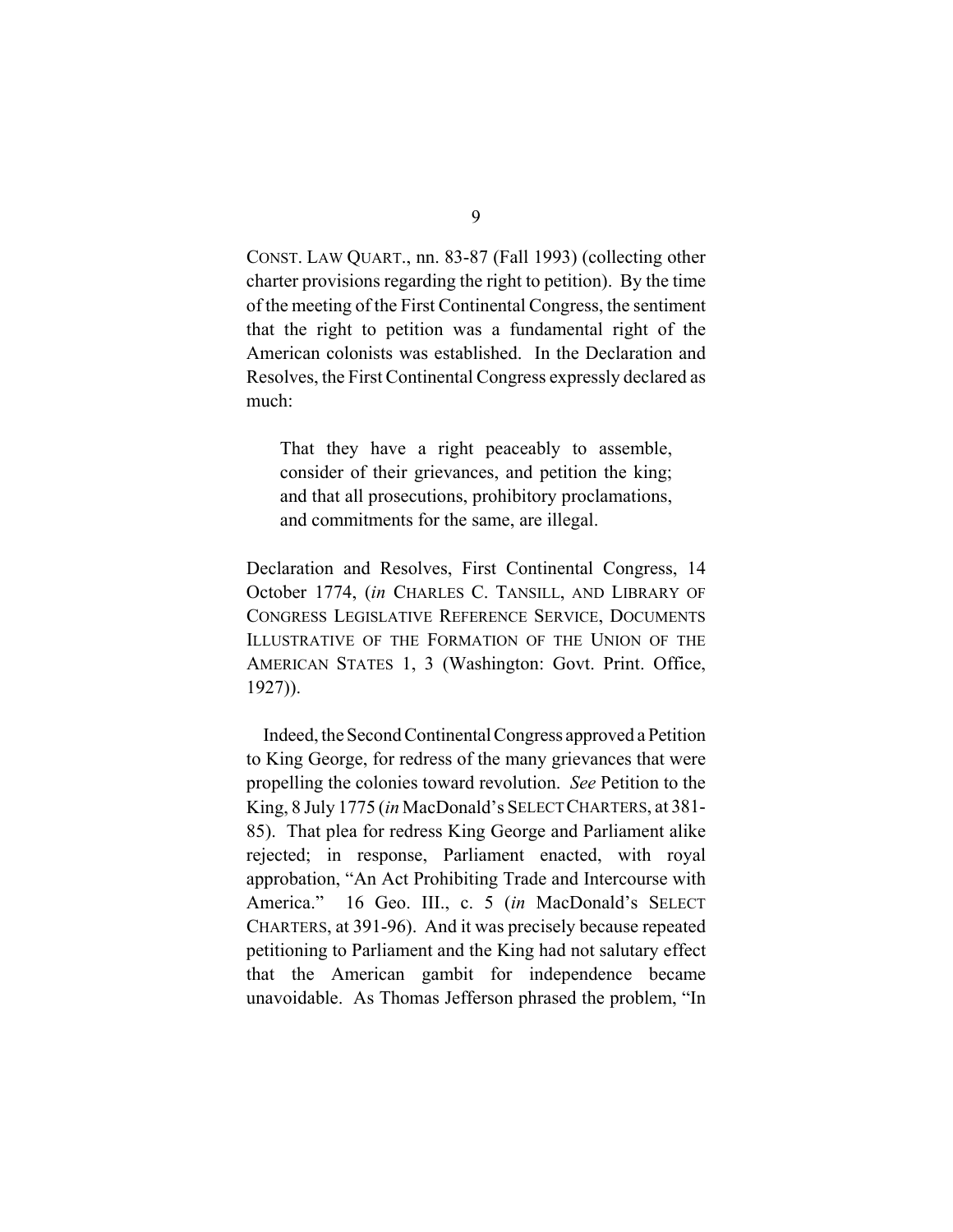every stage of these oppressions we have petitioned for redress in the most humble terms; our repeated petitions have been answered only by repeated injury." DECL. OF INDEP. para. 29.

Given the English precedents of Magna Carta, the Petition of Right and the Bill of Rights, taken together with the numerous colonial charter assertions of the right to petition for a redress of grievances and the extent of colonial efforts to obtain redress before committing revolution, it is unsurprising, when James Madison proposed a Bill of Rights in the First Congress, that he included the right to petition therein. *See* Annals of Congress, House of Representatives, 1st Congress, 1st Sess., 451 (June 8, 1789) (proposing, "The people shall not be restrained from peaceably assembling and consulting for their common good; nor from applying to the Legislature by petitions, or remonstrances, for redress of their grievances").

Although the right to petition for redress of grievances was, by this long train of events, enshrined as a fundamental right in the First Amendment to the Constitution, it would be misleading to say that it has enjoyed a tenure there unsullied by instances of disregard. In addition to the threatened application of antitrust law to petition activities, *see* Argument II, *infra*, the most storied instance of that disregard was the period of the socalled "Gag Rule," when the House of Representatives adopted a rule prohibiting citizens from lodging petitions for redress, as a way to deal with a flood of abolition petitions being presented to Congress. *See* Garrett Epps, "The Antebellum Political Background of the Fourteenth Amendment." 67 LAW AND CONTEMP. PROB. 175, 192 nn. 116-17 and accompanying text (2004).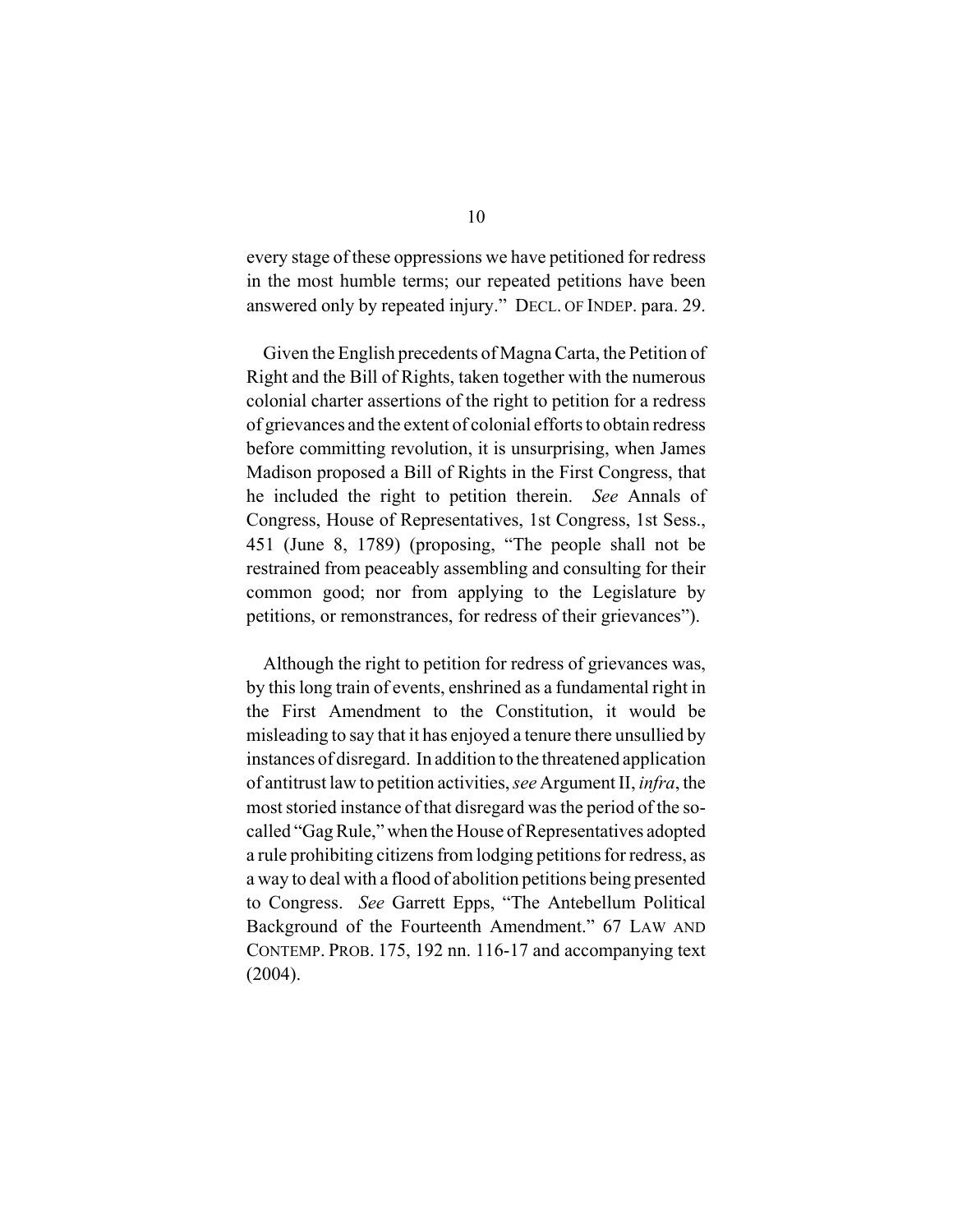- B. To Survive Constitutional Scrutiny, the Prohibition on Issue Advertisements By Grassroots Lobbying Organizations Must Be Limited By An Appropriately Crafted Rule Leaving Unabridged Those Genuine Issue Advertisements that Are Protected by the Right of the People to Petition for Redress of Grievances.
	- 1. The *Noerr-Pennington* Doctrine: Drawing Limits to Antitrust Law From the First Amendment

The question whether genuine issue advertisements should be or are subject to prohibition under the Constitution can be answered by drawing an analogy to this Court's development of the *Noerr-Pennington* Doctrine. That doctrine is a corollary of its holding in *Parker v. Brown*, 317 U.S. 341 (1943) that "the Sherman Act did not apply to anticompetitive restraints imposed by the States 'as an act of government.'" *City of Columbia v. Omni Outdoor Advertising, Inc.*, 499 U.S. 365, 372, 379 (1991) (quoting *Parker v. Brown*, 317 U.S. 341, 352 (1943)). The doctrine evolved in three cases decided by this Court: *Eastern Railroad Presidents Conference v. Noerr Motor Freight, Inc.*, 365 U.S. 127 (1961); *United Mine Workers of America v. Pennington*, 381 U.S. 657 (1965); and *California Motor Transport Co. v. Trucking Unlimited*, 404 U.S. 508 (1972). As explained by this Court, "'Where a restraint upon trade or monopolization is the result of valid governmental action, as opposed to private action,' those urging the governmental action enjoy absolute immunity from antitrust liability for the anticompetitive restraint." *Allied Tube & Conduit Corp. v. Indian Head, Inc.*, 486 U.S. 492 (1988) (citation omitted).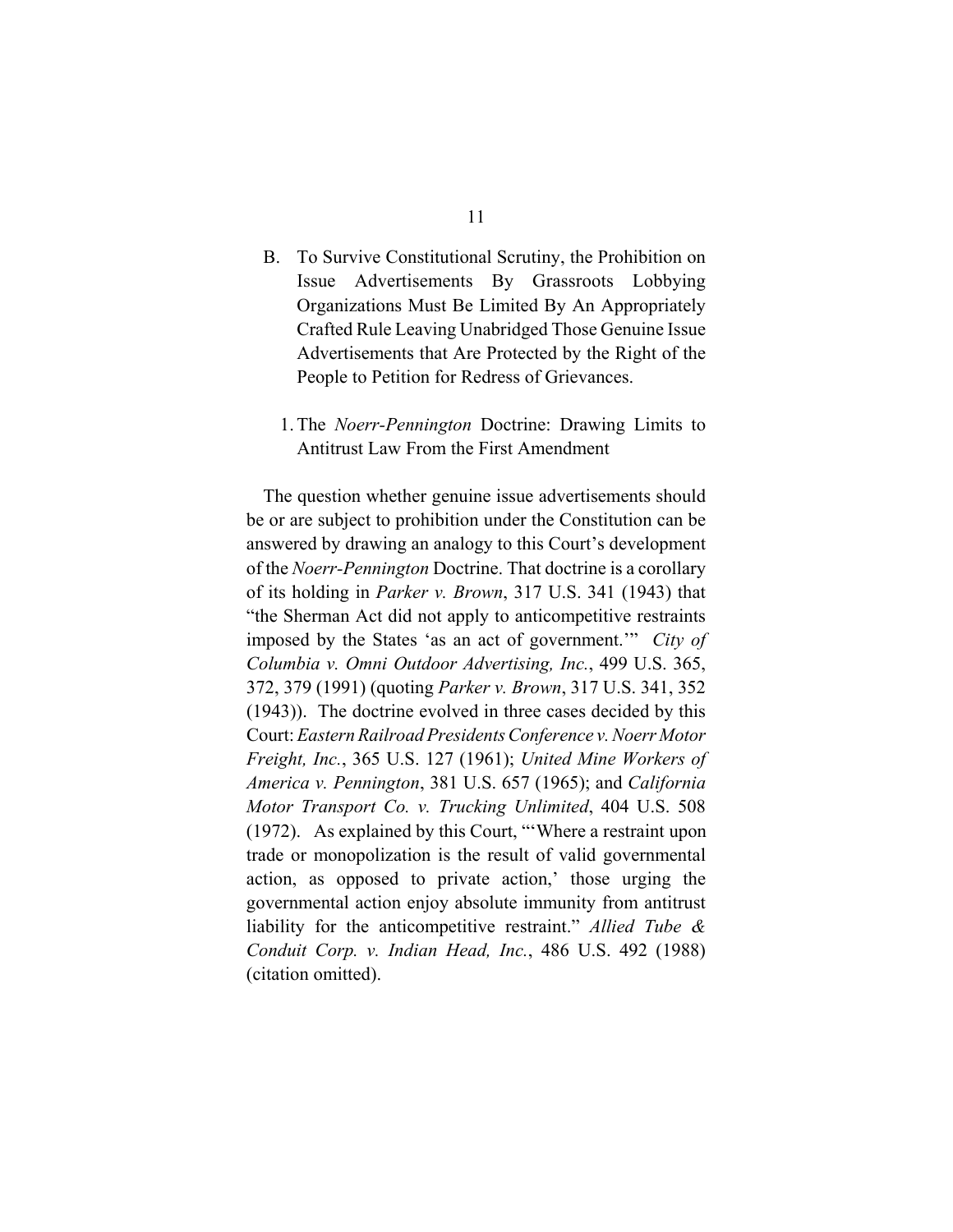In *California Motor Transport*, this Court identified two grounds on which *Noerr* rested:

(1) . . . To hold that the government retains the power to act in [a] representative capacity and yet hold . . . that the people cannot freely inform the government of their wishes would impute to the Sherman Act a purpose to regulate, not business activity, but political activity, a purpose which would have no basis whatever in the legislative history of that Act.

(2)The right of petition is one of the freedoms protected by the Bill of Rights, and we cannot . . . lightly impute to Congress an intent to invade these freedoms.

*California Motor Transport Co.*, 404 U.S. at 510 (citations omitted).<sup>5</sup>

Important to the *Noerr-Pennington* Doctrine is what has become known as its "sham exception," described briefly by this Court in *Noerr*:

There may be situations in which a publicity campaign, ostensibly directed toward influencing governmental action, is a mere sham to cover what is

<sup>5.</sup> In *California Motor Transport*, this Court then applied the *Noerr-Pennington* Doctrine to courts, explaining that "[t]he same philosophy governs the approach of citizens or groups of them to administrative agencies (which are both creatures of the legislature, and arms of the executive) and to courts, the third branch of Government." *Id*.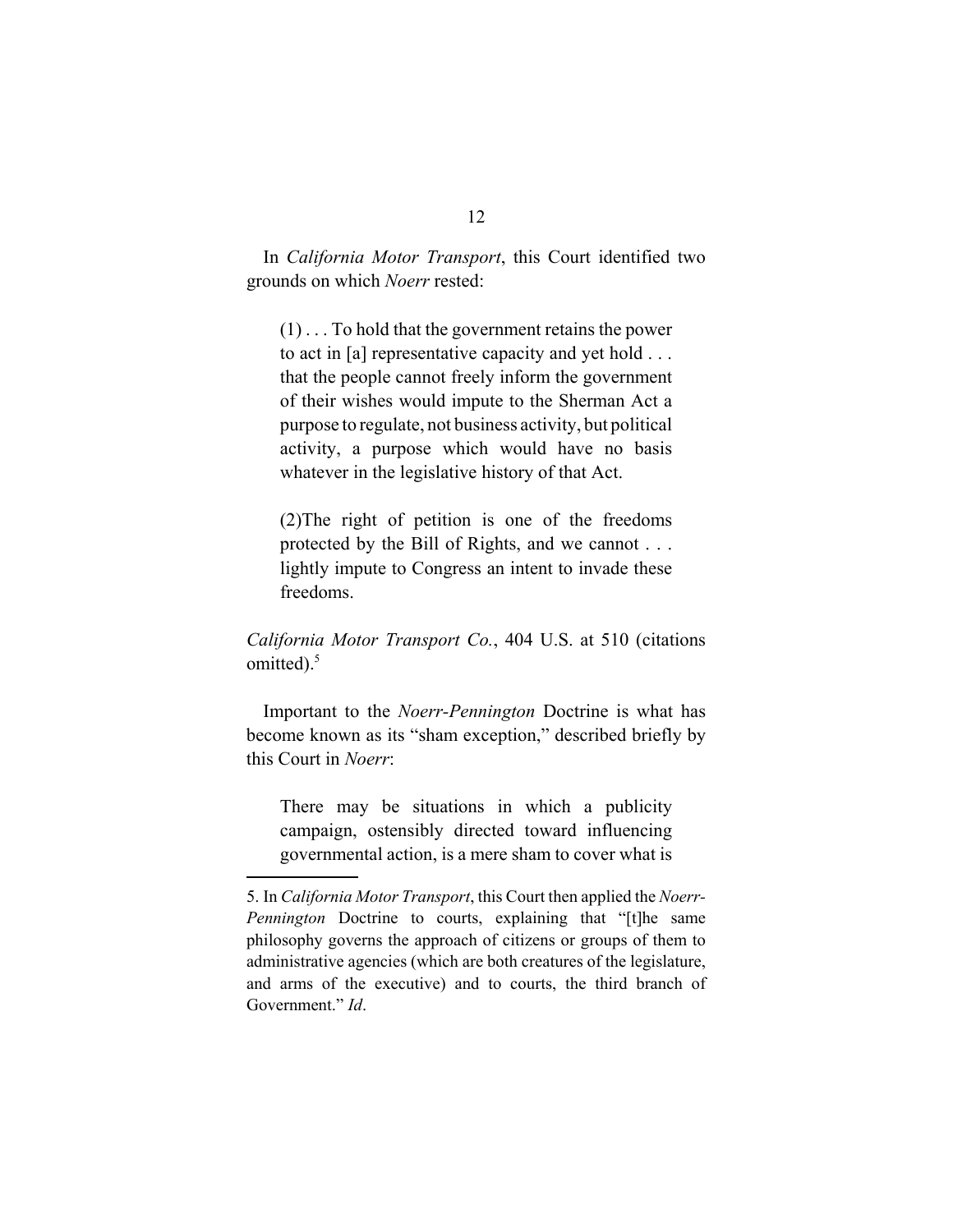actually nothing more than an attempt to interfere directly with the business relationships of a competitor and the application of the Sherman Act would be justified.

*Noerr*, 365 U.S. at 144. In *California Motor Transport*, this Court considered this "sham exception" as it applied to a situation where one group of highway carriers asserted that another group had "instituted state and federal proceedings to resist and defeat applications by [the highway carriers] to acquire operating rights or to transfer or register those rights." *California Motor Transport Co.*, 404 U.S. at 509. This Court reasoned that the activities alleged would fall under the sham exception if facts of that sort were proven true. *Id.* at 515-16. In *Omni Outdoor Advertising*, the Court described the sham exception as "encompass[ing] situations in which persons use the governmental *process* – as opposed to the *outcome* of that process – as an anticompetitive weapon" and, in the case of litigation, as involving "a defendant whose activities are 'not genuinely aimed at procuring favorable government action' at all." *Omni Outdoor Advertising*, 499 U.S. at 380 (citations omitted).

This Court rejected application of the sham exception in *Omni Outdoor Advertising*. In doing so, this Court explained that, although Columbia Outdoor Advertising "indisputably set out to disrupt Omni's business relationships, it sought to do so not through the very process of lobbying, or of causing the city council to consider zoning measures, but rather through the ultimate *product* of that lobbying and consideration, viz., the zoning ordinances" and that "the purpose of delaying a competitor's entry into the market does not render lobbying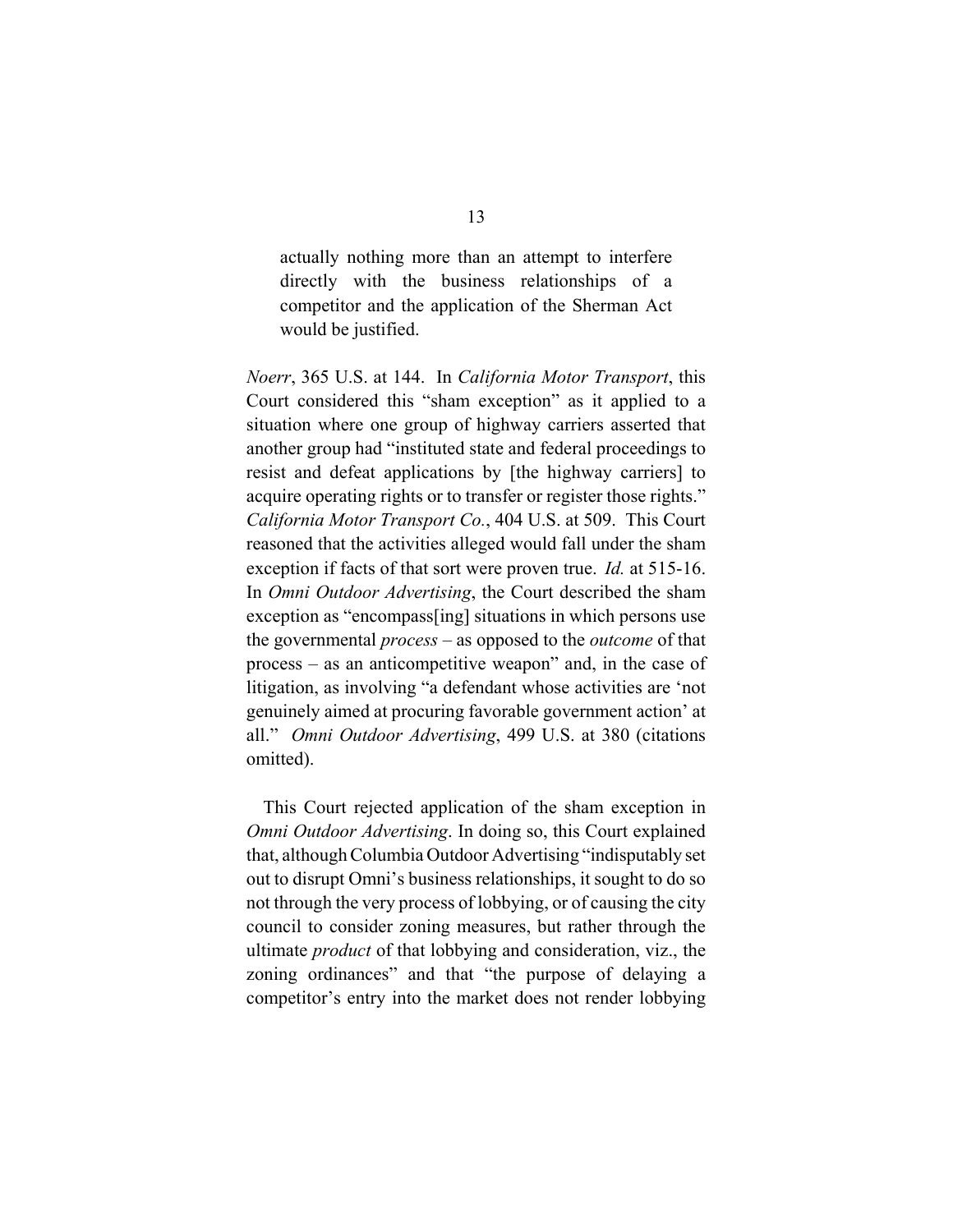activity a "sham," unless . . . the delay is sought to be achieved only by the lobbying process itself, and not by the governmental action that the lobbying seeks." *Id.* at 381.

2. The *Noerr-Pennington* Doctrine reflects the constitutional right of the people to petition under the First Amendment**.**

In *Omni Outdoor Advertising*, this Court discussed the connection between the *Noerr-Pennington* Doctrine and the right to petition:

While *Parker* recognized the States' freedom to engage in anticompetitive regulation, it did not purport to immunize from antitrust liability the private parties who urge them to engage in anticompetitive regulation. However, it is obviously peculiar in a democracy, and perhaps in derogation of the constitutional right "to petition the Government for a redress of grievances," U.S. Const., Amdt. 1, to establish a category of lawful state action that citizens are not permitted to urge. Thus, beginning with [*Noerr*], we have developed a corollary to *Parker*: The federal antitrust laws also do not regulate the conduct of private individuals in seeking anticompetitive action from the government. This doctrine, like *Parker*, rests ultimately upon a recognition that the antitrust laws, "tailored as they are for the business world, are not at all appropriate for application in the political arena." That a private party's political motives are selfish is irrelevant: "Noerr shields from the Sherman Act a concerted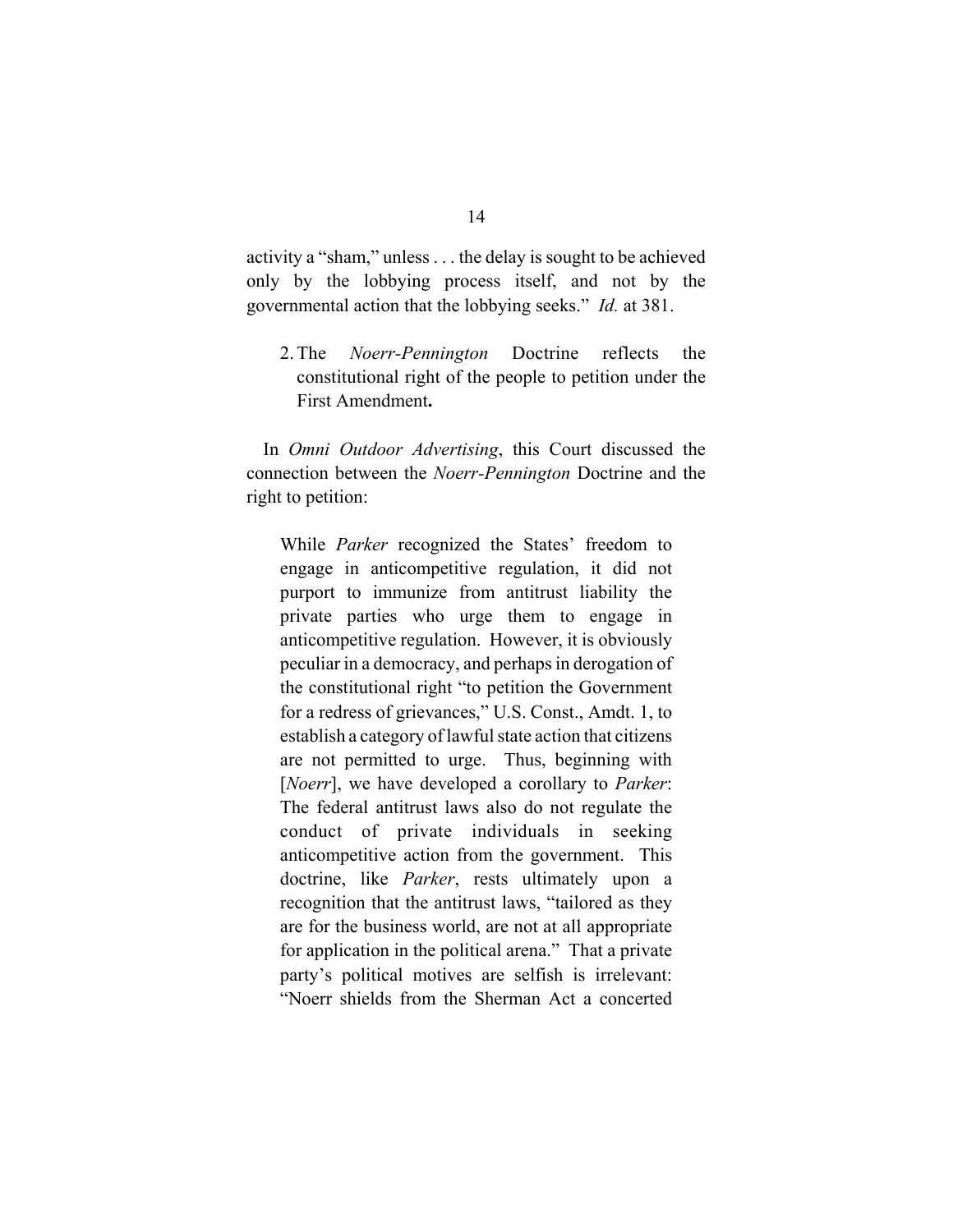effort to influence public officials regardless of intent or purpose."

*Id.* at 379-80 (citations omitted). In *Noerr*, this Court declined to apply the Sherman Act to the efforts of railways to influence the state legislature and governor in, among other things, passing legislation that would injure the trucking industry; this Court said it was basing the decision on the "essential dissimilarity" between the actions at issue and the traditional actions covered by the Act and on "other difficulties." *Noerr*, 365 U.S. at 136-37. The "other difficulties" referred to by the Court included that "[t]o hold that the government retains the power to act in [a] representative capacity and yet hold . . . that the people cannot freely inform the government of their wishes would impute to the Sherman Act a purpose to regulate, not business activity, but political activity, a purpose which would have no basis whatever in the legislative history of that Act." *Id.* at 137.

[S]uch a construction of the Sherman Act would raise important constitutional questions. The right of petition is one of the freedoms protected by the Bill of Rights, and we cannot, of course, lightly impute to Congress an intent to invade these freedoms.

*Id.* at 137-38. Further addressing the right of petition, this Court said, "[t]he right of the people to inform their representatives in government of their desires with respect to the passage or enforcement of laws cannot properly be made to depend upon their intent in doing so" *id.* at 139, and that

[a] construction of the Sherman Act that would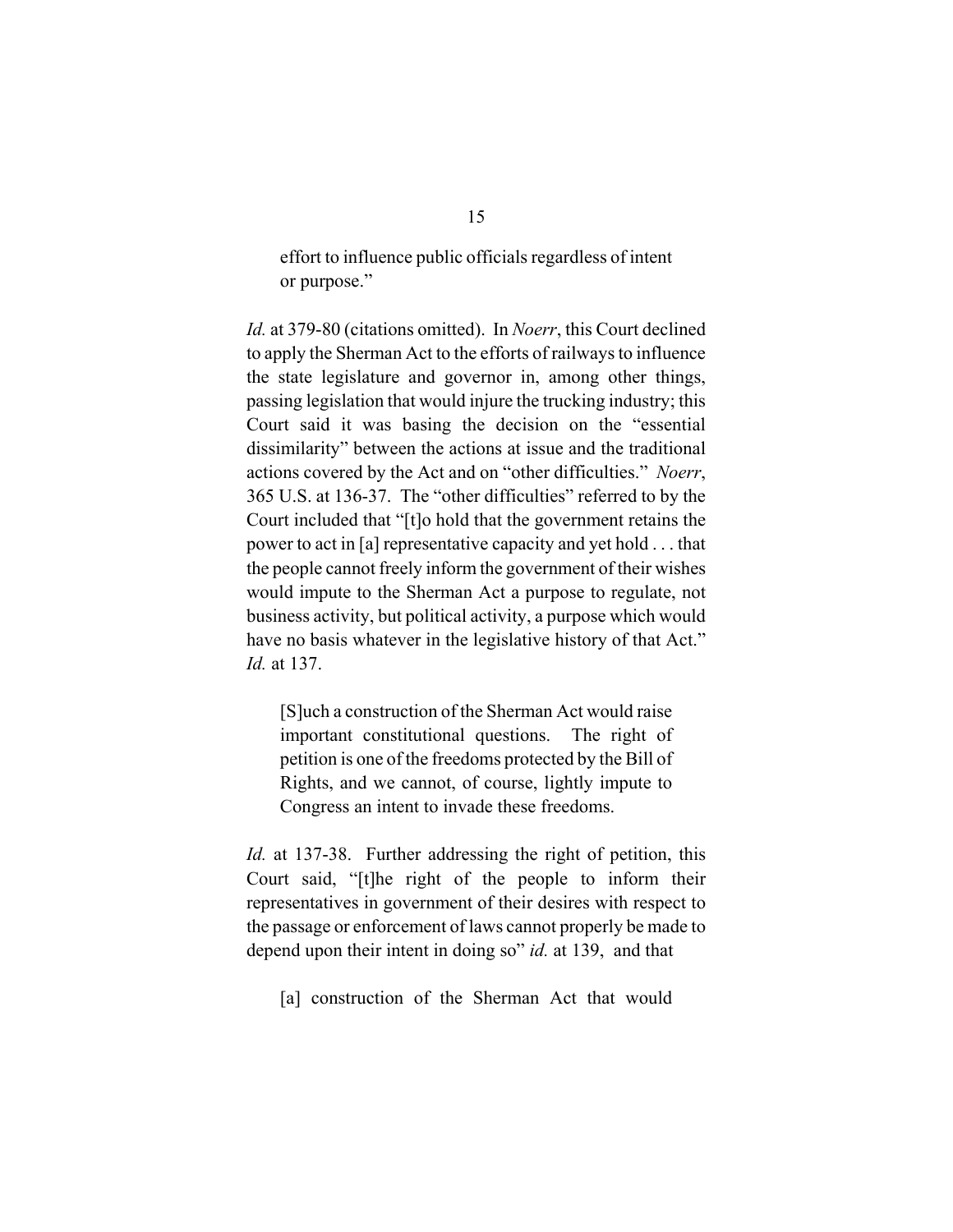disqualify people from taking a public position on matters in which they are financially interested would . . . deprive the government of a valuable source of information and, at the same time, deprive the people of their right to petition in the very instances in which that right may be of the most importance to them. . . . We . . . hold that, at least insofar as the railroads' campaign was directed toward obtaining governmental action, its legality was not at all affected by any anticompetitive purpose it may have had.

#### *Id.* at 139-40.

While this Court, in *Pennington*, did not explicitly discuss the right to petition, in *California Motor Transport* this Court said that it had "followed that view" in *Pennington*, referring by "that view" to the two grounds of the *Noerr* decision as identified by the Court in *California Motor Transport*. *California Motor Transport*, 404 U.S. at 510. Also, the *Pennington* Court held expressly, "*Noerr* shields from the Sherman Act a concerted effort to influence public officials regardless of intent or purpose." *Pennington*, 381 U.S. at 670. In *California Motor Transport*, this Court clarified that the "right to petition extends to all departments of the Government. The right of access to the courts is indeed but one aspect of the right of petition." 404 U.S. at 510.

Summarizing key principles from *Noerr* and *Pennington* regarding the right to petition, this Court, in *Professional Real Estate Investors, Inc. v. Columbia Pictures Industries, Inc.*, 508 U.S. 49 (1993), said: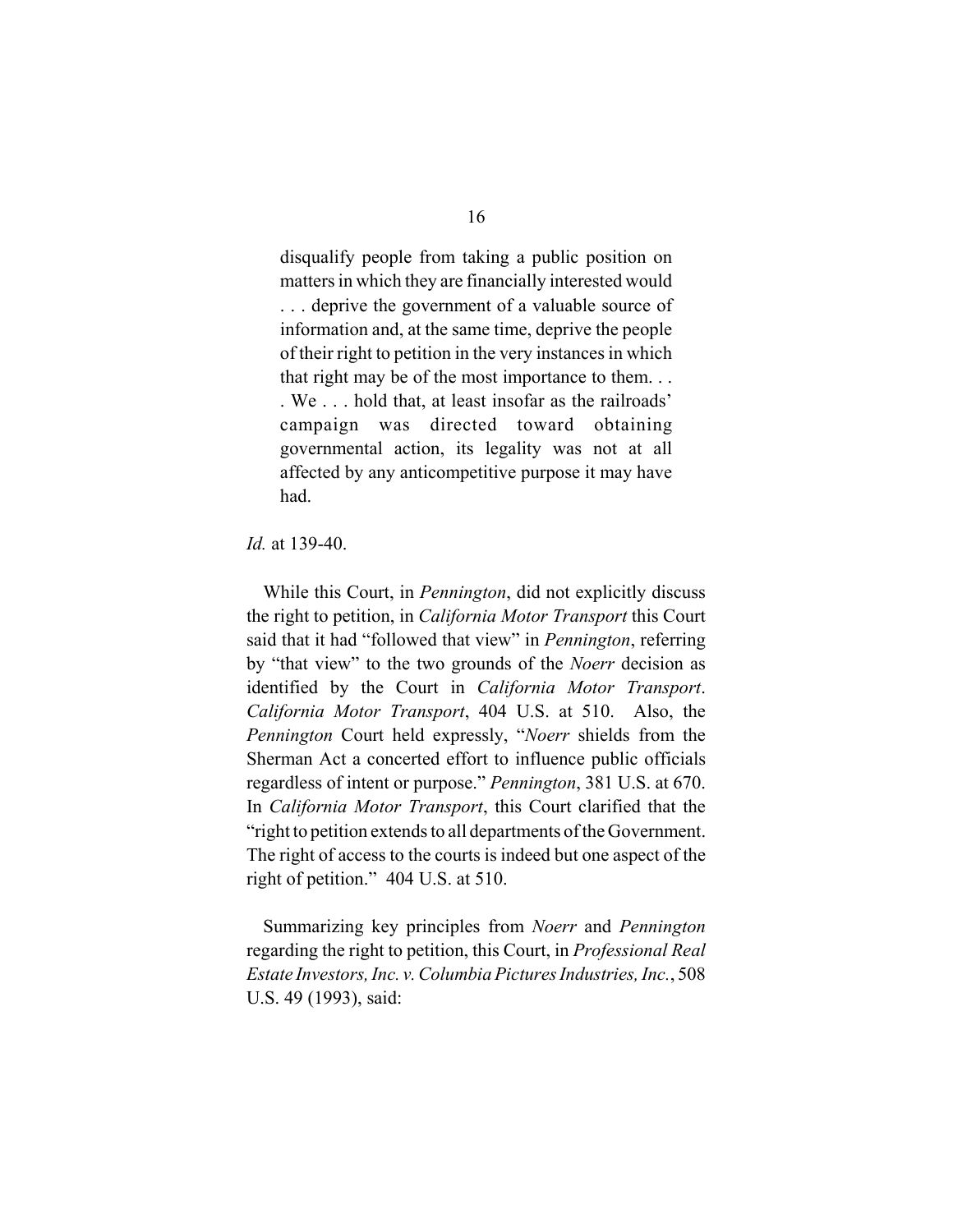Those who petition government for redress are generally immune from antitrust liability. . . . In light of the government's "power to act in [its] representative capacity" and "to take actions . . . that operate to restrain trade," we reasoned that the Sherman Act does not punish "political activity" through which "the people . . . freely inform the government of their wishes." Nor did we "impute to Congress an intent to invade" the First Amendment right to petition."6

#### *Id.* at 56.

Of course, the *Noerr-Pennington* Doctrine is a constitutional creation responsive to otherwise permissible applications of antitrust law. Nonetheless, the doctrine's justification and this Court's reasoning in elucidating the doctrine, are suggestive of the broader application of constitutional principles. After all, its implications barred this Court from "lightly imput[ing] to Congress an intent to invade" the freedoms protected by the Bill of Rights.

 In *BE & K Construction Company v. NLRB*, 536 U.S. 516 (2002), this Court discussed interpreting federal law in light of the right to petition, providing a more complete picture of the issue and the role played by the *Noerr-Pennington* Doctrine:

<sup>6.</sup> This case dealt with the development of a test regarding the sham exception in as it relates to litigation (that the lawsuit must be objectively baseless and must conceal an attempt to interfere *directly* with the business relationships of a competitor). *Professional Real Estate Investors*, 508 U.S. at 60-61.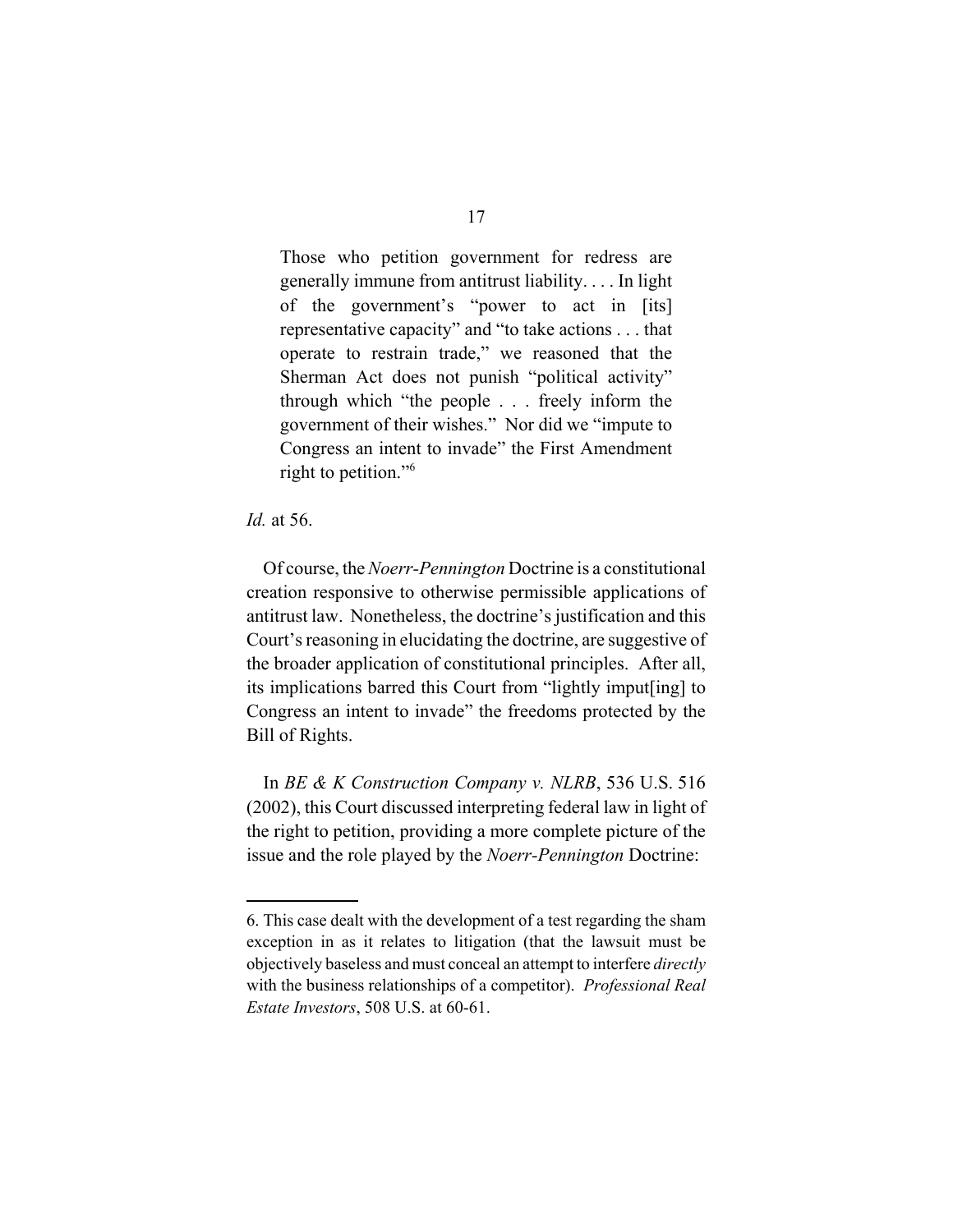The First Amendment provides, in relevant part, that "Congress shall make no law . . . abridging . . . the right of the people . . . to petition the Government for a redress of grievances." We have recognized this right to petition as one of "the most precious of the liberties safeguarded by the Bill of Rights," and have explained that the right is implied by "the very idea of a government, republican in form."

We have also considered the right to petition when interpreting federal law. In the antitrust context, for example, we held that "the Sherman Act does not prohibit . . . persons from associating . . . in an attempt to persuade the legislature or the executive to take particular action with respect to a law that would produce a restraint or a monopoly." We based our interpretation in part on the principle that we would not "lightly impute to Congress an intent to invade . . . freedoms" protected by the Bill of Rights, such as the right to petition. $<sup>7</sup>$ </sup>

*Id.* at 524-25 (citations omitted). Through the *Noerr-Pennington* Doctrine, then, this Court has sought to avoid the constitutional difficulties that would result if Acts of Congress were understood to abridge the right to petition.

<sup>7.</sup> This case dealt with applying the test from *Professional Real Estate Investors* to litigation brought under the National Labor Relations Act. *BE & K Construction Co.*, 536 U.S. at 526.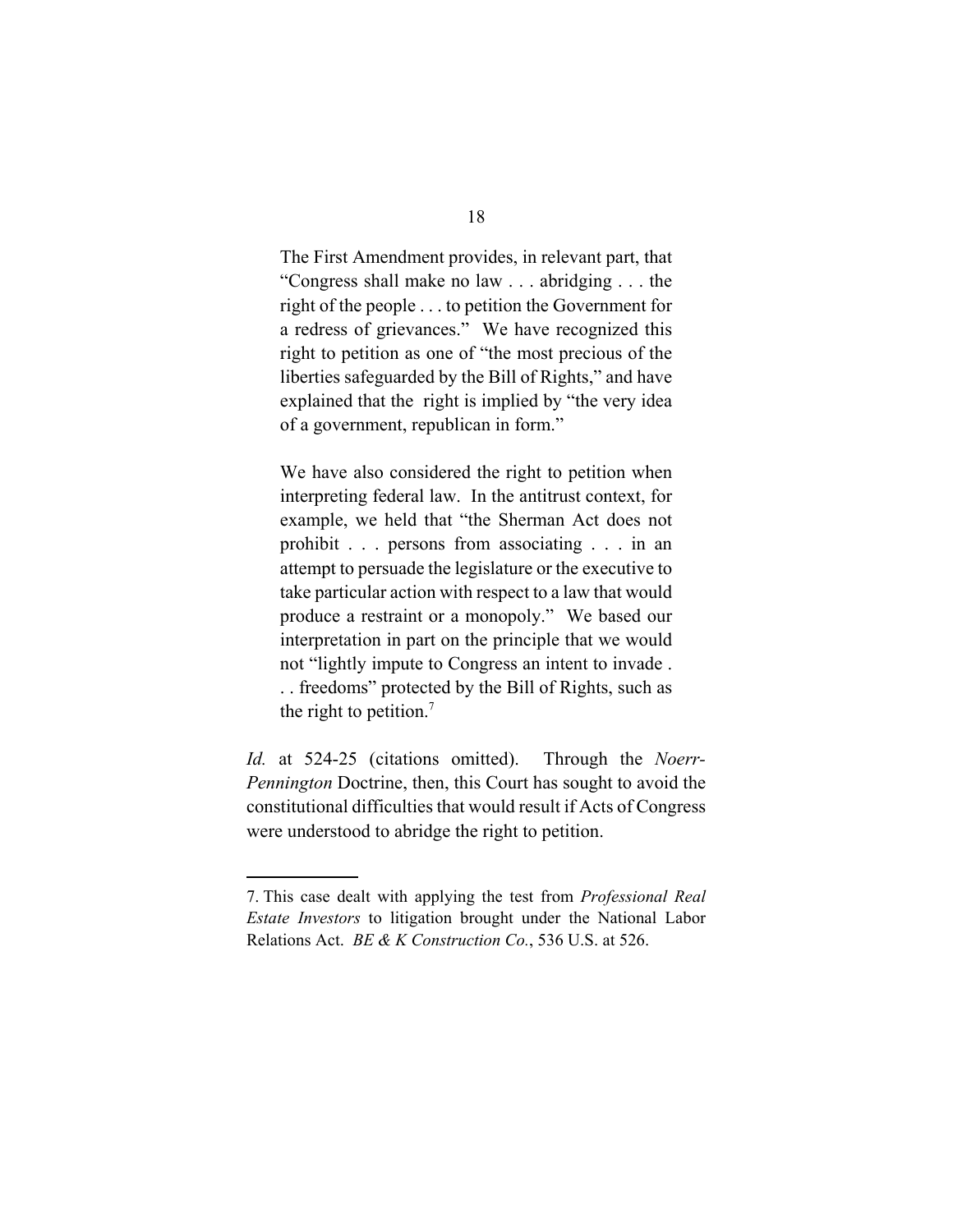### II. SIGNIFICANT ACTS OF LEGISLATIVE OR EXECUTIVE POWER DURING THE BLACKOUT PERIOD ARE SHIELDED FROM CRITICAL ANALYSIS AND FROM CALLS FOR REDRESS

This Court has expressed, in cogent terms, the inextricable connection between the right to petition for redress of grievances and maintenance of a republican form of government:

The right of the people peaceably to assemble for the purpose of petitioning Congress for a redress of grievances, or for any thing else connected with the powers or the duties of the national government, is an attribute of national citizenship, and, as such, under the protection of, and guaranteed by, the United States. The very idea of a government, republican in form, implies a right on the part of its citizens to meet peaceably for consultation in respect to public affairs and to petition for a redress of grievances.

#### *United States v. Cruikshank*, 92 U.S. 542, 552-553 (1875).

Will Rogers famously quipped, "The nation is safe . . . Congress is in recess." That view screens reality, which is that the business of government on the federal level in the United States is continuous and on-going. Thus, even with respect to such artificially crafted time frames as the thirty- and sixty-day blackouts imposed by BCRA, the conduct of the Government does not cease.

Even more to the point, the very individuals who enjoy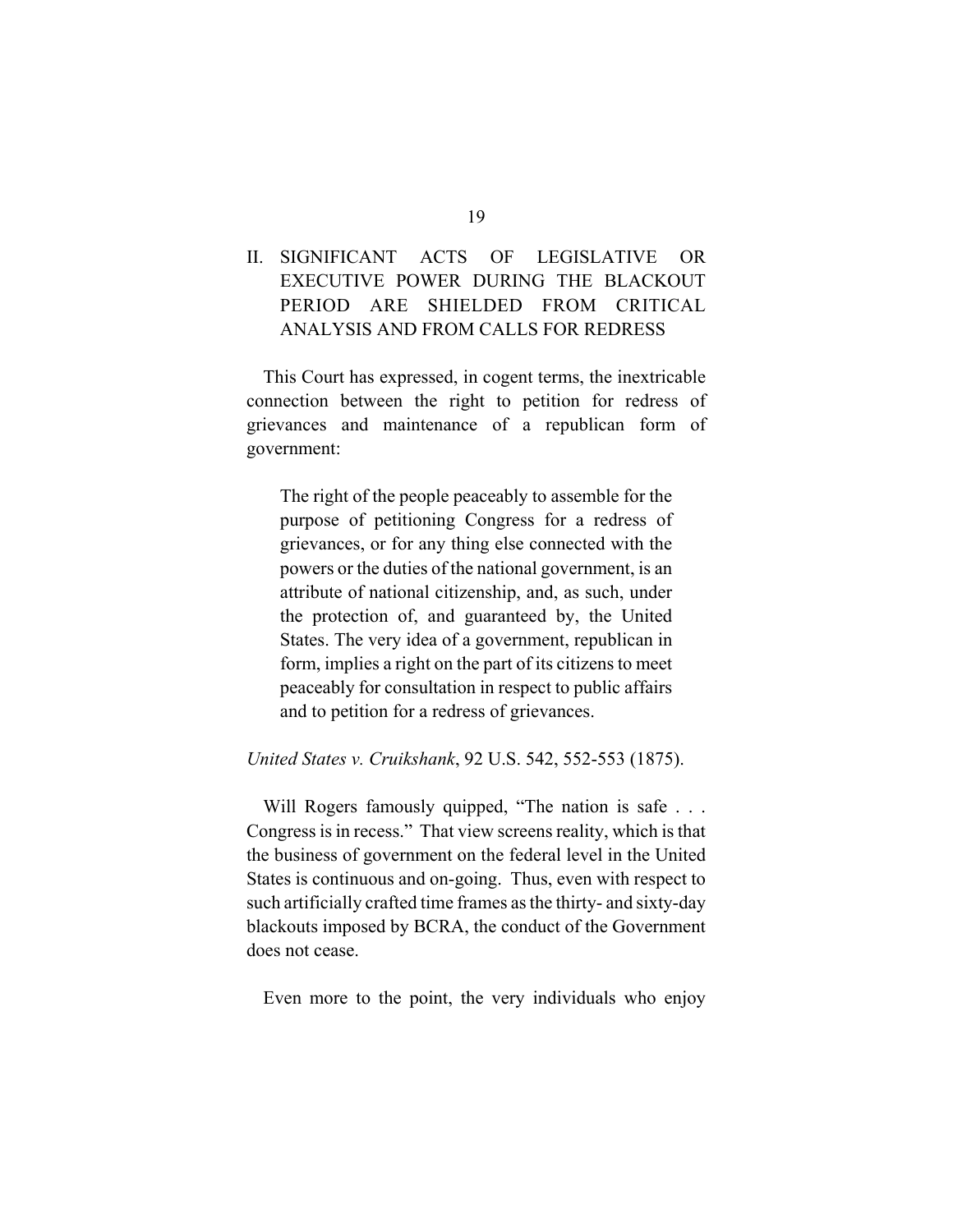shielding from being named in genuine issue advertisements continue to govern, either through legislation or administration, and by the exercise of the prerogatives of office can actively affect the national conversation about issues of great public importance. That fact is evidenced by examining artifacts of that governance from covered time periods. The wrong of such an approach is evident from the example presented in the present case.

Here, Wisconsin Right to Life, Inc., sought to use genuine issue advertisements to address the failure of the United States Senate to move forward on judicial nominations. WRTL planned the radio and television broadcasts to take place during the sixty day blackout period before the 2004 general election. The FEC presses the point that no judicial filibuster votes (cloture petitions) were conducted during the blackout period or for the balance of 2004. Brief of the FEC at 11. That interesting "fact" studiously ignores the key governance question: do the legislative and executive branches abandon the nomination and confirmation processes during the covered time period?

The simple answer, and the obvious one, is that neither the legislative nor the executive abandoned the ongoing process of evaluating and/or making nominations and confirmations. The President continued to make nominations, *see*, *e.g.*, 40 Weekly Comp. Pres. Doc. 2034-35 (Sept. 15, 2004) (nomination of J. Michael Seabright), and the Senate continued to conduct hearings, *see*, *e.g.*, *Nominations: Hearing Before the S. Comm. on the Judiciary*, 108th Cong. (Sept. 22, 2004). In the appendices to this brief, the ACLJ has collected the actions of the President and of the United States Congress. *See generally*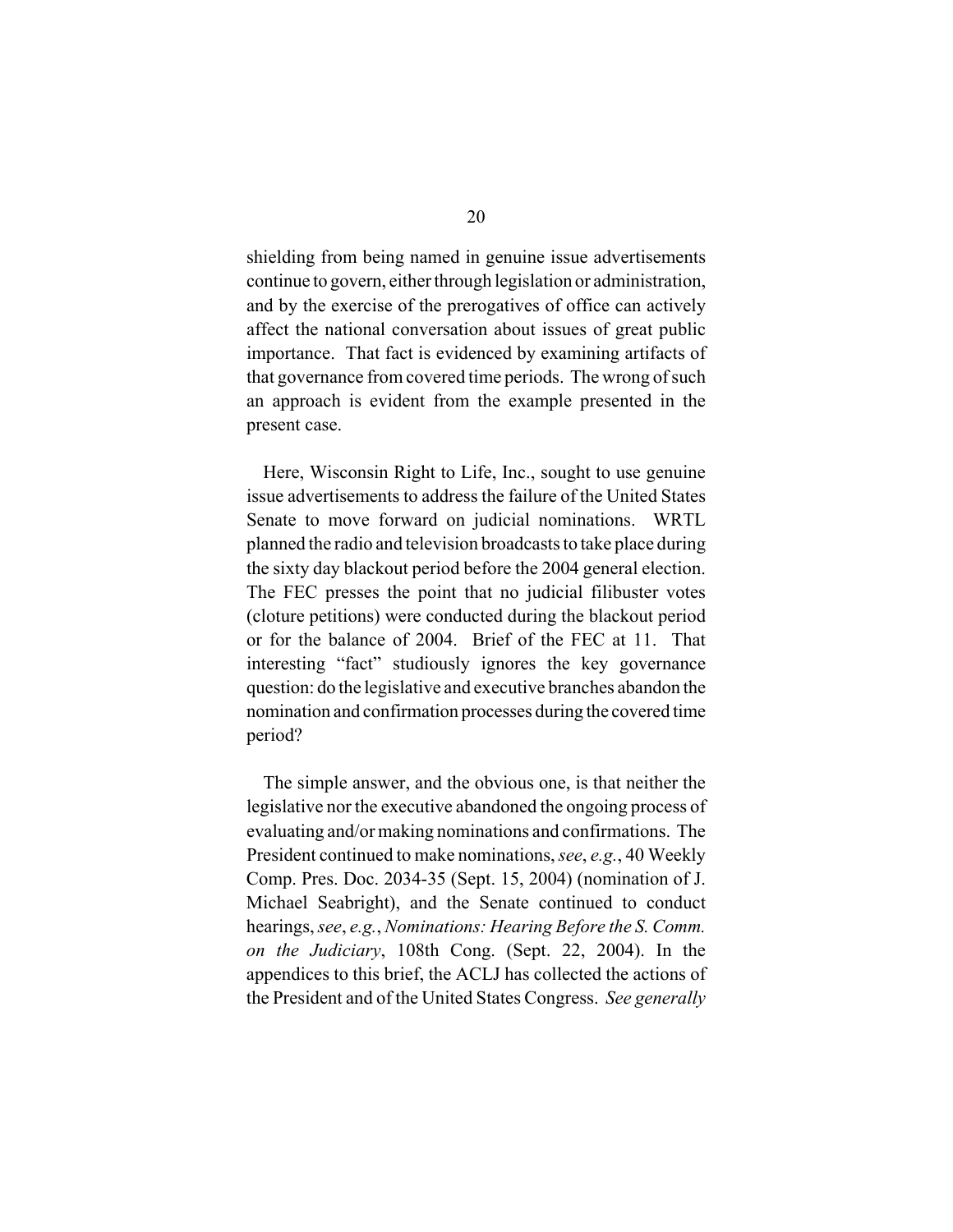Appendices A-E. An examination of these artifacts of government action confirms the fact that significant governmental activity takes place during blackout periods and leaves one with the definite suspicion that the silencing of the people's right to petition was more than an accident.

In 2004, the general election took place on Tuesday, November 2, 2004. Sixty days prior to Election Day was Friday, September 3, 2004. For purposes of the prohibition on issue advertisments by grassroots lobbying organizations, thus, the relevant sixty day period blacking out coverage was from September 3, 2004, through November 2, 2004.

During that covered period, the President conducted the following business:

(1) issued four executive orders;

(2) issued twenty-nine proclamations;

(3) signed fifty-five legislative acts or bills into law;

(4) announced thirty-three intentions to nominate;

(5) announced eight intentions to designate;

(6) announced forty-three intentions to appoint;

(7) submitted sixty-six nominations to the Senate;

(8) withdrew three nominations from the Senate;

(9) declared twenty-six federal emergencies or major disasters;

(10) sent twelve presidential communications to Congress;

(11) sent twenty-one presidential communications to federal agencies;

(12) issued three executive notices;

(13) issued twelve statements;

(14) made remarks after eight meetings with foreign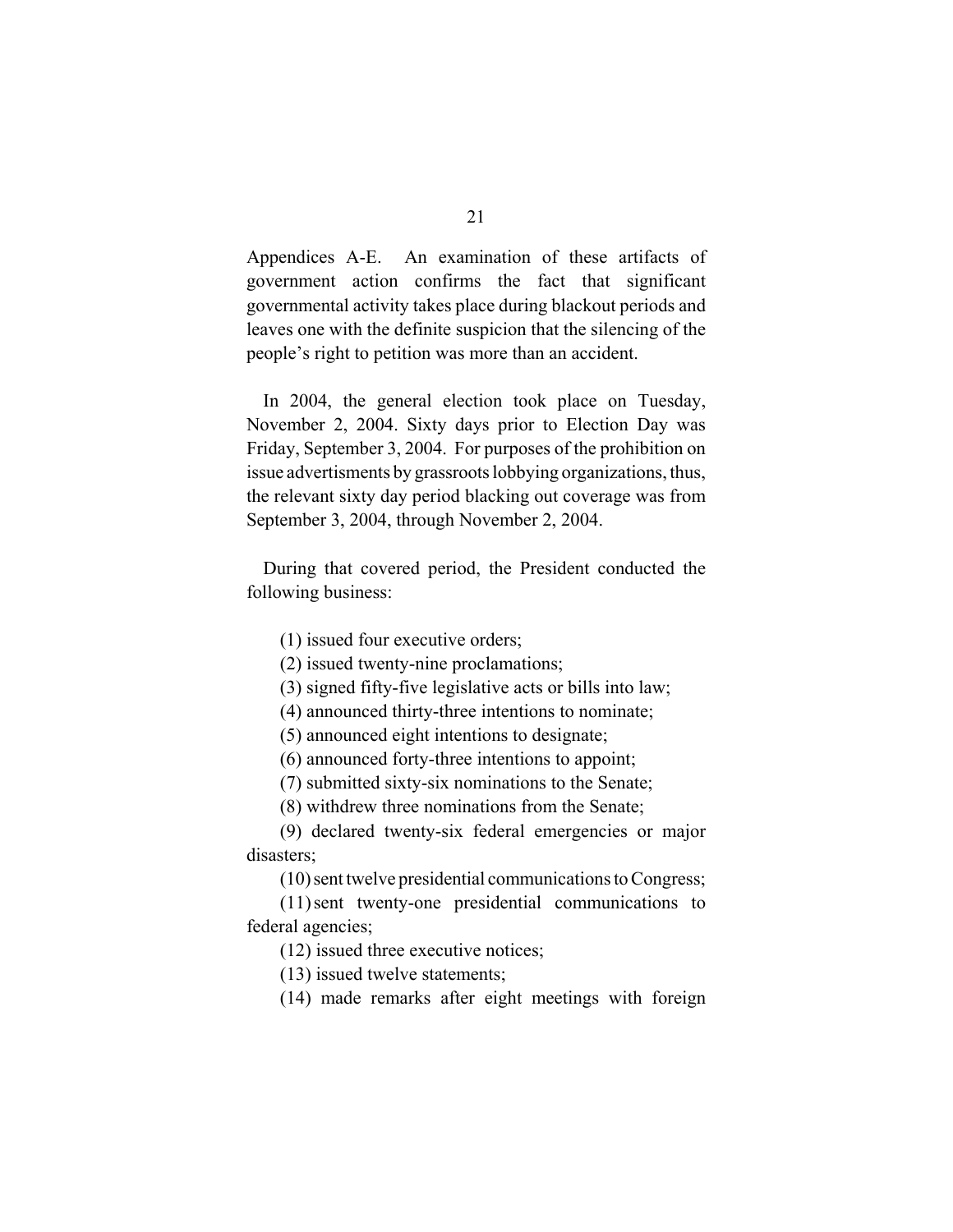leaders;

(15) made seventy remarks regarding the 2004 federal election;

(16) made twenty-two general remarks;

(17) made seven radio addresses; and

(18) had two other media interactions. These executive actions are gathered in Appendix A to this brief.

In 2006, the general election took place on Tuesday, November 7th. Sixty days prior to Election Day was Friday, September  $8<sup>th</sup>$ . For purposes of the prohibition on issue advertisements by grassroots lobbying organizations, thus, the relevant sixty day period blacking out coverage was from September 8, 2006, through November 7, 2006.

During that covered period, the President conducted the following business:

(1) issued three executive orders;

(2) issued thirty-five proclamations;

(3) signed ninety-one legislative acts or bills into law;

(4) announced twenty-nine intentions to nominate;

(5) announced one intention to designate;

(6) submitted thirty-one nominations to the Senate;

(7) withdrew three nominations;

(8) made two recess appointments;

(9) announced twenty-five intentions to appoint people to non-principal offices;

(10) issued one statement on the retirement of a federal employee;

(11) declared ten federal emergencies or major disasters;

(12) sent seventeen presidential communications to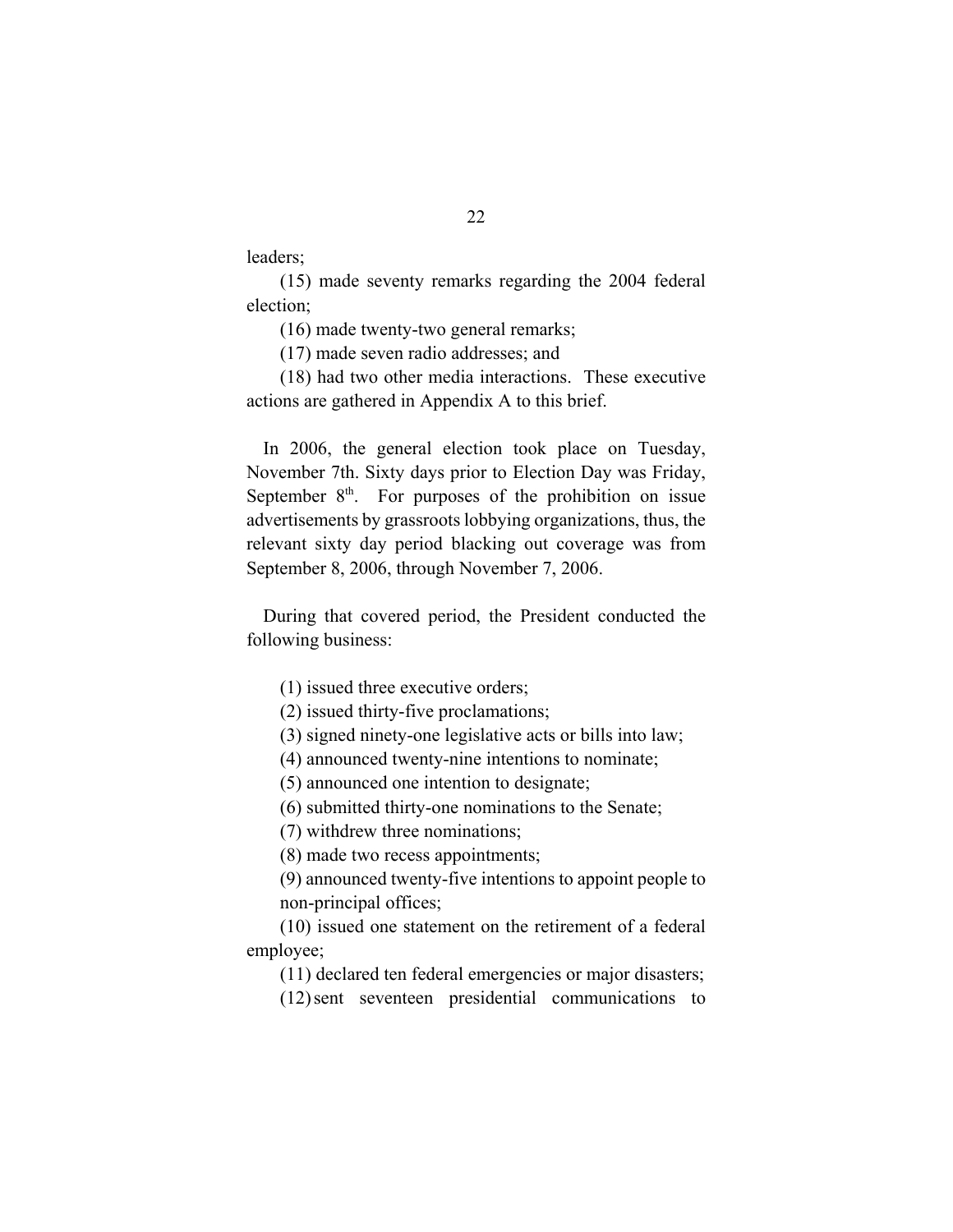congress;

(13) sent twelve presidential communications to federal agencies;

(14) made thirty-one statements;

(15) made remarks made after nineteen meetings with foreign leaders;

(16) made thirty six remarks regarding the 2006 federal election;

(17) made forty-one general remarks;

(18) made nine radio addresses;

(18) had three other media interactions; and

(19) had four miscellaneous occasions at which the President spoke. These executive actions are gathered in Appendix A to this brief, at Appdx. A1, *et seq*.

Just as the President continued day by day with the government of the Nation, in both 2004 and 2006, Congress continued in session into the sixty day blackout period, holding floor votes, *see* Appendix B, hearings, *see* Appendix C, issuing reports, *see* Appendix D, and addressing a broad variety of issues, both those that seem petty and those that were essential to the national interest, *see* Appendix E.

An examination of the actions of the President and of the Congress during these two sixty day blackout periods reveals both a broad scope of actions and an equally broad sweep of subjects of governance. Petty matters and vital, each found themselves placed on the Nation's center stage by executive or legislative *ipse dixit*. But, because of the black-out period, the floor votes, the nomination hearings and reports, the joint press conferences with foreign leaders, and the remarks from the well of the House or Senate, are conducted in a silence that is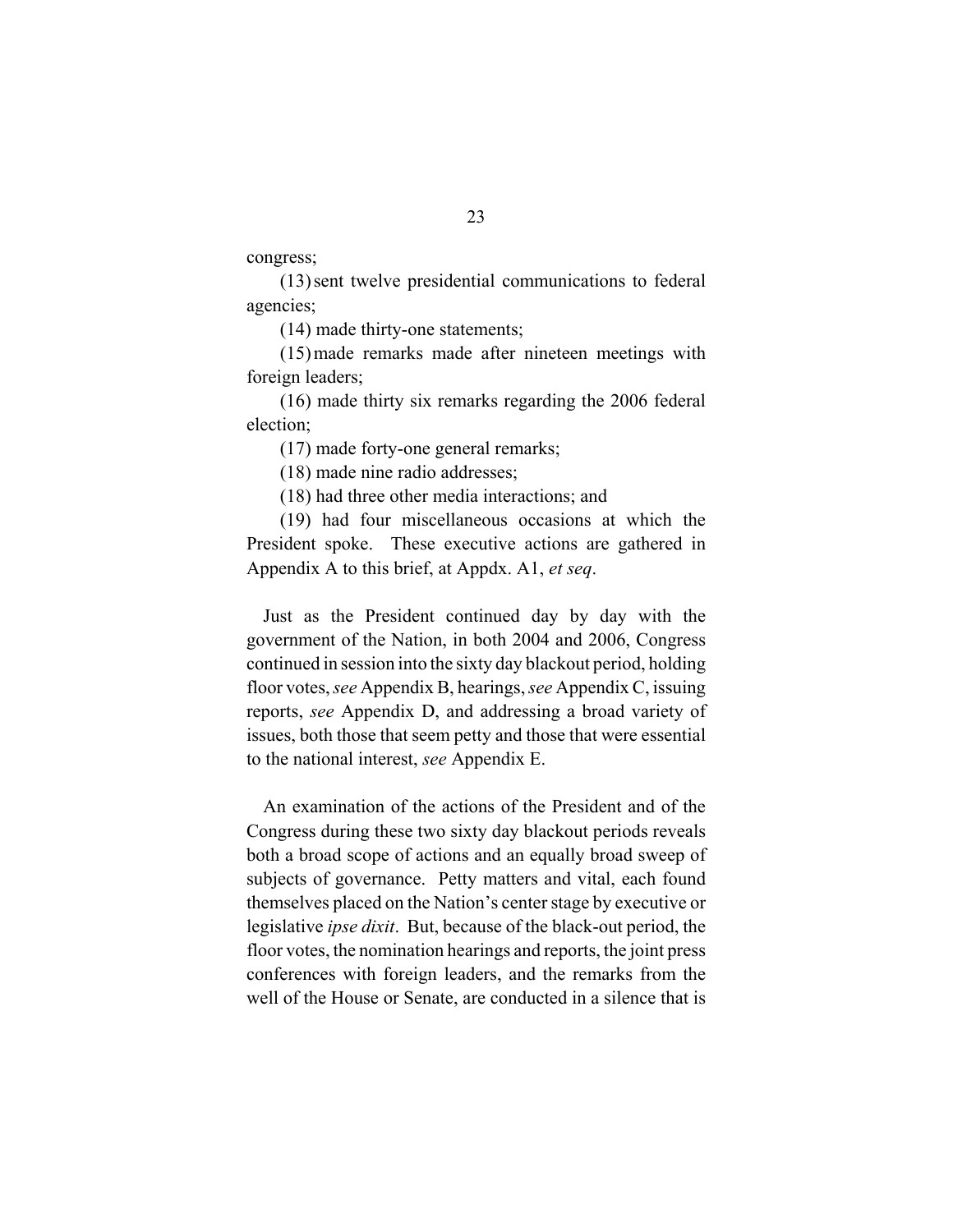all the more profound because the voice silenced is the petitioning voice of the People.

#### **CONCLUSION**

The business of government certainly does not cease for thirty and sixty day periods in advance of federal elections. Nor will the People consent to being silenced by the legislative *ipse dixit* that the business of being governed must be conducted under cover of silence. Just as this Court concluded, in the context of antitrust laws, that the First Amendment required that berth be given to combinations for the purpose of obtaining a redress of grievances, this Court should undertake in the present cases to apply a rule that excludes from the reach of the issue advertisement ban those advertisements that are not shams upon the public.

Respectfully submitted,

STEPHEN W. REED REED & BROWN, LLP 35 North Lake Avenue Suite 960 Pasadena, California 91101 (626) 449-4521 *Counsel for Focus on the Family*

JAY ALAN SEKULOW *Counsel of Record* STUART J. ROTH JAMES M. HENDERSON, SR. AMERICAN CENTER FOR LAW & JUSTICE 201 Maryland Avenue, N.E. Washington, DC 20002 (202) 546-8890 *Counsel for the American Center for Law and Justice*

March 23, 2007.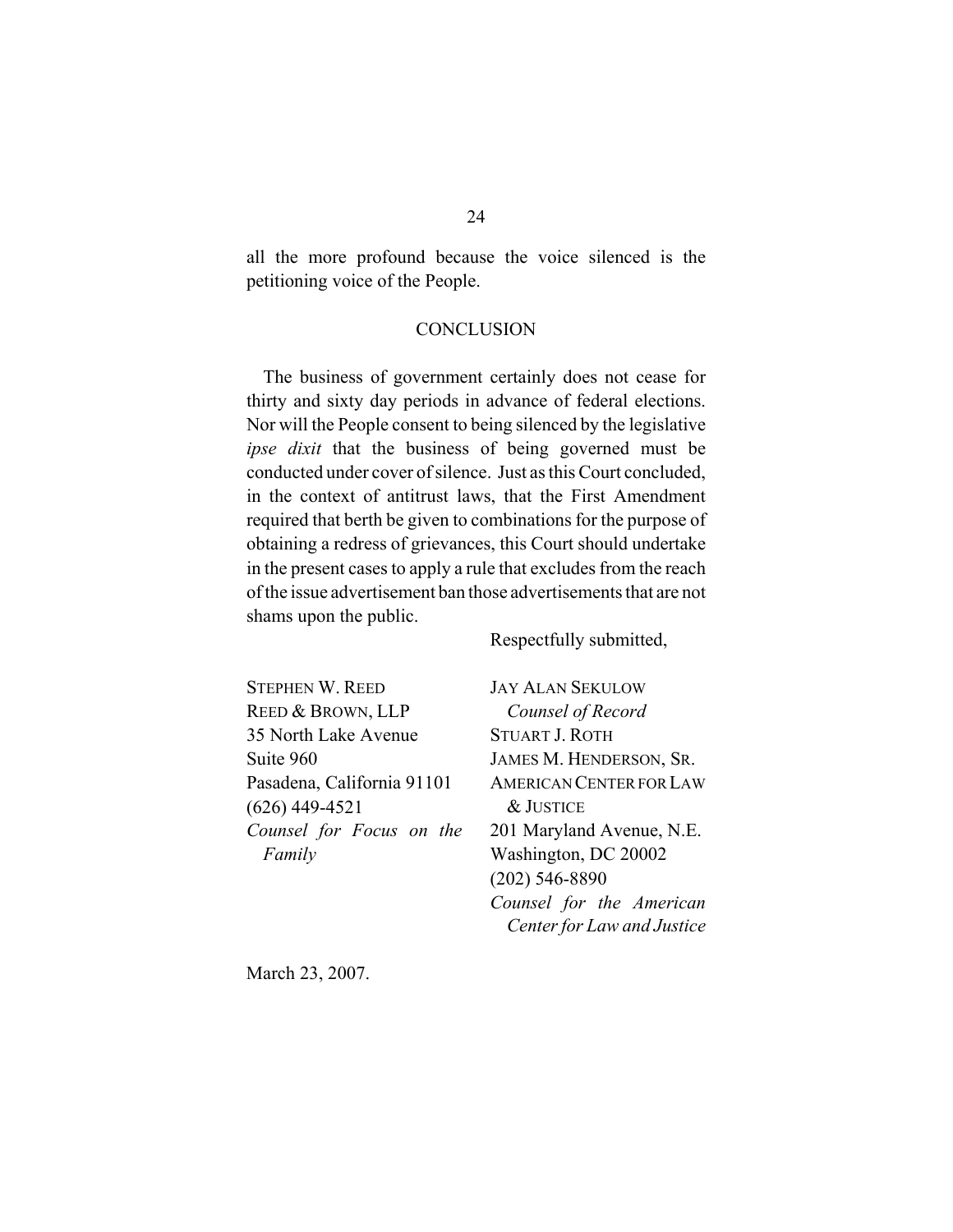[Appendices Follow – This Page Not In Bound Brief]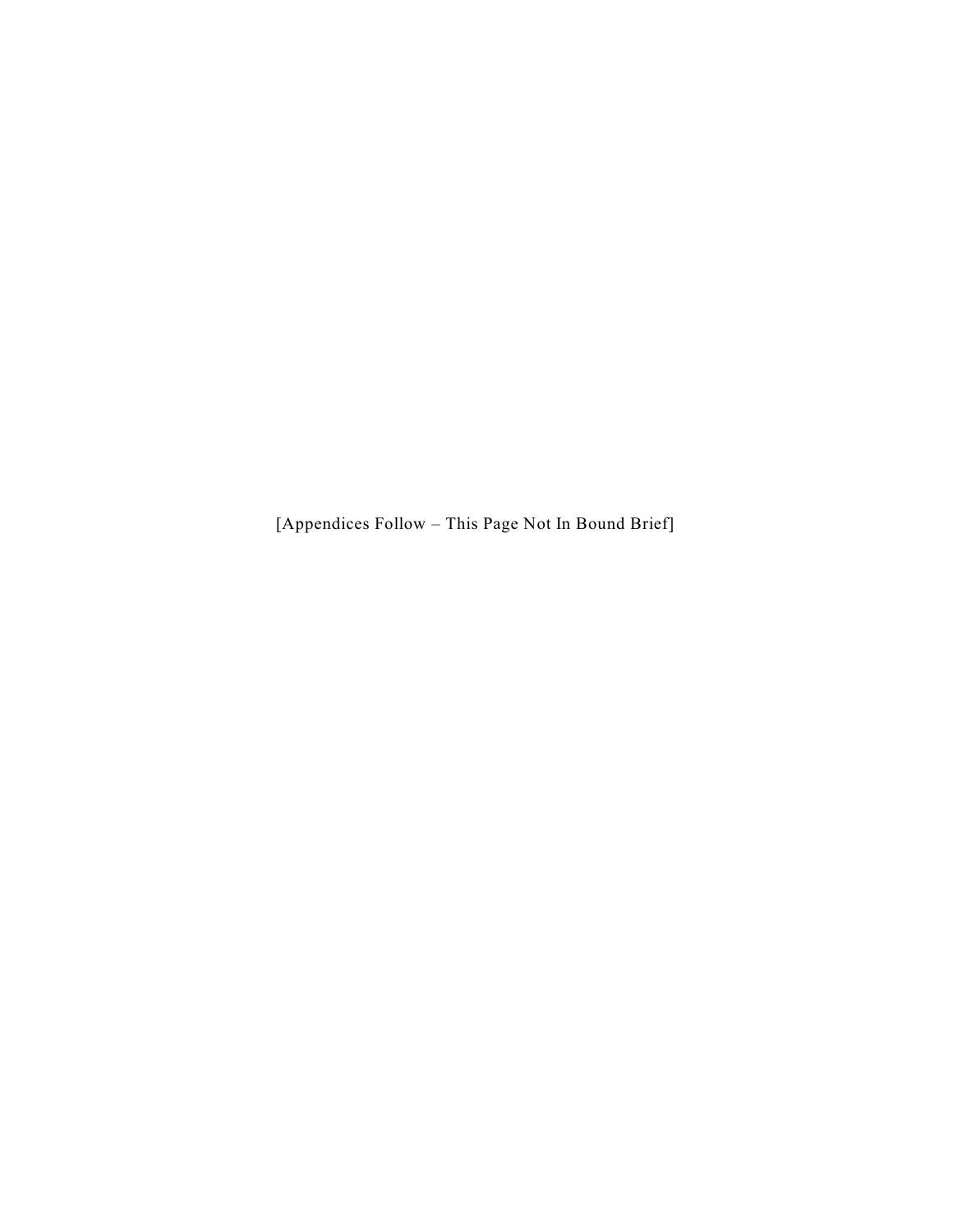#### Appendix A

### **ACTIONS OF THE PRESIDENT OF THE UNITED STATES DURING THE SIXTY DAYS PRIOR TO THE GENERAL ELECTION 2004 AND 2006**\* 2004 EXECUTIVE ACTIONS

#### **Executive Orders (4)**

1. Termination of Emergency Declared in Executive Order 12543 With Respect to the Policies and Actions of the Government of Libya and Revocation of Related Executive Orders, 40 Weekly Comp. Pres. Doc. 2067 (Sept. 20, 2004).

2. Assignment of Functions Relating to Certain Appointments, Promotions, and Commissions in the Armed Forces, 40 Weekly Comp. Pres. Doc. 2172 (Sept. 30, 2004).

3. Amendment to Executive Order 13173, Interagency Task Force on the Economic Development of the Central San Joaquin Valley, 40 Weekly Comp. Pres. Doc. 2505 (Oct. 20, 2004).

4. Providing Opportunities for Service-Disabled Veteran Businesses To Increase Their Federal Contracting and Subcontracting, 40 Weekly Comp. Pres. Doc. 2505 (Oct. 20, 2004).

#### **Proclamations (29)**

1. Minority Enterprise Development Week, 40 Weekly Comp. Pres. Doc. 1850 (Sept. 4, 2004).

2. Proclamation to Modify the Generalized System of Preferences, and for other purposes, 40 Weekly Comp. Pres. Doc. 1892 (Sept. 7, 2004).

<sup>\*.</sup> In 2004, the general election took place on Tuesday, November 2nd. Sixty days prior to Election Day was Friday, September  $3<sup>rd</sup>$ . In 2006, the general election took place on Tuesday, November 7th. Sixty days prior to Election Day was Friday, September 8th.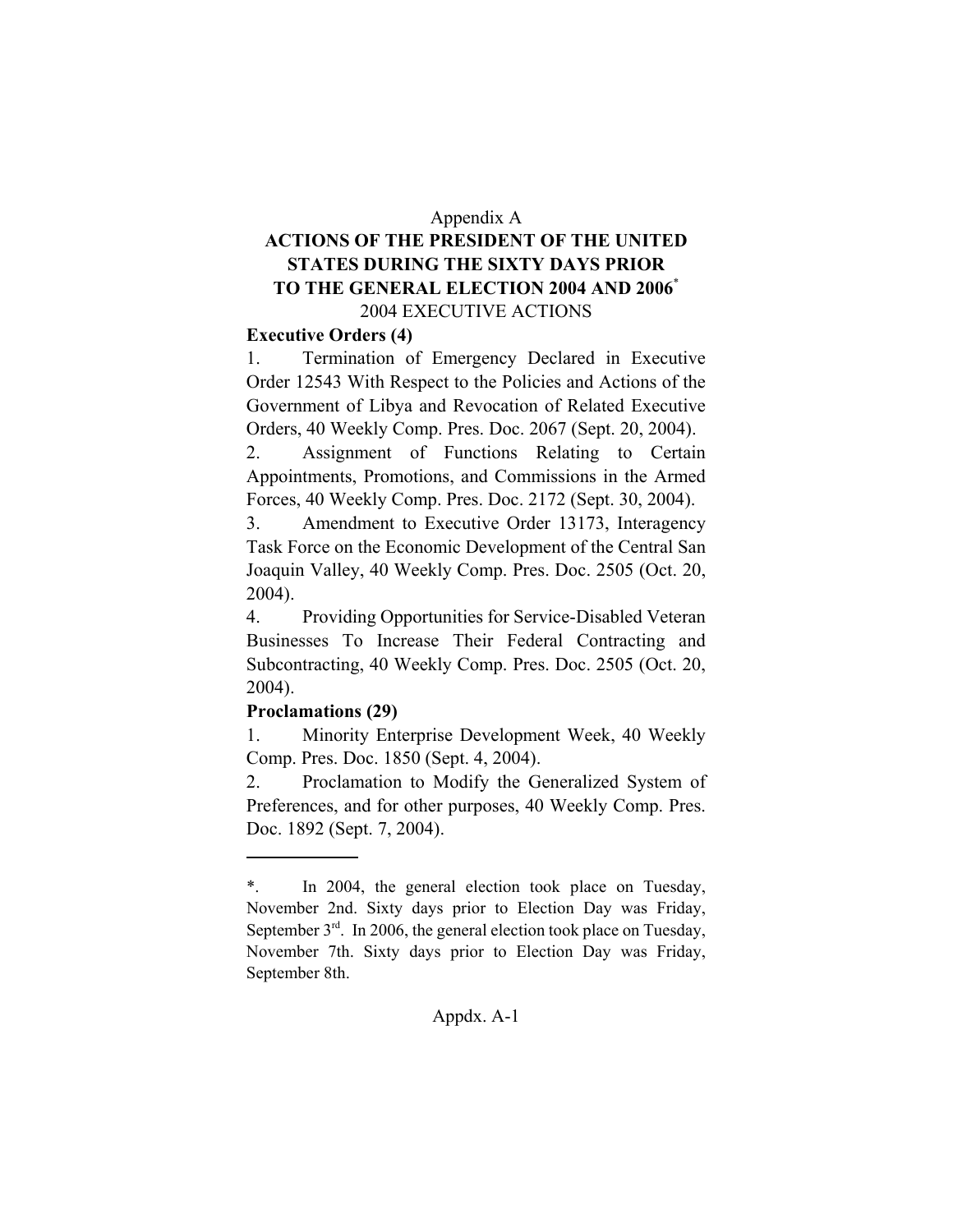3. National Alcohol and Drug Addiction Recovery Month, 40 Weekly Comp. Pres. Doc. 1949 (Sept. 10, 2004).

4. National Ovarian Cancer Awareness Month, 40 Weekly Comp. Pres. Doc. 1950 (Sept. 10, 2004).

5. National Days of Prayer and Remembrance, 40 Weekly Comp. Pres. Doc. 1951 (Sept. 10, 2004).

6. Patriot Day, 40 Weekly Comp. Pres. Doc. 1952 (Sept. 10, 2004).

7. National Prostate Cancer Awareness Month, 40 Weekly Comp. Pres. Doc. 1992 (Sept. 14, 2004).

8. National Historically Black Colleges and Universities Week, 40 Weekly Comp. Pres. Doc. 1993 (Sept. 14, 2004).

9. National POW / MIA Recognition Day, 40 Weekly Comp. Pres. Doc. 1993 (Sept. 14, 2004).

10. Citizenship Day and Constitution Week, 40 Weekly Comp. Pres. Doc. 2032 (Sept. 17, 2004).

11. National Hispanic Heritage Month, 40 Weekly Comp. Pres. Doc. 2047 (Sept. 17, 2004).

12. National Farm Safety and Health Week, 40 Weekly Comp. Pres. Doc. 2066 (Sept. 20, 2004).

13. National Employer Support of the Guard and Reserve Week, 40 Weekly Comp. Pres. Doc. 2082 (Sept. 21, 2004).

14. Family Day, 40 Weekly Comp. Pres. Doc. 2137 (Sept. 24, 2004).

15. National Hunting and Fishing Day, 40 Weekly Comp. Pres. Doc. 2150 (Sept. 24, 2004).

16. National Breast Cancer Awareness Month, 40 Weekly Comp. Pres. Doc. 2216 (Oct. 1, 2004).

17. Child Health Day 2259, 40 Weekly Comp. Pres. Doc. 2259 (Oct. 4, 2004).

18. National Fire Week, 40 Weekly Comp. Pres. Doc. 2259 (Oct. 4, 2004).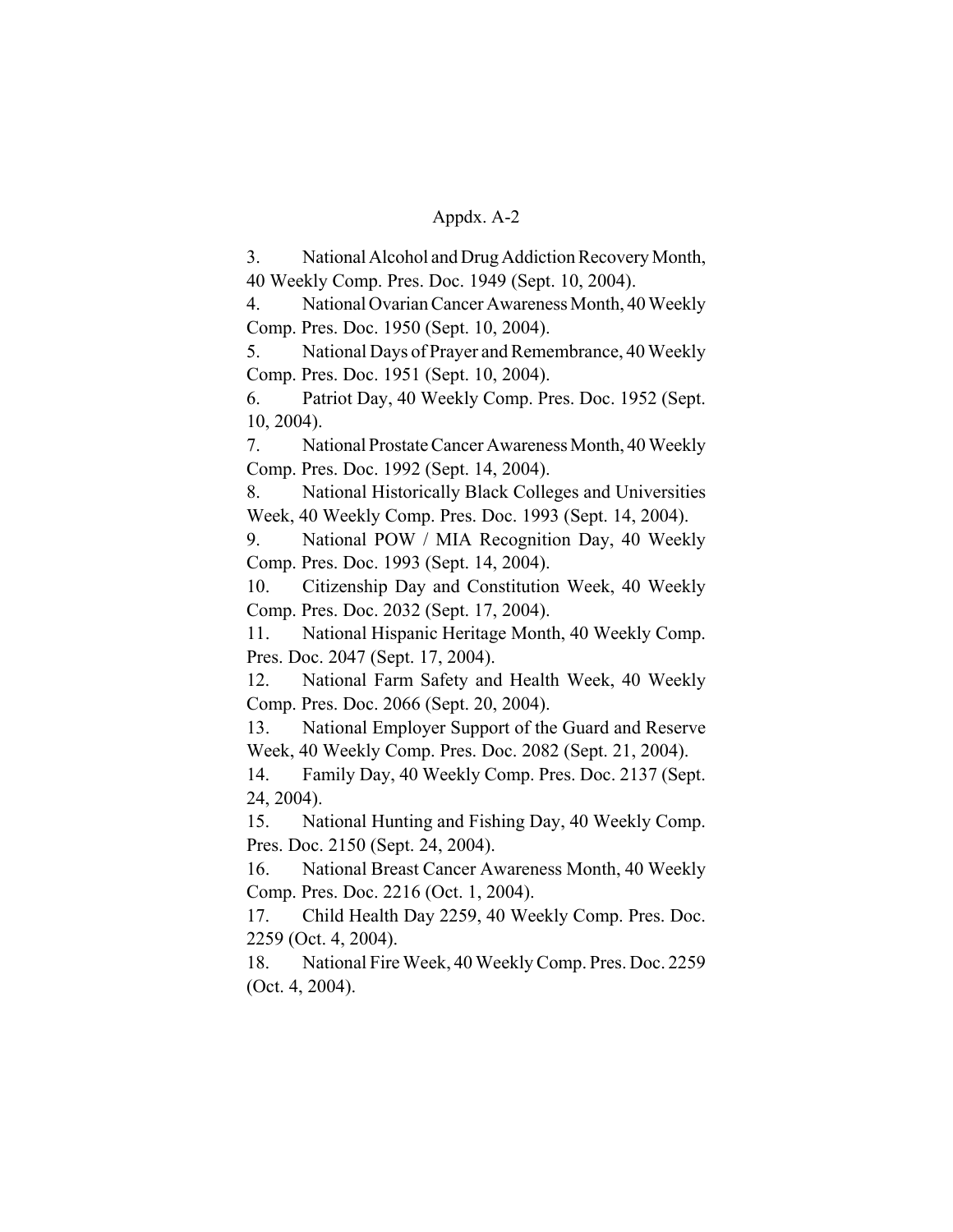19. German-American Day, 40 Weekly Comp. Pres. Doc. 2275 (Oct. 6, 2004).

20. Leif Erikson Day, 40 Weekly Comp. Pres. Doc. 2223 (Oct. 7, 2004).

21. General Pulaski Memorial Day, 40 Weekly Comp. Pres. Doc. 2351 (Oct. 11, 2004).

22. National School Lunch Day, 40 Weekly Comp. Pres. Doc. 2363 (Oct. 12, 2004).

23. Columbus Day, 40 Weekly Comp. Pres. Doc. 2351 (Oct. 13, 2004).

24. National Mammography Day, 40 Weekly Comp. Pres. Doc. 2422 (Oct. 15, 2004).

25. White Cane Safety Day, 40 Weekly Comp. Pres. Doc. 2523 (Oct. 15, 2004).

26. National Character Counts Week, 40 Weekly Comp. Pres. Doc. 2455 (Oct. 18, 2004).

27. National Disability Employment Awareness Month, 40 Weekly Comp. Pres. Doc. 2503 (Oct. 18, 2004).

28. National Forest Products Week, 40 Weekly Comp. Pres. Doc. 2504 (Oct. 20, 2004).

29. Gold Star Mother's Day, 40 Weekly Comp. Pres. Doc. 2152 (Oct. 25, 2004).

### **Signed Legislation (55)**

1. Emergency Supplemental Appropriations for Disaster Relief Act, 2004, 40 Weekly Comp. Pres. Doc. 1924 (Sept. 8, 2004).

2. Sports Agent Responsibility and Trust Act, 40 Weekly Comp. Pres. Doc. 2142 (Sept. 24, 2004).

3. To provide for the conveyance of the real property located at 1081 West Main Street in Ravenna, Ohio, 40 Weekly Comp. Pres. Doc. 2142 (Sept. 24, 2004).

4. To provide an additional temporary extension of programs under the Small Business Act and the Small Business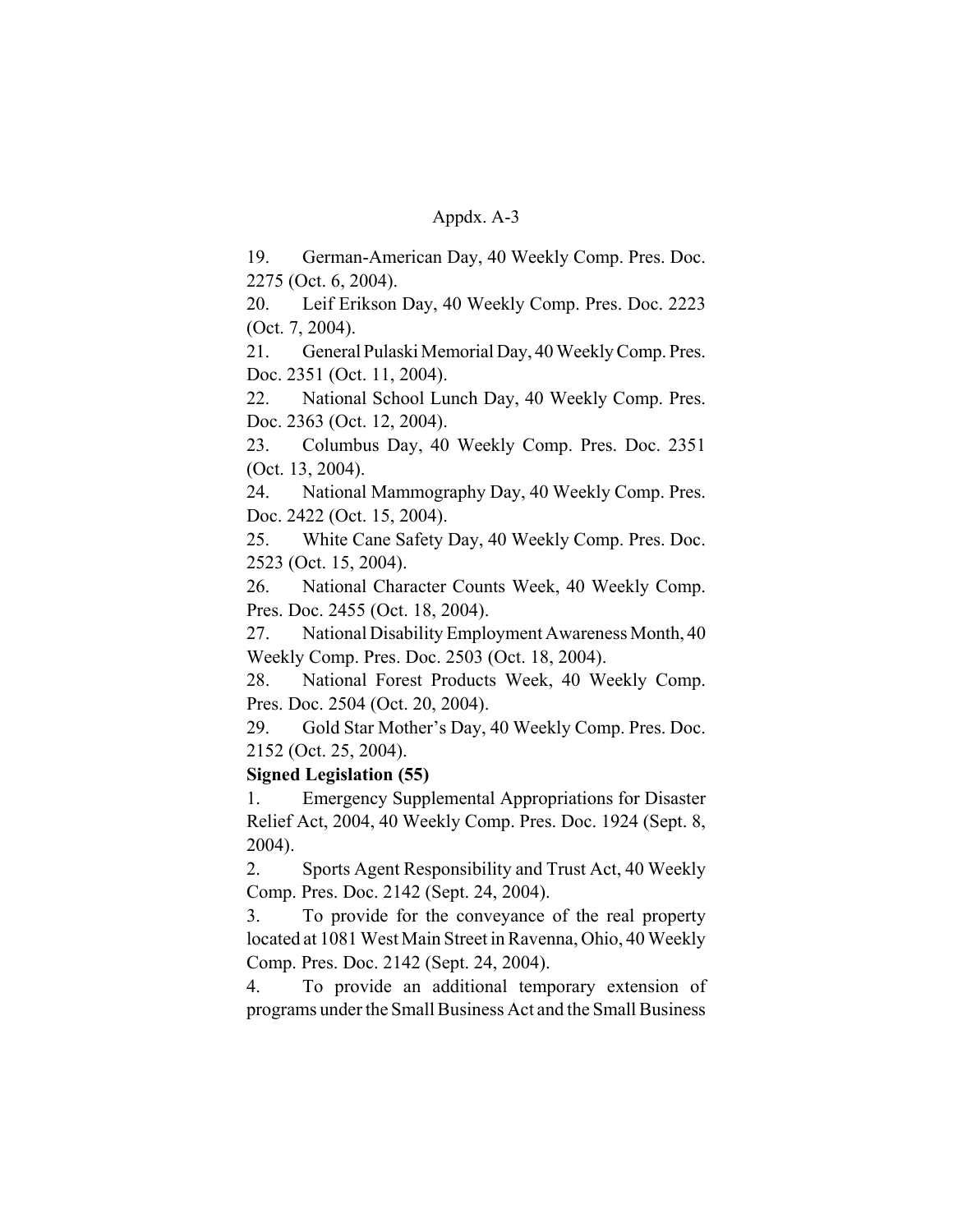Investment Act of 1958 through September 30, 2004, and for other purposes, 40 Weekly Comp. Pres. Doc. 2142 (Sept. 24, 2004).

5. Harpers Ferry National Historical Park Boundary Revision Act of 2004, 40 Weekly Comp. Pres. Doc. 2142 (Sept. 24, 2004).

6. Welform Reform Extension Act, Part VIII, 40 Weekly Comp. Pres. Doc. 2207 (Sept. 30, 2004).

7. Making continuing appropriations for the fiscal year 2005, and for other purposes, 40 Weekly Comp. Pres. Doc. 2207 (Sept. 30, 2004).

8. Surface Transportation Extension Act of 2004, Part V, 40 Weekly Comp. Pres. Doc. 2207 (Sept. 30, 2004).

9. Working Families Tax Relief Act of 2004, 40 Weekly Comp. Pres. Doc. 2287 (Oct. 4, 2004).

10. Mount Rainier National Park Boundary Adjustment Act of 2004, 40 Weekly Comp. Pres. Doc. 2287 (Oct. 5, 2004).

11. Johnstown Flood National Memorial Boundary Adjustment Act of 2004, 40 Weekly Comp. Pres. Doc. 2287 (Oct. 5, 2004).

12. Martin Luther King, Junior, National Historic Site Land Exchange Act, 40 Weekly Comp. Pres. Doc. 2287 (Oct. 5, 2004).

13. Carpinteria and Montecito Water Distribution Systems Conveyance Act of 2004, 40 Weekly Comp. Pres. Doc. 2287 (Oct. 5, 2004).

14. To amend the Reclamation Wastewater and Groundwater Study and Facilities Act to authorize the Secretary of the Interior to participate in the Williamson County, Texas, Water Recycling and Reuse Project, and for other purposes, 40 Weekly Comp. Pres. Doc. 2287 (Oct. 5, 2004).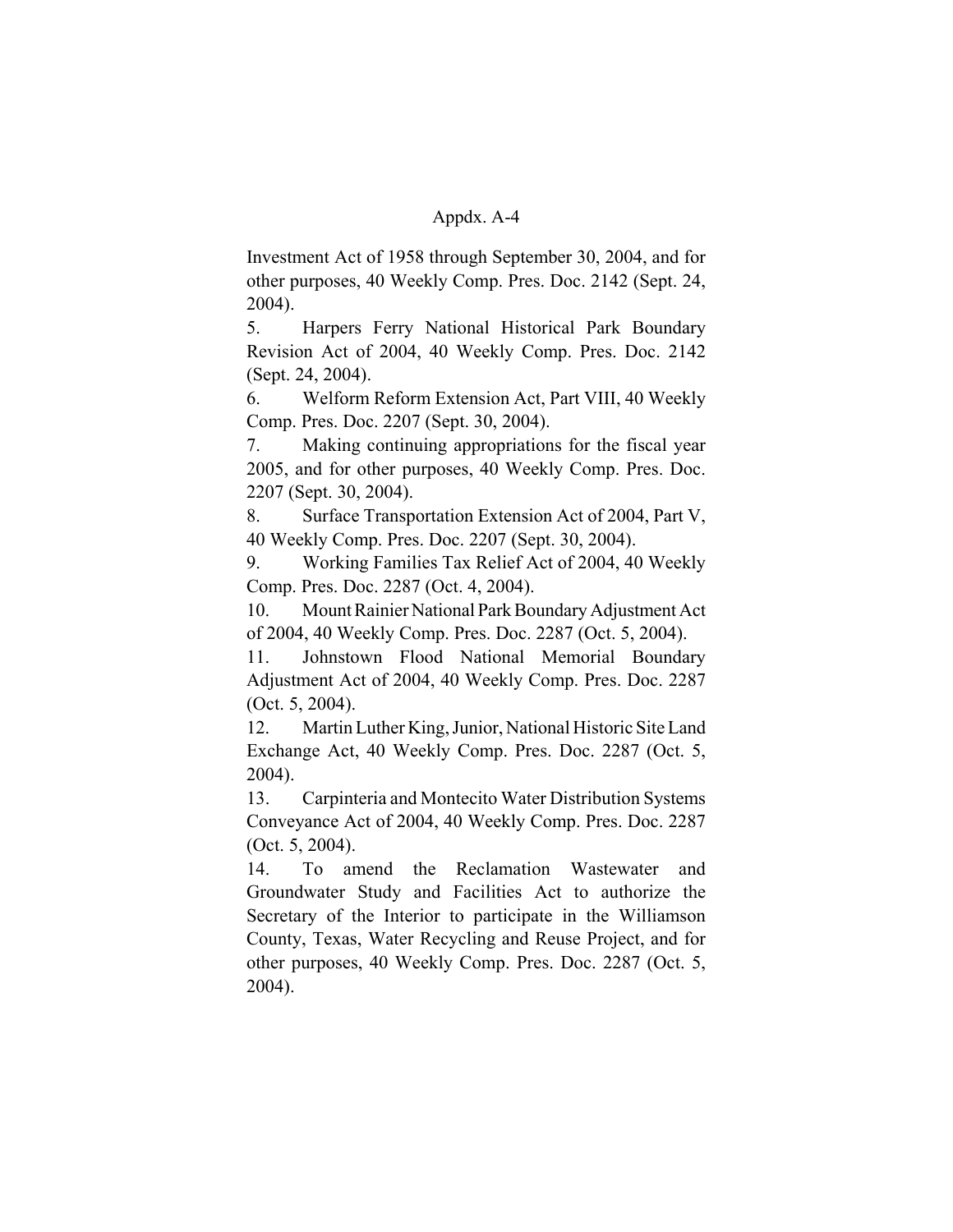15. Southwest Forest Health and Wildfire Prevention Act of 2004, 40 Weekly Comp. Pres. Doc. 2287 (Oct. 5, 2004).

16. To amend the Reclamation Project Authorization Act of 1972 to clarify the acreage for which the North Loup division is authorized to provide irrigation water under the Missouri River Basin project, 40 Weekly Comp. Pres. Doc. 2288 (Oct. 5, 2004).

17. To extend the term of the Forest Counties Payments Committee, 40 Weekly Comp. Pres. Doc. 2288 (Oct. 5, 2004). 18. To amend the Stevenson-Wydler Technology Innovation Act of 1980 to permit Malcolm Baldrige National Quality Awards to be made to nonprofit organizations, 40 Weekly Comp. Pres. Doc. 2288 (Oct. 5, 2004).

19. Timucuan Ecological and Historic Preserve Boundary Revision Act of 2004, 40 Weekly Comp. Pres. Doc. 2288 (Oct. 5, 2004).

20. Commemorating the opening of the National Museum of the American Indian, 40 Weekly Comp. Pres. Doc. 2288 (Oct. 5, 2004).

21. Railroad Right-of-Way Conveyance Validation Act of 2004, 40 Weekly Comp. Pres. Doc. 2288 (Oct. 5, 2004).

22. To reauthorize the Tropical Forest Conservation Act of 1998 through fiscal year 2007, and for other purposes, 40 Weekly Comp. Pres. Doc. 2288 (Oct. 6, 2004).

23. Military Construction Appropriations and Emergency Hurricane Supplemental Appropriations Act, 40 Weekly Comp. Pres. Doc. 2413 (Oct. 13, 2004).

24. Craig Recreation Land Purchase Act, 40 Weekly Comp. Pres. Doc. 2413 (Oct. 13, 2004).

25. To clarify the tax treatment of bonds and other obligations issued by the Government of American Samoa, 40 Weekly Comp. Pres. Doc. 2530 (Oct. 16, 2004).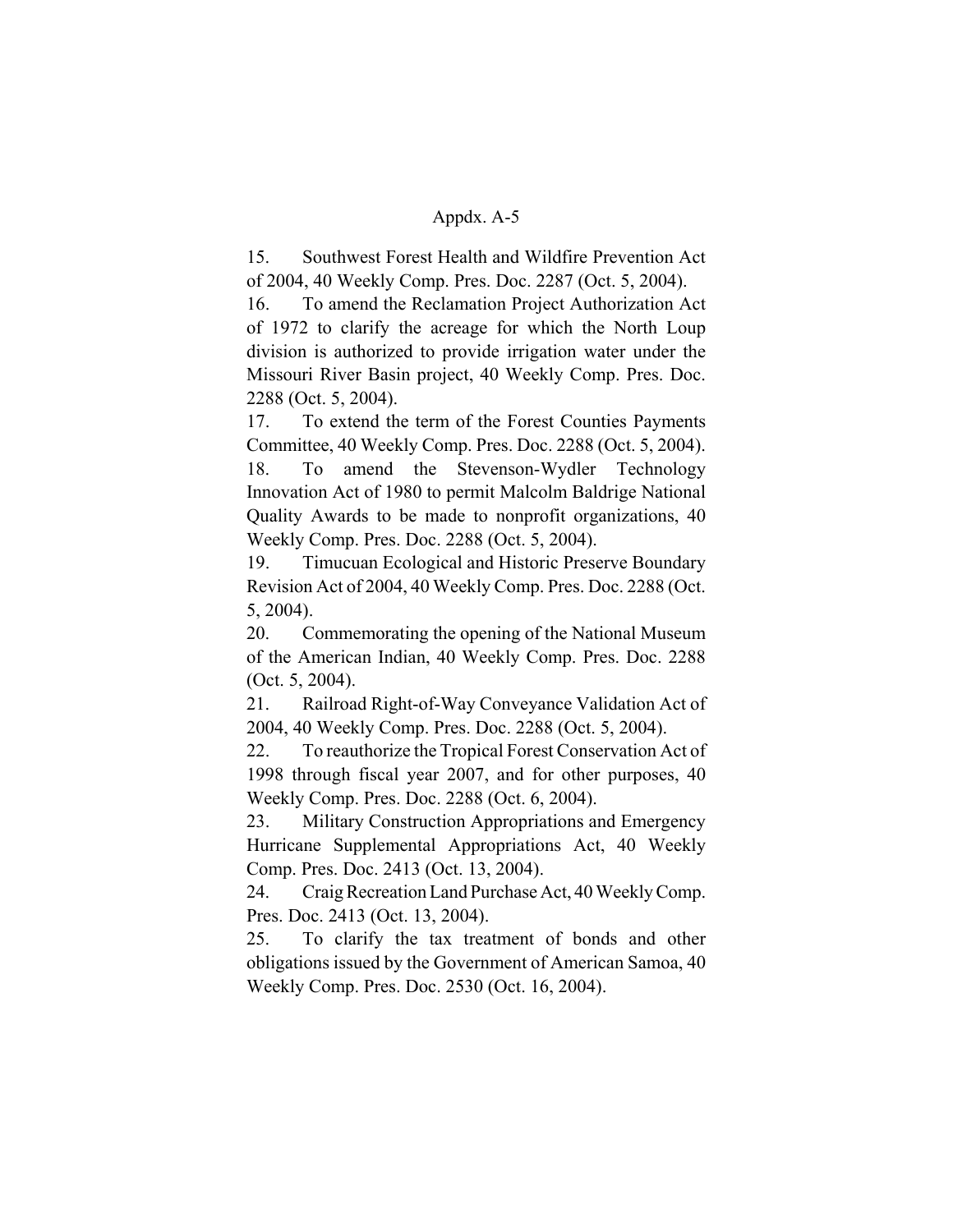26. National Wildlife Refuge Volunteer Act of 2004, 40 Weekly Comp. Pres. Doc. 2530 (Oct. 16, 2004).

27. To amend the Safe Drinking Water Act to reauthorize the New York City Watershed Protection Program, 40 Weekly Comp. Pres. Doc. 2530 (Oct. 16, 2004).

28. To amend the Act of November 2, 1966 (80 Stat. 1112), to allow binding arbitration clauses to be included in all contracts affecting the land within the Salt River Pima-Maricopa Indian Reservation, 40 Weekly Comp. Pres. Doc. 2530 (Oct. 16, 2004).

29. Department of Homeland Security Financial Accountability Act, 40 Weekly Comp. Pres. Doc. 2530 (Oct. 16, 2004).

30. To authorize the Board of Regents of the Smithsonian Institution to carry out construction and related activities in support of the collaborative Very Energetic Radiation Imaging Telescope Array System (VERITAS) project on Kitt Peak near Tucson, Arizona, 40 Weekly Comp. Pres. Doc. 2530 (Oct. 16, 2004).

31. Global Anti-Semitism Review Act of 2004, 40 Weekly Comp. Pres. Doc. 2530 (Oct. 16, 2004).

32. North Korean Human Rights Act of 2004, 40 Weekly Comp. Pres. Doc. 2530 (Oct. 18, 2004).

33. Department of Homeland Security Appropriations Act, 2005, 40 Weekly Comp. Pres. Doc. 2530 (Oct. 18, 2004).

34. District of Columbia Appropriations Act, 2005, 40 Weekly Comp. Pres. Doc. 2530 (Oct. 18, 2004).

35. Southern Ute and Colorado Intergovernmental Agreement Implementation Act of 2004, 40 Weekly Comp. Pres. Doc. 2531 (Oct. 18, 2004).

36. Alaska Native Allotment Subdivision Act, 40 Weekly Comp. Pres. Doc. 2531 (Oct. 18, 2004).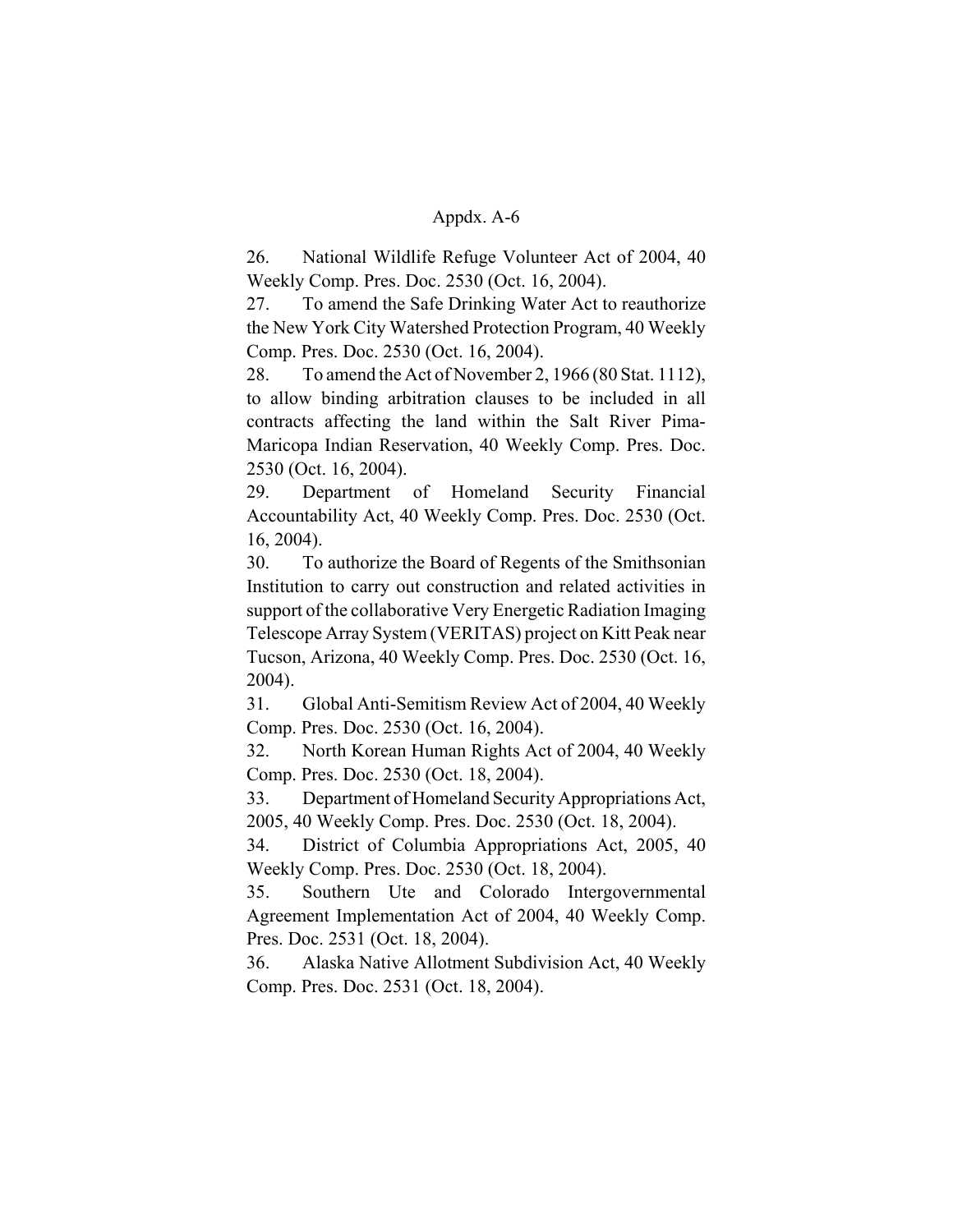37. To direct the Secretary of Agriculture to convey to the New Hope Cemetery Association certain land in the State of Arkansas for use as a cemetery, 40 Weekly Comp. Pres. Doc. 2531 (Oct. 18, 2004).

38. To replace certain Coastal Barrier Resources System maps, 40 Weekly Comp. Pres. Doc. 2531 (Oct. 18, 2004).

39. Manhattan Project National Historical Park Study Act, 40 Weekly Comp. Pres. Doc. 2531 (Oct. 18, 2004).

40. To transfer Federal lands between the Secretary of Agriculture and the Secretary of the Interior, 40 Weekly Comp. Pres. Doc. 2531 (Oct. 18, 2004).

41. El Camino Real de los Tejas National Historic Trail Act, 40 Weekly Comp. Pres. Doc. 2531 (Oct. 18, 2004).

42. Tapoco Project Licensing Act of 2004, 40 Weekly Comp. Pres. Doc. 2531 (Oct. 18, 2004).

43. To revise and extend the Boys and Girls Clubs of America, 40 Weekly Comp. Pres. Doc. 2531 (Oct. 18, 2004).

44. To redesignate the Ridges Basin Reservoir, Colorado, as Lake Nighthorse, 40 Weekly Comp. Pres. Doc. 2531 (Oct. 18, 2004).

45. Arapaho and Roosevelt National Forests Land Exchange Act of 2004, 40 Weekly Comp. Pres. Doc. 2531 (Oct. 18, 2004).

46. The Belarus Democracy Act, 40 Weekly Comp. Pres. Doc. 2502 (Oct. 20, 2004).

47. To authorize the Gateway Arch in St. Louis, Missouri, to be illuminated by pink lights in honor of breast cancer awareness month, 40 Weekly Comp. Pres. Doc. 2531 (Oct. 20, 2004).

48. To amend the Congressional Accountability Act of 1995 to permit members of the Board of Directors of the Office of Compliance to serve for 2 terms, 40 Weekly Comp. Pres. Doc. 2531 (Oct. 21, 1004).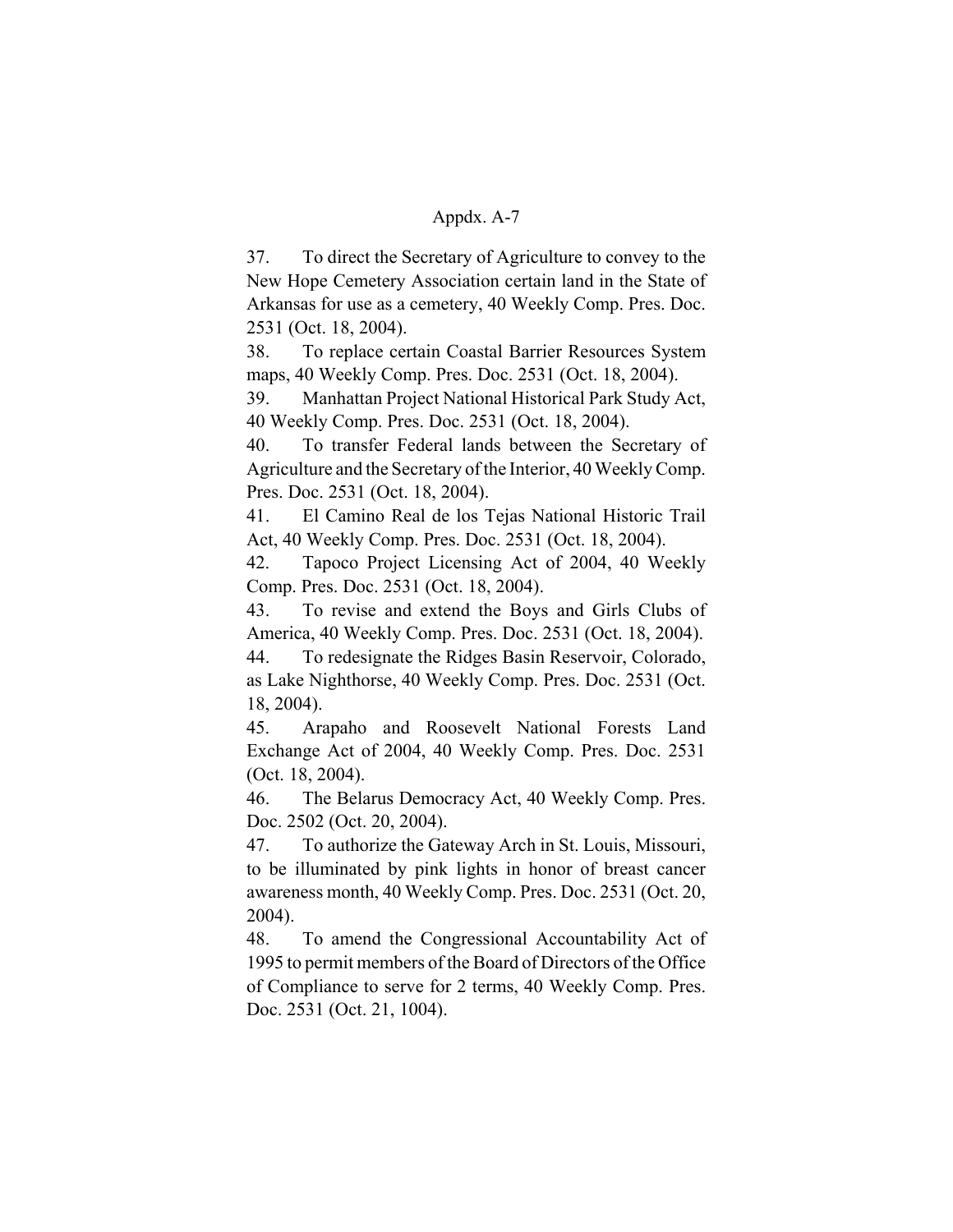49. To authorize the Secretary of Agriculture to sell or exchange all or part of certain administrative sites and other land in the Ozark-St. Francis and Ouachita National Forests and to use funds derived from the sale or exchange to acquire, construct, or improve administrative sites, 40 Weekly Comp. Pres. Doc. 2531 (Oct. 21, 1004).

50. To amend the Lease Lot Conveyance Act of 2002 to provide that the amounts received by the United States under that Act shall be deposited in the reclamation fund, and for other purposes, 40 Weekly Comp. Pres. Doc. 2531 (Oct. 21, 1004).

51. National Park System Laws Technical Amendments Act of 2004, 40 Weekly Comp. Pres. Doc. 2531 (Oct. 21, 1004).

52. To designate the facility of the United States Postal Service located at 4141 Postmark Drive, Anchorage, Alaska, as the "Robert J. Opinsky Post Office Building," 40 Weekly Comp. Pres. Doc. 2531 (Oct. 21, 1004).

53. Chimayo Water Supply System and Espanola Filtration Facility Act of 2004, 40 Weekly Comp. Pres. Doc. 2531 (Oct. 21, 1004).

54. Garrett Lee Smith Memorial Act, 40 Weekly Comp. Pres. Doc. 2531 (Oct. 21, 1004).

55. To extend certain authority of the Supreme Court Police, modify the venue of prosecutions relating to the Supreme Court building and grounds, and authorize the acceptance of gifts to the United States Supreme Court, 40 Weekly Comp. Pres. Doc. 2531 (Oct. 21, 1004).

**Announced Intent to Nominate (33), Designate (8) or to Appoint (43)**

Personnel Announcement on September 7, 40 Weekly Comp. Pres. Doc. 1920 (Sept. 7, 2004)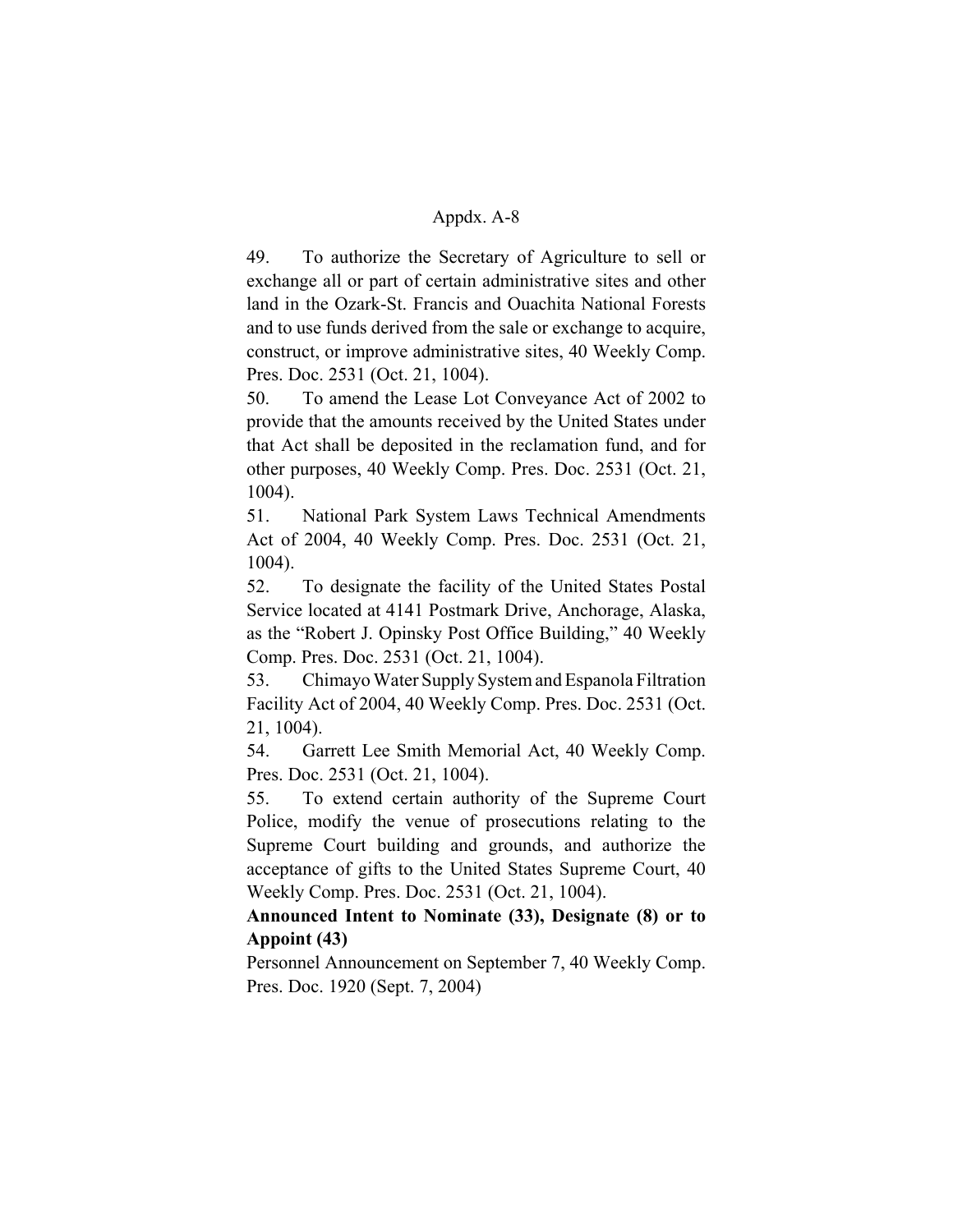1. The President announced his intention to designate Tim S. McClain as Acting Assistant Secretary of Veterans Affairs (Human Resources and Administration).

2. The President announced his intention to designate Cortright Wetherill, Jr., as a Chairman of the Advisory Committee on the Arts, John F. Kennedy Center for the Performing Arts.

3. The President announced his intention to appoint W. Roy Grizzard as a member of the Committee for Purchase From People Who Are Blind or Severely Disabled.

4. The President announced his intention to appoint Michele Longo Eder and Thomas C. Royer as members of the Arctic Research Commission.

5. The President announced his intention to appoint the following individuals as members of the President's National Security Telecommunications Advisory Committee: Lawrence T. Babbio, Jr.; Gregory Q. Brown; Ken Dahlberg; William J. Hannigan; Stan Sigman; and Joseph R. Wright.

6. The President announced his intention to appoint the following individuals as members of the Board of Trustees of the John F. Kennedy Center for the Performing Arts: Elisabeth D. DeVos, Mary Mochary, Mary M. Ourisman, Gabrielle B. Reynolds, David Rubenstein, Stephen Schwarzman, Alex Spanos, and Sandy Treadwell.

7. The President announced his intention to appoint Cheryl Bates-Harris and Dorothy L. Watson as members of the Ticket to Work and Work Incentives Advisory Panel.

8. The President announced his intention to designate Berthy De La Rosa-Aponte, as Chairperson of the Ticket to Work and Work Incentives Advisory Panel.

Personnel Announcement on September 8, 40 Weekly Comp. Pres. Doc. 1920-21 (Sept. 8, 2004).1. The President announced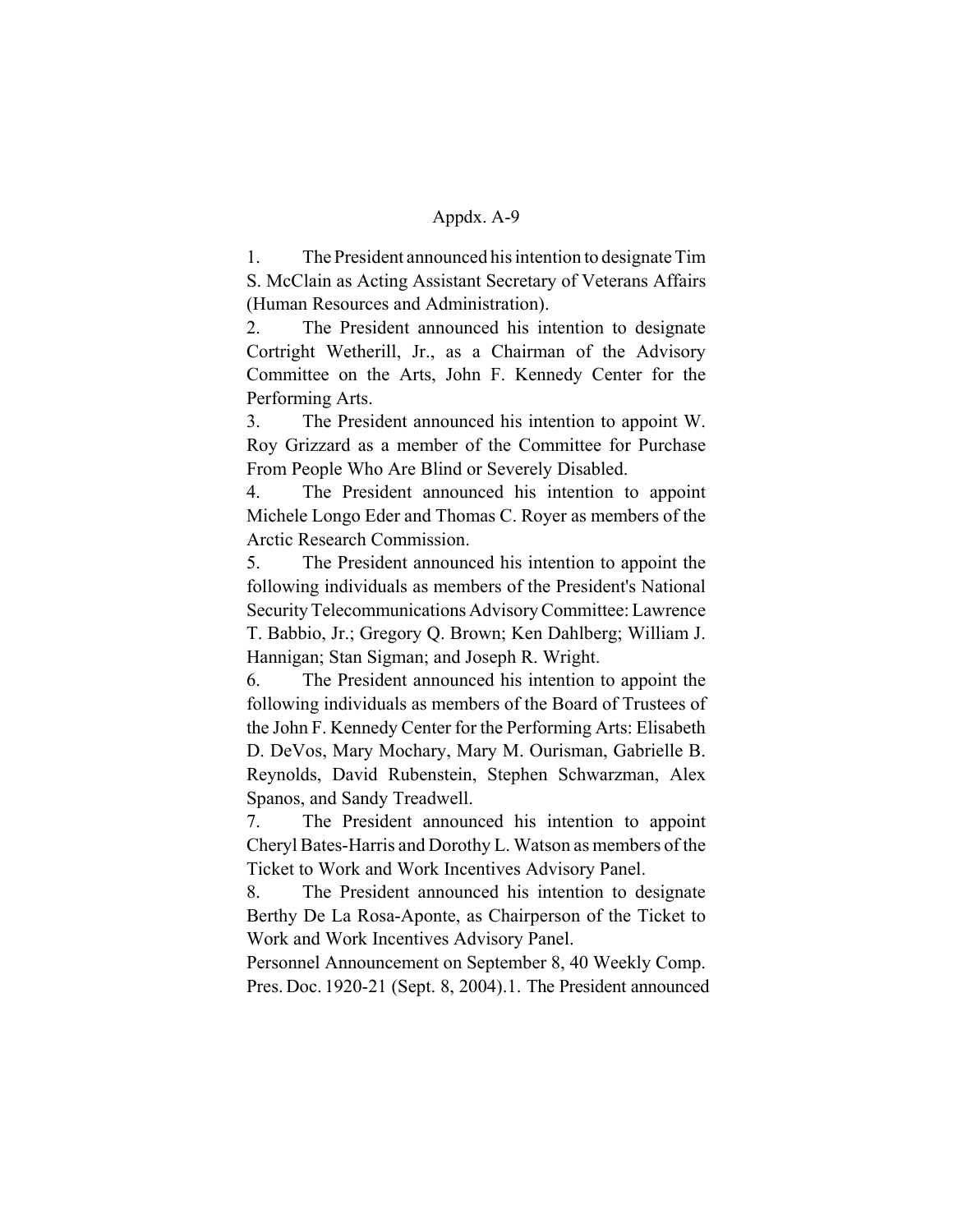his intention to nominate Catherine Todd Bailey to be Ambassador to Latvia.

2. The President announced his intention to nominate Thomas V. Skinner to be an Assistant Administrator of the Environmental Protection Agency (Enforcement and Compliance Assurance).

3. The President announced his intention to nominate Douglas Menarchik to be an Assistant Administrator of the U.S. Agency for International Development (Policy and Program Coordination).

4. The President announced his intention to nominate Howard J. Krongard to be Inspector General of the Department of State.

5. The President announced his intention to designate Daniel R. Levinson as Acting Inspector General at the Department of Health and Human Services.

Personnel Announcement on September 10, 40 Weekly Comp. Pres. Doc. 1921 (Sept. 10, 2004).

1. The President announced his intention to nominate Richard Greco, Jr., to be an Assistant Secretary of the Navy (Financial Management) at the Department of Defense.

2. The President announced his intention to nominate Patrick J. Leahy and John E. Sununu to be U.S. Representatives to the General Assembly of the United Nations.

3. The President announced his intention to appoint Lisa Kirk Colburn as a member of the Advisory Committee on the Arts, John F. Kennedy Center for the Performing Arts.

4. The President announced his intention to appoint the following individuals as members of the Public Interest Declassification Board: L. Britt Snider (Chairman), Martin Faga, Steven Garfinkel, Elizabeth Rindskopf Parker, and Richard N. Smith.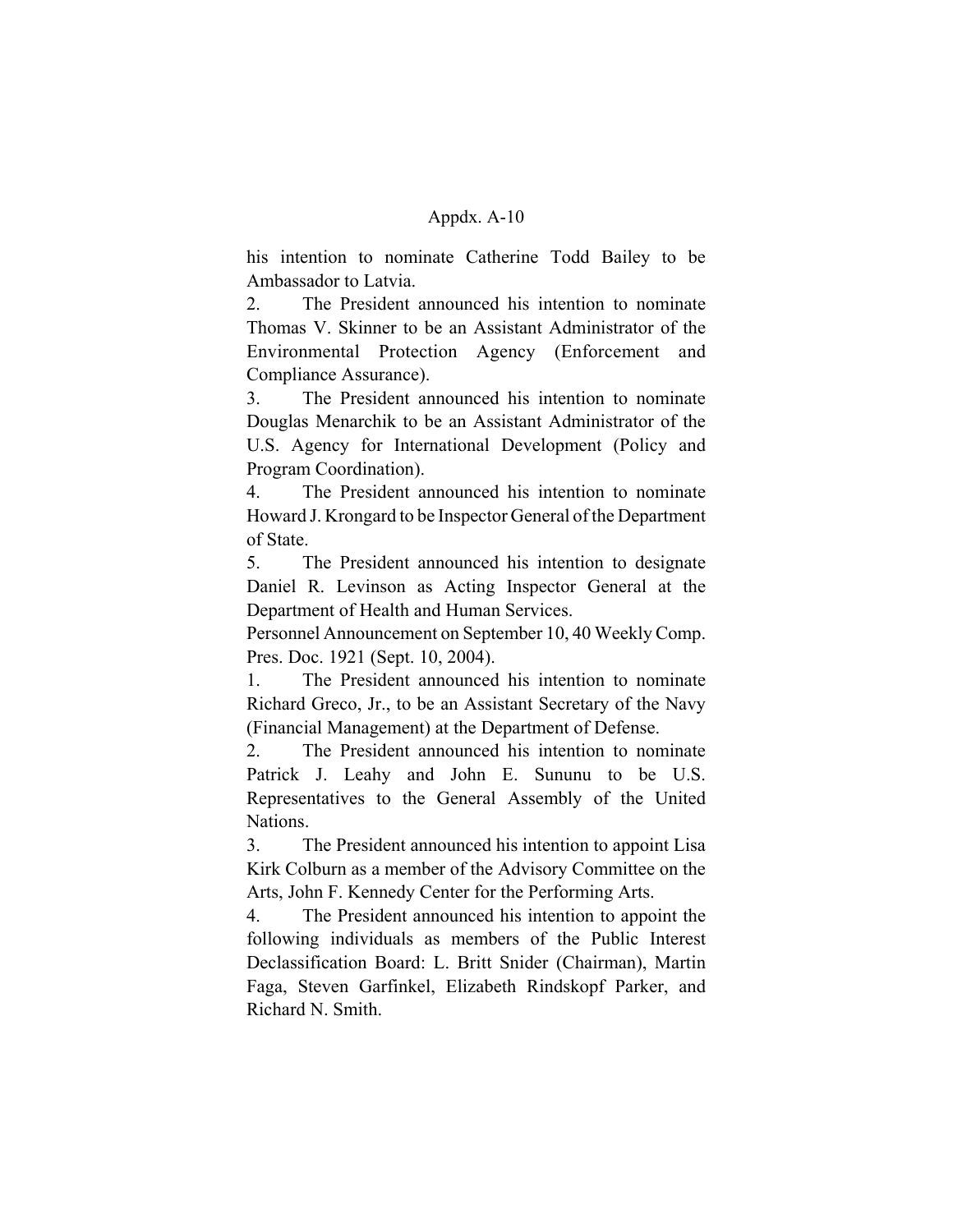Personnel Announcement on September 14, 40 Weekly Comp. Pres. Doc. 2033 (Sept. 14, 2004).

1. The President announced his intention to nominate Michael J. Harrison to be Assistant Secretary of Agriculture for Administration.

2. The President announced his intention to nominate Pamela Hughes Patenaude to be Assistant Secretary of Housing and Urban Development for Community Planning and Development.

Personnel Announcement on September 15, 40 Weekly Comp. Pres. Doc. 2033 (Sept. 15, 2004).

1. The President announced his intention to nominate Francis J. Harvey to be Secretary of the Army.

2. The President announced his intention to nominate Arden Bement, Jr., to be Director of the National Science Foundation.

Personnel Announcement on September 17, 40 Weekly Comp. Pres. Doc. 2034 (Sept. 17, 2004).

1. The President announced his intention to nominate Jesus H. Delgado-Jenkins to be an Assistant Secretary of the Treasury (Management) and, upon appointment, to designate him as Chief Financial Officer.

Personnel Announcement on September 20, 40 Weekly Comp. Pres. Doc. 2140 (Sept. 20, 2004).

1. The President announced his intention to nominate Susan L. Moore to be U.S. Alternate Representative to the 59th Session of the General Assembly of the United Nations.

2. The President announced his intention to appoint Charles J. Chaput and Michael Lewis Cromartie as members of the U.S. Commission on International Religious Freedom.

Personnel Announcement on September 23, 40 Weekly Pres. Doc. 2140 (Sept. 23, 2004).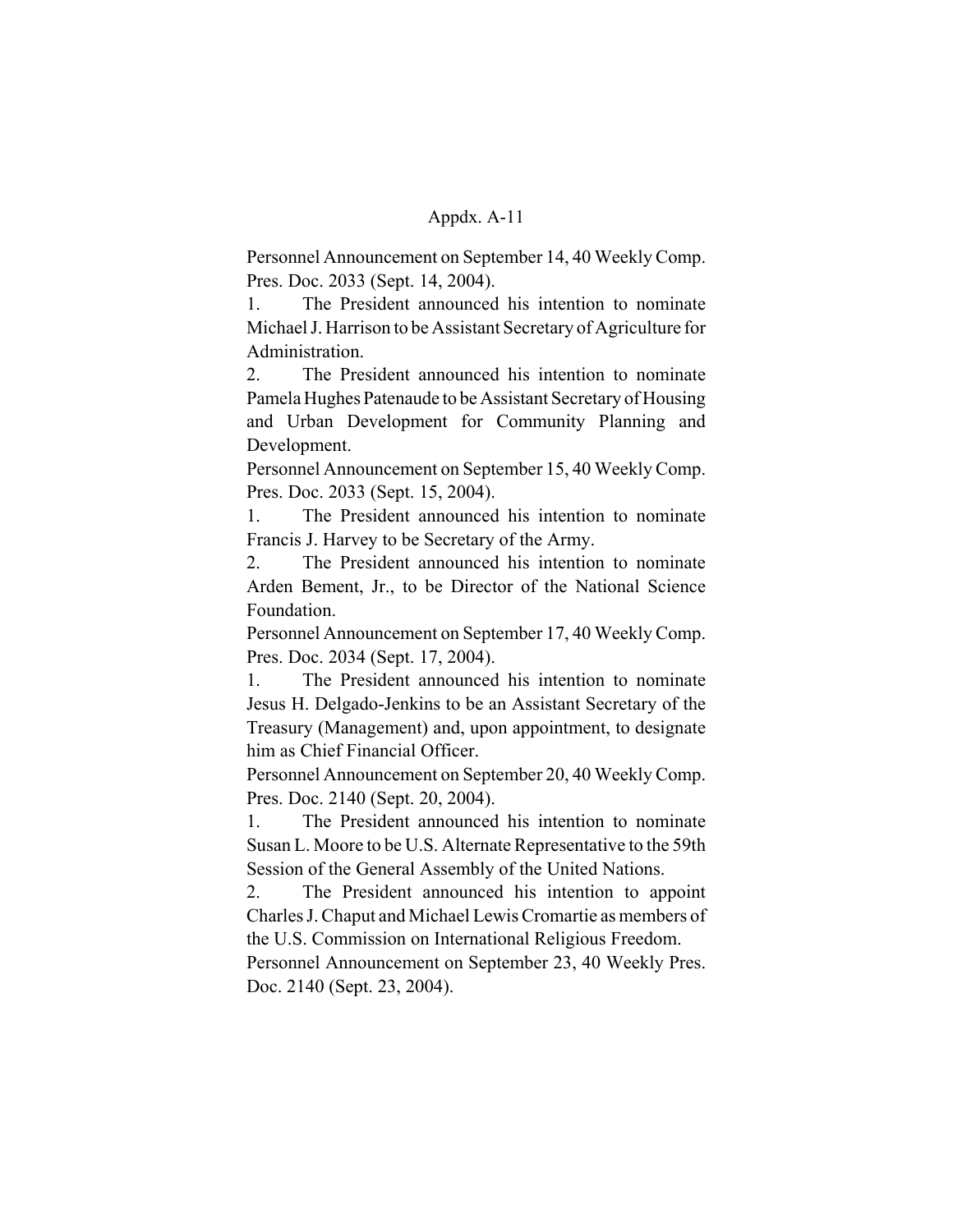1. The President announced his intention to nominate Ryan C. Crocker to be Ambassador to Pakistan.

2. The President announced his intention to nominate Marcie B. Ries to be Ambassador to Albania.

3. The President announced his intention to nominate Buddie J. Penn to be an Assistant Secretary of the Navy (Installations and Environment).

4. The President announced his intention to nominate the following individuals to be members of the National Science Board: Dan Arvizu, Steven C. Beering, Gerald Wayne Clough, Kelvin Kay Droegemeier, Louis J. Lanzerotti, Alan I. Leshner, Jon C. Strauss, and Kathryn D. Sullivan.

5. The President announced his intention to designate Edwin Pinero as the Federal Environmental Executive at the Environmental Protection Agency.

Personnel Announcement on October 1, 40 Weekly Comp. Pres. Doc. 2206 (Oct. 1, 2004).

1. The President announced his intention to nominate Ronald Rosenfeld to be a Director on the Board of Directors of the Federal Housing Finance Board.

2. The President announced his intention to nominate Michael Butler to be a member of the Board of Trustees of the Morris K. Udall Scholarship and Excellence in National Environmental Policy Foundation.

3. The President announced his intention to appoint Robin Cook, Charles L. Glazer, and Peter S. Watson to be members of the Board of Trustees of the Woodrow Wilson International Center for Scholars.

4. The President announced his intention to appoint David Wayne Anderson, Cynthia R. Church, and Soyna E. Medina as members of the Board of Trustees of the American Folklife Center.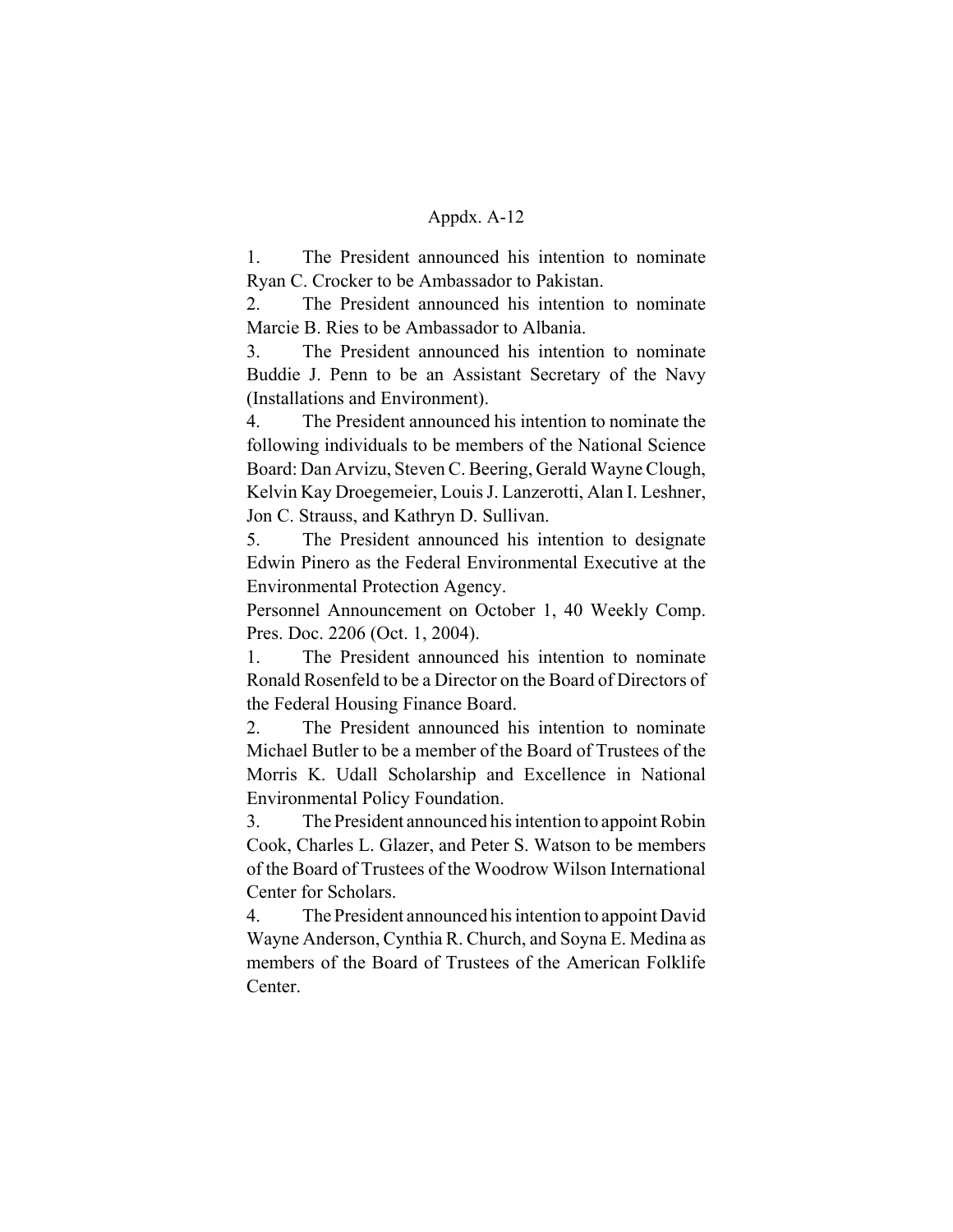5. The President announced his intention to appoint the following individuals as members of the Commission on the Abraham Lincoln Study Abroad Fellowship Program: John K. Andrews, Jr.; Jim Edgar; Lynette Boggs McDonald; and Lyn Bracewell Phillips.

6. The President announced his intention to appoint Scott Wallace (Chairman), C. Martin Harris, and William W. Stead as members of the Commission on Systemic Interoperability. Personnel Announcement on October 8, 40 Weekly Comp. Pres. Doc. 2285-86 (Oct. 8, 2004).

1. The President announced his intention to nominate Frederick William Hatfield to be a Commissioner of the Commodity Futures Trading Commission.

2. The President announced his intention to nominate Harold Damelin to be Inspector General of the Department of the Treasury.

3. The President announced his intention to nominate Edward L. Flippen to be Inspector General of the Corporation for National and Community Service.

4. The President announced his intention to nominate Brian David Miller to be Inspector General of the General Services Administration.

5. The President announced his intention to appoint Gen. Richard B. Myers, USAF, as a Governor on the Board of Governors of the American National Red Cross.

6. The President announced his intention to nominate Jorge A. Plasencia to be a member of the Advisory Board for Cuba Broadcasting.

7. The President announced his intention to nominate Carolyn L. Gallagher and Louis J. Giuliano to be Governors on the Board of Governors of the U.S. Postal Service.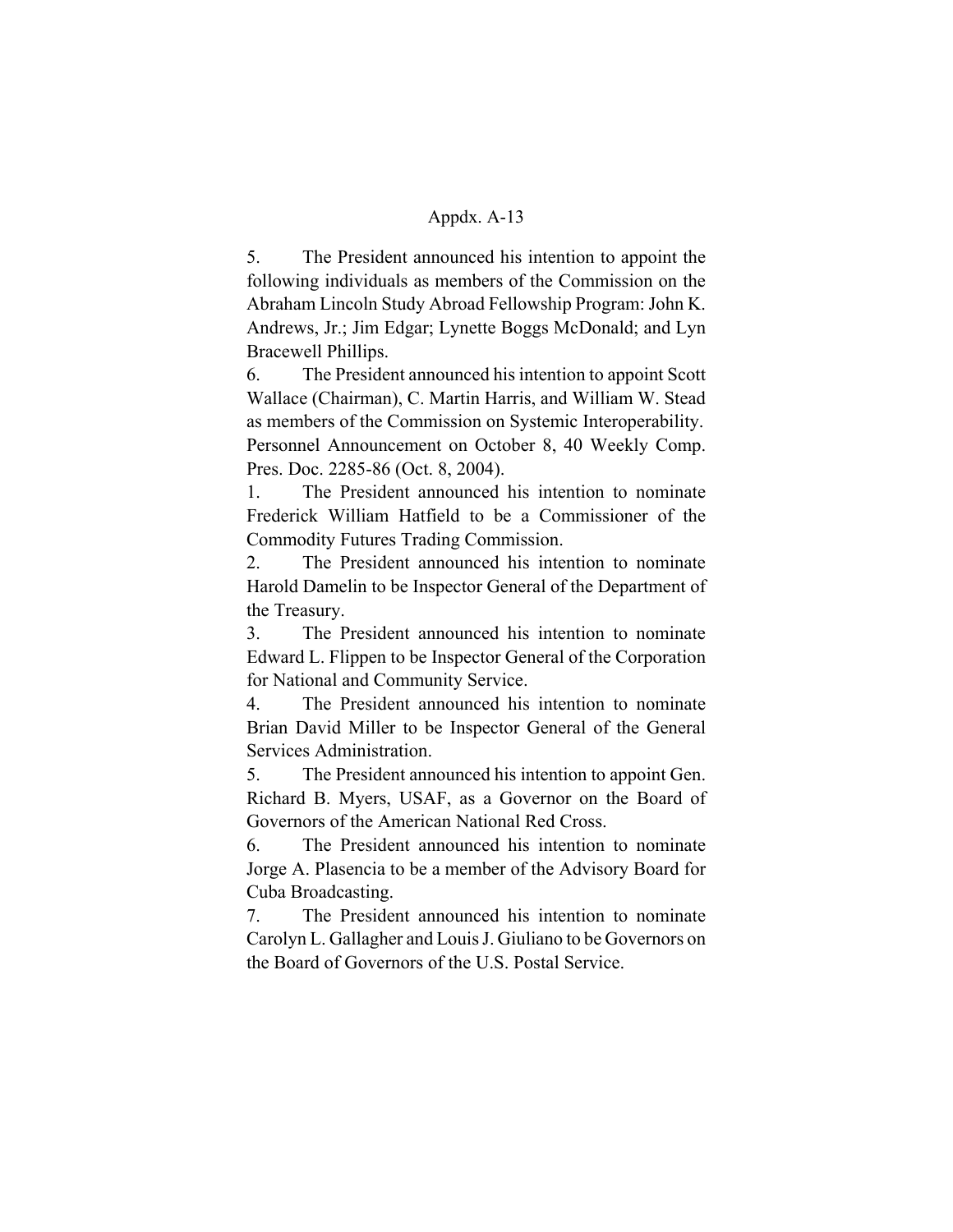8. The President announced his intention to appoint A. Wilson Greene and Katina P. Strauch as members of the National Museum and Library Services Board.

Personnel Announcement on October 15, 40 Weekly Comp. Pres. Doc. 2412 (Oct. 15, 2004).

1. The President announced his intention to designate Darrell Irions and Dee J. Kelly, Jr., as members of the Board of Governors on the United Service Organizations, Inc.

2. The President announced his intention to designate William A. Moorman as Acting Assistant Secretary of Veterans Affairs for Management.

# **Nominations Submitted To (66) or Withdrawn From (3) the Senate**

Submitted September 7, 40 Weekly Comp. Pres. Doc. 1921 (Sept. 7, 2004).

1. Paul A. Crotty, of New York, to be U.S. District Judge for the Southern District of New York, vice Harold Baer, Jr., retiring.

2. Porter J. Goss, of Florida, to be Director of Central Intelligence, vice George John Tenet, resigned.

3. D. Michael Rappoport, of Arizona, to be a member of the Board of Trustees of the Morris K. Udall Scholarship and Excellence in National Environmental Policy Foundation for a term expiring October 6, 2008 (reappointment).

Submitted September 8, 40 Weekly Comp. Pres. Doc. 1922 (Sept. 8, 2004).

1. Catherine Todd Bailey, of Kentucky, to be Ambassador Extraordinary and Plenipotentiary of the United States of America to the Republic of Latvia.

2. Raymond F. DuBois, of the District of Columbia, to be Deputy Under Secretary of Defense for Logistics and Materiel Readiness, vice Diane K. Morales, resigned.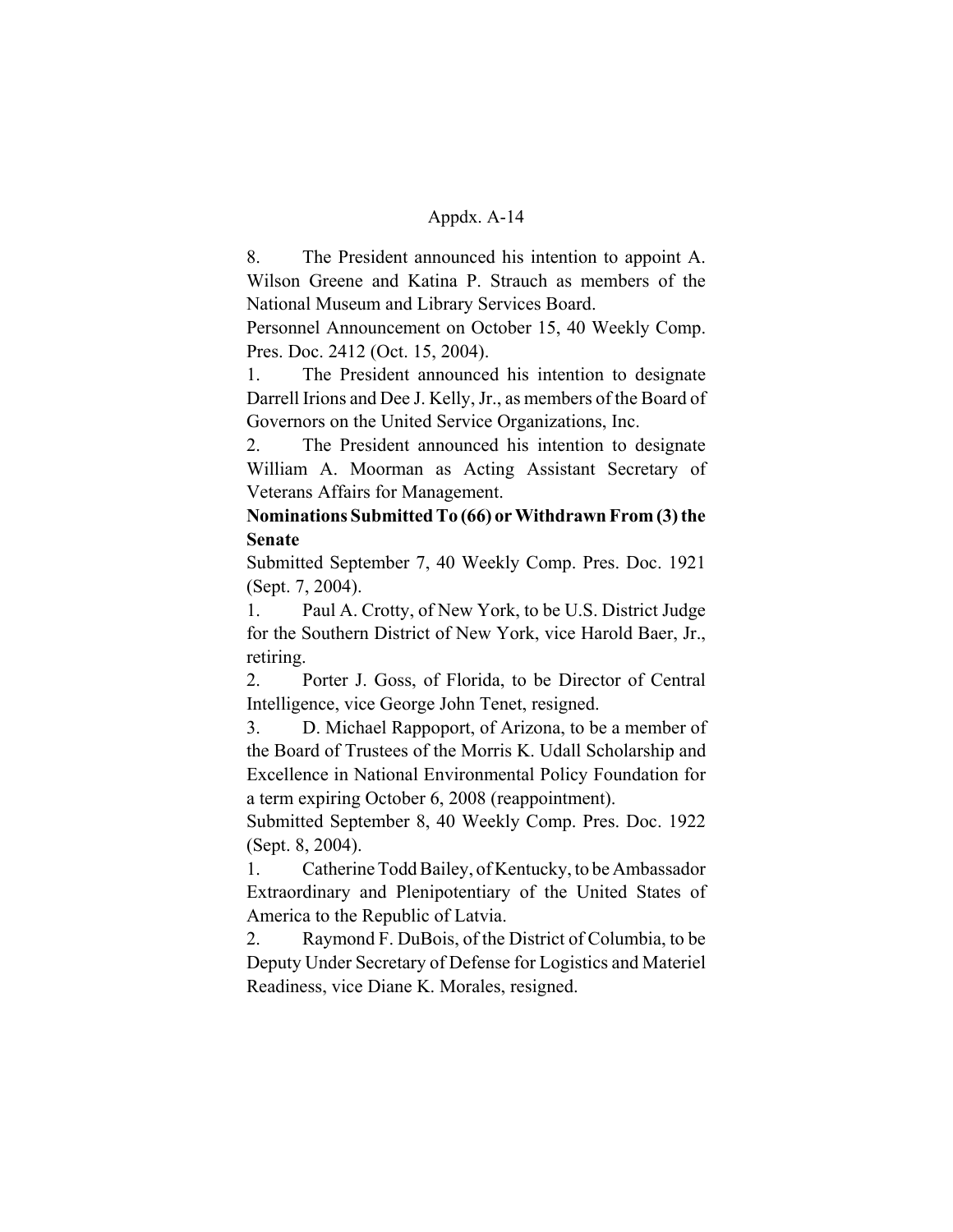3. Howard J. Krongard, of New Jersey, to be Inspector General, Department of State, vice Clark Kent Ervin.

4. Douglas Menarchik, of Texas, to be an Assistant Administrator of the U.S. Agency for International Development, vice Patrick M. Cronin, resigned.

5. Thomas V. Skinner, of Illinois, to be an Assistant Administrator of the Environmental Protection Agency, vice John Peter Suarez, resigned.

Submitted September 10, 40 Weekly Comp. Pres. Doc. 1922- 23 (Sept. 10, 2004).

1. Carin M. Barth, of Texas, to be Chief Financial Officer, Department of Housing and Urban Development, vice Angela Antonelli, resigned, to which position she was appointed during the last recess of the Senate.

2. Jonathan W. Dudas, of Virginia, to be Under Secretary of Commerce for Intellectual Property and Director of the U.S. Patent and Trademark Office, vice James Edward Rogan, resigned, to which position he was appointed during the last recess of the Senate.

3. Albert A. Frink, Jr., of California, to be an Assistant Secretary of Commerce, vice Linda Mysliwy Conlin, resigned, to which position he was appointed during the last recess of the Senate.

4. Susan Johnson Grant, of Virginia, to be Chief Financial Officer, Department of Energy, vice Bruce Marshall Carnes, resigned, to which position she was appointed during the last recess of the Senate.

5. Ricardo H. Hinojosa, of Texas, to be Chair of the U.S. Sentencing Commission, vice Diana E. Murphy, resigned, to which position he was appointed during the last recess of the Senate.

6. Nadine Hogan, of Florida, to be a member of the Board of Directors of the Inter-American Foundation for a term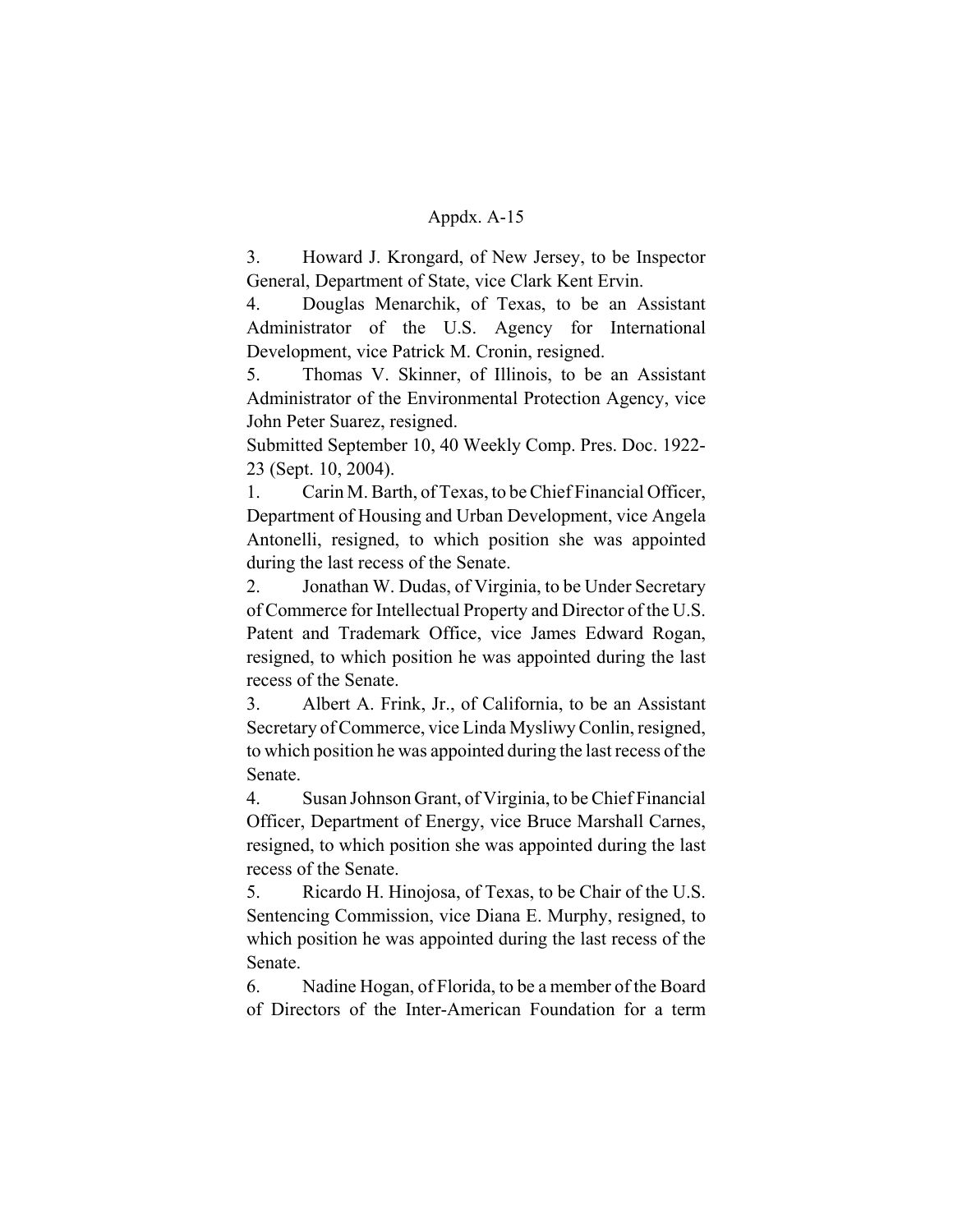expiring June 26, 2008, vice Frank D. Yturria, resigned, to which position she was appointed during the last recess of the Senate.

7. Stephen L. Johnson, of Maryland, to be Deputy Administrator of the Environmental Protection Agency, vice Linda J. Fisher, resigned, to which position he was appointed during the last recess of the Senate.

8. Paul Jones, of Colorado, to be a member of the Internal Revenue Service Oversight Board for a term expiring September 14, 2008, vice Charles L. Kolbe, term expired, to which position he was appointed during the last recess of the Senate.

9. James R. Kunder, of Virginia, to be an Assistant Administrator of the U.S. Agency for International Development, vice Wendy Jean Chamberlin, resigned, to which position he was appointed during the last recess of the Senate.

10. Jon D. Leibowitz, of Maryland, to be a Federal Trade Commissioner for a term of 7 years from September 26, 2003, vice Mozelle Willmont Thompson, resigned, to which position he was appointed during the last recess of the Senate.

11. Deborah P. Majoras, of Virginia, to be a Federal Trade Commissioner for the unexpired term of 7 years from September 26, 2001, vice Timothy J. Muris, resigned, to which position she was appointed during the last recess of the Senate.

12. John D. Rood, of Florida, to be Ambassador Extraordinary and Plenipotentiary of the United States ofAmerica to the Commonwealth of The Bahamas, to which position he was appointed during the last recess of the Senate.

13. Enrique J. Sosa, of Florida, to be a member of the Reform Board (Amtrak) for a term of 5 years, vice Linwood Holton, term expired, to which position he was appointed during the last recess of the Senate.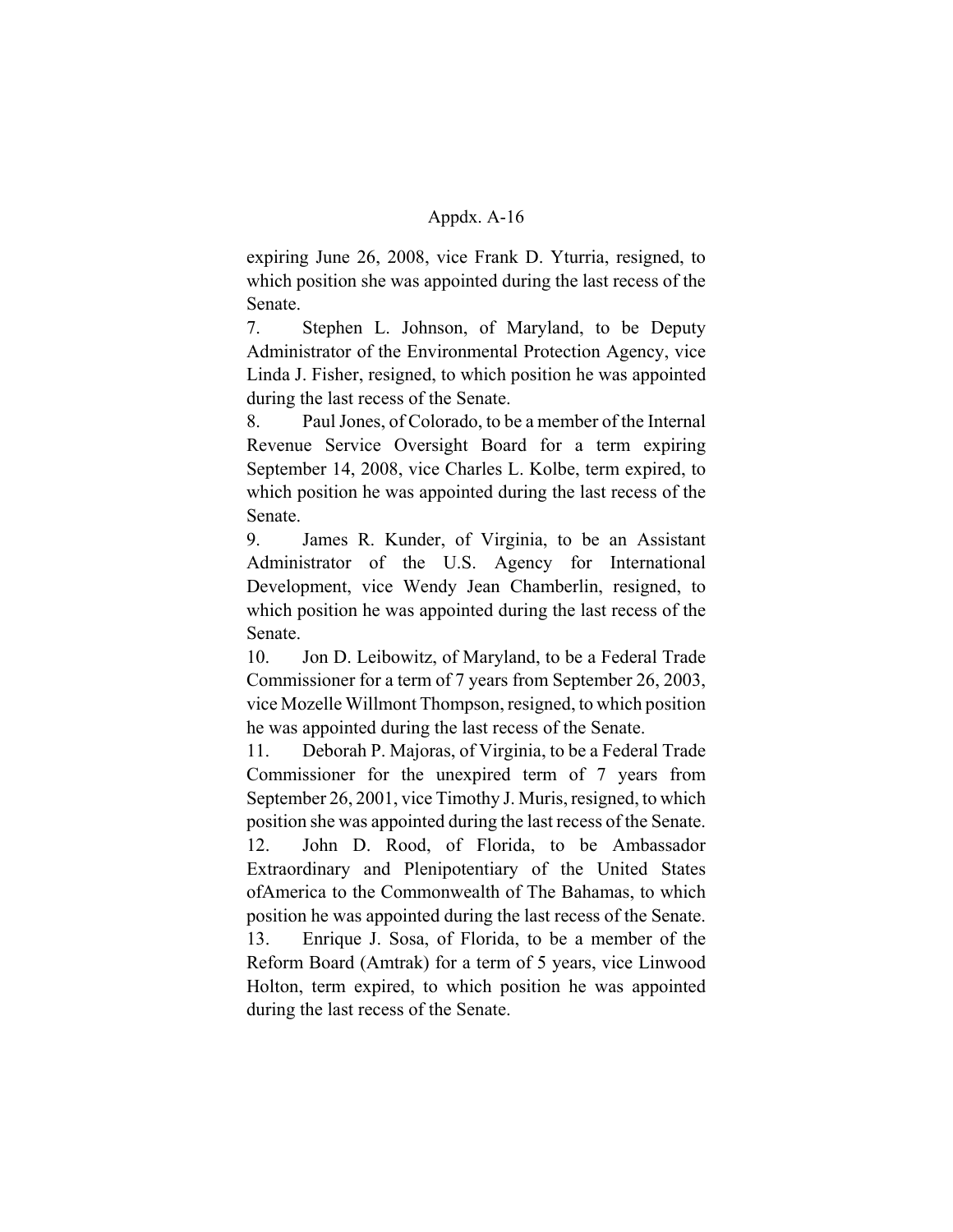14. Charles Graves Untermeyer, of Texas, to be Ambassador Extraordinary and Plenipotentiary of the United States of America to the State of Qatar, to which position he was appointed during the last recess of the Senate.

15. Jack Vaughn, of Texas, to be a member of the Board of Directors of the Inter-American Foundation for a term expiring September 20, 2006, vice Patricia Hill Williams, resigned, to which position he was appointed during the last recess of the Senate.

16. Gary Lee Visscher, of Maryland, to be a member of the Chemical Safety and Hazard Investigation Board for a term of 5 years, vice Isadore Rosenthal, term expired, to which position he was appointed during the last recess of the Senate.

17. Richard Kenneth Wagner, of Florida, to be a member of the National Institute for Literacy Advisory Board for a term expiring November 25, 2006, vice Robin Morris, term expired, to which position he was appointed during the last recess of the Senate.

18. Scott Kevin Walker, of Wisconsin, to be a member of the Advisory Board of the Saint Lawrence Seaway Development Corporation, vice Anthony S. Earl, resigned, to which position he was appointed during the last recess of the Senate.

19. Roger W. Wallace, of Texas, to be a member of the Board of Directors of the Inter-American Foundation for a term expiring October 6, 2008, vice Fred P. DuVal, to which position he was appointed during the last recess of the Senate. 20. Aldona Wos, of North Carolina, to be Ambassador Extraordinary and Plenipotentiary of the United States of America to the Republic of Estonia, to which position she was appointed during the last recess of the Senate.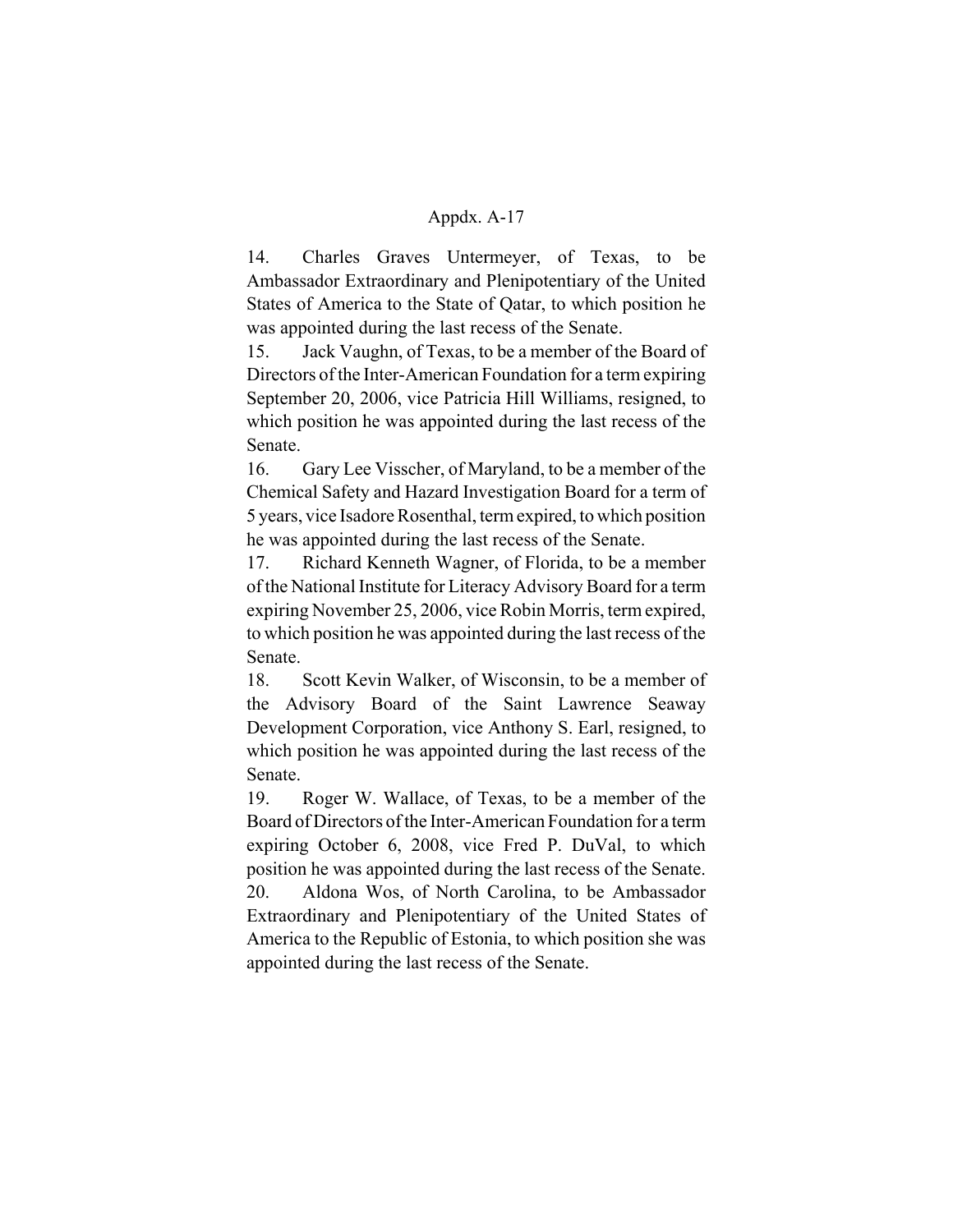21. Sean F. Cox, of Michigan, to be U.S. District Judge for the Eastern District of Michigan, vice Lawrence P. Zatkoff, retired.

Submitted September 13, 40 Weekly Comp. Pres. Doc. 2034 (Sept. 13, 2004).

1. Richard Greco, Jr., of New York, to be an Assistant Secretary of the Navy, vice Dionel M. Aviles.

2. Patrick J. Leahy, of Vermont, to be a Representative of the United States of America to the 59th Session of the General Assembly of the United Nations.

3. John E. Sununu, of New Hampshire, to be a Representative of the United States of America to the 59th Session of the General Assembly of the United Nations.

4. Ryan C. Crocker, of Washington, a career member of the Senior Foreign Service, class of Career Minister, for the personal rank of Career Ambassador in recognition of especially distinguished service over a sustained period.

5. Marc Isaiah Grossman, of Virginia, a career member of the Senior Foreign Service, class of Career Minister, for the personal rank of Career Ambassador in recognition of especially distinguished service over a sustained period.

6. A. Elizabeth Jones, of Maryland, a career member of the Senior Foreign Service, class of Career Minister, for the personal rank of Career Ambassador in recognition of especially distinguished service over a sustained period.

7. Alan Philip Larson, of Iowa, a career member of the Senior Foreign Service, class of Career Minister, for the personal rank of Career Ambassador in recognition of especially distinguished service over a sustained period.

8. Johnny Young, of Maryland, a career member of the Senior Foreign Service, class of Career Minister, for the personal rank of Career Ambassador in recognition of especially distinguished service over a sustained period.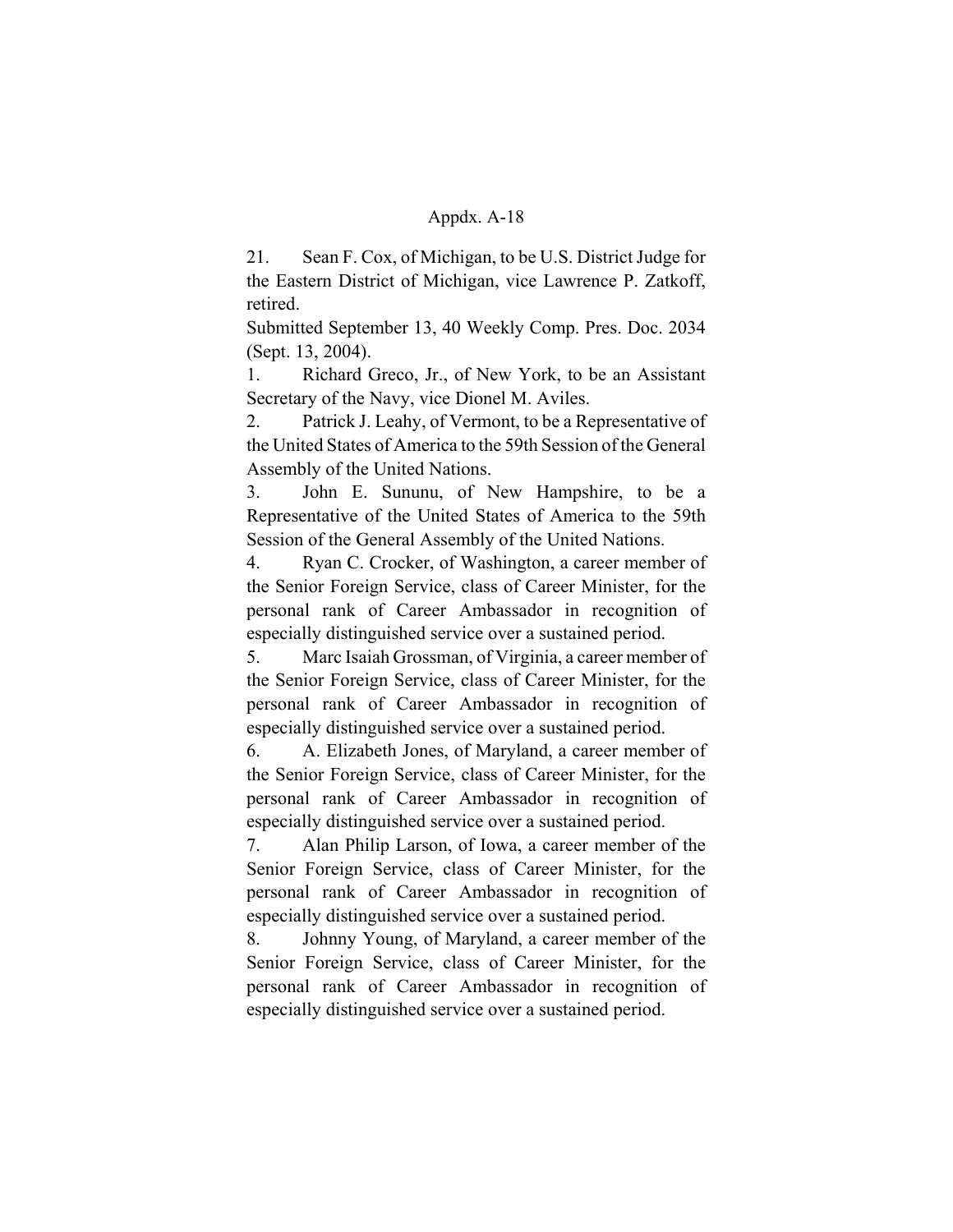Withdrawn September 13, 40 Weekly Comp. Pres. Doc. 2034 (Sept. 13, 2004).

1. Robert Jepson, of Georgia, to be a member of the Internal Revenue Service Oversight Board for a term expiring September 14, 2008, vice Karen Hastie Williams, term expired, which was sent to the Senate on December 9, 2003.

Submitted September 15, 40 Weekly Comp. Pres. Doc. 2034- 35 (Sept. 15, 2004).

2. Arden Bement, Jr., of Indiana, to be Director of the National Science Foundation for a term of 6 years, vice Rita R. Colwell, resigned.

3. Michael J. Harrison, of Connecticut, to be an Assistant Secretary of Agriculture, vice Lou Gallegos, resigned.

4. Francis J. Harvey, of California, to be Secretary of the Army, vice Thomas E. White, resigned.

5. Pamela Hughes Patenaude, of New Hampshire, to be an Assistant Secretary of Housing and Urban Development, vice Romolo A. Bernardi.

6. J. Michael Seabright, of Hawaii, to be U.S. District Judge for the District of Hawaii, vice Alan C. Kay, retired.

Withdrawn September 15, 40 Weekly Comp. Pres. Doc. 2035 (Sept. 15, 2004).

1. Francis J. Harvey, of California, to be an Assistant Secretary of Defense, vice John P. Stenbit, which was sent to the Senate on November 6, 2003.

Submitted September 20, 40 Weekly Comp. Pres. Doc. 2141 (Sept. 20, 2004).

1. Jesus H. Delgado-Jenkins, of Illinois, to be an Assistant Secretary of the Treasury, vice Teresa M. Ressel, resigned.

2. Beryl A. Howell, of the District of Columbia, to be a member of the U.S. Sentencing Commission for the remainder of the term expiring October 31, 2005, vice Diana E. Murphy, resigned.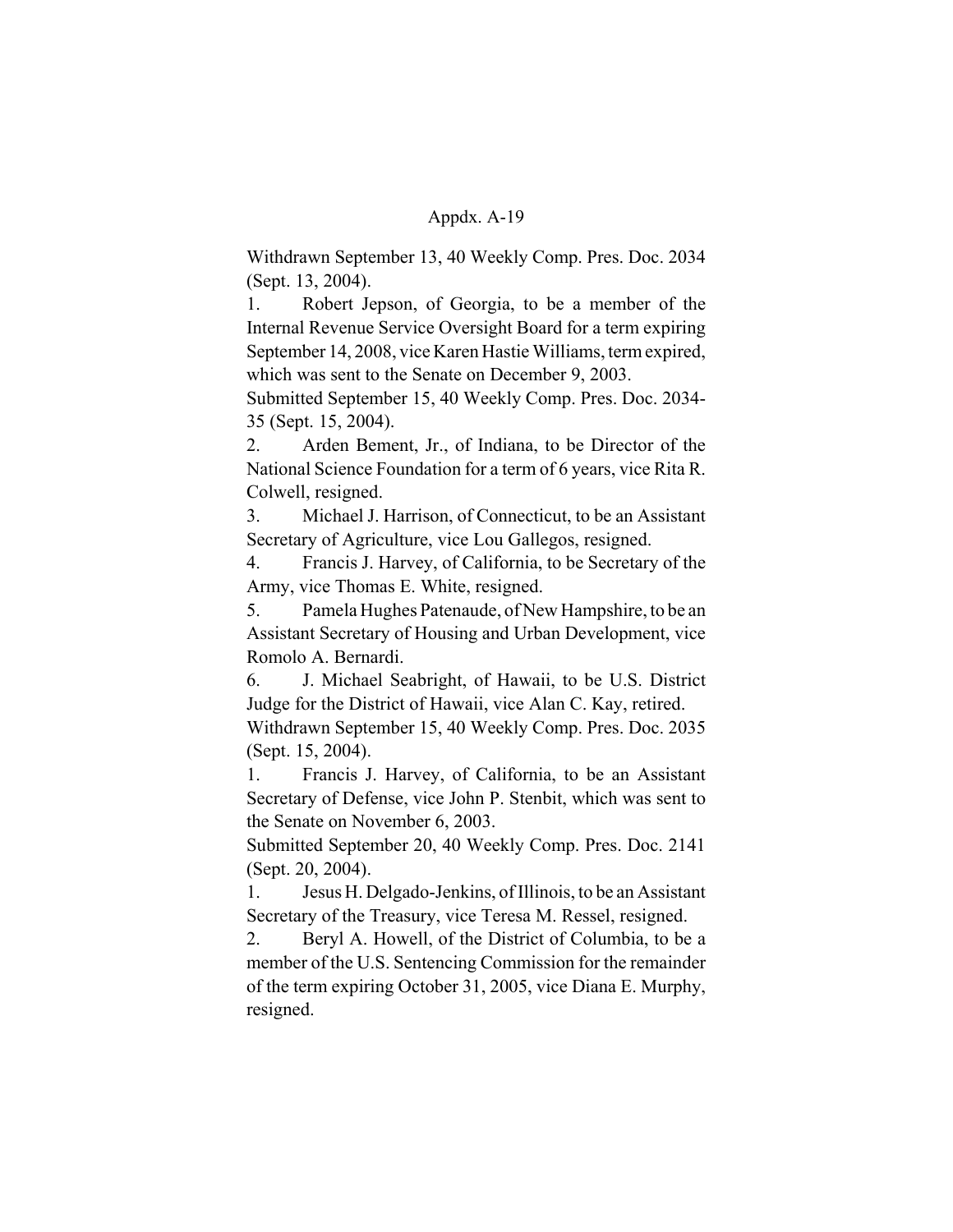3. Susan L. Moore,of Texas, to be an Alternate Representative of the United States of America to the 59th Session of the General Assembly of the United Nations.

Submitted September 21, 40 Weekly Comp. Pres. Doc. 2141 (Sept. 21, 2004).

1. William A. Moorman, of Virginia, to be a Judge of the U.S. Court of Appeals for Veterans Claims for the term of 15 years, vice Kenneth B. Kramer, term expired.

Submitted September 23, 40 Weekly Comp. Pres. Doc. 2141- 42 (Sept. 23, 2004).

1. Dan Arvizu, of Colorado, to be a member of the National Science Board, National Science Foundation for a term expiring May 10, 2010, vice Maxine L. Savitz, term expired.

2. Steven C. Beering, of Indiana, to be a member of the National Science Board, National Science Foundation for a term expiring May 10, 2010 (reappointment).

3. Gerald Wayne Clough, of Georgia, to be a member of the National Science Board, National Science Foundation for a term expiring May 10, 2010, vice Anita K. Jones, term expired.

4. Ryan C. Crocker, of Washington, a career member of the Senior Foreign Service, class of Career Minister, to be Ambassador Extraordinary and Plenipotentiary of the United States of America to the Islamic Republic of Pakistan.

5. Kelvin Kay Droegemeier, of Oklahoma, to be a member of the National Science Board, National Science Foundation for a term expiring May 10, 2010, vice Robert C. Richardson, term expired.

6. Louis J. Lanzerotti, of New Jersey, to be a member of the National Science Board, National Science Foundation for a term expiring May 10, 2010, vice George M. Langford, term expired.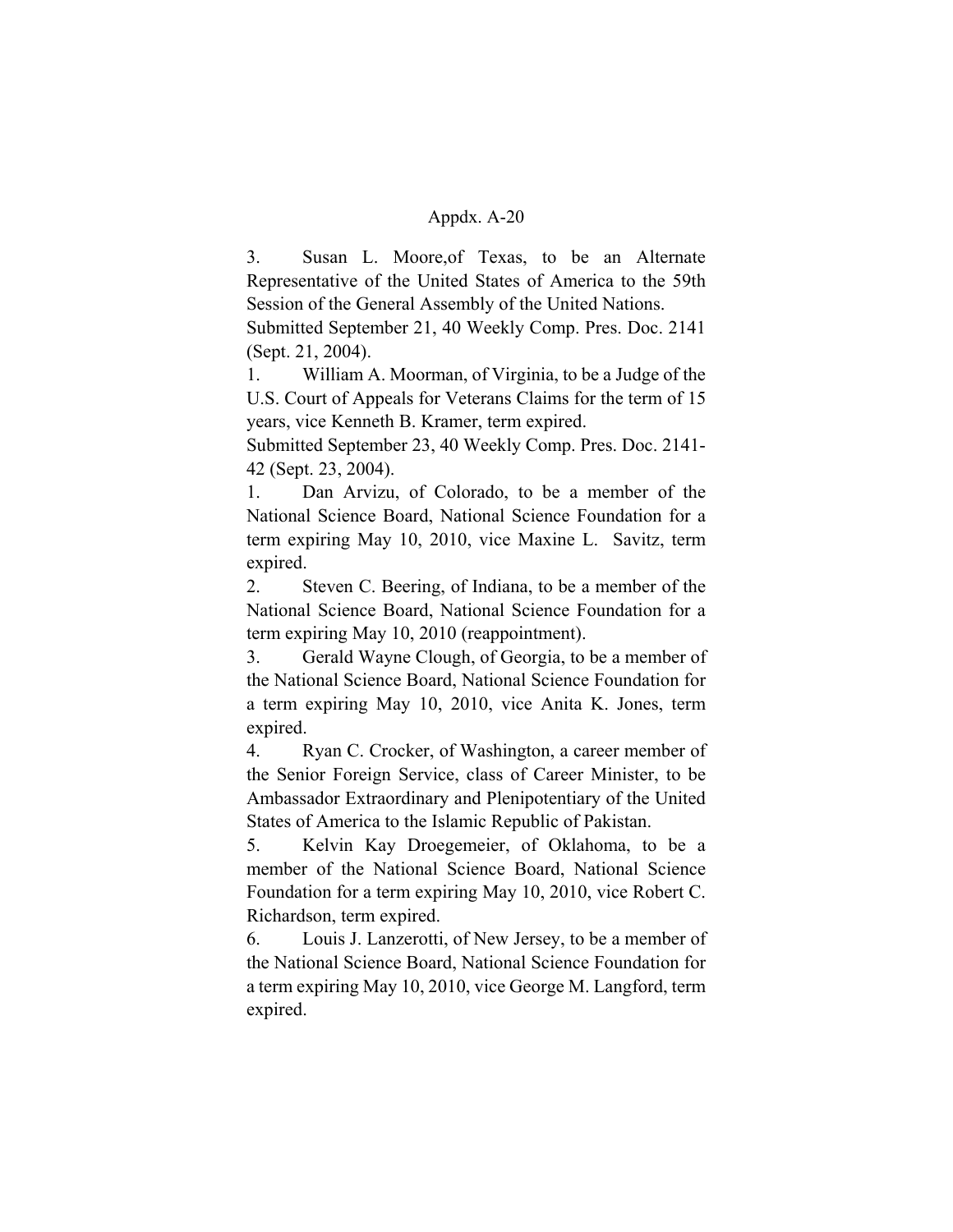7. Alan I. Leshner, of Maryland, to be a member of the National Science Board, National Science Foundation for a term expiring May 10, 2010, vice Luis Sequeira,term expired. 8. Buddie J. Penn, of Virginia, to be an Assistant Secretary of the Navy, vice H.T. Johnson.

9. Marcie B. Ries,of the District of Columbia, a career member of the Senior Foreign Service, class of Minister-Counselor, to be Ambassador Extraordinary and Plenipotentiary of the United States of America to the Republic of Albania.

10. Jon C. Strauss, of California, to be a member of the National Science Board, National Science Foundation for a term expiring May 10, 2010, vice Joseph A. Miller, Jr., term expired.

11. Kathryn D. Sullivan, of Ohio, to be a member of the National Science Board, National Science Foundation for a term expiring May 10, 2010, vice Pamela A. Ferguson.

Submitted October 5, 40 Weekly Comp. Pres. Doc. 2286 (Oct. 5, 2004).

 1. Michael Butler, of Tennessee, to be a member of the Board of Trustees of the Morris K. Udall Scholarship and Excellence in National Environmental Policy Foundation for a term expiring October 6, 2008, vice Eric D. Eberhard, term expired.

2. Ronald Rosenfeld, of Oklahoma, to be a Director of the Federal Housing Finance Board for the remainder of the term expiring February 27, 2009, vice John Thomas Korsmo, resigned.

Submitted October 7, 40 Weekly Comp. Pres. Doc. 2286 (Oct. 7, 2004).

1. Harold Damelin, of Virginia, to be Inspector General, Department of the Treasury, vice Jeffrey Rush, Jr., resigned.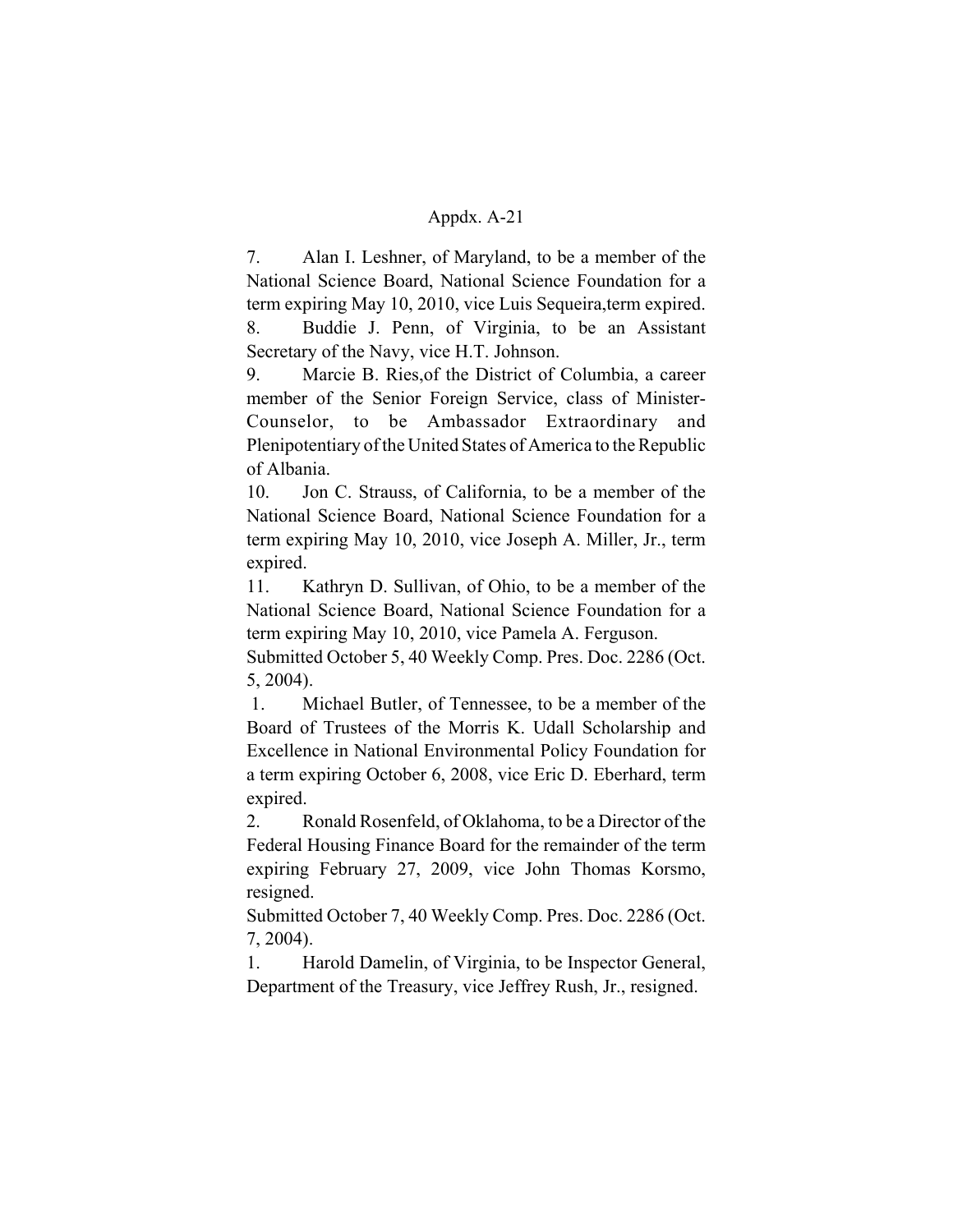2. Edward L. Flippen, of Virginia, to be Inspector General, Corporation for National and Community Service, vice J. Russell George.

3. Frederick William Hatfield, of California, to be a Commissioner of the Commodity Futures Trading Commission for the term expiring April 13, 2008, vice Thomas J. Erickson, term expired.

4. Brian David Miller, of Virginia, to be Inspector General, General Services Administration, vice Daniel R. Levinson.

5. Jorge A. Plasencia, of Florida, to be a member of the Advisory Board for Cuba Broadcasting for a term expiring October 27, 2006, vice Joseph Francis Glennon, term expired. Withdrawn October 7, 40 Weekly Comp. Pres. Doc. 2286 (Oct. 7, 2004).

1. James B. Cunningham, of Pennsylvania, a career member of the Senior Foreign Service, class of Career Minister, to be Representative of the United States of America to the Vienna office of the United Nations, with the rank of Ambassador, and to be Representative of the United States of America to the International Atomic Energy Agency, with the rank of Ambassador, which were sent to the Senate on April 8, 2004.

Submitted October 8, 40 Weekly Comp. Pres. Doc. 2286 (Oct. 8, 2004).

1. Carolyn L. Gallagher, of Texas, to be a Governor of the U.S. Postal Service for the remainder of the term expiring December 8, 2005, vice Erensta Ballard, resigned.

2. Louis J. Giuliano, of New York, to be a Governor of the U.S. Postal Service for a term expiring December 8, 2009, vice Albert Casey.

**Declared Federal Emergencies or Major Disasters (26)**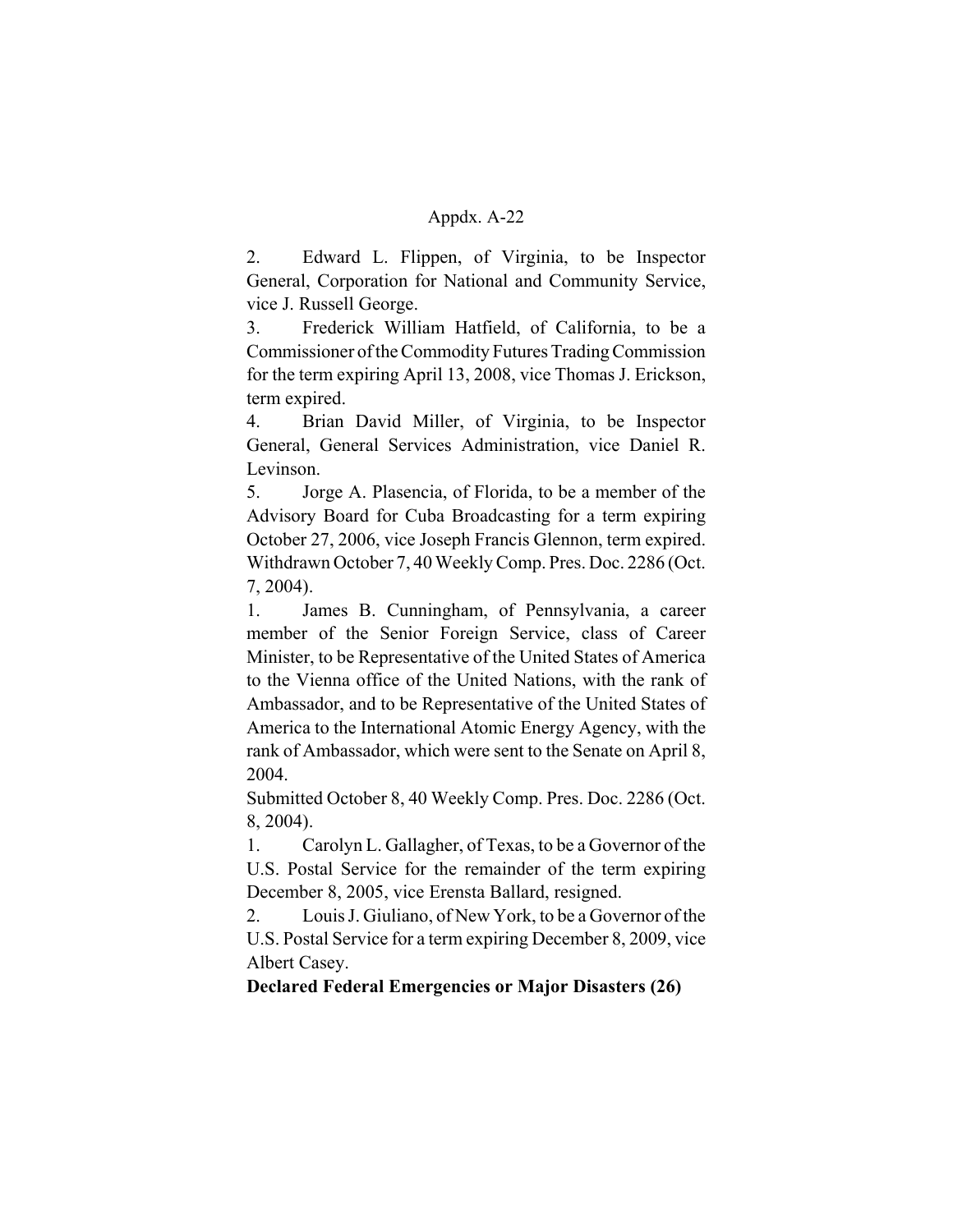1. Declared Major Disaster in the Commonwealth of Virginia, 40 Weekly Comp. Pres. Doc. 1817 (Sept. 3, 2004).

2. Declared Major Disaster in Florida, 40 Weekly Comp. Pres. Doc. 1920 (Sept. 4, 2004).

3. Declared Major Disaster in North Carolina, 40 Weekly Comp. Pres. Doc. 1921 (Sept. 10, 2004).

4. Declared Major Disaster in South Carolina, 40 Weekly Comp. Pres. Doc. 2033 (Sept. 16, 2004).

5. Declared Major Disaster in Alabama, 40 Weekly Comp. Pres. Doc. 2033 (Sept. 16, 2004).

6. Declared Major Disaster in Florida, 40 Weekly Comp. Pres. Doc. 2033 (Sept. 16, 2004).

7. Declared Major Disaster in Louisiana, 40 Weekly Comp. Pres. Doc. 2033 (Sept. 16, 2004).

8. Declared Major Disaster in Mississippi, 40 Weekly Comp. Pres. Doc. 2033 (Sept. 16, 2004).

9. Declared Major Disaster in Georgia, 40 Weekly Comp. Pres. Doc. 2139 (Sept. 18, 2004).

10. Declared Major Disaster in North Carolina, 40 Weekly Comp. Pres. Doc. 2139 (Sept. 18, 2004).

11. Declared Two Major Disasters in the Commonwealth of Pennsylvania, 40 Weekly Comp. Pres. Doc. 2139-40 (Sept. 19, 2004).

12. Declared Major Disaster in West Virginia, 40 Weekly Comp. Pres. Doc. 2140 (Sept. 20, 2004).

13. Declared Major Disaster in Vermont, 40 Weekly Comp. Pres. Doc. 2140 (Sept. 23, 2004).

14. Declared Major Disaster in Georgia, 40 Weekly Comp. Pres. Doc. 2141 (Sept. 24, 2004).

15. Declared Major Disaster in Florida, 40 Weekly Comp. Pres. Doc. 2205 (Sept. 26, 2004).

16. Declared Major Disaster in Kansas, 40 Weekly Comp. Pres. Doc. 2206 (Sept. 30, 2004).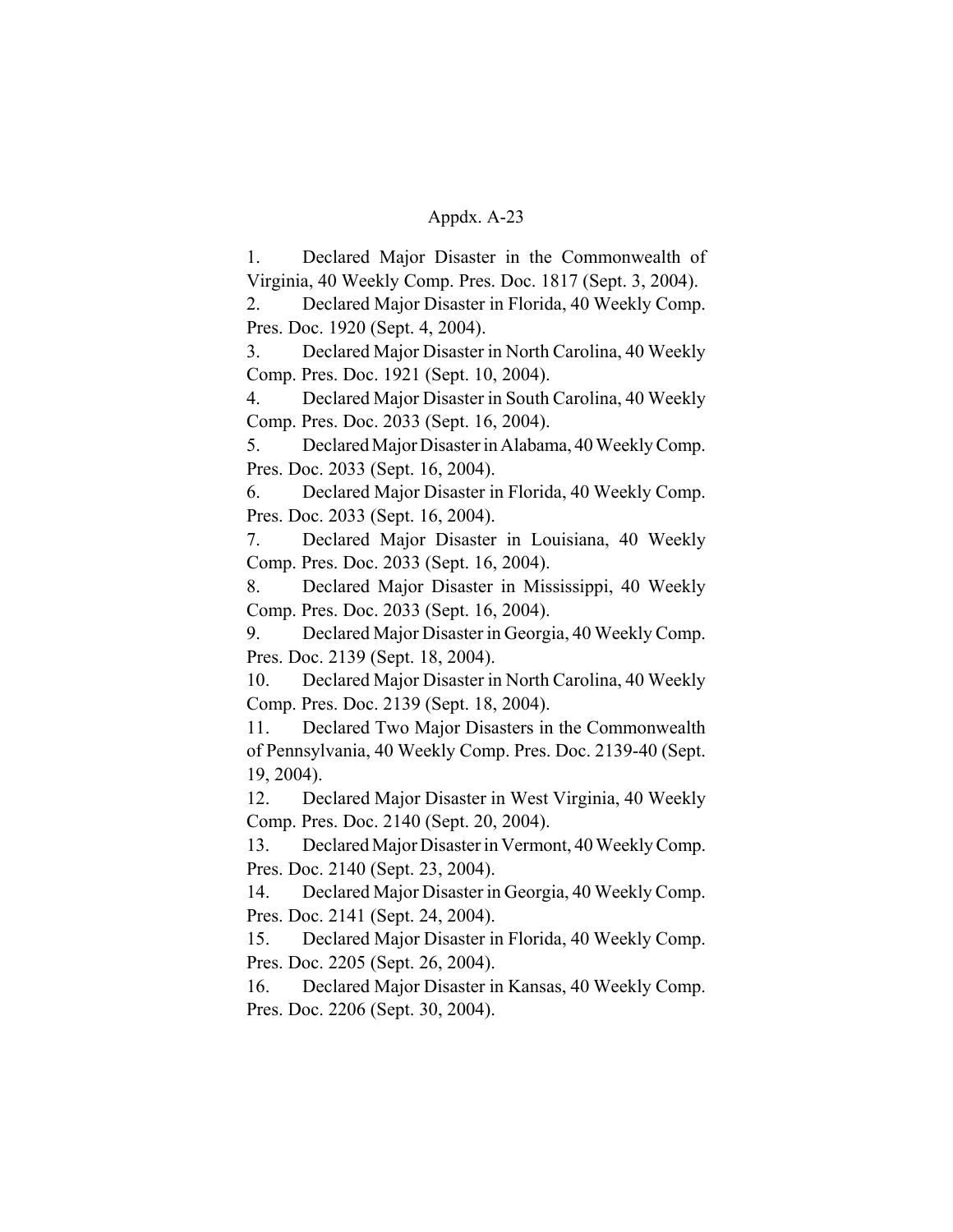17. Declared Two Major Disasters in New York, 40 Weekly Comp. Pres. Doc. 2284 (Oct. 2, 2004).

18. Declared Major Disaster in New Jersey, 40 Weekly Comp. Pres. Doc. 2284 (Oct. 2, 2004).

19. Declared Increase in Federal Funding Available for Previous Major Disaster in Florida, 40 Weekly Comp. Pres. Doc. 2286 (Oct. 7, 2004).

20. Declared Major Disaster in South Carolina, 40 Weekly Comp. Pres. Doc. 2286 (Oct. 7, 2004).

21. Declared Major Disaster in Minnesota, 40 Weekly Comp. Pres. Doc. 2286 (Oct. 7, 2004).

22. Declared Major Disaster in the U.S. Virgin Islands, 40 Weekly Comp. Pres. Doc. 2286 (Oct. 7, 2004).

23. Declared Major Disaster in Tennessee, 40 Weekly Comp. Pres. Doc. 2286 (Oct. 7, 2004).

24. Declared Major Disaster in the Commonwealth of Virginia, 40 Weekly Comp. Pres. Doc. 2529 (Oct. 18, 2004)

# **Communications to Congress (12)**

1. Supplemental budget request to support comprehensive response and recovery efforts after Hurricane Charley, letter transmitting, 40 Weekly Comp. Pres. Doc. 1856 (Sept. 6, 2004).

2. Budget amendments, letter transmitting, 40 Weekly Comp. Pres. Doc. 1894 (Sept. 7, 2004)

3. Iraq, notification of intent to designate as a beneficiary developing country for purposes of the Generalized System of Preferences, message transmitting, 40 Weekly Comp. Pres. Doc. 1894 (Sept. 7, 2004)

4. Barbados-U.S. Taxation Convention, message transmitting second protocol amending, 40 Weekly Comp. Pres. Doc. 1980 (Sept. 13, 2004).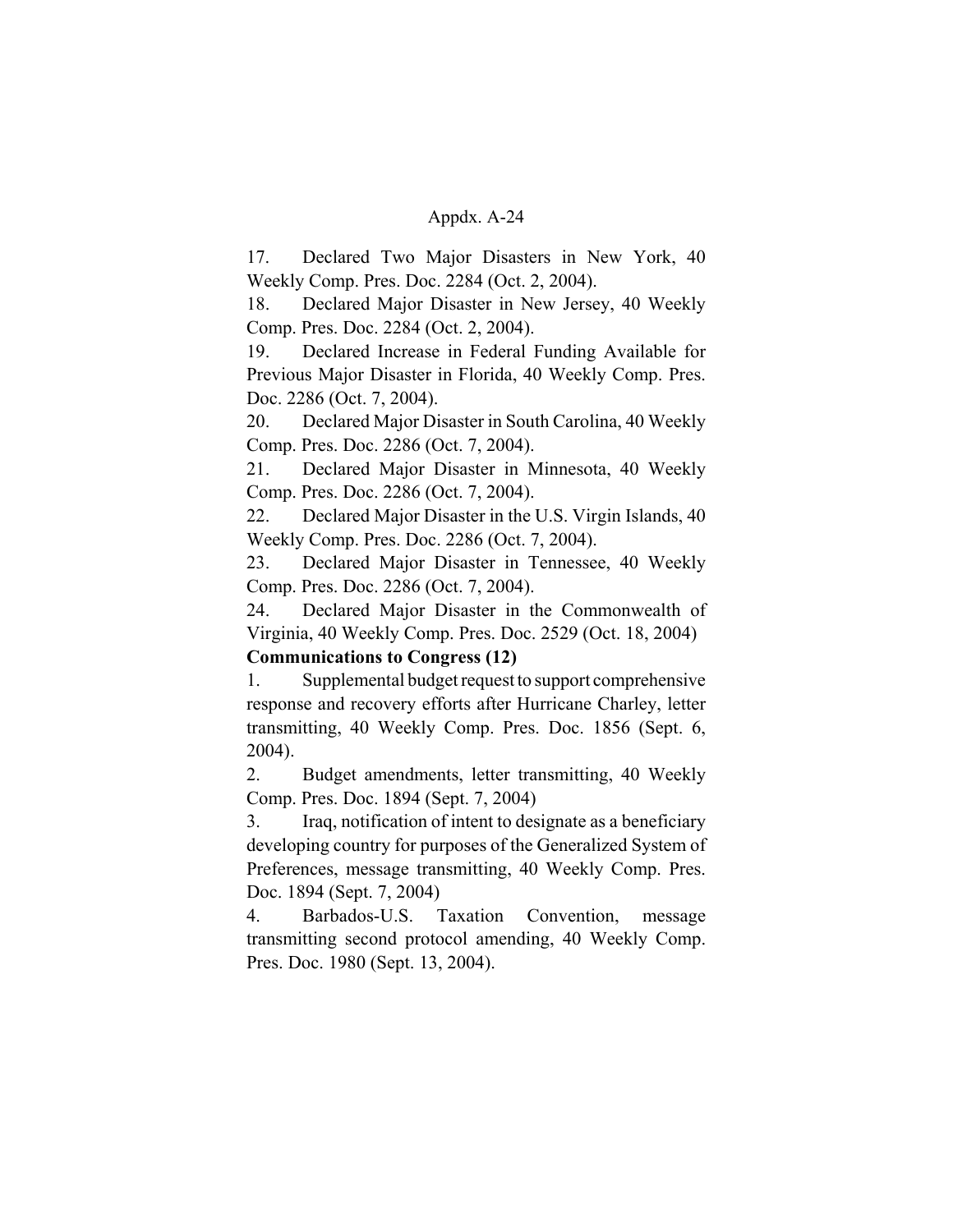5. Emergency supplemental appropriations requests, letter transmitting, 40 Weekly Comp. Pres. Doc. 1994 (Sept. 14, 2004).

6. Libya, message on termination of national emergency, 40 Weekly Comp. Pres. Doc. 2607 (Sept. 20, 2004)

7. Terrorism, message on continuation of national emergency with respect to persons who commit, threaten to commit, or support, 40 Weekly Comp. Pres. Doc. 2083 (Sept. 21, 2004).

8. Energy Department, letter transmitting budget amendment, 40 Weekly Comp. Pres. Doc. 2139 (Sept. 24, 2004).

9. Budget request to support comprehensive response and recovery efforts after Hurricane Jeanne, 40 Weekly Comp. Pres. Doc. 2262 (Oct. 5, 2004).

10. Budget request to support comprehensive response and recovery efforts after Hurricane Jeanne, 40 Weekly Comp. Pres. Doc. 2262 (Oct. 5, 2004)

11. Terrorist attacks on the United States, continuation of the national emergency, message transmitting notice, 40 Weekly Comp. Pres. Doc. 1919 (Sept. 10, 2004).

12. Letter to Congressional Leaders on Continuation of the National Emergency With Respect to Significant Narcotics Traffickers Centered in Colombia, 40 Weekly Comp. Pres. Doc. 2476 (Oct. 19, 2004).

# **Communications to Federal Agencies (21)**

1. Combined Federal Campaign, memorandum, 40 Weekly Comp. Pres. Doc. 1863 (Sept. 6, 2004).

2. Continuation of the Exercise of Certain Authorities Under the Trading With the Enemy Act, memorandum, 40 Weekly Comp. Pres. Doc. 1917 (Sept. 10, 2004).

3. Presidential Determination and Certification Concerning Libya Under Sections of the Arms Export Control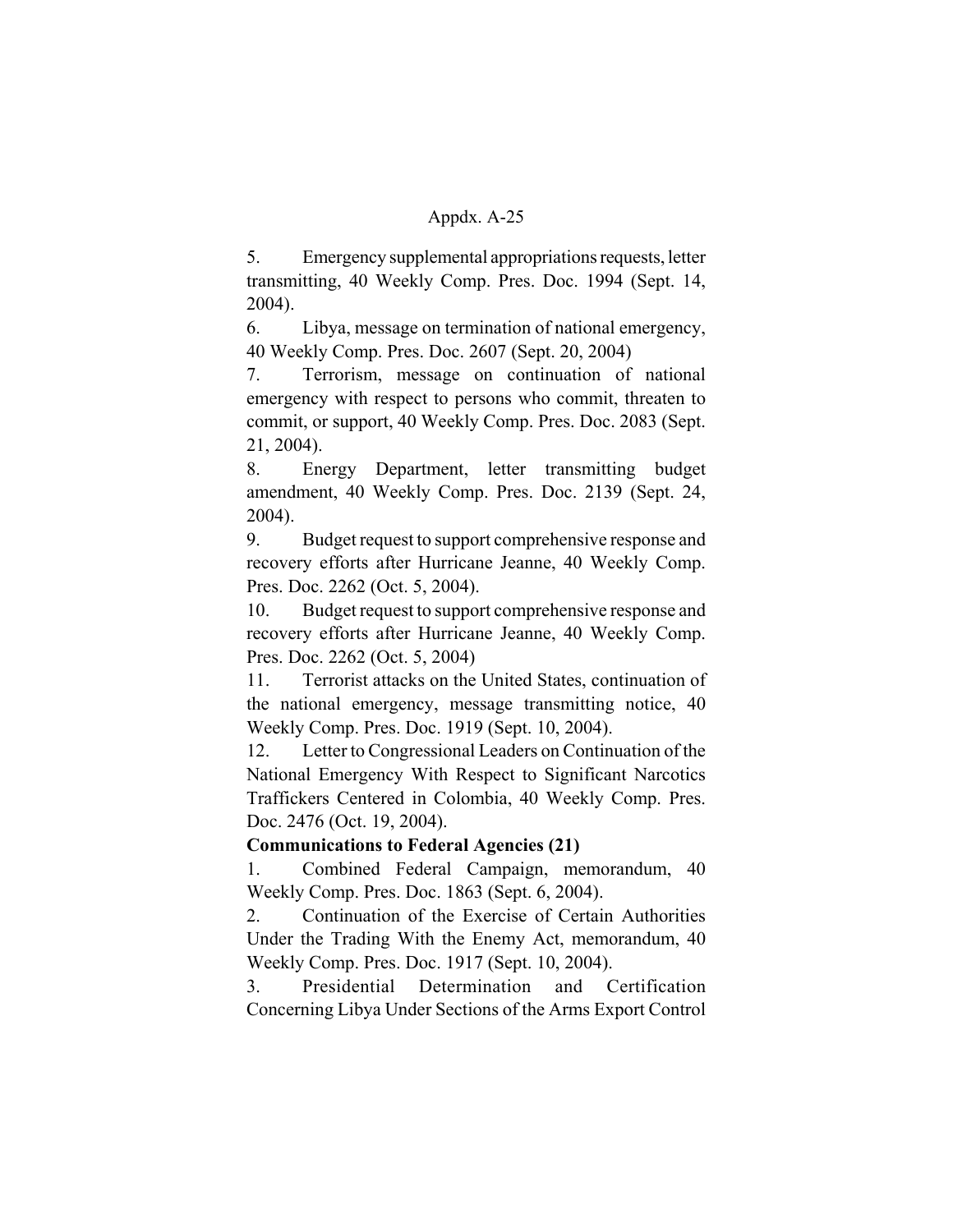Act and Determination on Export-Import Bank Support for U.S. Exports to Libya, memorandum, 40 Weekly Comp. Pres. Doc. 1917 (Sept. 10, 2004).

4. Presidential Determination With Respect to Foreign Governments' Efforts Regarding Trafficking in Persons, memorandum, 40 Weekly Comp. Pres. Doc. 1918 (Sept. 10, 2004).

5. Presidential Determination on Major Drug Transit or Major Illicit Drug Producing Countries for FY05, 40 Weekly Comp. Pres. Doc. 1998 (Sept. 15, 2004).

6. Intention to Grant Waiver of the Application of Section 901(j) of the Internal Revenue Code with Respect to Libya, memorandum, 40 Weekly Comp. Pres. Doc. 2068 (Sept. 20, 2004).

7. Determination and Waiver of Application of Section 908(a)(1) of the Trade Sanctions Reform and Export Enhancement Act of 2000 with Respect to Libya, memorandum, 40 Weekly Comp. Pres. Doc. 2169 (Sept. 20, 2004).

8. Government-to-Government Relationship with Tribal Governments, memorandum, 40 Weekly Comp. Pres. Doc. 2106 (Sept. 23, 2004).

9. Presidential Determination on Eligibility of the African Union to Receive Defense Articles and Services Under the Foreign Assistance Act of 1961, as Amended, and the Arms Export Control Act, as Amended, 40 Weekly Comp. Pres. Doc. 2131 (Sept. 24, 2004).

10. Certification Permitting Rescission of Iraq as a Sponsor of Terrorism, memorandum, 40 Weekly Comp. Pres. Doc. 2138 (Sept. 24, 2004).

11. Determination to Make Available Assistance for Sudan, memorandum, 40 Weekly Comp. Pres. Doc. 2138 (Sept. 24, 2004).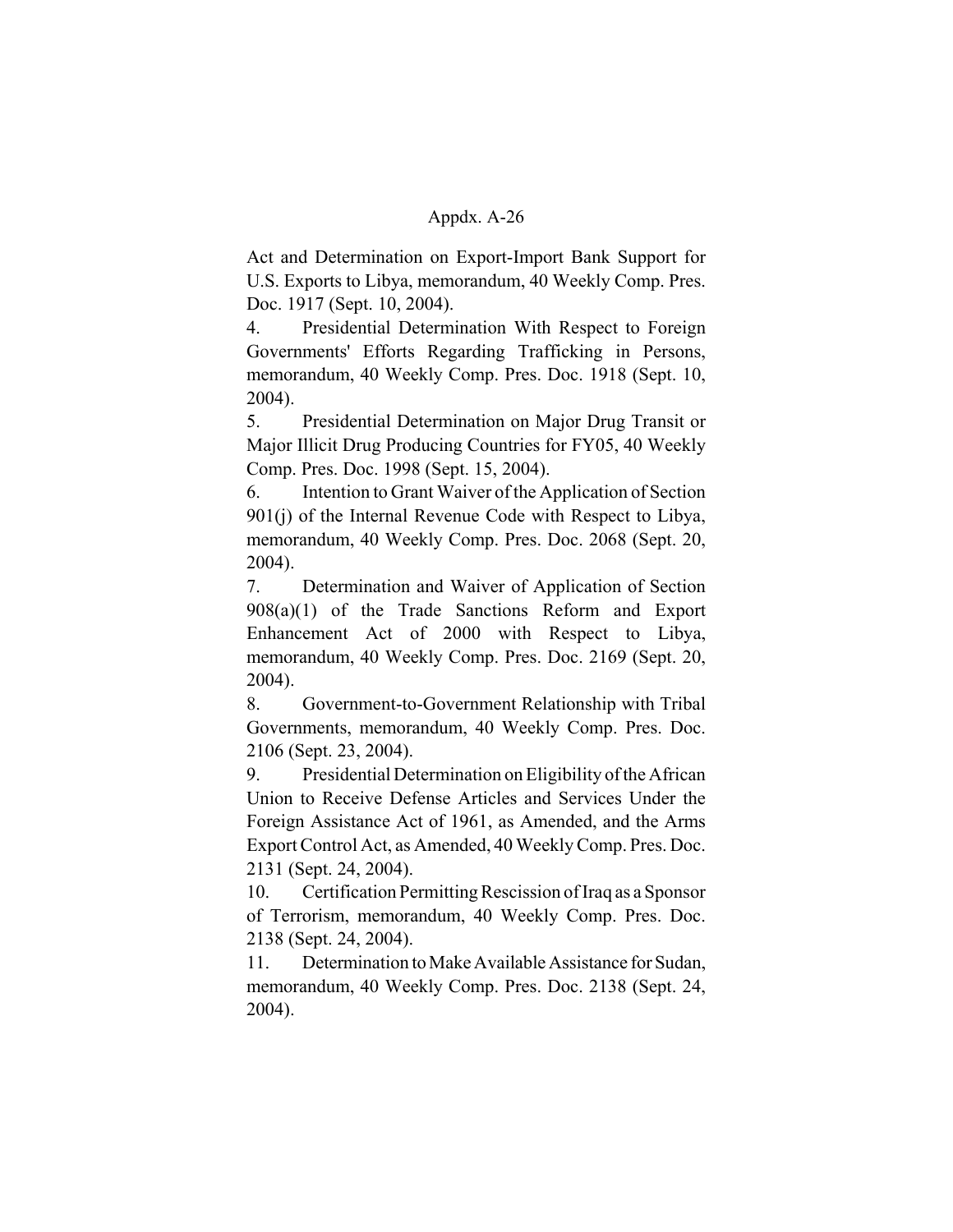12. Transfer of Funds under Section 610 of the Foreign Assistance Program, 40 Weekly Comp. Pres. Doc. 2198 (Sept. 30, 2004).

13. Presidential Determination on FY 2005 Refugee Admissions Numbers and Authorizations of In-Country Refugee Status Pursuant to Sections 207 and 101(a)(42), respectively, of the Immigration and Nationality Act, and Determination Pursuant to Section 2(b)(2) of the Migration and Refugee Assistance Act, as Amended, 40 Weekly Comp. Pres. Doc. 2197 (Oct. 1, 2004).

14. Determination pursuant to  $2(c)(1)$  of the Migration Refugee Assistance Act, 40 Weekly Comp. Pres. Doc. 2284 (Oct. 7, 2004).

15. Waiver and Certification of Statutory Provisions Regarding the Palestine Liberation Organization, 40 Weekly Comp. Pres. Doc. 2415 (Oct. 14, 2004).

16. Waiver and Certification of Statutory Provisions Regarding the Palestine Liberation Organization, 40 Weekly Comp. Pres. Doc. 2415 (Oct. 14, 2004).

17. Provision of U.S. Drug Interdiction Assistance to the Government of Brazil, 40 Weekly Comp. Pres. Doc. 2444 (Oct. 16, 2004).

18. Presidential Determination on Use of Cooperative Threat Reduction Funds in Albania Under Section 1308 of the National Defense Authorization Act for Fiscal Year 2004, 40 Weekly Comp. Pres. Doc. 2507 (Oct. 20, 2004).

19. Presidential Determination Relating to Obligation of Cooperative Threat Reduction Funds in Albania Under Section 1308 of the National Defense Authorization Act for Fiscal Year 2004, 40 Weekly Comp. Pres. Doc. 2508 (Oct. 20, 2004).

20. Delegation of Certain Functions Related to the Sudan Peace Act, 40 Weekly Comp. Pres. Doc. 2521 (Oct. 21, 2004).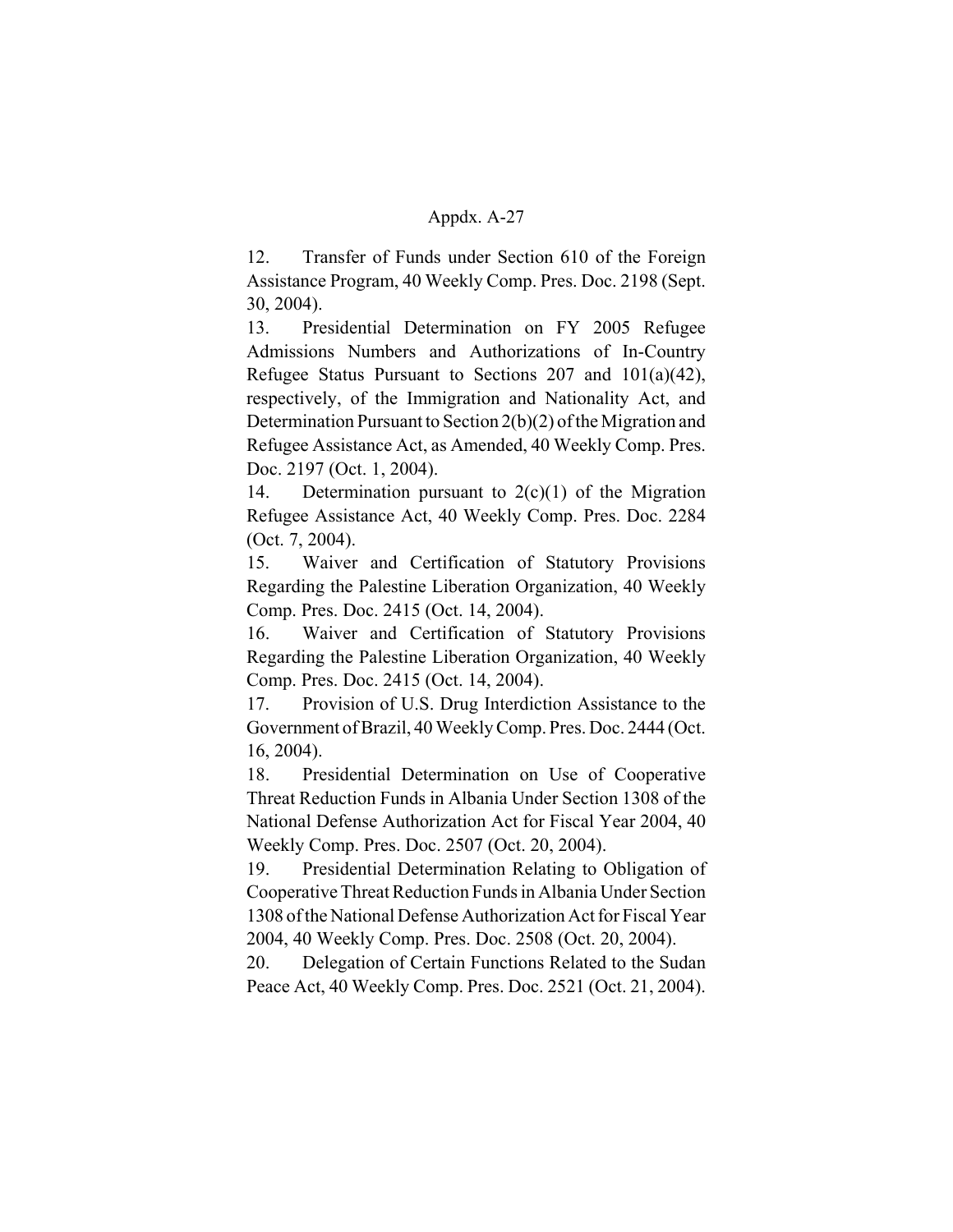21. Designation and Authorization To Perform Functions Under Section 319F-2 of the Public Health Service Act, 40 Weekly Comp. Pres. Doc. 2522 (Oct. 21, 2004).

# **Executive Notices (3)**

1. Continuation of the National Emergency With Respect to Certain Terrorist Attacks, 40 Weekly Comp. Pres. Doc. 1919 (Sept. 10, 2004)

2. Continuation of the National Emergency With Respect to Persons Who Commit, Threaten To Commit, or Support Terrorism, 40 Weekly Comp. Pres. Doc. 2084 (Sept. 21, 2004).

3. Continuation of the National Emergency With Respect to Significant Narcotics Traffickers Centered in Colombia, 40 Weekly Comp. Pres. Doc. 2475 (Oct. 19, 2004).

# **Statements (12)**

1. Statement Regarding the Millennium Challenge Account, 40 Weekly Comp. Pres. Doc. 2024 (Sept. 16, 2004)

2. Statement on U.S. Commission on Ocean Policy, final report, 40 Weekly Comp. Pres. Doc. 2066 (Sept. 21, 2004)

3. Statement on the Senate confirmation of Porter J. Goss as Director of Central Intelligence, 40 Weekly Comp. Pres. Doc. 2104 (Sept. 21, 2004)

4. Statement on the Congressional passage of legislation to extend tax relief, 40 Weekly Comp. Pres. Doc. 2125 (Sept. 21, 2004)

5. Joint Statement United States of America and the Islamic Republic of Pakistan, 40 Weekly Comp. Pres. Doc. 2104 (Sept. 23, 2004)

6. Statement to the House of Representatives on a constitutional amendment on marriage, 40 Weekly Comp. Pres. Doc. 2175 (Sept. 30, 2004).

7. Statement Regarding the House of Representatives Action on Legislation to Reinstate the Draft, 40 Weekly Comp. Pres. Doc. 2261 (Oct. 5, 2004)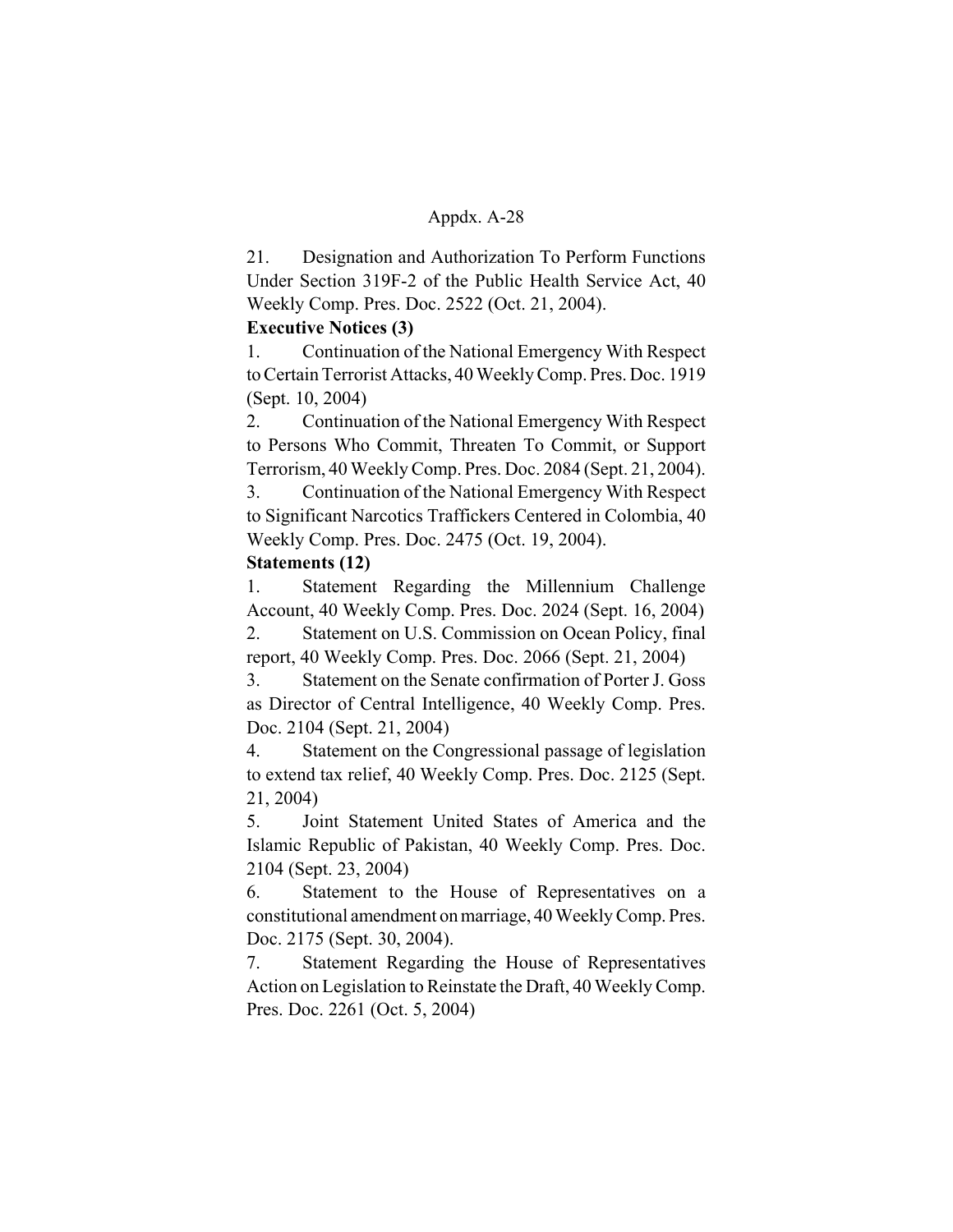8. Statement Regarding the Death of Gordon Cooper, 40 Weekly Comp. Pres. Doc. 2261 (Oct. 5, 2004)

9. Statement Regarding Senate Passage of the National Intelligence Reform Act, 40 Weekly Comp. Pres. Doc. 2274 (Oct. 6, 2004)

10. Statement Regarding Terrorist Attacks in Egypt, 40 Weekly Comp. Pres. Doc. 2284 (Oct. 8, 2004)

11. Statement Regarding the Death of Christopher Reeve, 40 Weekly Comp. Pres. Doc. 2350 (Oct. 11, 2004).

12. Statement at Leyte Island on the anniversary of the Allied landing, 40 Weekly Comp. Pres. Doc. 2475 (Oct. 19, 2004).

# **Remarks After Meetings With Foreign Leaders (8)**

1. U.N. General Assembly in New York City, 40 Weekly Comp. Pres. Doc. 2075 (Sept. 21, 2004).

2. Meeting with Prime Minister Singh of India, 40 Weekly Comp. Pres. Doc. 2075 (Sept. 21, 2004).

3. Meeting with Prime Minister Allawi of Iraq, 40 Weekly Comp. Pres. Doc. 2080 (Sept. 21, 2004).

4. Luncheon with U.N. Secretary Annan in New York City, 40 Weekly Comp. Pres. Doc. 2082 (Sept. 21, 2004).

5. Reception for Heads of State in New York City, 40 Weekly Comp. Pres. Doc. 2084 (Sept. 21, 2004).

6. Meeting with President Musharraf of Pakistan, 40 Weekly Comp. Pres. Doc. 2104 (Sept. 22, 2004).

7. Meeting with Prime Minister Allawi of Iraq, 40 Weekly Comp. Pres. Doc. 2107 (Sept. 23, 2004).

8. News Conference with Prime Minister Allawi of Iraq, 40 Weekly Comp. Pres. Doc. 2107 (Sept. 23, 2004).

# **Remarks / Radio / Media (101)**

Campaign 2004 (70)

1. Remarks in Cedar Rapids, Iowa, 40 Weekly Comp. Pres. Doc. 1819 (Sept. 3, 2004).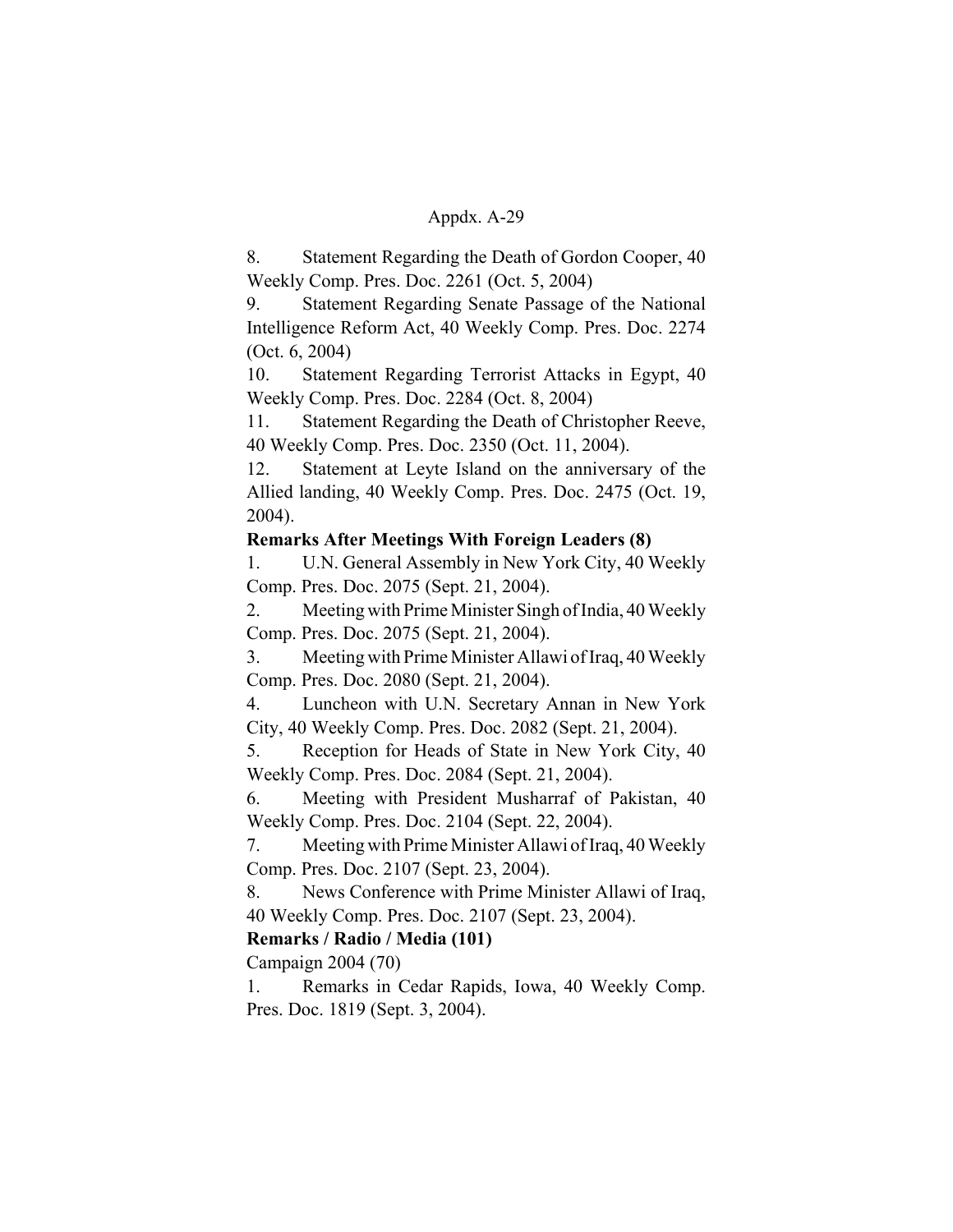2. Remarks in Erie, Pennsylvania, 40 Weekly Comp. Pres. Doc. 1845 (Sept. 4, 2004).

3. Discussion in Broadview Heights, Ohio, 40 Weekly Comp. Pres. Doc. 1824 (Sept. 4, 2004).

4. Remarks in Kirtland, Ohio, 40 Weekly Comp. Pres. Doc. 1839 (Sept. 4, 2004).

5. Remarks in Parkersburg, West Virginia, 40 Weekly Comp. Pres. Doc. 1851 (Sept. 5, 2004).

6. Remarks in Poplar Bluff, Missouri, 40 Weekly Comp. Pres. Doc. 1857 (Sept. 6, 2004).

7. Remarks in Columbia, Missouri, 40 Weekly Comp. Pres. Doc. 1886 (Sept. 7, 2004).

8. Remarks in Lees Summit, Missouri, 40 Weekly Comp. Pres. Doc. 1863 (Sept. 7, 2004).

9. Discussion in Sedalia, Missouri, 40 Weekly Comp. Pres. Doc. 1869 (Sept. 7, 2004).

10. Remarks in Johnstown, Pennsylvania, 40 Weekly Comp. Pres. Doc. 1903 (Sept. 9, 2004).

11. Remarks in Colmar, Pennsylvania, 40 Weekly Comp. Pres. Doc. 1896 (Sept. 9, 2004).

12. Remarks in Huntington, West Virginia, 40 Weekly Comp. Pres. Doc. 1910 (Sept. 10, 2004).

13. Remarks in Chillicothe, Ohio, 40 Weekly Comp. Pres. Doc. 1943 (Sept. 10, 2004).

14. Remarks in Portsmouth, Ohio, 40 Weekly Comp. Pres. Doc. 1925 (Sept. 10, 2004).

15. Remarks in Ironton, Ohio, 40 Weekly Comp. Pres. Doc. 1916 (Sept. 10, 2004).

16. Remarks in Battle Creek, Michigan, 40 Weekly Comp. Pres. Doc. 1973 (Sept. 13, 2004).

17. Remarks in Holland, Michigan, 40 Weekly Comp. Pres. Doc. 1966 (Sept. 13, 2004).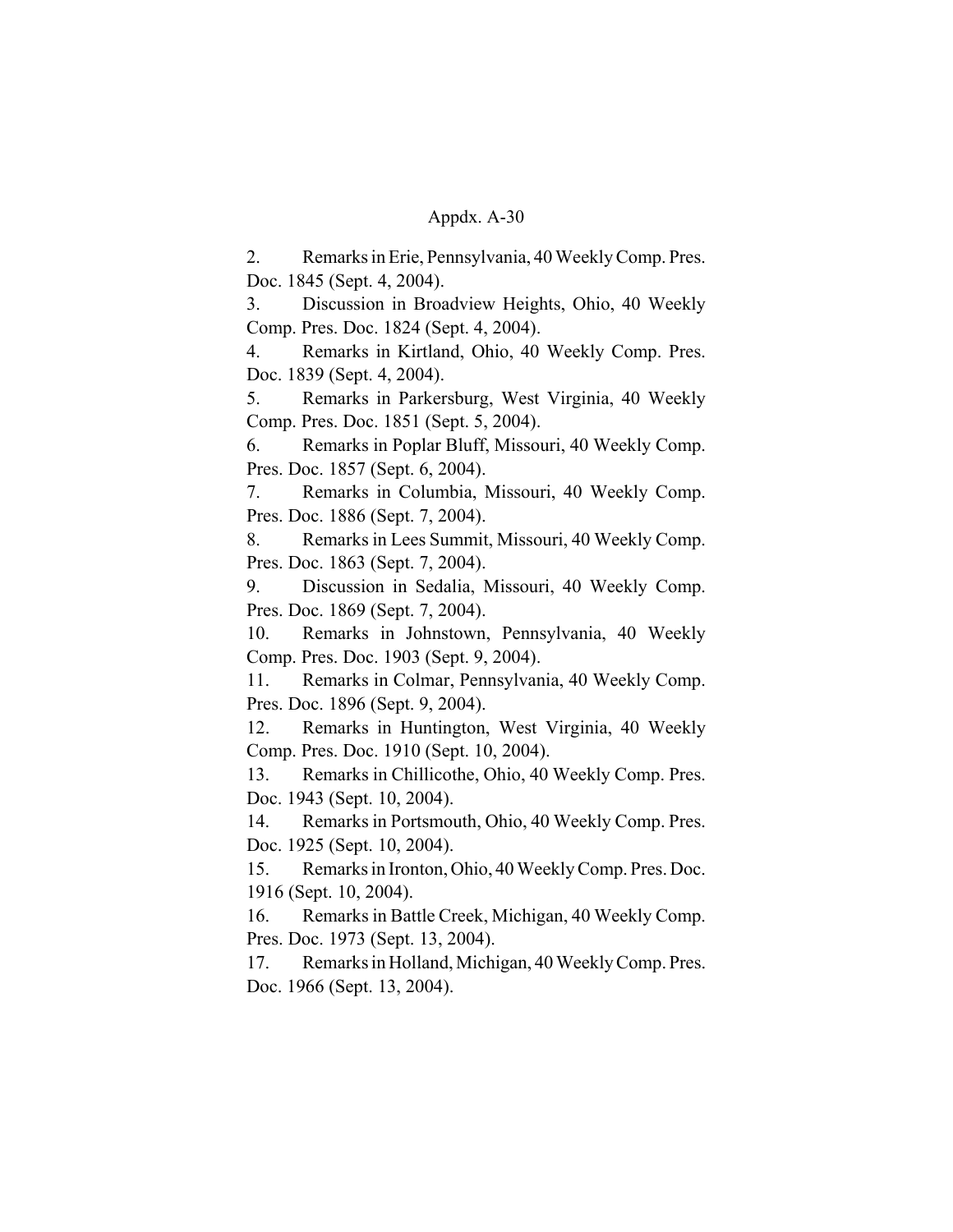18. Remarks in Muskegon, Michigan, 40 Weekly Comp. Pres. Doc. 1966 (Sept. 13, 2004).

19. Remarks in Greenwood Village, Colorado, 40 Weekly Comp. Pres. Doc. 1981 (Sept. 14, 2004).

20. Remarks in St. Cloud, Minnesota, 40 Weekly Comp. Pres. Doc. 1987 (Sept. 16, 2004).

21. Victory Committee Reception, 40 Weekly Comp. Pres. Doc. 2025 (Sept. 17, 2004).

22. Remarks in Rochester, Minnesota, 40 Weekly Comp. Pres. Doc. 2018 (Sept. 17, 2004).

23. Discussion in Derry, New Hampshire, 40 Weekly Comp. Pres. Doc. 2050 (Sept. 20, 2004).

24. Rally in New York City, 40 Weekly Comp. Pres. Doc. 2069 (Sept. 20, 2004).

25. Remarks in Latrobe, Pennsylvania, 40 Weekly Comp. Pres. Doc. 2097 (Sept. 22, 2004).

26. Remarks in Racine, Wisconsin, 40 Weekly Comp. Pres. Doc. 2143 (Sept. 24, 2004).

27. Remarks in West Chester, Ohio, 40 Weekly Comp. Pres. Doc. 2164 (Sept. 27, 2004).

28. Remarks in Xenia, Ohio, 40 Weekly Comp. Pres. Doc. 2164 (Sept. 27, 2004).

29. Debate Watch Party in Coral Gables, Florida, 40 Weekly Comp. Pres. Doc. 2195 (Sept. 30, 2004).

30. Remarks in Stuart, Florida, 40 Weekly Comp. Pres. Doc. 2174 (Sept. 30, 2004).

31. Presidential Debate in Coral Gables, 40 Weekly Comp. Pres. Doc. 2175 (Sept. 30, 2004).

32. Remarks in Allentown, Pennsylvania, 40 Weekly Comp. Pres. Doc. 2198 (Oct. 1, 2004).

33. Remarks in Manchester, NH, 40 Weekly Comp. Pres. Doc. 2209 (Oct. 1, 2004).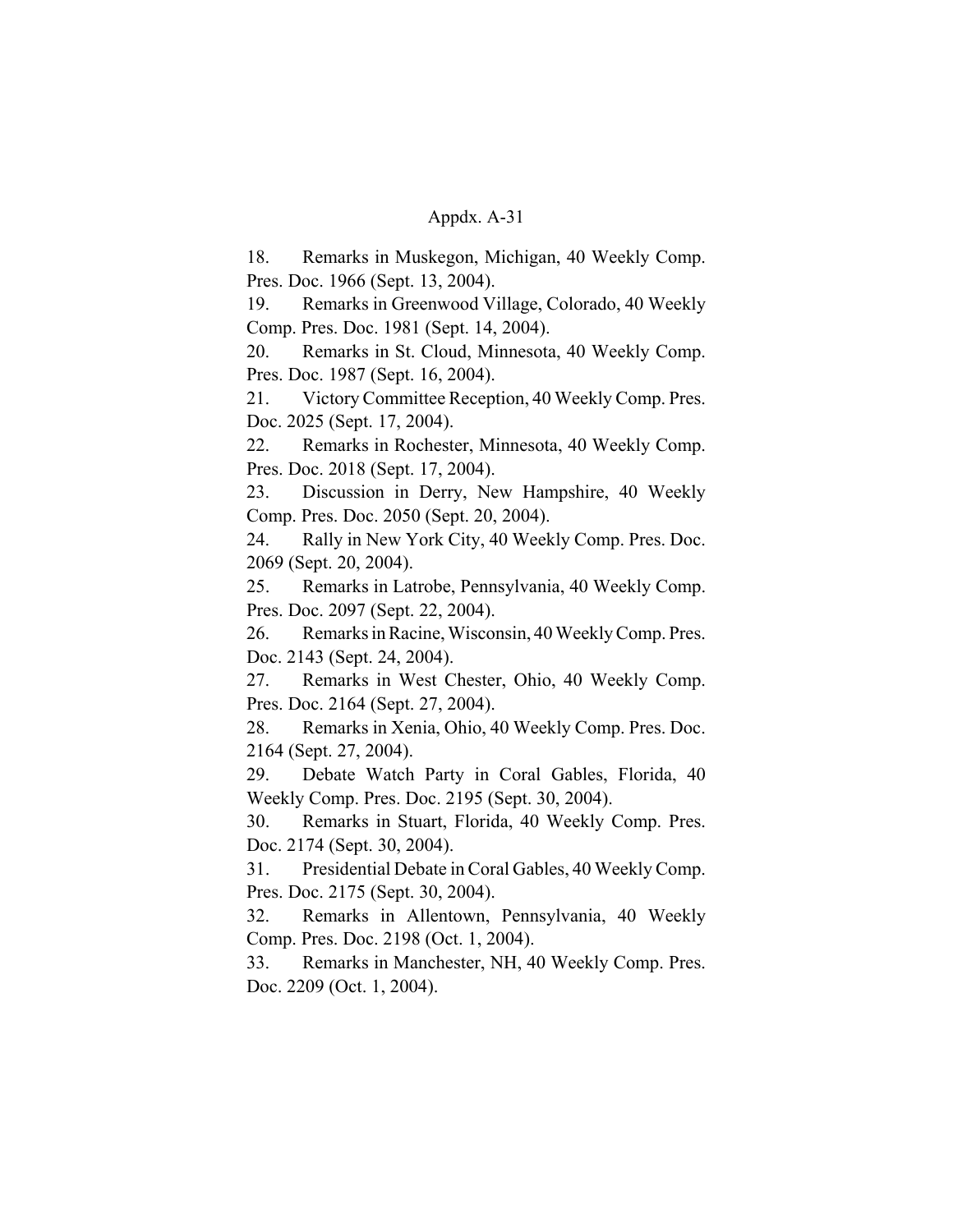34. Discussion in Mansfield, Ohio, 40 Weekly Comp. Pres. Doc. 2223 (Oct. 2, 2004).

35. Remarks in Cuyahoga Falls, Iowa, 40 Weekly Comp. Pres. Doc. 2235 (Oct. 2, 2004).

36. Discussion in Clive, IA, 40 Weekly Comp. Pres. Doc. 2244 (Oct. 4, 2004).

37. Remarks in Farmington Hills, Michigan, 40 Weekly Comp. Pres. Doc. 2268 (Oct. 6, 2004).

38. Remarks in Wilkes-Barre, PA, 40 Weekly Comp. Pres. Doc. 2262 (Oct. 6, 2004).

39. Departure for Wausau, 40 Weekly Comp. Pres. Doc. 2275 (Oct. 7, 2004).

40. Remarks in Wausau, 40 Weekly Comp. Pres. Doc. 2275 (Oct. 7, 2004).

41. Debate watch party in Ballwin, Missouri, 40 Weekly Comp. Pres. Doc. 2311 (Oct. 8, 2004).

42. Presidential Debate in St. Louis, Missouri, 40 Weekly Comp. Pres. Doc. 2289 (Oct. 8, 2004).

43. Remarks in Chanhannses, Minnesota, 40 Weekly Comp. Pres. Doc. 2324 (Oct. 9, 2004).

44. Breakfast for Gubernatorial Candidate Matt Blunt, St. Louis, Missouri, 40 Weekly Comp. Pres. Doc. 2312 (Oct. 9, 2004).

45. Remarks in Hobbs, New Mexico, 40 Weekly Comp. Pres. Doc. 2330 (Oct. 11, 2004).

46. Remarks in Morrison, Colorado, 40 Weekly Comp. Pres. Doc. 2344 (Oct. 11, 2004).

47. Luncheon for Senatorial Candidate Pete Coors in Denver, 40 Weekly Comp. Pres. Doc. 2338 (Oct. 11, 2004).

48. Remarks in Paradise Valley, Arizona, 40 Weekly Comp. Pres. Doc. 2359 (Oct. 12, 2004).

49. Debate watch party in Phoenix, Arizona, 40 Weekly Comp. Pres. Doc. 2384 (Oct. 13, 2004).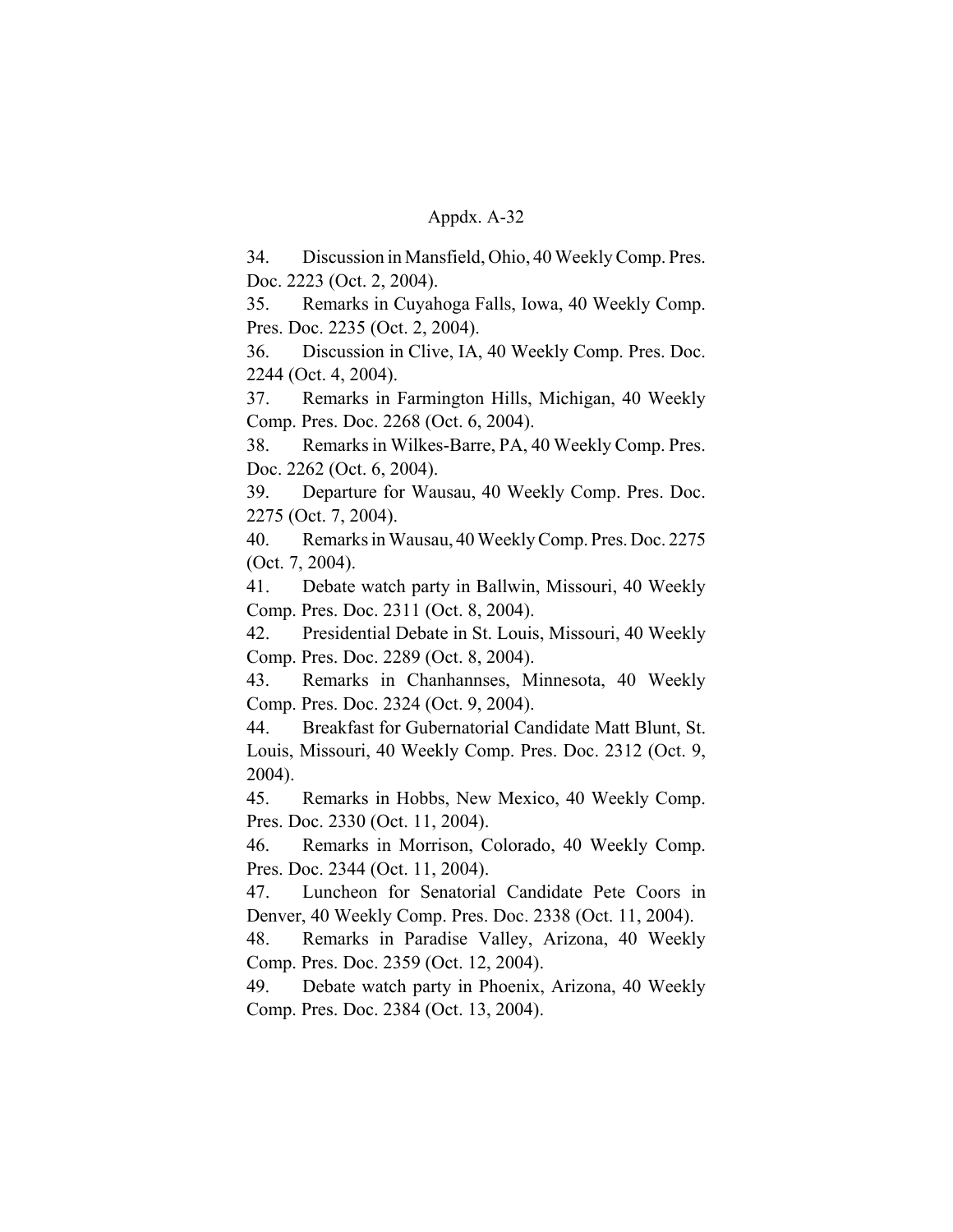50. Presidential Debate, Tempe, Arizona, 40 Weekly Comp. Pres. Doc. 2364 (Oct. 13, 2004).

51. Remarks in Las Vegas, 40 Weekly Comp. Pres. Doc. 2387 (Oct. 14, 2004).

52. Remarks in Reno, Las Vegas, 40 Weekly Comp. Pres. Doc. 2393 (Oct. 14, 2004).

53. Remarks in Oshkosh, Wisconsin, 40 Weekly Comp. Pres. Doc. 2415 (Oct. 15, 2004).

54. Remarks in Cedar Rapids, Iowa, 40 Weekly Comp. Pres. Doc. 2405 (Oct. 15, 2004).

55. Remarks in Central Point, Oregon, 40 Weekly Comp. Pres. Doc. 2399 (Oct. 15, 2004).

56. Remarks in Sunrise, Florida, 40 Weekly Comp. Pres. Doc. 2425 (Oct. 16, 2004).

57. Remarks in Daytona Beach, Florida, 40 Weekly Comp. Pres. Doc. 2438 (Oct. 16, 2004).

58. Remarks in West Palm Beach, 40 Weekly Comp. Pres. Doc. 2432 (Oct. 16, 2004).

59. Remarks in New Port Richey, Florida, 40 Weekly Comp. Pres. Doc. 2463 (Oct. 19, 2004).

60. Remarks in St. Petersburg, Florida, 40 Weekly Comp. Pres. Doc. 2455 (Oct. 19, 2004)

61. Waterloo, Iowa, 40 Weekly Comp. Pres. Doc. 2318 (Oct. 19, 2004).

62. Remarks in The Village, Florida, 40 Weekly Comp. Pres. Doc. 2468 (Oct. 19, 2004).

63. Remarks in Mason City, Iowa, 40 Weekly Comp. Pres. Doc. 2476 (Oct. 20, 2004).

64. Remarks in Rochester, Minnesota, 40 Weekly Comp. Pres. Doc. 2483 (Oct. 20, 2004).

65. Discussion in Eau Claire, Wisconsin, 40 Weekly Comp. Pres. Doc. 2493 (Oct. 20, 2004).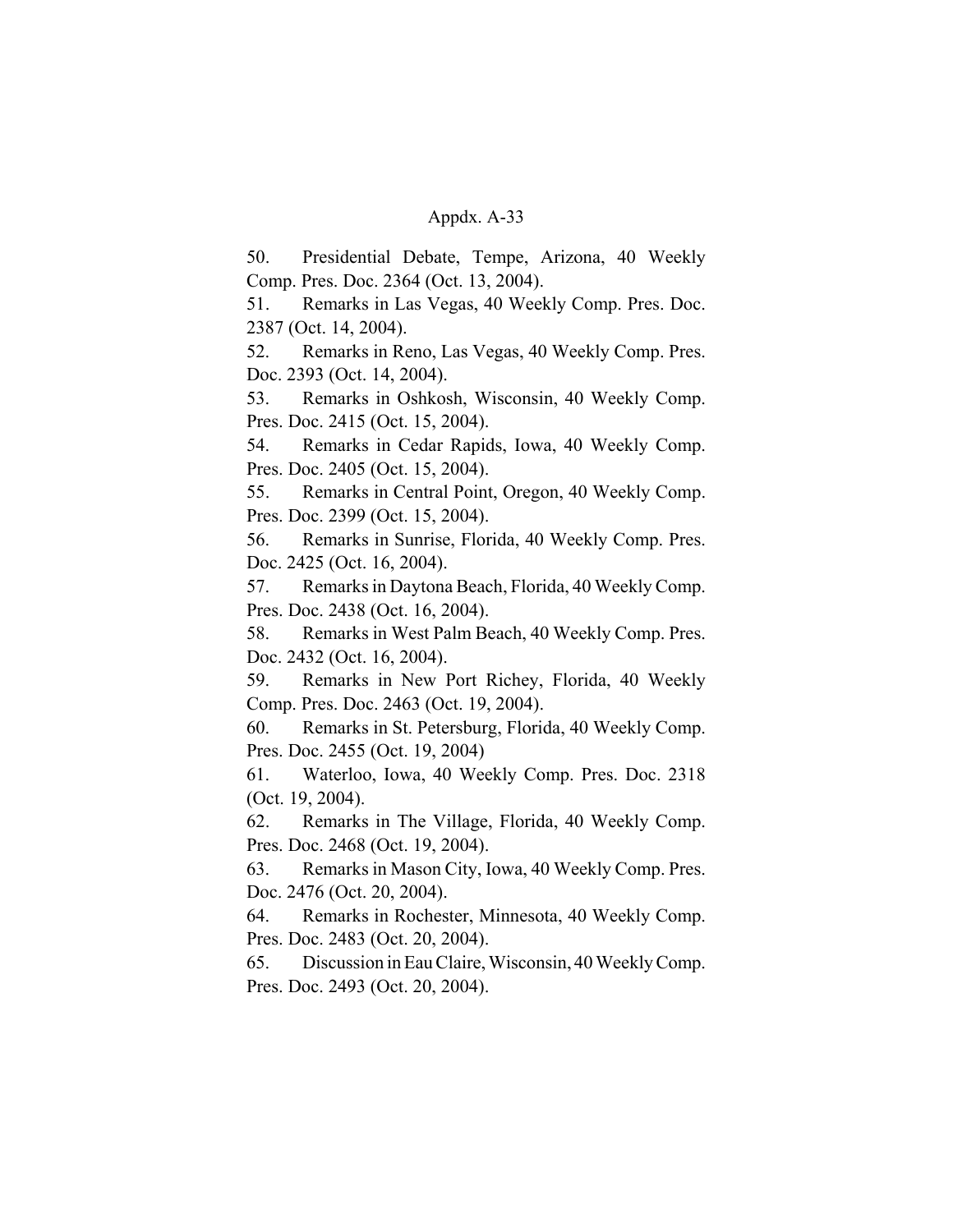66. Remarks in Downingtown, PA, 40 Weekly Comp. Pres. Doc. 2508 (Oct. 21, 2004).

67. Remarks in Hershey, PA, 40 Weekly Comp. Pres. Doc. 2515 (Oct. 21, 2004).

68. Remarks in Wilkes-Barre, PA, 40 Weekly Comp. Pres. Doc. 2522 (Oct. 22, 2004).

69. Remarks in Marlton, New Jersey, 40 Weekly Comp. Pres. Doc. 2446 (Oct. 22, 2004).

70. Remarks in Marlton, New Jersey, 40 Weekly Comp. Pres. Doc. 2452 (Oct. 22, 2004).

General Remarks (22)

1. Meeting with Congressional Leaders, 40 Weekly Comp. Pres. Doc. 1895 (Sept. 8, 2004).

2. Visit to the National Hurricane Center in Miami, 40 Weekly Comp. Pres. Doc. 1895 (Sept. 8, 2004).

3. Remarks on Intelligence Reform, 40 Weekly Comp. Pres. Doc. 1895 (Sept. 8, 2004).

4. Remarks on terrorist attacks in Russia, 40 Weekly Comp. Pres. Doc. 1953 (Sept. 12, 2004).

5. General Conference of the National Guard Association of United States in Las Vegas, NV, 40 Weekly Comp. Pres. Doc. 1987 (Sept. 14, 2004).

6. Message on Rosh Hashanah, 40 Weekly Comp. Pres. Doc. 1992 (Sept. 14, 2004).

7. Hispanic Heritage Month Reception, 40 Weekly Comp. Pres. Doc. 1995 (Sept. 15, 2004).

8. Discussion on Health Care in Blaine, Minnesota, 40 Weekly Comp. Pres. Doc. 2007 (Sept. 16, 2004).

9. Discussion on women's issue in Charlotte, North Carolina, 40 Weekly Comp. Pres. Doc. 2013 (Sept. 17, 2004).

10. Meeting with First Responders in Orange Beach, Alabama, 40 Weekly Comp. Pres. Doc. 2409 (Sept. 19, 2004).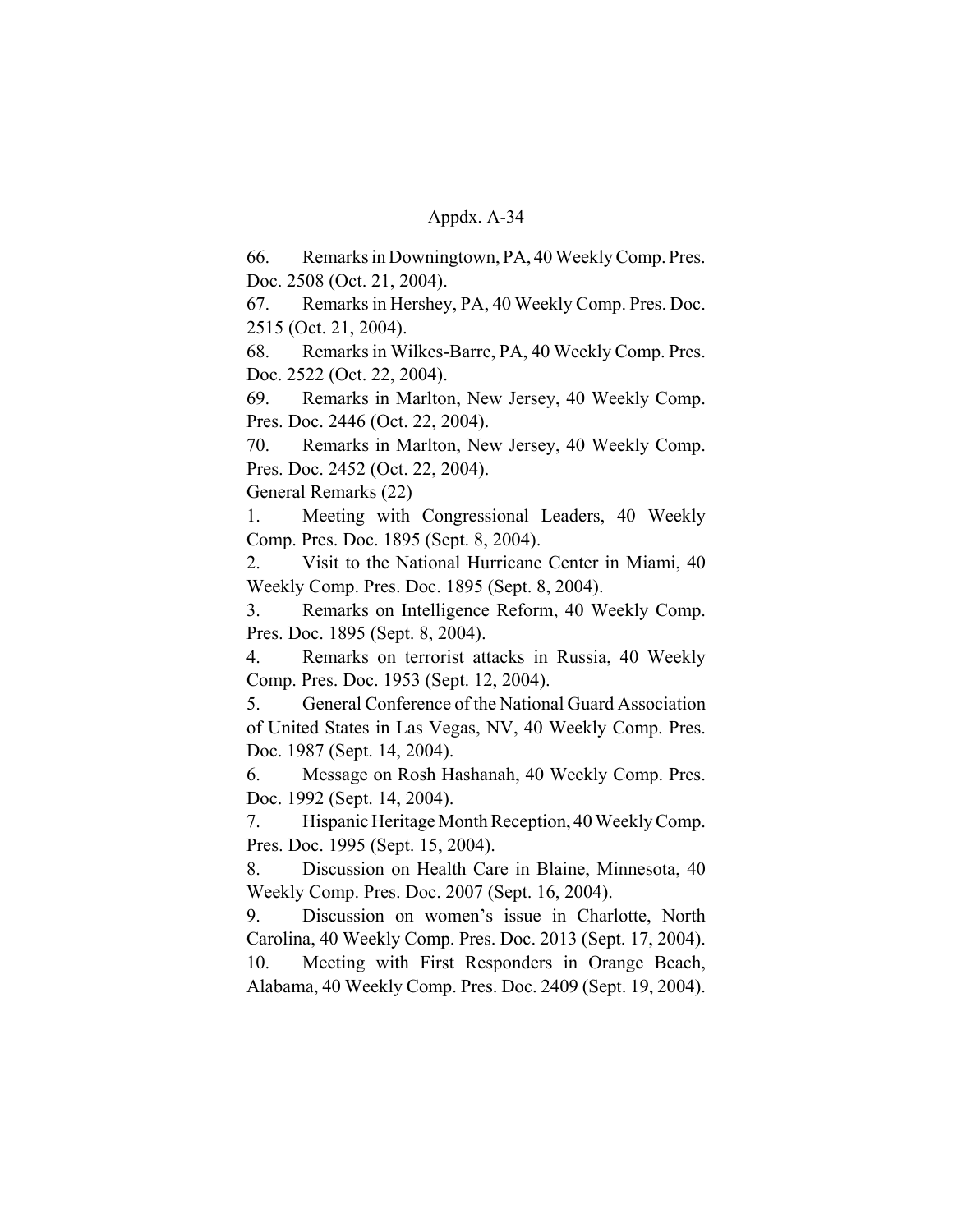11. Discussion on education in King of Prussia, Pennsylvania, 40 Weekly Comp. Pres. Doc. 2085 (Sept. 22, 2004).

12. Recovery efforts in Millvale, Pennsylvania, 40 Weekly Comp. Pres. Doc. 2095 (Sept. 22, 2004).

13. Opening of the National Museum of the Native American, 40 Weekly Comp. Pres. Doc. 2105 (Sept. 23, 2004).

14. Remarks to Army Reserve and National Guard troops departing for Iraq in Bangor Maine, 40 Weekly Comp. Pres. Doc. 2117 (Sept. 23, 2004).

15. Relief efforts for Beslan, Russia, 40 Weekly Comp. Pres. Doc. 2126 (Sept. 24, 2004).

16. Discussion on Education, Janesville, Wisconsin, 40 Weekly Comp. Pres. Doc. 2126 (Sept. 24, 2004).

17. Discussion on Education in Springfield, Ohio, 40 Weekly Comp. Pres. Doc. 2152 (Sept. 27, 2004).

18. Inspection of Hurricane Damage in Lake Wales, 40 Weekly Comp. Pres. Doc. 2173 (Sept. 29, 2004).

19. National Association of Homebuilders in Columbus, Ohio, 40 Weekly Comp. Pres. Doc. 2217 (Oct. 2, 2004).

20. Report on Iraq's weapons of mass destruction, 40 Weekly Comp. Pres. Doc. 2275 (Oct. 7, 2004).

21. Ramadan Message, 40 Weekly Comp. Pres. Doc. 2411 (Oct. 15, 2004).

22. Address to U.S. Olympic and Paralympic Teams, 40 Weekly Comp. Pres. Doc. 2445 (Oct. 18, 2004).

Radio Addresses (7)

1. Radio Address, 40 Weekly Comp. Pres. Doc. 1839 (Sept. 4, 2004).

2. Radio Address, 40 Weekly Comp. Pres. Doc. 1952 (Sept. 11, 2004).

3. Radio Address, 40 Weekly Comp. Pres. Doc. 2048 (Sept. 18, 2004).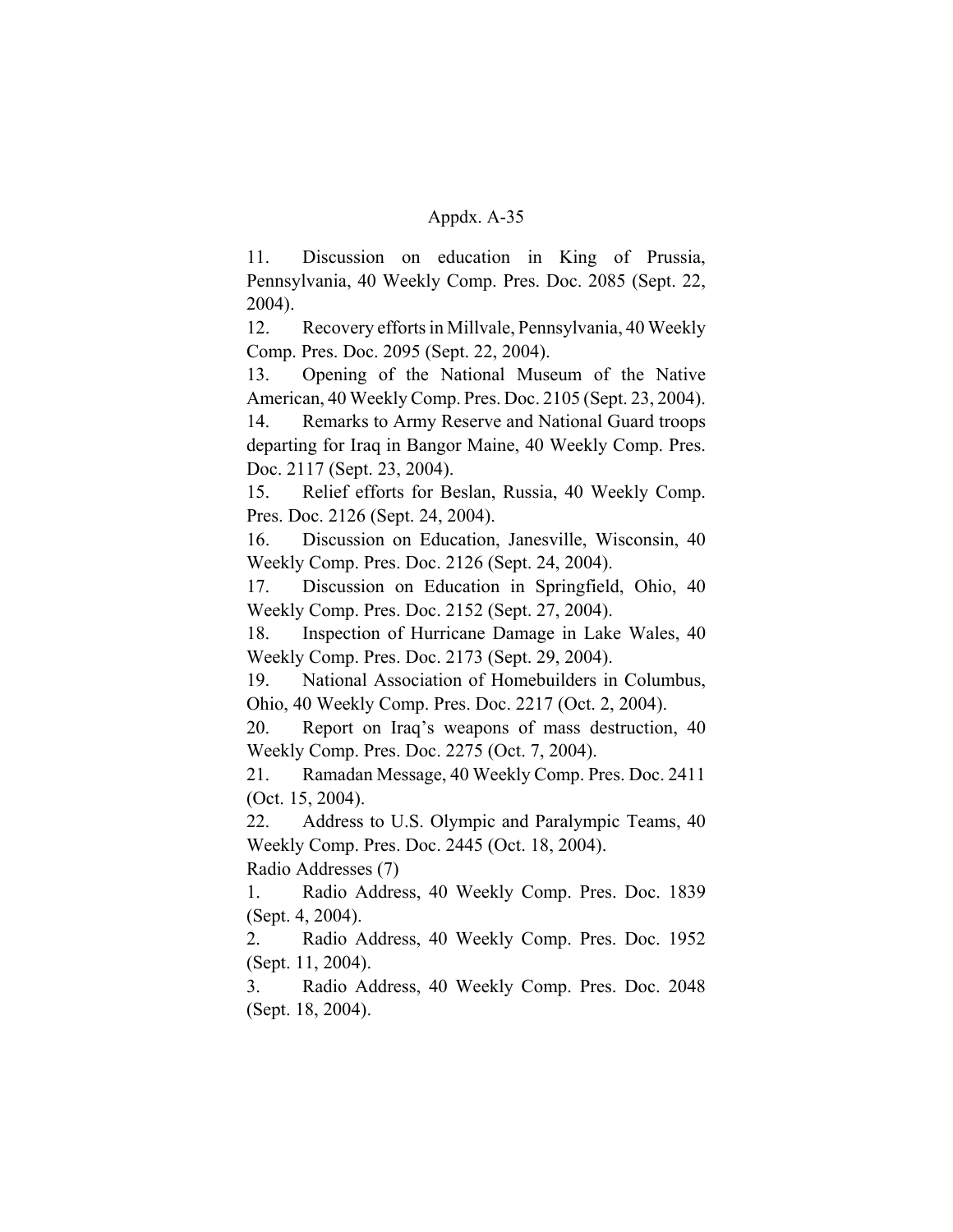4. Radio Address, 40 Weekly Comp. Pres. Doc. 2151 (Sept. 25, 2004).

5. Radio Address, 40 Weekly Comp. Pres. Doc. 2222 (Oct. 2, 2004).

6. Radio Address, 40 Weekly Comp. Pres. Doc. 2389 (Oct. 14, 2004).

7. Radio Address, 40 Weekly Comp. Pres. Doc. 2424 (Oct. 16, 2004).

Other Media (2)

1. Exchange with Reporters in New York City, 40 Weekly Comp. Pres. Doc. 2080 (Sept. 21, 2004).

2. Exchange with reporters aboard Air Force One, 40 Weekly Comp. Pres. Doc. 2386 (Oct. 14, 2004).

2006 EXECUTIVE ACTIONS

## **Executive Orders (3)**

1. Executive Order: Blocking Property of and Prohibiting Transactions with the Government of Sudan, 42 Weekly Comp. Pres. Doc. 1824 (Oct. 13, 2006)

2. Blocking Property of Certain Persons Contributing to the Conflict in the Democratic Republic of the Congo, Exe. Order. No. 13, 413, 71 Fed. Reg. 105 (Oct. 31, 2006).

3. Executive Order 13, 414—Amendments to Executive Order 13, 402, Strengthening Federal Efforts to Protect Against Identify Theft, 42 Weekly Comp. Pres. Doc. 1984 (Nov. 3, 2006).

# **Proclamations (35)**

1. Proclamation 8047: Patriot Day, 2006, 42 Weekly Comp. Pres. Doc. 1589 (Sept. 7, 2006).

2. Proclamation 8048: National Historically Black Colleges and Universities Week, 2006, 42 Weekly Comp. Pres. Doc. 1595 (Sept. 8, 2006).

3. Proclamation 8049: National Hispanic Heritage Month, 2006, 42 Weekly Comp. Pres. Doc. 1605 (Sept. 14, 2006).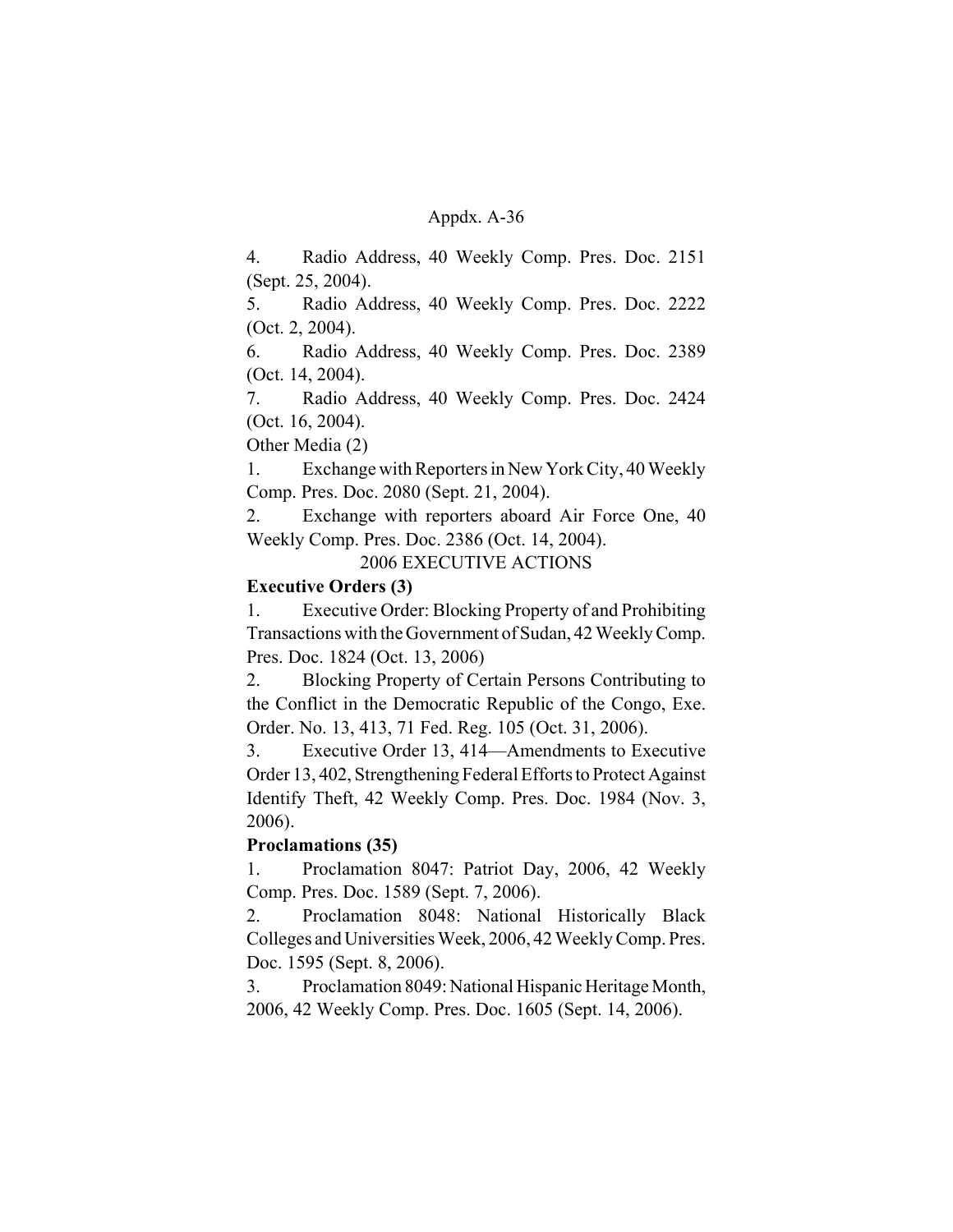4. Proclamation 8050: Constitution Day and Citizenship Day, Constitution Week, 2006, Weekly Comp. Pres. Doc. 1606 (Sept. 14, 2006).

5. Proclamation 8051: National POW / MIA Recognition Day, 2006, 42 Weekly Comp. Pres. Doc. 1607 (Sept. 14, 2006).

6. Proclamation 8052: National Farm Safety and Health Week, 2006, 42 Weekly Comp. Pres. Doc. 1625 (Sept. 15, 2006).

7. Proclamation 8053: Literacy Day, 2006, 42 Weekly Comp. Pres. Doc. 1625 (Sept. 15, 2006).

8. Proclamation 8054: Gold Star Mother's Day, 2006, 42 Weekly Comp. Pres. Doc. 1640 (Sept. 20, 2006).

9. Proclamation 8055: National Employer Support of the Guard and Reserve Week, 2006, 42 Weekly Comp. Pres. Doc. 1651 (Sept. 21, 2006).

10. Proclamation 8056: Family Day, 2006, 42 Weekly Comp. Pres. Doc. 1663 (Sept. 22, 2006).

11. Proclamation 8057: Child Health Day, 2006, 42 Weekly Comp. Pres. Doc. 1687 (Sept. 28, 2006)

12. Proclamation 8058: National Domestic Violence Awareness Month, 2006, 42 Weekly Comp. Pres. Doc. 1704 (Sept. 29, 2006).

13. Proclamation 8059: National Breast Cancer Awareness Month, 2006, 42 Weekly Comp. Pres. Doc. 1732 (Oct. 3, 2006).

14. Proclamation 8060: National Disability Employment Awareness Month, 2006, 42 Weekly Comp. Pres. Doc. 1733 (Oct. 3, 2006).

15. Proclamation 8061: German-American Day, 2006, 42 Weekly Comp. Pres. Doc. 1733 (Oct. 3, 2006).

16. Proclamation 8062: Fire Prevention Week, 2006, 42 Weekly Comp. Pres. Doc. 1756 (Oct. 4, 2006).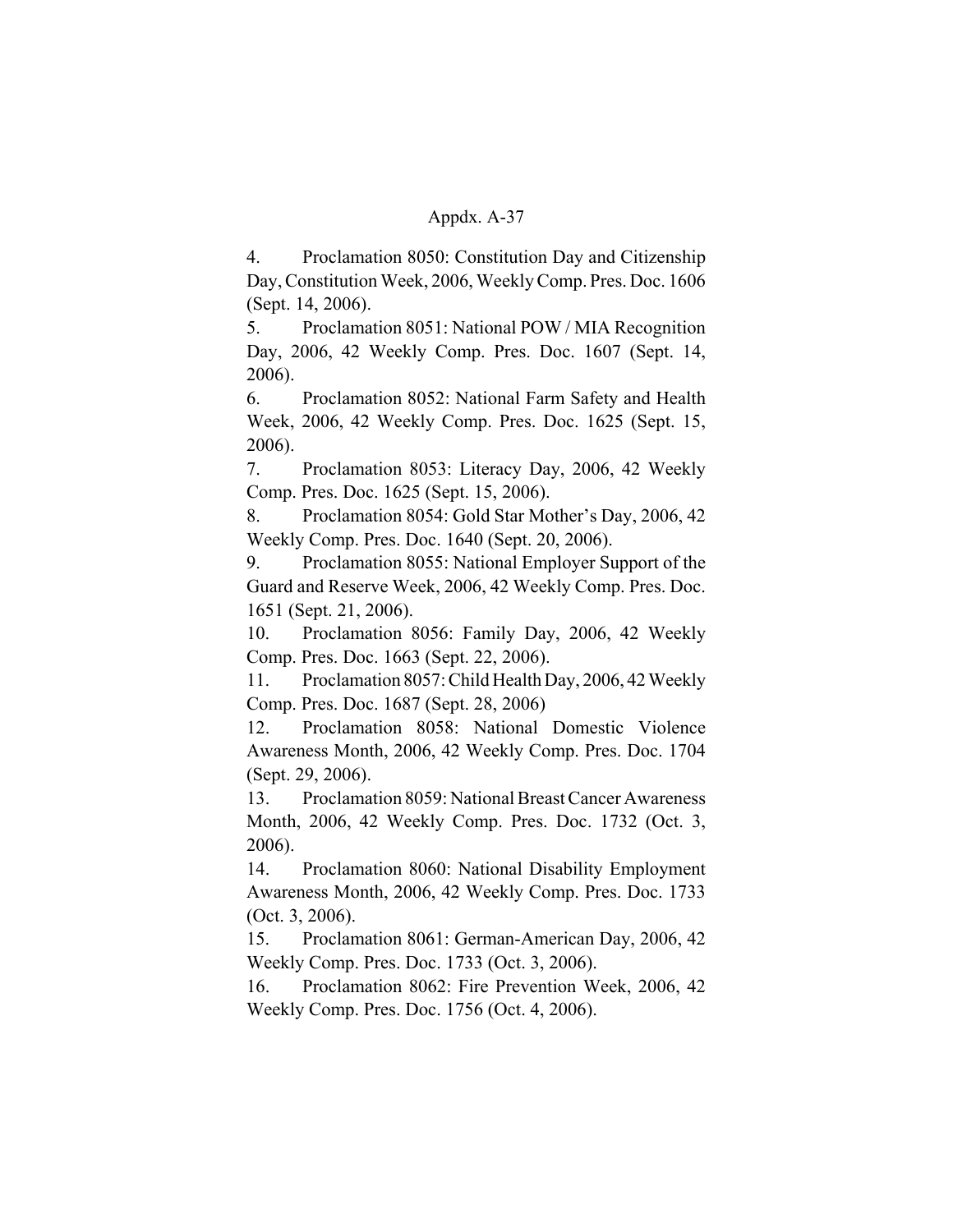17. Proclamation 8063: Leif Erikson Day, 2006, 42 Weekly Comp. Pres. Doc. 1749 (Oct. 4, 2006).

18. Proclamation 8064: National School Lunch Week, 2006, 42 Weekly Comp. Pres. Doc. 1755 (Oct. 5, 2006).

19. Proclamation 8065: Columbus Day, 2006, 42 Weekly Comp. Pres. Doc. 1756 (Oct. 5, 2006).

20. Proclamation 8066: General Pulaski Memorial Day, 2006, 42 Weekly Comp. Pres. Doc. 1799 (Oct. 11, 2006).

21. Proclamation 8067: To Modify Rules of Origin Under the North Atlantic Free Trade Agreement, 42 Weekly Comp. Pres. Doc. 1800 (Oct. 11, 2006).

22. Proclamation 8068: National Energy Awareness Month, 2006, 42 Weekly Comp. Pres. Doc. 1813 (Oct. 12, 2006).

23. Proclamation 8069: White Cane Safety Day, 2006, 42 Weekly Comp. Pres. Doc. 1814 (Oct. 12, 2006).

24. Proclamation 8070: National Character Counts Week, 2006, 42 Weekly Comp. Pres. Doc. 1823 (Oct. 13, 2006).

25. Proclamation 8071: National Forest Products Week, 2006, 42 Weekly Comp. Pres. Doc. 1823 (Oct. 13, 2006).

26. Proclamation 8072: 50th Anniversary of the Hungarian Revolution, 2006, 42 Weekly Comp. Pres. Doc. 1844 (Oct. 18, 2006).

27. Proclamation 8073: United Nations Day, 2006, 42 Weekly Comp. Pres. Doc. 1867 (Oct. 20, 2006).

28. Proclamation 8074: National Adoption Month, 2006, 42 Weekly Comp. Pres. Doc. 1929 (Oct. 30, 2006).

29. Proclamation 8075: National Alzheimer's Disease Awareness Month, 2006, 42 Weekly Comp. Pres. Doc. 1930 (Oct. 30, 2006).

30. Proclamation 8076: National American Indian Heritage Month, 2006, 42 Weekly Comp. Pres. Doc. 1930 (Oct. 30, 2006).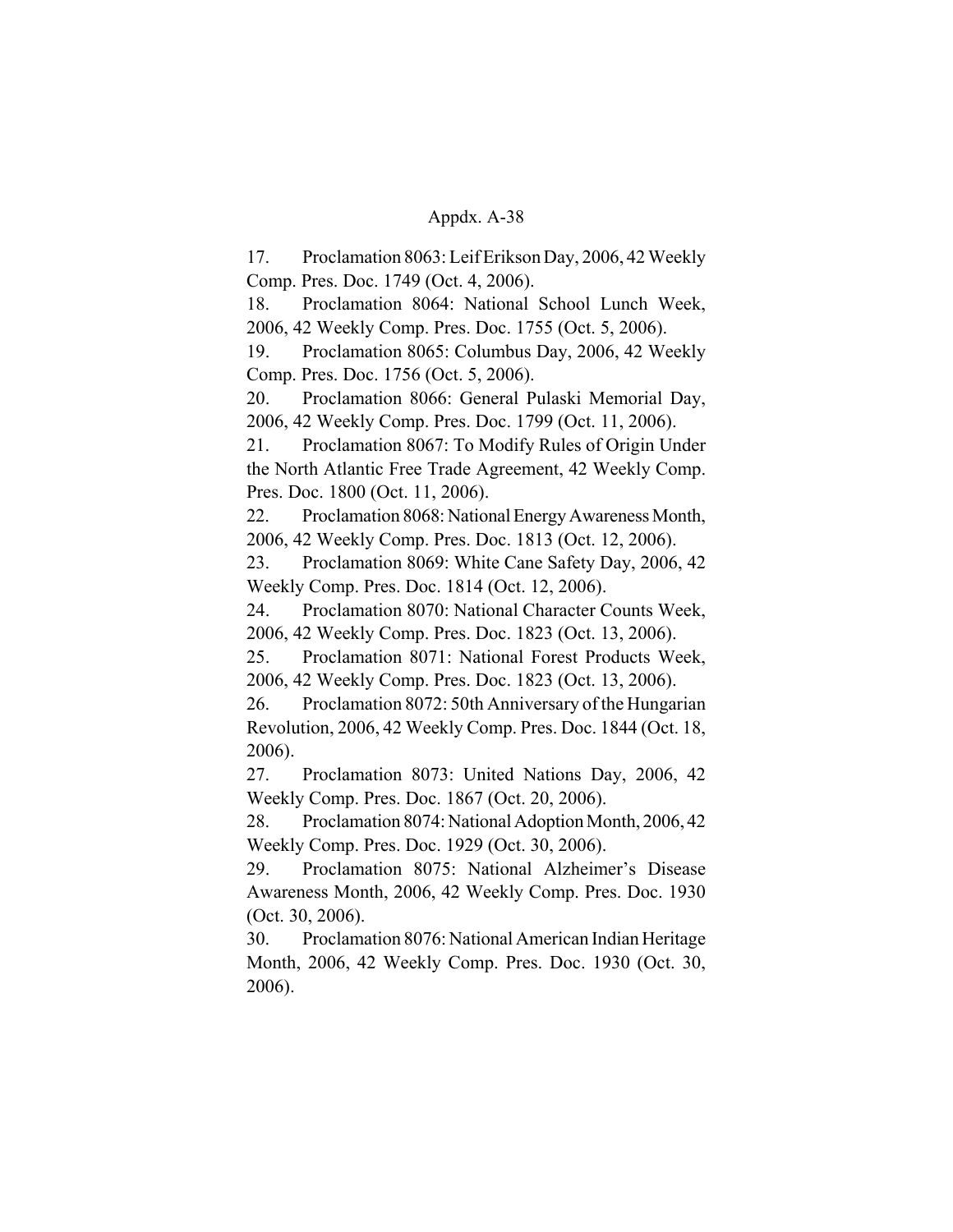31. Proclamation 8077: National Diabetes Month, 2006, 42 Weekly Comp. Pres. Doc. 1931 (Oct. 30, 2006).

32. Proclamation 8078: National Family Caregivers Month, 2006, 42 Weekly Comp. Pres. Doc. 1932 (Oct. 30, 2006).

33. Proclamation 8079: National Hospice Month, 2006, 42 Weekly Comp. Pres. Doc. 1936 (Oct. 30, 2006).

34. Proclamation 8080: Veterans Day, 2006, 42 Weekly Comp. Pres. Doc. 1943 (Oct. 31, 2006).

35. Proclamation 8081: World Freedom Day, 2006, 42 Weekly Comp. Pres. Doc. 1958 (Nov. 2, 2006).

# **Signed Legislation (91)**

1. President Bush signs YouthBuild Transfer Act, S. 3534 / Public Law 109-281, 42 Weekly Comp. Pres. Doc. 1662 (Sept. 22, 2006).

2. President Bush signs Federal Funding Accountability and Transparency Act of 2006, S. 2590 / Public Law 109-282, 42 Weekly Comp. Pres. Doc. 1701 (Sept. 26, 2006).

3. President Bush signs United States-Oman Free Trade Agreement Implementation Act, H.R. 5684 / Public Law 109- 283, 42 Weekly Comp. Pres. Doc. 1701 (Sept. 26, 2006).

4. President Bush signs Federal Funding Accountability and Transparency Act of 2006, 42 Weekly Comp. Pres. Doc. 1666 (Sept. 26, 2006).

5. President Bush signs act To make technical corrections to the United States Code, H.R. 866 / Public Law 109-284, 42 Weekly Comp. Pres. Doc. 1701 (Sept. 27, 2006).

6. President Bush signs Abraham Lincoln Commemorative Coin Act, H.R. 2808 / Public Law 109-285, 42 Weekly Comp. Pres. Doc. 1701 (Sept. 27, 2006).

7. President Bush signs Pueblo de San Ildefonso Claims Settlement Act of 2005, S. 1773 / Public Law 109-286, 42 Weekly Comp. Pres. Doc. 1701 (Sept. 27, 2006).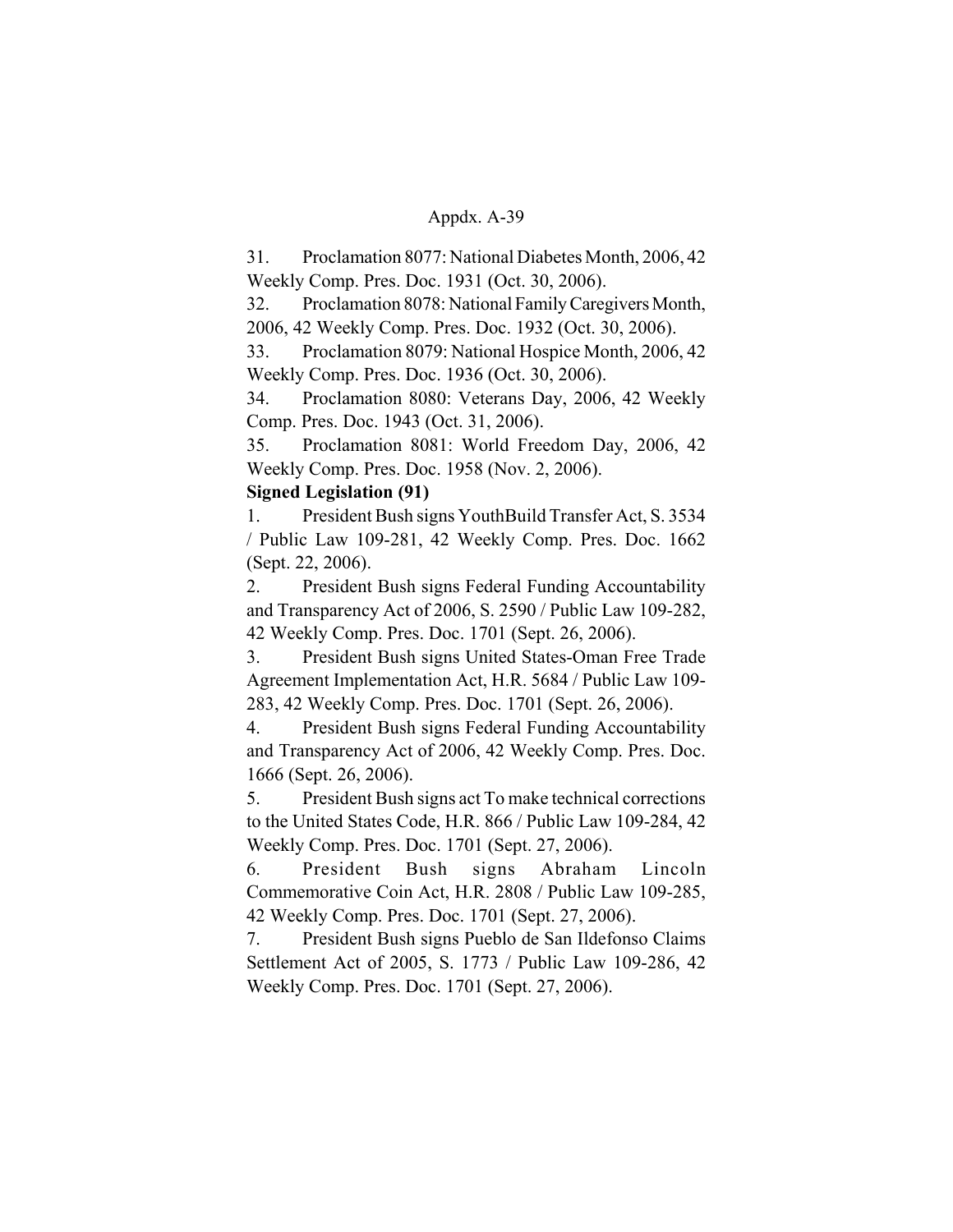8. President Bush signs Fourteenth Dalai Lama Congressional Gold Medal Act, S. 2784 / Public Law 109-287, 42 Weekly Comp. Pres. Doc. 1701 (Sept. 27, 2006).

9. President Bush signs Child and Family Services Improvement Act of 2006, S. 3525 / Public Law 109-288, 42 Weekly Comp. Pres. Doc. 1701 (Sept. 28, 2006).

10. President Bush signs Department of Defense Appropriations Act, 2007, H.R. 5631 / Public Law 109-289, 42 Weekly Comp. Pres. Doc. 1701 (Sept. 29, 2006).

11. President Bush signs Military Personnel Financial Services Protection Act, S. 418 / Public Law 109-290, 42 Weekly Comp. Pres. Doc. 1701 (Sept. 29, 2006).

12. President Bush signs Credit Rating Agency Reform Act of 2006, S. 3850 / Public Law 109-291, 42 Weekly Comp. Pres. Doc. 1701 (Sept. 29, 2006).

13. President Bush signs "Department of Defense Appropriations Act, 2007," H.R. 5631, 42 Weekly Comp. Pres. Doc. 1703 (Sept. 29, 2006).

14. President Bush signs Third Higher Education Extension Act of 2006, H.R. 6138 / Public Law 109-292, 42 Weekly Comp. Pres. Doc. 1762 (Sept. 30, 2006).

15. President Bush signs Iran Freedom Support Act, H.R. 6198 / Public Law 109-293, 42 Weekly Comp. Pres. Doc. 1762 (Sept. 30, 2006).

16. President Bush signs Partners for Fish and Wildlife Act, S. 260 / Public Law 109-294, 42 Weekly Comp. Pres. Doc. 1762 (Oct. 3, 2006).

17. President Bush signs "Department of Homeland Security Appropriations Act, 2007," H.R. 5441/Public Law 109-295, 42 Weekly Comp. Pres. Doc. 1742 (Oct. 4, 2006).

18. President Bush signs Act To reauthorize the Livestock Mandatory Reporting Act of 1999 and to amend the swine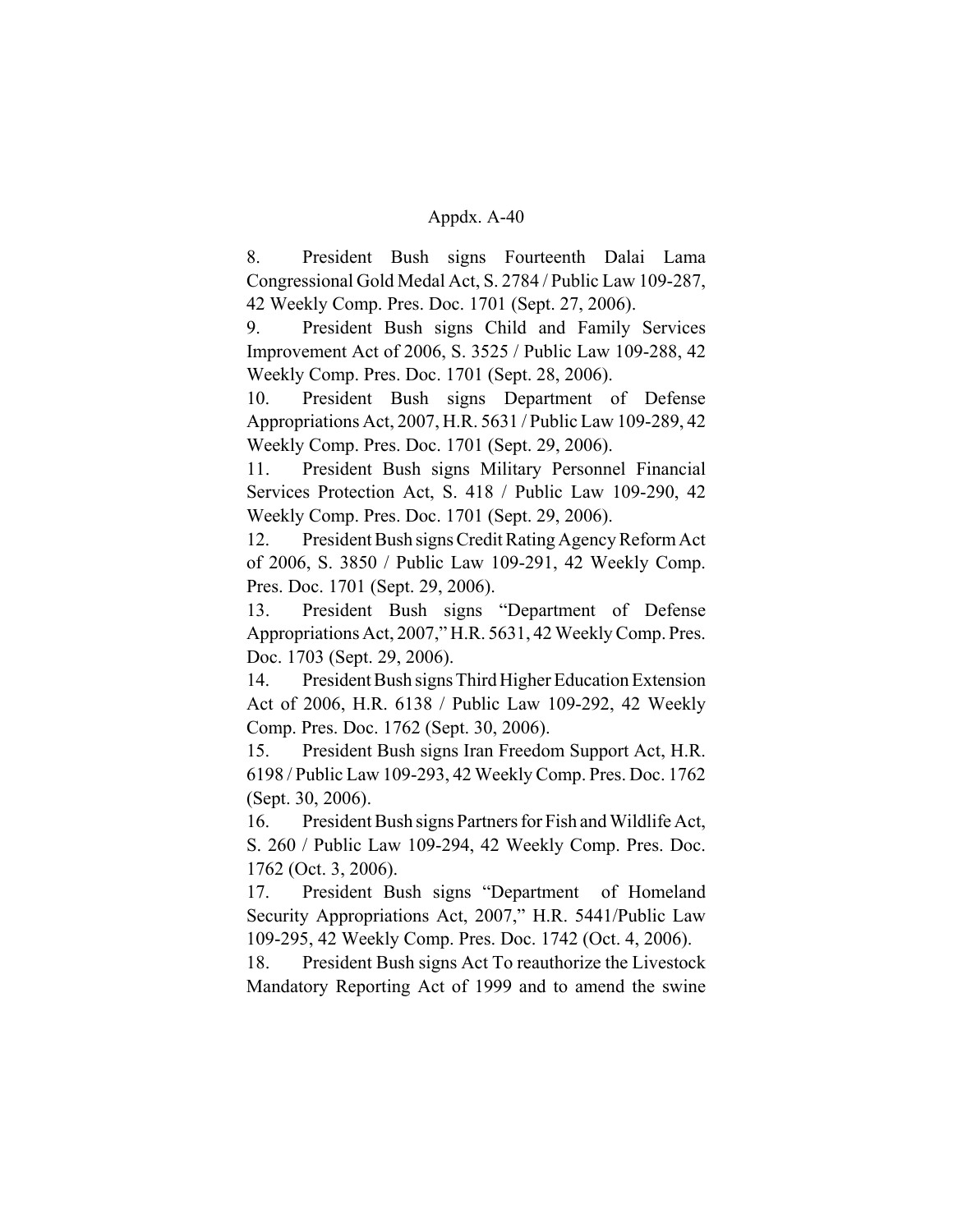reporting provisions of that Act, H.R. 3408 / Public Law 109- 296, 42 Weekly Comp. Pres. Doc. 1762 (Oct. 5, 2006).

19. President Bush signs Act To extend the deadline for commencement of construction of a hydroelectric project in the State of Alaska, S. 176 / Public Law109-297, 42 Weekly Comp. Pres. Doc. 1762 (Oct. 5, 2006).

20. President Bush Signs Act To extend the deadline for commencement of construction of a hydroelectric project in the State of Wyoming, S. 244 / Public Law 109-298, 42 Weekly Comp. Pres. Doc. 1762 (Oct. 5, 2006).

21. President Bush signs the Wichita Project Equus Beds Division Authorization Act of 2005, S. 1025 / Public Law 109- 299, 42 Weekly Comp. Pres. Doc. 1762 (Oct. 5, 2006).

22. President Bush signs act to designate the facility of the United States Postal Service located at 7172 North Tongass Highway, Ward Cove, Alaska, as the "Alice R. Brusich Post Office Building," S. 1275 / Public Law 109-300, 42 Weekly Comp. Pres. Doc. 1762 (Oct. 5, 2006).

23. President Bush signs act to designate the facility of the United States Postal Service located on Lindbald Avenue, Girdwood, Alaska, as the "Dorothy and Connie Hibbs Post Office Building," S. 1323 / Public Law 109-301, 42 Weekly Comp. Pres. Doc. 1763 (Oct. 5, 2006).

24. President Bush signs act to designate the facility of the United States Postal Service located at 8801 Sudley Road in Manassas, Virginia, as the "Harry J. Parrish Post Office," S. 2690 / Public Law 109-302, 42 Weekly Comp. Pres. Doc. 1763 (Oct. 5, 2006).

25. President Bush signs Copyright Royalty Judges Program Technical Corrections Act, H.R. 1036 / Public Law 109-303, 42 Weekly Comp. Pres. Doc. 1763 (Oct. 6, 2006).

26. President Bush signs act to complete the codification of title 46, United States Code, "Shipping", as positive law, H.R.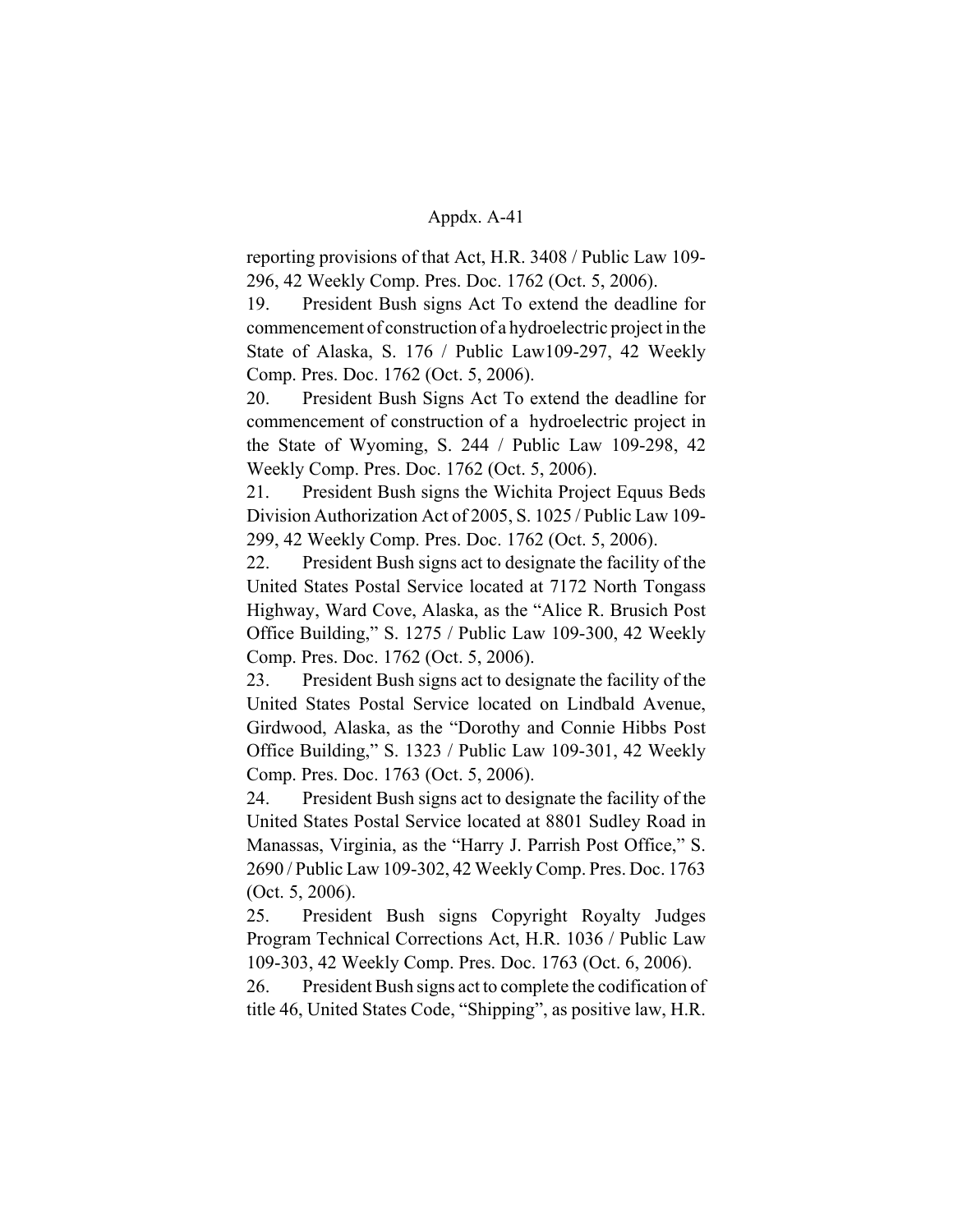1442 / Public Law 109-304, 42 Weekly Comp. Pres. Doc. 1763 (Oct. 6, 2006).

27. President Bush signs Railroad Retirement Technical Improvement Act of 2006, H.R. 5074 / Public Law 109-305, 42 Weekly Comp. Pres. Doc. 1763 (Oct. 6, 2006).

28. President Bush signs act to amend the John F. Kennedy Center Act to authorize additional appropriations for the John F. Kennedy Center for the Performing Arts for fiscal year 2007, H.R. 5187 / Public Law 109-306, 42 Weekly Comp. Pres. Doc. 1763 (Oct. 6, 2006).

29. President Bush signs Children's Hospital GME Support Reauthorization Act of 2006, H.R. 5574 / Public Law 109-307, 42 Weekly Comp. Pres. Doc. 1763 (Oct. 6, 2006).

30. President Bush signs Pets Evacuation and Transportation Standards Act of 2006, H.R. 3858 / Public Law 109-308, 42 Weekly Comp. Pres. Doc. 1821 (Oct. 6, 2006).

31. President Bush signs act to amend the Ojito Wilderness Act to make a technical correction, H.R. 4841 / Public Law 109-309, 42 Weekly Comp. Pres. Doc. 1821 (Oct. 6, 2006).

32. President Bush signs act to designate the Post Office located at 5755 Post Road, East Greenwich, Rhode Island, as the "Richard L. Cevoli Post Office," S. 3187 / Public Law 109- 310, 42 Weekly Comp. Pres. Doc. 1821 (Oct. 6, 2006).

33. President Bush signs act to designate the facility of the United States Postal Service located at 2951 New York Highway 43 in Averill Park, New York, as the "Major George Quamo Post Office Building," S. 3613 / Public Law 109-311, 42 Weekly Comp. Pres. Doc. 1821 (Oct. 6, 2006).

34. President Bush signs Trademark Dilution Revision Act of 2006, H.R. 683 / Public Law 109-312, 42 Weekly Comp. Pres. Doc. 1821 (Oct. 6, 2006).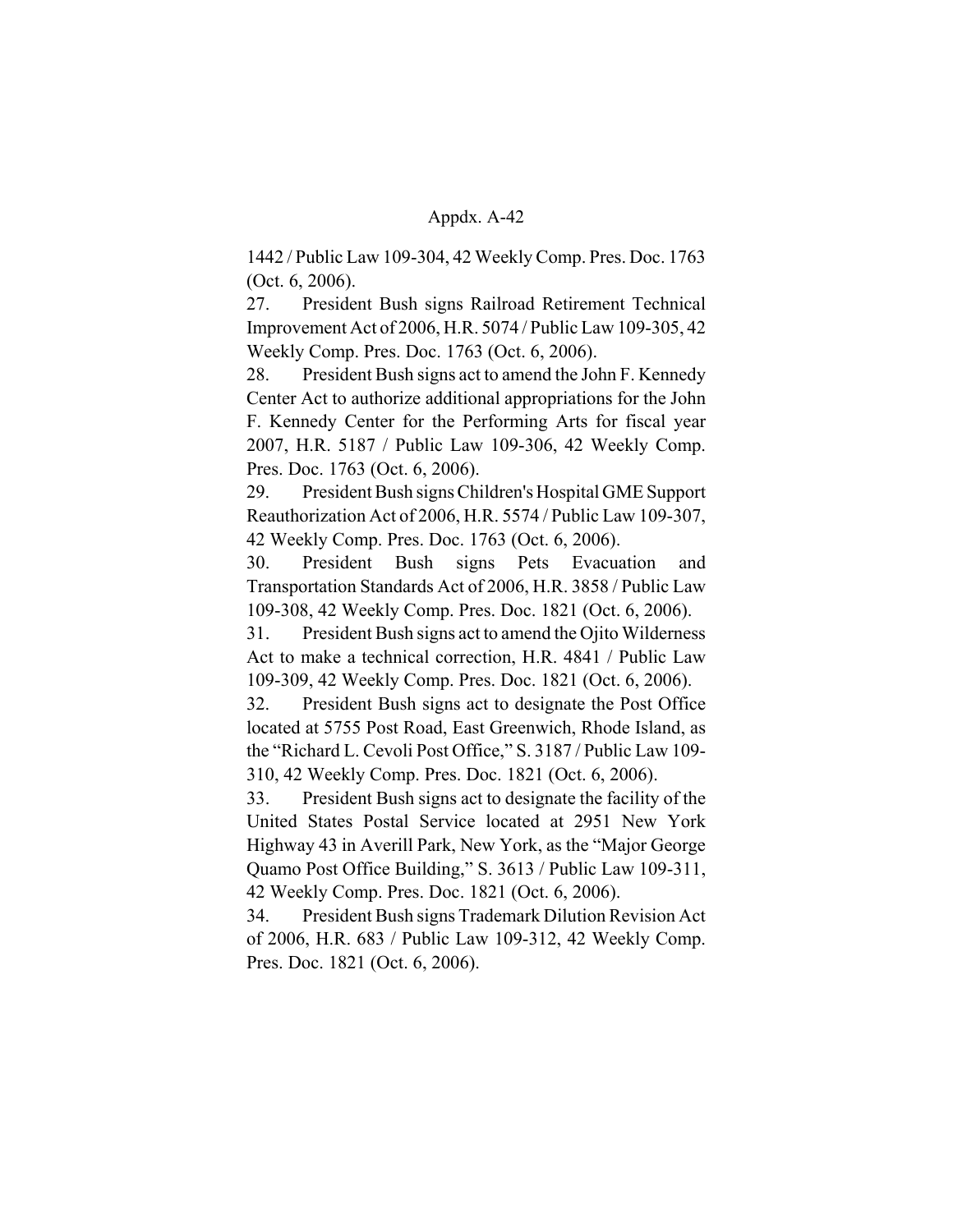35. President Bush signs General Services Administration Modernization Act, H.R. 2066 / Public Law 109-313, 42 Weekly Comp. Pres. Doc. 1821 (Oct. 6, 2006).

36. President Bush signs National Law Enforcement Officers Memorial Maintenance Fund Act of 2005, H.R. 2107 / Public Law 109-314, 42 Weekly Comp. Pres. Doc. 1821 (Oct. 6, 2006).

37. President Bush signs act to designate the facility of the United States Postal Service located at 110 Cooper Street in Babylon, New York, as the "Jacob Samuel Fletcher Post Office Building," H.R. 5664 / Public Law 109-315, 42 Weekly Comp. Pres. Doc. 1821 (Oct. 10, 2006).

38. President Bush signs act to extend temporarily certain authorities of the Small Business Administration, H.R. 6159 / Public Law 109-316, 42 Weekly Comp. Pres. Doc. 1821 (Oct. 10, 2006).

39. President Bush authorizes the Secretary of the Interior to study the suitability and feasibility of designating Castle Nugent Farms located on St. Croix, Virgin Islands, as a unit of the National Park System, and for other purposes, H.R. 318 / Public Law 109-317, 42 Weekly Comp. Pres. Doc. 1821 (Oct. 11, 2006).

40. President Bush signs act to amend the Yuma Crossing National Heritage Area Act of 2000 to adjust the boundary of the Yuma Crossing National Heritage Area, and for other purposes, H.R. 326 / Public Law 109-318, 42 Weekly Comp. Pres. Doc. 1821 (Oct. 11, 2006).

41. President Bush signs Ste. Genevieve County National Historic Site Study Act of 2005, H.R. 1728 / Public Law 109- 319, 42 Weekly Comp. Pres. Doc. 1821 (Oct. 11, 2006).

42. President Bush signs Salt Cedar and Russian Olive Control Demonstration Act, H.R. 2720 / Public Law 109-320, 42 Weekly Comp. Pres. Doc. 1821 (Oct. 11, 2006).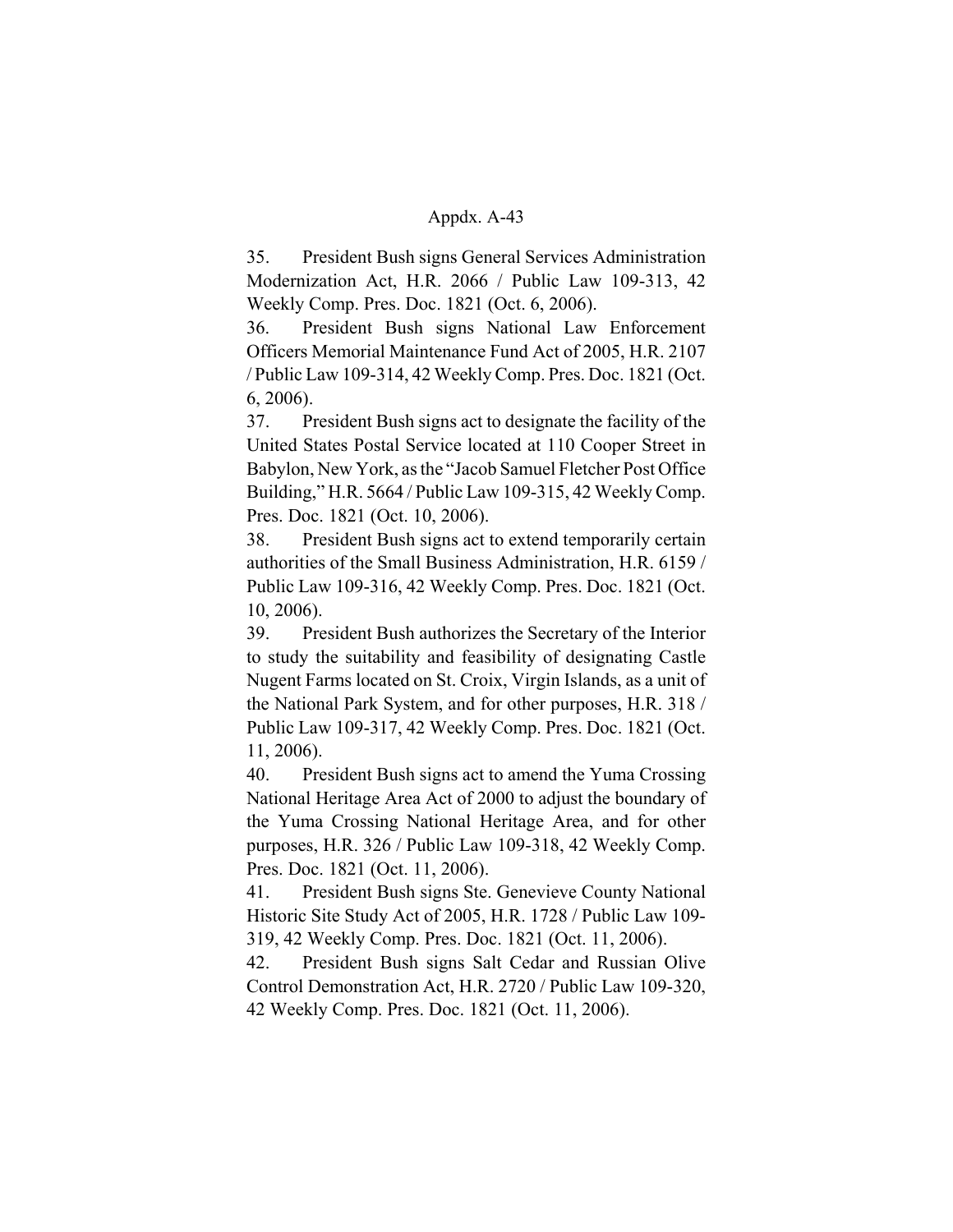43. President Bush signs act to direct the Secretary of the Interior to convey certain water distribution facilities to the Northern Colorado Water Conservancy District, H.R. 3443 / Public Law 109-321, 42 Weekly Comp. Pres. Doc. 1821 (Oct. 11, 2006).

44. President Bush signs North American Wetlands Conservation Reauthorization Act of 2006, H.R. 5539 / Public Law 109-322, 42 Weekly Comp. Pres. Doc. 1821 (Oct. 11, 2006).

45. President Bush signs act To extend the waiver authority for the Secretary of Education under title IV, section 105, of Public Law 109-148, H.R. 6106 / Public Law 109-323, 42 Weekly Comp. Pres. Doc. 1821 (Oct. 11, 2006).

46. President Bush signs Rio Arriba County Land Conveyance Act, S. 213 / Public Law 109-324, 42 Weekly Comp. Pres. Doc. 1821 (Oct. 11, 2006).

47. President Bush signs act to extend relocation expenses test programs for Federal employees, S. 2146 / Public Law 109-325, 42 Weekly Comp. Pres. Doc. 1821 (Oct. 11, 2006).

48. President Bush signs Great Lakes Fish and Wildlife Restoration Act of 2006, S. 2430 / Public Law 109-326, 42 Weekly Comp. Pres. Doc. 1821 (Oct. 11, 2006).

49. President Bush signs act to designate the facility of the United States Postal Service located at 6101 Liberty Road in Baltimore, Maryland, as the "United States Representative Parren J. Mitchell Post Office," H.R. 4109 / Public Law 109- 327, 42 Weekly Comp. Pres. Doc. 1821, (Oct. 12, 2006).

50. President Bush signs act to designate the facility of the United States Postal Service located at 110 North Chestnut Street in Olathe, Kansas, as the "Governor John Anderson, Jr. Post Office Building," H.R. 4674 / Public Law 109-328, 42 Weekly Comp. Pres. Doc. 1821 (Oct. 12, 2006).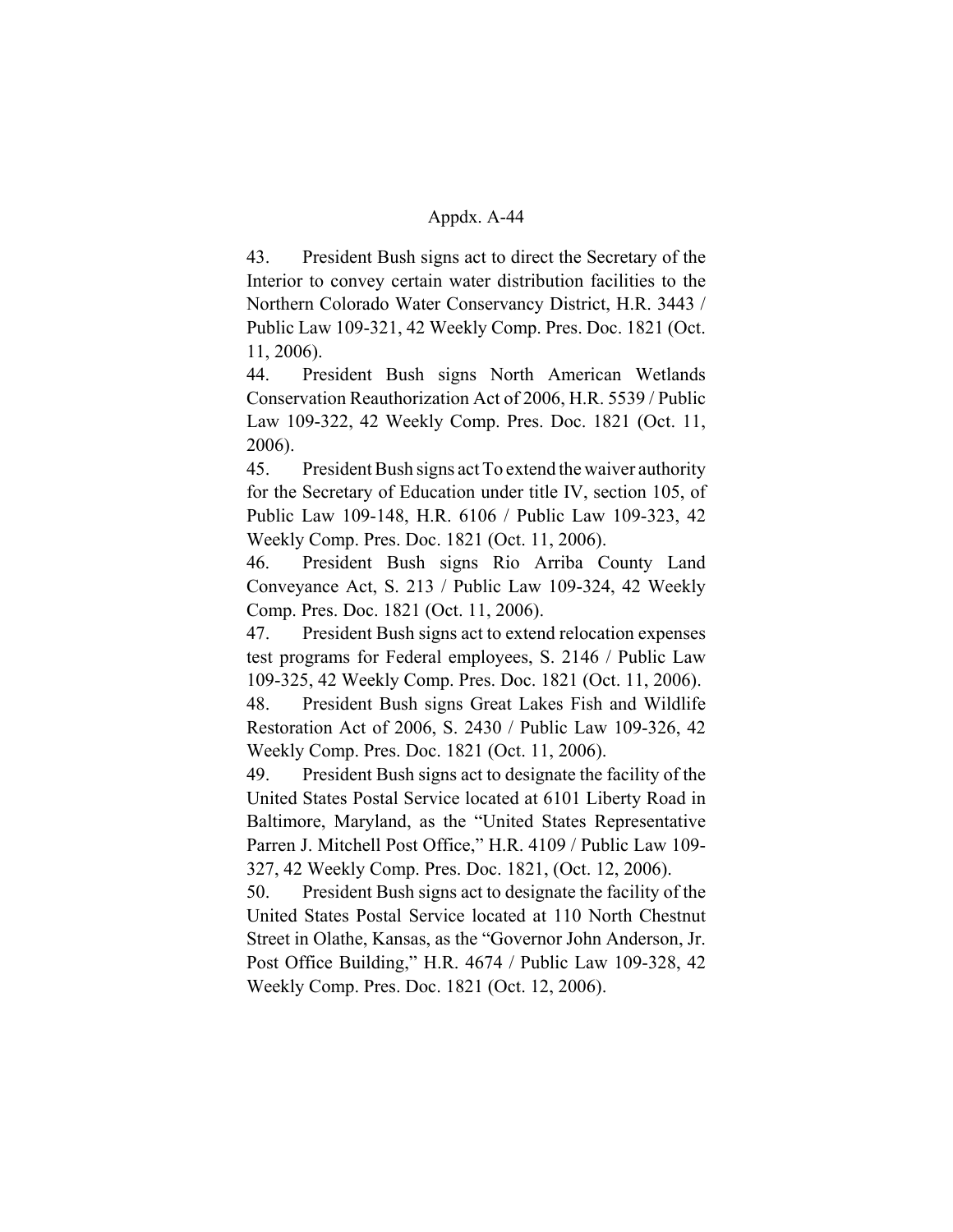51. President Bush signs act to designate the facility of the United States Postal Service located at 350 Uinta Drive in Green River, Wyoming, as the "Curt Gowdy Post Office Building," H.R. 5224 / Public Law 109-329, 42 Weekly Comp. Pres. Doc. 1822 (Oct. 12, 2006).

52. President Bush signs act to designate the facility of the United States Postal Service located at 6029 Broadmoor Street in Mission, Kansas, as the "Larry Winn, Jr. Post Office Building," H.R. 5504 / Public Law 109-330, 42 Weekly Comp. Pres. Doc. 1822 (Oct. 12, 2006).

53. President Bush signs act to designate the United States courthouse to be constructed in Greenville, South Carolina, as the "Carroll A. Campbell, Jr. United States Courthouse," H.R. 5546 / Public Law 109-331, 42 Weekly Comp. Pres. Doc. 1822 (Oct. 12, 2006).

54. President Bush signs act to designate the Federal building and United States courthouse located at 221 and 211 West Ferguson Street in Tyler, Texas, as the "William M. Steger Federal Building and United States Courthouse," H.R. 5606 / Public Law 109-332, 42 Weekly Comp. Pres. Doc. 1822 (Oct. 12, 2006).

55. President Bush signs act to designate the facility of the United States Postal Service located at 950 Missouri Avenue in East St. Louis, Illinois, as the "Katherine Dunham Post Office Building," H.R. 5929 / Public Law 109-333, 42 Weekly Comp. Pres. Doc. 1822 (Oct. 12, 2006).

56. President Bush signs act to designate the facility of the United States Postal Service located at 39-25 61st Street in Woodside, New York, as the "Thomas J. Manton Post Office Building," H.R. 6033 / Public Law 109-334, 42 Weekly Comp. Pres. Doc. 1822 (Oct. 12, 2006).

57. President Bush signs act to designate the Federal building and United States courthouse located at 2 South Main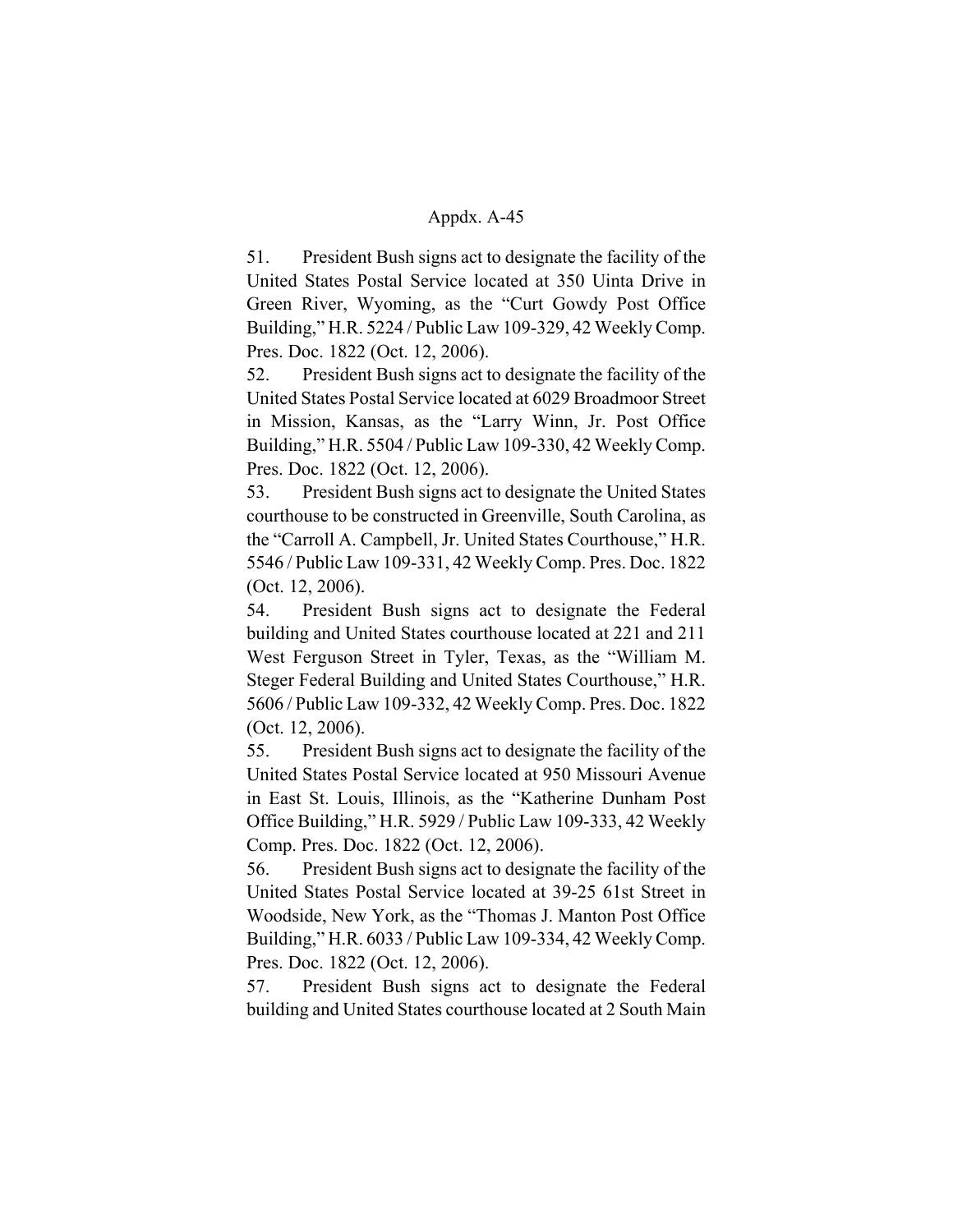Street in Akron, Ohio, as the "John F. Seiberling Federal Building and United States Courthouse," H.R. 6051 / Public Law 109-335, 42 Weekly Comp. Pres. Doc. 1822 (Oct. 12, 2006).

58. President Bush signs act to designate the facility of the United States Postal Service located at 101 East Gay Street in West Chester, Pennsylvania, as the "Robert J.Thompson Post Office Building," H.R. 6075 / Public Law 109-336, 42 Weekly Comp. Pres. Doc. 1822 (Oct. 12, 2006).

59. President Bush signs Rio Grande Natural Area Act, S. 56 / Public Law 109-337, 42 Weekly Comp. Pres. Doc. 1822 (Oct. 12, 2006).

60. President Bush signs National Heritage Areas Act of 2006, 42 Weekly Comp. Pres. Doc. 1815 (Oct. 12, 2006).

61. President Bush signs Rio Grand Natural Area Act of 2006, 42 Weekly Comp. Pres. Doc. 1815 (Oct. 13, 2006).

62. President Bush signs act to designate the United States courthouse at 300 North Hogan Street, Jacksonville, Florida, as the "John Milton Bryan Simpson United States Courthouse," H.R. 315 / Public Law 109-339, 42 Weekly Comp. Pres. Doc. 1864 (Oct. 13, 2006).

63. President Bush signs act to authorize the Government of Ukraine to establish a memorial on Federal land in the District of Columbia to honor the victims of the manmade famine that occurred in Ukraine in 1932-1933, H.R. 562 / Public Law 109-340, 42 Weekly Comp. Pres. Doc. 1864 (Oct. 13, 2006).

64. President Bush signs act to designate a portion of the Federal building located at 2100 Jamieson Avenue, in Alexandria, Virginia, as the "Justin W. Williams United States Attorney's Building," H.R. 1463 / Public Law 109-341, 42 Weekly Comp. Pres. Doc. 1864 (Oct. 13, 2006).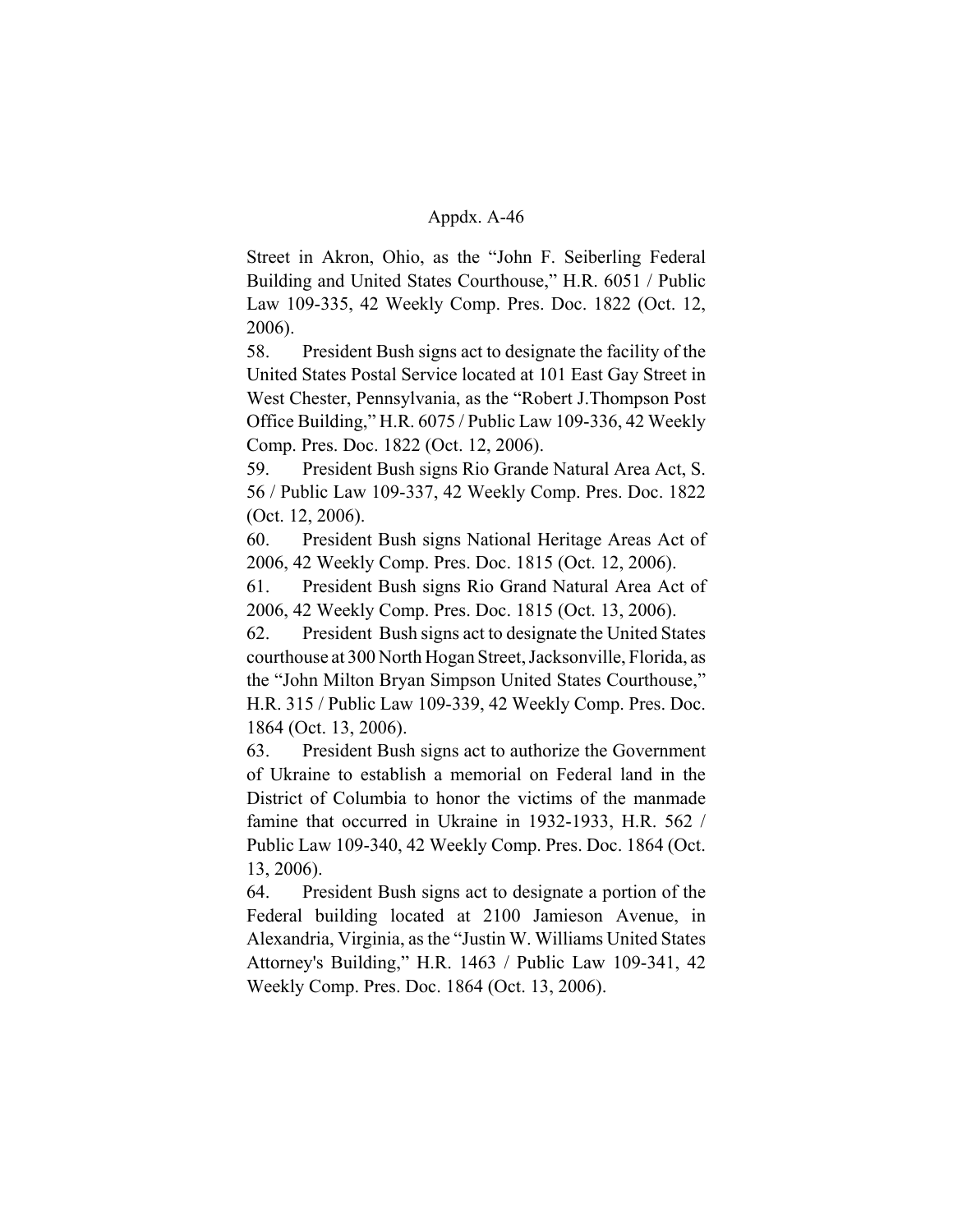65. President Bush signs act to designate the Federal building located at 320 North Main Street in McAllen, Texas, as the "Kika de la Garza Federal Building," H.R. 2322 / Public Law 109-343, 42 Weekly Comp. Pres. Doc. 1864 (Oct. 13, 2006).

66. President Bush signs Darfur Peace and Accountability Act of 2006, H.R. 3127 / Public Law 109-344, 42 Weekly Comp. Pres. Doc. 1864 (Oct. 13, 2006).

67. President Bush signs act to designate the facility of the United States Postal Service located at 777 Corporation Street in Beaver, Pennsylvania, as the "Robert Linn Memorial Post Office Building," H.R. 4768 / Public Law 109-345, 42 Weekly Comp. Pres. Doc. 1864 (Oct. 13, 2006).

68. President Bush signs act to designate the facility of the United States Postal Service located at 105 North Quincy Street in Clinton, Illinois, as the "Gene Vance Post Office Building," H.R. 4805 / Public Law 109-346, 42 Weekly Comp. Pres. Doc. 1864 (Oct. 13, 2006).

69. President Bush signs Security and Accountability for Every Port Act of 2006, H.R. 4954 / Public Law 109-347, 42 Weekly Comp. Pres. Doc. 1864 (Oct. 13, 2006).

70. President Bush signs act to designate the Investigations Building of the Food and Drug Administration located at 466 Fernandez Juncos Avenue in San Juan, Puerto Rico, as the "Andres Toro Building," H.R. 5026 / Public Law 109-348, 42 Weekly Comp. Pres. Doc. 1864 (Oct. 13, 2006).

71. President Bush signs act to designate the facility of the United States Postal Service located at 202 East Washington Street in Morris, Illinois, as the "Joshua A.Terando Morris Post Office Building," H.R. 5428 / Public Law 109-349, 42 Weekly Comp. Pres. Doc. 1864 (Oct. 13, 2006).

72. President Bush signs act to designate the facility of the United States Postal Service located at 40 South Walnut Street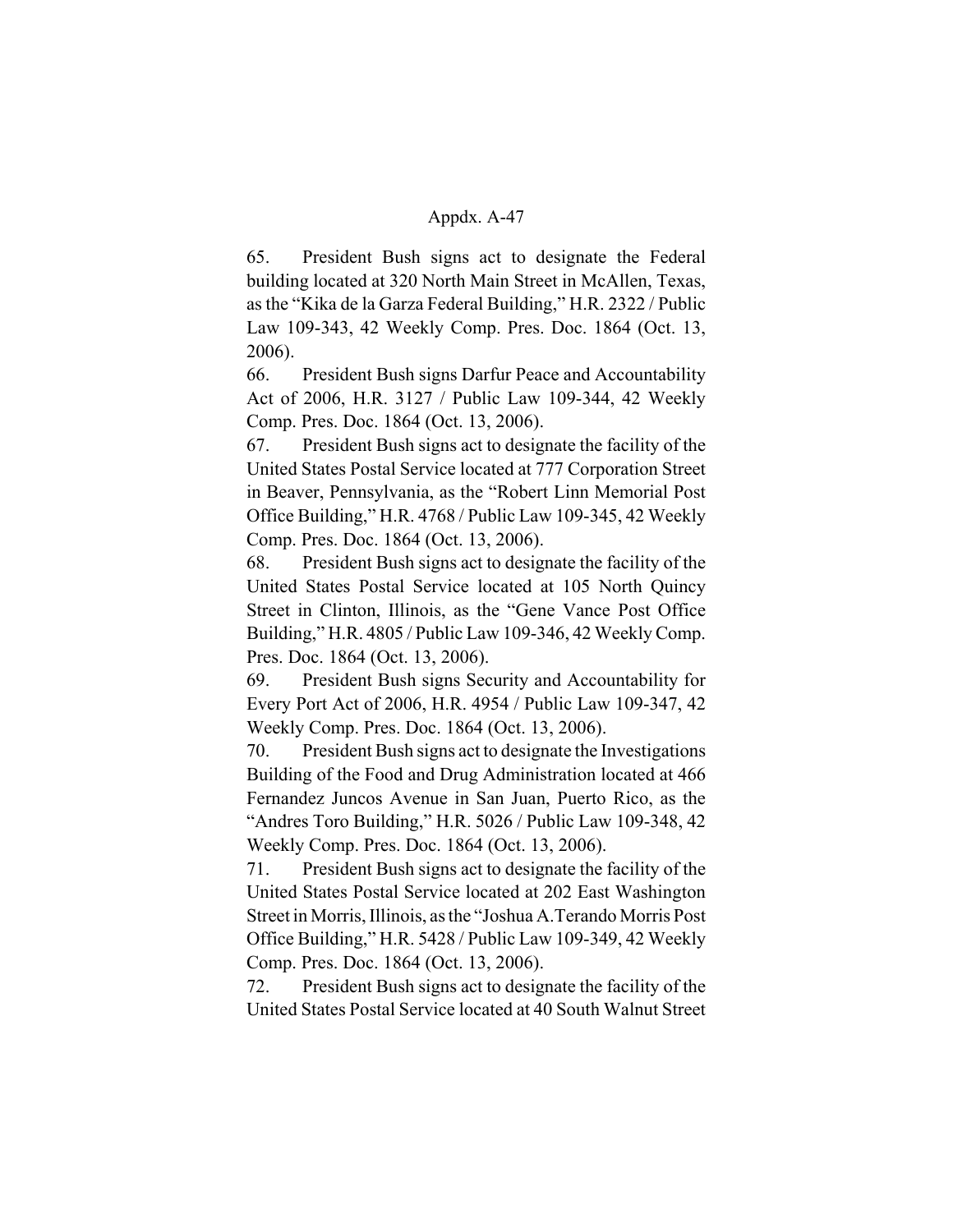in Chillicothe, Ohio, as the "Larry Cox Post Office," H.R. 5434 / Public Law 109-350, 42 Weekly Comp. Pres. Doc. 1864 (Oct. 13, 2006).

73. President Bush signs Financial Services Regulatory Relief Act of 2006, S. 2856 / Public Law109-351, 42 Weekly Comp. Pres. Doc. 1865 (Oct. 13, 2006).

74. President Bush signs Wright Amendment Reform Act of 2006, S. 3661 / Public Law 109-352, 42 Weekly Comp. Pres. Doc. 1865 (Oct. 13, 2006).

75. President Bush signs North Korea Nonproliferation Act of 2006, S. 3728 / Public Law 109-353, 42 Weekly Comp. Pres. Doc. 1865 (Oct. 13, 2006).

76. President Bush signs act to revise the boundaries of John H. Chafee Coastal Barrier Resources System Jekyll Island Unit GA-06P, H.R. 138 / Public Law 109-354, 42 Weekly Comp. Pres. Doc. 1865 (Oct. 16, 2006).

77. President Bush signs act to replace a Coastal Barrier Resources System map relating to Coastal Barrier Resources System Grayton Beach Unit FL-95P in Walton County, Florida, H.R. 479 / Public Law 109-355, 42 Weekly Comp. Pres. Doc. 1865 (Oct. 16, 2006).

78. President Bush signs 2005 District of Columbia Omnibus Authorization Act, H.R. 3508 / Public Law 109-356, 42 Weekly Comp. Pres. Doc. 1865 (Oct. 16, 2006).

79. President Bush signs Byron Nelson Congressional Gold Medal Act, H.R. 4902 / Public Law 109-357, 42 Weekly Comp. Pres. Doc. 1865 (Oct. 16, 2006).

80. President Bush signs Lake Mattamuskeet Lodge Preservation Act, H.R. 5094 / Public Law 109-358, 42 Weekly Comp. Pres. Doc. 1865 (Oct. 16, 2006).

81. President Bush signs Long Island Sound Stewardship Act of 2006, H.R. 5160 / Public Law 109-359, 42 Weekly Comp. Pres. Doc. 1865 (Oct. 16, 2006).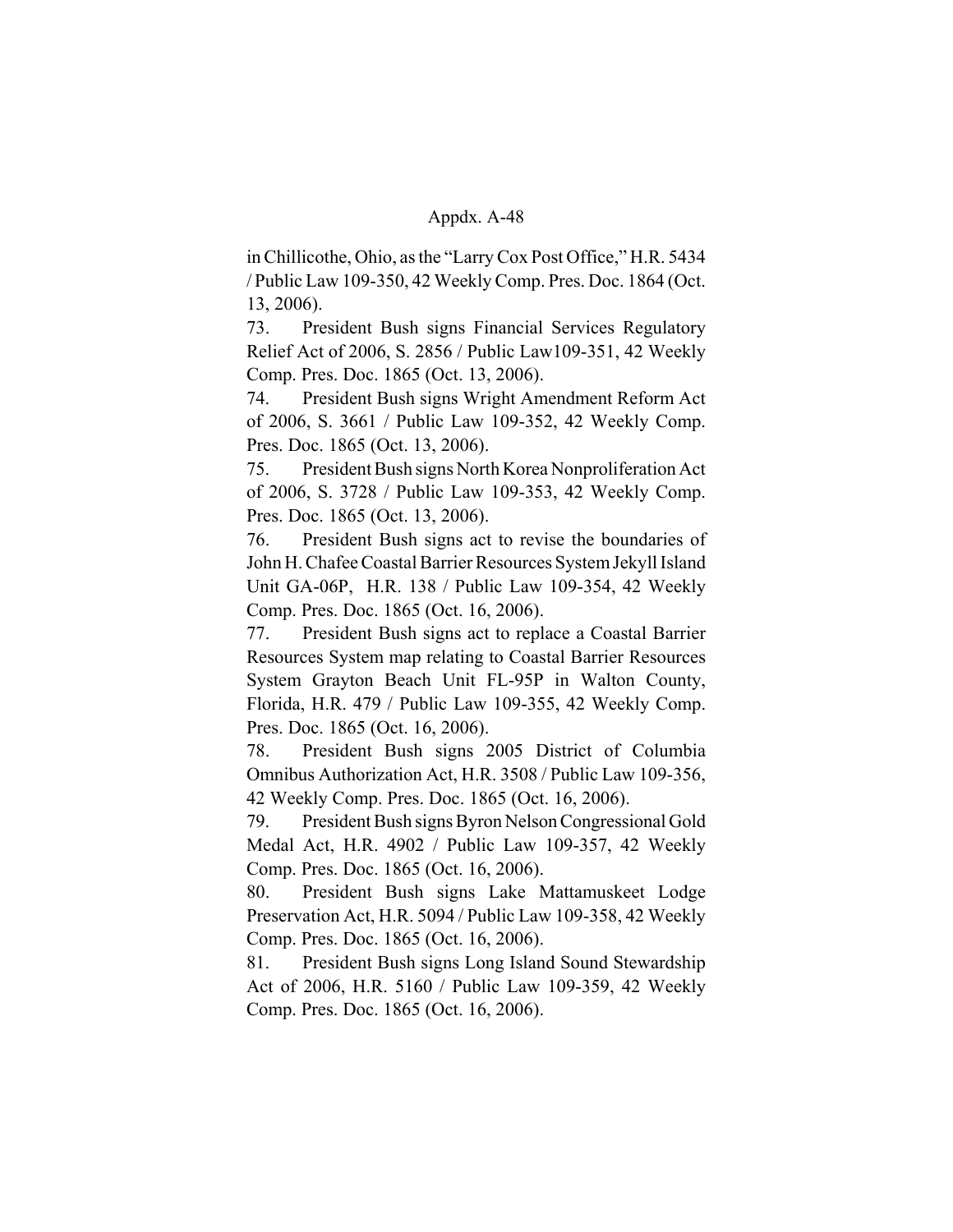82. President Bush signs National Fish Hatchery System Volunteer Act of 2006, H.R. 5381 / Public Law 109-360, 42 Weekly Comp. Pres. Doc. 1865 (Oct. 16, 2006).

83. President Bush signs Veterans' Compensation Cost-of-Living Adjustment Act of 2006, S. 2562 / Public Law 109-361, 42 Weekly Comp. Pres. Doc. 1865 (Oct. 16, 2006).

84. President Bush signs Northern California Coastal Wild Heritage Wilderness Act, H.R. 233 / Public Law 109-362, 42 Weekly Comp. Pres. Doc. 1865 (Oct. 17, 2006).

85. President Bush signs act to direct the Secretary of the Interior to convey the Tylersville division of the Lamar National Fish Hatchery and Fish Technology Center to the State of Pennsylvania, and for other purposes, H.R. 4957 / Public Law 109-363, 42 Weekly Comp. Pres. Doc. 1865 (Oct. 17, 2006).

86. President Bush signs John Warner National Defense Authorization Act for Fiscal Year 2007, H.R. 5122 / Public Law 109-364, 42 Weekly Comp. Pres. Doc. 1865 (Oct. 17, 2006).

87. President Bush signs Older Americans Act Amendments of 2006, H.R. 6197 / Public Law 109-365, 42 Weekly Comp. Pres. Doc. 1865 (Oct. 17, 2006).

88. President Bush signs Military Commissions Act of 2006, S. 3930 / Public Law 109-366, 42 Weekly Comp. Pres. Doc. 1865 (Oct. 17, 2006).

89. President Bush signs SAFE Port Act of 2006, 42 Weekly Comp. Pres. Doc. 1817 (Oct. 13, 2006).

90. President Bush signs the Northern California Costal Wild Heritage Wilderness Act of 2006, 42 Weekly Comp. Pres. Doc. 1836 (Oct. 17, 2006).

91. President Bush signs Secure Fence Act of 2006, 42 Weekly Comp. Pres. Doc. 1906 (Oct. 26, 2006).

**Announced Intentions to Nominate (29) or Designate (1)**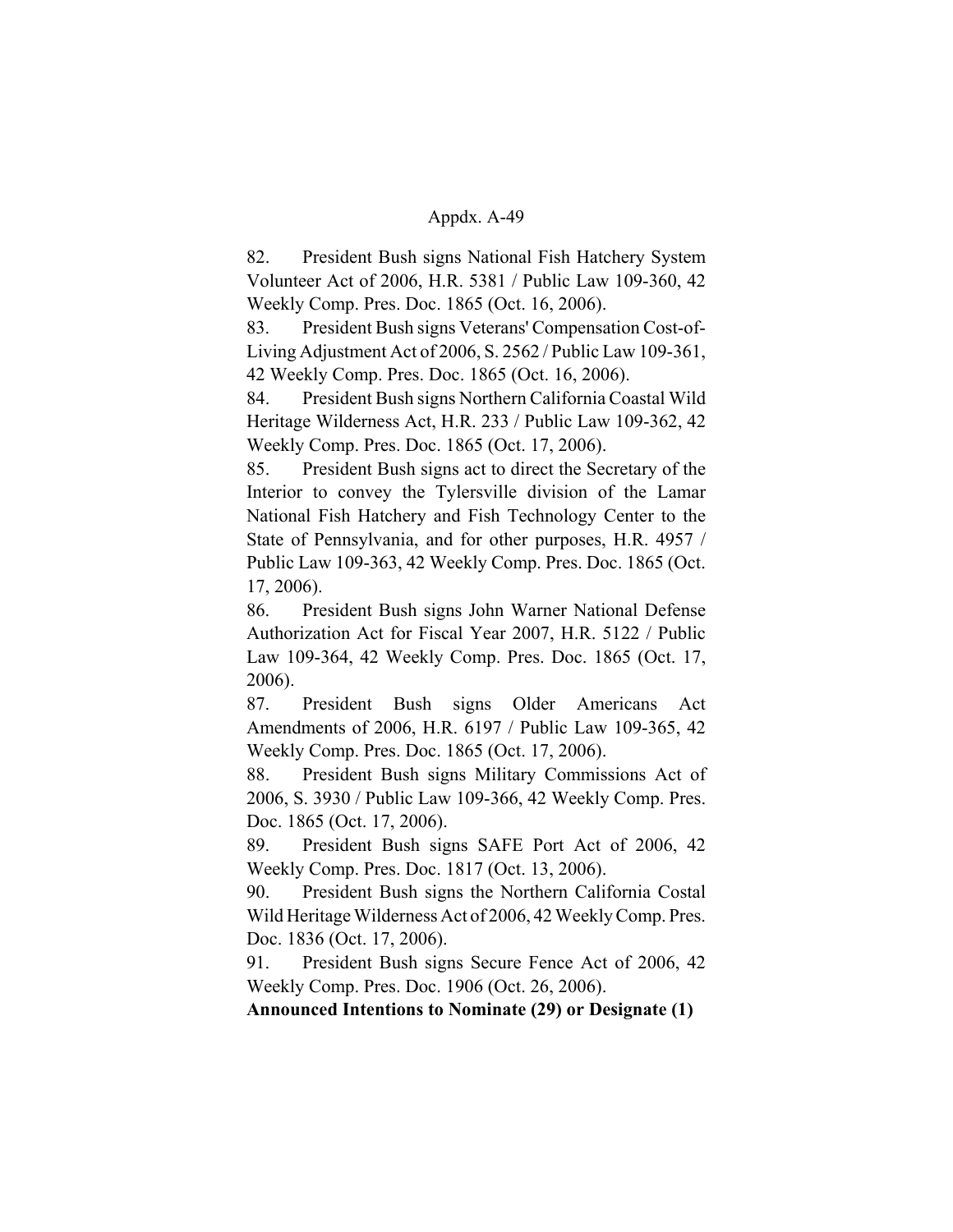1. The President announced his intention to nominate Frank Baxter to be Ambassador to Uruguay, 42 Weekly Comp. Pres. Doc. 1621 (Sept. 12, 2006).

2. The President announced his intention to nominate Michele Davis to be Assistant Secretary of the Treasury (Public Affairs), 42 Weekly Comp. Pres. Doc. 1621 (Sept. 14, 2006).

3. The President announced his intention to nominate Caroline C. Hunter to be Commissioner of the Election Assistance Commission, 42 Weekly Comp. Pres. Doc. 1621 (Sept. 14, 2006).

4. The President announced his intention to nominate David Palmer to be a Commissioner of the Equal Employment Opportunity Commission, 42 Weekly Comp. Pres. Doc. 1621 (Sept. 14, 2006).

5. The President announced his intention to nominate Michael J. Astrue to be Commissioner of Social Security, 42 Weekly Comp. Pres. Doc. 1621 (Sept. 14, 2006).

6. The President announced his intention to nominate Ned L. Siegel, Norman B. Coleman, and Barbara Boxer to be U.S. Representatives to the 61st Session of the United Nations General Assembly, 42 Weekly Comp. Pres. Doc. 1621 (Sept. 14, 2006).

7. The President announced his intention to nominate Barbara McConnell Barrett and Cecil E. Floyd to be Alternate U.S. Representatives to the 61st Session of the United Nations General Assembly, 42 Weekly Comp. Pres. Doc. 1621 (Sept. 14, 2006).

8. The President announced his intention to nominate Mark J. Warshawsky and Dana K. Bilyeu to be members of the Social Security Advisory Board, 42 Weekly Comp. Pres. Doc. 1659 (Sept. 19, 2006).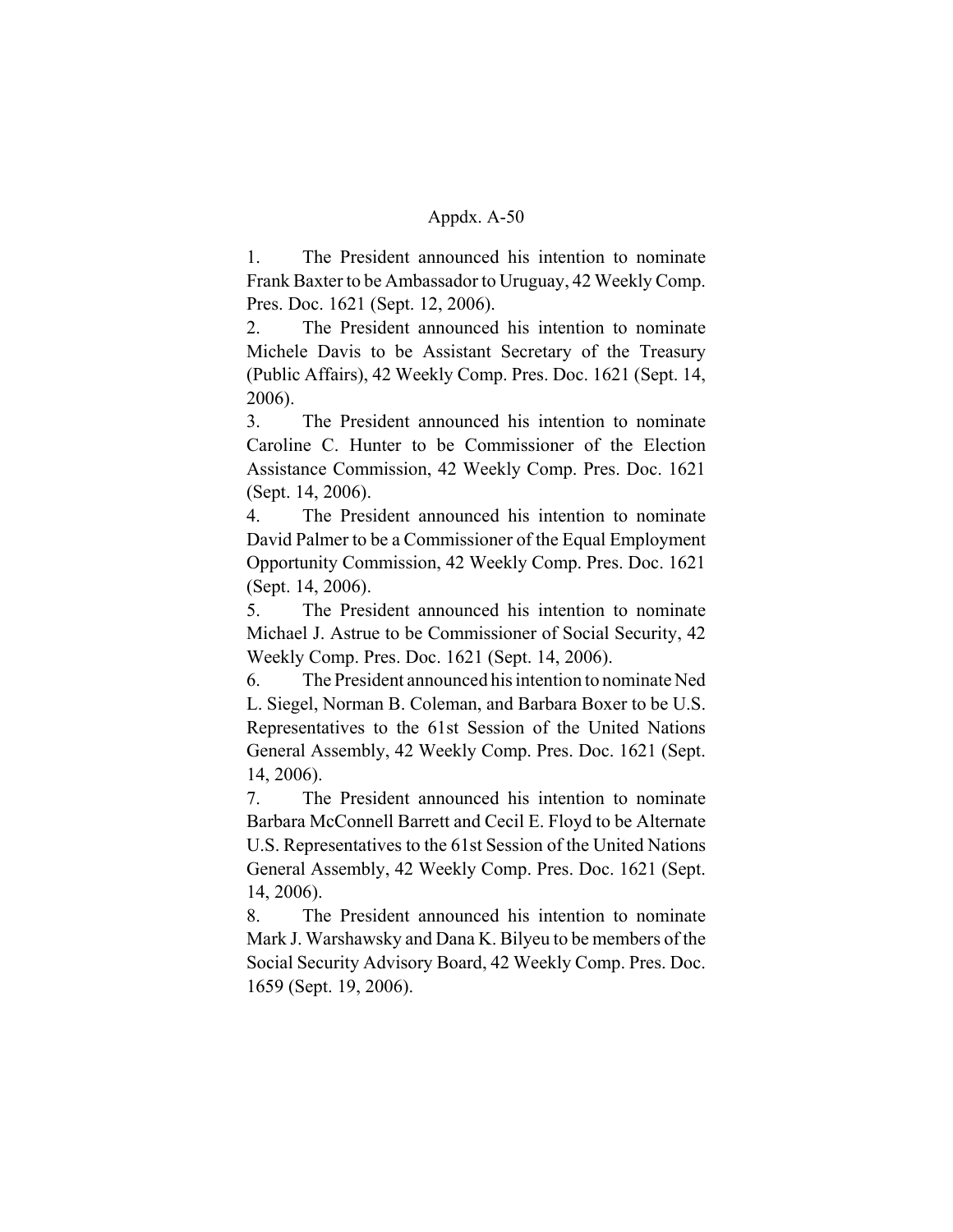9. The President announced his intention to nominate the following individuals to be members of the Board of Directors of the Inter-American Foundation: Kay Kelley Arnold (Public Representative); Gary C. Bryner (Public Representative); Thomas Joseph Dodd (Public Representative); Hector E. Morales (Government Representative); John P. Salazar (Public Representative); Thomas A. Shannon, Jr., (Government Representative); and Jack Vaughn (Public Representative), 42 Weekly Comp. Pres. Doc. 1659 (Sept. 19, 2006).

10. The President announced his intention to nominate Curtis S. Chin to be U.S. Director of the Asian Development Bank with the rank of Ambassador, 42 Weekly Comp. Pres. Doc. 1659 (Sept. 21, 2006).

11. The President announced his intention to nominate Steven R. Chealander to be a member of the National Transportation Safety Board (Qualified), 42 Weekly Comp. Pres. Doc. 1659 (Sept. 21, 2006).

12. The President announced his intention to nominate Ronald Spogli to be Ambassador to San Marino, 42 Weekly Comp. Pres. Doc. 1659 (Sept. 21, 2006).

13. The President announced his intention to nominate Craig Stapleton to be Ambassador to Monaco, 42 Weekly Comp. Pres. Doc. 1659 (Sept. 21, 2006).

14. The President announced his intention to designate Paul J. Hutter as Acting General Counsel of the Department of Veterans Affairs, 42 Weekly Comp. Pres. Doc. 1659 (Sept. 21, 2006).

15. The President announced his intention to nominate Kevin M. Kolevar to be Assistant Secretary of Energy (Electricity Delivery and Energy (Reliability), 42 Weekly Comp. Pres. Doc. 1698 (Sept. 26, 2006).

16. The President announced his intention to nominate Jane C. Luxton to be Assistant Secretary of Commerce for Oceans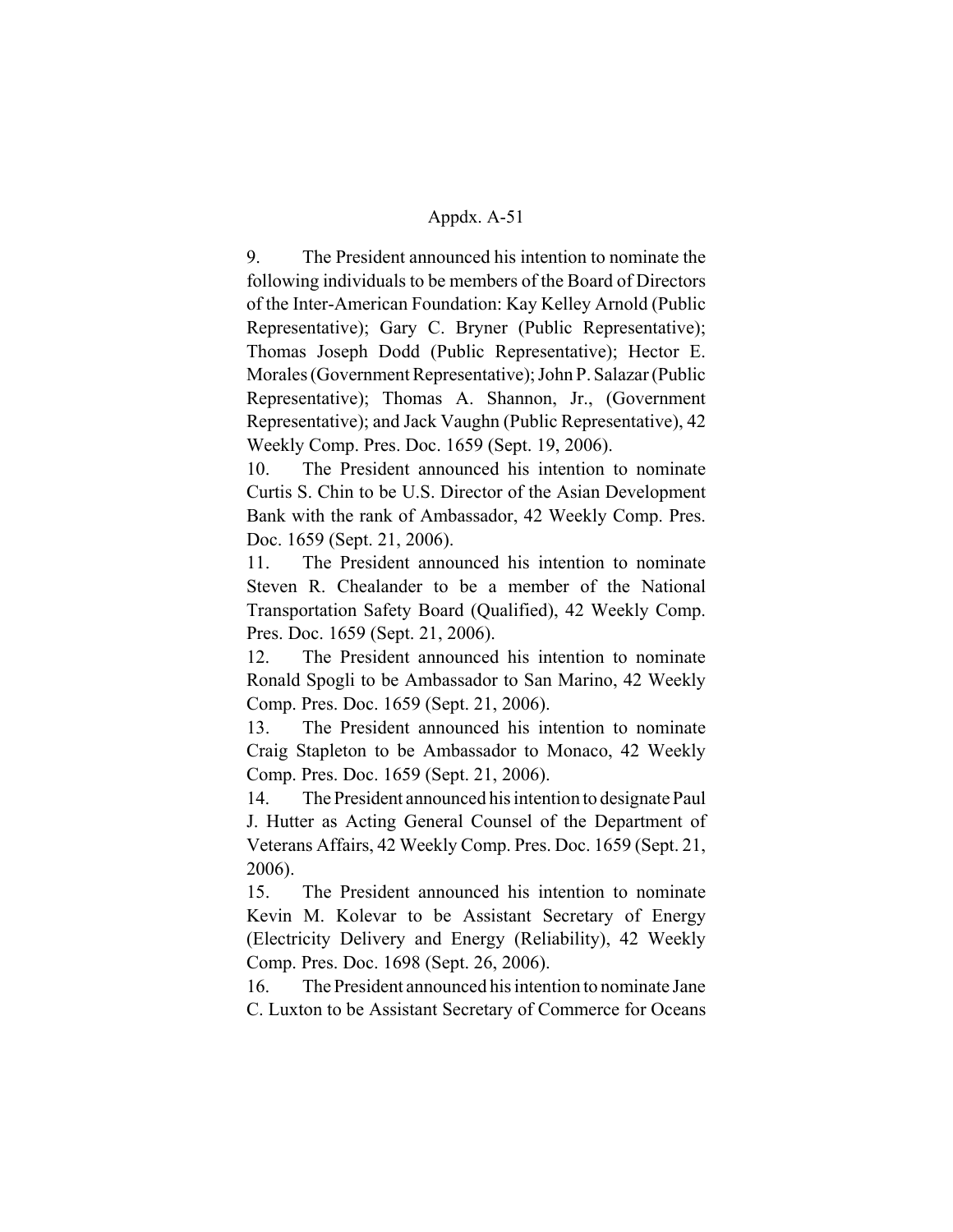and Atmosphere, 42 Weekly Comp. Pres. Doc. 1698 (Sept. 26, 2006).

17. The President announced his intention to nominate Phillip L. Swagel to be Assistant Secretary of the Treasury (Economic Policy), 42 Weekly Comp. Pres. Doc. 1698 (Sept. 26, 2006).

18. The President announced his intention to nominate Thurgood Marshall, Jr., to be a Governor of the Board of Governors of the U.S. Postal Service, 42 Weekly Comp. Pres. Doc. 1698 (Sept. 26, 2006).

19. The President announced his intention to nominate Dana Gioia to be Chairperson of the National Endowment for the Arts, 42 Weekly Comp. Pres. Doc. 1699 (Sept. 28, 2006).

20. The President announced his intention to nominate Eric D. Eberhardto be a member of the Board of Trustees of the Morris K. Udall Scholarship and Excellence in National Environmental Policy Foundation, 42 Weekly Comp. Pres. Doc. 1699 (Sept. 28, 2006).

21. The President announced his intention to nominate Robert F. Hoyt to be General Counsel for the Department of the Treasury, 42 Weekly Comp. Pres. Doc. 1699 (Sept. 29, 2006).

22. The President announced his intention to nominate Charles E. Dorkey, III, to be a member of the Advisory Board of the Saint Lawrence Seaway

Development Corporation, 42 Weekly Comp. Pres. Doc. 1761 (Oct. 5, 2006).23. The President announced his intention to nominate Katherine Almquist to be Assistant Administrator of the U.S. Agency for International Development (Bureau of Africa), 42 Weekly Comp. Pres. Doc. 1863 (Oct. 19, 2006).

24. The President announced his intention to nominate Dan Gregory Blair to be a member of the Postal Rate Commission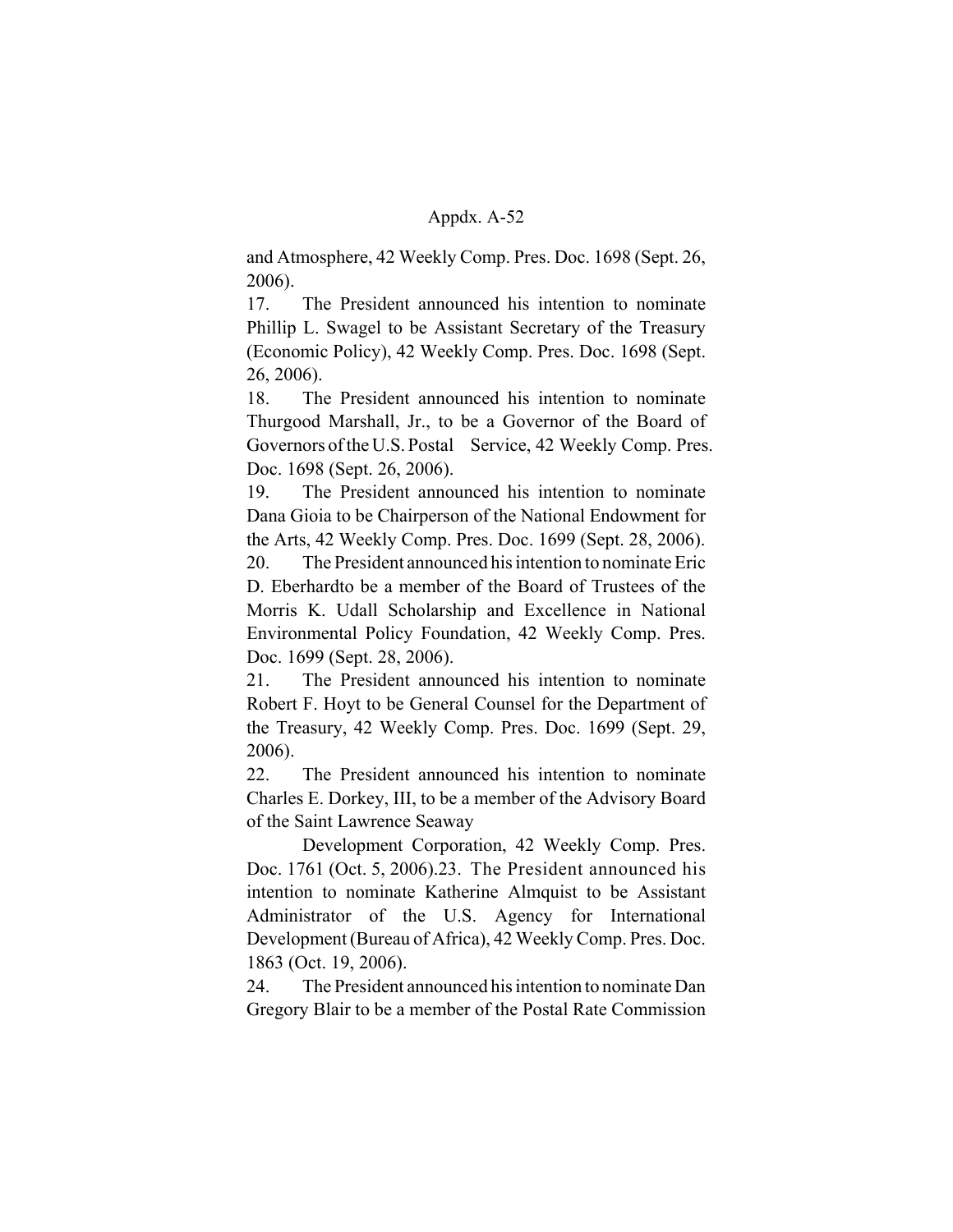and, upon confirmation, to designate him as Chairman, 42 Weekly Comp. Pres. Doc. 1974 (Nov. 2, 2006).

25. The President announced his intention to nominate Scott A. Keller to be Assistant Secretary of Housing and Urban Development (Congressional and Intergovernmental Relations), 42 Weekly Comp. Pres. Doc. 1974 (Nov. 2, 2006). 26. The President announced his intention to nominate Paul A. Schneider to be Under Secretary for Management at the Department of Homeland Security, 42 Weekly Comp. Pres. Doc. 1974 (Nov. 2, 2006).

27. The President announced his intention to nominate the following individuals to be members of the National Council on the Arts: Benjamin Donenberg; Foreststorn Hamilton; Joan Israelite; Charlotte P. Kessler; Robert Bretley Lott; and William Francis Price, Jr., 42 Weekly Comp. Pres. Doc. 1974 (Nov. 2, 2006).

28. The President announced his intention to nominate Anthony W. Ryan to be Assistant Secretary of the Treasury (Financial Markets), 42 Weekly Comp. Pres. Doc. 2039 (Nov. 6, 2006).

29. The President announced his intention to nominate Leon R. Sequeira to be Assistant Secretary of Labor (Policy), 42 Weekly Comp. Pres. Doc. 2039 (Nov. 6, 2006).

**Nominations Submitted To (31) or Withdrawn From (3) the Senate**

Submitted September 13, 42 Weekly Comp. Pres. Doc. 1622 (Sept. 13, 2006).

1. Frank Baxter, of California, to be Ambassador Extraordinary and Plenipotentiary of the United States of America to the Oriental Republic of Uruguay.

2. Thomas M. Hardiman, of Pennsylvania, to be U.S. Circuit Judge for the Third Circuit.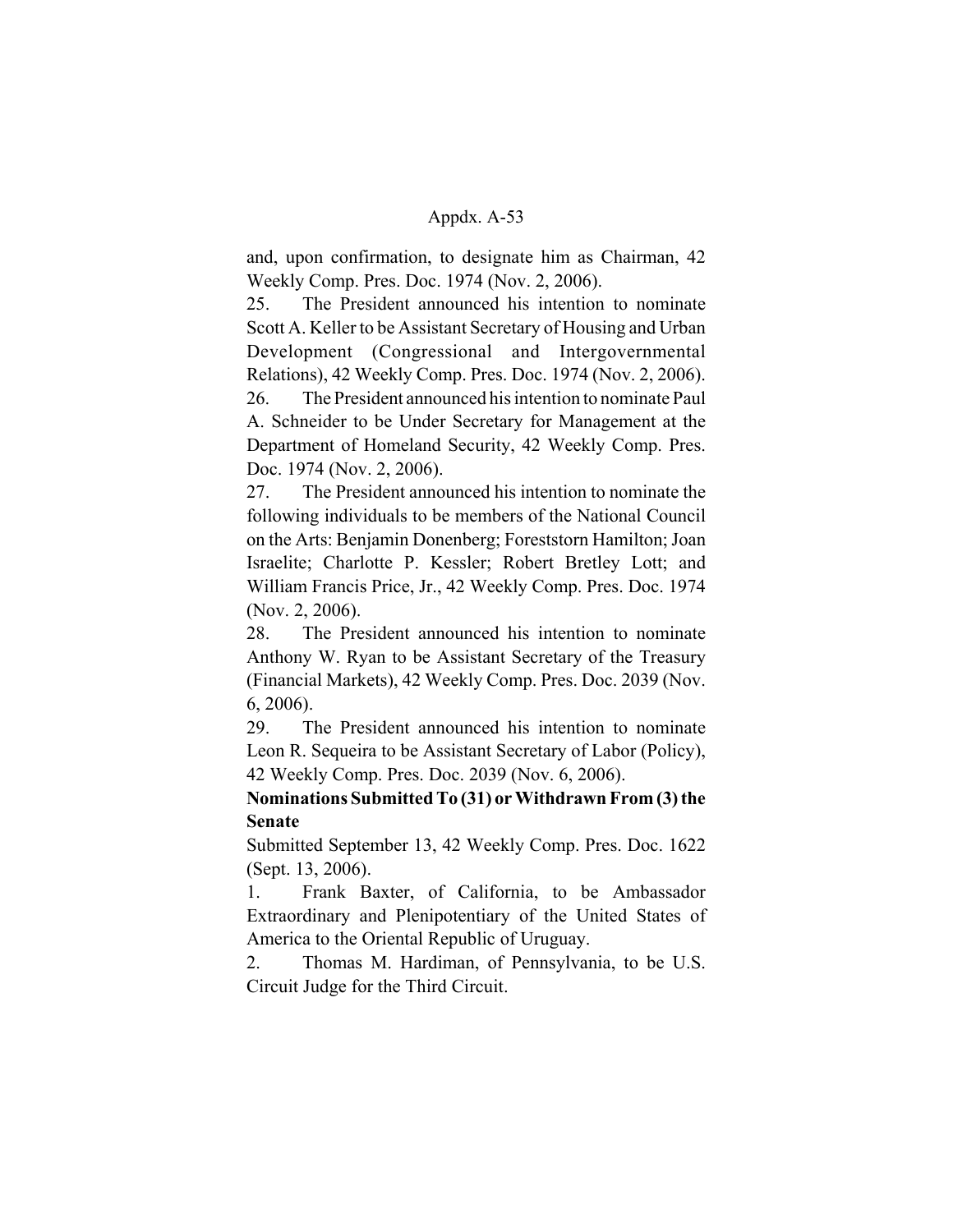Submitted September 15, 42 Weekly Comp. Pres. Doc. 1622 (Sept. 15, 2006).

1. Michael J. Astrue, of Massachusetts, to be Commissioner of Social Security for a term expiring January 19, 2013.

2. Caroline C. Hunter, of Florida, to be a member of the Election Assistance Commission for a term expiring December 12, 2009.

3. David Palmer, of Maryland, to be a member of the Equal Employment Opportunity Commission for a term expiring July 1, 2011.

Submitted September 20, 42 Weekly Comp. Pres. Doc. 1660 (Sept. 20, 2006).

1. Kay Kelley Arnold, of Arkansas, to be a member of the Board of Directors of the Inter-American Foundation for a term expiring October 6, 2010 (reappointment).

2. Dana K. Bilyeu, of Nevada, to be a member of the Social Security Advisory Board for a term expiring September 30, 2010.

3. Barbara Boxer, of California, to be a Representative of the United States of America to the Sixty-first Session of the General Assembly of the United Nations.

4. Gary C. Bryner, of Utah, to be a member of the Board of Directors of the Inter-American Foundation for a term expiring June 26, 2008.

5. Norman B. Coleman, of Minnesota, to be a Representative of the United States of America to the Sixtyfirst Session of the General Assembly of the United Nations.

6. Thomas Joseph Dodd, of the District of Columbia, to be a member of the Board of Directors of the Inter-American Foundation for a term expiring June 26, 2008.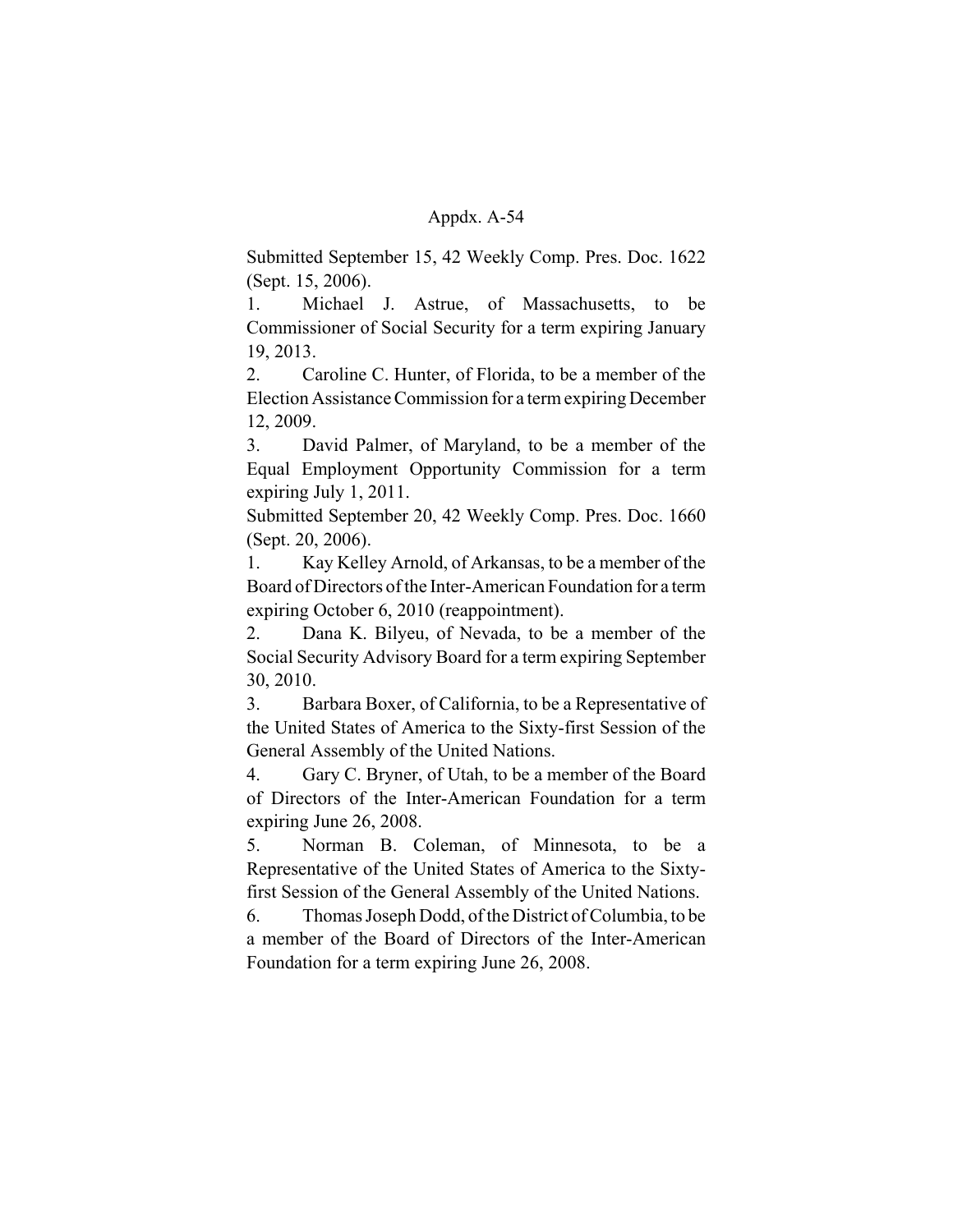7. Cecil E. Floyd, of South Carolina, to be an Alternate Representative of the United States of America to the Sixtyfirst Session of the General Assembly of the United Nations.

8. Hector E. Morales, of Texas, to be a member of the Board of Directors of the Inter-American Foundation for a term expiring September 20, 2010.

9. John P. Salazar, of New Mexico, to be a member of the Board of Directors of the Inter-American Foundation for a term expiring September 20, 2012.

10. Thomas A. Shannon, Jr., of Virginia, a career member of the Senior Foreign Service, class of Minister-Counselor, to be a member of the Board of Directors of the Inter-American Foundation for a term expiring September 20, 2012.

11. Jack Vaughn, of Texas, to be a member of the Board of Directors of the Inter-American Foundation for a term expiring September 20, 2012 (reappointment).

12. Mark J. Warshawsky, of Maryland, to be a member of the Social Security Advisory Board for a term expiring September 30, 2012.

Withdrawn September 20, 42 Weekly Comp. Pres. Doc. 1661 (Sept. 20, 2006).

1. Nadine Hogan, of Florida, to be a member of the Board of Directors of the Inter-American Foundation for a term expiring June 26, 2008.

2. Nadine Hogan, of Florida, to be a member of the Board of Directors of the Inter-American Foundation for a term expiring June 26, 2008 (reappointment).

3. John E. Maupin, Jr., of Tennessee, to be a member of the Social Security Advisory Board for a term expiring September 30, 2010.

Submitted September 21, 42 Weekly Comp. Pres. Doc. 1661 (Sept. 21, 2006).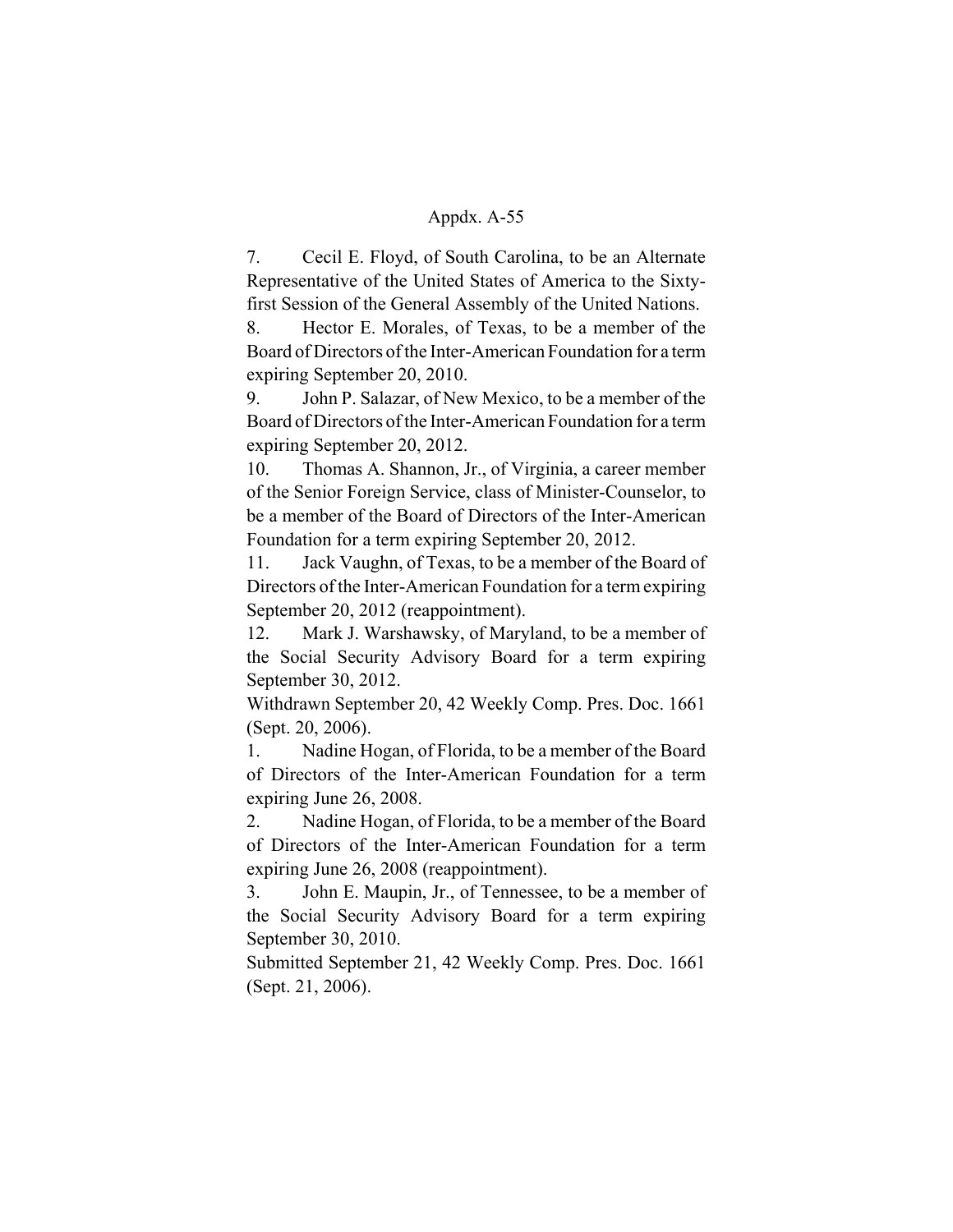1. Steven R. Chealander, of Texas, to be a member of the National Transportation Safety Board for the remainder of the term expiring December 31, 2007.

2. Curtis S. Chin, of New York, to be U.S. Director of the Asian Development Bank, with the rank of Ambassador.

3. Ronald Spogli, of California, to serve concurrently and without additional compensation as Ambassador Extraordinary and Plenipotentiary of the United States of America to the Republic of San Marino.

4. Craig Roberts Stapleton, of Connecticut, to serve concurrently and without additional compensation as Ambassador Extraordinary and Plenipotentiary of the United States of America to Monaco.

Submitted September 26, 42 Weekly Comp. Pres. Doc. 1699 (Sept. 26, 2006).

1. Kevin M. Kolevar, of Michigan, to be an Assistant Secretary of Energy (Electricity Delivery and Energy Reliability).

2. Jane C. Luxton, of Virginia, to be Assistant Secretary of Commerce for Oceans and Atmosphere.

3. Thurgood Marshall, Jr., of Virginia, to be a Governor of the U.S. Postal Service for a term expiring December 8, 2011.

4. Phillip L. Swagel, of Maryland, to be an Assistant Secretary of the Treasury.

Submitted September 28, 42 Weekly Comp. Pres. Doc. 1700 (Sept. 28, 2006).

1. Michele A. Davis, of Virginia, to be an Assistant Secretary of the Treasury.

2. Eric D. Eberhard, of Washington, to be a member of the Board of Trustees of the Morris K. Udall Scholarship and Excellence in National Environmental Policy, Foundation for a term expiring October 6, 2012.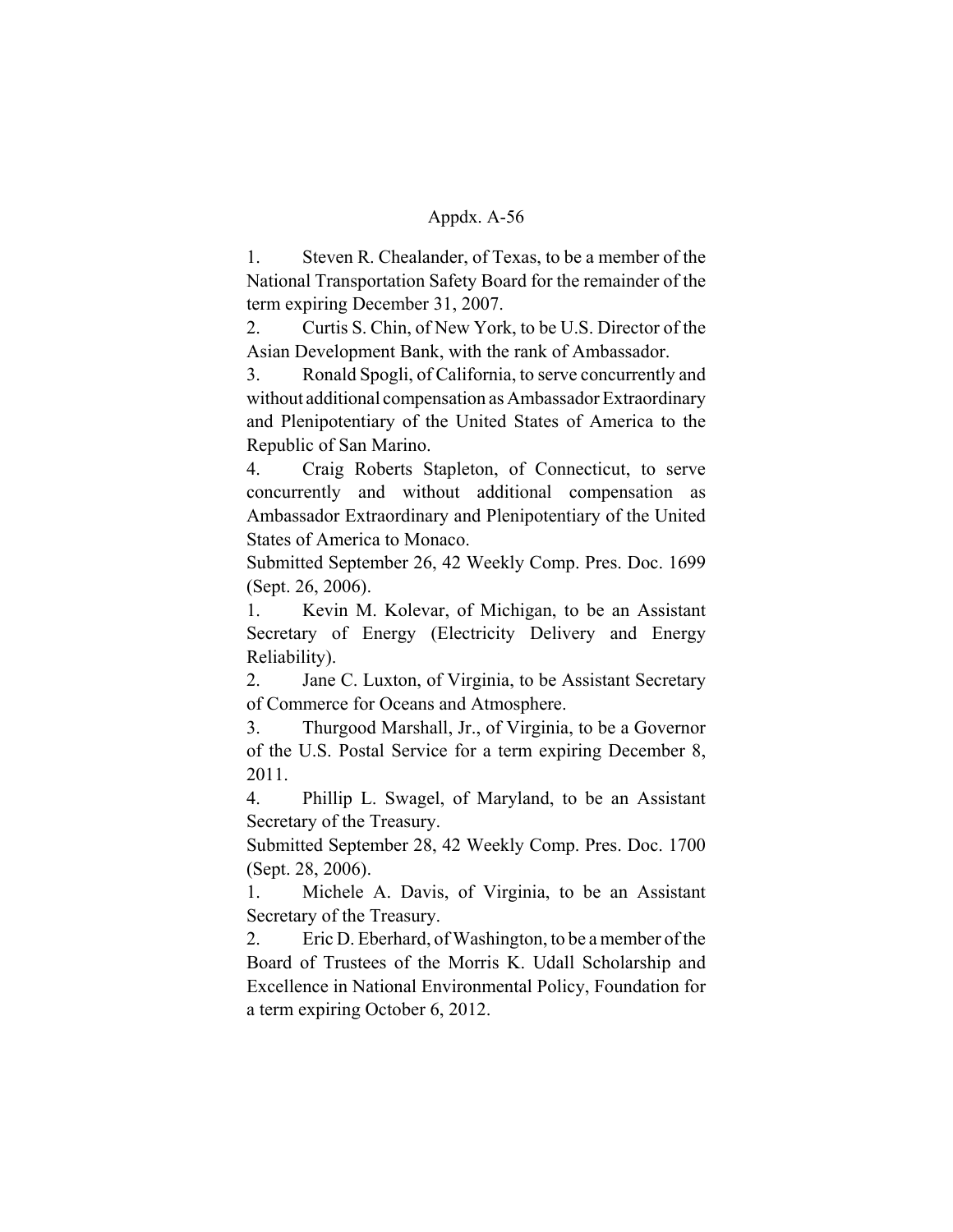3. Dana Gioia, of California, to be Chairperson of the National Endowment for the Arts for a term of 4 years (reappointment).

Submitted September 29, 42 Weekly Comp. Pres. Doc. 1700 (Sept. 29, 2006).

1. John Roberts Hackman, of Virginia, to be U.S. Marshal for the Eastern District of Virginia for the term of 4 years.

2. Robert F. Hoyt, of Maryland, to be General Counsel for the Department of the Treasury.

3. William Lindsay Osteen, Jr., of North Carolina, to be U.S. District Judge for the Middle District of North Carolina.

4. Martin Karl Reidinger, of North Carolina, to be U.S. District Judge for the Western District of North Carolina.

5. Thomas D. Schroeder, of North Carolina, to be U.S. District Judge for the Middle District of North Carolina.

# **Recess Appointments (2)**

1. President Bush recess appointed Richard E. Stickler of West Virginia to be Assistant Secretary of Mine Safety at the Department of Labor, 42 Weekly Comp. Pres. Doc. 1863 (Oct. 19, 2006).

2. The President Bush recess appointed Jeffrey R. Brown of Illinois to be Member of the Social Security Advisory Board, 42 Weekly Comp. Pres. Doc. 1863 (Oct. 19, 2006).

**Announced Intention to Appoint Non-principal Officers (25)**

1. The President announced his intention to appoint Joseph B. Gildenhorn and Susan Hutchison as members of the Board of Trustees of the Woodrow Wilson International Center for Scholars, 42 Weekly Comp. Pres. Doc. 1621 (Sept. 12, 2006).

2. The President announced his intention to appoint Frank D. Stella as a member of the Board of Governors of the United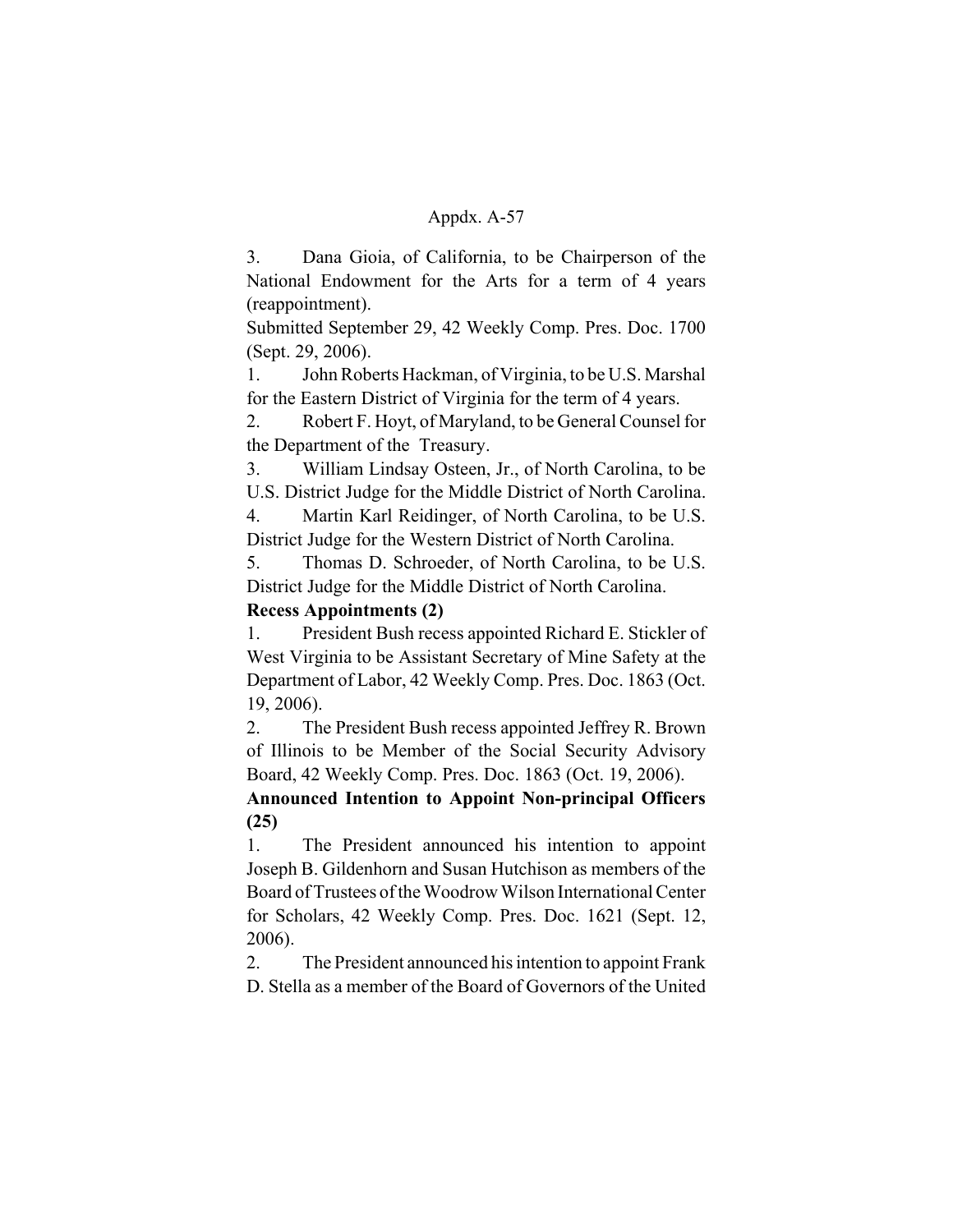Service Organizations, Inc., 42 Weekly Comp. Pres. Doc. 1622 (Sept. 14, 2006).

3. The President announced his intention to appoint Duane R. Roberts, Jean Kennedy Smith, and Wilma E. Bernstein as members of the Board of Trustees of the John F. Kennedy Center for the Performing Arts, 42 Weekly Comp. Pres. Doc. 1622 (Sept. 14, 2006).

4. The President announced that he has named Jeremy Katz and Myriah Jordan as Special Assistants to the President for Policy, 42 Weekly Comp. Pres. Doc. 1622 (Sept. 14, 2006). 5. The President announced his designation of the following individuals as members of a Presidential delegation to Ukraine to attend the commemoration of the 65th anniverary of the tragedy in Babyn Yar on September 27: Margaret Spellings (head of delegation); William B. Taylor, Jr.; Gregg Rickman; Fred S. Zeidman; and Vincent Obsitnik, 42 Weekly Comp. Pres. Doc. 1659 (Sept. 18, 2006).

6. The President announced his intention to designate Sylvester J. Schieber as Chairman of the Social Security Advisory Board, 42 Weekly Comp. Pres. Doc. 1659 (Sept. 19, 2006).

7. The President announced his intention to designate Jack Vaughn as Vice Chairman of the Board of Directors of the Inter-American Foundation, 42 Weekly Comp. Pres. Doc. 1659 (Sept. 19, 2006).

8. The President announced his designation of the following individuals as members of a delegation to Beirut, Lebanon, to visit areas affected by recent conflict and to meet with Prime Minister Fuad Siniora of Lebanon and business leaders to discuss rebuilding priorities: Dina Powell (head of delegation); Jeffrey Feltman; John T. Chambers; Yousif Ghafari; and Ray Irani, 42 Weekly Comp. Pres. Doc. 1698 (Sept. 23, 2006).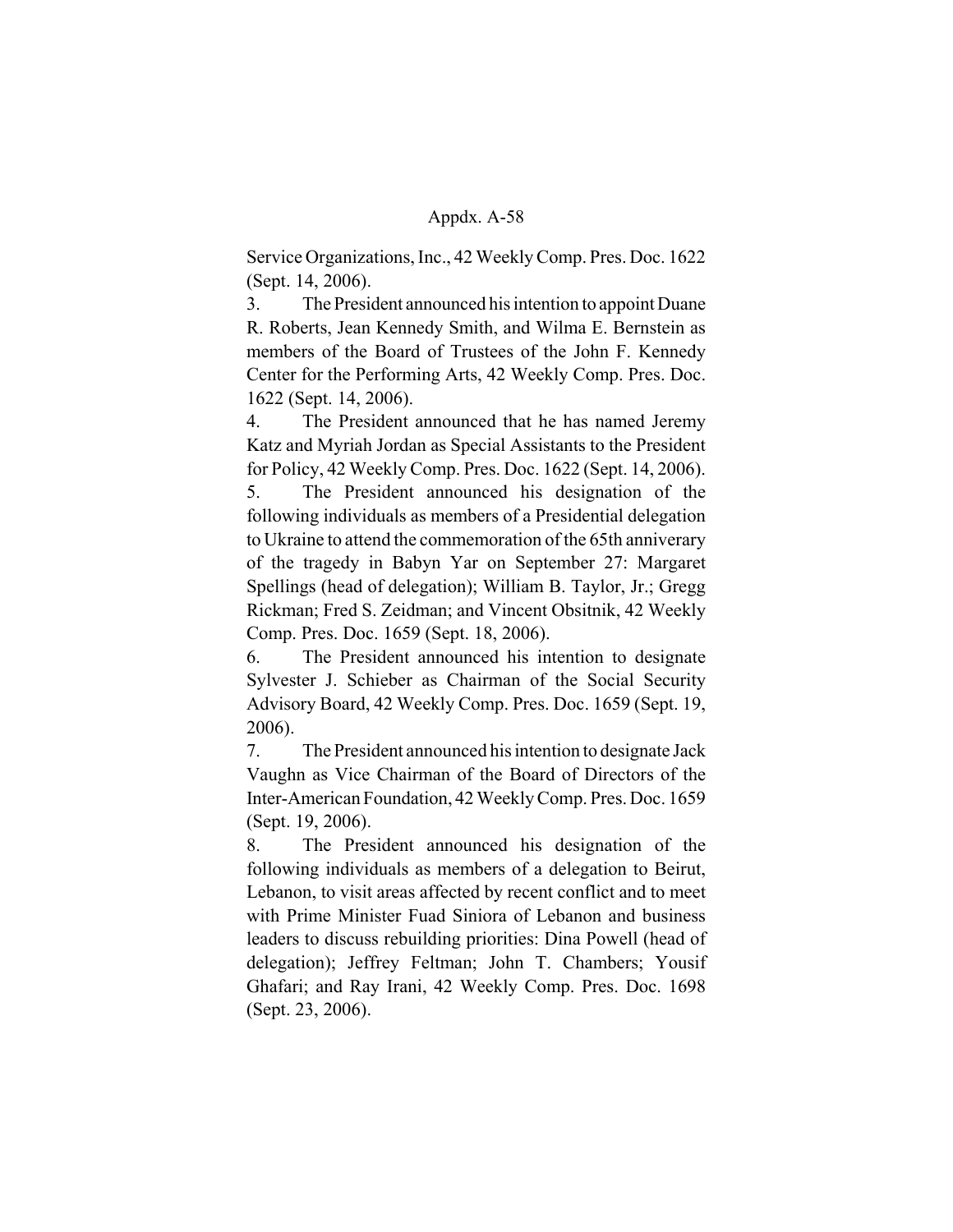9. The President announced his designation of the following individuals as members of a Presidential delegation to Budapest, Hungary, to attend the 50th anniversary of the Hungarian Revolution on October 23: George E. Pataki (head of delegation); April H. Foley; Peter K. Gogolak; and Steven F. Udvar-Hazy, 42 Weekly Comp. Pres. Doc. 1698 (Sept. 25, 2006).

10. The President announced that he has named Tony Fratto as Deputy Assistant to the President and Deputy Press Secretary, 42 Weekly Comp. Pres. Doc. 1698 (Sept. 26, 2006). 11. The President announced his intention to appoint the following individuals as members of the Advisory Commission on Drug-Free Communities: Catherine Thatcher Brunson (Public); Dennis Griffith (National Substance Abuse Reduction Organization); Steve Moak (National Substance Abuse Reduction Organization); and Janet R. Wood (State Substance Abuse Reduction Organization), 42 Weekly Comp. Pres. Doc. 1699 (Sept. 28, 2006).

12. The President announced his intention to appoint Mary E. Peters as a member of the Amtrak Reform Board, 42 Weekly Comp. Pres. Doc. 1760 (Oct. 2, 2006).

13. The President announced his intention to designate Stanley E. Taylor as Chairman of the Commission on Presidential Scholars, 42 Weekly Comp. Pres. Doc. 1761 (Oct. 5, 2006).

14. The President announced his intention to appoint Mark B. Murphy as a member of the Advisory Board of the National Air and Space Museum, 42 Weekly Comp. Pres. Doc. 1761 (Oct. 5, 2006).

15. The President announced his intention to appoint Debra Lynn Crisp as a member of the Klamath River Compact Commission (Federal Representative) and, upon appointment,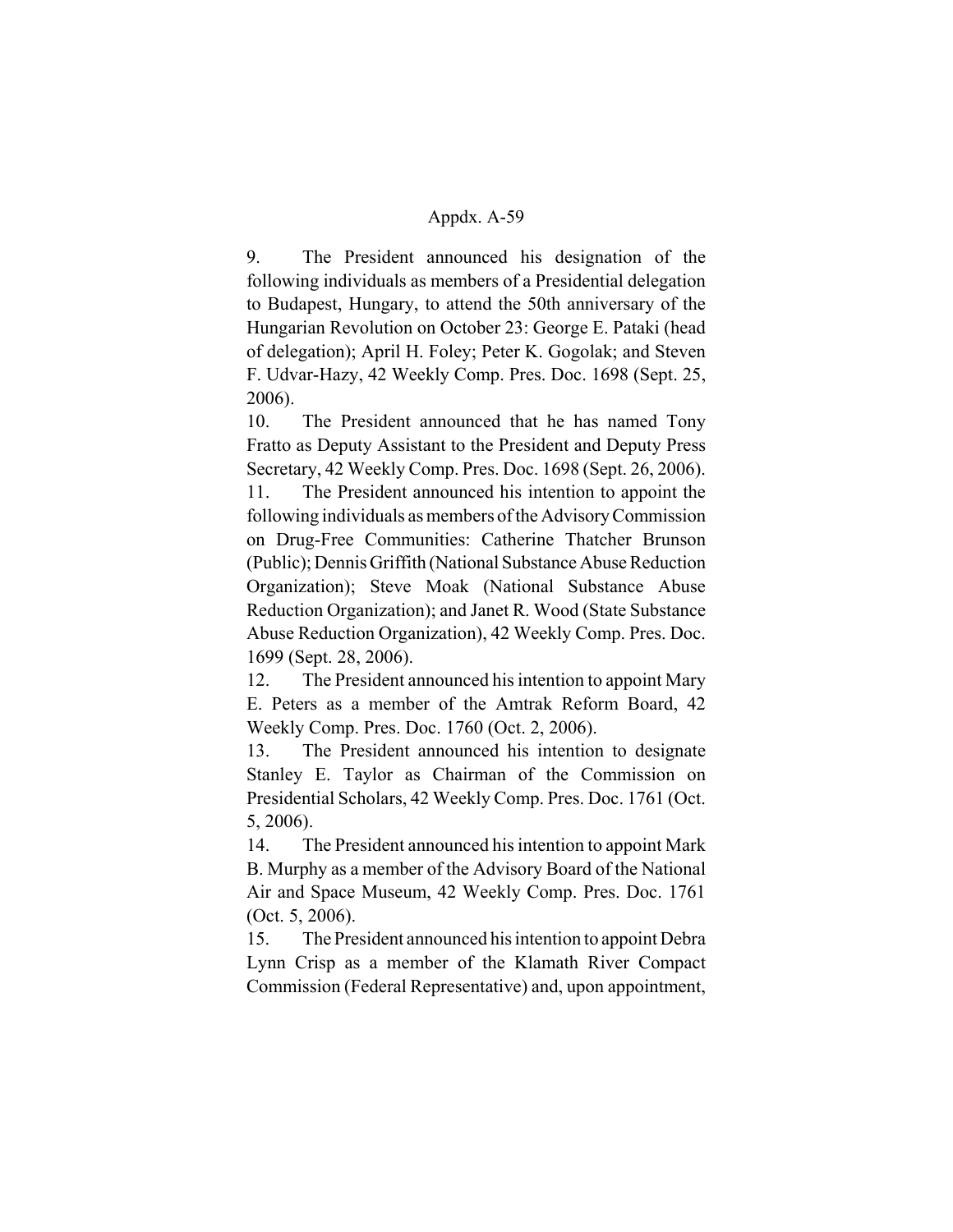to designate her as Chairman, 42 Weekly Comp. Pres. Doc. 1761 (Oct. 5, 2006).

16. The President announced his intention to appoint Steven M. Colloton as a member of the Board of Trustees of the James Madison Memorial Fellowship Foundation (Federal Judiciary), 42 Weekly Comp. Pres. Doc. 1761 (Oct. 5, 2006).

17. The President announced that he has named David Broome as Special Assistant to the President for Legislative Affairs, 42 Weekly Comp. Pres. Doc. 1819 (Oct. 12, 2006).

18. The President announced that he has named Gordon Johndroe as Special Assistant to the President and National Security Council Press Secretary, 42 Weekly Comp. Pres. Doc. 1819 (Oct. 12, 2006).

19. The President announced that he has named Richard Klingler as Senior Associate Counsel to the President and National Security Council Legal Advisor and General Counsel, 42 Weekly Comp. Pres. Doc. 1819 (Oct. 12, 2006).

20. The President announced that he has named Bobby Pittman, Jr., as Special Assistant to the President for African Affairs of the National Security Council, 42 Weekly Comp. Pres. Doc. 1819 (Oct. 12, 2006).

21. The President announced his intention to appoint the following individuals as members of the Board of Trustees of the John F. Kennedy Center for the Performing Arts: Elliott Bryan Broidy; Emilio Estefan, Jr.; Sheldon B. Kamins; James V. Kimsey; Norman Y. Mineta; and Stephen A.Wynn, 42 Weekly Comp. Pres. Doc. 1973 (Oct. 30, 2006).

22. The President announced his designation of the following individuals as members of the Presidential delegation to observe the Presidential and legislative elections in Managua, Nicaragua, on November 5: Paul Trivelli; J. Bennett Johnston; and Bill Paxon, 42 Weekly Comp. Pres. Doc. 1974 (Nov. 2, 2006).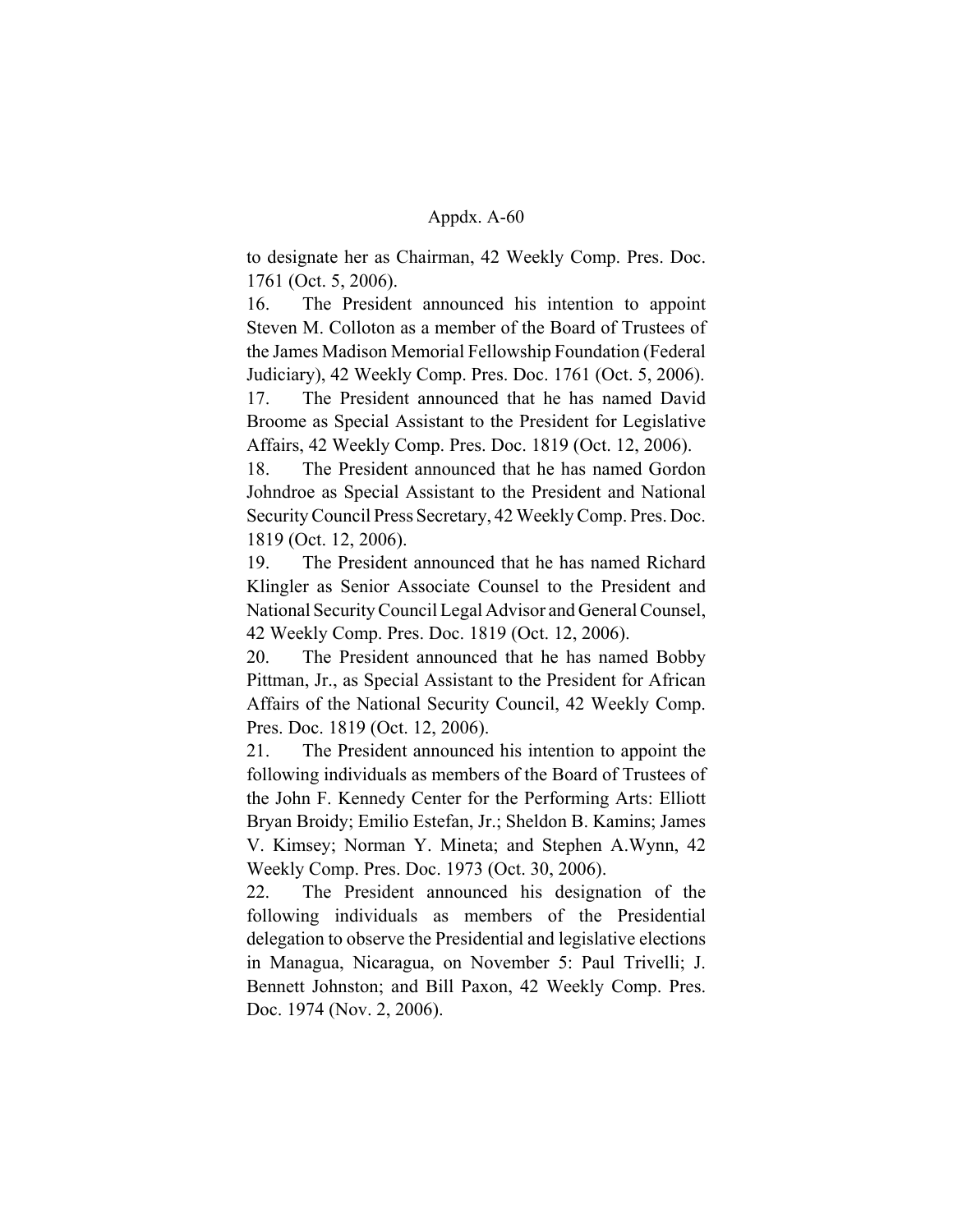23. The President announced his intention to appoint Juan Carlos Iturregui and Leonard Sands as members of the President's Export Council, 42 Weekly Comp. Pres. Doc. 1974 (Nov. 2, 2006).

24. The President announced that he has named Craig M. Albright as Special Assistant to the President for Legislative Affairs, 42 Weekly Comp. Pres. Doc. 1974 (Nov. 3, 2006).

25. The President announced that he has named Ross Kyle as Special Assistant to the President for Cabinet Liaison, 42 Weekly Comp. Pres. Doc. 1974 (Nov. 3, 2006).

# **Resignations/Retirements (1)**

1. Statement on the Retirement of Chief Usher Gary Walters, 42 Weekly Comp. Pres. Doc. 1877 (Oct. 27, 2006).

# **Declared Federal Emergencies or Major Disasters (10)**

1. The President declared a major disaster in Arizona and ordered Federal aid to supplement State and local recovery efforts in the area struck by severe storms and flooding from July 25 to August 4, 42 Weekly Comp. Pres. Doc. 1591 (Sept. 7, 2006).

2. The President declared a major disaster in Virginia and ordered Federal aid to supplement Commonwealth and local recovery efforts in the area struck by severe storms and flooding, including severe storms and flooding associated

with Tropical Depression Ernesto, from August 29 to September 7, 42 Weekly Comp. Pres. Doc. 1660 (Sept. 22, 2006).

3. The President declared a major disaster in Indiana and ordered Federal aid to supplement State and local recovery efforts in the area struck by severe storms and flooding from September 12-14, 42 Weekly Comp. Pres. Doc. 1761 (Oct. 6, 2006).

4. The President declared an emergency in New York and ordered Federal aid to supplement State and local response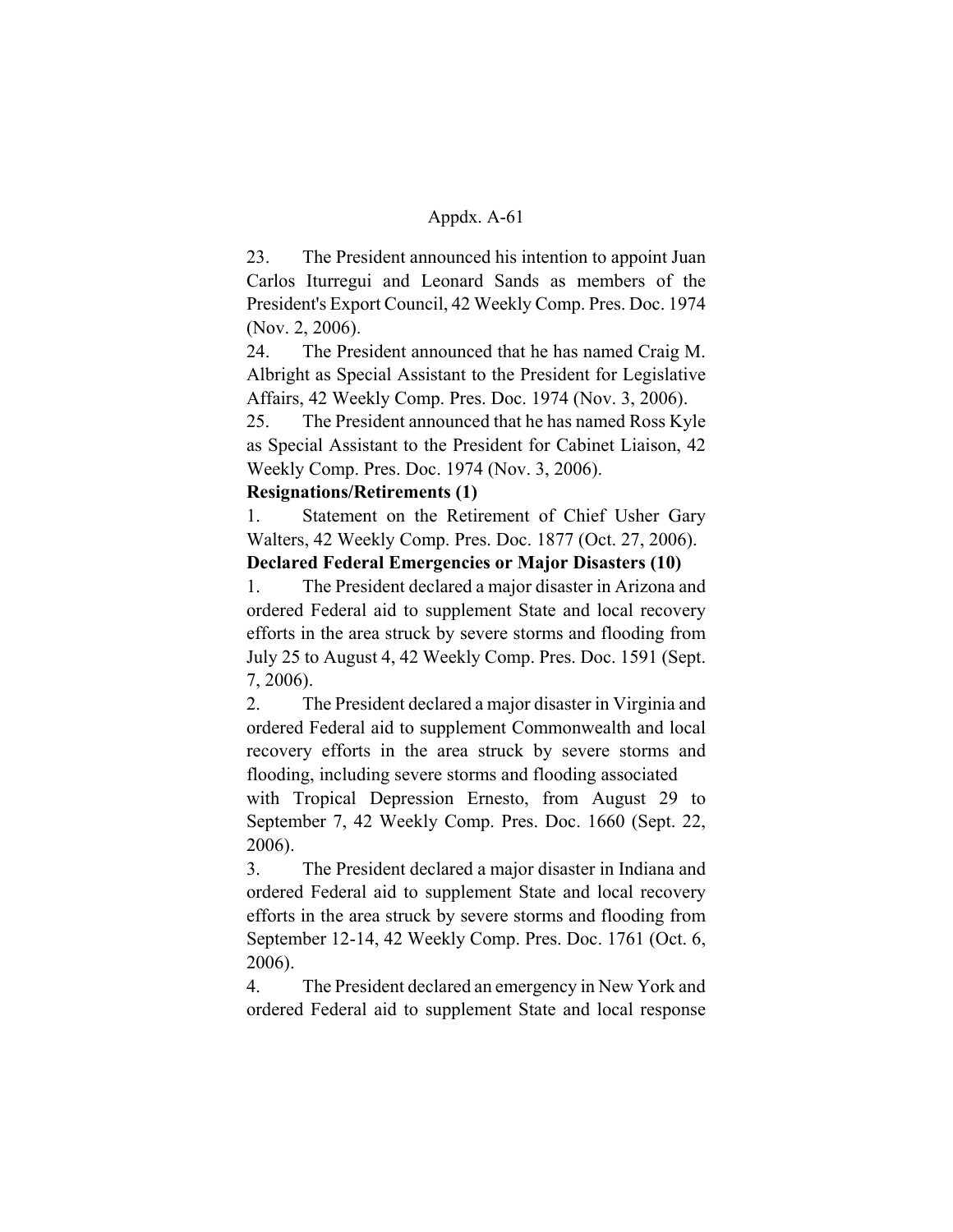efforts in the area struck by a lake-effect snowstorm on October 12 and continuing, 42 Weekly Comp. Pres. Doc. 1862 (Oct 15, 2006).

5. The President declared a major disaster in Alaska and ordered Federal aid to supplement State and local recovery efforts in the area struck by severe storms, flooding, landslides, and mudslides on August 15-25, 42 Weekly Comp. Pres. Doc. 1862 (Oct. 16, 2006).

6. The President declared a major disaster in Hawaii and ordered Federal aid to supplement State and local recovery efforts in the area struck by an earthquake on October 15 and related aftershocks, 42 Weekly Comp. Pres. Doc. 1862 (Oct. 17, 2006).

7. The President declared a major disaster in New York and ordered Federal aid to supplement State and local recovery efforts in the area struck by severe storms and flooding on October 12-13 and continuing, 42 Weekly Comp. Pres. Doc. 1905 (Oct. 24, 2006).

8. The President declared a major disaster in Alaska and ordered Federal aid to supplement State and local recovery efforts in the area struck by a fire from August 3-4, 42 Weekly Comp. Pres. Doc. 1906 (Oct. 27, 2006).

9. The President declared a major disaster in Missouri and ordered Federal aid to supplement State and local recovery efforts in the area struck by severe storms on July 19-21, 42 Weekly Comp. Pres. Doc. 1974 (Nov. 2, 2006).

10. The President declared a major disaster in Louisiana and ordered Federal aid to supplement State and local recovery efforts in the area struck by severe storms and flooding on October 16 and continuing, 42 Weekly Comp. Pres. Doc. 1974 (Nov. 2, 2006).

**Communications to Congress (17)**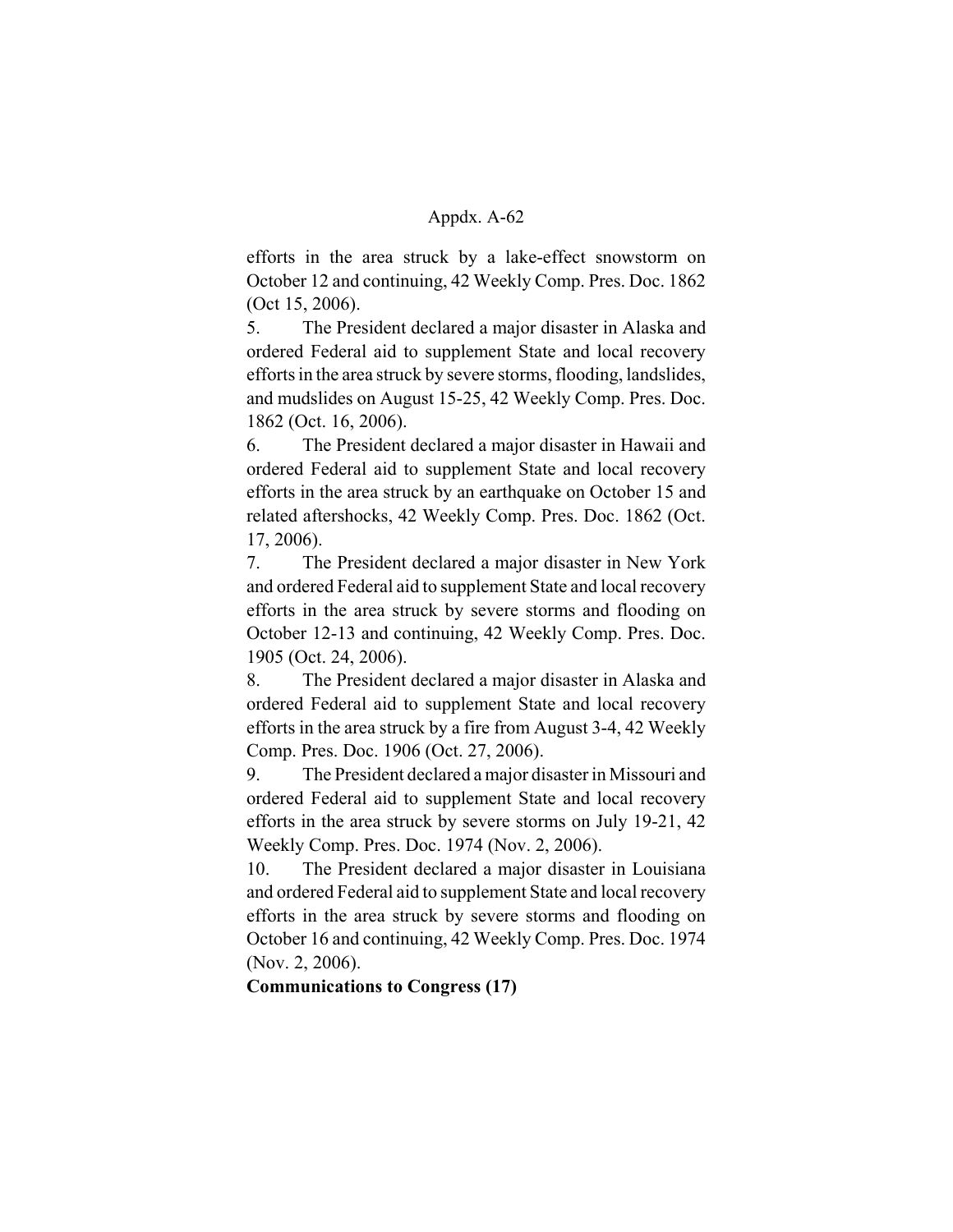1. Letter to the Speaker of the House of Representatives Transmitting Budget Amendments for the Federal Coordinator for Gulf Coast Rebuilding Office, 42 Weekly Pres. Doc. 1641 (Sept. 20, 2006).

2. Message to Congress on Continuation of the National Emergency With Respect to Persons Who Commit, Threaten To Commit, or Support Terrorism, 42 Weekly Comp. Pres. Doc. 1653 (Sept. 21, 2006).

3. Message to the Senate Transmitting the United States-European Union Agreement on Extradition, 42 Weekly Comp. Pres. Doc. 1678 (Sept. 27, 2006).

4. Message to the Senate Transmitting the United States-European Union Agreement on Mutual Legal Assistance, 42 Weekly Comp. Pres. Doc. 1677 (Sept. 27, 2006).

5. Message to the Senate Transmitting the Protocol Amending the Denmark-United States Taxation Convention, 42 Weekly Comp. Pres. Doc. 1709 (Sept. 29, 2006)

6. Message to the Congress Transmitting the District of Columbia's Fiscal Year 2007 Budget Request, 42 Weekly Comp. Pres. Doc. 1706 (Sept. 29, 2006)

7. Message to the Senate Transmitting the Estonia-United States Extradition Treaty, 42 Weekly Comp. Pres. Doc. 1710 (Sept. 29, 2006)

8. Message to the Senate Transmitting the Protocol Amending the Finland-United States Taxation Convention, 42 Weekly Comp. Pres. Doc. 1709 (Sept. 29, 2006)

9. Message to the Senate Transmitting the Protocol Amending the Germany-United States Taxation Convention, 42 Weekly Comp. Pres. Doc. 1710 (Sept. 29, 2006)

10. Message to the Senate Transmitting the Latvia-United States Extradition Treaty, 42 Weekly Comp. Pres. Doc. 1711 (Sept. 29, 2006)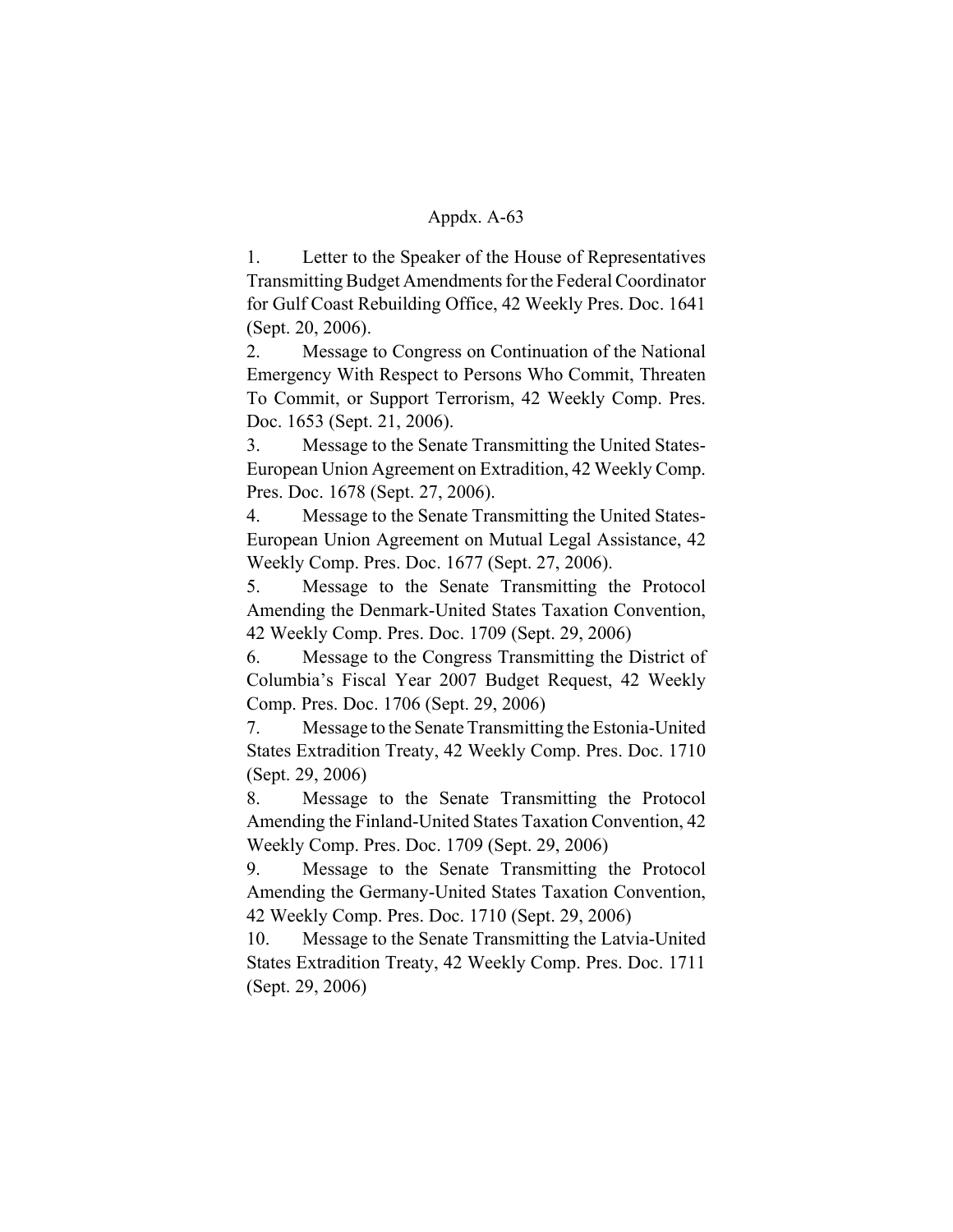11. Message to the Senate Transmitting the Malta-United States Extradition Treaty, 42 Weekly Comp. Pres. Doc. 1711 (Sept. 29, 2006)

12. Letter to Congressional Leaders on Blocking Property of and Prohibiting Transactions With the Government of Sudan, 42 Weekly Comp. Pres. Doc. 1826 (Oct. 13, 2006).

13. Letter to Congressional Leaders on Continuation of the National Emergency With Respect to Significant Narcotics Traffickers Centered in Colombia, 42 Weekly Comp. Pres. Doc. 1855 (Oct. 19, 2006).

14. Letter to Congressional Leaders Reporting on Blocking Property of Certain Persons Contributing to the Conflict in the Democratic Republic of the Congo, 42 Weekly Comp. Pres. Doc. 1935 (Oct. 27, 2006).

15. Letter to Congressional Leaders on Continuation of the National Emergency Regarding the Proliferation of Weapons of Mass Destruction, 42 Weekly Comp. Pres. Doc. 1907 (Oct. 27, 2006).

16. Notice to the Speaker of the House of Representatives and President of the Senate of Continued National Emergency Regarding the Proliferation of Weapons of Mass Destruction, 42 Weekly Comp. Pres. Doc. 1917 (Oct. 27, 2006).

17. Continuation of National Emergency With Respect to Sudan, 42 Weekly Comp. Pres. Doc. 1945 (Nov. 1, 2006).

# **Communications to Federal Agencies (12)**

1. Memorandum on the 2006 Combined Federal Campaign, 42 Weekly Comp. Pres. Doc. 1601 (Sept. 13, 2006).

2. Memorandum on Continuation of the Exercise of Certain Authorities Under the Trading With the Enemy Act, 42 Weekly Comp. Pres. Doc. 1601 (Sept. 13, 2006).

3. Presidential Determination on Major Drug Transit or Major Illicit Drug Producing Countries for Fiscal Year 2007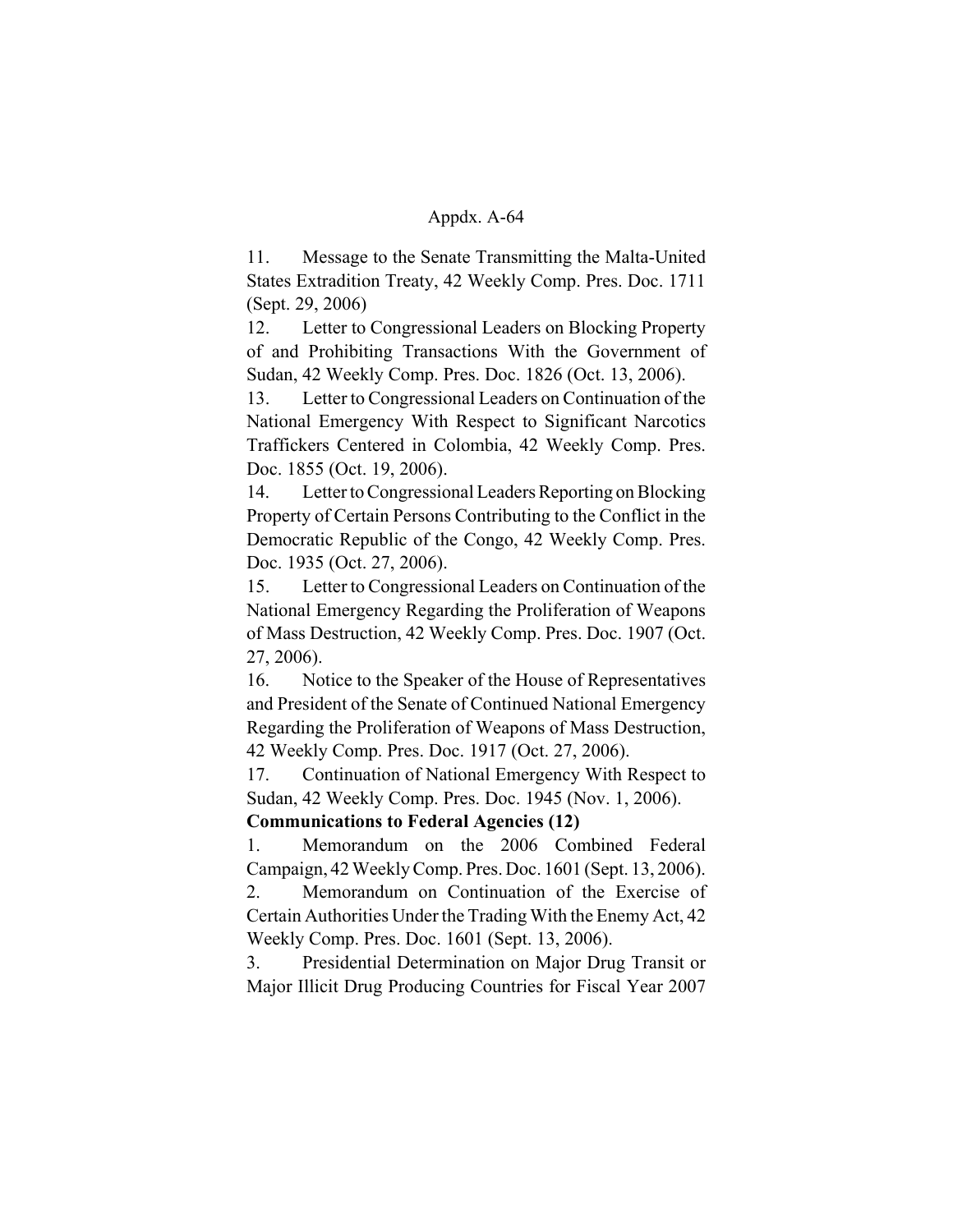(Memorandum for the Secretary of State), 42 Weekly Comp. Pres. Doc. 1627 (Sept. 15, 2006).

4. Memorandum to the Secretary of State on Presidential Determination With Respect to Foreign Governments' Efforts Regarding Trafficking in Persons, 42 Weekly Comp. Pres. Doc. 1675 (Sept. 26, 2006).

5. Memorandum for the Heads of Executive Departments and Agencies on the Extension of the Safety, Health, and Return-to-Employment (SHARE) Initiative, 42 Weekly Comp. Pres. Doc. 1705 (Sept. 29, 2006)

6. Memorandum for the Secretary of State and the Secretary of Defense re: Presidential Determination on Drawdown of Commodities and Services From the Department of Defense To Support Transport of Indonesian Peacekeeping Forces to Lebanon, 42 Weekly Comp. Pres. Doc. 1708 (Sept. 29, 2006)

 7. Memorandum for the Secretary of State on Waiving Prohibition on United States Military Assistance With Respect to Various Parties to the Rome Statute Establishing the International Criminal Court, 42 Weekly Comp. Pres. Doc. 1708 (Sept. 29, 2006)

8. Memorandum for the Secretary of State and the Secretary of Commerce on Promoting Sustainable Fisheries and Ending Destructive Fishing Practices, 42 Weekly Comp. Pres. Doc. 1718 (Oct. 2, 2006)

9. Memorandum for the Secretary of State: Presidential Determination on FY 2007 Refugee Admissions Numbers and Authorizations of In-Country Refugee Status, 42 Weekly Comp. Pres. Doc. 1801 (Oct. 11, 2006).

10. Memorandum for the Secretary of State Regarding Waiver and Certification of Statutory Provision Regarding the Palestinian Liberation Organization Office, 42 Weekly Comp. Pres. Doc. 1818 (Oct. 13, 2006).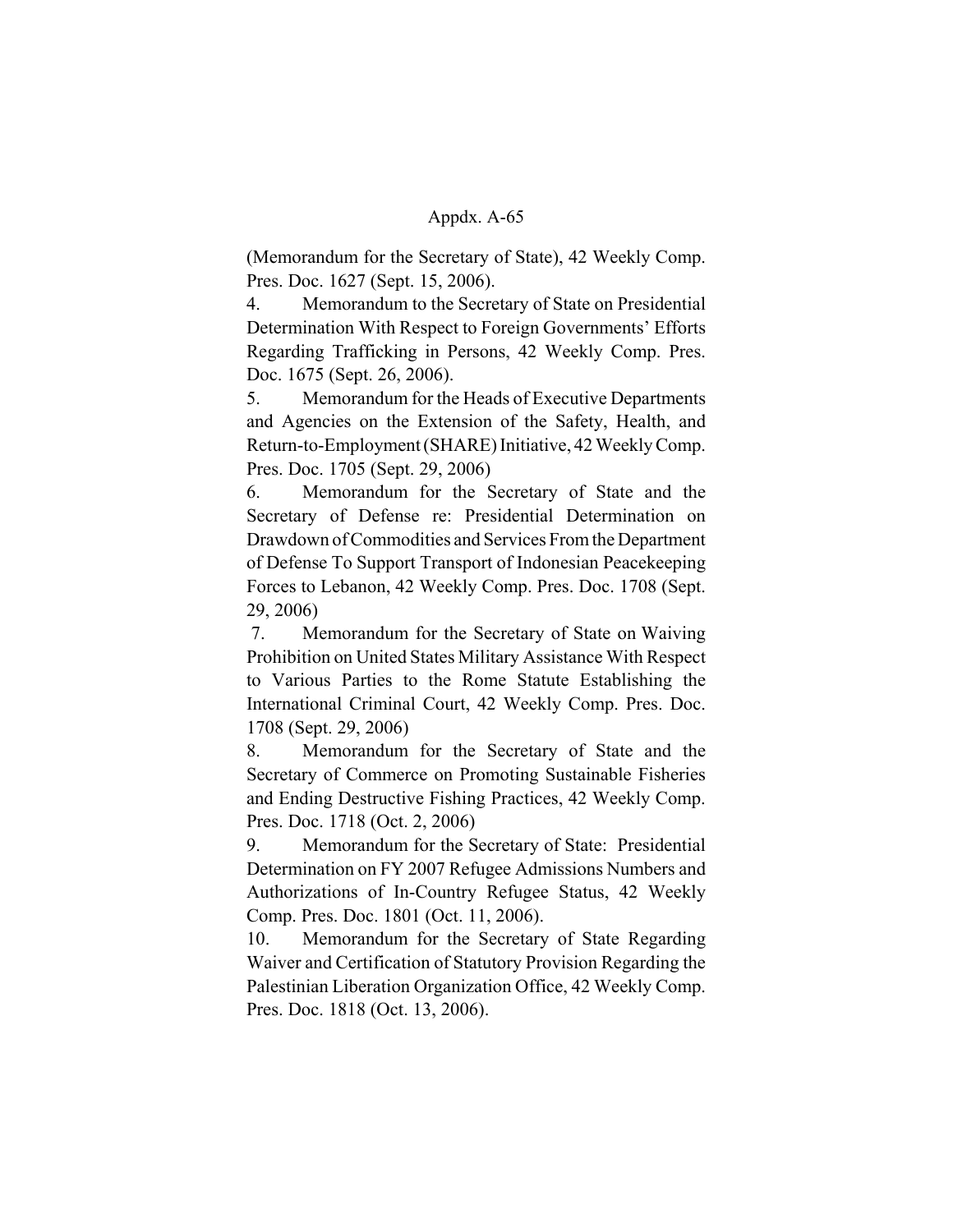11. Memorandum to the Secretaries of Defense and State on the Provision of United States Drug Interdiction Assistance to the Government of Brazil, 42 Weekly Comp. Pres. Doc. 1830 (Oct. 16, 2006).

12. Memorandum to U.S. Trade Rep. on Determinations Under Sec. 1106(a) of the Omnibus Trade and Competitiveness Act of 1988—Socialist Republic of Vietnam, 42 Weekly Comp. Pres. Doc. 2022 (Nov. 6, 2006).

# **Statements (31)**

1. Statement on the Visit of Prime Minister Tony Blair of the United Kingdom to the Middle East, 42 Weekly Comp. Pres. Doc. 1597 (Sept. 9, 2006).

2. Statement on the House of Representatives Action on the "Federal Funding Accountability and Transportation Act of 2006," 42 Weekly Comp. Pres. Doc. 1601 (Sept. 13, 2006).

3. Statement on House of Representative Action on Reform Earmarking Rules, 42 Weekly Comp. Pres. Doc. 1605 (Sept. 14, 2006).

4. Statement on Senate Action on the "Port Security Improvement Act of 2006," 42 Weekly Comp. Pres. Doc. 1605 (Sept. 14, 2006).

5. Statement on the Death of Ann Richards, 42 Weekly Comp. Pres. Doc. 1605 (Sept. 14, 2006).

6. Statement on Senate Action on the United States-Oman Free Trade Agreement, 42 Weekly Comp. Pres. Doc. 1639 (Sept. 19, 2006).

7. Statement on Senate Confirmation of Alice S. Fisher To Be Assistant Attorney General for the Criminal Division at the Department of Justice, 42 Weekly Comp. Pres. Doc. 1639 (Sept. 19, 2006).

8. Statement on the Creation of the United States-China Strategic Economic Dialogue, 42 Weekly Comp. Pres. Doc. 1640 (Sept. 20, 2006).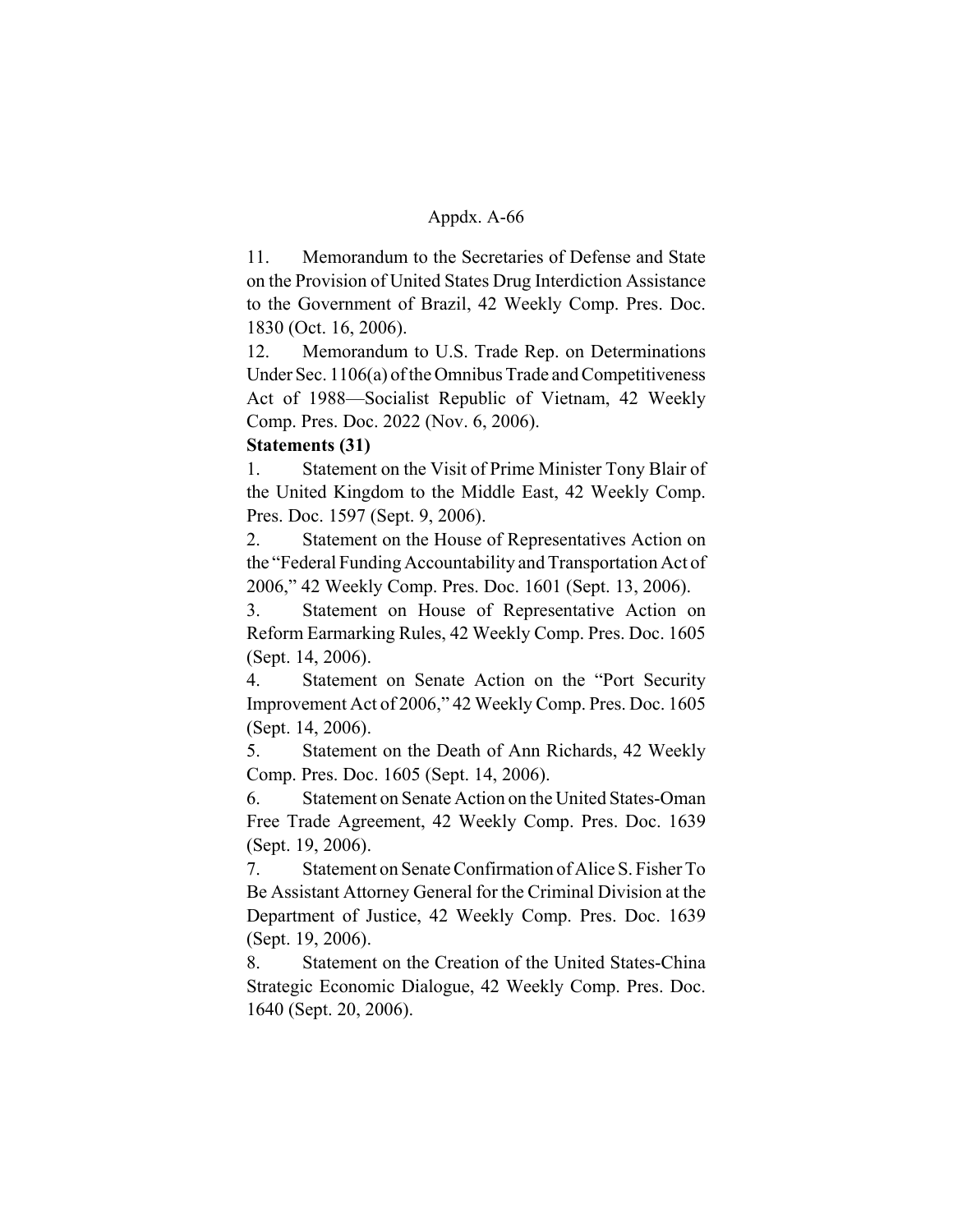9. Remarks on Senate Action on the "Military Commissions Act of 2006" in Orlando, Florida, 42 Weekly Comp. Pres. Doc. 1646 (Sept. 21, 2006).

10. Message on the Observance of Rosh Hashanah, 5767, 42 Weekly Comp. Pres. Doc. 1651 (Sept. 21, 2006).

11. Statement on Senate Confirmation of Kenneth Wainstein To Be Assistant Attorney General for National Security at the Department of Justice, 42 Weekly Comp. Pres. Doc. 1658 (Sept. 22, 2006).

12. Statement on the Report of the Commission on the Future of Higher Education, 42 Weekly Comp. Pres. Doc. 1674 (Sept. 26, 2006).

13. Statement on the Death of Byron Nelson, 42 Weekly Comp. Pres. Doc. 1674 (Sept. 26, 2006).

14. Statement on House of Representatives Action on the "Military Commissions Act of 2006," 42 Weekly Comp. Pres. Doc. 1676 (Sept. 27, 2006).

15. Statement on Senate Action on the "Military Commissions Act of 2006," 42 Weekly Comp. Pres. Doc. 1687 (Sept. 28, 2006).

16. Statement on Congressional Action on the "Department of Defense Appropriations Act, 2007," 42 Weekly Comp. Pres. Doc. 1698 (Sept. 29, 2006).

17. Statement on Signing the Department of Defense Appropriations Act, 2007, 42 Weekly Comp. Pres. Doc. 1703 (Sept. 29, 2006).

18. Statement on Congressional Action on the "Iran Freedom Support Act," 42 Weekly Comp. Pres. Doc. 1707 (Sept. 30, 2006).

19. Statement on Senate Confirmation of Mary Peters To Be Secretary of Transportation, 42 Weekly Comp. Pres. Doc. 1707 (Sept. 30, 2006).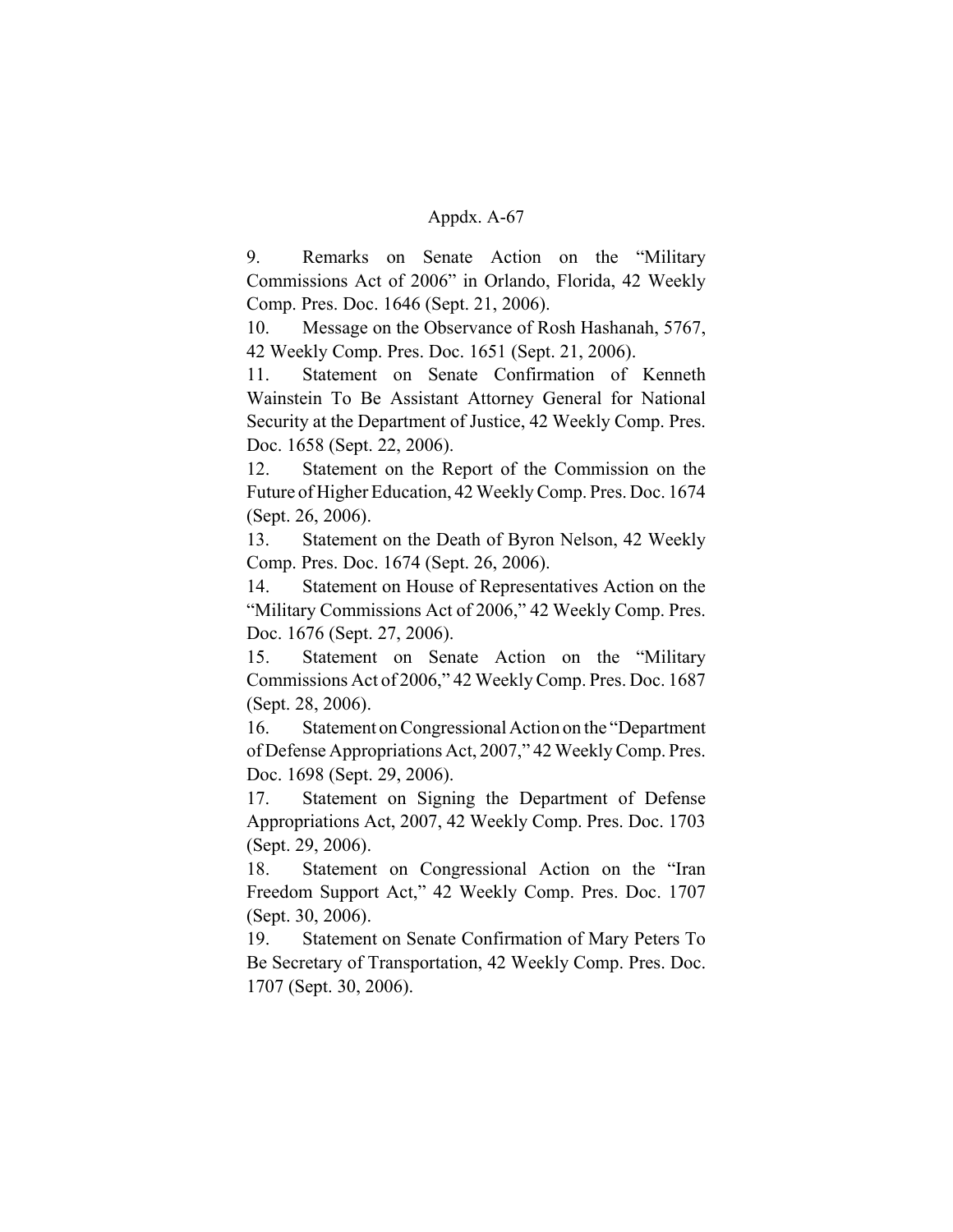20. Statement on Signing the Department of Homeland Security Appropriations Act, 2007, 42 Weekly Comp. Pres. Doc. 1742 (Oct. 4, 2006).

21. Statement on Signing the National Heritage Areas Act of 2006, 42 Weekly Comp. Pres. Doc. 1815 (Oct. 12, 2006).

22. Statement on Signing the Rio Grande Natural Area Act, 42 Weekly Comp. Pres. Doc. 1815 (Oct. 12, 2006).

23. Statement on Signing the SAFE Port Act, 42 Weekly Comp. Pres. Doc. 1817 (Oct. 13, 2006).

24. Statement: President Declares Certain Areas of New York Qualify for Federal Disaster Relief Assistance (Oct. 15, 2006).

25. Statement: President Declares Certain Areas of Alaska Qualify for Federal Disaster Relief Assistance (Oct. 16, 2006). 26. Statement on Signing the John Warner National Defense Authorization Act for Fiscal Year 2007, 42 Weekly Comp. Pres. Doc. 1836 (Oct. 17, 2006).

27. Statement on Signing the Northern California Coastal Wild Heritage Wilderness Act, 42 Weekly Comp. Pres. Doc. 1836 (Oct. 17, 2006).

28. Statement: President Declares Certain Areas of Hawaii Qualify for Federal Disaster Relief Assistance (Oct. 17, 2006). 29. Statement on the Population of the United States Reaching 300 Million, 42 Weekly Comp. Pres. Doc. 1837 (Oct. 17, 2006).

30. Statement: President Declares Certain Parishes in Louisiana Qualify for Federal Disaster Relief Assistance, 42 Weekly Comp. Pres. Doc. 1974 (Nov. 2, 2006).

31. Statement: President Declares Certain Areas of Missouri Qualify for Federal Disaster Relief Assistance, 42 Weekly Comp. Pres. Doc. 1974 (Nov. 2, 2006).

**Meetings With Foreign Leaders (19)**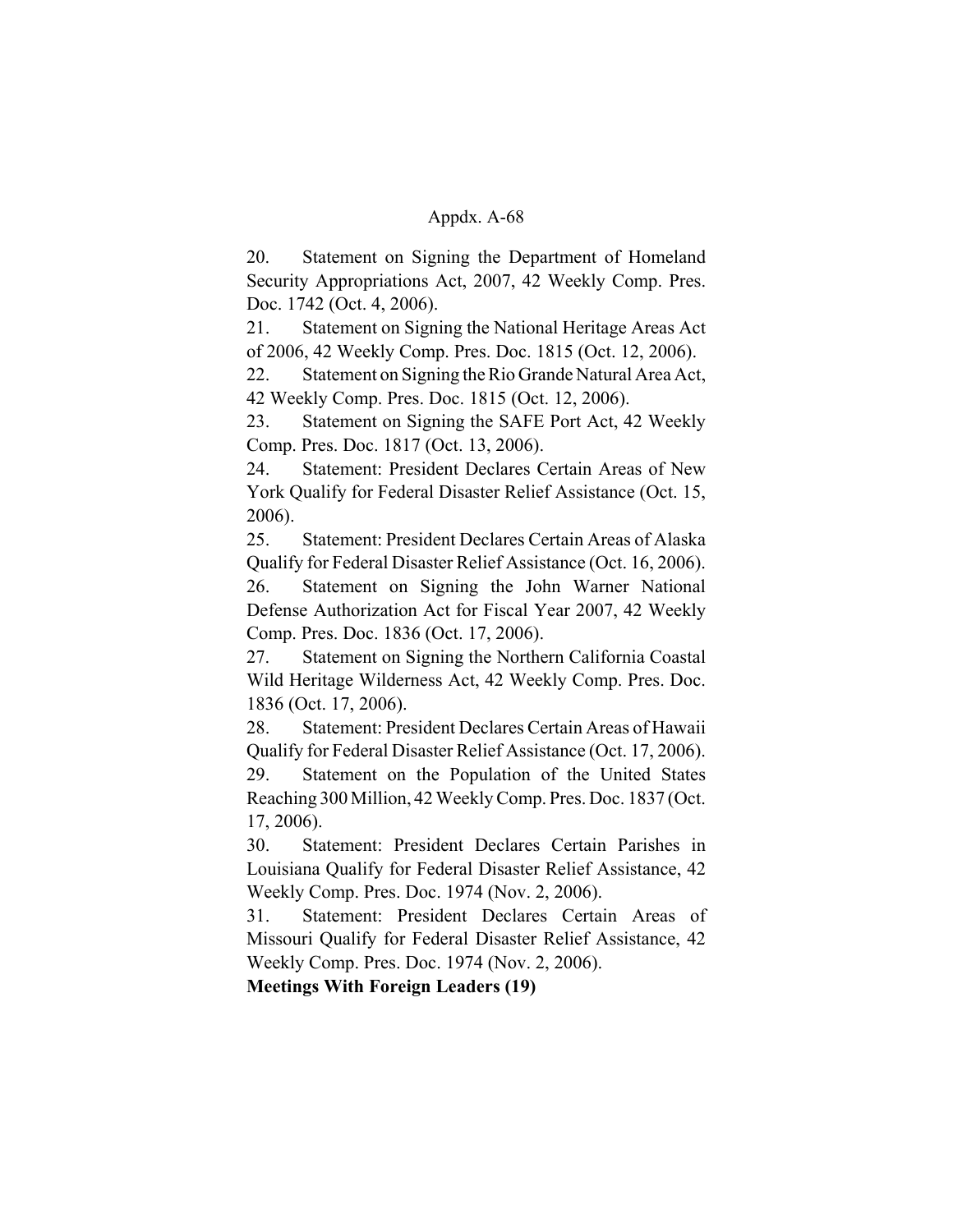1. Remarks Following Discussions With President Roh Moo-hyun of South Korea and an Exchange With Reporters, 42 Weekly Comp. Pres. Doc. 1602 (Sept. 14, 2006).

2. Remarks Following Discussions With Prime Minister Abdullah bin Ahmad Badawi of Malaysia in New York City, 42 Weekly Comp. Pres. Doc. 1632 (Sept. 18, 2006).

3. Remarks Following Discussions With President Jacques Chirac of France and an Exchange With Reporters in New York City, 42 Weekly Comp. Pres. Doc. 1632 (Sept. 19, 2006).

4. Remarks Following Discussions With President Jalal Talabani of Iraq in New York City, 42 Weekly Comp. Pres. Doc. 1638 (Sept. 19, 2006).

5. Remarks Following Discussion With President Mahmoud Abbas of the Palestinian Authority in New York City, 42 Weekly Comp. Pres. Doc. 1639 (Sept. 20, 2006).

 6. The President's News Conference With President Pervez of Musharraf of Pakistan, 42 Weekly Comp. Pres. Doc. 1653 (Sept. 22, 2006).

7. The President's News Conference With President Hamid Karzai of Afghanistan, 42 Weekly Comp. Pres. Doc. 1668 (Sept. 26, 2006).

8. Remarks Prior to Discussions With President Hamid Karzai of Afghanistan and President Pervez Musharraf of Pakistan, 42 Weekly Comp. Pres. Doc. 1677 (Sept. 27, 2006).

 9. Remarks Following Discussions With President Nursultan Nazarbayev of Kazakhstan, 42 Weekly Comp. Pres. Doc. 1695 (Sept. 29, 2006).

10. Joint Statement by the United States and Kazakhstan, 42 Weekly Comp. Pres. Doc. 1696 (Sept. 29, 2006).

11. Remarks Following Discussions With Prime Minister Recep Tayyip Erdogan of Turkey, 42 Weekly Comp. Pres. Doc. 1712 (Oct. 2, 2006)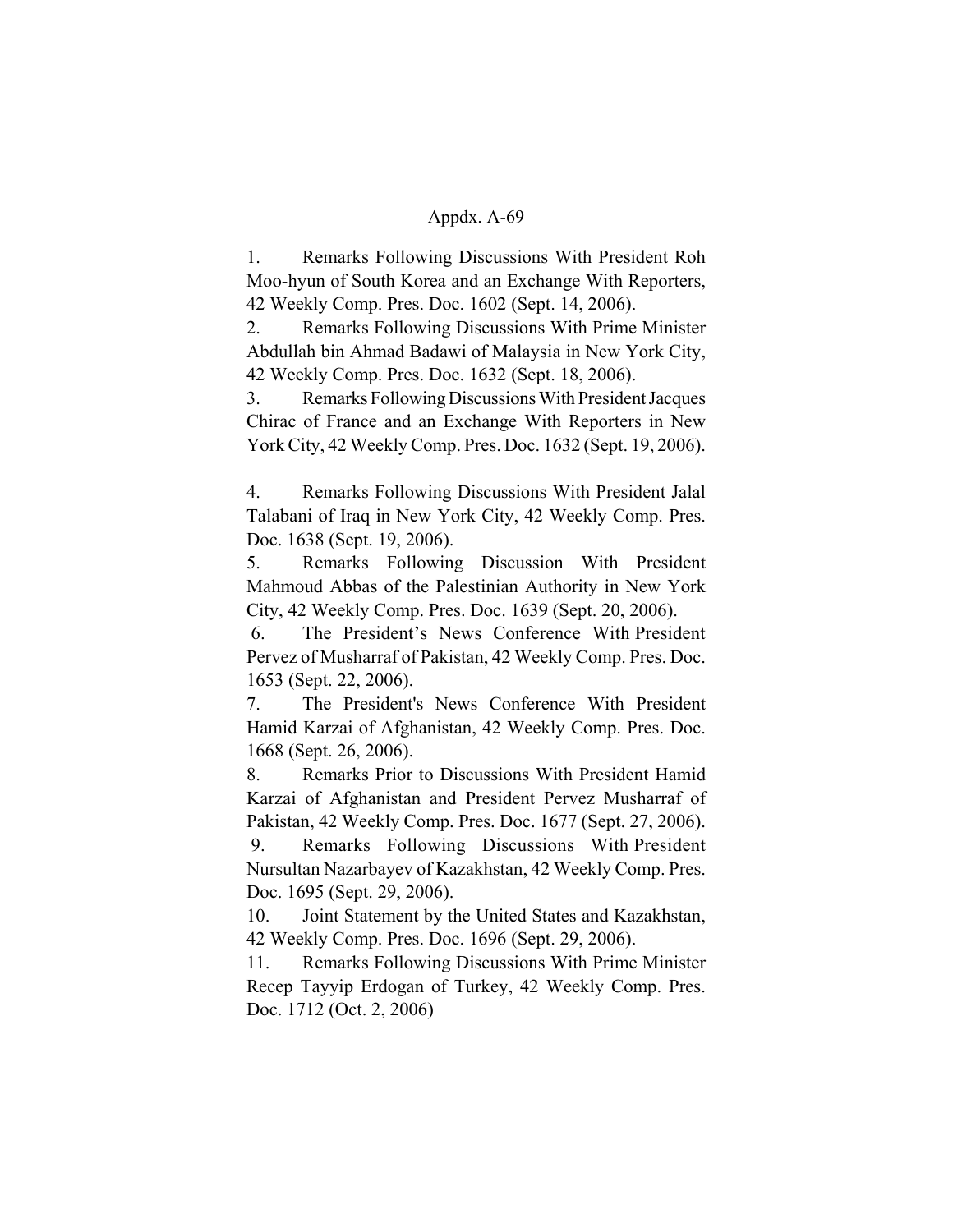12. Remarks Following a Meeting With Special Envoy for Sudan Andrew S. Natsios, 42 Weekly Comp. Pres. Doc. 1712 (Oct. 2, 2006)

13. Joint Statement by the United States of America and the Republic of Peru, 42 Weekly Comp. Pres. Doc. 1769 (Oct. 10, 2006).

 14. Remarks Following Discussions With President Alan Garcia Perez of Peru, 42 Weekly Comp. Pres. Doc. 1768 (Oct. 10, 2006).

15. Remarks Following Discussions With Prime Minister Ivo Sanader of Croatia, 42 Weekly Comp. Pres. Doc. 1835 (Oct. 17, 2006).

16. Remarks Following Discussions With President Leonel Fernandez Reyna of the Dominican Republic, 42 Weekly Comp. Pres. Doc. 1890 (Oct. 25, 2006).

17. Remarks Following Discussions With Secretary General Jakob Gijsbert "Jaap" de Hoop Scheffer of the North Atlantic Treaty Organization and an Exchange With Reporters, 42 Weekly Comp. Pres. Doc. 1903 (Oct. 27, 2006).

18. Joint Statement by President George W. Bush and Prime Minister Nuri al-Maliki of Iraq, 42 Weekly Comp. Pres. Doc. 1916 (Oct. 28, 2006).

19. Remarks Following a Meeting With Special Envoy for Sudan Andrew S. Natsios, 42 Weekly Comp. Pres. Doc. 1937 (Oct. 31, 2006).

# **Remarks/ Radio/ Media (89)**

Campaign 2006 (36)

1. Remarks to the Georgia Public Policy Foundation in Atlanta, Georgia, 42 Weekly Comp. Pres. Doc. 1576 (Sept. 7, 2006).

 2. Remarks at a Reception for Congressional Candidate Max Burns in Pooler, Georgia 42 Weekly Comp. Pres. Doc. 1583 (Sept. 7, 2006).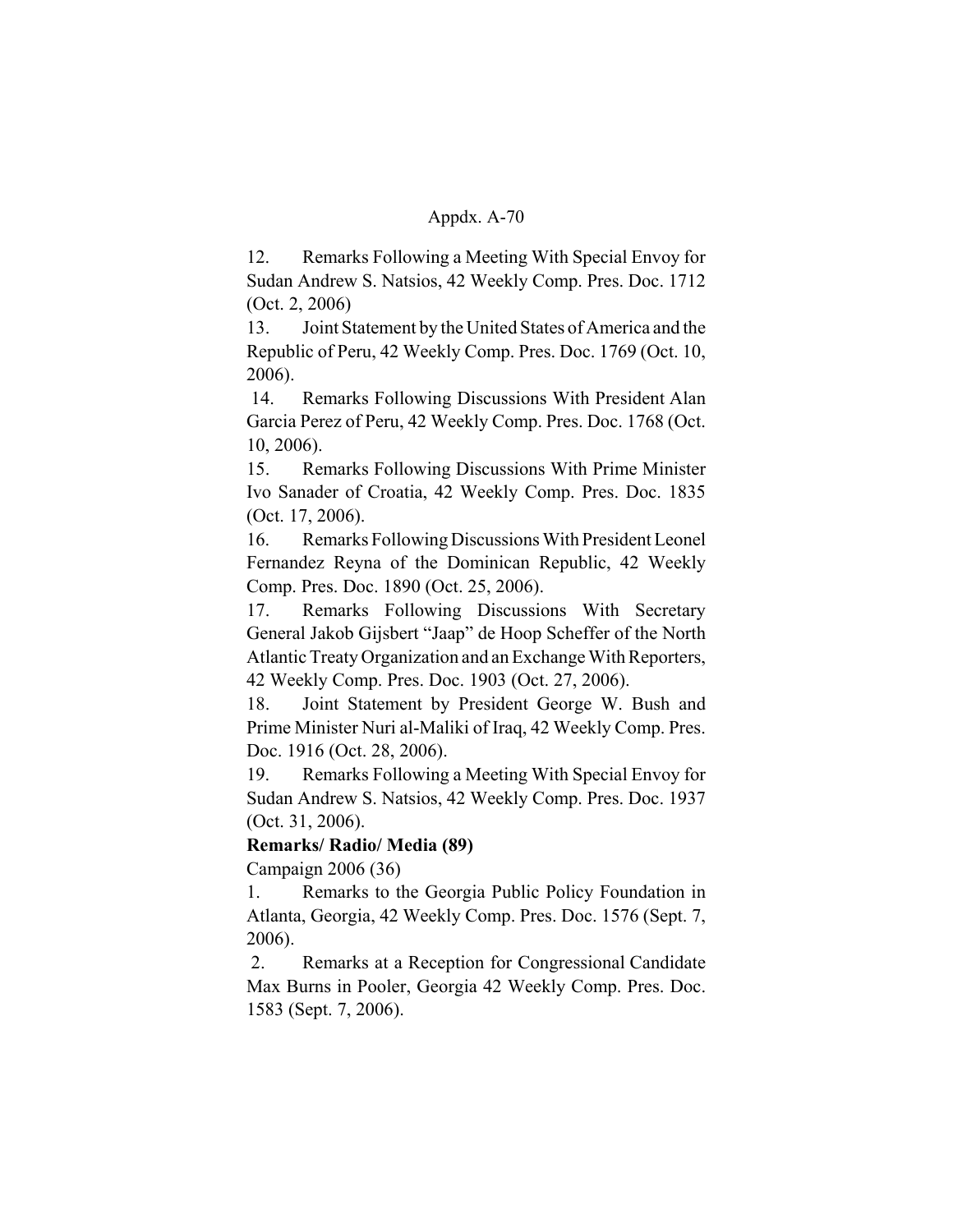3. Remarks to Reporters Following a Meeting With the House Republican Conference, 42 Weekly Comp. Pres. Doc. 1602 (Sept. 14, 2006).

4. Remarks at a Reception for Congressional Candidate Gus Bilirakis in Tampa, Florida, 42 Weekly Comp. Pres. Doc. 1641 (Sept. 21, 2006).

5. Remarks at a Reception for Gubernatorial Candidate Charlie Crist and the Republic Party of Florida in Orlando, 42 Weekly Comp. Pres. Doc. 1647 (Sept. 21, 2006).

6. Remarks at a Luncheon for Gubernatorial Candidate Bob Riley in Birmingham, Alabama, 42 Weekly Comp. Pres. Doc. 1680 (Sept. 28, 2006).

7. Remarks at a Reception for Congressional Candidate Dean Heller in Reno, Nevada, 42 Weekly Comp. Pres. Doc. 1713 (Oct. 2, 2006).

8. Remarks at a Breakfast for Congressional Candidate Richard W. Pombo in Stockton, California, 42 Weekly Comp. Pres. Doc. 1719 (Oct. 3, 2006).

9. Remarks at a Reception for Gubernatorial Candidate Bob Beauprez and the Colorado Republican Party in Englewood, Colorado, 42 Weekly Comp. Pres. Doc. 1743 (Oct. 4, 2006).

 10. Remarks at a Breakfast for Congressional Candidate Rick Renzi in Scottsdale, Arizona, 42 Weekly Comp. Pres. Doc. 1734 (Oct. 4, 2006).

11. Remarks at a Reception for Congressional Candidate Mac Collins in Macon, Georgia, 42 Weekly Comp. Pres. Doc. 1777 (Oct. 10, 2006).

12. Remarks at a Reception for Congressional Candidates Peter Roskam and David McSweeney and the Illinois Congressional Victory Committee in Chicago, Illinois, 42 Weekly Comp. Pres. Doc. 1808 (Oct. 12, 2006).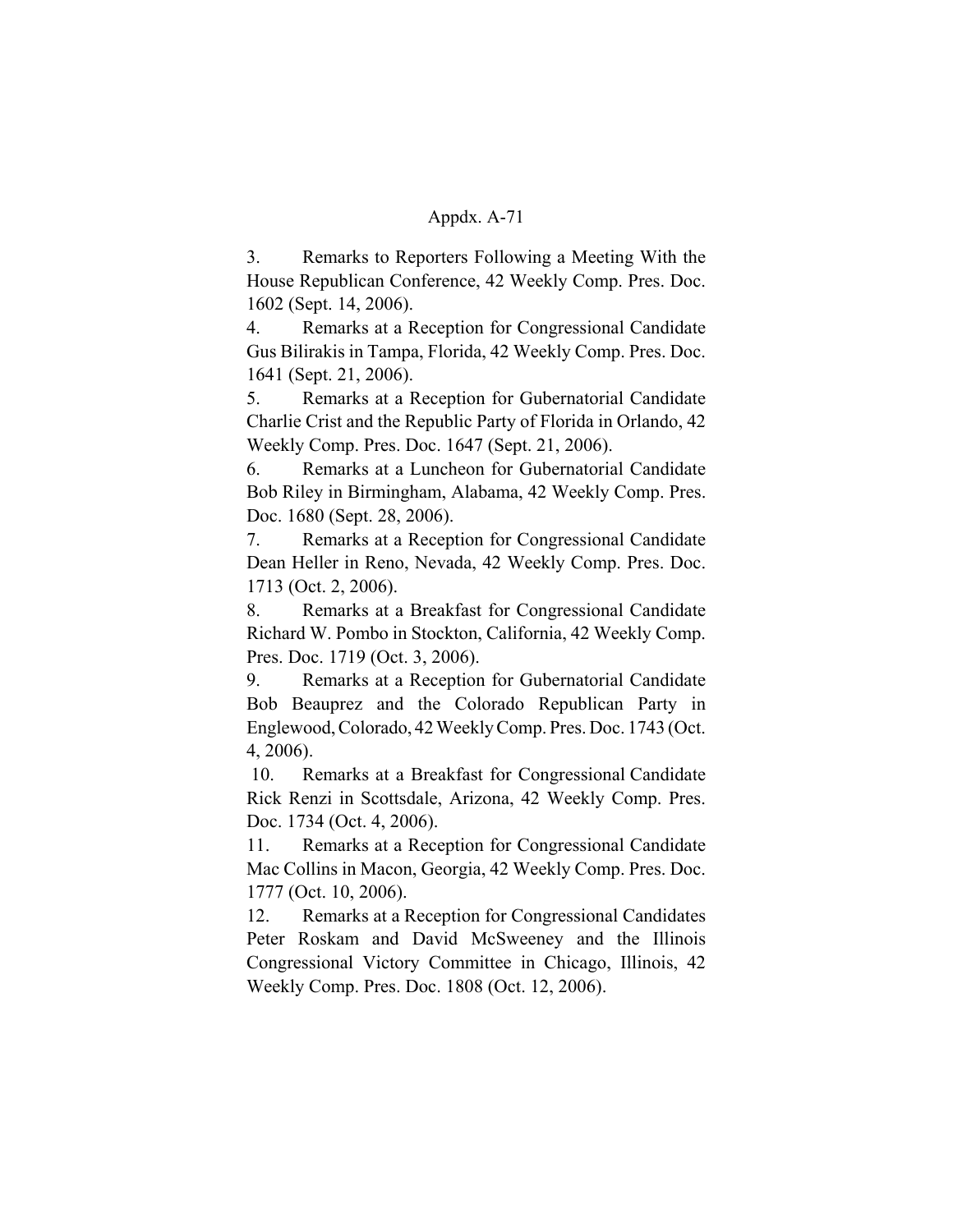13. Remarks at a Reception for Senatorial Candidate George Allen in Richmond, Virginia, 42 Weekly Comp. Pres. Doc. 1850 (Oct. 19, 2006).

14. Remarks at a National Republican Senatorial Committee Reception, 42 Weekly Comp. Pres. Doc. 1856 (Oct. 20, 2006).

15. Remarks at a Luncheon for Congressional Candidate Jeff Lamberti and Iowa Victory 2006 in Des Moines, Iowa, 42 Weekly Comp. Pres. Doc. 1892 (Oct. 26, 2006).

16. Remarks at a Reception for Senatorial Candidate Michael Bouchard in Warren, Michigan, 42 Weekly Comp. Pres. Doc. 1898 (Oct. 26, 2006).

17. Remarks to Reporters in Clinton Township, Michigan, 42 Weekly Comp. Pres. Doc. 1898 (Oct. 26, 2006).

18. Remarks at a Reception for Congressional Candidate Vern Buchanan in Sarasota, Florida, 42 Weekly Comp. Pres. Doc. 1871 (Oct. 27, 2006).

19. Remarks at an Indiana Victory 2006 Rally in Sellersburg, Indiana, 42 Weekly Comp. Pres. Doc. 1908 (Oct. 28, 2006).

20. Remarks at Charleston Air Force Base, South Carolina, 42 Weekly Comp. Pres. Doc. 1914 (Oct. 28, 2006).

21. Remarks at a Georgia Victory 2006 Rally in Statesboro, Georgia, 42 Weekly Comp. Pres. Doc. 1917 (Oct. 30, 2006).

22. Remarks at a Texas Victory 2006 Rally in Sugar Land, Texas, 42 Weekly Comp. Pres. Doc. 1923 (Oct. 30, 2006).

23. Remarks at a Georgia Victory 2006 Rally in Perry, Georgia, 42 Weekly Comp. Pres. Doc. 1937 (Oct. 31, 2006).

24. Remarks at a Montana Victory 2006 Rally in Billings, Montana, 42 Weekly Comp. Pres. Doc. 1945 (Nov. 2, 2006).

25. Remarks at a Nevada Victory 2006 Rally in Elko, Nevada, 42 Weekly Comp. Pres. Doc. 1952 (Nov. 2, 2006).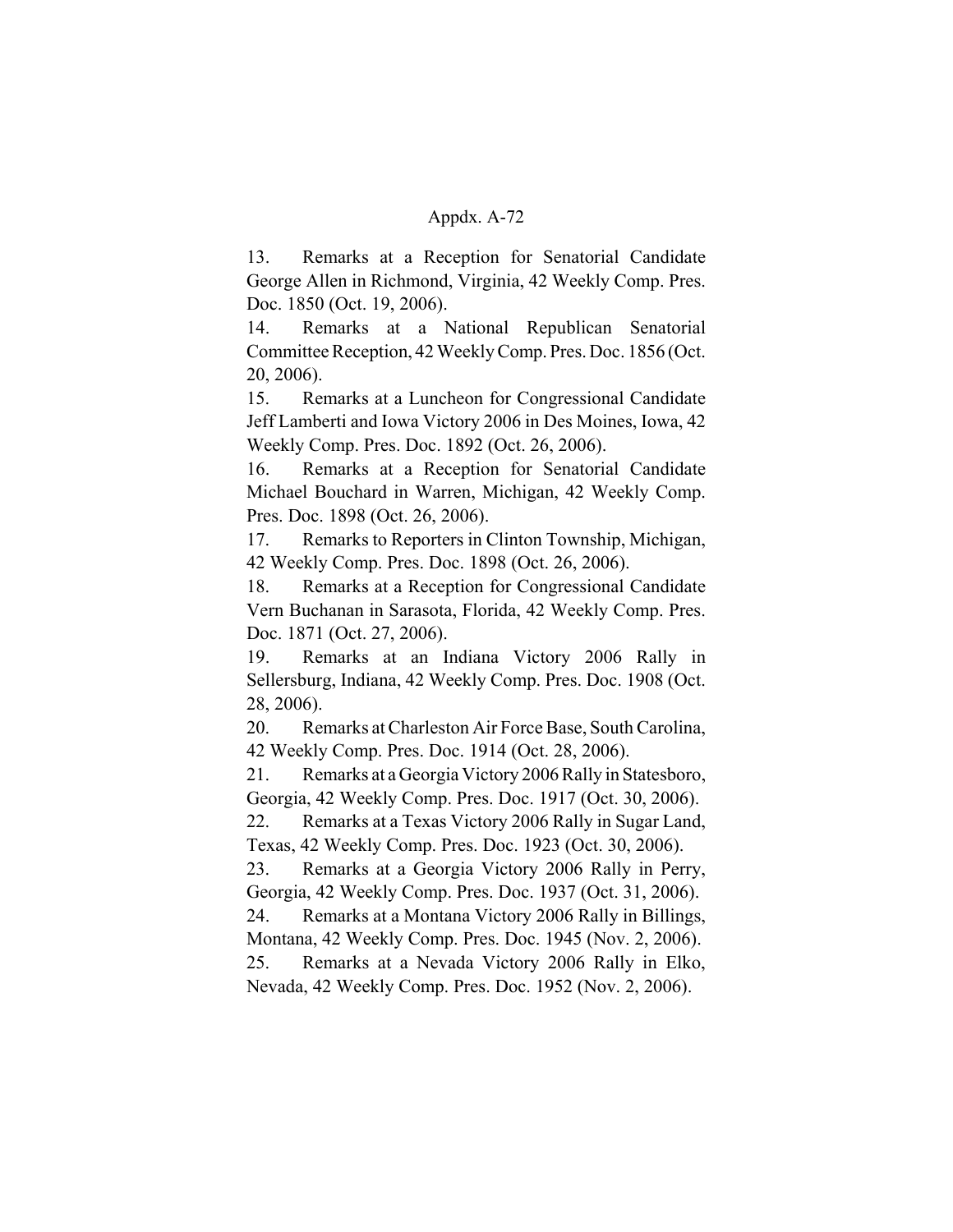26. Remarks at an Iowa Victory 2006 Rally in Le Mars, Iowa, 42 Weekly Comp. Pres. Doc. 1977 (Nov. 3, 2006).

27. Remarks at at a Missouri Victory 2006 Rally in Joplin, Missouri, 42 Weekly Comp. Pres. Doc. 1966 (Nov. 3, 2006). 28. Remarks at a Missouri Victory 2006 Rally in Springfield, Missouri, 42 Weekly Comp. Pres. Doc. 1959 (Nov. 3, 2006).

29. Remarks at a Kansas Victory 2006 Rally in Topeka, Kansas, 42 Weekly Comp. Pres. Doc. 2000 (Nov. 5, 2006).

30. Remarks at a Nebraska Victory 2006 Rally in Grand Island, Nebraska, 42 Weekly Comp. Pres. Doc. 1993 (Nov. 5, 2006).

31. Remarks on Departure From Waco, Texas Regarding Former Iraqi President Hussein Trial Verdict, 42 Weekly Comp. Pres. Doc. 1992 (Nov. 5, 2006).

32. Remarks at a Perry for Governor 2006 Rally in Dallas, Texas, 42 Weekly Comp. Pres. Doc. 2017 (Nov. 6, 2006).

33. Remarks at an Arkansas Victory 2006 Rally in Bentonville, Arkansas, 42 Weekly Comp. Pres. Doc. 2011 (Nov. 6, 2006).

34. Remarks at a Colorado Victory 2006 Rally in Greeley, Colorado, 42 Weekly Comp. Pres. Doc. 1985 (Nov. 6, 2006) 35. Remarks at a Florida Victory 2006 Rally in Pensacola,

Florida, 42 Weekly Comp. Pres. Doc. 2006 (Nov. 6, 2006).

36. Remarks on Election Day in Crawford, Texas, 42 Weekly Comp. Pres. Doc. 2022 (Nov. 7, 2006).

*General Remarks* (41)

1. Remarks Following a Tour of the Tribute WTC Visitor Center in New York City, 42 Weekly Comp. Pres. Doc. 1597 (Sept. 10, 2006).

2. Address to the Nation on the War on Terror, 42 Weekly Comp. Pres. Doc. 1597 (Sept. 11, 2006).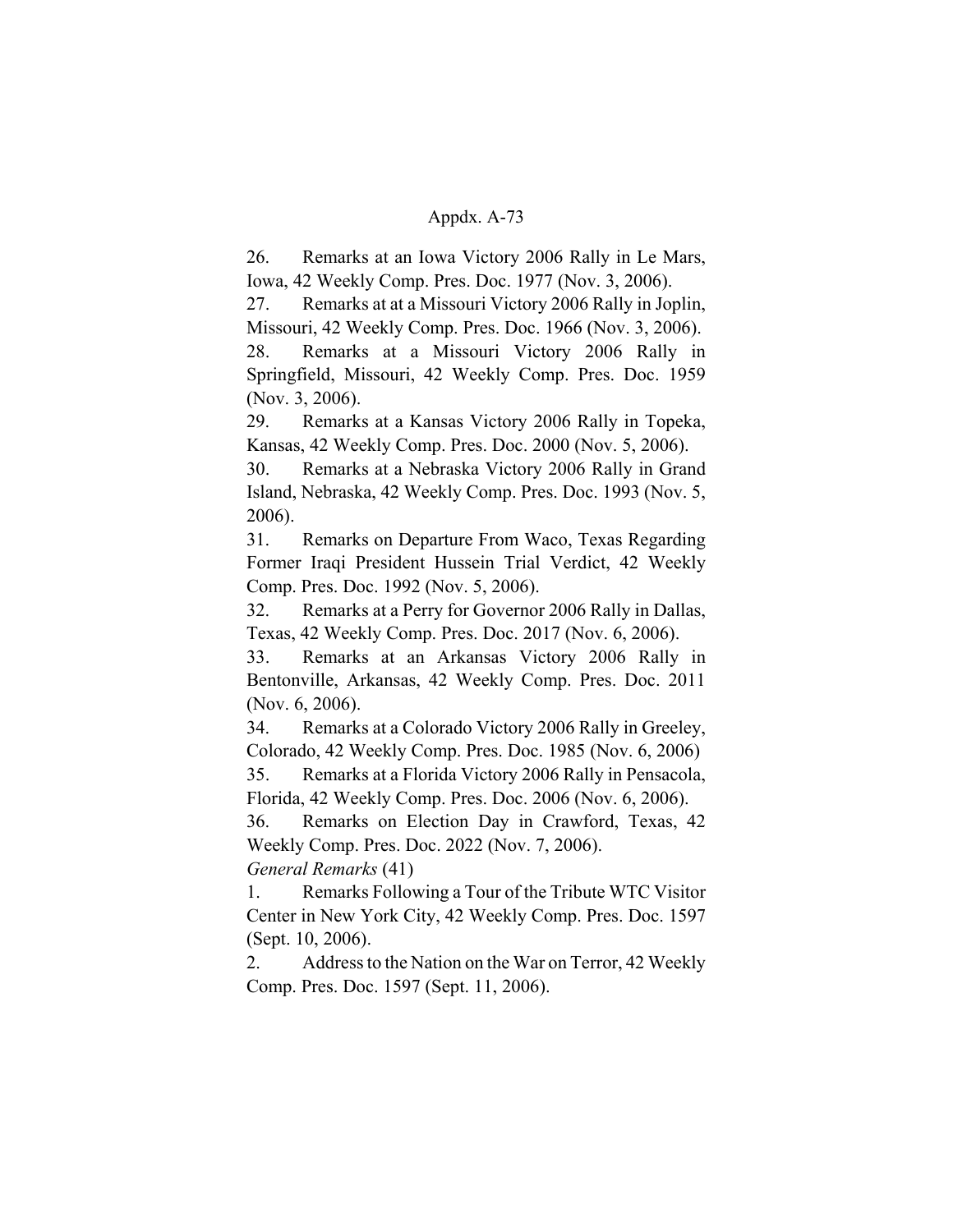3. Remarks at the White House Conference on Global Literacy in New York City, 42 Weekly Comp. Pres. Doc. 1629 (Sept. 18, 2006).

4. Remarks to the United Nations General Assembly in New York City, 42 Weekly Comp. Pres. Doc. 1633 (Sept. 19, 2006).

5. Remarks at a Luncheon Hosted by Secretary-General Kofi Annan of the United Nations in New York City, 42 Weekly Comp. Pres. Doc. 1637 (Sept. 19, 2006).

6. Message on the Observance of Ramadan, 42 Weekly Comp. Pres. Doc. 1663 (Sept. 21, 2006).

7. Remarks Following a Tour of Meyer Tool, Inc., in Cincinnati, Ohio, 42 Weekly Comp. Pres. Doc. 1665 (Sept. 25, 2006).

8. Remarks Following a Meeting With Business Leaders on the U.S.-Lebanon Partnership Fund, 42 Weekly Comp. Pres. Doc. 1665 (Sept. 25, 2006).

9. Remarks on Signing the Federal Funding Accountability and Transparency Act of 2006, 42 Weekly Comp. Pres. Doc. 1666 (Sept. 26, 2006).

10. Remarks on Energy in Hoover, Alabama, 42 Weekly Comp. Pres. Doc. 1679 (Sept. 28, 2006).

11. Remarks Following a Meeting With the Republican Senate Conference, 42 Weekly Comp. Pres. Doc. 1679 (Sept. 28, 2006).

12. Message on the Observance of Yom Kippur, 5767, 42 Weekly Comp. Pres. Doc. 1687 (Sept. 28, 2006).

13. Remarks to the Reserve Officers Association, 42 Weekly Comp. Pres. Doc. 1688 (Sept. 29, 2006).

14. Remarks on Arrival in Los Angeles, California, 42 Weekly Comp. Pres. Doc. 1731 (Oct. 3, 2006).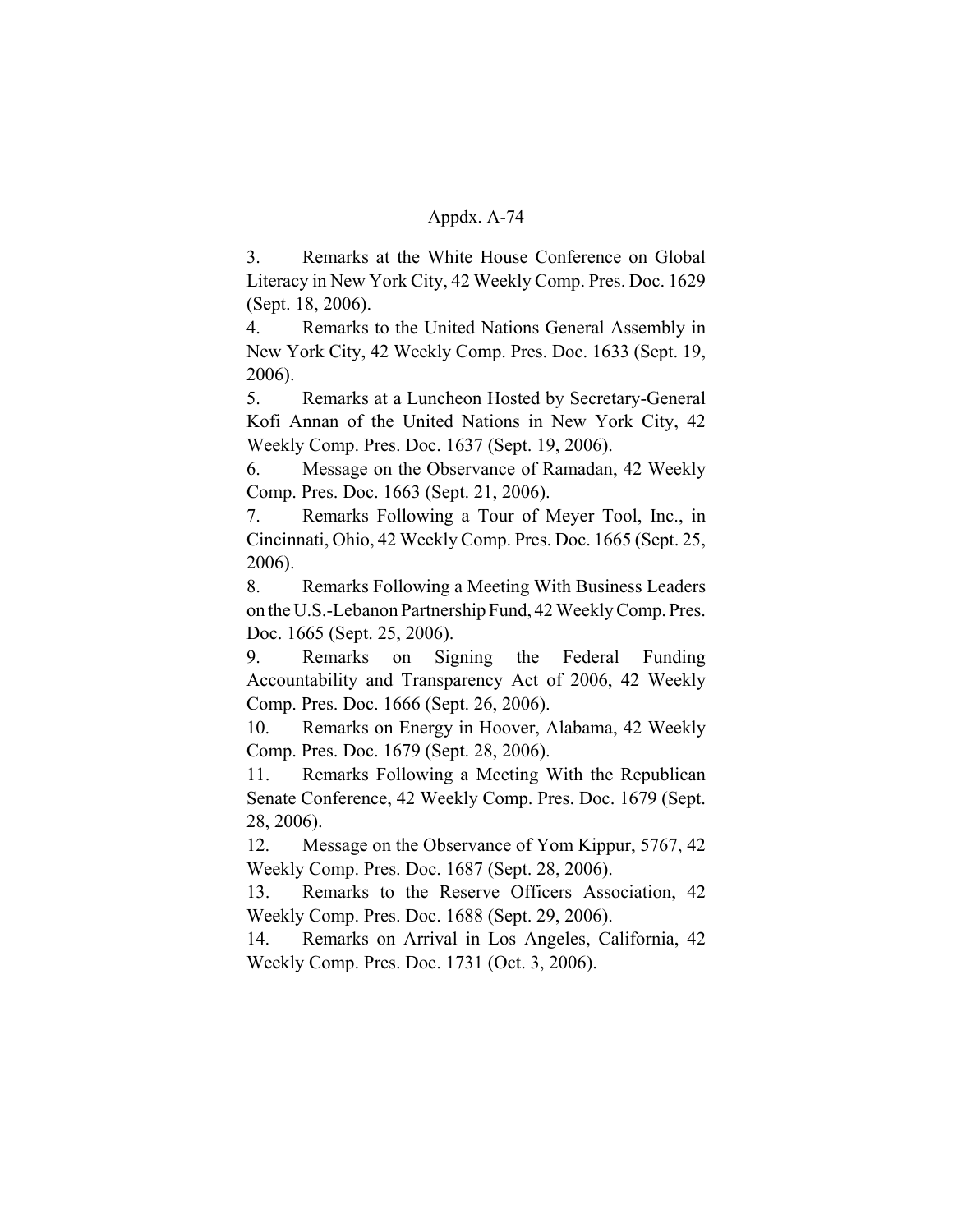15. Remarks on Signing the Department of Homeland Security Appropriations Act for Fiscal Year 2007 in Scottsdale, 42 Weekly Comp. Pres. Doc. 1740 (Oct. 4, 2006).

16. Remarks at George W. Bush Elementary School in Stockton, California, 42 Weekly Comp. Pres. Doc. 1725 (Oct. 3, 2006).

17. Remarks at a Reception Celebrating Hispanic Heritage Month, 42 Weekly Comp. Pres. Doc. 1758 (Oct. 6, 2006).

18. Remarks at the [U.S.] Department of Education, 42 Weekly Comp. Pres. Doc. 1749 (Oct. 5, 2006).

19. Remarks at Woodridge Elementary and Middle Campus, 42 Weekly Comp. Pres. Doc. 1750 (Oct. 5, 2006).

20. Remarks on the National Economy, 42 Weekly Comp. Pres. Doc. 1757 (Oct. 6, 2006).

21. Remarks at a Christening Ceremony for the USS George H .W. Bush in Newport News, Virginia, 42 Weekly Comp. Pres. Doc. 1766 (Oct. 7, 2006).

22. Remarks on the Situation in North Korea, 42 Weekly Comp. Pres. Doc. 1767 (Oct. 9, 2006).

23. Remarks in a Discussion on School Safety in Chevy Chase, Maryland, 42 Weekly Comp. Pres. Doc.1770 (Oct. 10, 2006).

24. Remarks on the National Economy and the Federal Budget, 42 Weekly Comp. Pres. Doc. 1796 (Oct. 11, 2006).

25. Remarks at the National Renewable Energy Conference in St. Louis, Missouri, 42 Weekly Comp. Pres. Doc. 1802 (Oct. 12, 2006).

26. Statement on the Sixth Anniversary of the Terrorist Attack on the USS Cole, 42 Weekly Comp. Pres. Doc. 1813 (Oct. 12, 2006).

27. Remarks Following a Meeting With the President's Management Council, 42 Weekly Comp. Pres. Doc. 1818 (Oct. 13, 2006).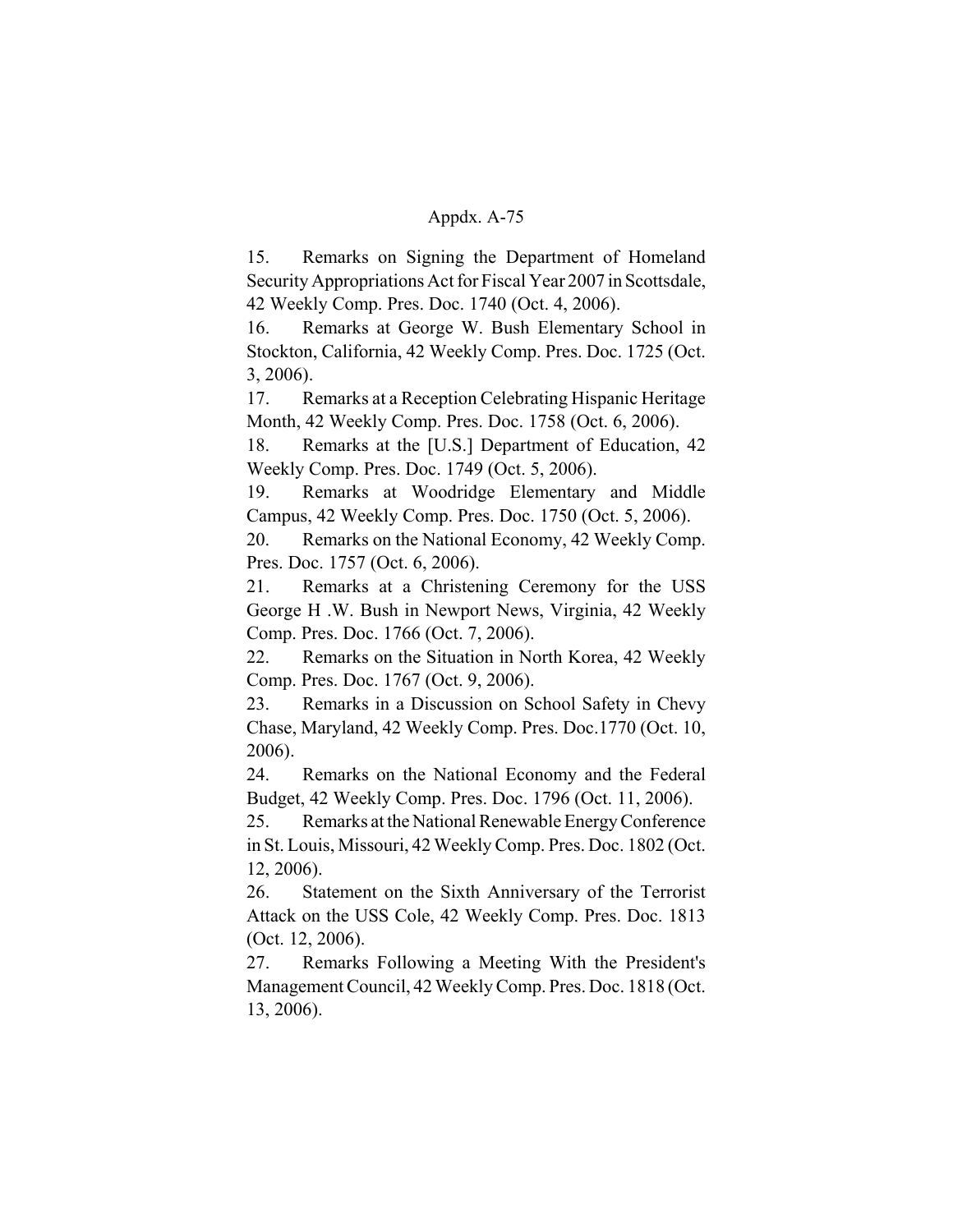28. Remarks on Signing the SAFE Port Act, 42 Weekly Comp. Pres. Doc. 1815 (Oct. 13, 2006).

29. Remarks on the United Nations Security Council Resolution on North Korea, 42 Weekly Comp. Pres. Doc. (Oct. 14, 2006).

30. Remarks at the United States Air Force Memorial Dedication in Arlington, Virginia, 42 Weekly Comp. Pres. Doc., 1828 (Oct. 14, 2006).

31. Remarks at the Iftaar Dinner, 42 Weekly Comp. Pres. Doc. 1830 (Oct. 16, 2006).

32. Remarks on Signing the Military Commissions Act of 2006, 42 Weekly Comp. Pres. Doc. 1831 (Oct. 17, 2006).

33. Remarks at a Swearing-In Ceremony for Mary E. Peters as Secretary of Transportation, 42 Weekly Comp. Pres. Doc. 1833 (Oct. 17, 2006).

34. Remarks Following a Tour of Victory Junction Gang Camp, Inc., in Randleman, North Carolina, 42 Weekly Comp. Pres. Doc. 1843 (Oct. 18, 2006).

35. Remarks at Waldo C. Falkener Elementary School in Greensboro, North Carolina, 42 Weekly Comp. Pres. Doc. 1837 (Oct. 18, 2006).

36. Remarks at a Reception for Congressional Candidate Don Sherwood and the Pennsylvania Victory Committee in La Plume, Pennsylvania, 42 Weekly Comp. Pres. Doc. 1844 (Oct. 19, 2006).

37. Remarks to Reporters at a CVS Pharmacy, 42 Weekly Comp. Pres. Doc. 1856 (Oct. 20, 2006).

38. Remarks Following a Meeting With Organizations That Support the United States Military in Iraq and Afghanistan, 42 Weekly Comp. Pres. Doc. 1862 (Oct. 20, 2006).

39. Remarks at a National Italian American Foundation Dinner, 42 Weekly Comp. Pres. Doc. 1867 (Oct. 20, 2006).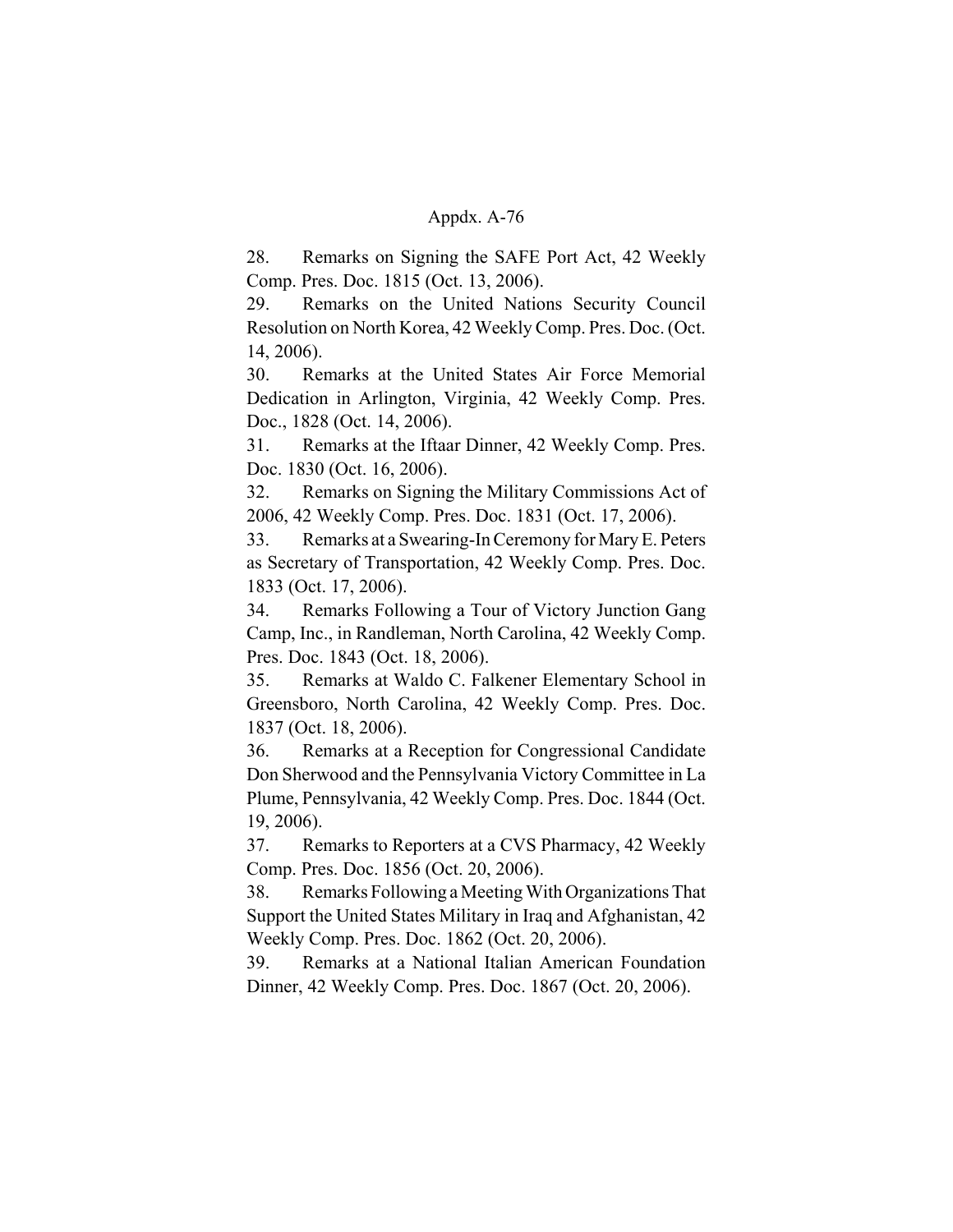40. Remarks at Urban Trust Bank, 42 Weekly Comp. Pres. Doc. 1870 (Oct. 23, 2006).

41. Remarks Following a Tour of Gyrocam Systems, LLC, in Sarasota, 42 Weekly Comp. Pres. Doc. 1876 (Oct. 24, 2006). *Radio Address* (9)

1. The President's Radio Address, 42 Weekly Comp. Pres. Doc. 1595 (Sept. 9, 2006).

2. The President's Radio Address, 42 Weekly Comp. Pres. Doc. 1626 (Sept. 16, 2006).

3. The President's Radio Address, 42 Weekly Comp. Pres. Doc. 1664 (Sept. 23, 2006).

4. The President's Radio Address, 42 Weekly Comp. Pres. Doc. 1706 (Sept. 30 2006).

5. The President's Radio Address, 42 Weekly Comp. Pres. Doc. 1765 (Oct. 7, 2006).

6. The President's Radio Address, 42 Weekly Comp. Pres. Doc. 1827, (Oct. 14, 2006).

7. The President's Radio Address, 42 Weekly Comp. Pres. Doc. 1869, (Oct. 27, 2006).

8. The President's Radio Address, 42 Weekly Comp. Pres. Doc. 1907, (Oct 28, 2006).

9. The President's Radio Address, 42 Weekly Comp. Pres. Doc. 1984, (Nov. 4, 2006).

*Media* (3)

1. The President's News Conference, 42 Weekly Comp. Pres. Doc. 1607 (Sept. 15, 2006).

2. The President's News Conference, 42 Weekly Comp. Pres. Doc. 1782 (Oct. 11, 2006).

3. The President's News Conference, 42 Weekly Comp. Pres. Doc. 1877, (Oct. 25, 2006).

# **Miscellaneous (4)**

1. Statement on the Death of John J. "Buck" O' Neil, 42 Weekly Comp. Pres. Doc. 1767 (Oct. 7, 2006).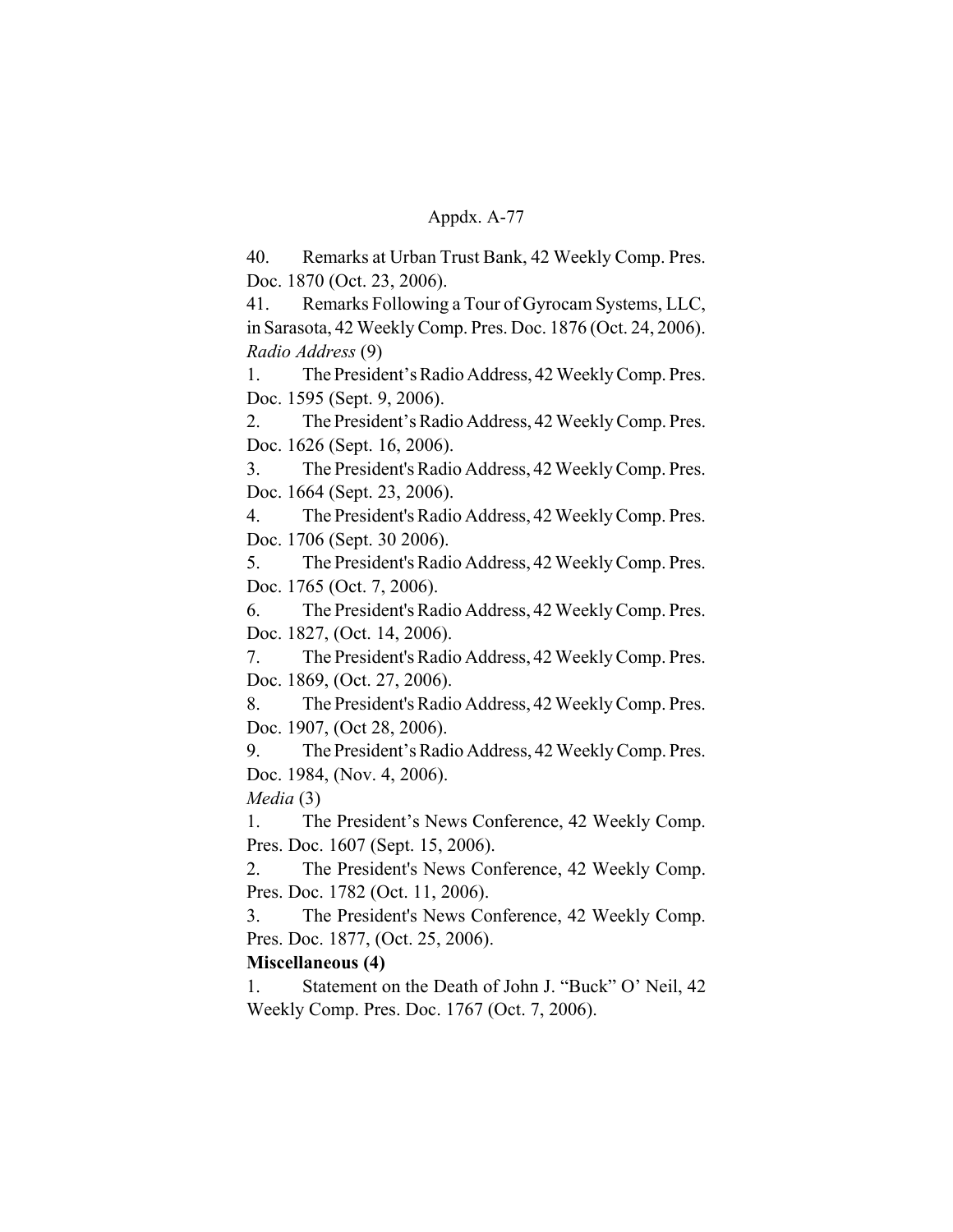# Appdx. A-78

2. Acts Approved by the President, 42 Weekly Comp. Pres. Doc. 1821 (Oct. 6-13, 2006).

3. Message on the Observance of Eid al-Fitr (a Muslim festival) 42 Weekly Comp. Pres. Doc. 1870 (Oct. 20, 2006).

4. Acts Approved by the President, 42 Weekly Comp. Pres. Doc. 1864 (Oct. 13-16, 2006).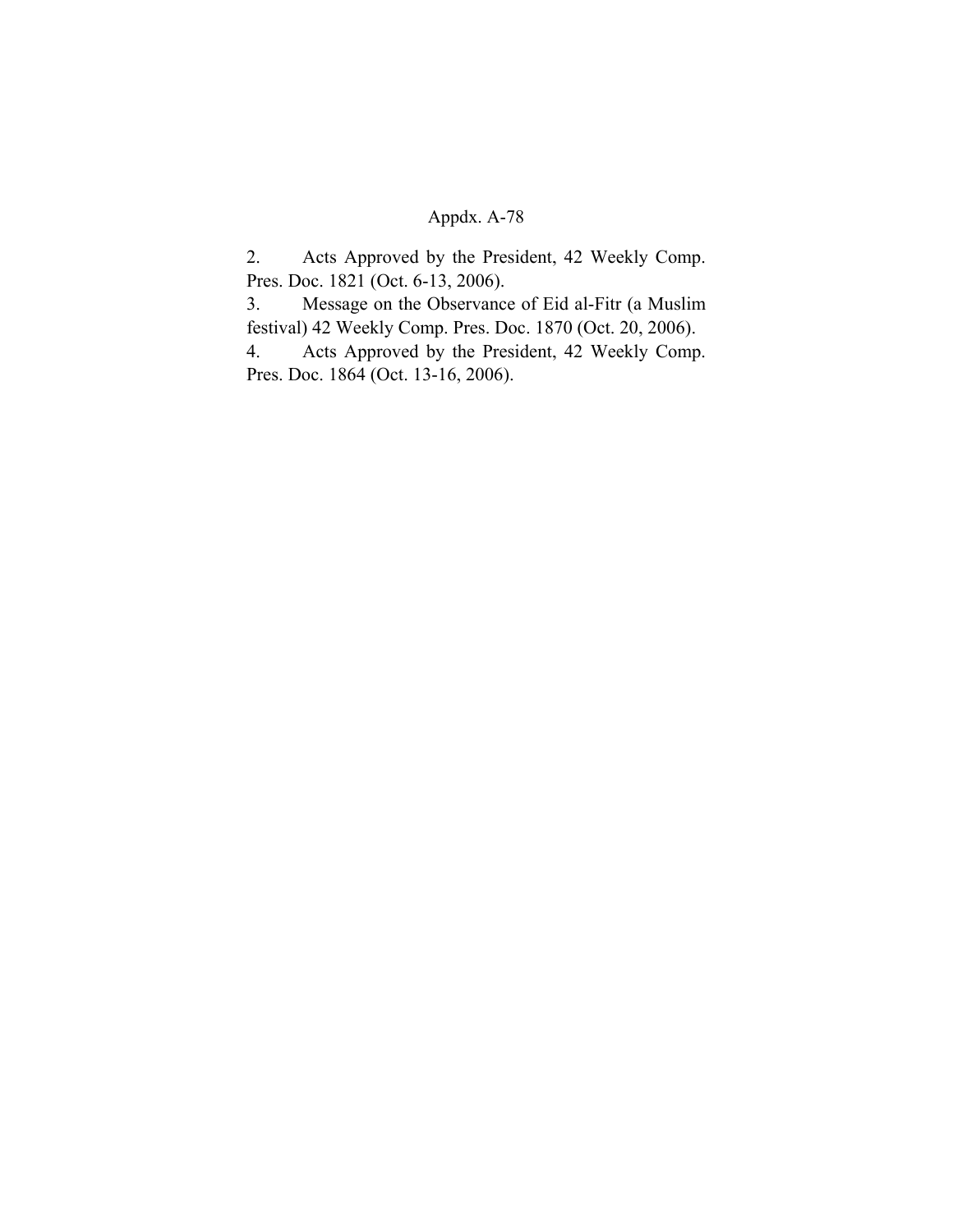#### Appendix B

# **FLOOR VOTES IN THE HOUSE OF REPRESENTATIVES AND THE SENATE DURING THE SIXTY DAYS PRIOR TO GENERAL ELECTION IN 2004 AND 2006** HOUSE OF REPRESENTATIVES – 2004\*

1. 530; H.R. 4567, 108th Cong. (2004). 10/9/04; Agreed to the Conference Report on Making appropriations for the Department of Homeland Security for the fiscal year ending September 30, 2005, and for other purposes.<sup>\*\*</sup>

2. 529; H.R. 4837, 108th Cong. (2004). 10/9/04; Agreed to the Conference Report on Making appropriations for military construction, family housing, and base realignment and closure for the Department of Defense for the fiscal year ending September 30, 2005, and for other purposes.

3. 528; H.R. 4200, 108th Cong. (2004). 10/9/04; Agreed to Conference Report on DOD Authorization, Fiscal Year 2005. 4. 527; H.R. Con. Res. 518, 108th Cong. (2004). 10/9/04; Agreed to the Resolution Providing for an adjournment or recess of the two Houses.

5. 526; H.R. Res. 845, 108th Cong. (2004). 10/8/04; Tabled H.R. Res. 845.

6. 525; S. 2845, 108th Cong. (2004). 10/8/04; On Motion to Instruct Conferees To reform the intelligence community and

<sup>\*.</sup> The 2004 federal election occurred on November 2nd. Sixty days prior to the Federal Election Day was September 3rd. The following Floor Votes, Numbers 422-530, occurred in the House of Representatives during that time, as listed below in reverse chronological order.

<sup>\*\*.</sup> The votes are referenced by vote number, bill citation, date of vote, description, and title.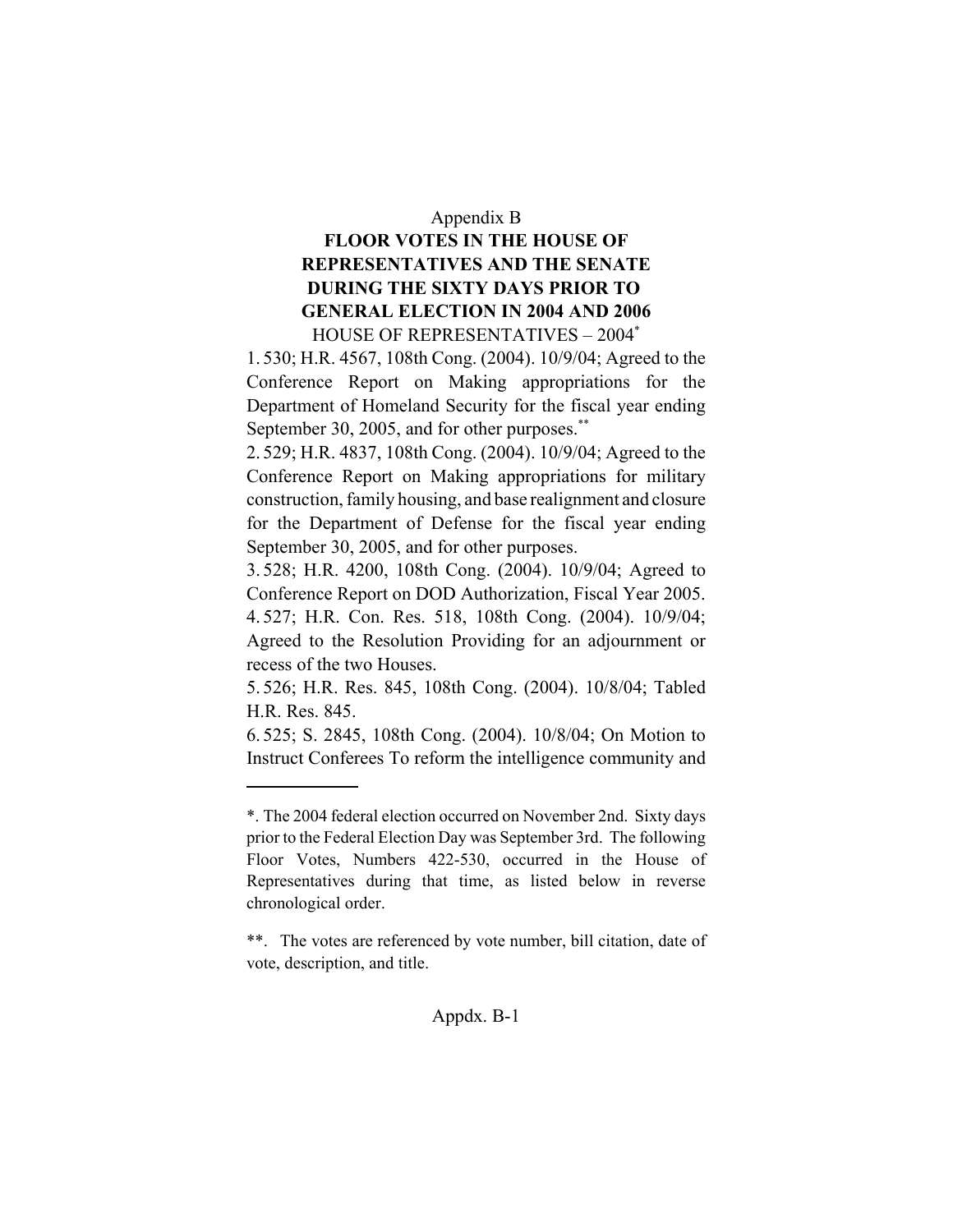the intelligence and intelligence-related activities of the United States Government, and for other purposes – Failed.

7. 524; H.R. Res. 843, 108th Cong. (2004). 10/8/04; Ordered the Previous Question regarding Waiving points of order against the conference report to accompany H.R. 4200, National Defense Authorization Act for fiscal year 2005.

8. 523-510; H.R. 10, 108th Cong. (2004). 10/8/04; Amendments, Motions, and Passage of the 9/11 Recommendations Implementation Act.

9. 509; H.R. 4520, 108th Cong. (2004). 10/7/04; Agreed to the Conference Report on American Jobs Creation Act.

10. 508; H.R. 5061, 108th Cong. (2004). 10/7/04; Agreed To provide assistance for the current crisis in the Darfur region of Sudan and to facilitate a comprehensive peace in Sudan.

11. 507; S. 1134, 108th Cong. (2004). 10/7/04; Agreed To reauthorize and improve the programs authorized by the Public Works and Economic Development Act of 1965.

12. 506; H.R. Res. 828, 108th Cong. (2004). 10/7/04; Agreed to Waiving a requirement of clause 6(a) of rule XIII with respect to consideration of certain resolutions reported from the Committee on Rules.

13. 505; H.R. 5186, 108th Cong. (2004). 10/7/04; Passed the Taxpayer-Teacher Protection Act.

14. 504; H.R. 5213, 108th Cong. (2004). 10/7/04; Passed the Research Review Act.

15. 503; H.R. 4661, 108th Cong. (2004). 10/7/04; Passed the Internet Spyware (I-SPY) Prevention Act.

16. 502; H.R. 4567, 108th Cong. (2004). 10/7/04; Agreed to Making appropriations for the Department of Homeland Security for the fiscal year ending September 30, 2005, and for other purposes.

17. 501-500; H.R. 5212, 108th Cong. (2004). 10/6/04; Amendment to and Passage of the Making emergency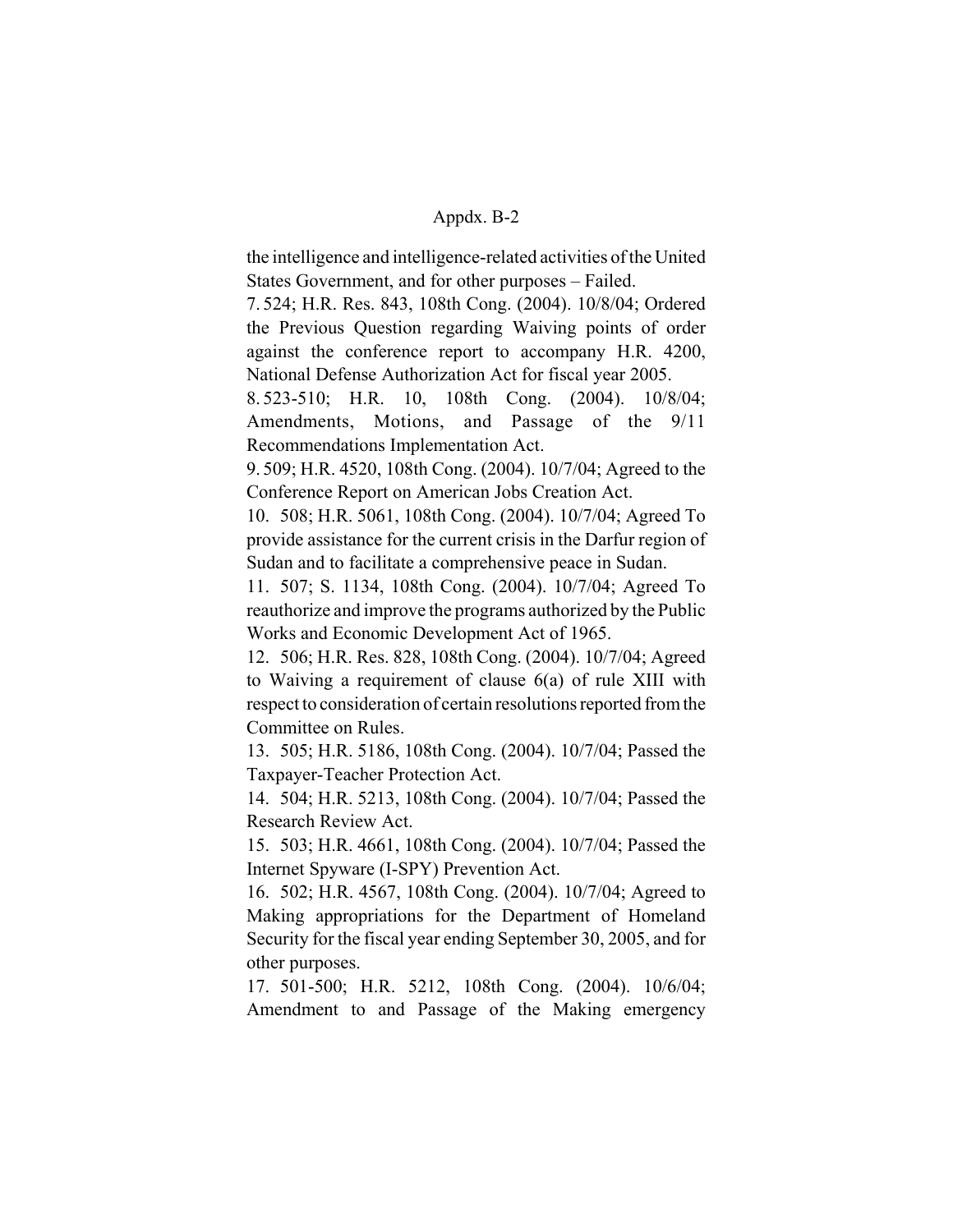supplemental appropriations for the fiscal year ending September 30, 2005, for additional disaster assistance relating to storm damage, and for other purposes.

18. 499; H.R. Res. 819, 108th Cong. (2004). 10/6/04; Ordered the Previous Question regarding Providing for consideration of the bill (H.R. 5212) making emergency supplemental appropriations for fiscal year ending September 30, 2005, for additional disaster assistance relating to storm damage, and for other purposes.

19. 498; H.R. 4850, 108th Cong. (2004). 10/6/04; Agreed to the Conference Report on the District of Columbia Appropriations Act for 2005.

20. 497; H.R. 5107, 108th Cong. (2004). 10/6/04; Passed the Justice for All Act.

21. 496; H.R. 5011, 108th Cong. (2004). 10/5/04; Passed the Military Personnel Financial Services Protection Act.

22. 495; H.R. 2929, 108th Cong. (2004). 10/5/04; Passed the SPY ACT.

23. 494; H.R. 163, 108th Cong. (2004). 10/5/04; On Motion to Suspend the Rules and Pass the Universal National Service Act – Failed.

24. 493-492; S. 878, 108th Cong. (2004). 10/5/04; On Amendment to and Motion to Recommit with Instructions on Authorizing an additional permanent judgeship in the district of Idaho, and for other purposes – Failed.

25. 491-490; H.R. Res. 814, 108th Cong. (2004). 10/5/04; Agreed to Providing for consideration of the bill (S. 878) to authorize an additional permanent judgeship in the district of Idaho, and for other purposes.

26. 489; H.R. Res. 567, 108th Cong. (2004). 10/4/04; Agreed to Congratulating the American Dental Association for sponsoring the second annual Give Kids a Smile program which emphasizes the need to improve access to dental care for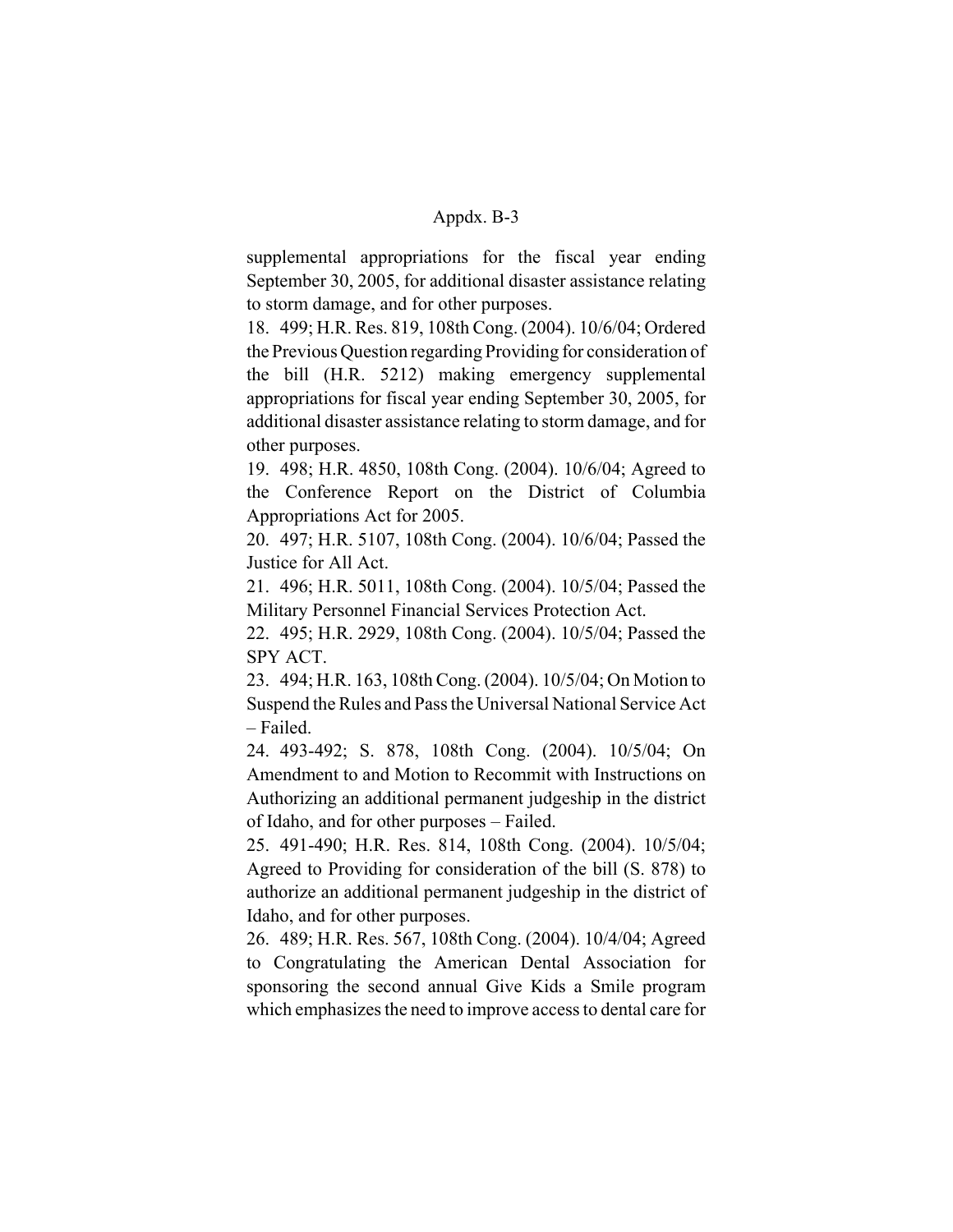children, and thanking dentists for volunteering their time to help provide needed dental care.

27. 488; S. 1814, 108th Cong. (2004). 10/4/04; Agreed To transfer Federal lands between the Secretary of Agriculture and the Secretary of the Interior.

28. 487; S. Con. Res. 76, 108th Cong. (2004). 10/4/04; Agreed to Recognize that November 2, 2003, shall be dedicated to A Tribute to Survivors at the United States Holocaust Memorial Museum.

29. 486; H.R. Res. 792, 108th Cong. (2004). 9/30/04; Agreed to Honoring the United Negro College Fund on the occasion of the Funds 60th anniversary and the Funds unflagging dedication to enhancing top quality college opportunities to millions of students.

30. 485; H.R. Con. Res. 501, 108th Cong. (2004). 9/30/04; Agreed to Honoring the life and work of Duke Ellington, recognizing the 30th anniversary of the Duke Ellington School of the Arts, and supporting the annual Duke Ellington Jazz Festival.

31. 484; H.R.J. RES. 106, 108th Cong. (2004). 9/30/04; Proposing an amendment to the Constitution of the United States relating to marriage – Failed.

32. 483; H.R. 4231, 108th Cong. (2004). 9/30/04; Passed the Department of Veterans Affairs Nurse Recruitment and Retention Act of 2004.

33. 482; H.R. 5149, 108th Cong. (2004). 9/30/04; On Motion to Suspend the Rules and Pass, P, Welfare Reform Extension Act, Part VIII.

34. 481-480; H.R. 5183, 108th Cong. (2004). 9/30/04; Passed the Surface Transportation Extension Act of 2004, Part V.

35. 479-478; H.R.J. RES. 107, 108th Cong. (2004). 9/29/04; Passed Continuing Appropriations for FY 2005.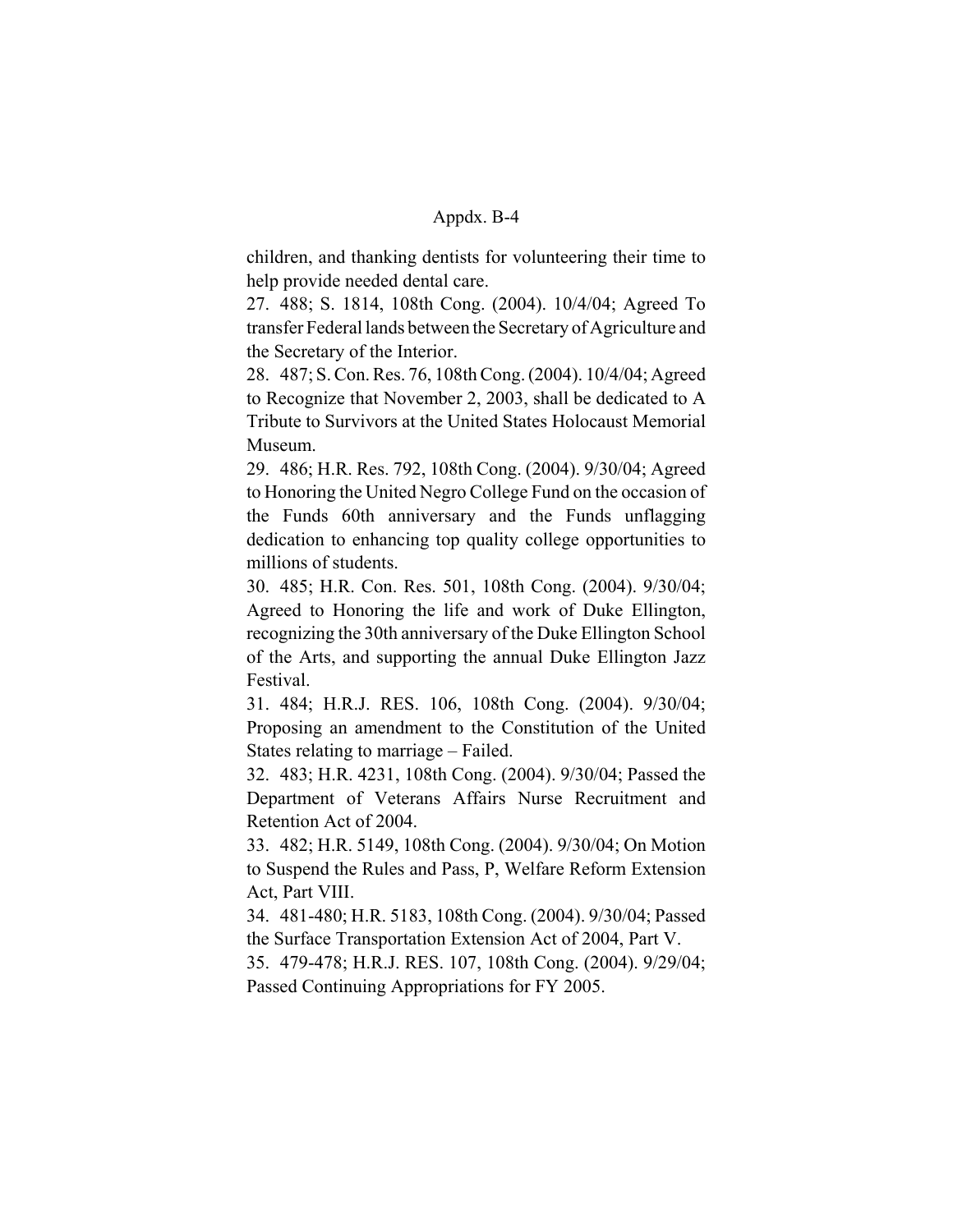36. 477; H.R. 3193, 108th Cong. (2004). 9/29/04; Passed the District of Columbia Personal Protection Act.

37. 476; H.R. 4520, 108th Cong. (2004). 9/29/04; On Motion to Instruct Conferees on the American Jobs Creation Act – Failed.

38. 475; S. 2363, 108th Cong. (2004). 9/28/04; Agreed to revise and extend the Boys and Girls Clubs of America.

39. 474-473; H.R. 4200, 108th Cong. (2004). 9/28/04; Agreed to Motion to Instruct Conferees and Close Portions of the Conference on DOD Authorization for Fiscal Year 2005.

40. 472; H.R. 1308, 108th Cong. (2004). 9/23/04; Agreed to amend the Internal Revenue Code of 1986 to end certain abusive tax practices, to provide tax relief and simplification, and for other purposes.

41. 471-470; H.R. Res. 794, 108th Cong. (2004). 9/23/04; Agreed to Waiving points of order against the conference report to accompany the bill (H.R. 1308) to amend the Internal Revenue Code of 1986 to accelerate the increase in the refundability of the child tax credit, and for other purposes.

42. 469; H.R. Res. 785, 108th Cong. (2004). 9/23/04; Ordered the Previous Question Waiving a requirement of clause 6(a) of rule XIII with Respect to consideration of certain resolutions reported from the Committee on Rules.

43. 468; H.R. 1057, 108th Cong. (2004). 9/23/04; Passed The Adoption Tax Relief Guarantee Act.

44. 467-466; H.R. 2028, 108th Cong. (2004). 9/23/04; Amended and Passed the Pledge Protection Act.

45. 465-452; H.R. 5025, 108th Cong. (2004). 9/22/04; Amendments, Motions and Passage of the Transportation and Related Agencies Appropriations for FY 2005.

46. 451; H.R. Res. 770, 108th Cong. (2004). 9/14/04; Ordered the Previous Question on Providing for consideration of the bill (H.R. 5025) making appropriations for the Departments of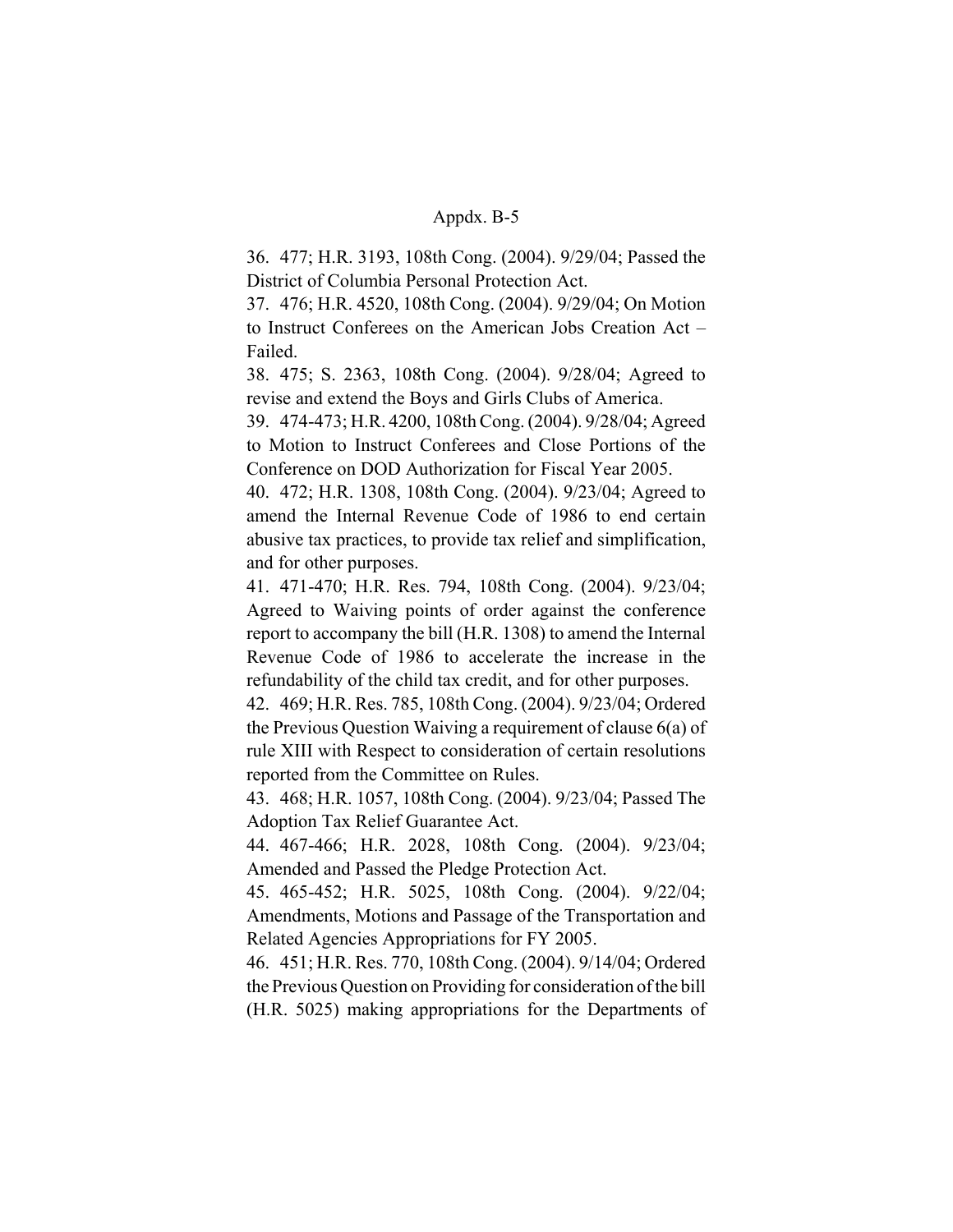Transportation and Treasury, and independent agencies for the fiscal year ending September 30, 2005, and for other purposes. 47. 450-448; H.R. 4571, 108th Cong. (2004). 9/14/04; On Amendment, Motion, and Passage of the Lawsuit Abuse Reduction Act.

48. 447; H.R. 1084, 108th Cong. (2004). 9/14/04; Passed the Volunteer Pilot Organization Protection Act.

49. 446; H.R. 1787, 108th Cong. (2004). 9/14/04; Passed the Good Samaritan Volunteer Firefighter Assistance Act.

50. 445; H.R. 3369, 108th Cong. (2004). 9/14/04; Passed the Nonprofit Athletic Organization Protection Act.

51. 444; H.R. Res. 766, 108th Cong. (2004). 9/14/04; Agreed to Providing for consideration of the bill (H.R. 4571) to amend rule 11 of the Federal Rules of Civil Procedure to improve attorney accountability, and for other purposes.

52. 443; H.R. Res. 760, 108th Cong. (2004). 9/13/04; Agreed to Condemning the series of terrorist attacks against the Russian Federation that occurred in late August and early September 2004.

53. 442; H.R. Res. 667, 108th Cong. (2004). 9/13/04; Agreed to Expressing support for freedom in Hong Kong.

54. 441; H.R. Con. Res. 363, 108th Cong. (2004). 9/13/04; Agreed to Expressing the grave concern of Congress regarding the continuing gross violations of human rights and civil liberties of the Syrian people by the Government of the Syrian Arab Republic.

55. 440-434; H.R. 5006, 108th Cong. (2004). 9/9/04; Amendments and Passage of Making appropriations for the Departments of Labor, Health and Human Services, and Education, and related agencies for the fiscal year ending September 30, 2005, and for other purposes.

56. 433; S. 2634, 108th Cong. (2004). 9/9/04; Passed the Garrett Lee Smith Memorial Act.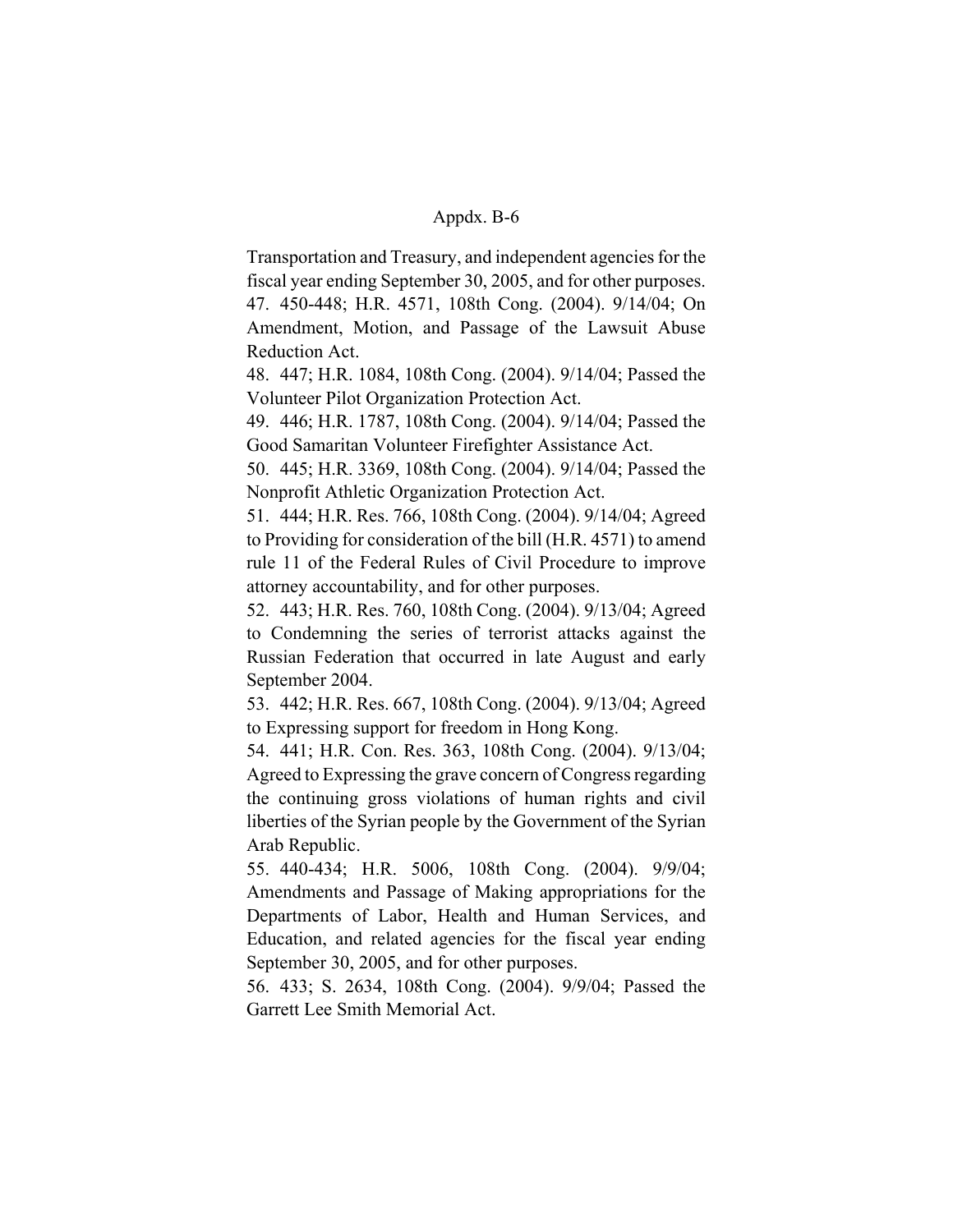57. 432; H.R. 1308, 108th Cong. (2004). 9/9/04; On Motion to Instruct Conferees to amend the Internal Revenue Code of 1986 to end certain abusive tax practices, to provide tax relief and simplification, and for other purposes – Failed.

58. 431; H.R. Res. 757, 108th Cong. (2004). 9/9/04; Agreed to Expressing the sense of the House of Representatives on the anniversary of the terrorist attacks launched against the United States on September 11, 2001.

59. 430-425; H.R. 5006, 108th Cong. (2004). 9/8/04; Agreed to Motion that the Committee Rise Making appropriations for the Departments of Labor, Health and Human Services, and Education, and related agencies for the fiscal year ending September 30, 2005, and for other purposes.

60. 424; H.R. Res. 754, 108th Cong. (2004). 9/8/04; Ordered the Previous Question regarding Providing for consideration of the bill (H. R. 5006) making appropriations for the Departments of Labor, Health and Human Services, and Education, and related agencies for the fiscal year ending September 30, 2005, and for other purposes.

61. 423; H.R. 4556, 108th Cong. (2004). 9/7/04; Passed the General William Cary Lee Post Office Building.

62. 422; H.R. 4381, 108th Cong. (2004). 9/7/04; Passed the Harvey and Bernice Jones Post Office Building.

UNITED STATES SENATE – 2004\*

1. 211-210; H.R. 4520, 108th Cong. (2004). 10/11/04; Agreed to Conference Report on H.R. 4520, American Jobs Creation Act of 2004.

<sup>\*.</sup> The 2004 federal election occurred on November 2nd. Sixty days prior to the Federal Election Day was September 3rd. The following Floor Votes, Numbers 164-211, listed here in reverse chronological order, occurred on the floor of the United States Senate during that time.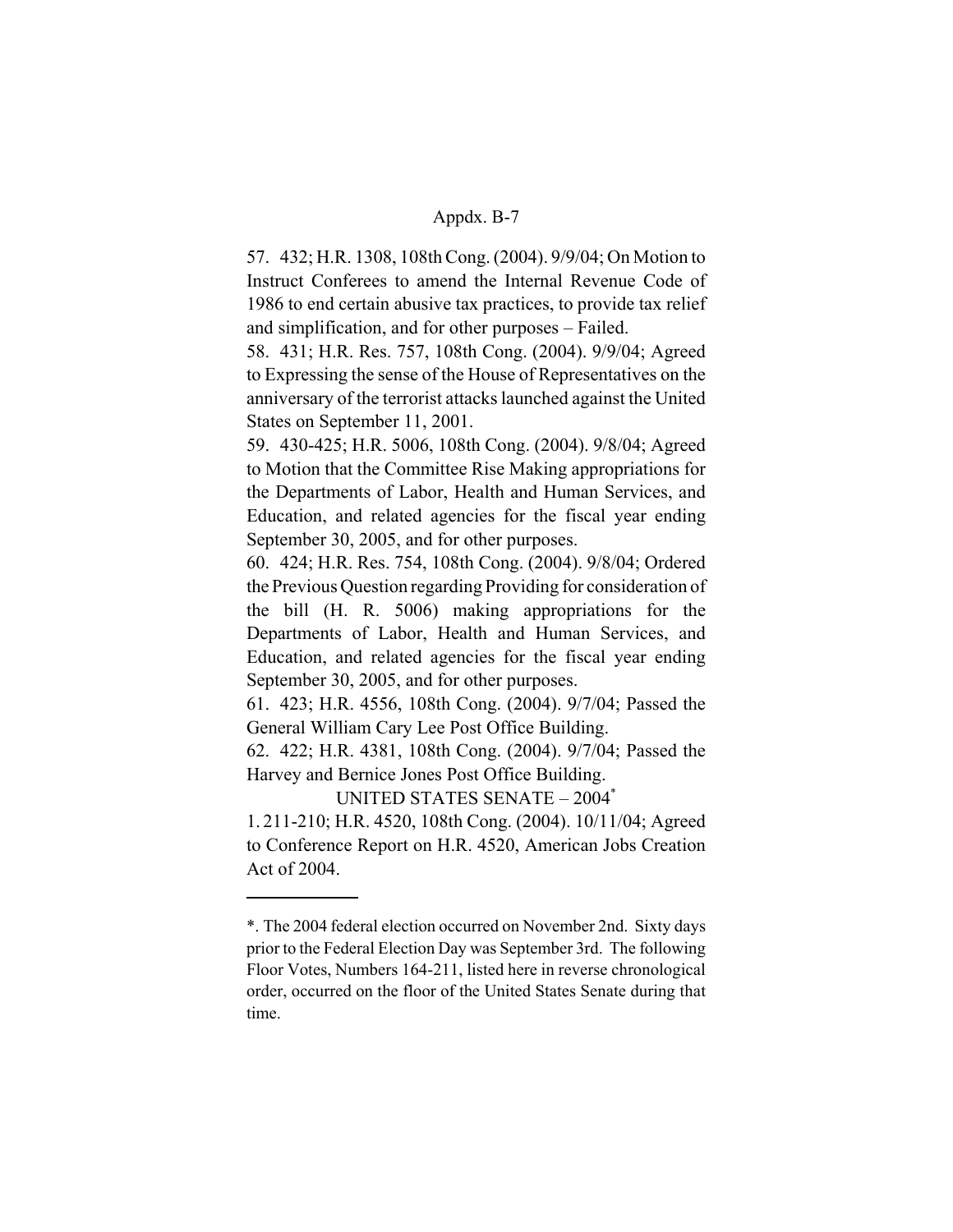2. 209; S. Res. 454, 108th Cong. (2004). 10/9/04; Agreed to S. Res. 454, A resolution expressing the sense of the Senate that the 108th Congress should provide the necessary funds to make disaster assistance available for all customarily eligible agricultural producers as emergency spending and not funded by cuts to the farm bill.

3. 208-200; S. Res. 445, 108th Cong. (2004). 10/9/04; Agreed to S. Res. 445 As Amended, A resolution to eliminate certain restrictions on service of a Senator on the Senate Select Committee on Intelligence.

4. 199-189; S. 2845, 108th Cong. (2004). 10/6/04; Amendments to and passage of S. 2845 As Amended, Intelligence Reform and Terrorism Prevention Act of 2004.

5. 188; H.R. 1308, 108th Cong. (2004). 9/23/04; Agreed to the Conference Report on H.R. 1308, the Working Families Tax Relief Act of 2004.

6. 187; P.N. 1855, 108th Cong. (2004). 9/22/04; Confirmed Porter J. Goss, of Florida, To Be Director of Central Intelligence.

7. 186; H.R. 4755, 108th Cong. (2004). 9/21/04; Passed H.R. 4755, Legislative Branch Appropriations Act for 2005.

8. 185; H.R. 4837, 108th Cong. (2004). 9/20/04; Passed H.R. 4837, as amended, Military Construction Appropriations and Emergency Hurricane Supplemental Appropriations Act for 2005.

9. 184-166; H.R. 4567, 108th Cong. (2004). 9/14/04; Amendments to an Passage of H.R. 4567 As Amended, Department of Homeland Security Appropriations Act for 2005.

10. 165; P.N. 1628, 108th Cong. (2004). 9/7/04; Confirmed Michael H. Schneider, Sr., of Texas, to be U.S. District Judge.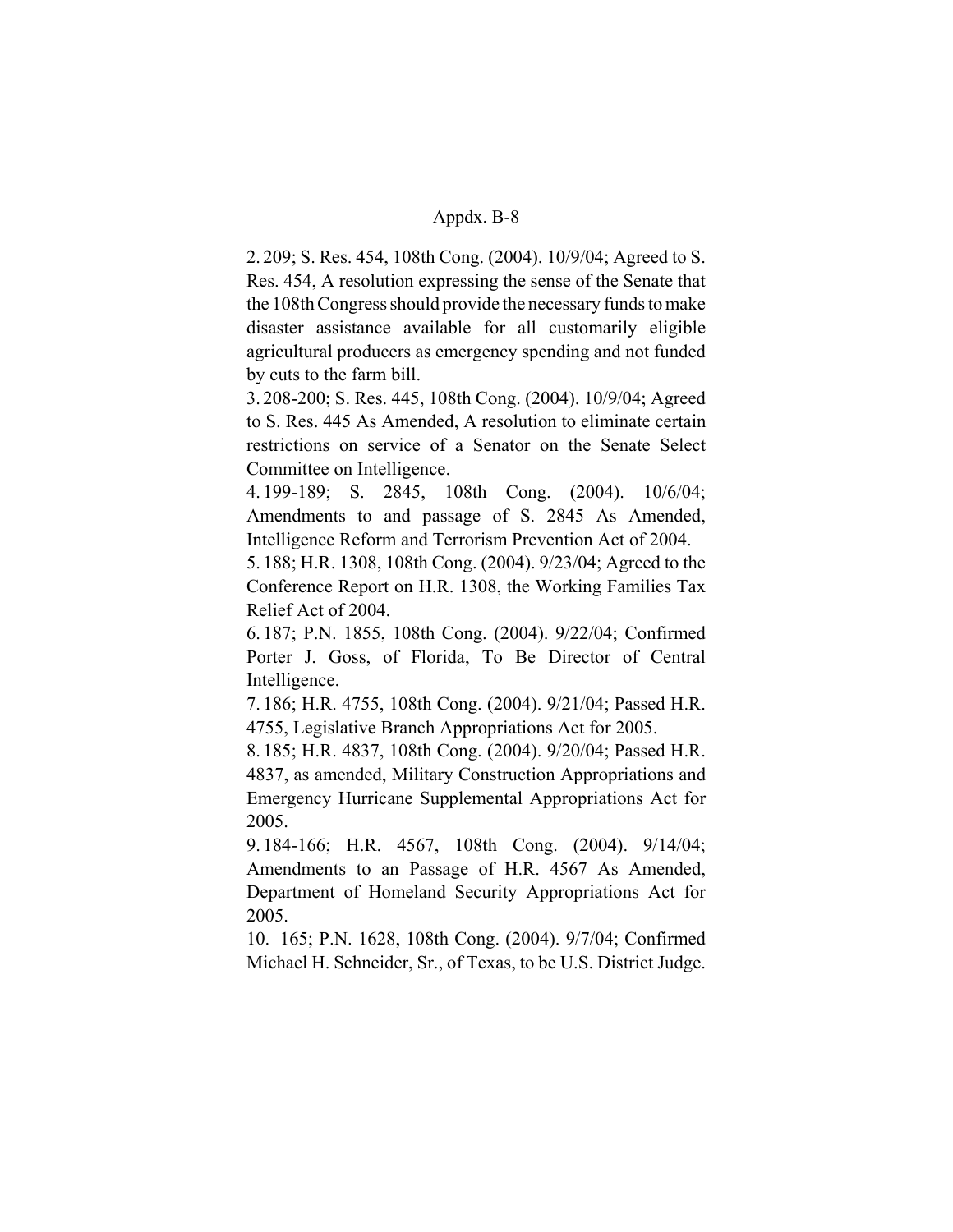11. 164; P.N. 1539, 108th Cong. (2004). 9/7/04; Confirmed Virginia Maria Hernandez Covington, of Florida, to be U.S. District Judge.

HOUSE OF REPRESENTATIVES – 2006\*

1. 516; H.R. 4954, 109th Cong. (2006). 9/30/06; Agreed to the Conference Report on the Security and Accountability for Every Port (SAFE) Act.

2. 515; S. 3661, 109th Cong. (2006). 9/29/06; Passed the Wright Amendment Reform Act.

3. 514-13; MOTION, 109th Cong. (2006). 9/29/06; On motions to the previous question and to refer the Resolution – Passed.

4. 512; H.R. Res. 1064, 109th Cong. (2006). 9/29/06; Agreed to Waiving points of order against the conference report to accompany the bill (H.R. 4954) to improve maritime and cargo security.

5. 511; H.R. 4772, 109th Cong. (2006). 9/29/06; Passed the Private Property Rights Implementation Act of 2006.

6. 510; H.R. 5122, 109th Cong. (2006). 9/29/06; Agreed to the Conference Report on the National Defense Authorization Act for Fiscal Year 2007.

7. 509; H.R. 5441, 109th Cong. (2006). 9/29/06; Agreed to the Conference Report on the Department of Homeland Security Appropriations Act for 2007.

8. 508; S. 3930, 109th Cong. (2006). 9/29/06; Passed the Military Commissions Act.

9. 507-506; H.R. Res. 1053, 109th Cong. (2006). 9/29/06; Agreed to Waiving a requirement of clause 6(a) of rule XIII

<sup>\*.</sup> The 2006 federal election occurred on November 7th. Sixty days prior to the Federal Election Day was September 8th. The following Floor Votes, Numbers 436-516, occurred on the floor of the House of Representatives during that time, as listed below in reverse chronological order.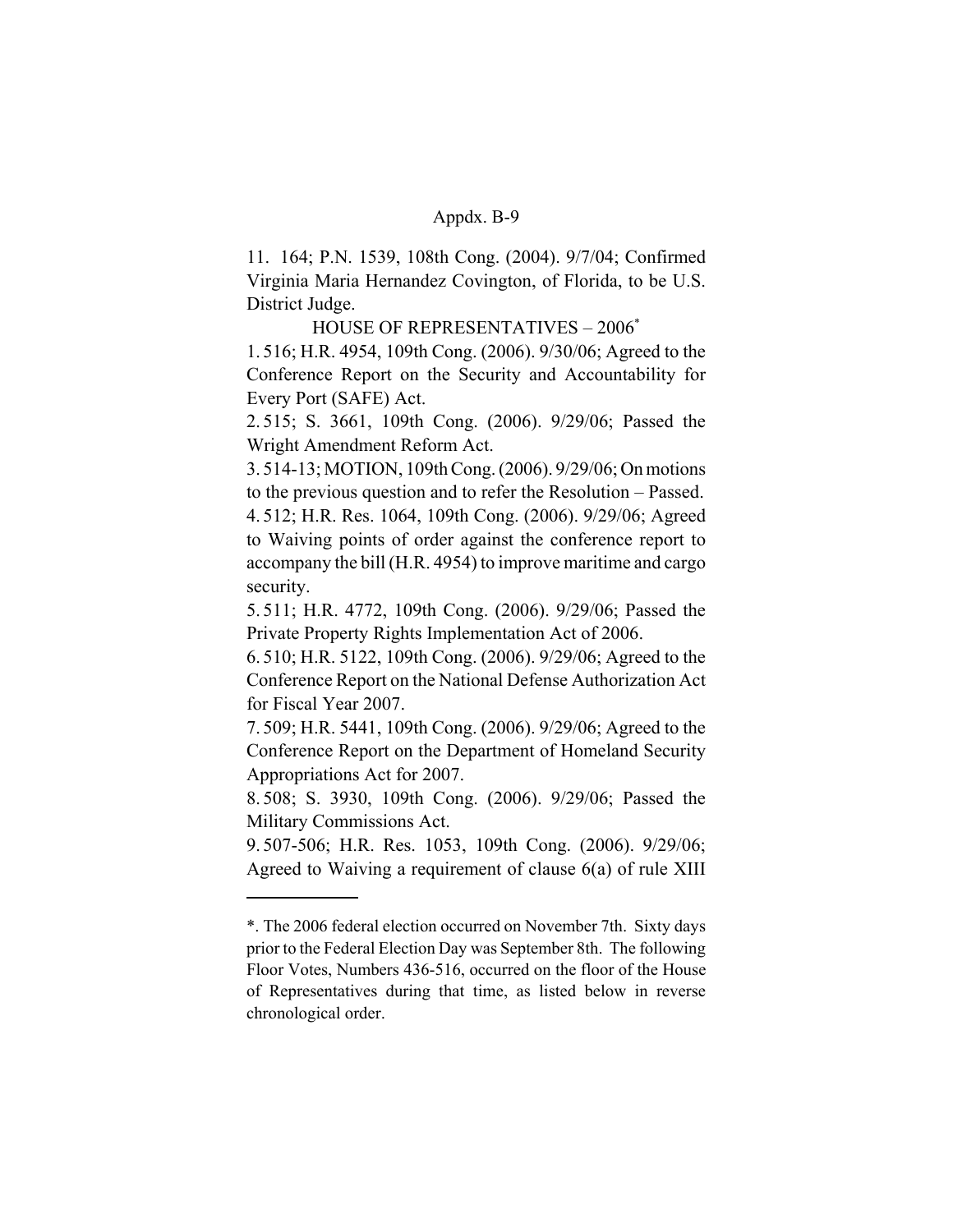with respect to consideration of certain resolutions reported from the Committee on Rules.

10. 505-504; H.R. Res. 1054, 109th Cong. (2006). 9/29/06; Agreed to Waiving points of order against the conference report on H.R. 5441, Department of Homeland Security Appropriations for FY 2007, and providing for the consideration of S. 3930, Military Commissions Act and H.R. 4772, Private Property Rights Implementation Act.

11. 503; H.R. 6143, 109th Cong. (2006). 9/28/06; Passed the Ryan White HIV/AIDS Treatment Modernization Act.

12. 502-501; H.R. 5825, 109th Cong. (2006). 9/28/06; Passed the Electronic Surveillance Modernization Act.

13. 500; H.R. 4954, 109th Cong. (2006). 9/28/06; Agreed to Motion to Instruct Conferees on the Security and Accountability for Every Port (SAFE) Act.

14. 499-498; H.R. Res. 1052, 109th Cong. (2006). 9/28/06; Agreed to Providing for the consideration of H.R. 5825, Electronic Surveillance Modernization Act.

15. 497-476; H.R. Res. 1046, 109th Cong. (2006). 9/28/06; Agreed to Waiving the requirement of clause 6(a) of rule XIII with respect to consideration of certain resolutions reported from the Committee on Rules.

16. 495; H.R. Res. 1045, 109th Cong. (2006). 9/28/06; Ordering the Previous Question on providing for the consideration of motions to suspend the rules.

17. 494; S. 2856, 109th Cong. (2006). 9/27/06; Passed the Financial Services Regulatory Relief Act.

18. 493; H.R. 6115, 109th Cong. (2006). 9/27/06; Passed the Market-to-Market Extension Act.

19. 492; H.R. 5637, 109th Cong. (2006). 9/27/06; Passed the Nonadmitted and Reinsurance Reform Act of 2006.

20. 491-490; H.R. 6166, 109th Cong. (2006). 9/27/06; Passed the Military Commissions Act.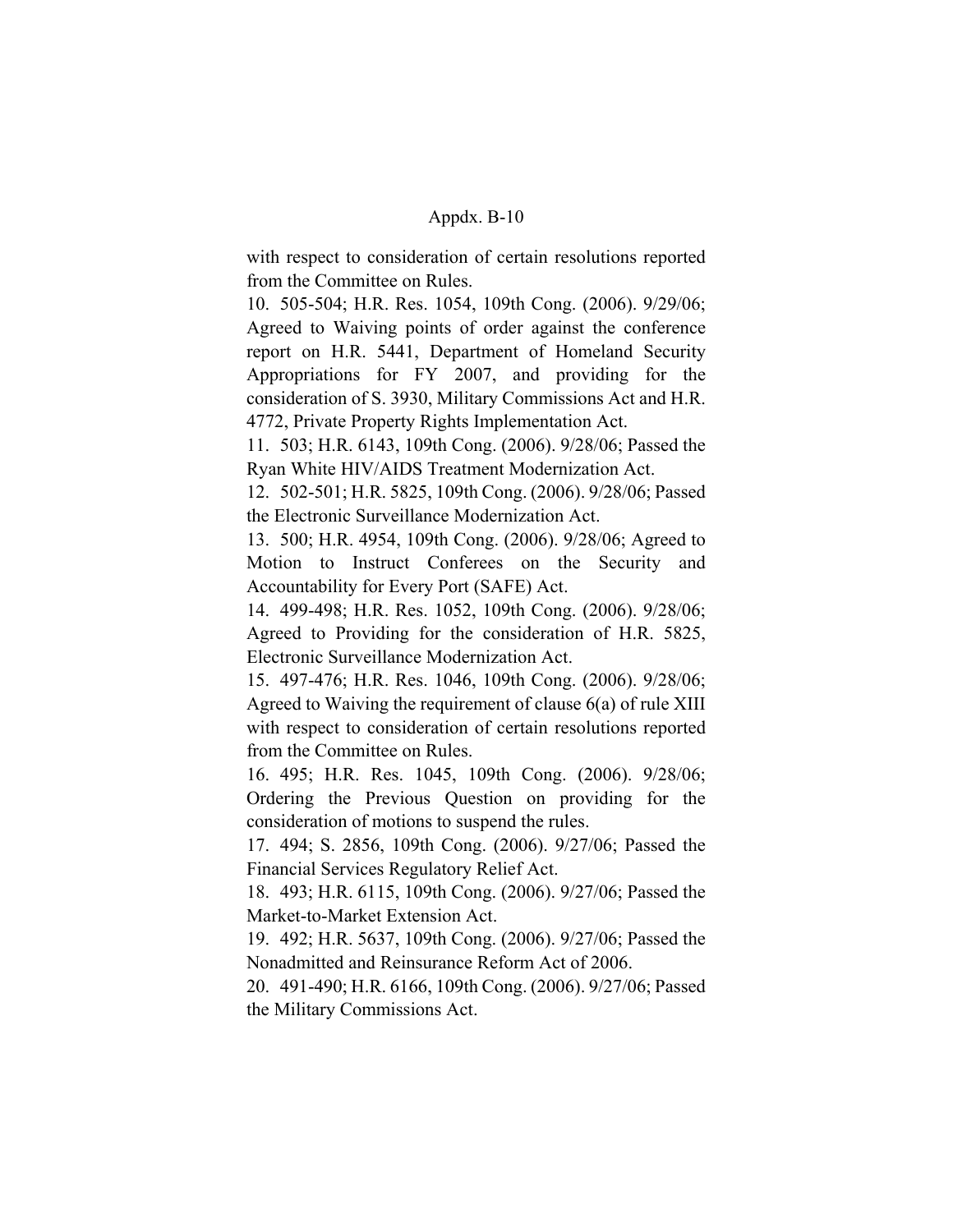21. 489-488; H.R. Res. 1042, 109th Cong. (2006). 9/27/06; Agreed to Providing for the consideration of H.R. 6166, Military Commissions Act.

22. 487; H.R. Con. Res. 483, 109th Cong. (2006). 9/27/06; Agreed to resolution providing for an adjournment or recess of the two Houses.

23. 486; H.R. 5631, 109th Cong. (2006). 9/26/06; Agreed to the Conference Report on the Department of Defense Appropriations Act for 2007.

24. 485; H.R. 6164, 109th Cong. (2006). 9/26/06; Passed the National Institutes of Health Reform Act.

25. 484; H.R. Res. 1017, 109th Cong. (2006). 9/26/06; Agree to Affirming support for the sovereignty and security of Lebanon and the Lebanese people.

26. 483; H.R. Res. 989, 109th Cong. (2006). 9/26/06; Agreed to Commending the United Kingdom for its efforts in the War on Terror, and for other purposes.

27. 482; H.R. Res. 992, 109th Cong. (2006). 9/26/06; Agreed to Urging the President to appoint a Presidential Special Envoy for Sudan.

28. 481; H.R. Res. 723, 109th Cong. (2006). 9/26/06; Agreed to Calling on the President to take immediate steps to help improve the security situation in Darfur, Sudan, with specific emphasis on civilian protection.

29. 480; H.R. 2679, 109th Cong. (2006). 9/26/06; Passed the Public Expression of Religion Act.

30. 479; S. 403, 109th Cong. (2006). 9/26/06; Passed the Child Custody Protection Act.

31. 478; MOTION, 109th Cong. (2006). 9/26/06; Motion to resolve into secret session – Failed.

32. 477; H.R. 4772, 109th Cong. (2006). 9/26/06; On Motion to Suspend the Rules and Pass, as Amended - Failed, Private Property Rights Implementation Act of 2006.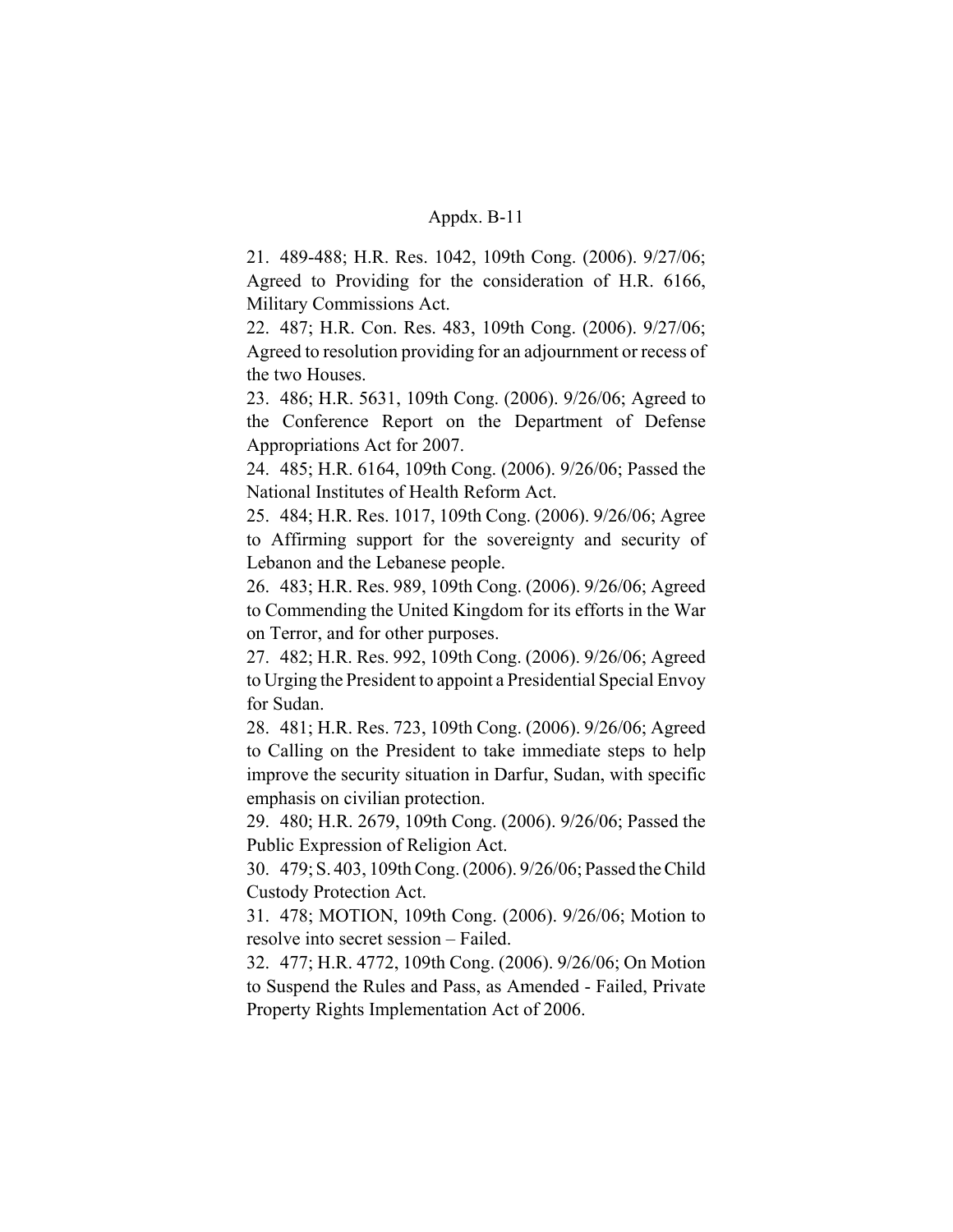33. 476; H.R. 5092, 109th Cong. (2006). 9/26/06; Passed the Bureau of Alcohol, Tobacco, Firearms, and Explosives (BATFE) Modernization and Reform Act.

34. 475; H.R. Res. 1039, 109th Cong. (2006). 9/26/06; Agreed to Providing for the consideration of S. 403, Child Custody Protection Act.

35. 474; H.R. Res. 1038, 109th Cong. (2006). 9/26/06; Agreed to Providing for the consideration of H.R. 2679, Public Expression of Religion Act.

36. 473; H.R. 6102, 109th Cong. (2006). 9/25/06; Passed the Captain Christopher Petty Post Office Building.

37. 472; H.R. 5062, 109th Cong. (2006). 9/25/06; On Motion to Suspend the Rules and Pass - Failed, New Hampshire Wilderness Act.

38. 471; H.R. 5059, 109th Cong. (2006). 9/25/06; On Motion to Suspend the Rules and Pass - Failed, New Hampshire Wilderness Act.

39. 470, S. 2832, 109th Cong. (2006). 9/21/06; On Motion to Suspend the Rules and Pass - Failed, Appalachian Regional Development Act Amendments of 2006.

40. 469; H.R. 4830, 109th Cong. (2006). 9/21/06; Passed the Border Tunnel Prevention Act of 2006.

41. 468-467; H.R. 6095, 109th Cong. (2006). 9/21/06; Passed the Immigration Law Enforcement Act of 2006.

42. 466; H.R. 5631, 109th Cong. (2006). 9/21/06; Closed Portions of the Conference on the Department of Defense Appropriations Act for 2007.

43. 465-464; H.R. 6094, 109th Cong. (2006). 9/21/06; Passed the Community Protection Act of 2006.

44. 463; S. 418, 109th Cong. (2006). 9/21/06; Passed the Military Personnel Financial Services Protection Act.

45. 462-461; H.R. Res. 1018, 109th Cong. (2006). 9/21/06; Agreed to Providing for the consideration of the bills (H.R.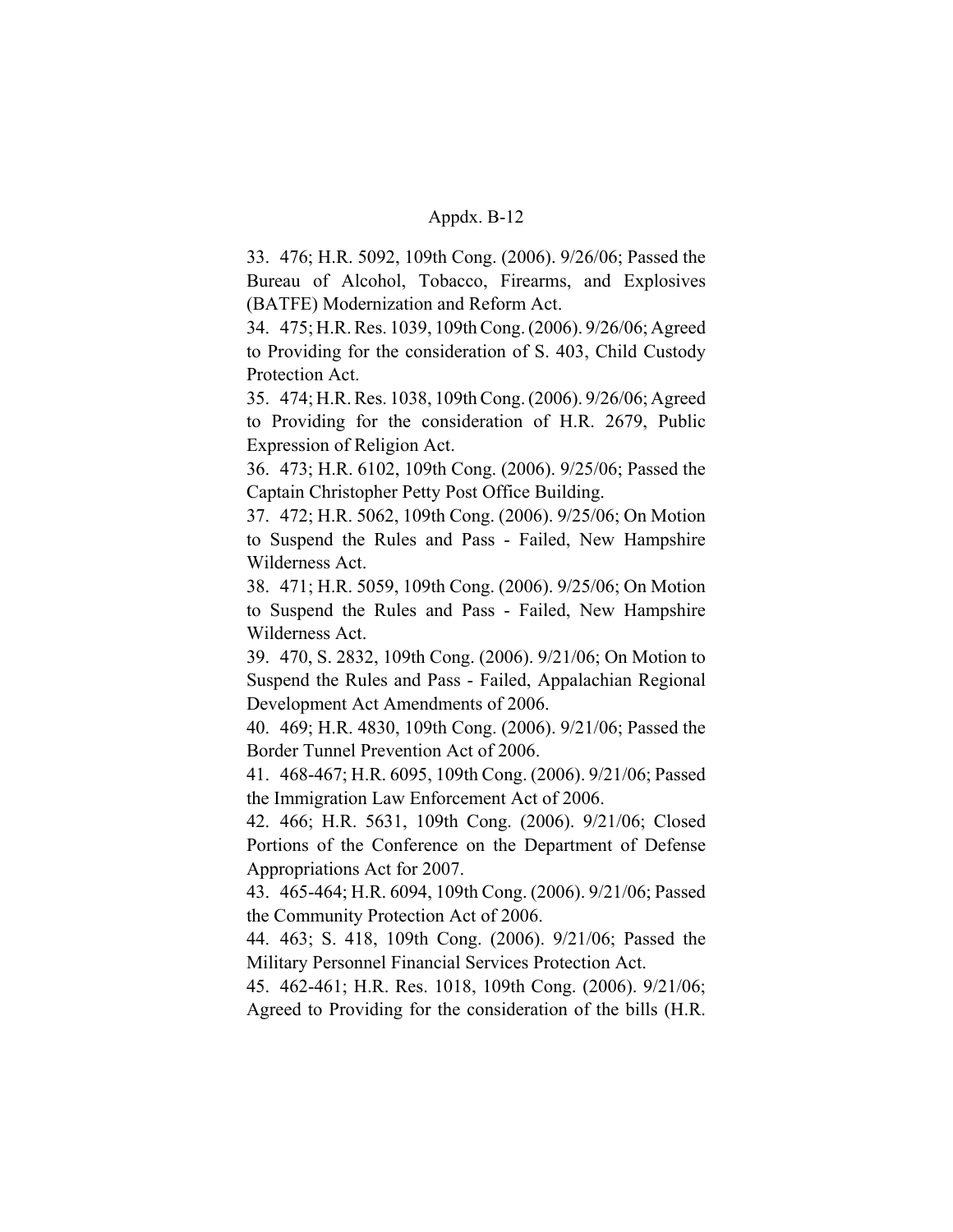4830) Border Tunnel Prevention Act of 2006, (H.R. 6094) Community Protection Act of 2006, and (H.R. 6095) Immigration Law Enforcement Act of 2006.

46. 460; H.R. Res. 976, 109th Cong. (2006). 9/20/06; Agreed to Condemning human rights abuses by the Government of the Islamic Republic of Iran and expressing solidarity with the Iranian people.

47. 459-458; H.R. 4844, 109th Cong. (2006). 9/20/06; Passed the Federal Election Integrity Act of 2006.

48. 457; H.R. Res. 942, 109th Cong. (2006). 9/20/06; Agreed to Recognizing the centennial anniversary on August 5, 2006, of the Iranian constitution of 1906.

49. 456-454; H.R. Res. 1015, 109th Cong. (2006). 9/20/06; Agreed to Providing for consideration of the bill (H.R. 4844) to amend the National Voter Registration Act of 1993 to require any individual who desires to register or re-register to vote in an election for Federal office to provide the appropriate State election official with proof that the individual is a citizen of the U.S.

50. 453; H.R. Con. Res. 415, 109th Cong. (2006). 9/19/06; Agreed to Condemning the repression of the Iranian Bahai community and calling for the emancipation of Iranian Bahais. 51. 452; H.R. Res. 622, 109th Cong. (2006). 9/19/06; Agreed to recognize and honor the Filipino World War II veterans for their defense of democratic ideals and their important contributions to the outcome of World War II.

52. 451; H.R. Con. Res. 210, 109th Cong. (2006). 9/19/06; Agreed to Supporting the goal of eliminating suffering and death due to cancer by the year 2015.

53. 450; H.R. 6033, 109th Cong. (2006). 9/14/06; Passed the Thomas J. Manton Post Office Building.

54. 449-448; H.R. Res. 1003, 109th Cong. (2006). 9/14/06; Agreed to Providing for the adoption of the resolution (H.R.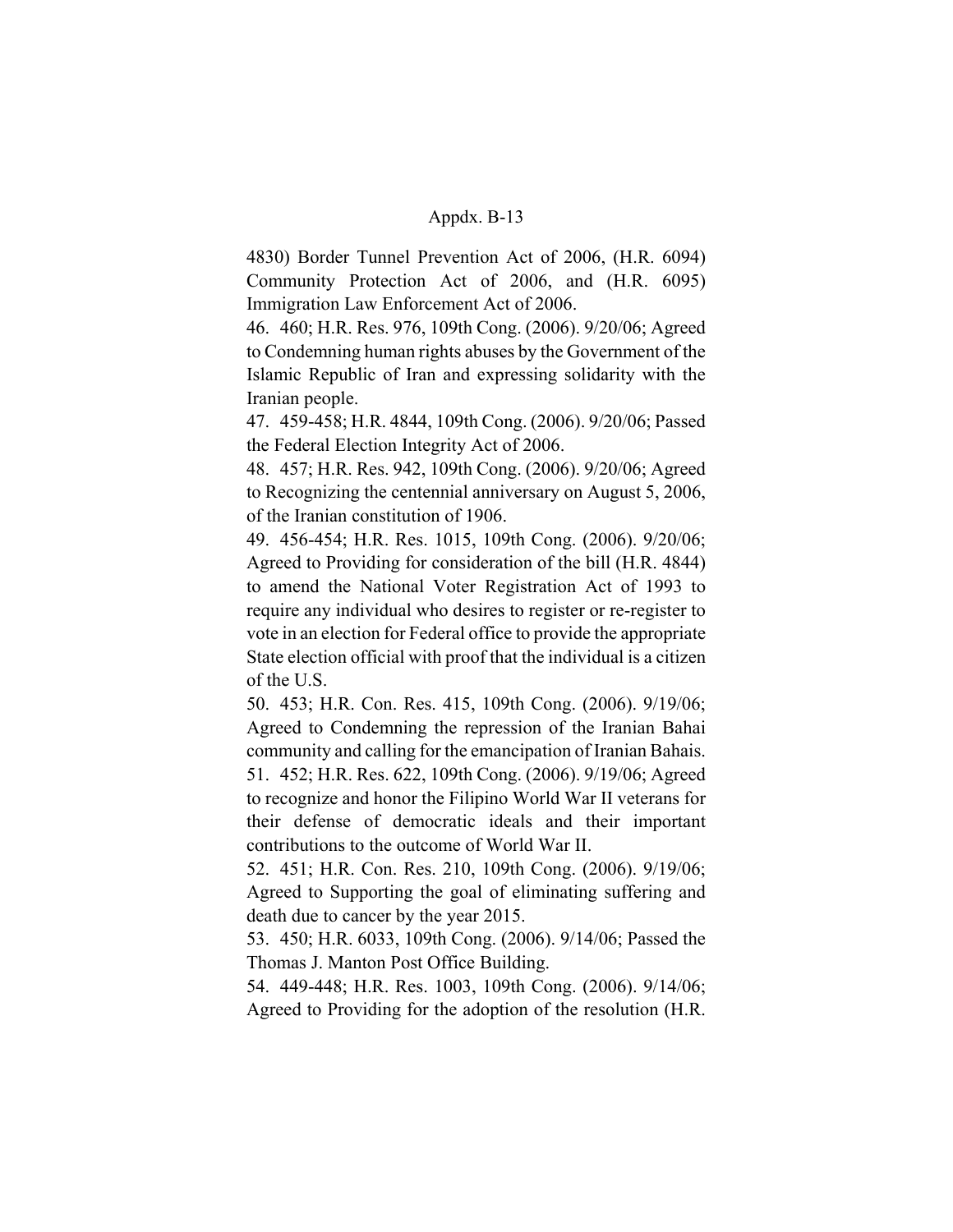Res. 1000) providing for earmarking reform in the House of Representatives.

55. 447; H.R. 2864, 109th Cong. (2006). 9/14/06; Motion to instruct Conferees passes on the Water Resources Development Act.

56. 446-45; H.R. 6061, 109th Cong. (2006). 9/14/06; Motion and Final passage of Secure Fence Act of 2006 - Failed.

57. 444; H.R. Res. 1002, 109th Cong. (2006). 9/14/06; Agreeing to Providing for the consideration of H.R. 6061, Secure Fence Act of 2006.

58. 443-441; H.R. 2665, 109th Cong. (2006). 9/14/06; Amendments (failed) and Passage of the Federal Prison Industries Competition in Contracting Act.

59. 440; H.R. Res. 994, 109th Cong. (2006). 9/13/06; Agreeing to Expressing the sense of the House of Representatives on the fifth anniversary of the terrorist attacks launched against the United States on September 11, 2001.

60. 439; H.R. 4893, 109th Cong. (2006). 9/13/06; Failed motion to suspend the rules and pass the Restricting Indian Gaming to Homelands of Tribes Act of 2006.

61. 438; H.R. Res. 996, 109th Cong. (2006). 9/13/06; Passage of a resolution Providing for the consideration of H.R. Res. 994, expressing the sense of the House of Representatives on the fifth anniversary of the terrorist attacks launched against the United States on September 11, 2001.

62. 437; H.R. Res. 175, 109th Cong. (2006). 9/12/06; Suspended the rules and agreed to Recognizing the importance of establishing a national memorial at the World Trade Center site to commemorate and mourn the events of February 26, 1993, and September 11, 2001.

63. 436; H.R. 5428, 109th Cong. (2006). 9/12/06; Passage of the designation of the Joshua A. Terando Princeton Post Office Building.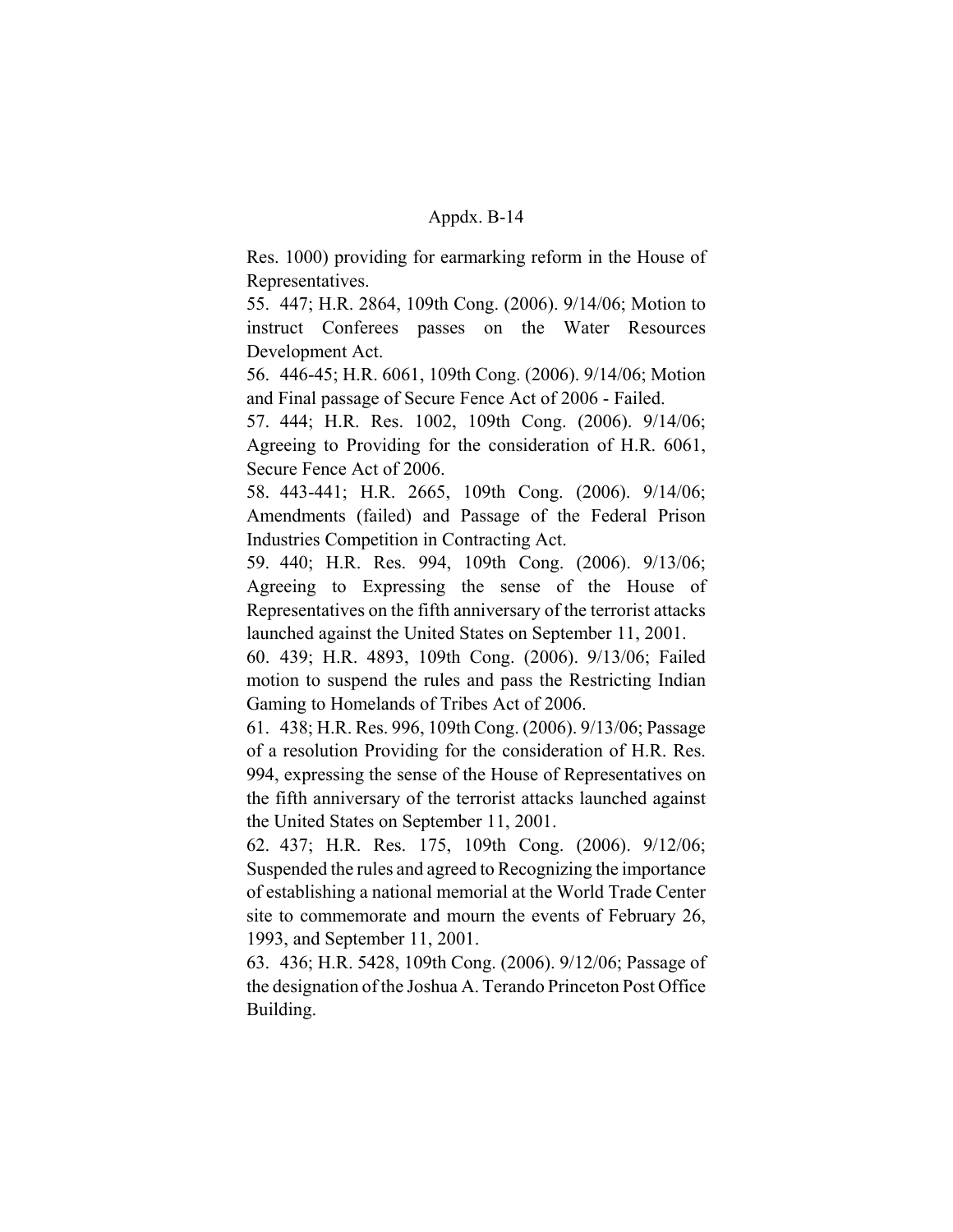# UNITED STATES SENATE – 2006\*

1. 263; S. 403, 109th Cong. (2006). 9/29/06; Rejected motion to concur with House on the Child Interstate Abortion Notification Act.

2. 262, 260, & 252; H.R. 6061, 109th Cong. (2006). 9/20 & 28- 29 /06; Amendments, motions, and final passage of the Secure Fence Act of 2006.

3. 261; H.R. 5631, 109th Cong. (2006). 9/29/06; Agreement to conference report on the Department of Defense Appropriations Act for 2007.

4. 259-254; S. 3930, 109th Cong. (2006). 9/27-28/06; Amendments and passage of Military Commission Act of 2006.

5. 253; P.N. 1586, 109th Cong. (2006). 9/25/06; Confirmation Francisco Augusto Besosa, of Puerto Rico, to be U.S. District Judge.

6. 251; P.N. 358, 109th Cong. (2006). 9/19/06; Confirmation Alice S. Fisher, of Virginia, to be an Assistant Attorney General.

7. 250; H.R. 5684, 109th Cong. (2006). 9/19/06; Passage of the United States-Oman Free Trade Agreement Implementation Act.

8. 249-240; H.R. 4954, 109th Cong. (2006). 9/12-14/06; A series of national security, war, homeland security, etc. amendments to and final passage of the SAFE Port Act.

<sup>\*.</sup> The 2006 federal election occurred on November 7th. Sixty days prior to the Federal Election Day was September 8th. The following Floor Votes, Numbers 240-263, occurred on the floor of the United States Senate during that time.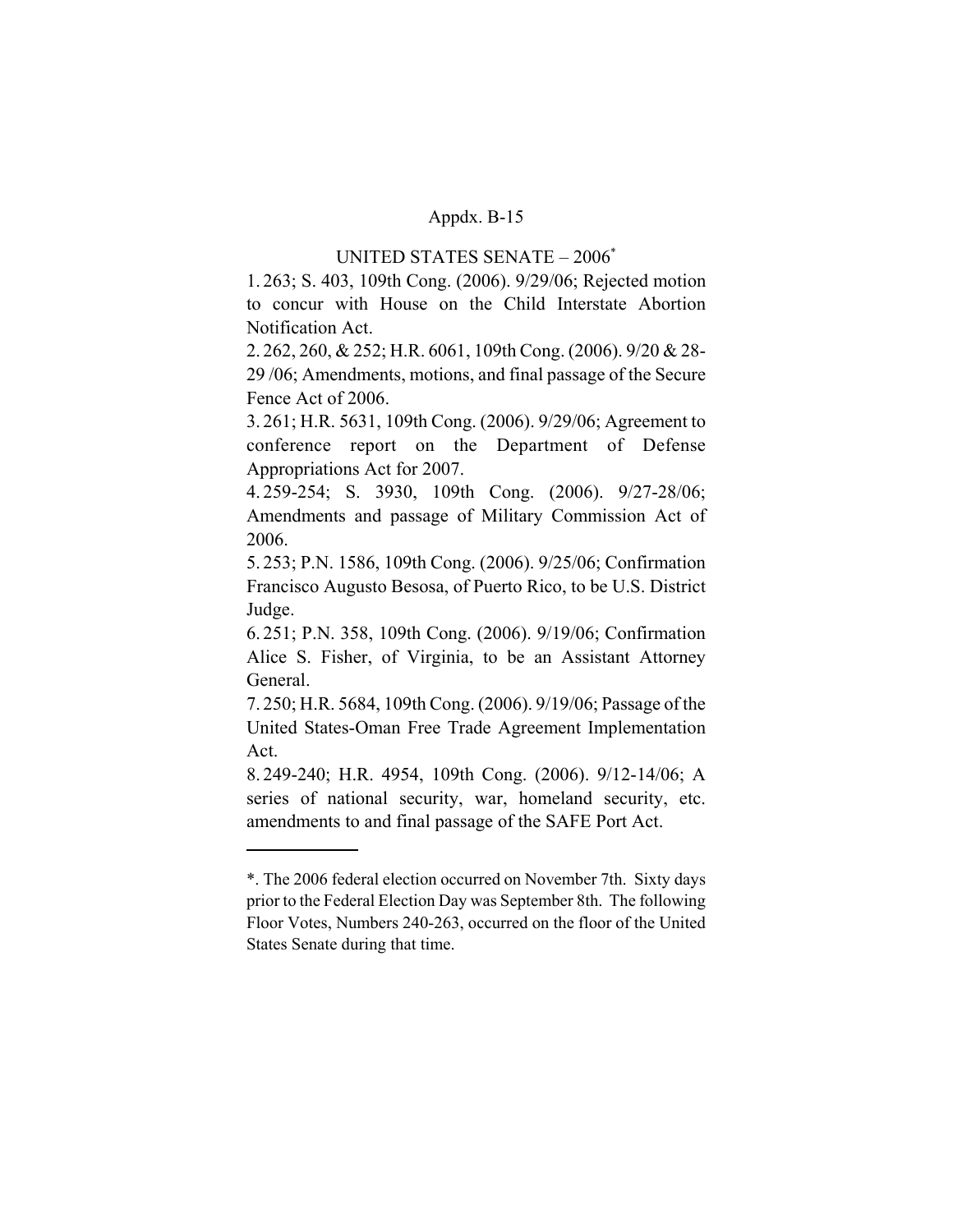# Appendix C

# **COMMITTEE HEARINGS OF THE HOUSE OF REPRESENTATIVES AND THE SENATE DURING THE SIXTY DAY PERIOD PRIOR TO THE GENERAL ELECTION 2004 AND 2006** 2004 COMMITTEE HEARINGS\*

1. Oct. 8, 2004; *The Nation's Flu Shot Shortage: How It Happened and Where We Go from Here: Hearing Before the H. Comm. on Government Reform*, 108th Cong. (2004).\*\*

2. Oct. 8, 2004; *Peacekeeping in Africa: Challenges and Opportunities: Hearing Before the H. Subcomm. on Africa of the H. Comm. on Foreign Relations*, 108th Cong. (2004).

3. Oct. 8, 2004; *Employment Situation, Sept. 2004: Hearing Before the J. Economic Comm.*, 108th Cong. (2004).

4. Oct. 7, 2004; *Mortgage Fraud and Its Impact on Mortgage Lenders: Hearing before the H. Subcomm. on Housing and Community Opportunity of the H. Comm. on Financial Services*, 108th Cong. (2004).

5. Oct. 7, 2004; *Federal Offender Reentry and Protecting Children from Criminal Recidivists: Hearing Before the H. Subcomm. on Crime, Terrorism, and Homeland Security of the H. Comm. on the Judiciary*, 108th Cong. (2004).

6. Oct. 7, 2004; *Long-Run Economics of Natural Gas: J. Hearing Before the J. Comm. on Energy and Commerce*, 108th Cong. (2004).

<sup>\*.</sup> The 2004 federal election occurred on November 2nd. Sixty days prior to the Federal Election Day was September 3rd. The following Committee hearings, listed here in reverse chronological order, occurred during that time.

<sup>\*\*.</sup> The hearings are referenced by the date of the hearing and the Committee Hearing Title.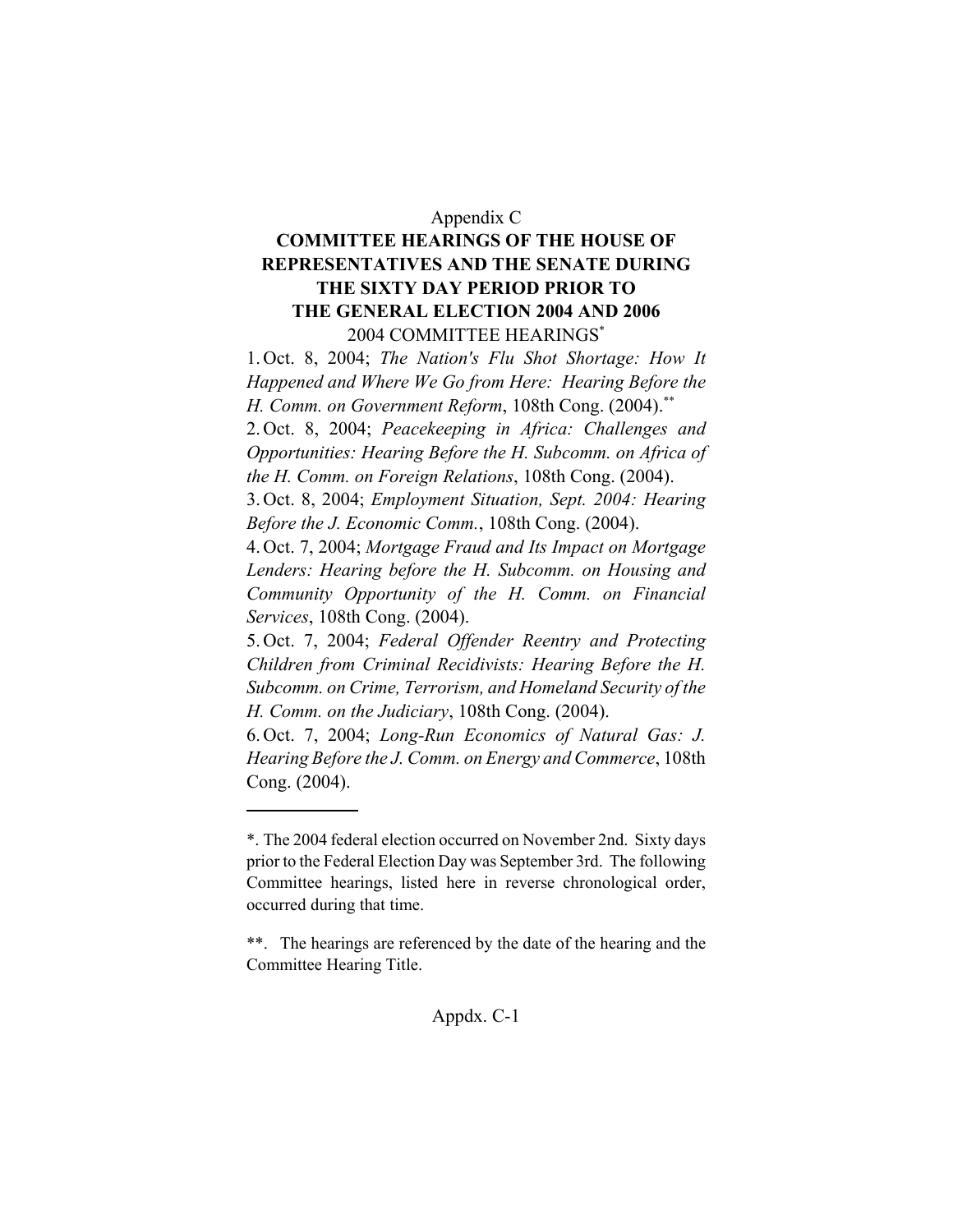7. Oct. 7, 2004; *Employment Situation, Sept. 2004: Hearing Before the J. Economic Comm.*, 108th Cong. (2004).

8. Oct. 7, 2004; *Airline Industry Pension Plans: Hearing Before the S. Comm. on Commerce, Science, and Transportation*, 108th Cong. (2004).

9. Oct. 6, 2004; *Federal Revenue Options: Hearing Before the H. Comm. on the Budget*, 108th Cong. (2004).

10. Oct. 6, 2004; *Child Product Safety: Do Current Standards Provide Enough Protection?: Hearing Before the H. Subcomm. on Commerce. Trade, and Consumer Protection of the H. Comm. on Energy and Commerce*, 108th Cong. (2004).

11. Oct. 6, 2004; *OFHEO Report: Allegations of Accounting and Management Failure at Fannie Mae: Hearing Before the H. Subcomm. on Capital Markets, Insurance, and Government Sponsored Enterprises of the H. Comm. on Financial Services*, 108th Cong. (2004).

12. Oct. 6, 2004; *Current Challenges in Combating the West Nile Virus: Hearing Before the H. Subcomm. on Energy Policy, Natural Resources and Regulatory Affairs of the H. Comm. on Government Reform*, 108th Cong. (2004).

13. Oct. 6, 2004; *"Annual Report on International Religious Freedom 2004" and Designations of Countries of Particular Concern: Hearing Before the H. Comm. on International Relations*, 108th Cong. (2004).

14. Oct. 6, 2004; *U.S. Trade Disputes in Peru and Ecuador: Hearing Before the H. Subcomm. on the Western Hemisphere of the H. Comm. on International Relations*, 108th Cong. (2004).

15. Oct. 6, 2004; *Presidential Succession Act: Hearing Before the H. Subcomm. on the Constitution of the H. Comm. on the Judiciary*, 108th Cong. (2004).

16. Oct. 6, 2004; *Maritime Domain Awareness: Hearing Before the H. Subcomm. on Coast Guard and Maritime*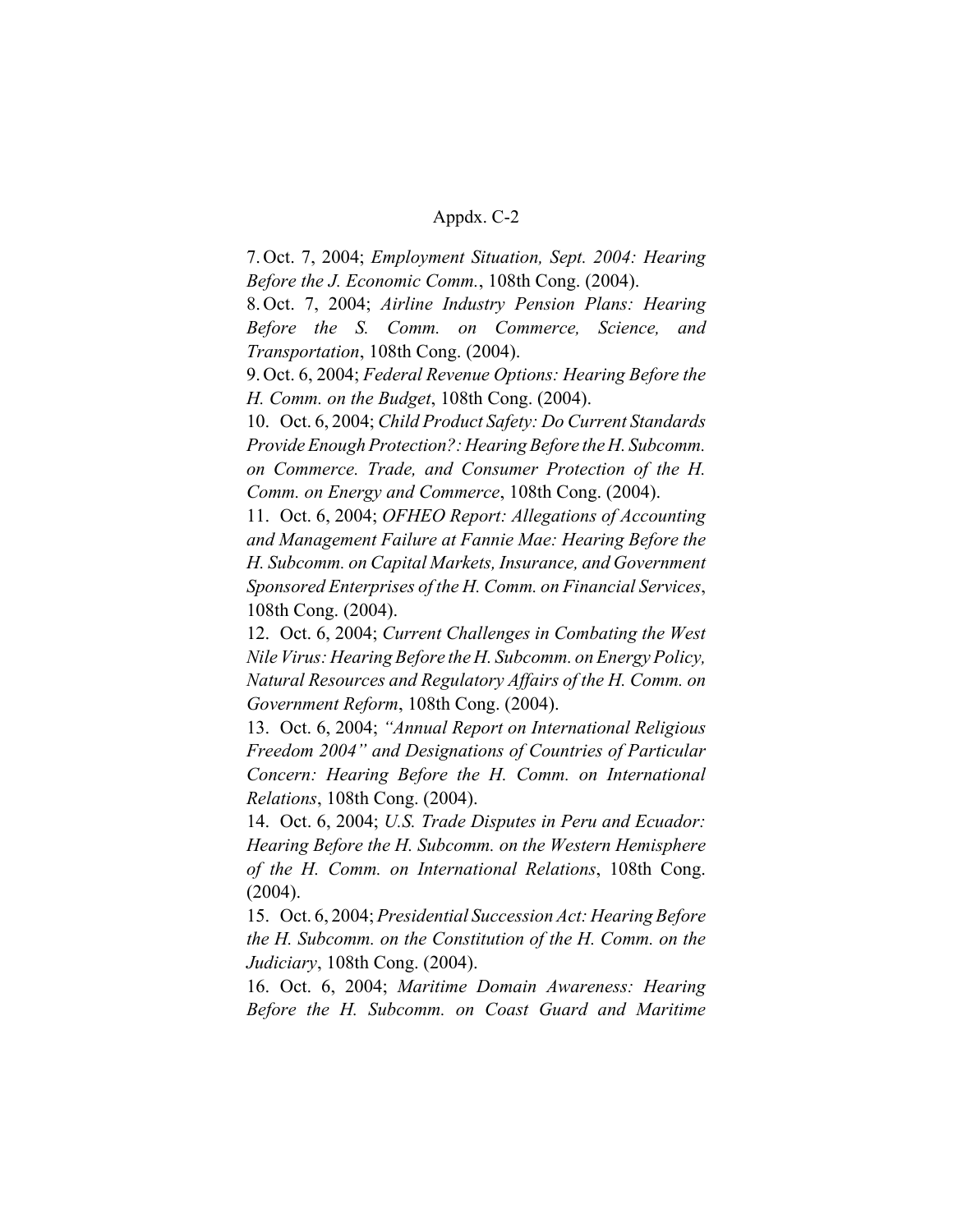*Transportation of the H. Comm. on Transportation and Infrastructure, 108th Cong. (2004).*

17. Oct. 6, 2004; *Department of Veterans Affairs Smart Card Projects: Hearing Before the H. Subcomm. on Oversight and Investigations of the H. Comm. on Veterans' Affairs, 108th Cong. (2004).*

18. Oct. 6, 2004; *Nominations: Hearing Before the S. Comm. on Armed Services*, 108th Cong. (2004).

19. Oct. 6, 2004; *Report of the Special Advisor to the Director of Central Intelligence for Strategy Regarding Iraqi Weapons of Mass Destruction Programs: Hearing Before the S. Comm. on Armed Services*, 108th Cong. (2004).

20. Oct. 6, 2004; *Natural Gas: Hearing Before the S. Subcomm. on Competition, Foreign Commerce, And Infrastructure of the S. Comm. on Commerce, Science, and Transportation*, 108th Cong. (2004).

21. Oct. 6, 2004; *Addressing the New Reality of Current Visa Policy on International Students and Researchers: Hearing Before the S. Comm. on Foreign Relations*, 108th Cong. (2004).

22. Oct. 6, 2004; *East Asia Health Programs: Hearing Before the S. Subcomm. on East Asian and Pacific Affairs of the S. Comm. on Foreign Relations*, 108th Cong. (2004).

23. Oct. 6, 2004; *Intelligence Matters: Hearing Before the S. Select Comm. on Intelligence*, 108th Cong. (2004).

24. Oct. 6, 2004; *Bioshield II: Hearing Before the S. Comm. on Health, Education, Labor, and Pensions and the S. Comm. on the Judiciary*, 108th Cong. (2004).

25. Oct. 5, 2004; *Neglected Diseases in East Asia: Are Public Health Programs Working? Part 8: Influenza Vaccine: Hearing Before the H. Subcomm. on Labor, Health and Human Services, Education and Related Agencies of the H. Comm. on Appropriations*, 108th Cong. (2004).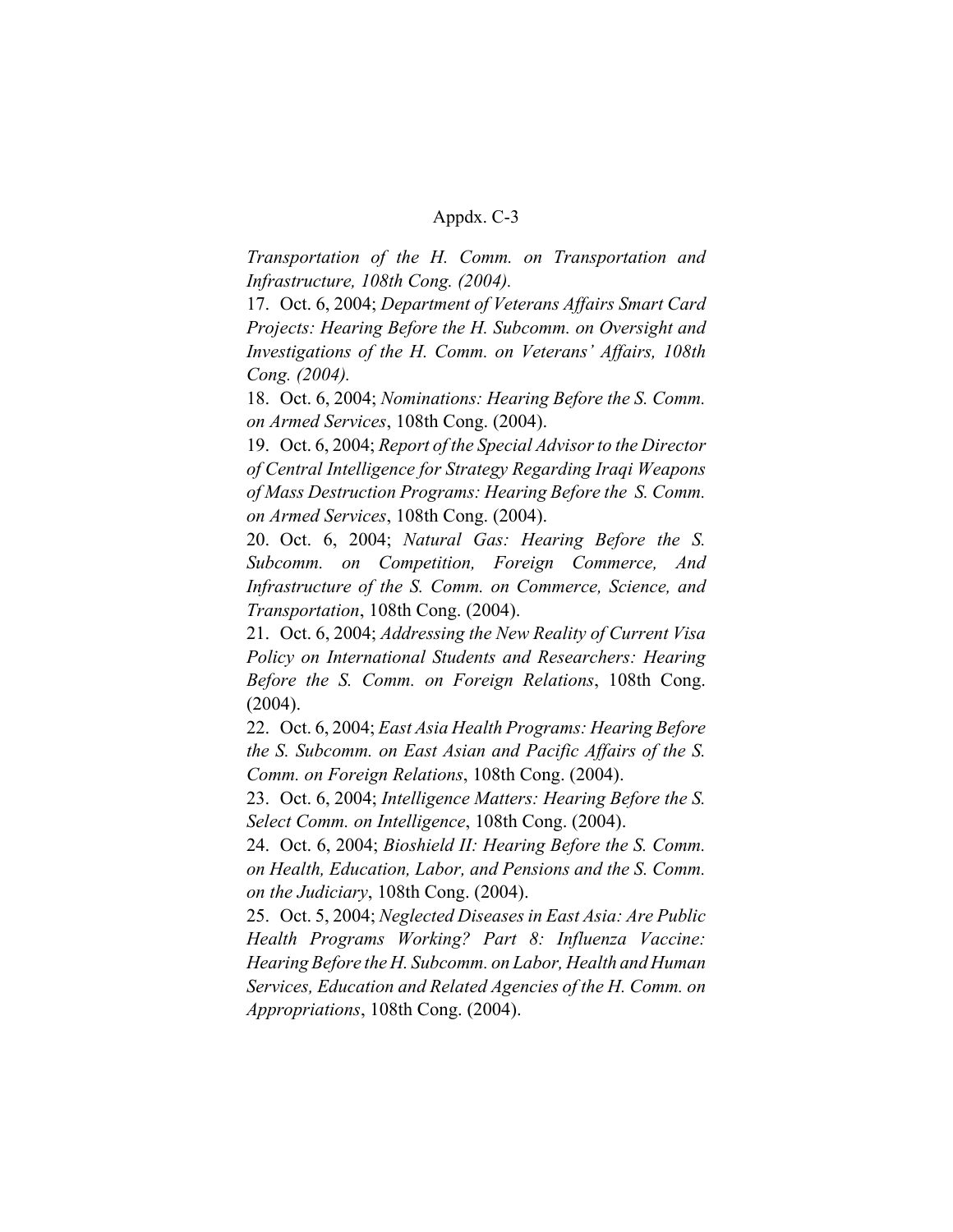26. Oct. 5, 2004; *The U.N. Oil for Food Program: Cash Cow Meets Paper Tiger: Hearing Before the H. Subcomm. on National Security, Emerging Threats and International Relations of the H. Comm. on Government Reform*, 108th Cong. (2004).

27. Oct. 5, 2004; *Peer-to-Peer Piracy on University Campuses: An Update: Hearing Before the H. Subcomm. on the Courts, the Internet, and Intellectual Property of the H. Comm. on the Judiciary*, 108th Cong. (2004).

28. Oct. 5, 2004; *Free and Fair Presidential Election, and for Reaffirming Serbia's Commitment to Peace, Democracy, and the Rule of Law, Calling on Government of Libya To Review Legal Actions Taken Against Bulgarian Medical Workers, Urging the President of the EU To Add Hezbollah to EU's Wide-Ranging List of Terrorist Organizations, Pledging Continued U.S. support for the sovereignty, independence, territorial integrity, and democratic and economic reforms of the Republic of Georgia: Hearing Before the H. Subcomm. on Europe of the H. Comm. on International Relations*, 108th Cong. (2004).

29. Oct. 5, 2004; *Nomination of Pamela Hughes Patenaude: Hearing Before the S. Comm. on Banking, Housing, and Urban Affairs*, 108th Cong. (2004).

30. Oct. 5, 2004; *Universal Service E-Rate Program: Hearing Before the S. Comm. on Commerce, Science, and Transportation*, 108th Cong. (2004).

31. Oct. 5, 2004; *Millennium Challenge Corporation: A Progress Report: Hearing Before the S. Comm. on Foreign Relations*, 108th Cong. (2004).

32. Oct. 5, 2004; *Nomination of Gregory Eugene Jackson: Hearing Before the S. Comm. on Governmental Affairs*, 108th Cong. (2004).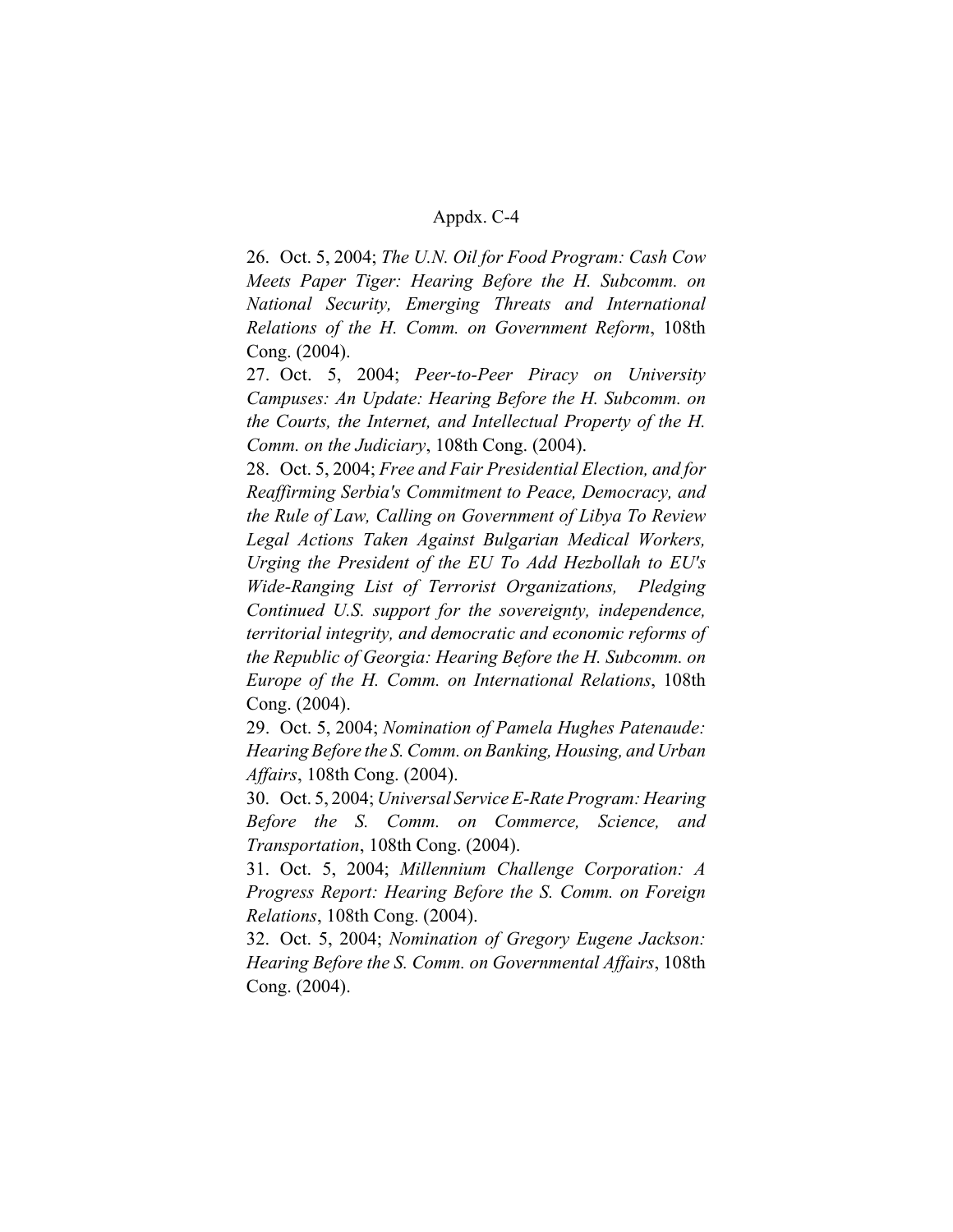33. Oct. 5, 2004; *Reducing Childhood Obesity: Public-Private Partnerships To Improve Nutrition and Increase Physical Activity in Children: Hearing Before the S. Comm. on Health, Education, Labor, and Pensions*, 108th Cong. (2004).

34. Oct. 5, 2004; *Maximizing Voter Choice: Opening the Presidency to Naturalized Americans: Hearing Before the S. Comm. on the Judiciary*, 108th Cong. (2004).

35. Oct. 5, 2004; *BioShield II: Responding to an Ever-Changing Threat: J. Hearing Before the S. Comm. on the Judiciary and the S. Comm. on Health, Education, Labor, and Pensions*, 108th Cong. (2004).

36. Oct. 4, 2004; *Nominations: Hearing Before the S. Comm. on the Judiciary*, 108th Cong. (2004).

37. Sept. 30, 2004*; Secret Ballot Protection Act of 2004: Hearing on H.R. 4343 Before the H. Subcomm. on Employer-Employee Relations of the H. Comm. on Education and Workforce*, 108th Cong. (2004).

38. Sept. 30, 2004; *Controlling Bioterror: Assessing Our Nation's Drinking Water Security: Hearing Before the H. Subcomm. on Environment and Hazardous Materials of the H. Comm. on Energy and Commerce, 108th Cong. (2004).*

39. Sept. 30, 2004; *Combating International Terrorist Financing: J. Hearing Before the H. Subcomm. on Domestic and International Monetary Policy, Trade, and Technology and the H. Subcomm. on Oversight and Investigations of the H. Comm. on Financial Services*, 108th Cong. (2004).

40. Sept. 30, 2004; *How Can We Maximize Private Sector Participation in Transportation?--Part II: Hearing Before the H. Subcomm. on Energy Policy, Natural Resources and Regulatory Affairs of the H. Comm. on Government Reform,* 108th Cong. (2004).

41. Sept. 30, 2004; *Financial Management at the Department of Health and Human Services: Hearing on H.R. 4368 Before*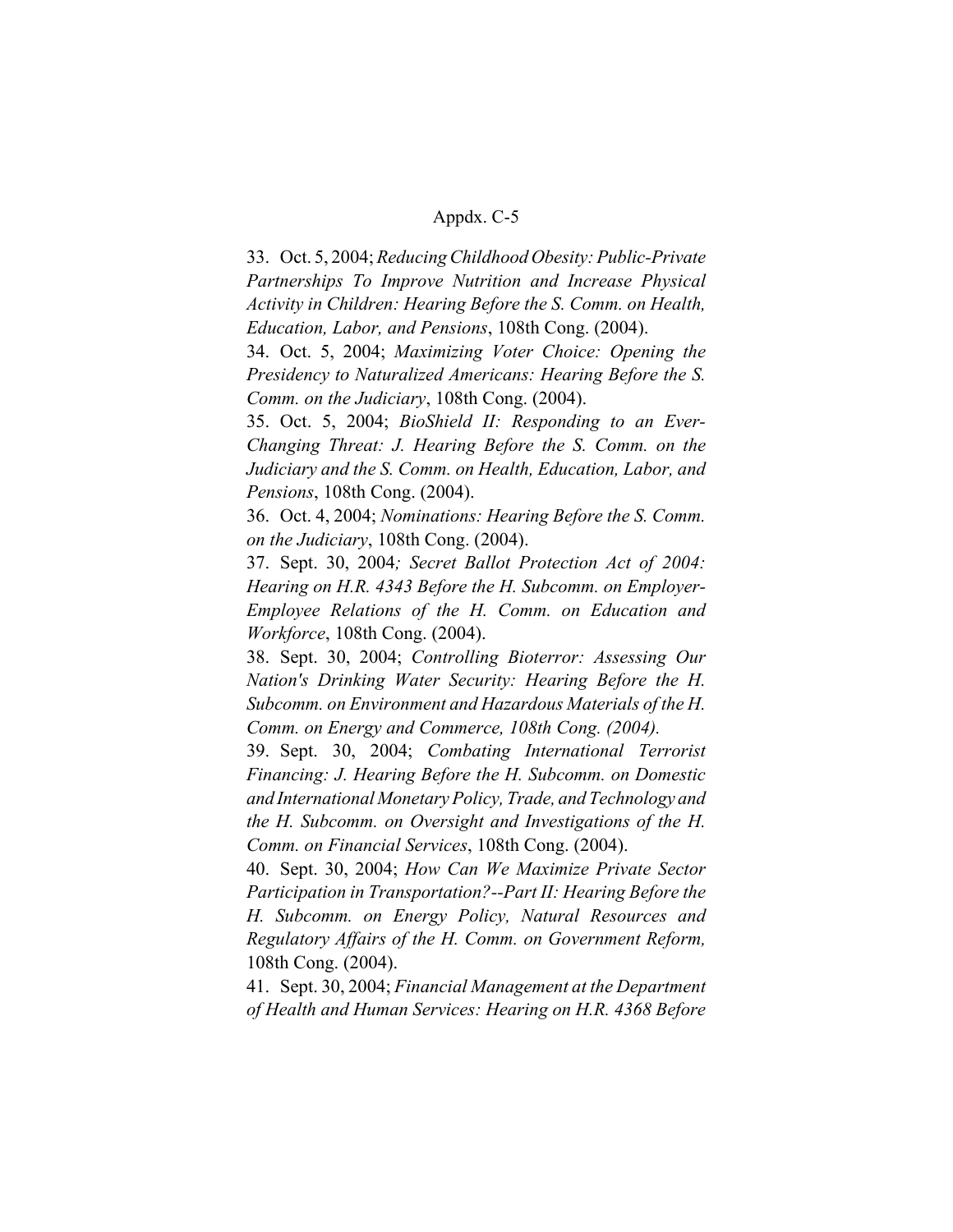*the H. Subcomm. on Government Efficiency and Financial Management of the H. Comm. on Government Reform, 108th Cong. (2004).*

42. Sept. 30, 2004; *Comprehensive Peace in Sudan Act: Hearing Before the H. Subcomm. On Africa of the H. Comm. on International Relations*, 108th Cong. (2004).

43. Sept. 30, 2004; *A Bill To Transfer the National Oceanic and Atmospheric Administration to the Department of the Interior: Hearing Before the H. Subcomm. on Fisheries Conservation*, *Wildlife and Oceans of the H. Comm. on Resources*, 108th Cong. (2004).

44. Sept. 30, 2004; *Are Citizen Suit Provisions of the Clean Water Act Being Misused?: Hearing Before the H. Subcomm. on Water Resources and Environment of the H. Comm. on Transportation and Infrastructure*, 108th Cong. (2004).

45. Sept. 30, 2004; *The Commissioner of Social Security's Proposal to Improve the Disability Process*, *Inadequate Disclosure, Disparate State Tax Treatment, and Questionable Broker Sales Practices: Hearing Before the H. Subcomm. on Social Security and the H. Subcomm. of Human Resources of the H. Comm. on Ways and Means*, 108th Cong. (2004).

46. Sept. 30, 2004; *Disrupting Terrorist Travel: Safeguarding America's Borders Through Information Sharing: Hearing Before the H. Subcomm. on Infrastructure and Border Security and the H. Subcomm. on Intelligence and Counterterrorism of the H. Comm. on Homeland Security*, 108th Cong. (2004).

47. Sept. 30, 2004; *Internet Governance and Security: Hearing Before the S. Subcomm. on Communications of the S. Comm. on Commerce, Science, and Transportation*, 108th Cong. (2004).

48. Sept. 30, 2004; *The Disposal Availability of Low-Level Radioactive Waste: Hearing on P.L. 96-573 Before the S. Comm. on Energy and Natural Resources*, 108th Cong. (2004).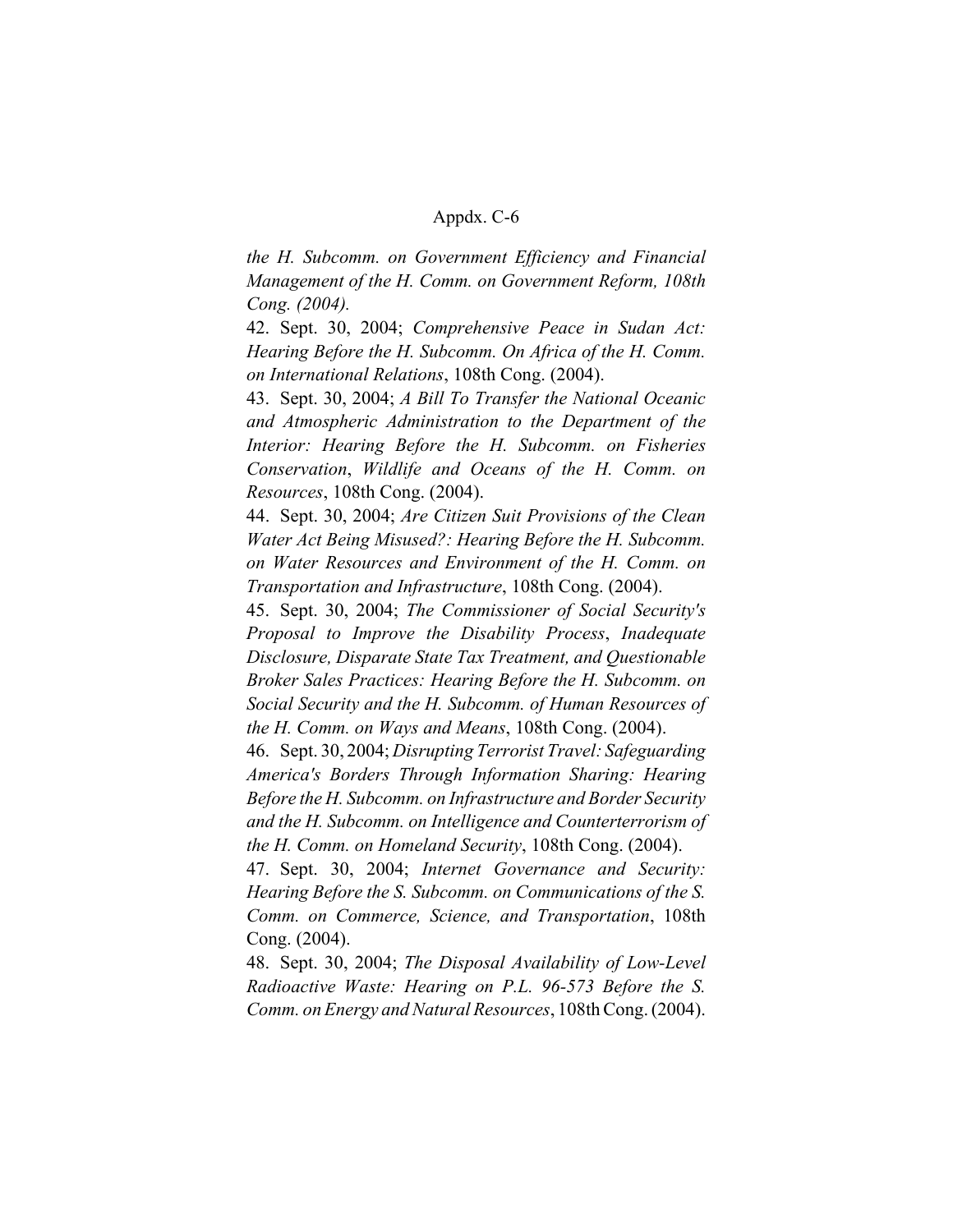49. Sept. 30, 2004; *Oversight of College Savings Plans: Hearing Before the S. Subcomm. on Financial Management, the Budget, and International Security of the S. Comm. on Governmental Affairs*, 108th Cong. (2004).

50. Sept. 30, 2004; *Nominations: Hearing Before the S. Comm. on the Judiciary*, 108th Cong. (2004) (reported favorably several federal judges).

51. Sept. 30, 2004; *Nominations: Hearing Before the S. Comm. on Veterans Affairs*, 108th Cong. (2004).

52. Sept. 29, 2004; *Review the Farm Credit System and Its Provisions for Associations To Exit the System, Schools Safely Acquiring Faculty Excellence Act: Hearing Before the H. Subcomm. on Conservation, Credit, Rural Development, and Research of the H. Comm. on Agriculture*, 108th Cong. (2004). 53. Sept. 29, 2004; *Improving Women's Health: Understanding Depression After Pregnancy: Hearing Before the H. Subcomm. on Health of the H. Comm. on Energy and Commerce*, 108th Cong. (2004).

54. Sept. 29, 2004; *An Examination of Wireless Directory Assistance Policies and Programs: Hearing Before the H. Subcomm. on Telecommunications and the Internet of the H. Comm. on Energy and Commerce*, 108th Cong. (2004).

55. Sept. 29, 2004; *Afghanistan: Hearing Before the H. Comm. on International Relations*, 108th Cong. (2004).

56. Sept. 29, 2004; *Miscellaneous Measures: Hearing Before the H. Subcomm. on Forests and Forest Health of the H. Comm. on Resources*, 108th Cong. (2004).

57. Sept. 29, 2004; *National Incident Management System: Enhancing Response to Terrorist Attacks: Hearing Before the H. Subcomm. on Emergency Preparedness and Response of the H. Select Comm. on Homeland Security*, 108th Cong. (2004).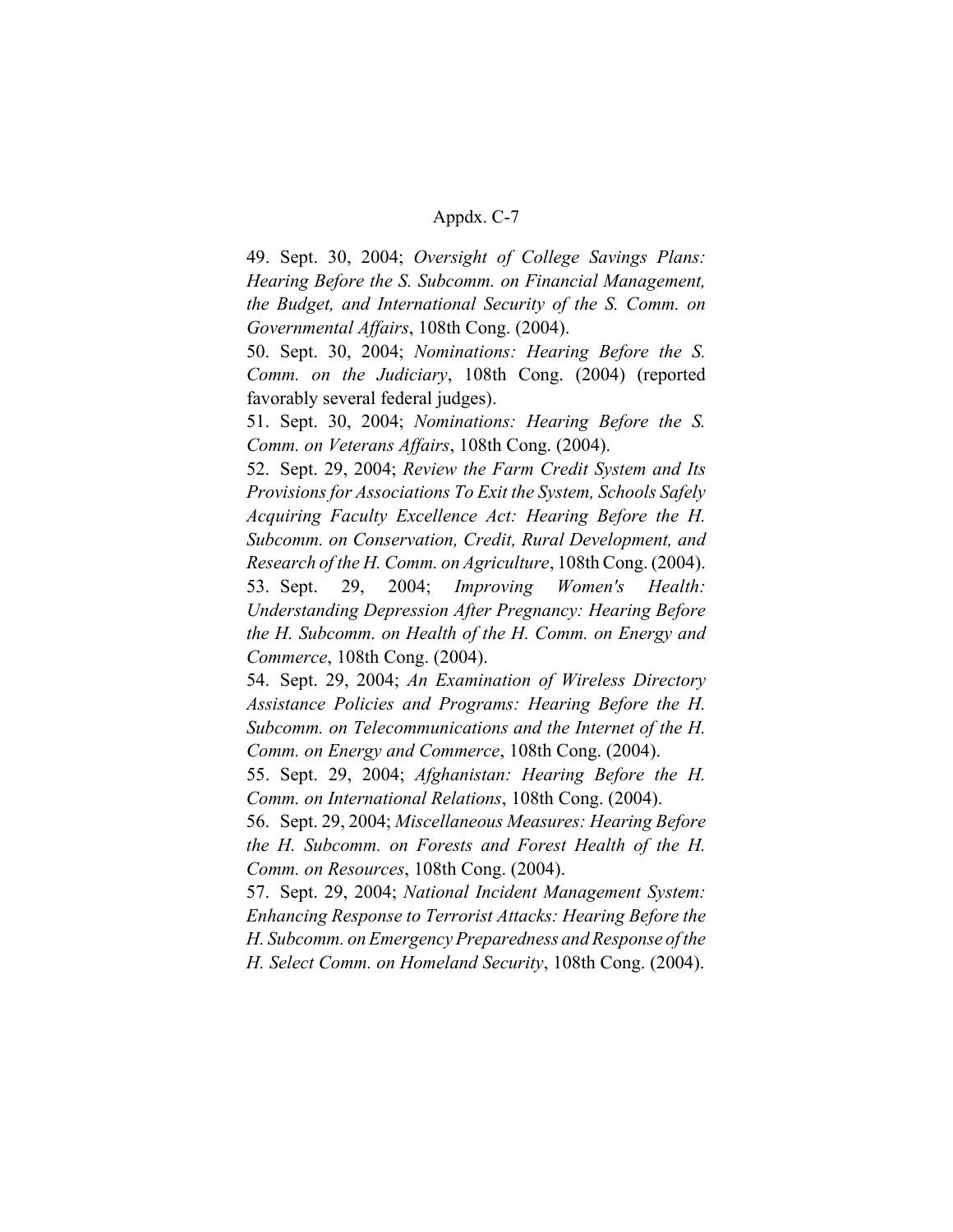58. Sept. 29, 2004; *Terrorist Financing: Hearing Before the S. Comm. on Banking, Housing, and Urban Affairs*, 108th Cong. (2004).

59. Sept. 29, 2004; *Stem Cell Research: Hearing Before the S. Subcomm. on Science, Technology, and Space of the S. Comm. on Commerce, Science, and Transportation*, 108th Cong. (2004).

60. Sept. 29, 2004; *Land Bills: Hearing Before the S. Subcomm. on Public Lands and Forests of the S. Comm. on Energy and Natural Resources,* 108th Cong. (2004).

61. Sept. 29, 2004; *Nominations: Hearing Before the S. Comm. on Foreign Relations*, 108th Cong. (2004).

62. Sept. 29, 2004; *Tribal Lobbying Matters: Hearing Before the S. Comm. on Indian Affairs*, 108th Cong. (2004).

63. Sept. 28, 2004; *Schools Safety Acquiring Faculty Excellence Act of 2004: Hearing Before the H. Subcomm. on 21st Century Competitiveness of the H. Comm. on Education and Workforce*, 108th Cong. (2004).

64. Sept. 28, 2004; *Protecting the Privacy of Consumers' Social Security Numbers: Hearing Before the H. Subcomm. on Commerce, Trade, and Consumer Protection of the H. Comm. on Energy and Commerce*, 108th Cong. (2004).

65. Sept. 28, 2004; *Oversight of USDA Racial Discrimination Case: Hearing Before the H. Subcomm. on the Constitution of the H. Comm. on the Judiciary*, 108th Cong. (2004).

66. Sept. 28, 2004; *Policies To Enforce the Bank Secrecy Act and Prevent Money Laundering in Money Services Businesses and the Gaming Industry: Hearing Before the S. Comm. on Banking, Housing, and Urban Affairs*, 108th Cong. (2004).

67. Sept. 28, 2004; *Media Ownership: Hearing Before the S. Comm. on Commerce, Science, and Transportation*, 108th Cong. (2004).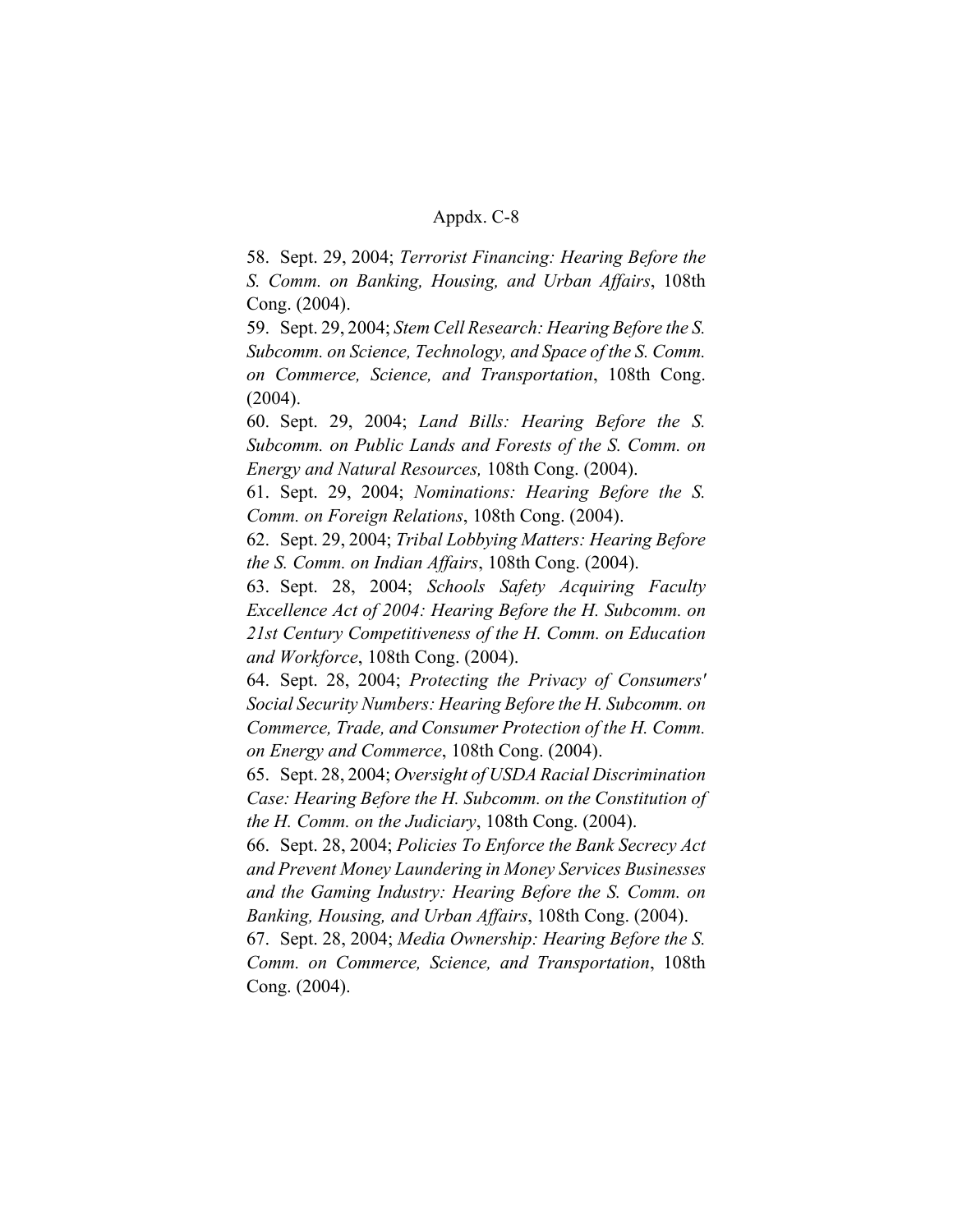68. Sept. 28, 2004; *Media Ratings: Hearing Before the S. Comm. on Commerce, Science, and Transportation*, 108th Cong. (2004).

69. Sept. 28, 2004; *Multilateral Development Banks: Hearing Before the S. Comm. on Foreign Relations*, 108th Cong. (2004).

70. Sept. 28, 2004; *Combating the Flu: Keeping Seniors Alive: Hearing Before the S. Comm. on Aging*, 108th Cong. (2004).

71. Sept. 24, 2004; *Iraq Reconstruction Program: Hearing Before the H. Subcomm. on Foreign Operations, Export Financing, and Related Programs of the H. Comm. on Appropriations*, 108th Cong. (2004).

72. Sept. 24, 2004; *Oversight on Sage Grouse Conservation: Hearing Before the S. Subcomm. on Fisheries, Wildlife, and Water of the S. Comm. on Environment and Public Works*, 108th Cong. (2004).

73. Sept. 24, 2004; *Treaties: Hearing Before the S. Comm. on Foreign Relations*, 108th Cong. (2004).

74. Sept. 23, 2004; *Are Current Safeguards Protecting Taxpayers Against Diploma Mills?: Hearing Before the H. Subcomm. on 21st Century Competitiveness of the H. Comm. on Education and Workforce*, 108th Cong. (2004).

75. Sept. 23, 2004; *FDA's Role in Protecting the Public Health: Examining FDA's Review of Safety and Efficacy Concerns in Anti-Depressant Use by Children: Hearing Before the H. Subcomm. on Oversight and Investigations of the H. Comm. on Energy and Commerce*, 108th Cong. (2004).

76. Sept. 23, 2004; *Encouraging Small Business Growth and Access to Capital: Hearing Before the H. Subcomm. on Oversight and Investigations of the H. Comm. on Financial Services*, 108th Cong. (2004).

77. Sept. 23, 2004; *Intellectual Property Piracy: Are We Doing Enough To Protect U.S. Innovation Abroad: Hearing*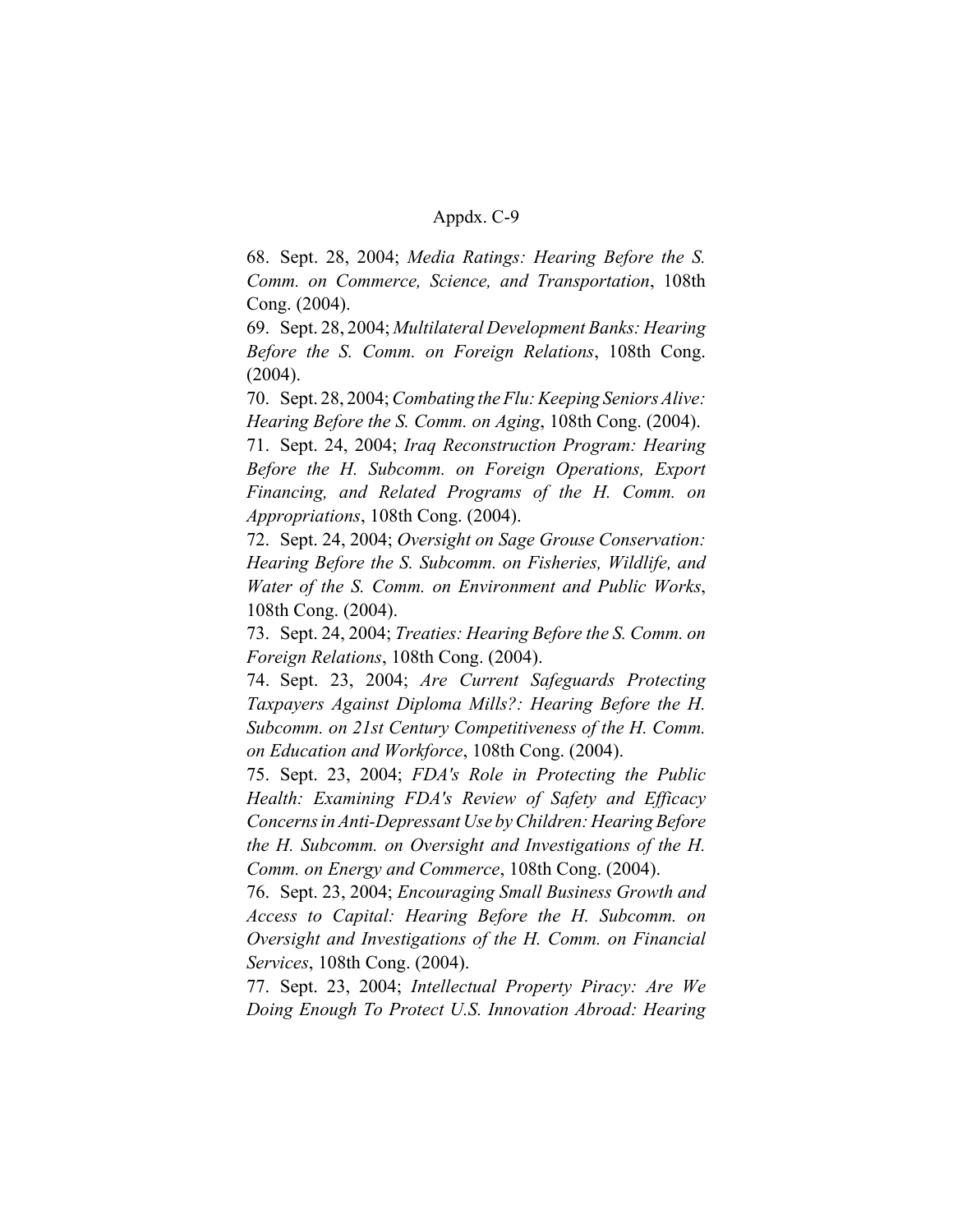*Before the H. Comm. on Government Reform*, 108th Cong. (2004).

78. Sept. 23, 2004; *U.S. Security Policy in Afghanistan on Eve of National Elections: Hearing Before the H. Comm. on International Relations*, 108th Cong. (2004).

79. Sept. 23, 2004; *Oversight of Endangered Species: Hearing Before the H. Subcomm. on Fisheries Conservation, Wildlife, and Oceans of the H. Comm. on Resources*, 108th Cong. (2004).

80. Sept. 23, 2004; *Select Tax Issues: Hearing Before the H. Subcomm. on Select Revenue Measures of the H. Comm. on Ways and Means*, 108th Cong. (2004).

81. Sept. 23, 2004; *National Labor Relations Board Issues: Hearing Before the S. Subcomm. on Labor, Health and Human Services, Education, and Related Agencies of the S. Comm. on Appropriations*, 108th Cong. (2004).

82. Sept. 23, 2004; *Global Posture Review of U.S.: Hearing Before the S. Comm. on Armed Services*, 108th Cong. (2004). 83. Sept. 23, 2004; *Prescription Drug Abuse and Diversion: The Role of Prescription Drug Monitoring Programs: Hearing Before the S. Comm. on Health, Education, Labor, and Pensions*, 108th Cong. (2004).

84. Sept. 22, 2004; *Repairing the 21ST Century Car: Is Technology Locking the Consumer Out?: Hearing Before the H. Subcomm. on Commerce, Trade, and Consumer Protection of the H. Comm. on Energy and Commerce*, 108th Cong. (2004).

85. Sept. 22, 2004; *Problems with the E-Rate Program: Waste, Fraud, and Abuse Concerns in the Wiring of Our Nation's Schools to the Internet: Hearing Before the H. Subcomm. on Oversight and Investigations of the H. Comm. on Energy and Commerce*, 108th Cong. (2004).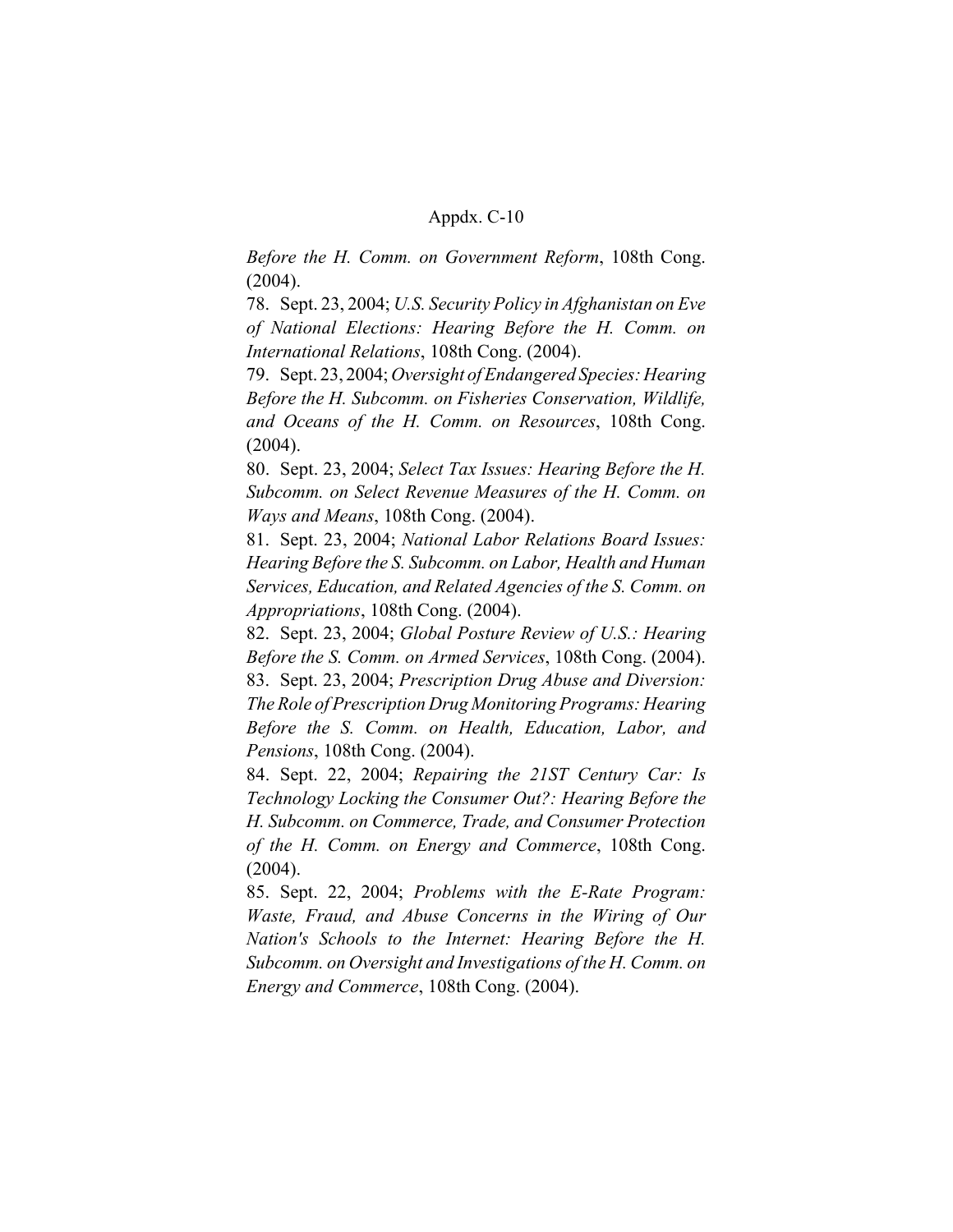86. Sept. 22, 2004; *Legislative Proposals To Implement the Recommendations of the 9/11 Commission: Hearing Before the H. Comm. on Financial Services*, 108th Cong. (2004).

87. Sept. 22, 2004; *Access to Recovery: Improving Participation and Access in Drug Treatment, Costs, Consequences, and Potential Solutions: Hearing Before the H. Subcomm. on Criminal Justice, Drug Policy, and Human Resources of the H. Comm. on Government Reform*, 108th Cong. (2004).

88. Sept. 22, 2004; *Dietary Supplements: Nature's Answer to Cost Effective Preventative Medicine: Hearing Before the H. Subcomm. on Human Rights and Wellness of the H. Comm. on Government Reform*, 108th Cong. (2004).

89. Sept. 22, 2004; *Combating Terrorism: The 9/11 Commission Recommendations and the National Strategies: Hearing Before the H. Subcomm. on National Security, Emerging Threats, and International Relations of the H. Comm. on Government Reform*, 108th Cong. (2004).

90. Sept. 22, 2004; *Identity Theft: The Causes, Costs, Consequences, and Potential Solutions?: Hearing Before the H. Subcomm. on Technology, Information Policy, Intergovernmental Relations, and the Census of the H. Comm. on Government Reform*, 108th Cong. (2004).

91. Sept. 22, 2004; *Asia's Environmental Challenges: Hearing Before the H. Subcomm. on Asia and the Pacific of the H. Comm. on International Relations*, 108th Cong. (2004).

92. Sept. 22, 2004; *Disarmament of Libya's Weapons of Mass Destruction: Hearing Before the H. Subcomm. on International Terrorism, Nonproliferation, and Human Rights of the H. Comm. on International Relations*, 108th Cong. (2004).

93. Sept. 22, 2004; *Water Legislation: Hearing Before the H. Subcomm. on Water and Power of the H. Comm. on Resources*, 108th Cong. (2004).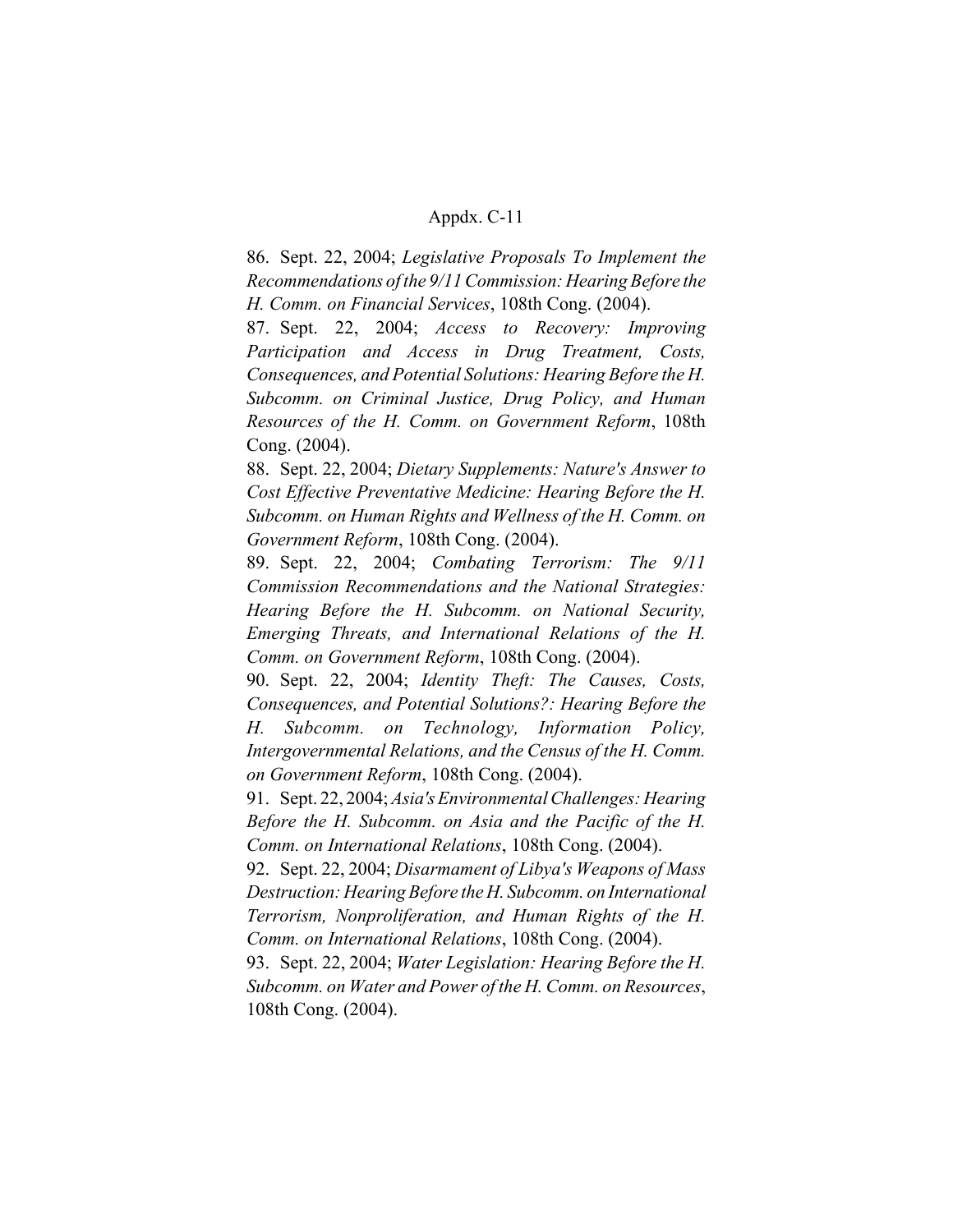94. Sept. 22, 2004; *Impact of High Natural Gas Prices on Small Farmers and Manufacturers: Hearing Before the H. Subcomm. on Rural Enterprise, Agriculture, and Technology of the H. Comm. on Small Business*, 108th Cong. (2004).

95. Sept. 22, 2004; *Trade Preferences for Haiti, Including the USA PATRIOT Act and the SAFE Act: Hearing Before the H. Subcomm. on Trade of the H. Comm. on Ways and Means*, 108th Cong. (2004).

96. Sept. 22, 2004; *Emergency Warning Systems: Ways To Notify the Public in the New Era of Homeland Security: Hearing Before the H. Subcomm. on Emergency Preparedness and Response of the H. Comm. on Homeland Security*, 108th Cong. (2004).

97. Sept. 22, 2004; *9/11 Commission Recommendations: Hearing Before the S. Comm. on Appropriations*, 108th Cong. (2004).

98. Sept. 22, 2004; *Examination and Oversight of the Condition and Regulation of the Insurance Industry: Hearing Before the S. Comm. on Banking, Housing, and Urban Affairs*, 108th Cong. (2004).

99. Sept. 22, 2004; *Nomination of Lloyd O. Pierson: Hearing Before the S. Comm. on Foreign Relations*, 108th Cong. (2004).

100.Sept. 22, 2004; *Code Talkers: Hearing Before the S. Comm. on Indian Affairs*, 108th Cong. (2004).

101.Sept. 22, 2004; *Review of Counter-Terrorism Legislation and Proposals: Hearing Before the S. Comm. on Judiciary*, 108th Cong. (2004).

102.Sept. 22, 2004; *Nominations: Hearing Before the S. Comm. on the Judiciary*, 108th Cong. (2004).

103.Sept. 22, 2004; *Expanding Consumer Choice and Addressing 'Adverse Selection' Concerns in Health Insurance: Hearing Before the J. Economic Comm.*, 108th Cong. (2004).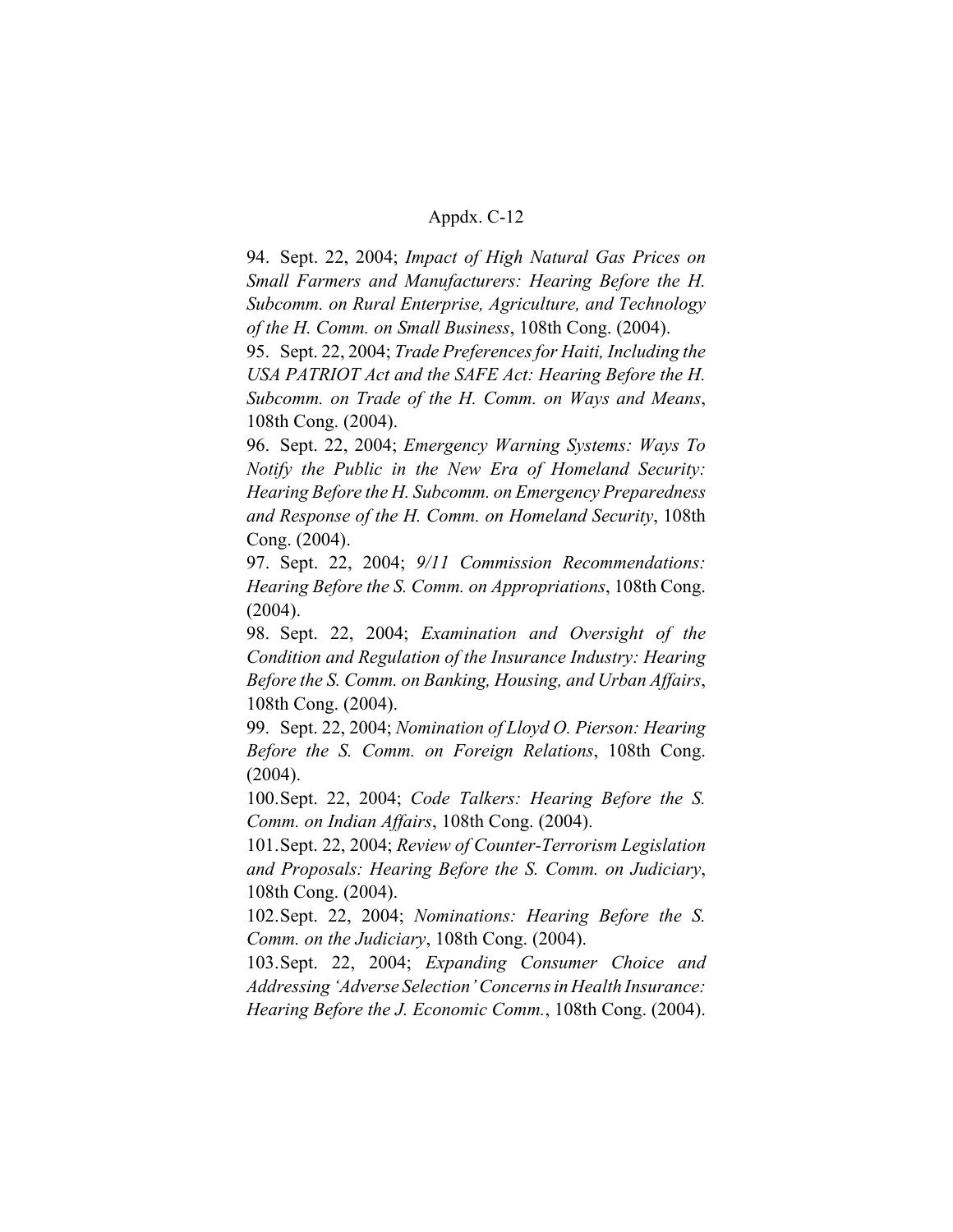104.Sept. 21, 2004; *Keeping Seniors Healthy: New Perspective Benefits in the Medicare Modernization Act: Hearing Before the H. Subcomm. on Health of the H. Comm. on Energy and Commerce*, 108th Cong. (2004).

105.Sept. 21, 2004; *Pechanga Band of Luiseno Mission Indians Land Transfer Act: Hearing Before the H. Comm. on Resources*, 108th Cong. (2004).

106.Sept. 21, 2004; *Commission on Security and Cooperation in Europe: Human Trafficking: Hearing Before the H. Comm. on Armed Services*, 108th Cong. (2004).

107.Sept. 21, 2004; *Review of the 9/11 Commission's Intelligence Recommendations: Hearing Before the S. Comm. on Appropriations*, 108th Cong. (2004).

108.Sept. 21, 2004; *Commission on Ocean Policy: Hearing Before the S. Comm. on Commerce, Science, and Transportation*, 108th Cong. (2004).

109.Sept. 21, 2004; *Wireless 411 Privacy Act: Hearing Before the S. Comm. on Commerce, Science, and Transportation*, 108th Cong. (2004).

110.Sept. 21, 2004; *Harbert and Shaw Nominations: Hearing Before the S. Comm. on Energy and Natural Resources*, 108th Cong. (2004).

111.Sept. 21, 2004; *Petrified Forest in Arizona, Quincentennial of the Discovery of Florida, Harry S Truman National Historic Site, Hudson-Fulton-Champlain Commission, and Roaming Horses in Cape Lookout National Seashore: Hearing Before the S. Subcomm. on National Parks of the S. Comm. on Energy and Natural Resources*, 108th Cong. (2004).

112.Sept. 21, 2004; *Indian Jails: A Clarion Call for Reform: Hearing Before the S. Comm. on Finance*, 108th Cong. (2004).

113.Sept. 21, 2004; *Refugees: Seeking Solutions to a Global Concern: Hearing Before the S. Subcomm. on Immigration,*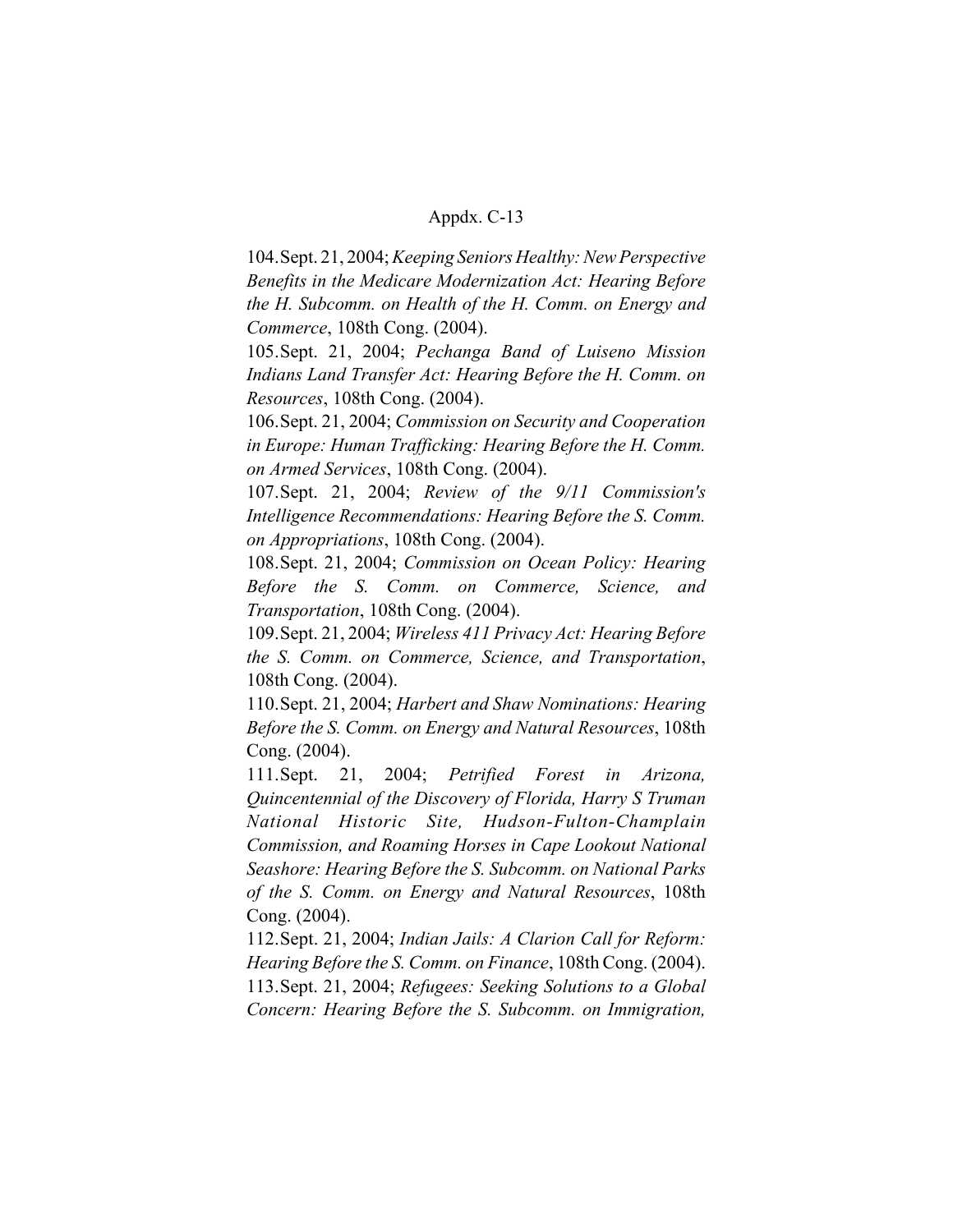*Border Security, and Citizenship of the S. Comm. on Judiciary*, 108th Cong. (2004).

114.Sept. 21, 2004; *Intelligence Matters: Hearing Before the S. Select Comm. on Intelligence*, 108th Cong. (2004).

115.Sept. 21, 2004; *American Legion: Hearing Before the S. Comm. on Veterans' Affairs and the H. Comm. on Veterans' Affairs*, 108th Cong. (2004).

116.Sept. 20, 2004; *Issues Affecting Rural Communities in the Southwest: National Forest Management and the Endangered Species Act: Hearing Before the H. Comm. on Resources*, 108th Cong. (2004).

117.Sept. 20, 2004; *Nomination: Hearing Before the S. Select Comm. on Intelligence*, 108th Cong. (2004).

118.Sept. 20, 2004; *Breaking the Silver Ceiling: A New Generation of Older Americans Redefining the New Rules of the Workplace: Hearing Before the S. Comm. on Aging*, 108th Cong. (2004).

119.Sept. 15, 2004; *Financial Services Issues: A Consumer's Perspective: Hearing Before the H. Subcomm. on Financial Institutions and Consumer Credit of the H. Comm. on Financial Services*, 108th Cong. (2004).

120.Sept. 15, 2004; *Making Networx Work: An Examination of GSA's Continuing Efforts To Create a Modern: Hearing Before the H. Comm. on Government Reform*, 108th Cong. (2004).

121.Sept. 15, 2004; *Evolving Role of the Federal CFO: Hearing Before the H. Subcomm. on Government Efficiency and Financial Management of the H. Comm. on Government Reform*, 108th Cong. (2004).

122.Sept. 15, 2004; *Conquering Obesity: The U.S. Approach to Combating this National Health Crisis: Hearing Before the H. Subcomm. on Human Rights and Wellness of the H. Comm. on Government Reform*, 108th Cong. (2004).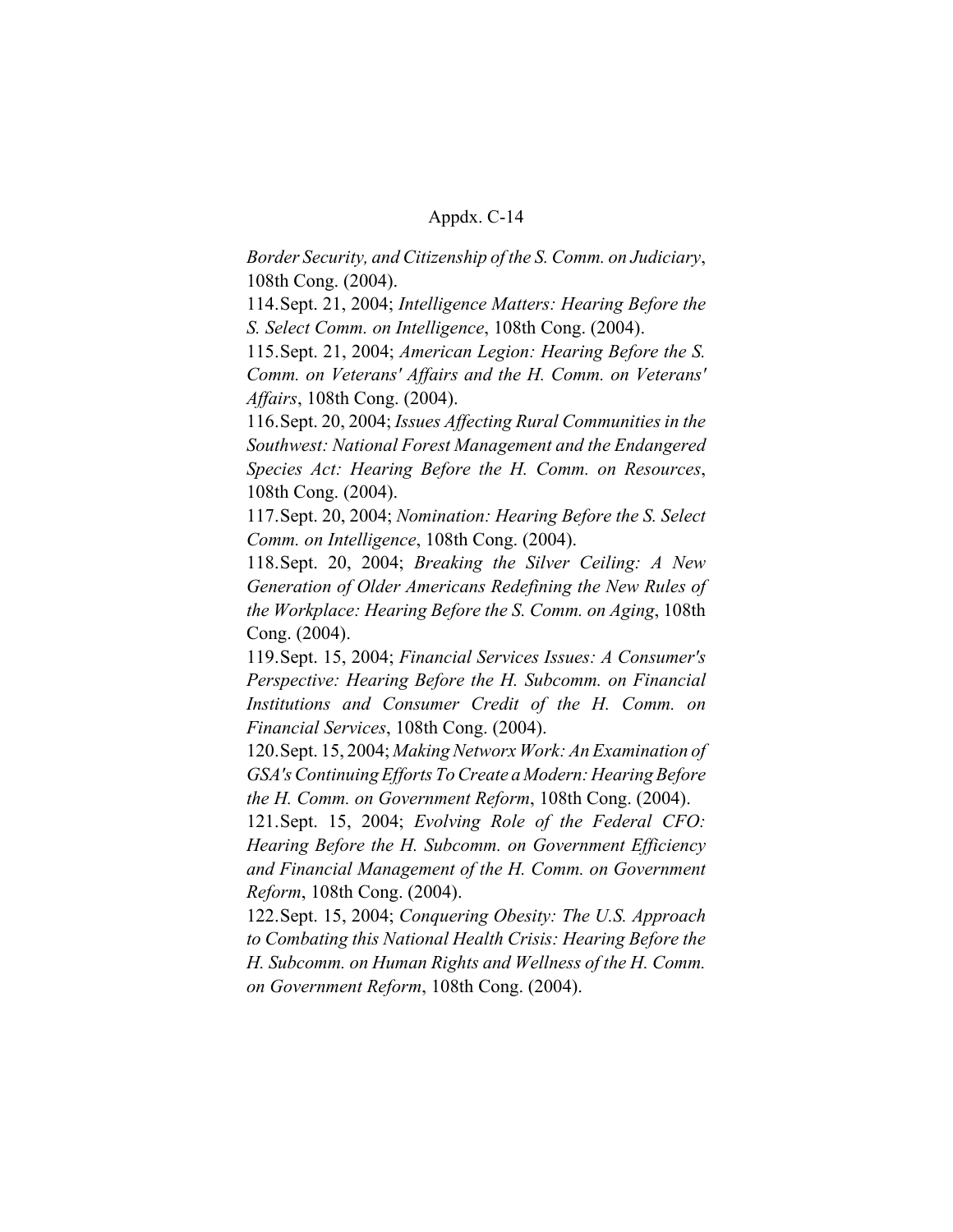123.Sept. 15, 2004; *Combating Terrorism: The Role of the American Media: Hearing Before the H. Comm. on Homeland Security*, 108th Cong. (2004).

124.Sept. 15, 2004; *Climate Change: Hearing Before the S. Comm. on Commerce, Science, and Transportation*, 108th Cong. (2004).

125.Sept. 15, 2004; *U.S. Assistance to Iraq: Hearing Before the S. Comm. on Foreign Relations*, 108th Cong. (2004).

126.Sept. 14, 2004; *Ratings Game: Improving Transparency and Competition Among the Credit Rating Agencies: Hearing Before the H. Subcomm. on Capital Markets, Insurance, and Government Sponsored Enterprises of the H. Comm. on Financial Services*, 108th Cong. (2004).

127.Sept. 14, 2004; *Homeland Security: Monitoring Nuclear Power Plant Security: Hearing Before the H. Subcomm. on National Security, Emerging Threats, and International Relations of the H. Comm. on Government Reform*, 108th Cong. (2004).

128.Sept. 14, 2004; *Lessons Learned from the 2004 Overseas Census Test: Hearing Before the H. Subcomm. on Technology, Information Policy, Intergovernmental Relations, and the Census of the H. Comm. on Government Reform*, 108th Cong. (2004).

129.Sept. 14, 2004; *Malaria and Tuberculosis in Africa, Nevada, Designate Wilderness in Oregon, and Reforestation of Appropriate Forest Cover on Forest Land: Hearing Before the H. Subcomm. on Africa of the H. Comm. on International Relations*, 108th Cong. (2004).

130.Sept. 14, 2004; *U.S.-European Cooperation on Counterterrorism: Achievements and Challenges: Hearing Before the H. Subcomm. on Europe and the H. Subcomm. on International Terrorism, Nonproliferation, and Human Rights*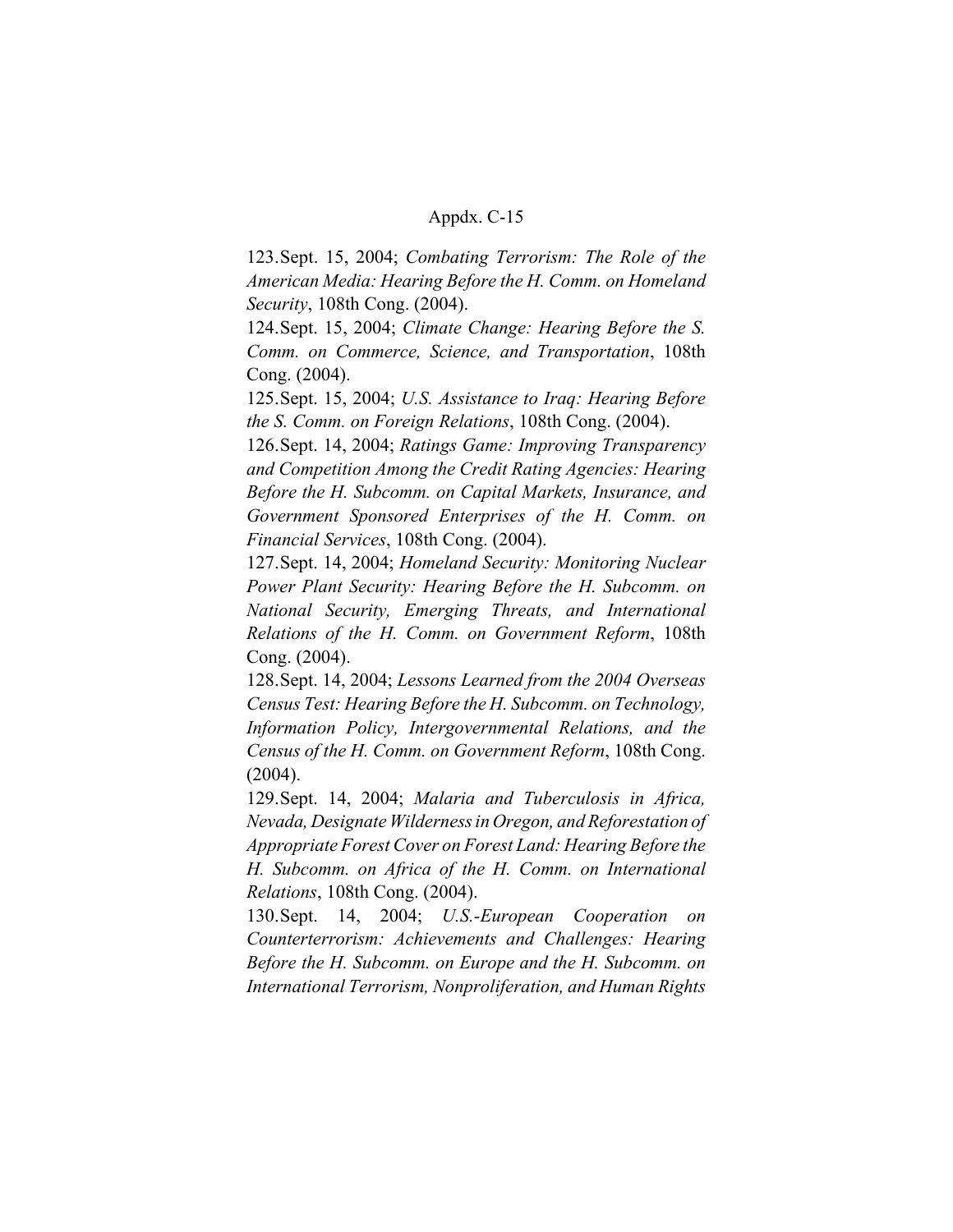*of the H. Comm. on International Relations*, 108th Cong. (2004).

131.Sept. 14, 2004; *Due Process and the NCAA: Hearing Before the H. Subcomm. on the Constitution of the H. Comm. on the Judiciary*, 108th Cong. (2004).

132.Sept. 14, 2004; *Homeland Security: The 9/11 Commission and the Course Ahead: Hearing Before the H. Comm. on Homeland Security*, 108th Cong. (2004).

133.Sept. 14, 2004; *Development in Lincoln County: Hearing Before the S. Subcomm. on Public Lands and Forests of the S. Comm. on Energy and Natural Resources*, 108th Cong. (2004). 134.Sept. 14, 2004; *9/11 Commission Human Capital Recommendations: A Critical Element of Reform: Hearing Before the S. Subcomm. on Oversight of Government Management, the Federal Workforce, and the District of Columbia of the S. Comm. on Governmental Affairs*, 108th Cong. (2004).

135.Sept. 14, 2004; *Hospital Group Purchasing: How To Maintain Innovation and Cost Savings: Hearing Before the S. Subcomm. on Antitrust, Competition Policy, and Consumer Rights of the S. Comm. on Judiciary*, 108th Cong. (2004).

136.Sept. 14, 2004; *Nomination of the Honorable Porter J.: Hearing Before the S. Comm. on Intelligence*, 108th Cong. (2004).

137.Sept. 14, 2004; *Fresh Look at Mandatory Retirements: Do They Still Make Sense?: Hearing Before the S. Comm. on Aging*, 108th Cong. (2004).

138.Sept. 14, 2004; *Implementing the Medicare Prescription Drug Benefit and Medicare Advantage Program: Perspectives on the Proposed Rules: Hearing Before the S. Comm. on Finance*, 108th Cong. (2004).

139.Sept. 14, 2004; *Fishery Conservation and Management Amendments: Hearing Before the S. Subcomm. on Oceans,*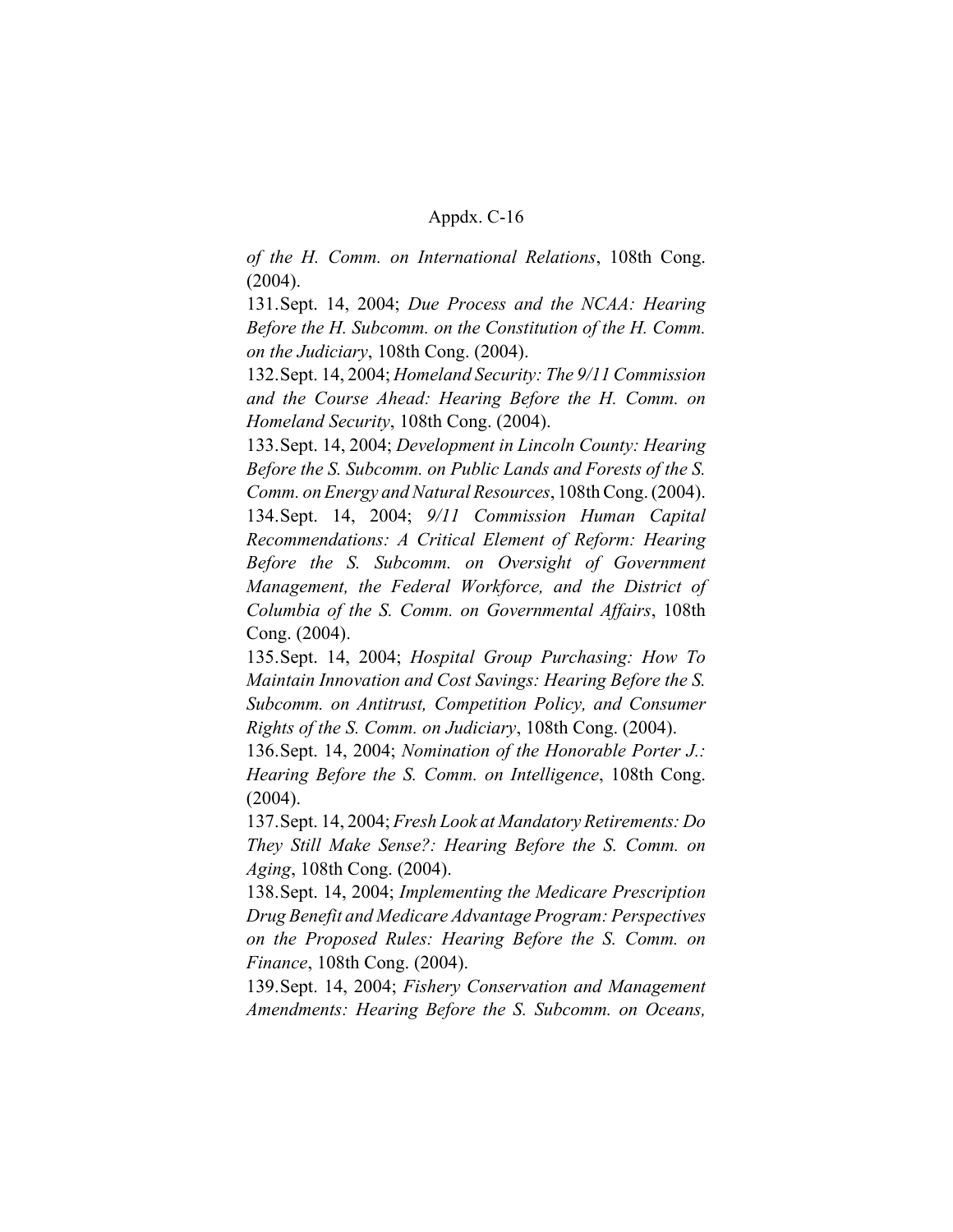*Fisheries, and Coast Guard of the S. Comm. on Commerce, Science, and Transportation*, 108th Cong. (2004).

140.Sept. 13, 2004; *Constitution Restoration Act of 2004; : Hearing Before the H. Subcomm. on Courts, the Internet, and Intellectual Property of the S. Comm. on the Judiciary*, 108th Cong. (2004).

141.Sept. 13, 2004; *Effect of Television Violence on Children: What Policymakers Need To Know: Hearing Before the H. Comm. on Energy and Commerce*, 108th Cong. (2004).

142.Sept. 13, 2004; *You Can't Always Get What You Want: What If the Federal Government Could Drive Improvements in Healthcare?: Hearing Before the H. Comm. on Government Reform*, 108th Cong. (2004).

143.Sept. 13, 2004; *Examining Impacts of the Endangered Species Act on Southern California's Inland Empire: Hearing Before the H. Comm. on the Judiciary*, 108th Cong. (2004).

144.Sept. 13, 2004; *Ensuring the U.S. Intelligence Community Supports Homeland Defense and Departmental Needs: Hearing Before the S. Comm. on Governmental Affairs*, 108th Cong. (2004).

145.Sept. 13, 2004; *Tools to Fight Terrorism Act: Hearing Before the S. Subcomm. on Terrorism, Technology, and Homeland Security of the S. Comm. on the Judiciary*, 108th Cong. (2004).

146.Sept. 10, 2004; *Nominations: Hearing Before the S. Comm. on Foreign Relations*, 108th Cong. (2004).

147.Sept. 9, 2004; *Final Report Independent Panel to Review DOD Detention Operations: Hearing Before the H. Comm. on Armed Services*, 108th Cong. (2004).

148.Sept. 9, 2004; *ABU Ghraib Prison Facility: Investigation of Military Intelligence Activities: Hearing Before the H. Comm. on Armed Services*, 108th Cong. (2004).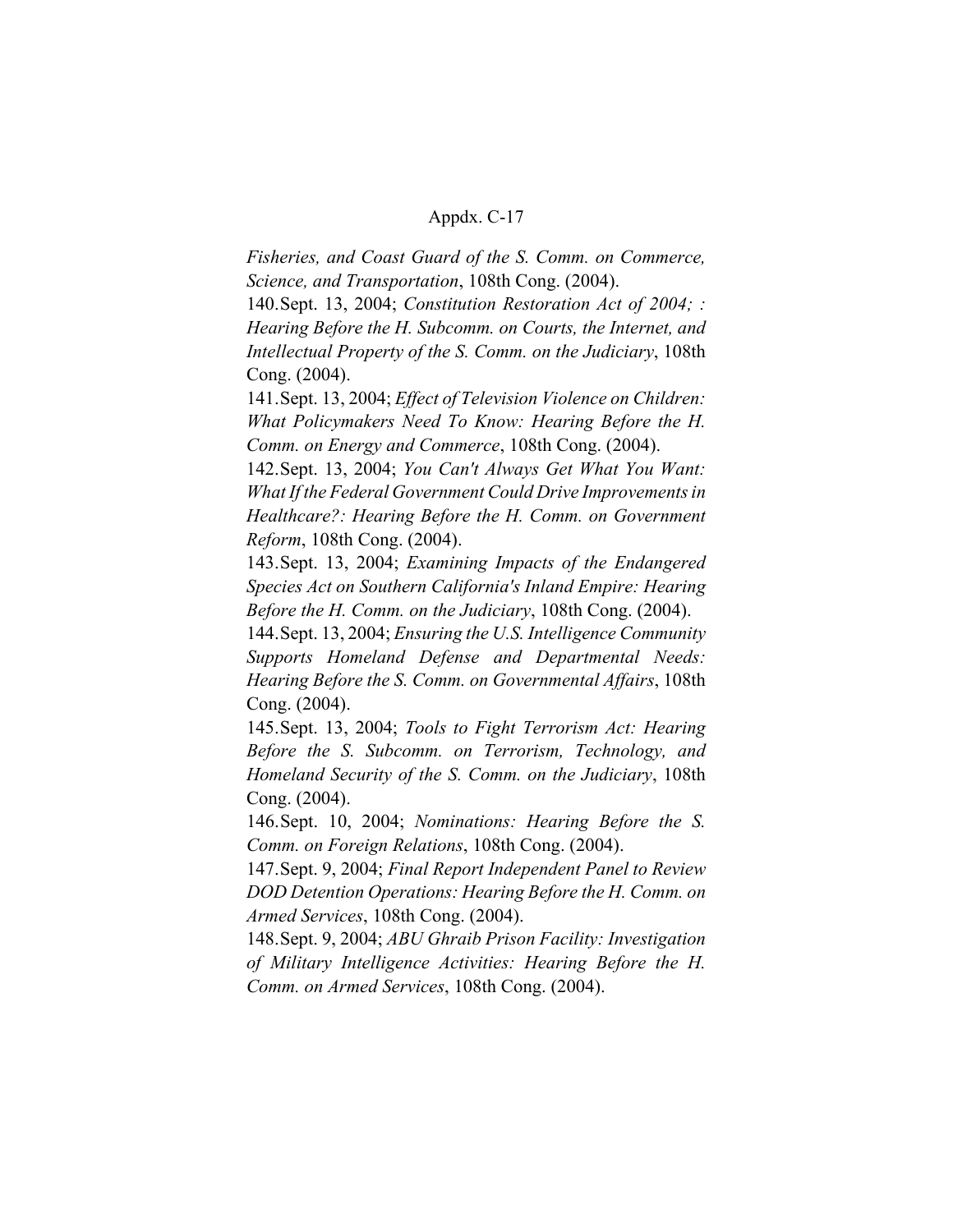149.Sept. 9, 2004; *Examining Professional Boxing: Are Further Reforms Needed?: Hearing Before the H. Subcomm. on Commerce, Trade, and Consumer Protection of the H. Comm. on Energy and Commerce*, 108th Cong. (2004).

150.Sept. 9, 2004; *Publication and Disclosure Issues in Antidepressant Pediatric Clinical Trials: Hearing Before the H. Subcomm. on Oversight and Investigations of the H. Comm. on Energy and Commerce*, 108th Cong. (2004).

151.Sept. 9, 2004; *G.I. Finances: Protecting Those Who Protect Us: Hearing Before the H. Subcomm. on Capital Markets, Insurance, and Government Sponsored Enterprises of the H. Comm. on Financial Services*, 108th Cong. (2004).

152.Sept. 9, 2004; *Creating Secure Borders and Open Doors: A Review of DHS-State Collaboration on U.S. Visa Policy: Hearing Before the H. Comm. on Government Reform*, 108th Cong. (2004).

153.Sept. 9, 2004; *Potash Royalty Reduction Act: Hearing Before the H. Subcomm. on Energy and Mineral Resources of the H. Comm. on Resources*, 108th Cong. (2004).

154.Sept. 9, 2004; *Miscellaneous Measures: Hearing Before the H. Subcomm. on Water and Power of the H. Comm. on Resources*, 108th Cong. (2004).

155.Sept. 9, 2004; *Delay Reduction Efforts at Chicago's O'Hare International Airport: Hearing Before the H. Subcomm. on Aviation of the H. Comm. on Transportation and Infrastructure*, 108th Cong. (2004).

156.Sept. 9, 2004; *ABU Ghraib Prison Facility: Investigation of Military Intelligence Activities: Hearing Before the S. Comm. on Armed Services*, 108th Cong. (2004).

157.Sept. 9, 2004; *Department of Defense Detention Operations: Hearing Before the S. Comm. on Armed Services*, 108th Cong. (2004).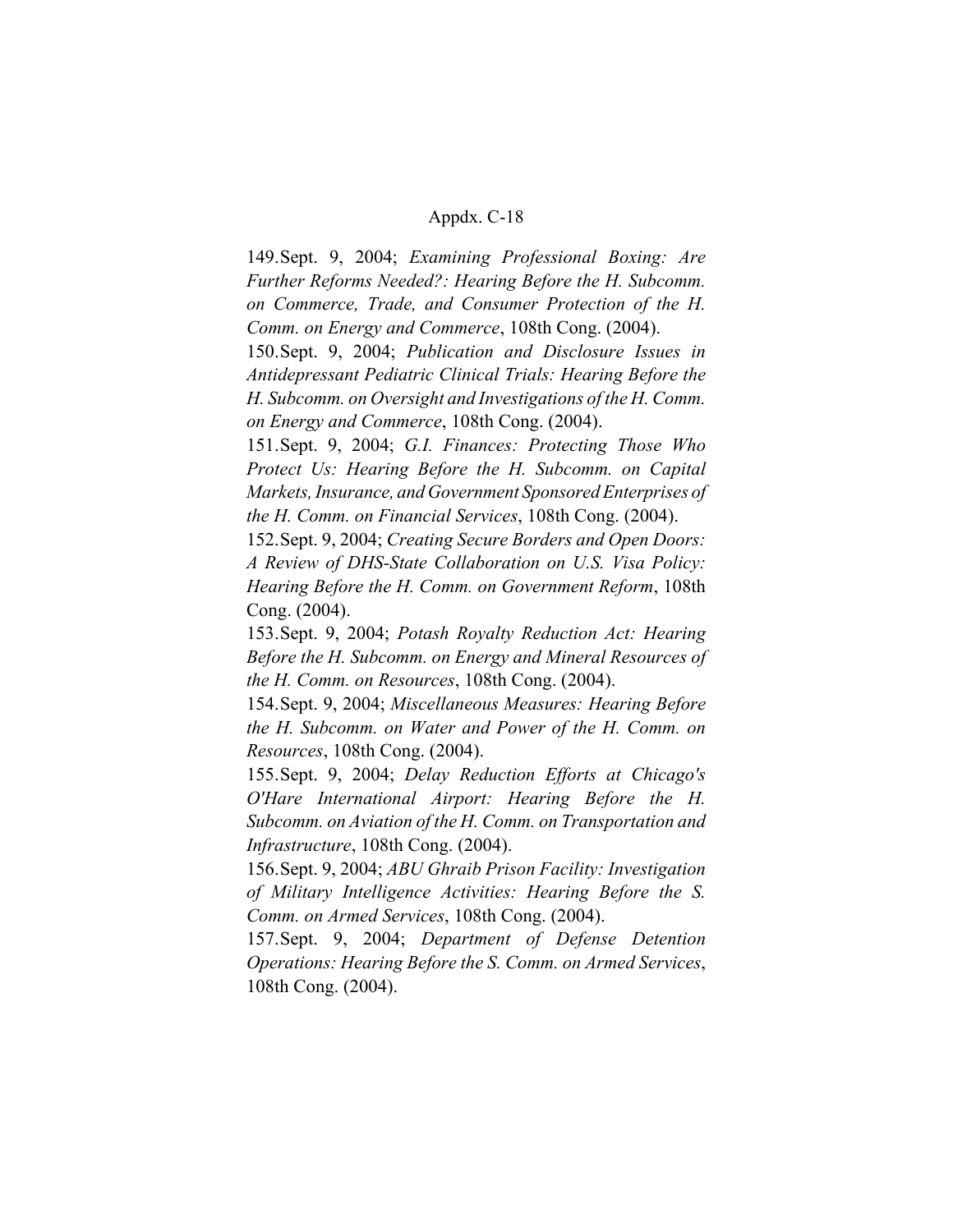158.Sept. 9, 2004; *Examining the Impact of the Sarbanes-Oxley Act and Developments Concerning International Convergence: Hearing Before the S. Comm. on Foreign Relations*, 108th Cong. (2004).

159.Sept. 9, 2004; *Current Situation in Sudan and the Prospects for Peace: Hearing Before the S. Comm. on Armed Services*, 108th Cong. (2004).

160.Sept. 9, 2004; *Nominations: Hearing Before the S. Comm. on the Judiciary*, 108th Cong. (2004) (reported favorably several federal judges).

161.Sept. 8, 2004; *Performance of U.S. Military Servicemembers in Iraq and Afghanistan: Hearing Before the H. Comm. on Armed Services*, 108th Cong. (2004).

162.Sept. 8, 2004; *Economic Outlook and Current Fiscal Issues: Hearing Before the H. Comm. on Budget*, 108th Cong. (2004).

163.Sept. 8, 2004; *Update of the Budget and Economic Outlook: Hearing Before the H. Comm. on Budget*, 108th Cong. (2004).

164.Sept. 8, 2004; *Law Enforcement Access to Communication Systems in a Digital Age: Hearing Before the H. Subcomm. on Telecommunications and the Internet of the H. Comm. on Energy and Commerce*, 108th Cong. (2004).

165.Sept. 8, 2004; *Protecting our Financial Infrastructure: Preparation and Vigilance: Hearing Before the H. Comm. on Financial Services*, 108th Cong. (2004).

166.Sept. 8, 2004; *Truth Revealed: New Scientific Discoveries Regarding Mercury in Medicine and Autism: Hearing Before the H. Subcomm. on Human Rights and Wellness of the H. Comm. on Government Reform*, 108th Cong. (2004).

167.Sept. 8, 2004; *Assessing Sept. 11th Health Care Effects: Hearing Before the H. Subcomm. on National Security,*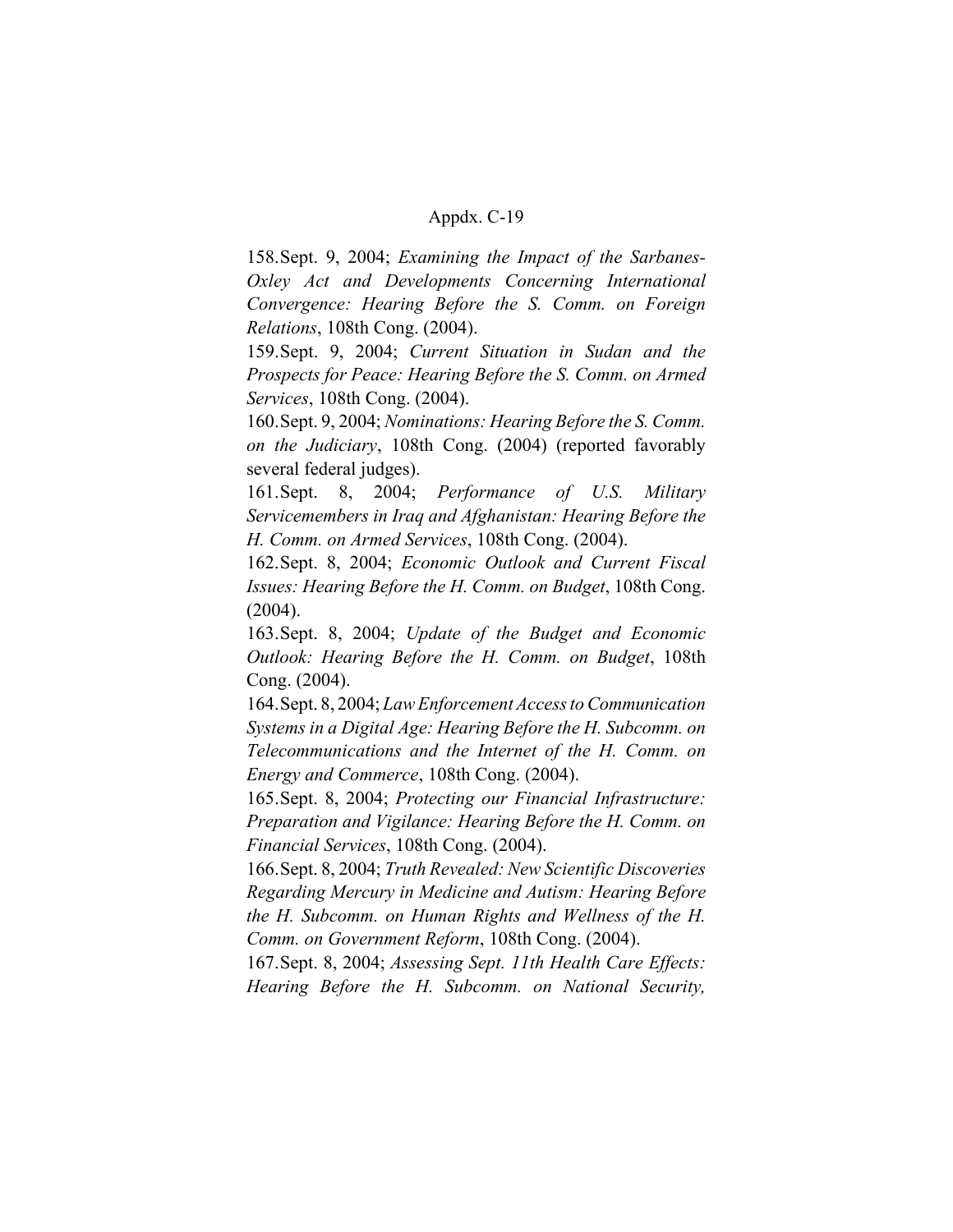*Emerging Threats, and International Relations of the H. Comm. on Government Reform*, 108th Cong. (2004).

168.Sept. 8, 2004; *Project SAFECOM: More Time: Hearing Before the H. Subcomm. on Technology, Information Policy, Intergovernmental Relations, and the Census of the H. Comm. on Government Reform*, 108th Cong. (2004).

169.Sept. 8, 2004; *NASA's Space Shuttle Program: Hearing Before the S. Comm. on Commerce, Science, and Transportation*, 108th Cong. (2004).

170.Sept. 8, 2004; *9/11 Commission Recommendations: Hearing Before the S. Comm. on Commerce, Science, and Transportation*, 108th Cong. (2004).

171.Sept. 8, 2004; *Intelligence Community Reforms: Hearing Before the S. Comm. on Governmental Affairs*, 108th Cong. (2004).

172.Sept. 8, 2004; *Nominations: Hearing Before the S. Comm. on the Judiciary*, 108th Cong. (2004).

173.Sept. 7, 2004; *Intelligence Reform: Hearing Before the S. Select Comm. on Intelligence*, 108th Cong. (2004).

2006 COMMITTEE HEARINGS\*

1. Oct. 4, 2006; *Ova-Pollution in the Potomac: Egg-Bearing Male Bass and Implications for Human and Ecological Health: Hearing Before the H. Comm. on Government Reform,* 109th Cong. (2006).

2. Sept. 29, 2006; *Internet Data Brokers and Pretexting: Who Has Access to Your Private Records?: Hearing Before the H. Subcomm. on Oversight and Investigations of the H. Comm. on Energy and Commerce,* 109th Cong. (2006).

<sup>\*.</sup> The 2006 federal election occurred on November 7th. Sixty days prior to the Federal Election Day was September 8th. The following committee hearings took place during that time.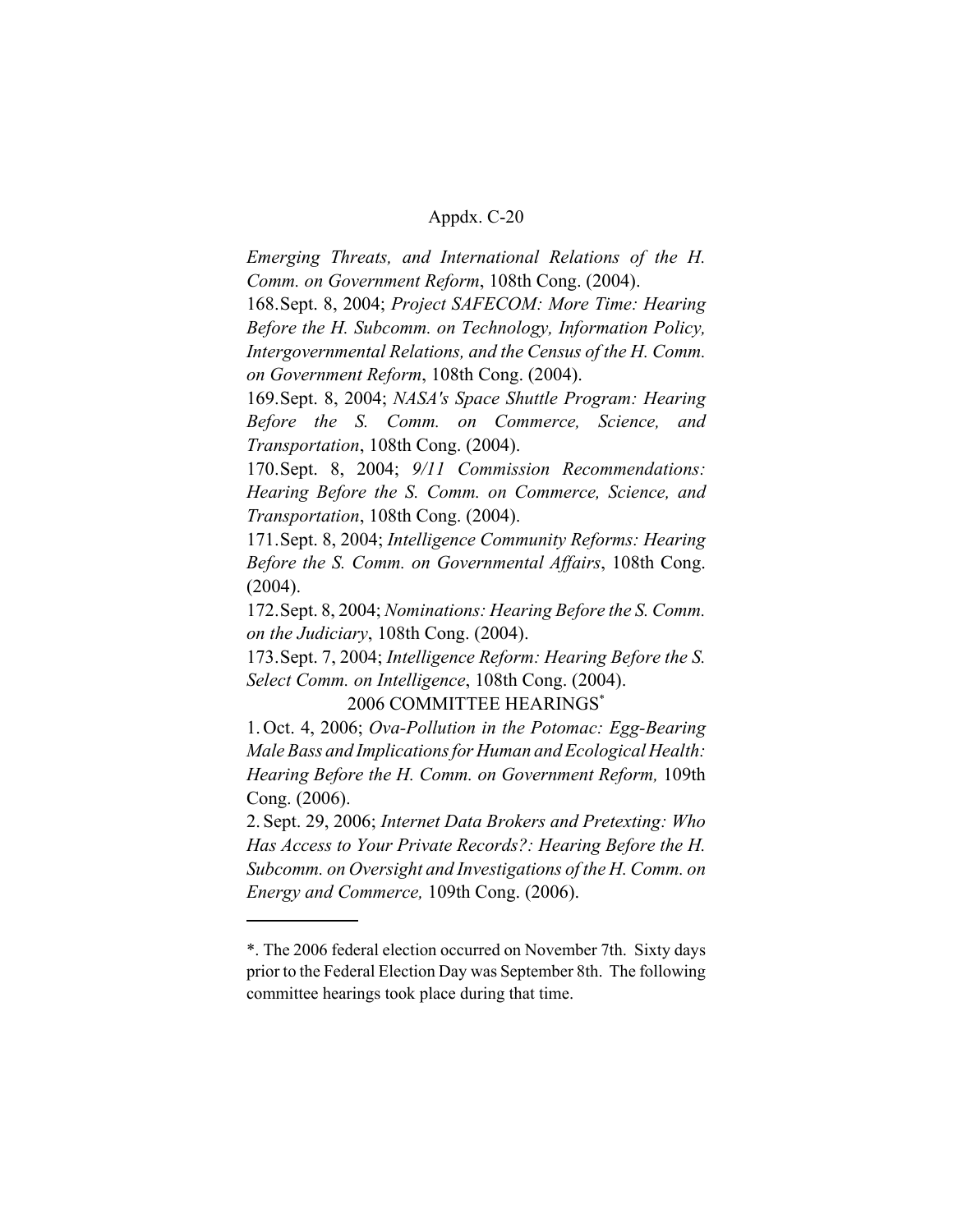3. Sept. 29, 2006; *Falun Gong: Organ Harvesting and China's Ongoing War on Human Rights: Hearing Before the H. Subcomm. on Oversight and Investigations of the H. Comm. on International Relations*, 109th Cong. (2006).

4. Sept. 29, 2006; *NOAA Weather Satellite Program: Hearing Before the H. Comm. on Science*, 109th Cong. (2006).

5. Sept. 29, 2006; *Business Meeting of the S. Comm. on the Judiciary*, 109th Cong. (2006).

6. Sept. 28, 2006; *Voting Assistance Program: Hearing Before the S. Comm. on Armed Services*, 109th Cong. (2006).

7. Sept. 28, 2006; *Business Meeting of the S. Comm. on Committee on the Judiciary*, 109th Cong. (2006).

8. Sept. 28, 2006; *State of the Economy and Budget: Hearing Before the S. Comm. on Budget*, 109th Cong. (2006).

9. Sept. 28, 2006; *New Aircraft in National Airspace System: Hearing Before the S. Subcomm. on Aviation of the S. Comm. on Commerce, Science, and Transportation*, 109th Cong. (2006).

10. Sept. 28, 2006; *Hazardous Waste Electronic Manifest System: Hearing Before the S. Subcomm. on Superfund and Waste Management of the S. Comm. on Environment and Public Works*, 109th Cong. (2006).

11. Sept. 28, 2006; *Public Debt: Hearing Before the S. Subcomm. on Long-term Growth and Debt Reduction of the S. Comm. on Finance*, 109th Cong. (2006).

12. Sept. 28, 2006; *Securing the National Capital Region: Hearing Before the S. Subcomm. on Oversight of Government Management, the Federal Workforce, and the District of Columbia of the S. Comm. on Homeland Security and Governmental Affairs*, 109th Cong. (2006).

13. Sept. 28, 2006; *Intelligence Matters: Hearing Before the S. Select Comm. on Intelligence*, 109th Cong. (2006).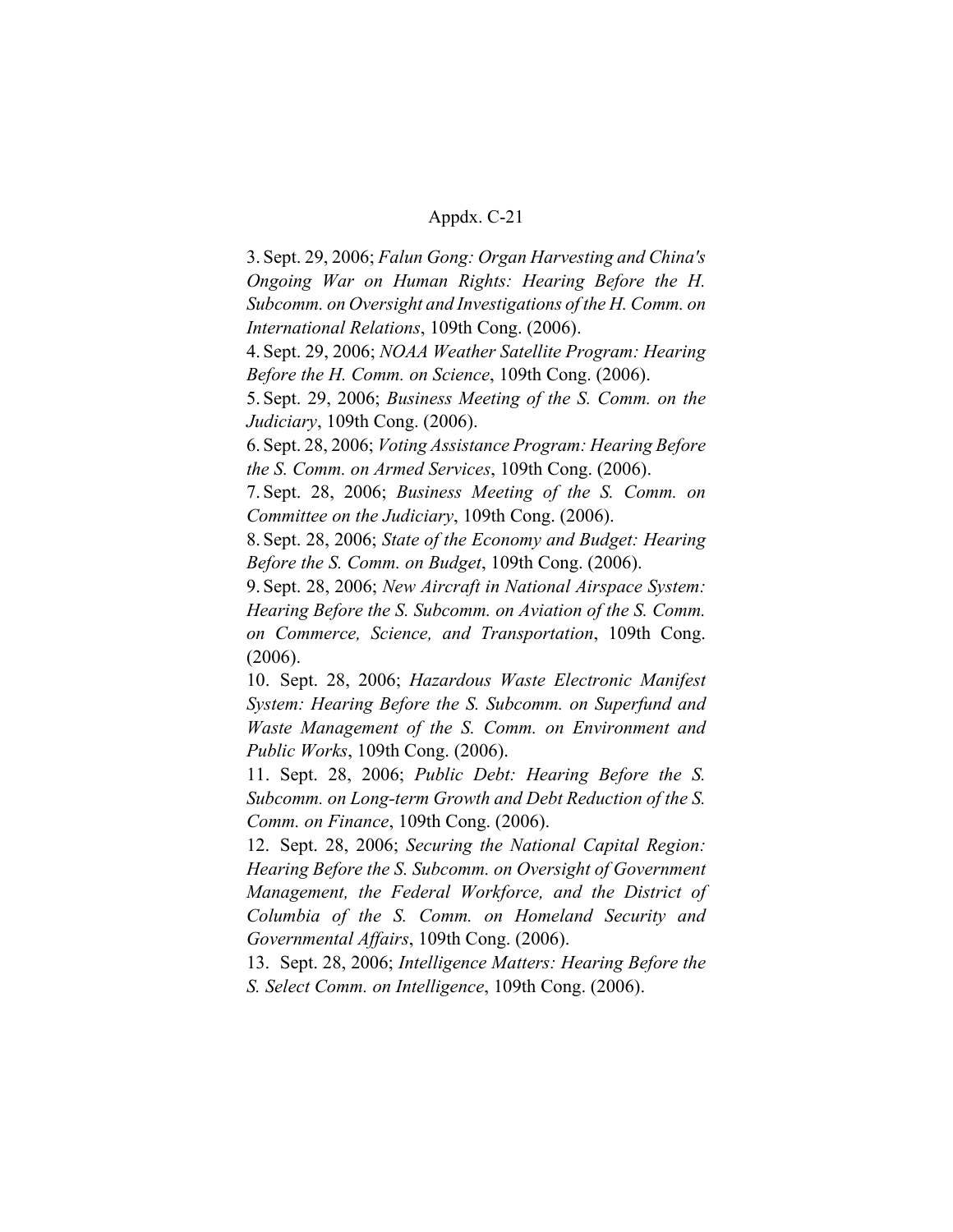14. Sept. 28, 2006; *Review the EPA Pesticide Program: Hearing Before the H. Subcomm. on Conservation, Credit, Rural Development, and Research of the H. Comm. on Agriculture,* 109th Cong. (2006).

15. Sept. 28, 2006; *Examining Whether Combining Guards and Other Employees in Bargaining Units Would Weaken National Security: Hearing Before the H. Subcomm. on Employer-Employee Relations of the H. Comm. on Education and Workforce,* 109th Cong. (2006).

16. Sept. 28, 2006; *Hezbollah's Global Reach: Hearing Before the H. Subcomm. on International Terrorism and Nonproliferation and the H. Subcomm. on Middle East and Central Asia of the H. Comm. on International Relations,* 109th Cong. (2006).

17. Sept. 28, 2006; *Acquisition Under Duress: Reconstruction Contracting in Iraq: Hearing Before the H. Comm. on Government Reform,* 109th Cong. (2006).

18. Sept. 28, 2006; *Role of Faith-Based Organizations in U.S. Programming in Africa: Hearing Before the H. Subcomm. on Africa, Global Human Rights, and International Operations of the H. Comm. on International Relations,* 109th Cong. (2006).

19. Sept. 28, 2006; *Medicare Physician Payments: 2007 and Beyond: Hearing Before the H. Subcomm. on Health of the H. Comm. on Energy and Commerce,* 109th Cong. (2006).

20. Sept. 28, 2006; *Hewlett-Packard's Pretexting Scandal: Hearing Before the H. Subcomm. on Oversight and Investigations of the H. Comm. on Energy and Commerce,* 109th Cong. (2006).

21. Sept. 28, 2006; *Improving Financial Literacy: Working Together To Develop Private Sector Coordination and Solutions: Hearing Before the H. Subcomm. on Financial Institutions and Consumer Credit of the H. Comm. on Financial Services,* 109th Cong. (2006).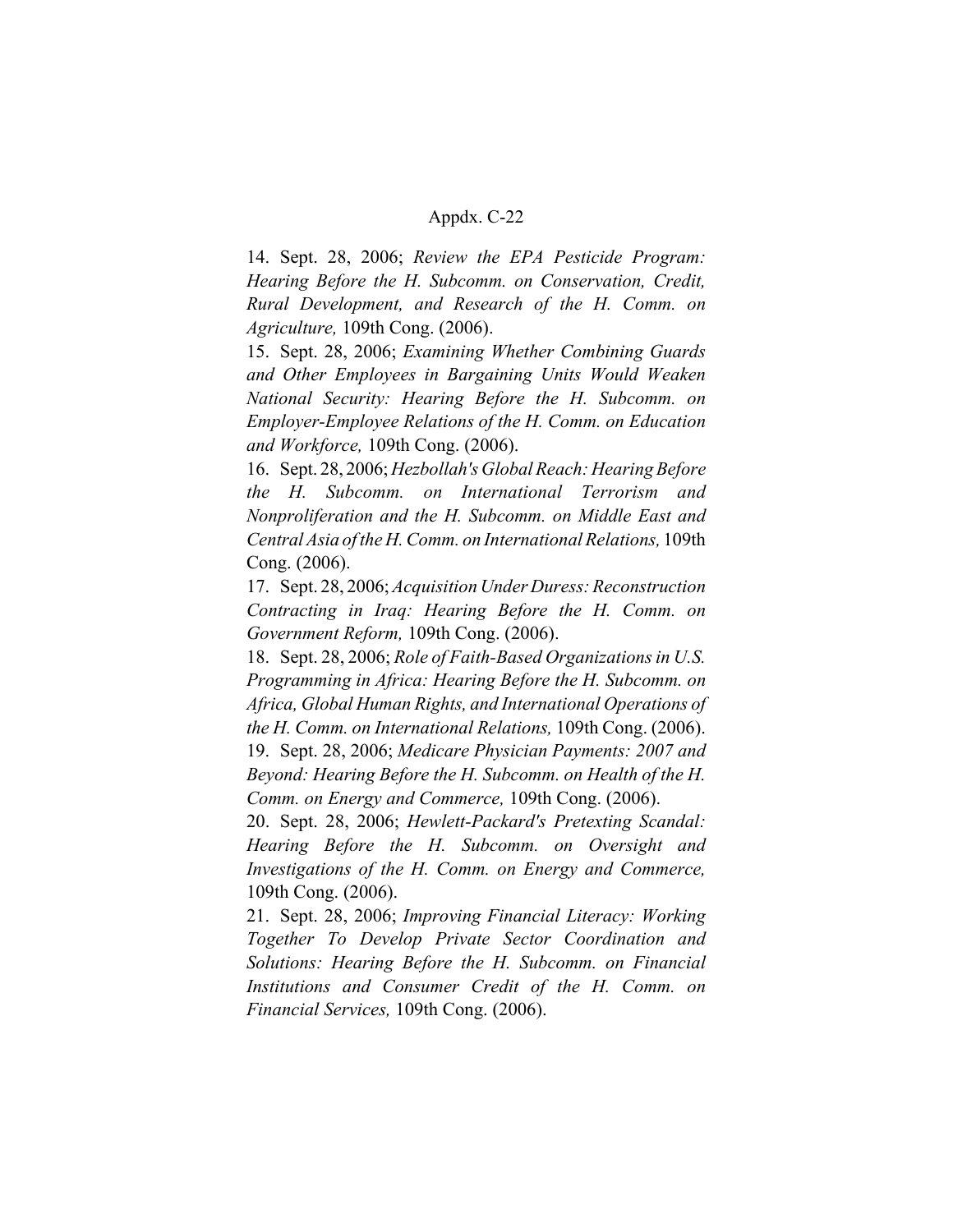22. Sept. 28, 2006; *Front-Line Defense: Security Training for Mass Transit and Rail Employees: Hearing Before the H. Subcomm. on Economic Security, Infrastructure Protection, and Cybersecurity of the H. Comm. on Homeland Security,* 109th Cong. (2006).

23. Sept. 28, 2006; *Electronic Voting Machines: Verification – Security, and Paper Trails: Hearing Before the H. Comm. on House Administration,* 109th Cong. (2006).

24. Sept. 28, 2006; *Moving Forward in Haiti: How the U.S. and the International Community Can Help: Hearing Before the H. Subcomm. on Western Hemisphere of the H. Comm. on International Relations,* 109th Cong. (2006).

25. Sept. 28, 2006; *Miscellaneous Measures: Hearing Before the H. Subcomm. on National Parks of the H. Comm. on Resources,* 109th Cong. (2006).

26. Sept. 28, 2006; *Implementing the Vision for Space Exploration: Development of the Crew Exploration Vehicle: Hearing Before the H. Comm. on Science,* 109th Cong. (2006). 27. Sept. 28, 2006; *New Hands on the Amtrak Throttle: Hearing Before the H. Subcomm. on Railroads of the H. Comm. on Transportation and Infrastructure,* 109th Cong. (2006).

28. Sept. 28, 2006; *Post Traumatic Stress Disorder and Traumatic Brain Injury: Emerging Trends in Force and Veteran Health: Hearing Before the H. Subcomm. on Health of the H. Comm. on Veterans' Affairs,* 109th Cong. (2006).

29. Sept. 27, 2006; *Montgomery G.I. Bill for Members of the Selected Reserve: Hearing Before the H. Subcomm. on Military Personnel of the H. Comm. on Armed Services and the H. Subcomm. on Economic Opportunity of the Committee on Veterans' Affairs,* 109th Cong. (2006).

30. Sept. 27, 2006; *Irregular Warfare Roadmap: Hearing Before the H. Subcomm. on Terrorism, Unconventional*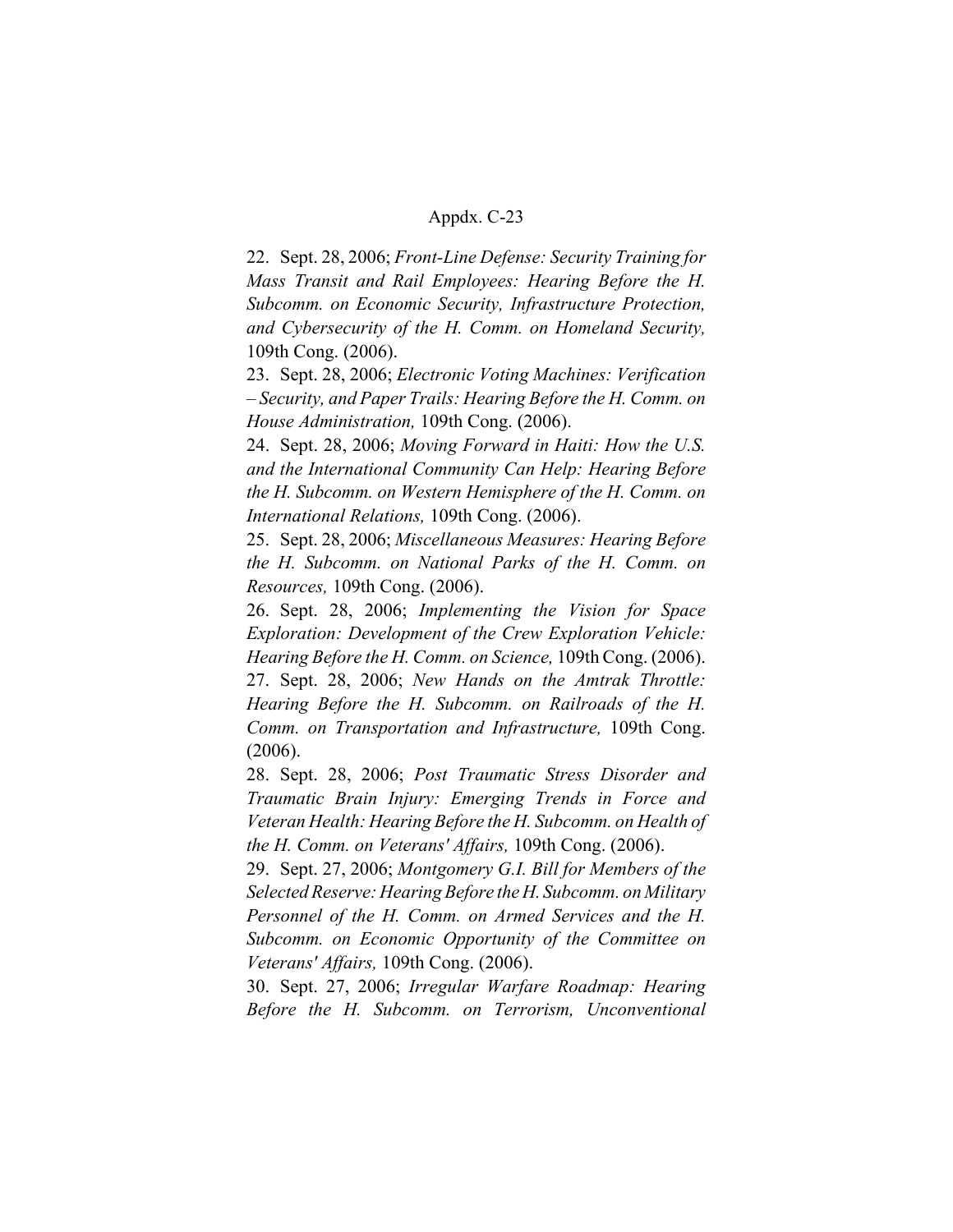*Threats, and Capabilities of the H. Comm. on Armed Services,* 109th Cong. (2006).

31. Sept. 27, 2006; *Perspectives on Early Childhood Home Visitation Programs: Hearing Before the H. Subcomm. on Education Reform; ; H. Comm. on Education and Workforce,* 109th Cong. (2006).

32. Sept. 27, 2006; *Sexual Exploitation of Children Over the Internet: Follow-up Issues to the Masha Allen Adoption: Hearing Before the H. Subcomm. on Oversight and Investigations of the H. Comm. on Energy and Commerce,* 109th Cong. (2006).

33. Sept. 27, 2006; *Protecting Americans from Catastrophic Terrorism Risk: Hearing Before the H. Subcomm. on Capital Markets, Insurance, and Government Sponsored Enterprises and the Subcomm. on Oversight and Investigations of the H. Comm. on Financial Services,* 109th Cong. (2006).

34. Sept. 27, 2006; *Rebalancing the Carbon Cycle: Hearing Before the H. Subcomm. on Energy and Resources of the H. Comm. on Government Reform,* 109th Cong. (2006).

35. Sept. 27, 2006; *Banks in Real Estate: A Review of the Office of the Comptroller of the Currency's December 2005 Rulings: Hearing Before the H. Subcomm. on Government Management, Finance, and Accountability of the H. Comm. on Government Reform,* 109th Cong. (2006).

36. Sept. 27, 2006; *IT Assessment: a Ten-Year Vision for Information Technology in the House: Hearing Before the H. Comm. on House Administration,* 109th Cong. (2006).

37. Sept. 27, 2006; *U.S.-Republic of Korea Relations: an Alliance at Risk?: Hearing Before the H. Comm. on International Relations,* 109th Cong. (2006).

38. Sept. 27, 2006; *Advancing Security and Commerce at Our Nation's Ports: the Goals Are Not Mutually Exclusive: Hearing Before the H. Comm. on Small Business,* 109th Cong. (2006).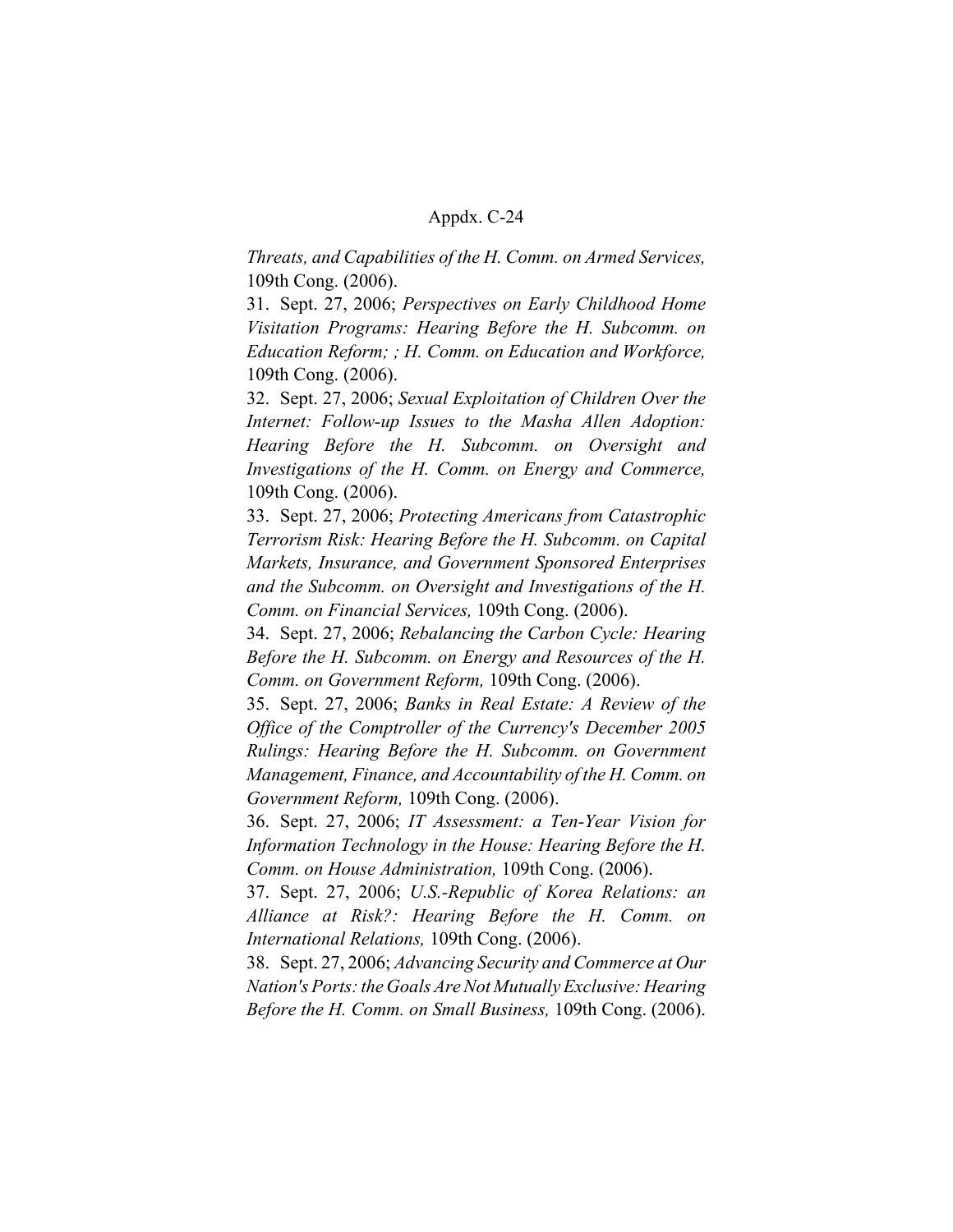39. Sept. 27, 2006; *Next Generation Air Transportation System Financing Options: Hearing Before the H. Subcomm. on Aviation of the H. Comm. on Transportation and Infrastructure,* 109th Cong. (2006).

40. Sept. 27, 2006; *Administration of the VA Pension Program: Hearing Before the H. Subcomm. on Disability Assistance and Memorial Affairs of the H. Comm. on Veterans' Affairs,* 109th Cong. (2006).

41. Sept. 27, 2006; *DNI's Perspective on State of Intelligence Reform: Hearing Before the H. Permanent Select Comm. on Intelligence,* 109th Cong. (2006).

42. Sept. 27, 2006; *Riot Control Agents: Hearing Before the S. Subcomm. on Readiness and Management Support of the S. Comm. on Armed Services,* 109th Cong. (2006).

43. Sept. 27, 2006; *Nominations: Hearing Before the S. Comm. on Banking, Housing, and Urban Affairs,* 109th Cong. (2006).

44. Sept. 27, 2006; *Lands Legislation: Hearing Before the S. Subcomm. on Public Lands and Forests of the S. Comm. on Energy and Natural Resources,* 109th Cong. (2006).

45. Sept. 27, 2006; *Nominations: Hearing Before the S. Comm. on Foreign Relations,* 109th Cong. (2006).

46. Sept. 27, 2006; *Emergency Medical Care: Hearing Before the S. Comm. on Health, Education, Labor, and Pensions,* 109th Cong. (2006).

47. Sept. 27, 2006; *Diabetes Care and Technologies: Hearing Before the S. Comm. on Homeland Security and Governmental Affairs,* 109th Cong. (2006).

48. Sept. 27, 2006; *United States Refugee Admissions and Policy: Hearing Before the S. Subcomm. on Immigration, Border Security, and Citizenship of the S. Comm. on the Judiciary,* 109th Cong. (2006).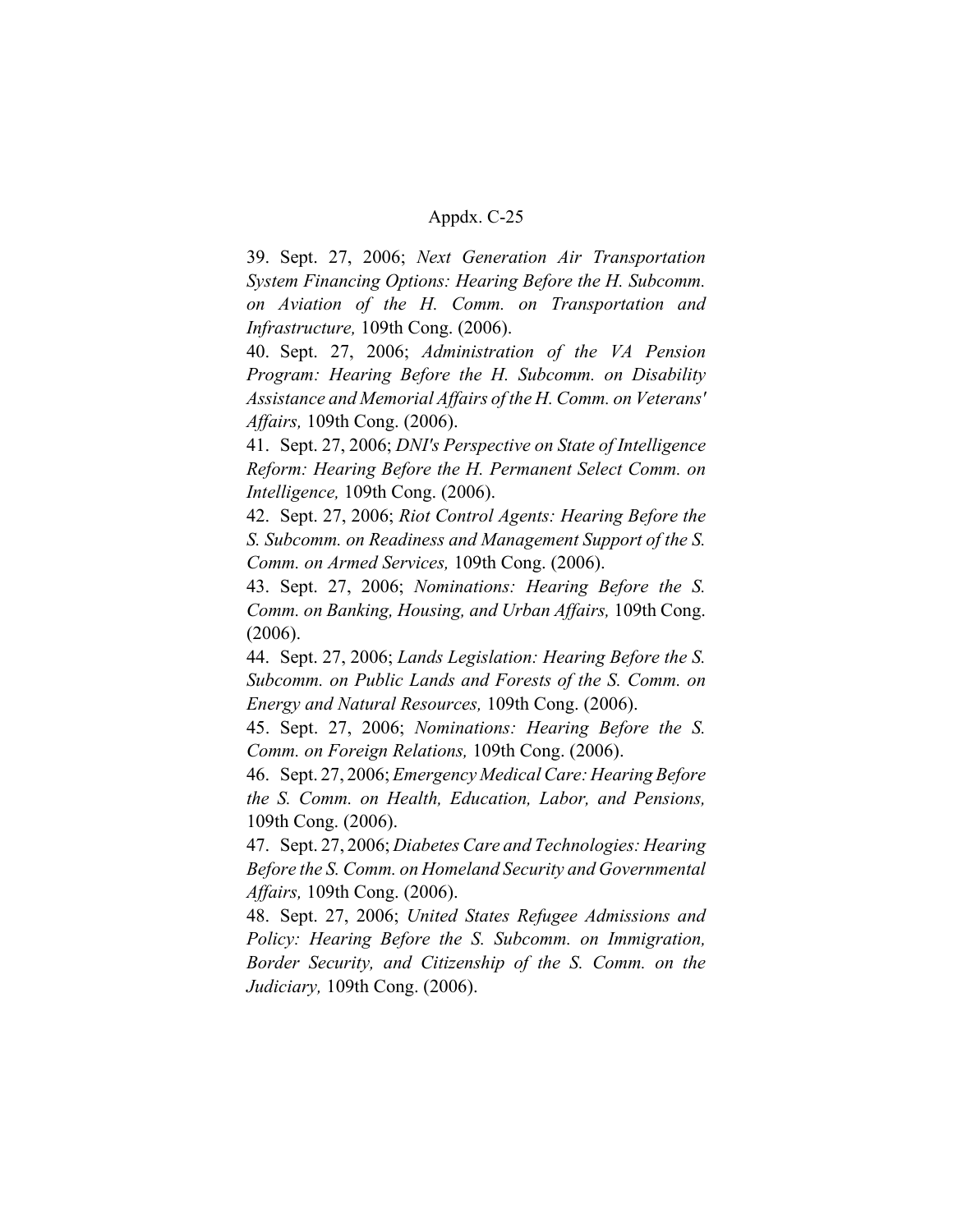49. Sept. 26, 2006; *Federal Farm Policy: Hearing Before the H. Subcomm. on Livestock and Horticulture of the H. Comm. on Agriculture,* 109th Cong. (2006).

50. Sept. 26, 2006; *Alternative Energy and Energy Efficiency Programs of the Department of Defense: Hearing Before the H. Subcomm. on Terrorism, Unconventional Threats, and Capabilities and the H. Subcomm. on Readiness of the H. Comm. on Armed Services,* 109th Cong. (2006).

51. Sept. 26, 2006; *Internet and the College Campus: How the Entertainment Industry and Higher Education Are Working To Combat Illegal Piracy: Hearing Before the H. Subcomm. on 21st Century Competitiveness of the H. Comm. on Education and Workforce,* 109th Cong. (2006).

52. Sept. 26, 2006; *Editing Hollywood's Editors: Cleaning Flicks for Families: Hearing Before the H. Subcomm. on Commerce, Trade, and Consumer Protection of the H. Comm. on Energy and Commerce,* 109th Cong. (2006).

53. Sept. 26, 2006; *Sexual Exploitation of Children Over the Internet: the Face of a Child Predator and Other Issues: Hearing Before the H. Subcomm. on Oversight and Investigations of the H. Comm. on Energy and Commerce,* 109th Cong. (2006).

54. Sept. 26, 2006; *Medical Device Safety: How FDA Regulates the Reprocessing of Supposedly Single-Use Devices: Hearing Before the H. Comm. on Government Reform,* 109th Cong. (2006).

55. Sept. 26, 2006; *Weapons of Mass Destruction: Reviving Disarmament: Hearing Before the H. Subcomm. on National Security, Emerging Threats, and International Relations of the H. Comm. on Government Reform,* 109th Cong. (2006).

56. Sept. 26, 2006; *H.R. 5242, Small Business Paperwork Amnesty Act: Hearing Before the H. Subcomm. on Regulatory*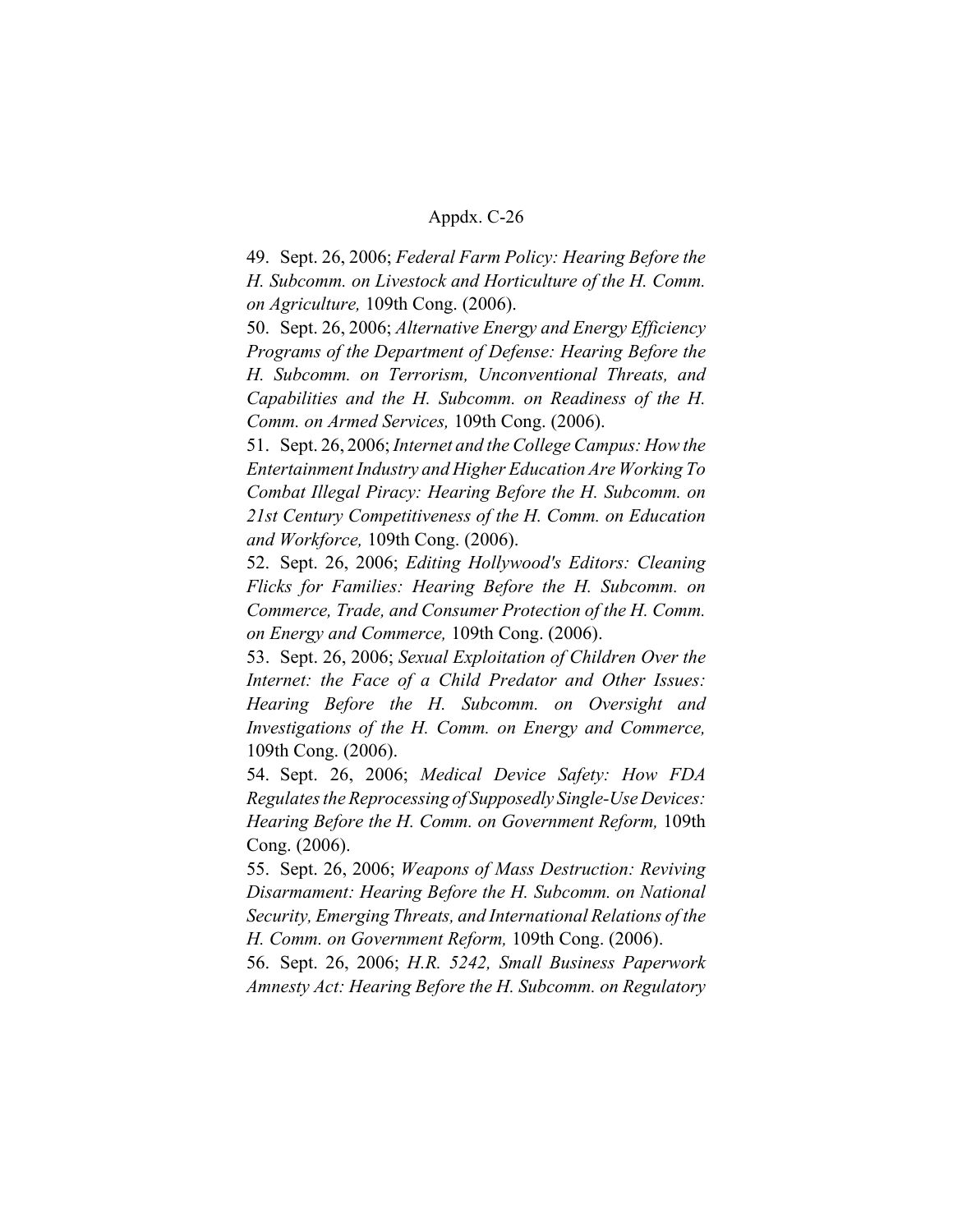*Affairs of the H. Comm. on Government Reform,* 109th Cong. (2006).

57. Sept. 26, 2006; *Department of Homeland Security: Major Initiatives for 2007 and Beyond: Hearing Before the H. Comm. on Homeland Security,* 109th Cong. (2006).

58. Sept. 26, 2006; *Enhancing the Global Fight to End Human Trafficking: Hearing Before the H. Comm. on International Relations,* 109th Cong. (2006).

59. Sept. 26, 2006; *Legal Services Corporation Improvement Act: Hearing Before the H. Subcomm. on Commercial and Administrative Law of the H. Comm. on the Judiciary,* 109th Cong. (2006).

60. Sept. 26, 2006; *Miscellaneous Measures: Hearing Before the H. Subcomm. on Water and Power of the H. Comm. on Resources,* 109th Cong. (2006).

61. Sept. 26, 2006; *National Academy of Sciences' Decadal Plan for Aeronautics: a Blueprint for NASA?: Hearing Before the H. Subcomm. on Space and Aeronautics of the H. Comm. on Science,* 109th Cong. (2006).

62. Sept. 26, 2006; *National Academy of Sciences Icebreaker Report: Hearing Before the H. Subcomm. on Coast Guard and Maritime Transportation of the H. Comm. on Transportation and Infrastructure,* 109th Cong. (2006).

63. Sept. 26, 2006; *Member Proposals on Tax Issues Introduced in the 109th Congress: Hearing Before the H. Subcomm. on Select Revenue Measures of the H. Comm. on Ways and Means,* 109th Cong. (2006).

64. Sept. 26, 2006; *DNI's Intelligence Collection Architecture: Hearing Before the H. Permanent Select Comm. on Intelligence,* 109th Cong. (2006).

65. Sept. 26, 2006; *New Basel Capital Accord: Hearing Before the S. Comm. on Banking, Housing, and Urban Affairs,* 109th Cong. (2006).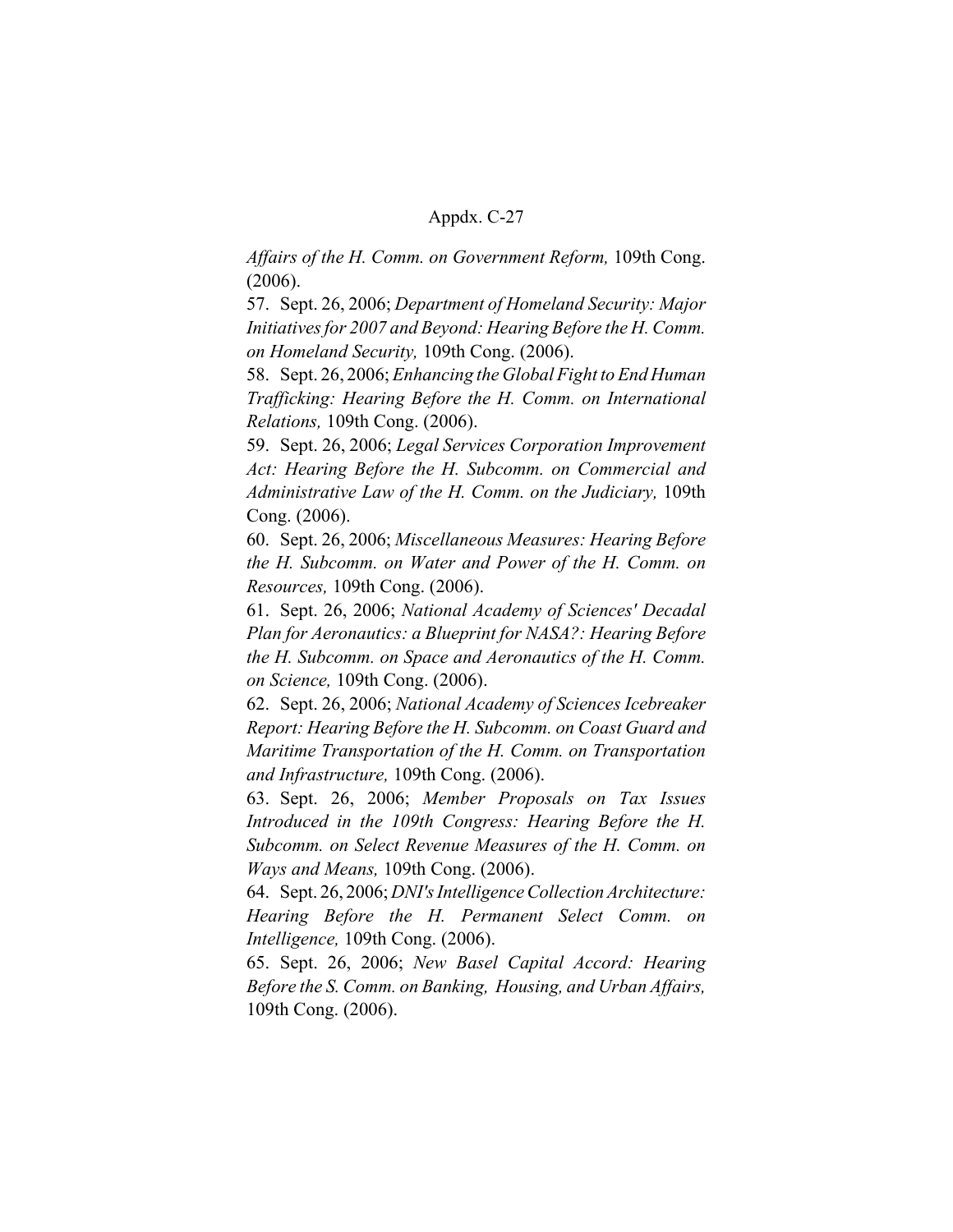66. Sept. 26, 2006; *International Polar Year: Hearing Before the S. Comm. on Commerce, Science, and Transportation and the S. Comm. on Foreign Relations,* 109th Cong. (2006).

67. Sept. 26, 2006; *Health Savings Accounts: Hearing Before the S. Subcomm. on Health Care of the S. Comm. on Finance,* 109th Cong. (2006).

68. Sept. 26, 2006; *Global Child Hunger: Hearing Before the S. Comm. on Foreign Relations,* 109th Cong. (2006).

69. Sept. 26, 2006; *Federal Executives Pay for Performance: Hearing Before the S. Subcomm. on Oversight of Government Management, the Federal Workforce, and the District of Columbia of the S. Comm. on Homeland Security and Governmental Affairs,* 109th Cong. (2006).

70. Sept. 26, 2006; *Uncollected Taxes and Tax Code Transparency: Hearing Before the S. Subcomm. on Federal Financial Management, Government Information, and International Security of the S. Comm. on Homeland Security and Governmental Affairs,* 109th Cong. (2006).

71. Sept. 26, 2006; *Illegal Insider Trading: Hearing Before the S. Comm. on the Judiciary,* 109th Cong. (2006).

72. Sept. 26, 2006; *Nominations: Hearing Before the S. Comm. on the Judiciary,* 109th Cong. (2006) (favorable report on Federal Judges).

73. Sept. 26, 2006; *Nominations: Hearing Before the S. Comm. on Veterans' Affairs,* 109th Cong. (2006).

74. Sept. 25, 2006; *Habeas Corpus Review for Guantanamo Detainees: Hearing Before the S. Comm. on the Judiciary,* 109th Cong. (2006).

75. Sept. 22, 2006; *CSI Washington: Does the District Need Its Own Crime Lab?: Hearing Before the H. Comm. on Government Reform,* 109th Cong. (2006).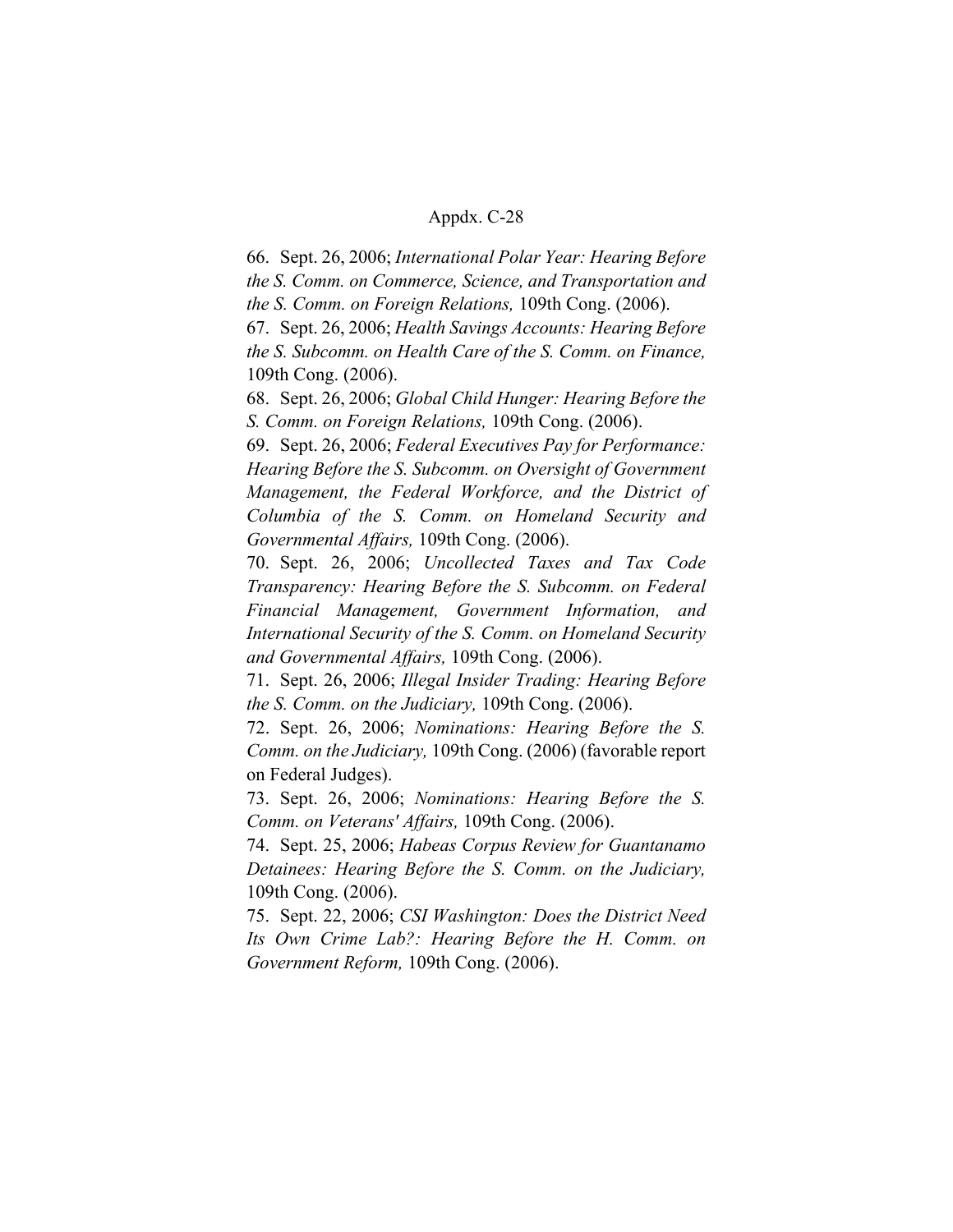76. Sept. 22, 2006; *Nomination of Clyde Bishop: Hearing Before the S. Comm. on Foreign Relations,* 109th Cong. (2006).

77. Sept. 21, 2006; *Federal Farm Policy: Hearing Before the H. Subcomm. on General Farm Commodities and Risk Management of the H. Comm. on Agriculture,* 109th Cong. (2006).

78. Sept. 21, 2006; *Combat Vehicle Active Protection Systems: Hearing Before the H. Subcomm. on Tactical Air and Land Forces of the H. Comm. on Armed Services,* 109th Cong. (2006).

79. Sept. 21, 2006; *No Child Left Behind: How Can We Increase Parental Awareness of Supplemental Education Services?: Hearing Before the H. Comm. on Education and Workforce,* 109th Cong. (2006).

80. Sept. 21, 2006; *Deleting Commercial Child Pornography Sites from the Internet: the U.S. Financial Industry's Efforts To Combat This Problem: Hearing Before the H. Subcomm. on Oversight and Investigations of the H. Comm. on Energy and Commerce,* 109th Cong. (2006).

81. Sept. 21, 2006; *ICANN Internet Governance: Is It Working?: Hearing Before the H. Subcomm. on Telecommunications and the Internet and the H. Subcomm. on Commerce, Trade, and Consumer Protection of the H. Comm. on Energy and Commerce,* 109th Cong. (2006).

82. Sept. 21, 2006; *Climate Change Technology Research: Do We Need a "Manhattan Project" for the Environment?: Hearing Before the H. Comm. on Government Reform,* 109th Cong. (2006).

83. Sept. 21, 2006; *Police as First Preventers: Local Strategies in the War on Terror: Hearing Before the H. Subcomm. on Prevention of Nuclear and Biological Attack of the H. Comm. on Homeland Security,* 109th Cong. (2006).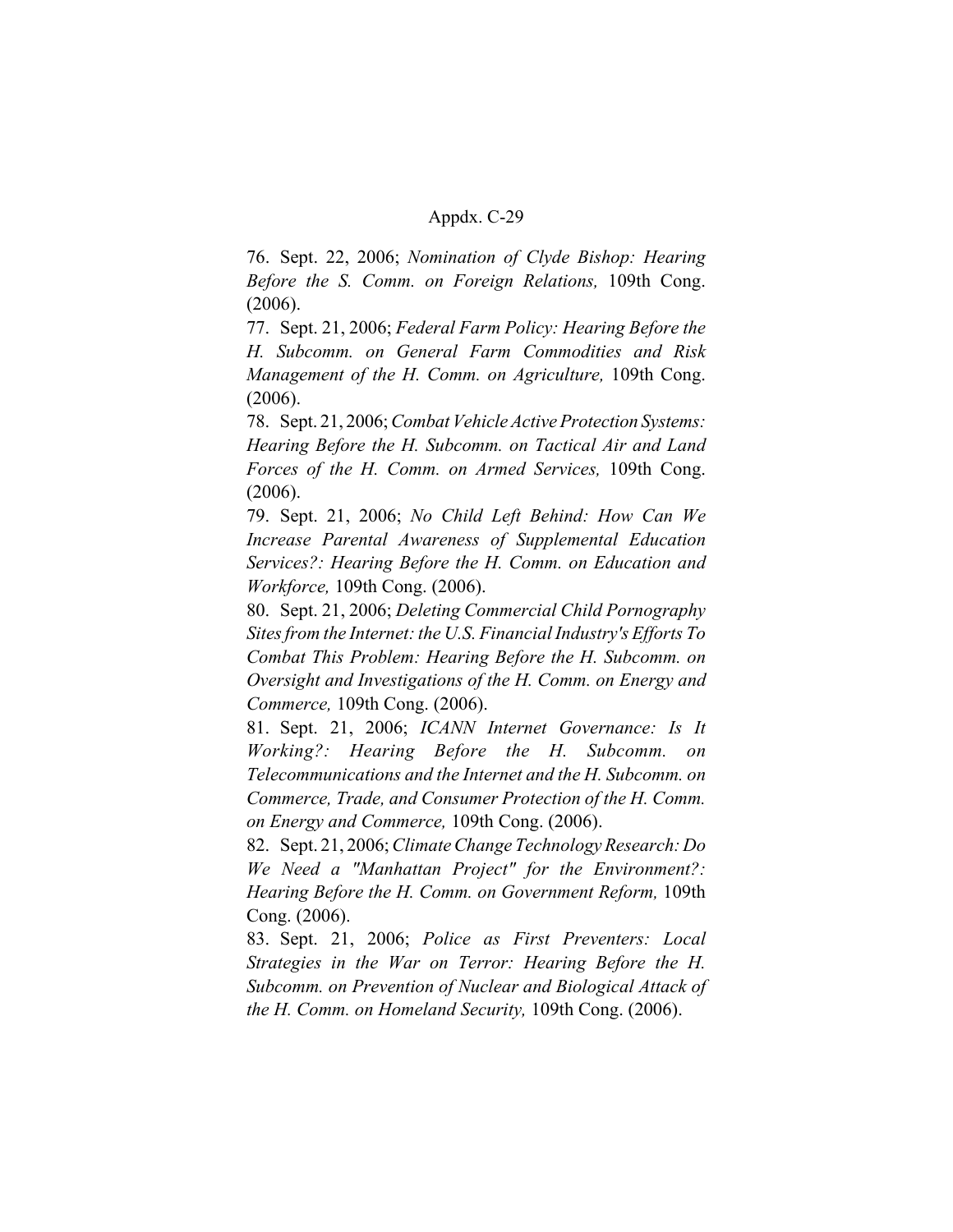84. Sept. 21, 2006; *America and Asia in a Changing World: Hearing Before the H. Subcomm. on Asia and the Pacific of the H. Comm. on International Relations,* 109th Cong. (2006).

85. Sept. 21, 2006; *Impeachment of Judge Manuel L. Real: Hearing Before the H. Subcomm. on Courts, the Internet, and Intellectual Property of the H. Comm. on the Judiciary,* 109th Cong. (2006).

86. Sept. 21, 2006; *Need for European Assistance to Colombia for the Fight Against Illicit Drugs: Hearing Before the H. Subcomm. on Crime, Terrorism, and Homeland Security of the H. Comm. on the Judiciary and the H. Subcomm. on Western Hemisphere of the H. Comm. on International Relations,* 109th Cong. (2006).

87. Sept. 21, 2006; *Migratory Waterfowl Conservation: Hearing Before the H. Subcomm. on Fisheries and Oceans of the H. Comm. on Resources,* 109th Cong. (2006).

88. Sept. 21, 2006; *Oversight: San Joaquin River Restoration Settlement Act: Hearing Before the H. Subcomm. on Water and Power of the H. Comm. on Resources,* 109th Cong. (2006).

89. Sept. 21, 2006; *Research on Environmental and Safety Impacts of Nanotechnology: What Are the Federal Agencies Doing?: Hearing Before the H. Comm. on Science,* 109th Cong. (2006).

90. Sept. 21, 2006; *Veterans Fiscal Year Review: Hearing Before the H. Comm. on Veterans' Affairs,* 109th Cong. (2006).

91. Sept. 21, 2006; *DOD HUMINT Way Ahead: Hearing Before the H. Subcomm. on Terrorism, Human Intelligence, Analysis, and Counterintelligence of the H. Permanent Select Comm. on Intelligence,* 109th Cong. (2006).

92. Sept. 21, 2006; *Capitol Visitor Center: Hearing Before the S. Subcomm. on Legislative Branch of the S. Comm. on Appropriations,* 109th Cong. (2006).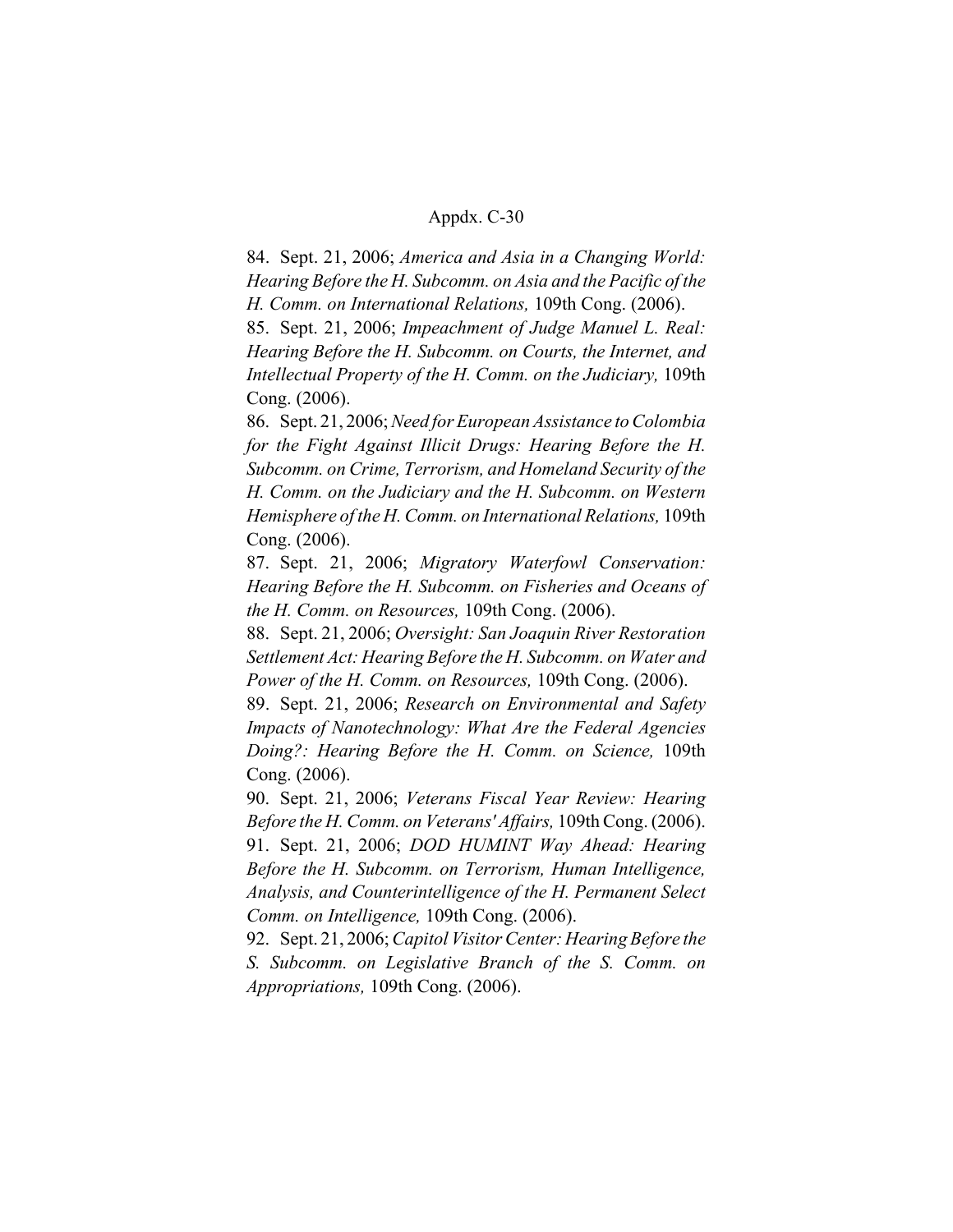93. Sept. 21, 2006; *Nominations: Hearing Before the S. Comm. on Commerce, Science, and Transportation,* 109th Cong. (2006).

94. Sept. 21, 2006; *Nomination of Mary Bomar: Hearing Before the S. Comm. on Energy and Natural Resources,* 109th Cong. (2006).

95. Sept. 21, 2006; *Miscellaneous Measures: Hearing Before the S. Subcomm. on Water and Power of the S. Comm. on Energy and Natural Resources,* 109th Cong. (2006).

96. Sept. 21, 2006; *Nominations: Hearing Before the S. Comm. on Finance,* 109th Cong. (2006).

97. Sept. 21, 2006; *Afghanistan: Transition to NATO Command: Hearing Before the S. Comm. on Foreign Relations,* 109th Cong. (2006).

98. Sept. 21, 2006; *Nominations: Hearing Before the S. Comm. on the Judiciary,* 109th Cong. (2006) (favorably reported federal judges).

99. Sept. 21, 2006; *Prisoner Rehabilitation: Hearing Before the S. Comm. on the Judiciary,* 109th Cong. (2006).

100.Sept. 21, 2006; *Intelligence Matters: Hearing Before the S. Select Comm. on Intelligence,* 109th Cong. (2006).

101.Sept. 21, 2006; *Generic Drug Use and Prescription Costs: Hearing Before the S. Spec. Comm. on Aging,* 109th Cong. (2006).

102.Sept. 20, 2006; *Federal Farm Policy: Hearing Before the H. Comm. on Agriculture,* 109th Cong. (2006).

103.Sept. 20, 2006; *Improving Transparency in State Regulation of Insurer Investments: Hearing Before the H. Subcomm. on Capital Markets, Insurance, and Government Sponsored Enterprises of the H. Comm. on Financial Services,* 109th Cong. (2006).

104.Sept. 20, 2006; *Next Generation Nuclear Plant and Hydrogen Production: a Critical Status Report: Hearing*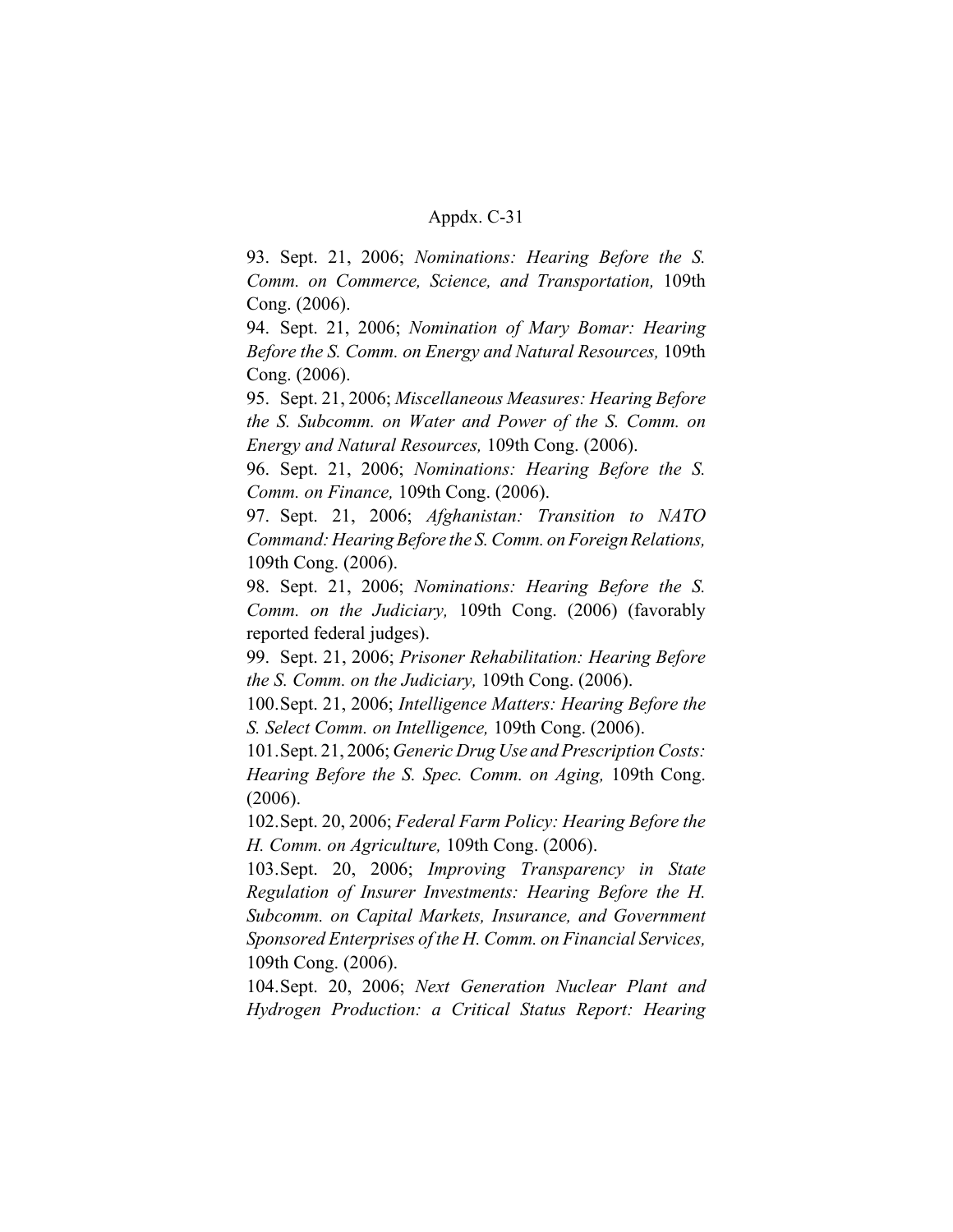*Before the H. Subcomm. on Energy and Resources of the H. Comm. on Government Reform,* 109th Cong. (2006).

105.Sept. 20, 2006; *Executive and Judicial Compensation in the Federal Government (Quadrennial Commission): Hearing Before the H. Subcomm. on Federal Workforce and Agency Organization of the H. Comm. on Government Reform,* 109th Cong. (2006).

106.Sept. 20, 2006; *Historic Preservation and Community Development: Why Cities and Towns Should Look to the Past as the Key to Their Future: Hearing Before the H. Subcomm. on Federalism and the Census of the H. Comm. on Government Reform,* 109th Cong. (2006).

107.Sept. 20, 2006; *Homeland Security Implications of Radicalization: Hearing Before the H. Subcomm. on Intelligence, Information Sharing, and Terrorism Risk Assessment of the H. Comm. on Homeland Security,* 109th Cong. (2006).

108.Sept. 20, 2006; *Afghanistan: Five Years After 9/11, Part I: Hearing Before the H. Comm. on International Relations,* 109th Cong. (2006).

109.Sept. 20, 2006; *Deteriorating Peace in Sudan: Hearing Before the H. Subcomm. on Africa, Global Human Rights, and International Operations of the H. Comm. on International Relations,* 109th Cong. (2006).

110.Sept. 20, 2006; *Serbia: Current Issues and Future Direction: Hearing Before the H. Subcomm. on Europe and Emerging Threats of the H. Comm. on International Relations,* 109th Cong. (2006).

111.Sept. 20, 2006; *Mineral Commodity Information Administration: Hearing Before the H. Subcomm. on Energy and Mineral Resources of the H. Comm. on Resources,* 109th Cong. (2006).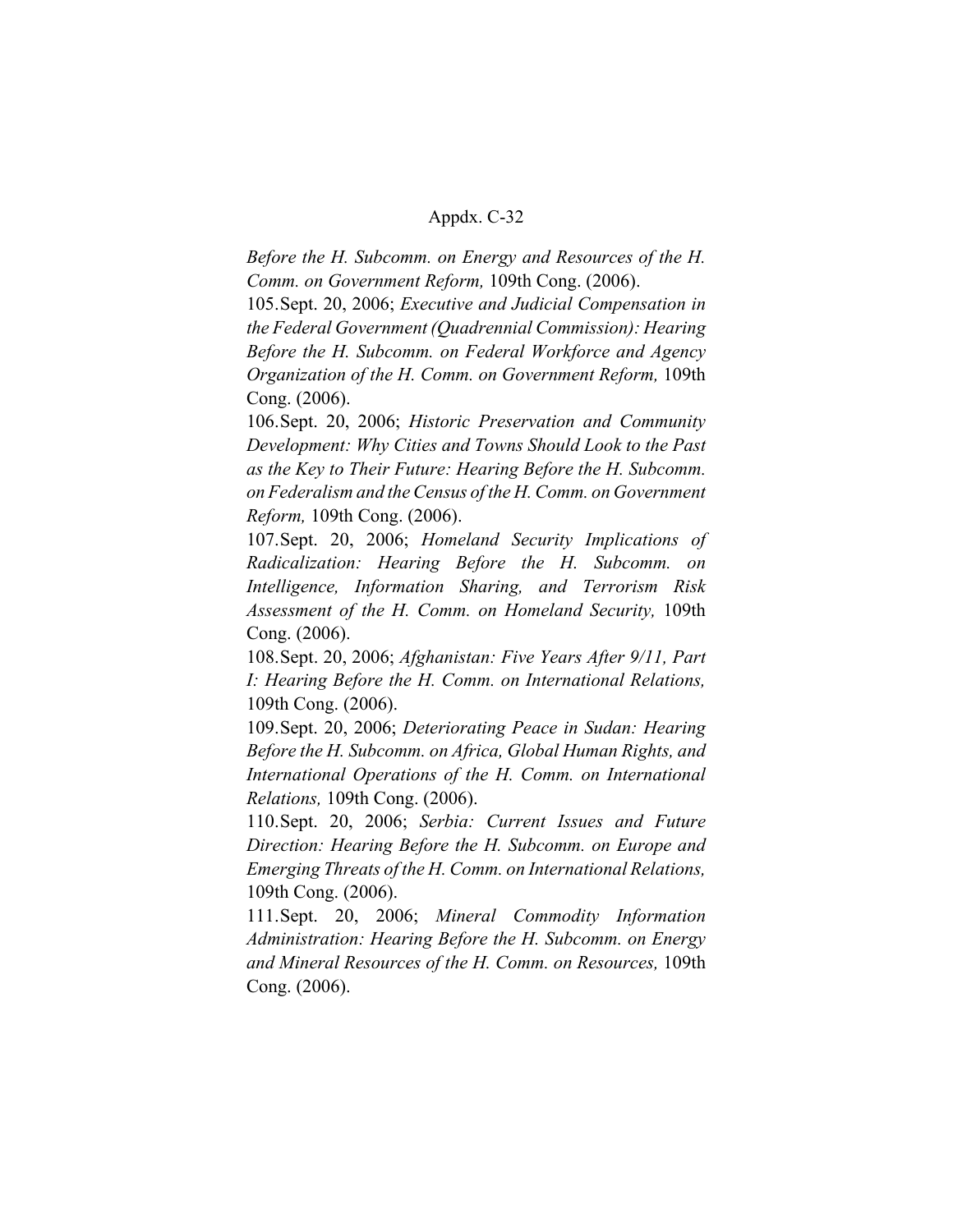112.Sept. 20, 2006; *Climate Change Technology Programs: Hearing Before the H. Subcomm. on Energy of the H. Comm. on Science,* 109th Cong. (2006).

113.Sept. 20, 2006; *International Polar Year: the Scientific Agenda and Federal Role: Hearing Before the H. Subcomm. on Research of the H. Comm. on Science,* 109th Cong. (2006).

114.Sept. 20, 2006; *Oversight of Federal Aviation Administration Safety Programs: Hearing Before the H. Subcomm. on Aviation of the H. Comm. on Transportation and Infrastructure,* 109th Cong. (2006).

115.Sept. 20, 2006; *Veterans Fiscal Year Review: Hearing Before the H. Comm. on Veterans' Affairs,* 109th Cong. (2006). 116.Sept. 20, 2006; *Non-Traditional Mortgage Products: Hearing Before the S. Subcomm. on Housing and Transportation and the S. Subcomm. on Economic Policy of the S. Comm. on Banking, Housing, and Urban Affairs,* 109th Cong. (2006).

117.Sept. 20, 2006; *Internet Governance: Hearing Before the S. Subcomm. on Trade, Tourism, and Economic Development of the S. Comm. on Commerce, Science, and Transportation,* 109th Cong. (2006).

118.Sept. 20, 2006; *Nomination of Mary Peters: Hearing Before the S. Comm. on Commerce, Science, and Transportation,* 109th Cong. (2006).

119.Sept. 20, 2006; *Asia-Pacific Partnership on Clean Development and Climate: Hearing Before the S. Comm. on Environment and Public Works,* 109th Cong. (2006).

120.Sept. 20, 2006; *Business Tax Reform: Hearing Before the S. Comm. on Finance,* 109th Cong. (2006).

121.Sept. 20, 2006; *Nomination of Donald Yamamoto: Hearing Before the S. Comm. on Foreign Relations,* 109th Cong. (2006).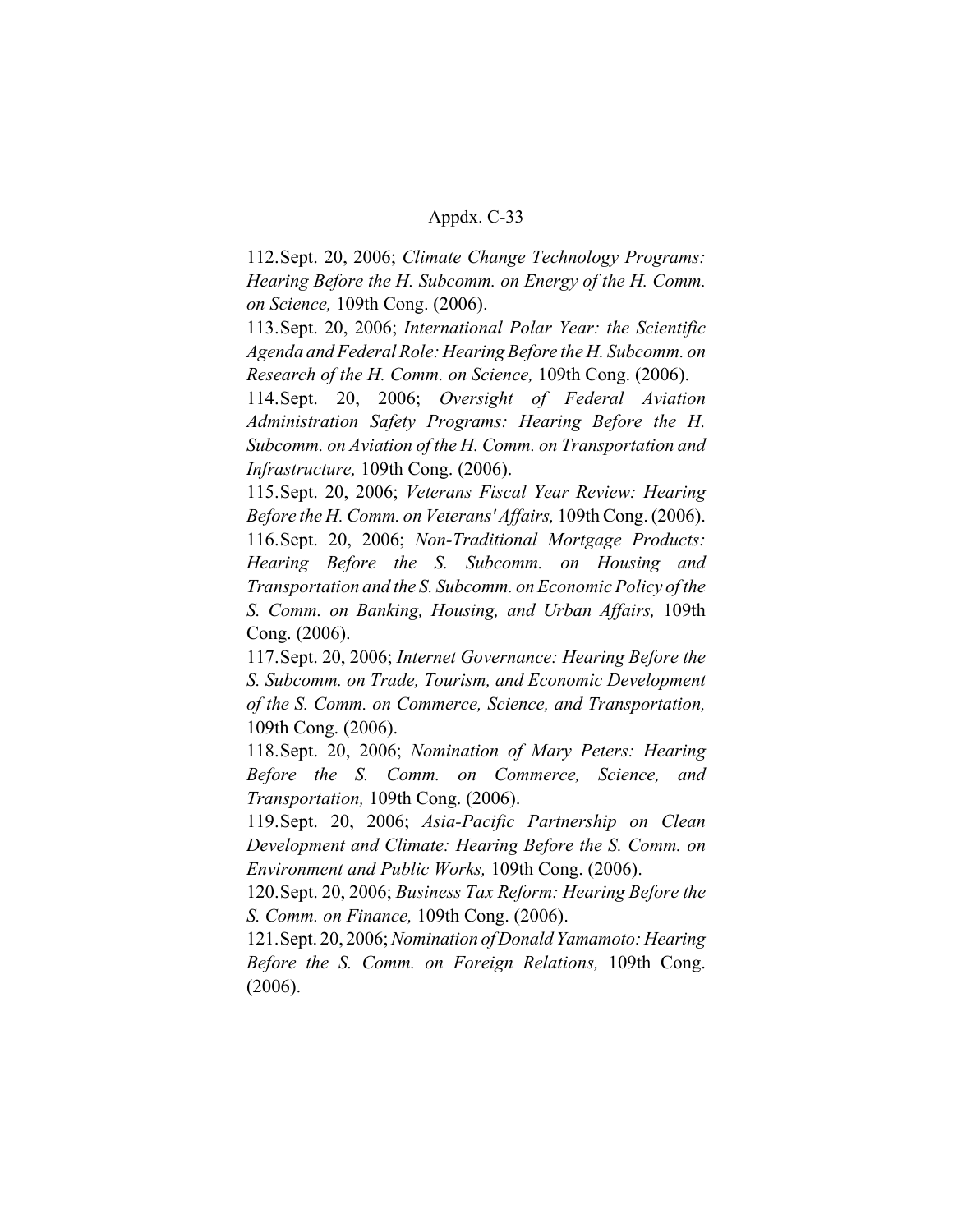122.Sept. 20, 2006; *National Security Personnel System: Hearing Before the S. Comm. on Homeland Security and Governmental Affairs,* 109th Cong. (2006).

123.Sept. 20, 2006; *Tribal Self-Governance: Hearing Before the S. Comm. on Indian Affairs,* 109th Cong. (2006).

124.Sept. 20, 2006; *Reporters' Privilege Legislation: Hearing Before the S. Comm. on the Judiciary,* 109th Cong. (2006).

125.Sept. 20, 2006; *Restructuring of the Ninth Circuit Court of Appeals: Hearing Before the S. Comm. on the Judiciary,* 109th Cong. (2006).

126.Sept. 20, 2006; *American Legion: Hearing Before the S. Comm. on Veterans' Affairs,* 109th Cong. (2006).

127.Sept. 19, 2006; *Improving NIH Management and Operation: a Legislative Hearing on the NIH Reform Act of 2006: Hearing Before the H. Comm. on Energy and Commerce,* 109th Cong. (2006).

128.Sept. 19, 2006; *Sarbanes-Oxley at Four: Protecting Investors and Strengthening the Markets: Hearing Before the H. Comm. on Financial Services,* 109th Cong. (2006).

129.Sept. 19, 2006; *Combating Terrorism: Lessons Learned from London: Hearing Before the H. Subcomm. on National Security, Emerging Threats, and International Relations of the H. Comm. on Government Reform,* 109th Cong. (2006).

130.Sept. 19, 2006; *Nonadmitted and Reinsurance Reform Act of 2006: Hearing Before the H. Subcomm. on Commercial and Administrative Law of the H. Comm. on the Judiciary,* 109th Cong. (2006).

131.Sept. 19, 2006; *Nominations: Hearing Before the S. Comm. on Armed Services,* 109th Cong. (2006).

132.Sept. 19, 2006; *Combating Child Pornography: Hearing Before the S. Comm. on Banking, Housing, and Urban Affairs,* 109th Cong. (2006).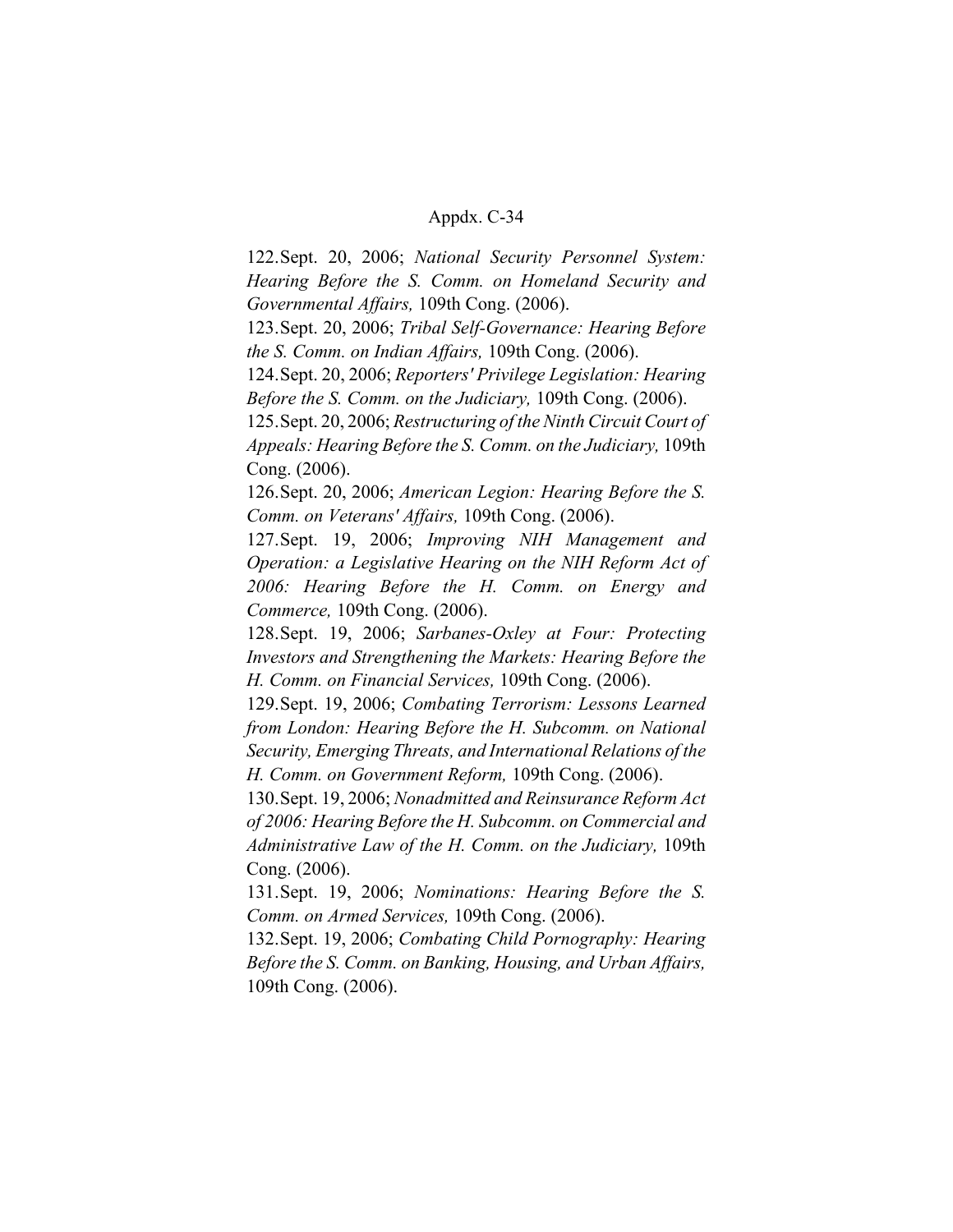133.Sept. 19, 2006; *Online Child Pornography: Hearing Before the S. Comm. on Commerce, Science, and Transportation,* 109th Cong. (2006).

134.Sept. 19, 2006; *Iran's Nuclear Ambitions and U.S. Policy: Hearing Before the S. Comm. on Foreign Relations,* 109th Cong. (2006).

135.Sept. 19, 2006; *Prison Radicalization: Hearing Before the S. Comm. on Homeland Security and Governmental Affairs,* 109th Cong. (2006).

136.Sept. 19, 2006; *Cost of Crime: Hearing Before the S. Comm. on the Judiciary,* 109th Cong. (2006).

137.Sept. 19, 2006; *Nominations: Hearing Before the S. Comm. on the Judiciary,* 109th Cong. (2006) (regarding federal judges).

138.Sept. 18, 2006; *Review of Federal Farm Policy: Hearing Before the H. Comm. on Agriculture,* 109th Cong. (2006).

139.Sept. 16, 2006; *Review of Federal Farm Policy: Hearing Before the H. Comm. on Agriculture,* 109th Cong. (2006).

140.Sept. 15, 2006; *Contact Lens Sales: Is Market Regulation the Prescription?: Hearing Before the H. Subcomm. on Commerce, Trade, and Consumer Protection of the H. Comm. on Government Reform,* 109th Cong. (2006).

141.Sept. 15, 2006; *Iraq: Democracy or Civil War?: Hearing Before the H. Subcomm. on National Security, Emerging Threats, and International Relations of the H. Comm. on Government Reform,* 109th Cong. (2006).

142.Sept. 14 and 21, 2006; *Review of Federal Farm Policy: Hearing Before the H. Subcomm. on Science, the Departments of State, Justice and Commerce, and Related Agencies of the H. Comm. on Agriculture,* 109th Cong. (2006).

143.Sept. 14 and 21, 2006; *FBI Transformation: Hearing Before the H. Subcomm. on Science, the Departments of State,*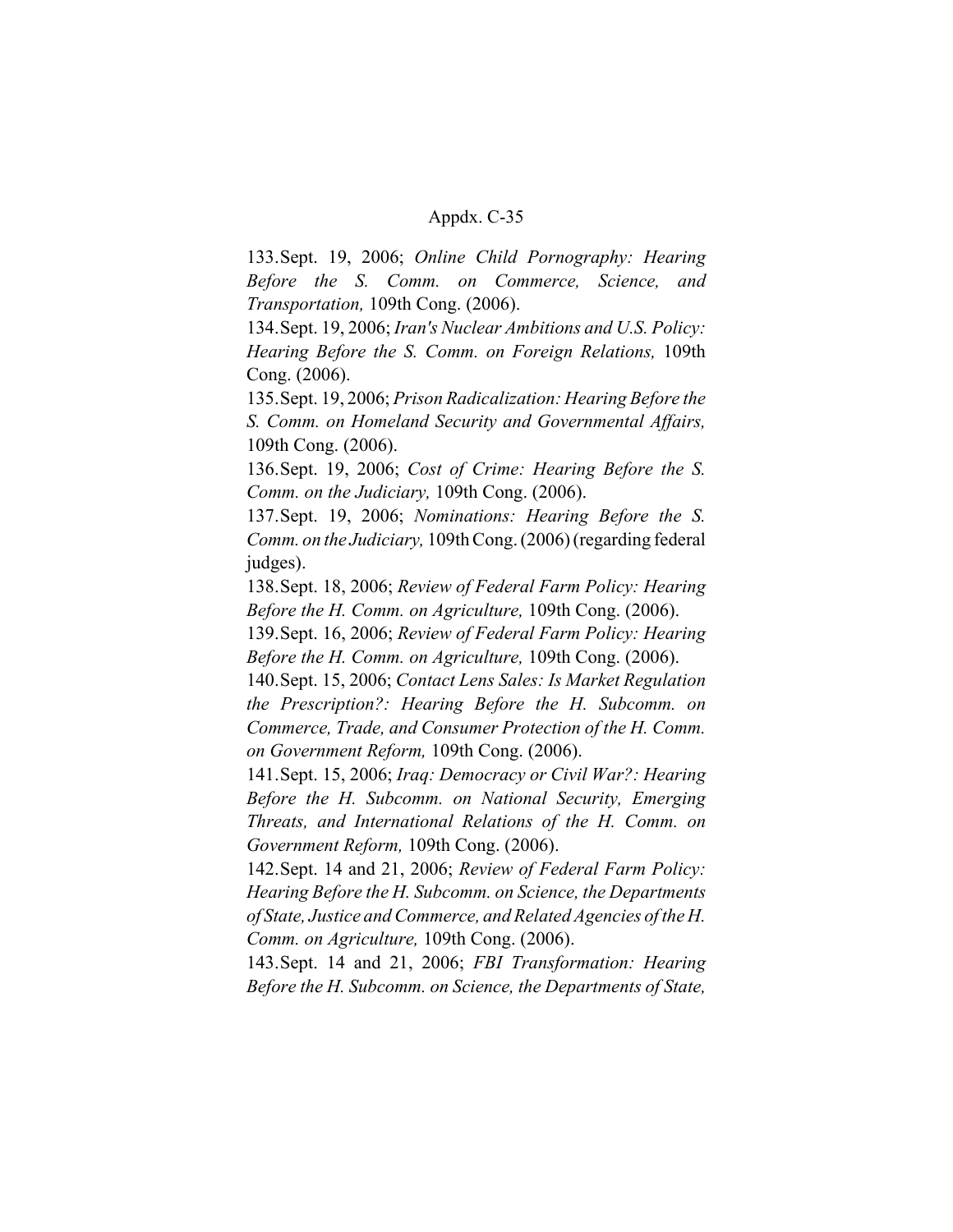*Justice and Commerce, and Related Agencies of the H. Comm. on Appropriations,* 109th Cong. (2006).

144.Sept. 14, 2006; *A Review of Regulatory Proposals on Basel Capital and Commercial Real Estate: Hearing Before the H. Subcomm. on Financial Institutions and Consumer Credit of the H. Comm. on Financial Services,* 109th Cong. (2006).

145.Sept. 14, 2006; *Part Two: Interior Department: A Culture of Management Irresponsibility and Lack of Accountability?: Hearing Before the H. Comm. on Government Reform,* 109th Cong. (2006).

146.Sept. 14, 2006; *Science of Prevention: Hearing Before the H. Subcomm. on Prevention of Nuclear and Biological Attack of the H. Comm. on Homeland Security,* 109th Cong. (2006). 147.Sept. 14, 2006; *Japan's Relations with Its Neighbors: Back to the Future?: Hearing Before the H. Comm. on International Relations,* 109th Cong. (2006).

148.Sept. 14, 2006; *Is There a Clash of Civilizations? Islam, Democracy, and U.S.-Middle East and Central Asia Policy: Hearing Before the H. Subcomm. on Middle East and Central Asia of the H. Comm. on International Relations,* 109th Cong. (2006).

149.Sept. 14, 2006; *D.C. Fair and Equal House Voting Rights Act: Hearing Before the H. Subcomm. on the Constitution of the H. Comm. on the Judiciary,* 109th Cong. (2006).

150.Sept. 14, 2006; *Bill To Amend Title 35, U.S. Code, To Conform Certain Filing Provisions Within the Patent and Trademark Office: Hearing Before the H. Subcomm. on Courts, the Internet, and Intellectual Property of the H. Comm. on the Judiciary,* 109th Cong. (2006).

151.Sept. 14, 2006; *Miscellaneous Measures: Hearing Before the H. Subcomm. on Fisheries and Oceans of the H. Comm. on Resources,* 109th Cong. (2006).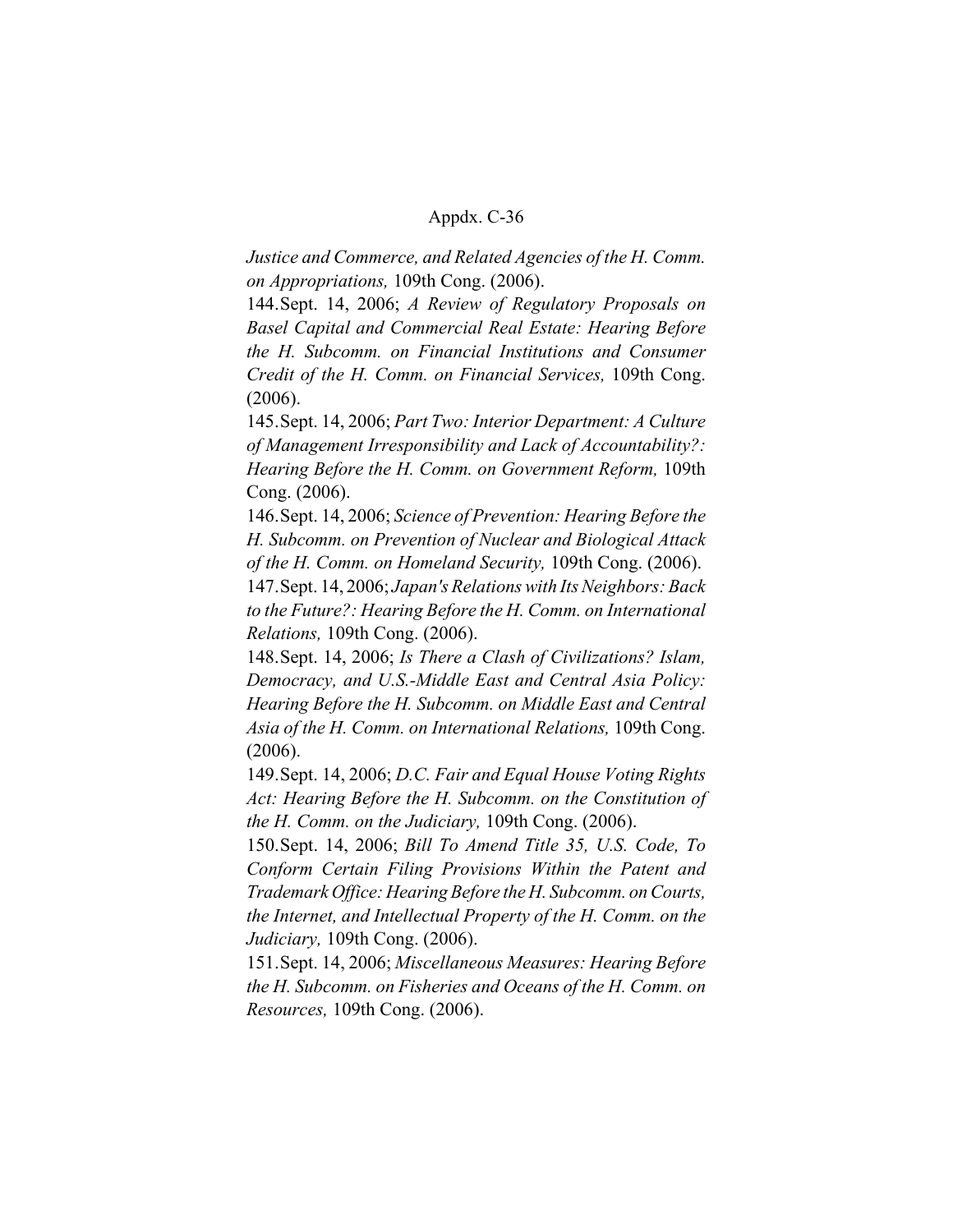152.Sept. 14, 2006; *Miscellaneous Measures: Hearing Before the H. Subcomm. on Forests and Forest Health of the H. Comm. on Resources,* 109th Cong. (2006).

153.Sept. 14, 2006; *Review of Coast Guard Mission Performance: Hearing Before the H. Subcomm. on Coast Guard and Maritime Transportation of the H. Comm. on Transportation and Infrastructure,* 109th Cong. (2006).

154.Sept. 14, 2006; *Overview of the Global Nuclear Energy Partnership (GNEP), Including Proposed Advanced Reactor Technologies for Recycling Nuclear Waste: Hearing Before the S. Subcomm. on Energy and Water of the S. Comm. on Appropriations,* 109th Cong. (2006).

155.Sept. 14, 2006; *Catching Terrorists: The British System Versus the U.S. System: Hearing Before the S. Subcomm. on Homeland Security of the S. Comm. on Appropriations,* 109th Cong. (2006).

156.Sept. 14, 2006; *Predatory Lending Practices: Hearing Before the S. Comm. on Banking, Housing, and Urban Affairs,* 109th Cong. (2006).

157.Sept. 14, 2006; *Rural Air Service: Hearing Before the S. Subcomm. on Aviation; ; S. Comm. on Commerce, Science, and Transportation,* 109th Cong. (2006).

158.Sept. 14, 2006; *Nominations: Hearing Before the S. Comm. on Energy and Natural Resources,* 109th Cong. (2006).

159.Sept. 14, 2006; *Nuclear Regulatory Commission: Hearing Before the S. Subcomm. on Clean Air, Climate Change, and Nuclear Safety of the S. Comm. on Environment and Public Works,* 109th Cong. (2006).

160.Sept. 14, 2006; *Federal Agencies Conference Spending: Hearing Before the S. Subcomm. on Federal Financial Management, Government Information, and International Security of the S. Comm. on Homeland Security and Governmental Affairs,* 109th Cong. (2006).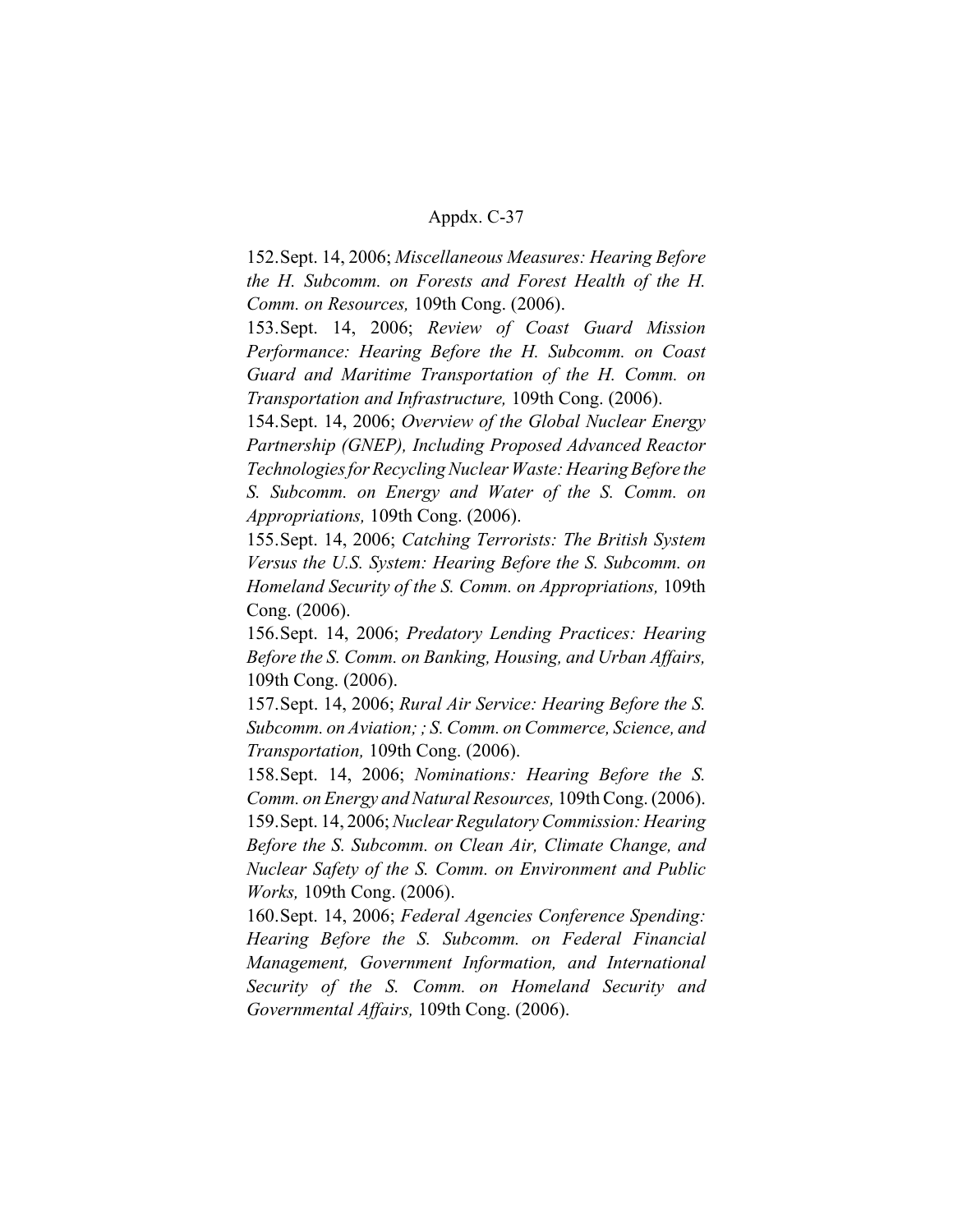161.Sept. 14, 2006; *Immigration Employment Skills-Based Point System: Hearing Before the S. Comm. on Health, Education, Labor, and Pensions,* 109th Cong. (2006).

162.Sept. 14, 2006; *Nomination of Carl J. Artman: Hearing Before the S. Comm. on Indian Affairs,* 109th Cong. (2006).

163.Sept. 14, 2006; *Suicide Among Seniors: Hearing Before the S. Spec. Comm. on Aging,* 109th Cong. (2006).

164.Sept. 13, 2006; *Federal Farm Policy: Hearing Before the H. Comm. on Agriculture,* 109th Cong. (2006).

165.Sept. 13, 2006; *Oversight of Nuclear Energy: Hearing Before the H. Subcomm. on Energy and Water Development of the H. Comm. on Agriculture,* 109th Cong. (2006).

166.Sept. 13, 2006; *How Budgetary Choices Affect Work – Saving, and Growth: The Real Purpose of Dynamic Estimating: Hearing Before the H. Comm. on Budget,* 109th Cong. (2006).

167.Sept. 13, 2006; *Nuclear Waste and Hydroelectric Energy Efficiency Legislation: Hearing Before the H. Subcomm. on Energy and Air Quality of the H. Comm. on Energy and Commerce,* 109th Cong. (2006).

168.Sept. 13, 2006; *Continuing Ethics and Management Concerns at NIH and the Public health Service Commission and Corps: Hearing Before the H. Subcomm. on Oversight and Investigations of the H. Comm. on Energy and Commerce,* 109th Cong. (2006).

169.Sept. 13, 2006; *CyberSecurity: Protecting America's Critical Infrastructure, Economy, and Consumers: Hearing Before the H. Subcomm. on Telecommunications and the Internet of the H. Comm. on Energy and Commerce,* 109th Cong. (2006).

170.Sept. 13, 2006; *Stabilizing Insurance markets for Coastal Consumers: Hearing Before the H. Subcomm. on Capital*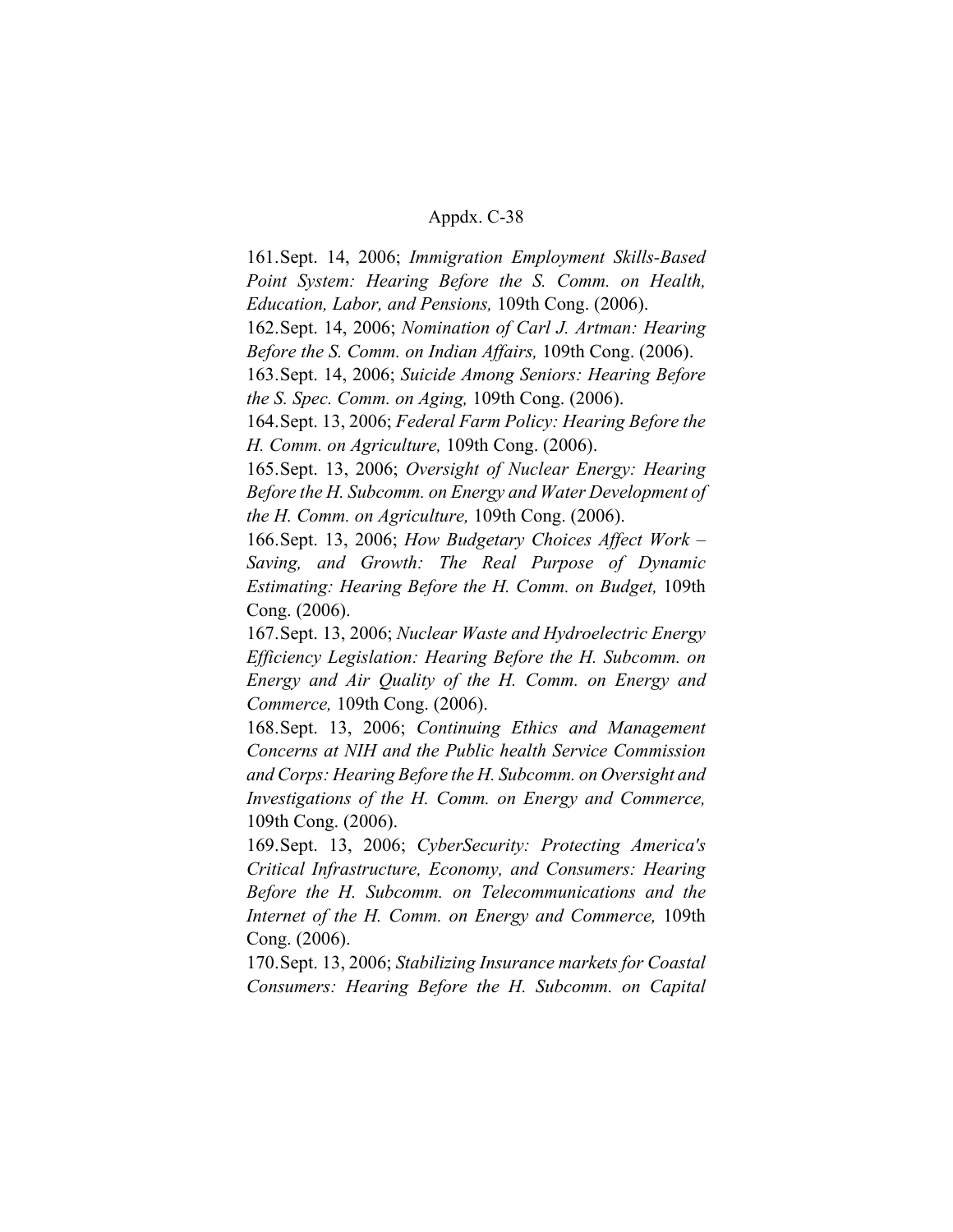*Markets, Insurance, and Government Sponsored Enterprises of the H. Comm. on Financial Services,* 109th Cong. (2006). 171.Sept. 13, 2006; *Interior Department: A Culture of Managerial Irresponsibility and Lack of Accountability?: Hearing Before the H. Subcomm. on Energy and Resources of the H. Comm. on Government Reform,* 109th Cong. (2006).

172.Sept. 13, 2006; *DHS Financial Management: Evaluating Progress in Improving Internal Controls: Hearing Before the H. Subcomm. on Government Management, Finance, and Accountability of the H. Comm. on Government Reform,* 109th Cong. (2006).

173.Sept. 13, 2006; *Iraq: Democracy or Civil War?: Hearing Before the H. Subcomm. on National Security, Emerging Threats, and International Relations of the H. Comm. on Government Reform,* 109th Cong. (2006).

174.Sept. 13, 2006; *The Future of Cyber and Telecommunications Security at the Department of Homeland Security: Hearing Before the H. Subcomm. on Economic Security, Infrastructure Protection, and Cybersecurity of the H. Comm. on Homeland Security,* 109th Cong. (2006).

175.Sept. 13, 2006; *Homeland Security Information Network: an Update on DHS Information Sharing Efforts: Hearing Before the H. Subcomm. on Intelligence, Information Sharing, and Terrorism Risk Assessment of the H. Comm. on Homeland Security,* 109th Cong. (2006).

176.Sept. 13, 2006; *Helping Business Protect the Homeland: Is the Department of Homeland Security Effectively Implementing the SAFETY Act?: Hearing Before the H. Subcomm. on Management, Integration, and Oversight and the H. Subcomm. on Emergency Preparedness, Science, and Technology of the H. Comm. on Resources,* 109th Cong. (2006).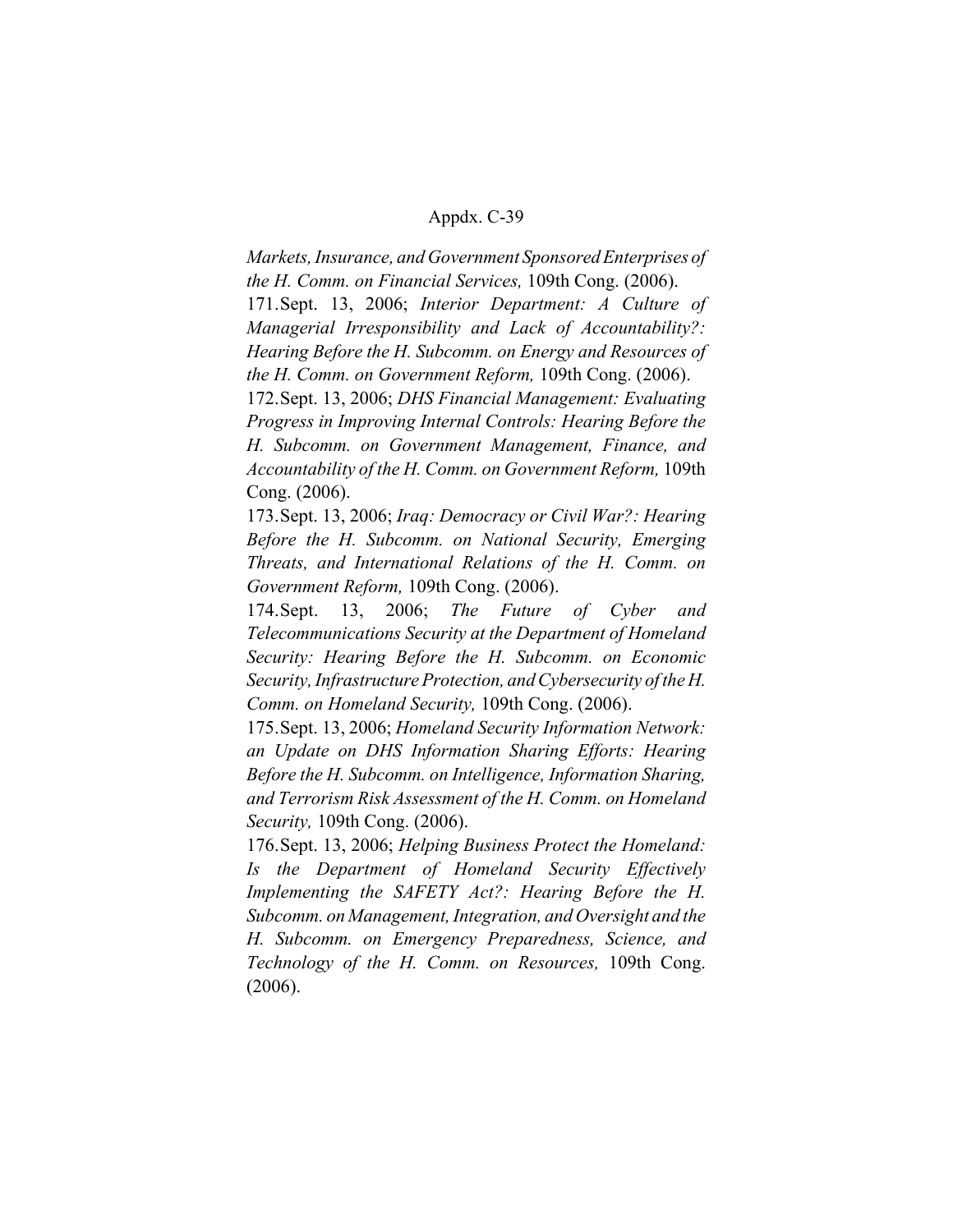177.Sept. 13, 2006; *The Americans With Disabilities Act: Sixteen Years Later: Hearing Before the H. Subcomm. on the Constitution of the H. Comm. on the Judiciary,* 109th Cong. (2006).

178.Sept. 13, 2006; *Miscellaneous Measures: Hearing Before the H. Comm. on Resources,* 109th Cong. (2006).

179.Sept. 13, 2006; *Visitation Trends in the Nation Park System, Part II: Hearing Before the H. Subcomm. on National Parks of the H. Comm. on Resources,* 109th Cong. (2006).

180.Sept. 13, 2006; *How Can Technologies Help Secure Our Borders?: Hearing Before the H. Comm. on Science,* 109th Cong. (2006).

181.Sept. 13, 2006; *Low Pressure Liquid Pipelines: Hearing Before the H. Comm. on Transportation and Infrastructure,* 109th Cong. (2006).

182.Sept. 13, 2006; *Great Lakes Restoration and Protection: Hearing Before the H. Subcomm. on Water Resources and Environment of the H. Comm. on Transportation and Infrastructure,* 109th Cong. (2006).

183.Sept. 13, 2006; *Oversight of Veterans Benefits Claims Adjudicators: Hearing Before the H. Subcomm. on Disability Assistance and Memorial Affairs of the H. Comm. on Veterans' Affairs,* 109th Cong. (2006).

184.Sept. 13, 2006; *National Strategy for Combating Terrorism: Hearing Before the H. Subcomm. on Terrorism, Human Intelligence, Analysis, and Counterintelligence of the H. Permanent Select Comm. on Intelligence,* 109th Cong. (2006).

185.Sept. 13, 2006; *Various Bills and Resolutions: Hearing Before the H. Comm. on International Relations,* 109th Cong. (2006).

186.Sept. 13, 2006; *Housing Bubble: Hearing Before the S. Subcomm. on Economic Policy and the S. Subcomm. on*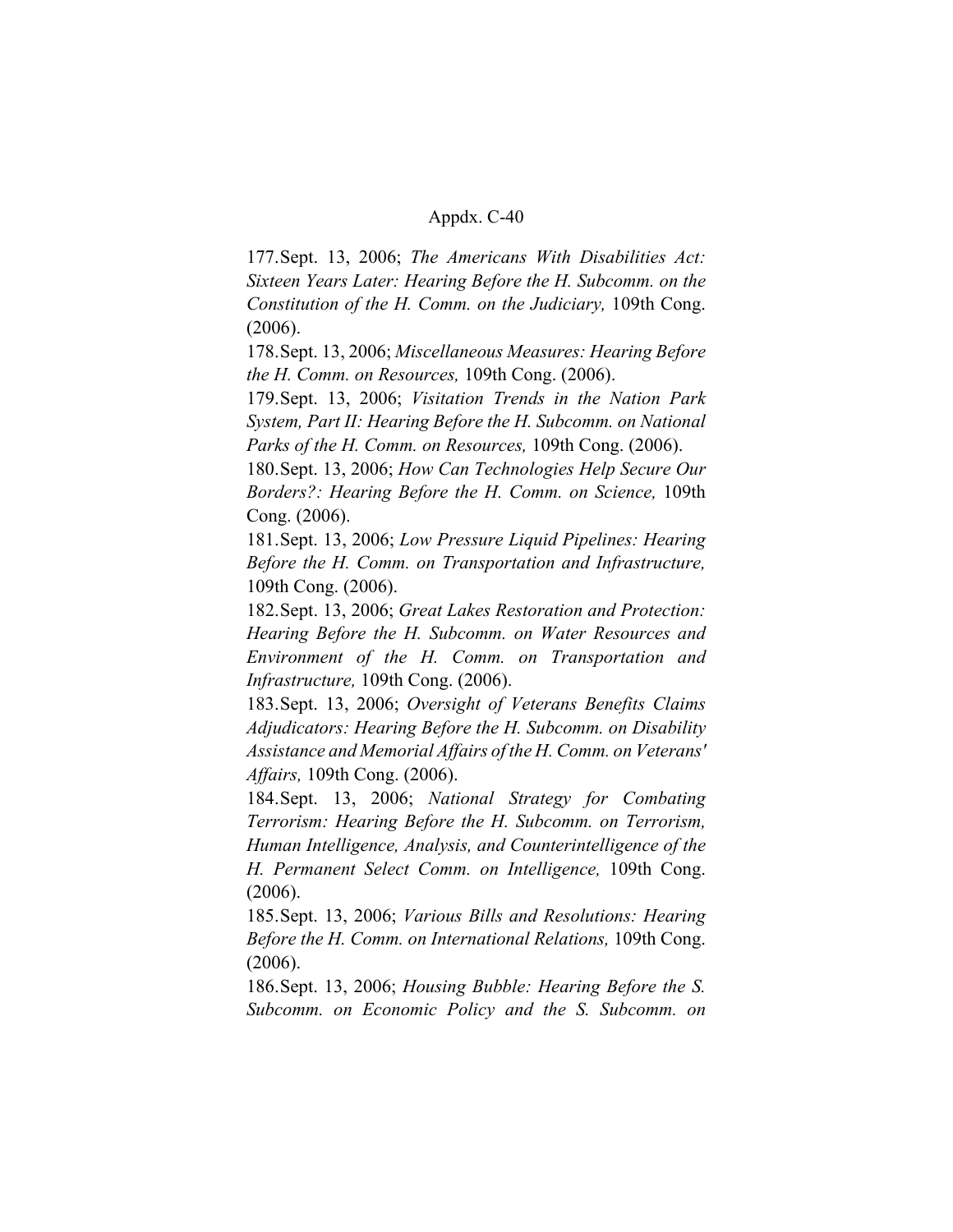*Housing and Transportation of the S. Comm. on Banking, Housing, and Urban Affairs,* 109th Cong. (2006).

187.Sept. 13, 2006; *Nominations: Hearing Before the S. Comm. on Environment and Public Works,* 109th Cong. (2006).

188.Sept. 13, 2006; *Hospital Charitable Care and Community Benefits: Hearing Before the S. Comm. on Finance,* 109th Cong. (2006).

189.Sept. 13, 2006; *Lebanon: Securing a Permanent Cease-Fire: Hearing Before the S. Comm. on Foreign Relations,* 109th Cong. (2006).

190.Sept. 13, 2006; *Nominations: Hearing Before the S. Comm. on Homeland Security and Governmental Affairs,* 109th Cong. (2006).

191.Sept. 13, 2006; *Medicaid: Managed Care: Hearing Before the S. Spec. Comm. on Aging,* 109th Cong. (2006).

192.Sept. 13, 2006; *Challenges Facing Federal Prosecutors: Hearing Before the S. Subcomm. on Crime and Drugs of the S. Comm. on the Judiciary,* 109th Cong. (2006).

193.Sept. 12, 2006; *Foreign Operations, Export Financing, and Related Programs Appropriations for 2007 Part 4: Afghanistan Interdiction/Eradication of Illegal Narcotics and U.S. Led Rebuilding Programs: Hearing Before the H. Subcomm. on Foreign Operations, Export Financing, and Related Programs of the H. Comm. on Appropriations,* 109th Cong. (2006).

194.Sept. 12, 2006; *International Fund for Agricultural Development (IFAD) and the Importance of Agricultural Development in Sustainable Global Poverty Reduction: Hearing Before the H. Subcomm. on Domestic and International Monetary Policy, Trade, and Technology of the H. Comm. on Financial Services,* 109th Cong. (2006).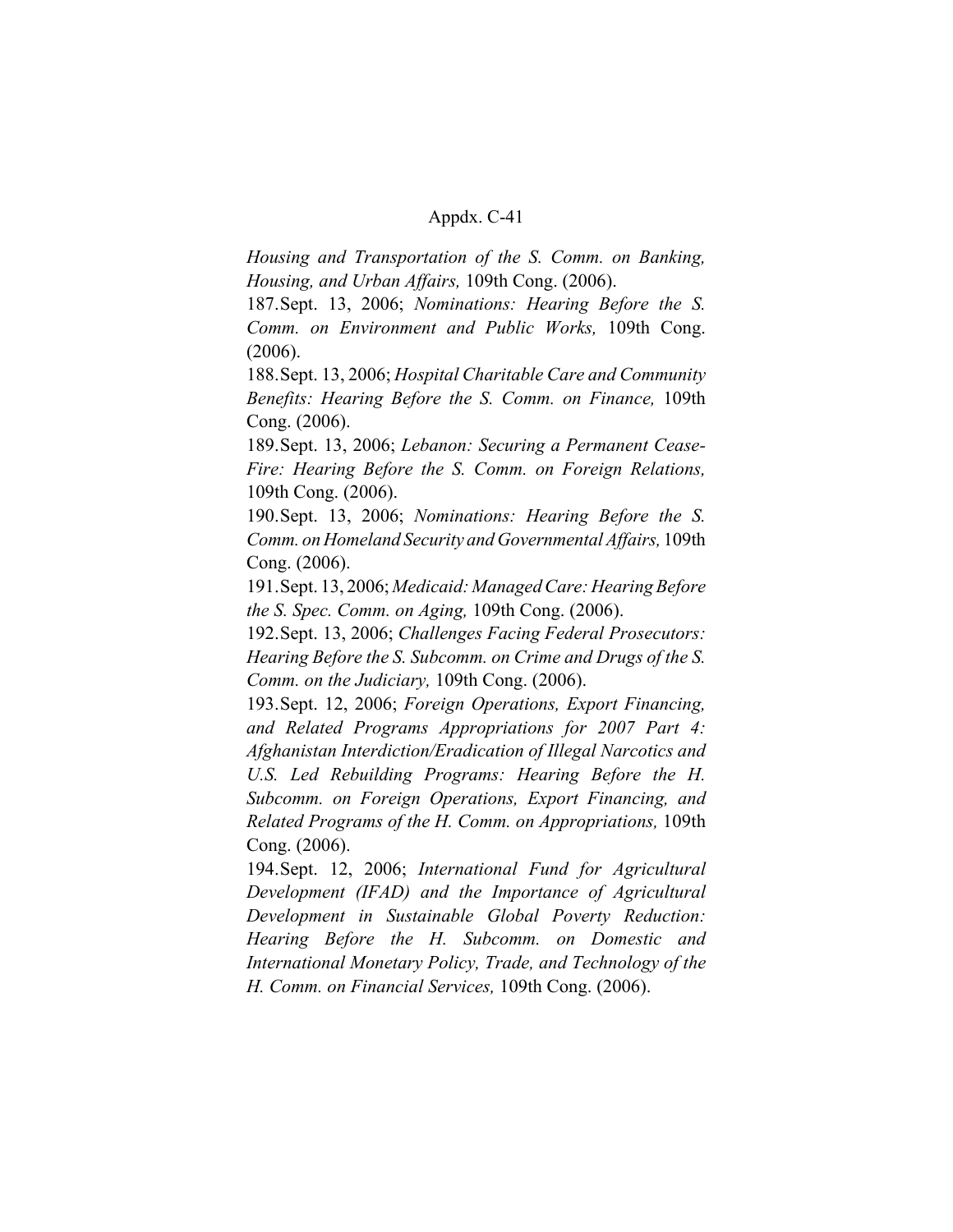195.Sept. 12, 2006; *Electronic Surveillance Modernization Act: Hearing Before the H. Subcomm. on Crime, Terrorism, and Homeland Security of the H. Comm. on the Judiciary,* 109th Cong. (2006).

196.Sept. 12, 2006; *Treasury Role in Combating Terrorist Financing: Hearing Before the S. Comm. on Banking, Housing, and Urban Affairs,* 109th Cong. (2006).

197.Sept. 12, 2006; *Nominations: Hearing Before the S. Comm. on Commerce, Science, and Transportation,* 109th Cong. (2006).

198.Sept. 12, 2006; *BP Pipeline Failure: Hearing Before the S. Comm. on Energy and Natural Resources,* 109th Cong. (2006).

199.Sept. 12, 2006; *Methamphetamine Supply Chain: Hearing Before the S. Comm. on Finance,* 109th Cong. (2006).

200.Sept. 12, 2006; *Nomination of James Kunder: Hearing Before the S. Comm. on Foreign Relations,* 109th Cong. (2006).

201.Sept. 12, 2006; *Homeland Security Next Five Years: Hearing Before the S. Comm. on Homeland Security and Governmental Affairs,* 109th Cong. (2006).

202.Sept. 12, 2006; *Thompson Memorandum: Hearing Before the S. Comm. on the Judiciary,* 109th Cong. (2006).

203.Sept. 12, 2006; *Nominations: Hearing Before the S. Comm. on the Judiciary,* 109th Cong. (2006) (regarding federal district judges).

204.Sept. 11, 2006; *Iraq: Democracy or Civil War?: Hearing Before the H. Subcomm. on National Security, Emerging Threats, and International Relations of the H. Comm. on Government Reform,* 109th Cong. (2006).

205.Sept. 11, 2006; *U.S., Canada, and Mexico Trade Relations Under NAFTA: Hearing Before the S. Subcomm. on*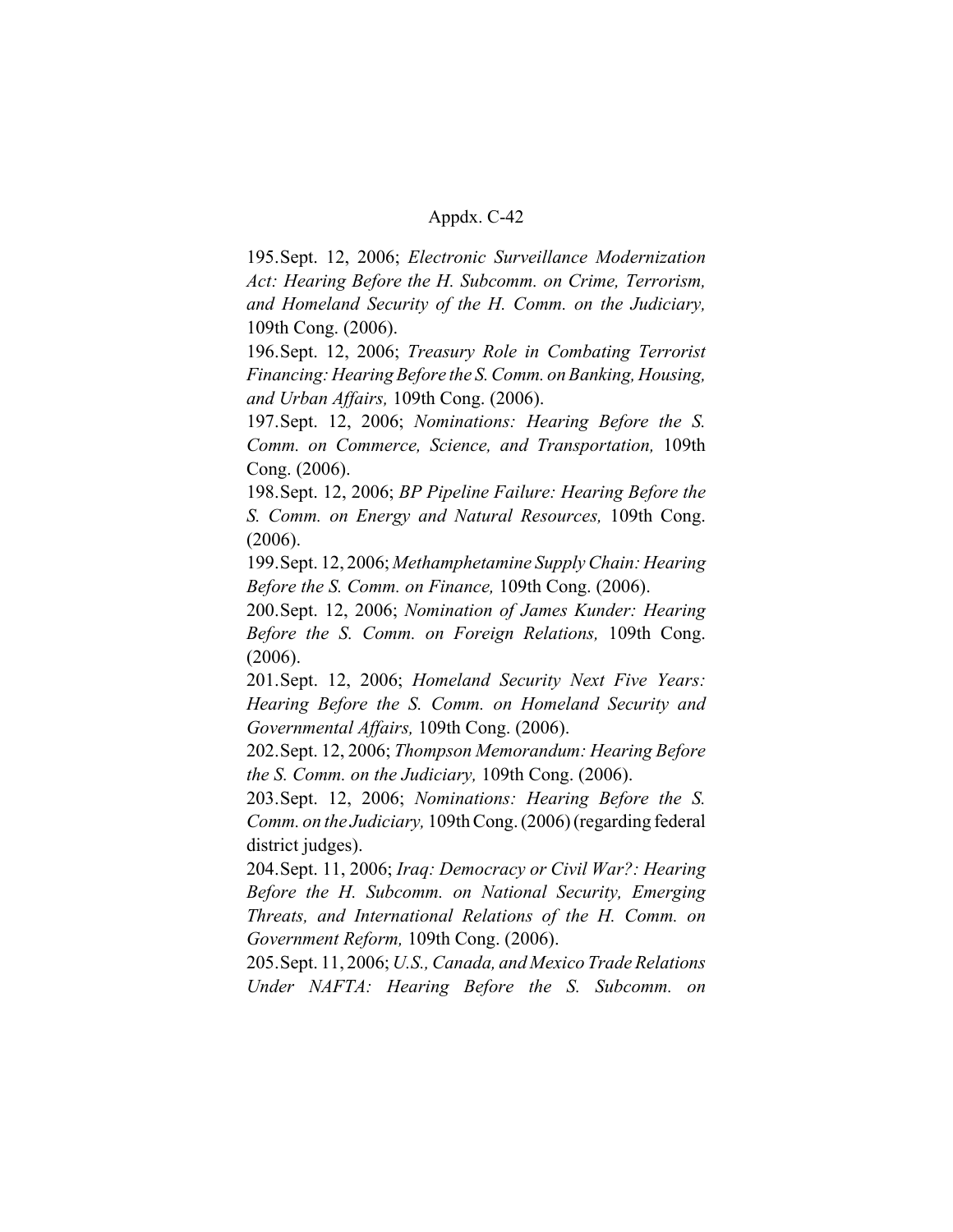*International Trade of the S. Comm. on Finance,* 109th Cong. (2006).

206.Sept. 8, 2006; *Regional Farm Bill Field for Lubbock, Texas: Hearing Before the S. Comm. on Agriculture, Nutrition, and Forestry,* 109th Cong. (2006).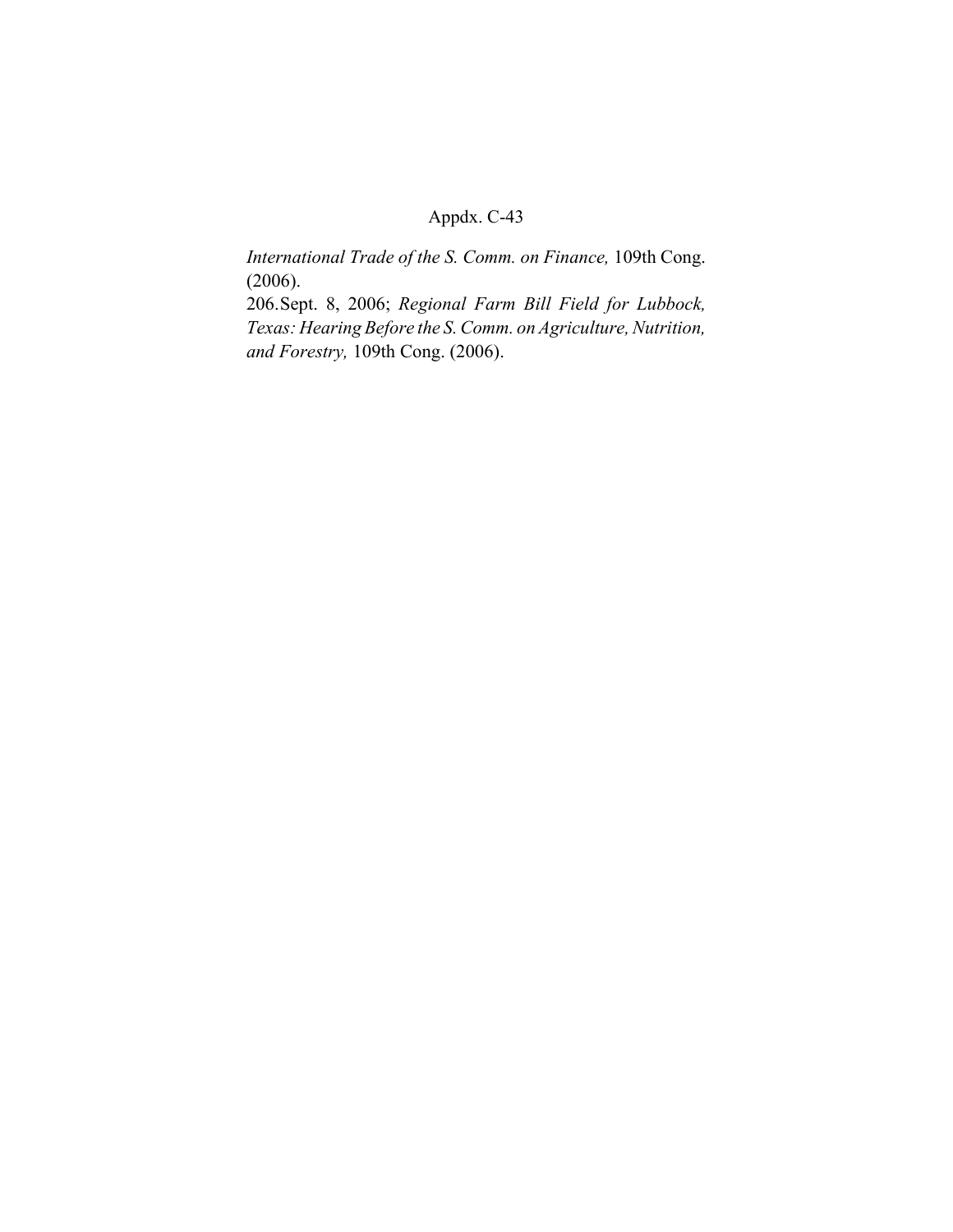#### Appendix D

# **COMMITTEE REPORTS OF THE HOUSE OF REPRESENTATIVES AND THE SENATE ISSUED DURING THE SIXTY DAY PERIOD PRIOR TO GENERAL ELECTIONS 2004 AND 2006** 2004 COMMITTEE REPORTS\*

1. Oct. 11, 2004; S. Rep. No. 108-398 (2004). Senate Committee on Appropriations; Report: Further Revised Allocation to Subcommittees of Budget Totals for FY2005.\*\* 2. Oct. 11, 2004; S. Rep. No. 108-399 (2004). Senate Committee on Commerce, Science, and Transportation; Report: Training for Realtime Writers Act of 2003.

3. Oct. 11, 2004; S. Rep. No. 108-400 (2004). Senate Committee on Commerce, Science, and Transportation; Report: National Ocean Exploration Program Act.

4. Oct. 11, 2004; S. Rep. No. 108-401 (2004). Senate Committee on Commerce, Science, and Transportation; Report: Marine Debris Research and Reduction Act.

5. Oct. 11, 2004; S. Rep. No. 108-402 (2004). Senate Committee on Commerce, Science, and Transportation; Report: Ocean and Coastal Mapping Integration Act.

6. Oct. 9, 2004; H.R. Rep. No. 108-773 (2004). House Committee on Appropriations; Report: Making Appropriations for Military Construction, Family Housing, and Base

# Appdx. D-1

<sup>\*.</sup> The 2004 federal election occurred on November 2nd. Sixty days prior to the Federal Election Day was September 3rd. The following Committee reports, listed here in reverse chronological order, were issued by Senate and House Committees during that time.

<sup>\*\*.</sup> The Committee Reports are referenced by the date, the Committee Report Citation, the Committee, and the topic of the Report.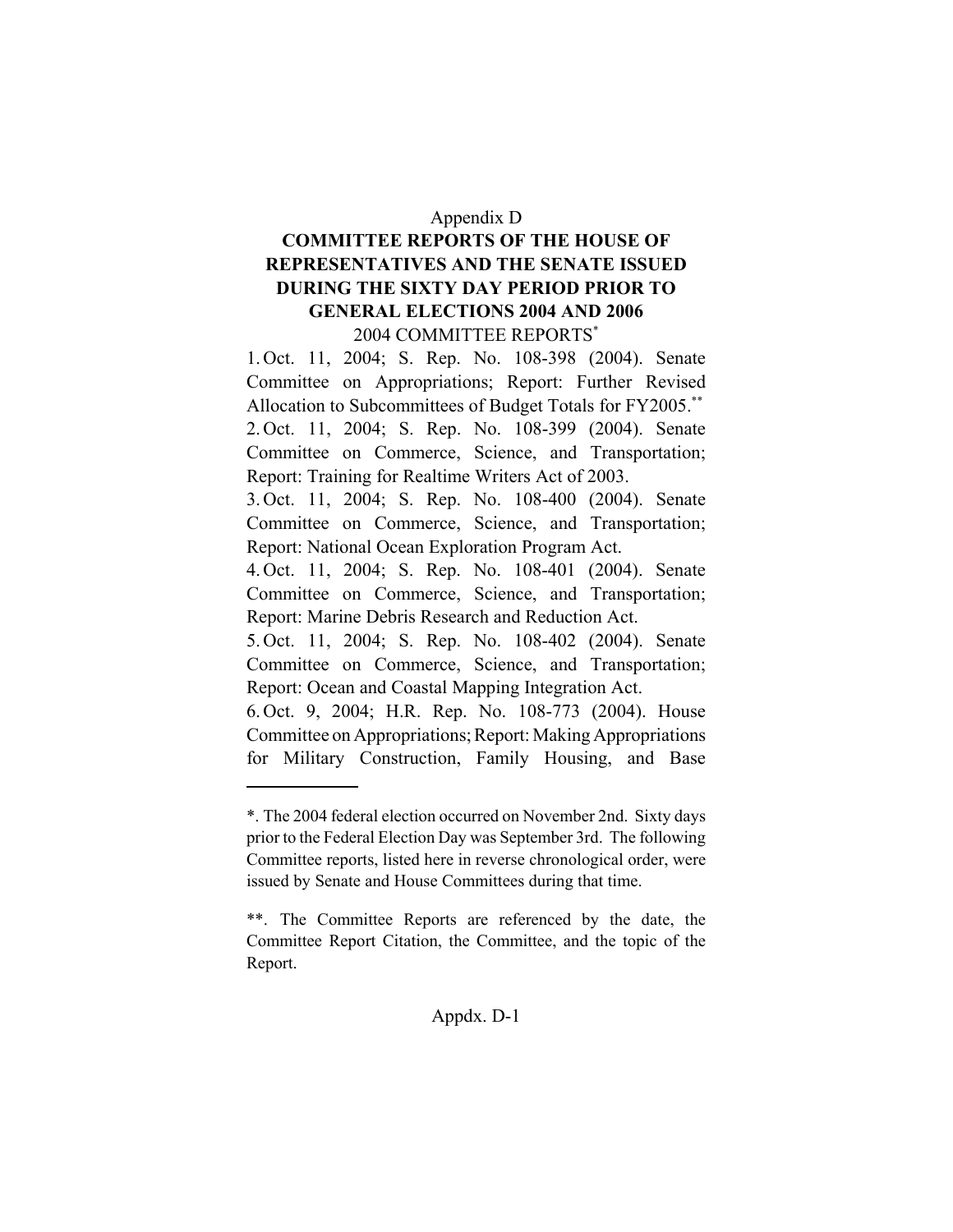Realignment and Closure for the Department of Defense for the Fiscal Year Ending Sept. 30, 2005.

7. Oct. 9, 2004; H.R. Rep. No. 108-774 (2004). House Committee on Appropriations; Report: Making Appropriations for the Department of Homeland Security for the Fiscal Year Ending Sept. 30, 2005.

8. Oct. 8, 2004; H.R. Rep. No. 108-767 (2004). House Committee on Armed Services; Report: Ronald W. Reagan National Defense Authorization Act for FY2005.

9. Oct. 8, 2004; H.R. Rep. No. 108-754, pt. 2 (2004). House Committee on Energy and Commerce; Report: Requesting the President and Directing the Secretary of Health and Human Services Provide Certain Documents to the House of Representatives Relating to Estimates and Analyses of the Cost of the Medicare Prescription Drug Legislation.

10. Oct. 8, 2004; H.R. Rep. No. 108-770 (2004). House Committee on Energy and Commerce; Report: National Uniformity for Food Act of 2004.

11. Oct. 8, 2004; H.R. Rep. No. 108-768 (2004). House Committee on Government Reform; Report: Program Assessment and Results Act.

12. Oct. 8, 2004; H.R. Rep. No. 108-764 (2004). House Committee on Rules; Report: Waiving a Requirement of Clause 6(a) of Rule XIII with Respect to the Same Day Consideration of Certain Resolutions Reported by the Rules Committee.

13. Oct. 8, 2004; H.R. Rep. No. 108-765 (2004). House Committee on Rules; Report: Providing for Consideration of Motions To Suspend the Rules.

14. Oct. 8, 2004; H.R. Rep. No. 108-766 (2004). House Committee on Rules; Report: Waiving a Requirement of Clause 6(a) of Rule XIII with Respect to the Same Day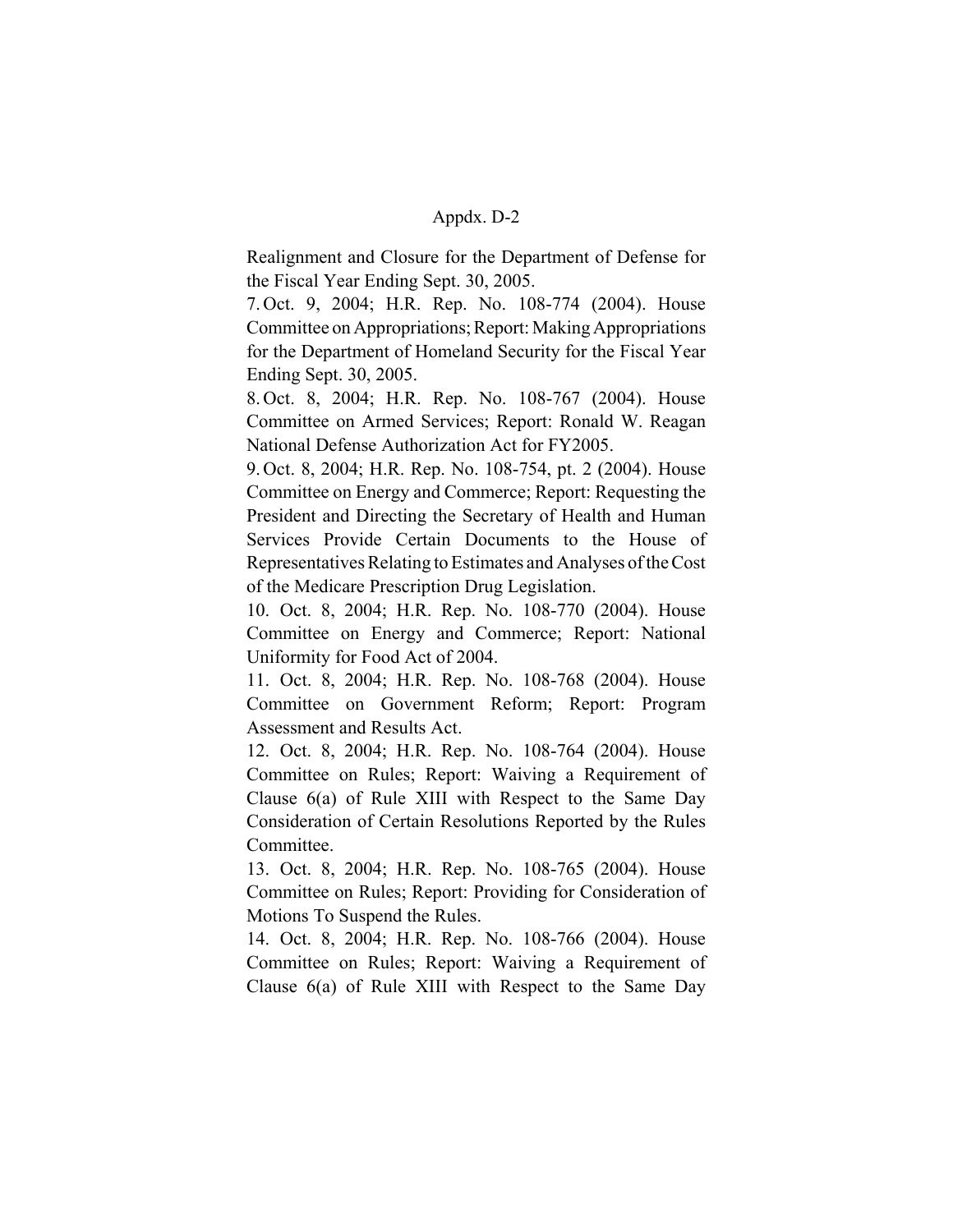Consideration of Certain Resolutions Reported by the Rules Committee.

15. Oct. 8, 2004; H.R. Rep. No. 108-769 (2004). House Committee on Rules; Report: Waiving Points of Order Against the Conference Report To Accompany H.R. 4200, National Defense Authorization Act for FY 2005.

16. Oct. 8, 2004; H.R. Rep. No. 108-772 (2004). House Committee on Rules; Report: Waiving Requirement of Clause 6(a) of Rule XIII with Respect to the Same Day Consideration of Certain Resolutions Reported by the Rules Committee.

17. Oct. 8, 2004; H.R. Rep. No. 108-771 (2004). House Committee on Ways and Means; Report: Miscellaneous Trade and Technical Corrections Act of 2004.

18. Oct. 8, 2004; S. Rep. No. 108-396 (2004). Senate Committee on Commerce, Science, and Transportation; Report: Public Broadcasting Reauthorization Act of 2004.

19. Oct. 8, 2004; S. Rep. No. 108-392 (2004). Senate Committee on Governmental Affairs; Report: Federal Employee Protection of Disclosures Act.

20. Oct. 8, 2004; S. Rep. No. 108-393 (2004). Senate Committee on Governmental Affairs; Report: Federal Employee Dental and Vision Benefits Enhancement Act of 2004.

21. Oct. 8, 2004; S. Rep. No. 108-397 (2004). Senate Committee on Indian Affairs; Report: Providing for Equitable Compensation to the Spokane Tribe of Indians of the Spokane Reservation for the Use of Tribal Land for the Production of Hydropower by the Grand Coulee Dam.

22. Oct. 8, 2004; S. Rep. No. 108-394 (2004). Senate Committee on Health, Education, Labor, and Pensions; Report: Asthmatic Schoolchildren's Treatment and Health Management Act of 2004.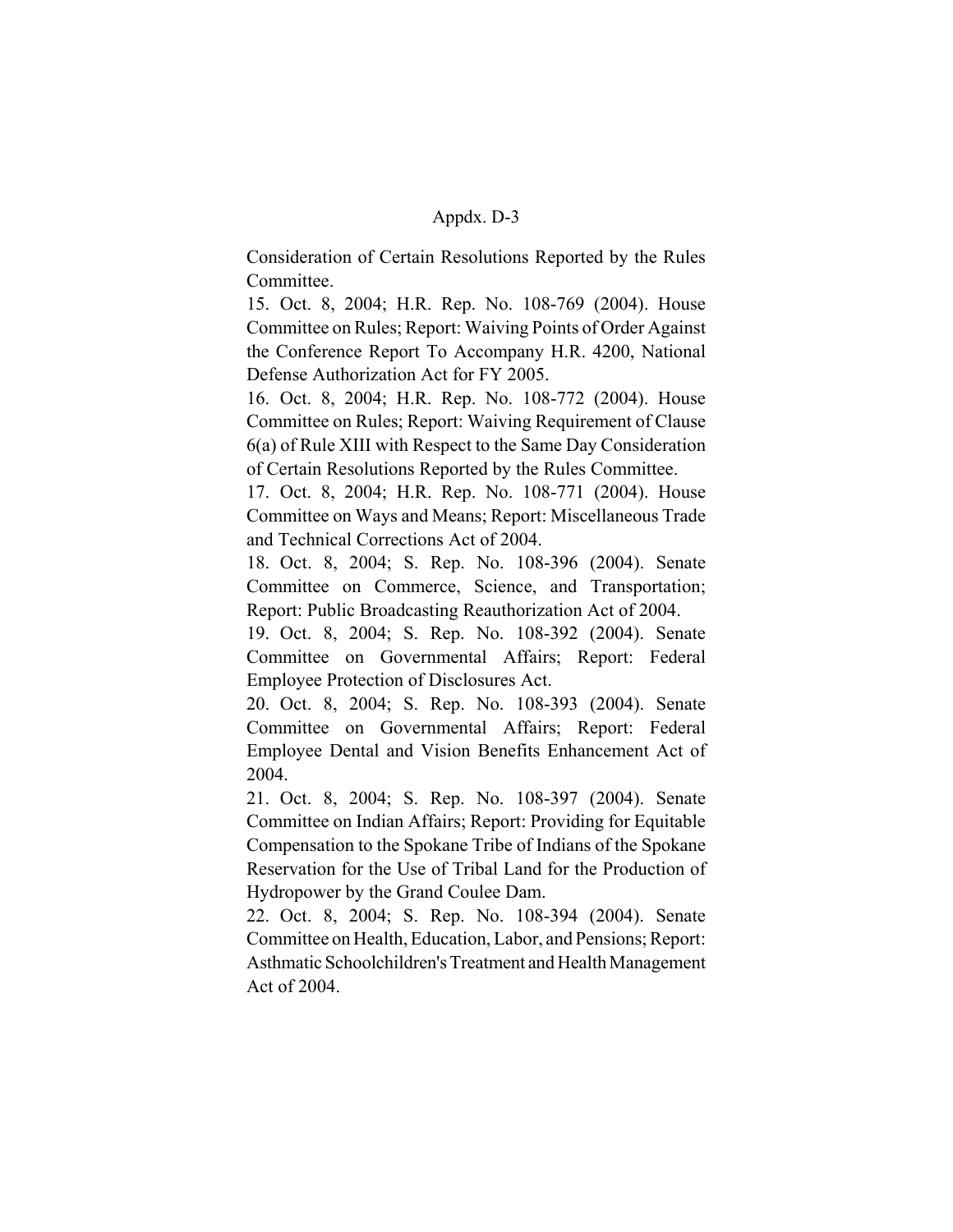23. Oct. 8, 2004; S. Rep. No. 108-395 (2004). Senate Committee on Health, Education, Labor, and Pensions; Report: Keeping Seniors Safe from Falls Act of 2004.

24. Oct. 7, 2004; H.R. Rep. No. 108-756 (2004). House Committee on the Judiciary; Report: Animal Fighting Prohibition Enforcement Act of 2004.

25. Oct. 7, 2004; H.R. Rep. No. 108-757 (2004). House Committee on Resources; Report: Additional Authorization of Appropriations for the Reclamation Safety of Dams Act of 1978.

26. Oct. 7, 2004; H.R. Rep. No. 108-758 (2004). House Committee on Resources; Report: Lower Rio Grande Valley Water Resources Conservation and Improvement Act of 2004. 27. Oct. 7, 2004; H.R. Rep. No. 108-759 (2004). House Committee on Resources; Report: Wichita Project Equus Beds Division Authorization Act of 2004.

28. Oct. 7, 2004; H.R. Rep. No. 108-760 (2004). House Committee on Resources; Report: Amending the Reclamation Wastewater and Groundwater Study and Facilities Act To Authorize the Secretary of the Interior To Participate in the El Paso – Texas, Water Reclamation – Reuse, and Desalinization Project.

29. Oct. 7, 2004; H.R. Rep. No. 108-761 (2004). House Committee on Resources; Report: Northern Mariana Islands Delegate Act.

30. Oct. 7, 2004; H.R. Rep. No. 108-751 (2004). House Committee on Rules; Report: Providing for Consideration of H.R. 10, 9/11 Recommendations Implementation Act.

31. Oct. 7, 2004; H.R. Rep. No. 108-752 (2004). House Committee on Rules; Report: Waiving Requirement of Clause 6(a) of Rule XIII with Respect to the Same Day Consideration of Certain Resolutions Reported by the Rules Committee.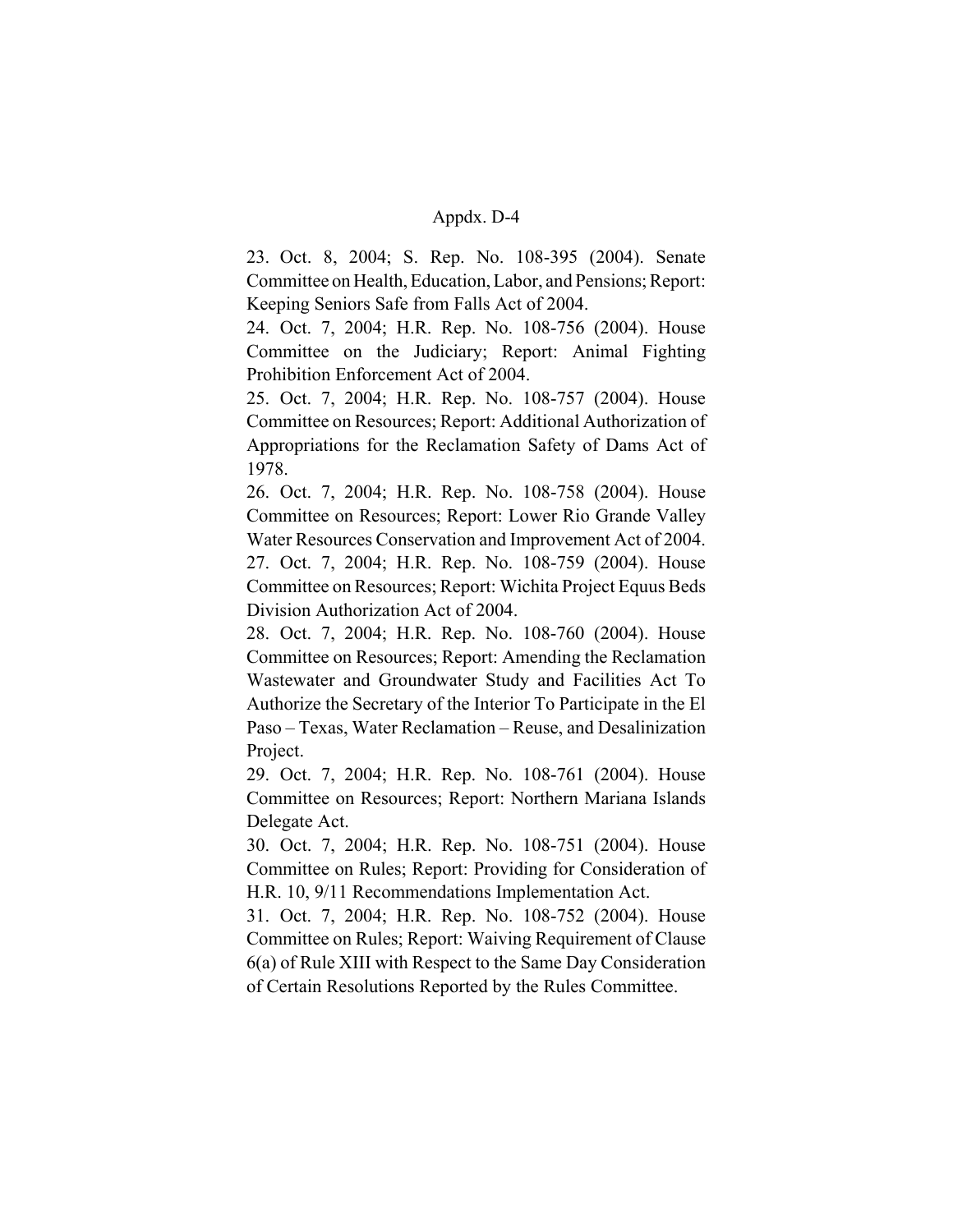32. Oct. 7, 2004; H.R. Rep. No. 108-753 (2004). House Committee on Rules; Report: Providing for Consideration of Motions To Suspend the Rules.

33. Oct. 7, 2004; H.R. Rep. No. 108-762 (2004). House Committee on Rules; Report: Waiving Points of Order Against the Conference Report To Accompany H.R. 4520, American Jobs Creation Act of 2004.

34. Oct. 7, 2004; H.R. Rep. No. 108-763 (2004). House Committee on Rules; Report: Waiving a Requirement of Clause 6(a) of Rule XIII with Respect to the Same Day Consideration of Certain Resolutions Reported by the Rules Committee.

35. Oct. 7, 2004; H.R. Rep. No. 108-754, pt. 1 (2004). House Committee on Ways and Means; Report: Requesting the President and Directing the Secretary of Health and Human Services Provide Certain Documents to the House of Representatives Relating to Estimates and Analyses of the Cost of the Medicare Prescription Drug Legislation.

36. Oct. 7, 2004; H.R. Rep. No. 108-755 (2004). House Committee on Ways and Means; Report: American Jobs Creation Act of 2004.

37. Oct. 7, 2004; S. Rep. No. 108-386 (2004). Senate Committee on Environment and Public Works; Report: Water Infrastructure Financing Act.

38. Oct. 7, 2004; S. Rep. No. 108-389 (2004). Senate Committee on Indian Affairs; Report: Bill To Direct the Secretary of Interior and the Heads of Other Federal Agencies To Carry Out an Agreement Resolving Major Issues Relating to the Adjudication of Water Rights in the Snake River Basin, Idaho.

39. Oct. 7, 2004; S. Rep. No. 108-387 (2004). Senate Committee on Health, Education, Labor, and Pensions; Report: Pancreatic Islet Cell Transplantation Act of 2004.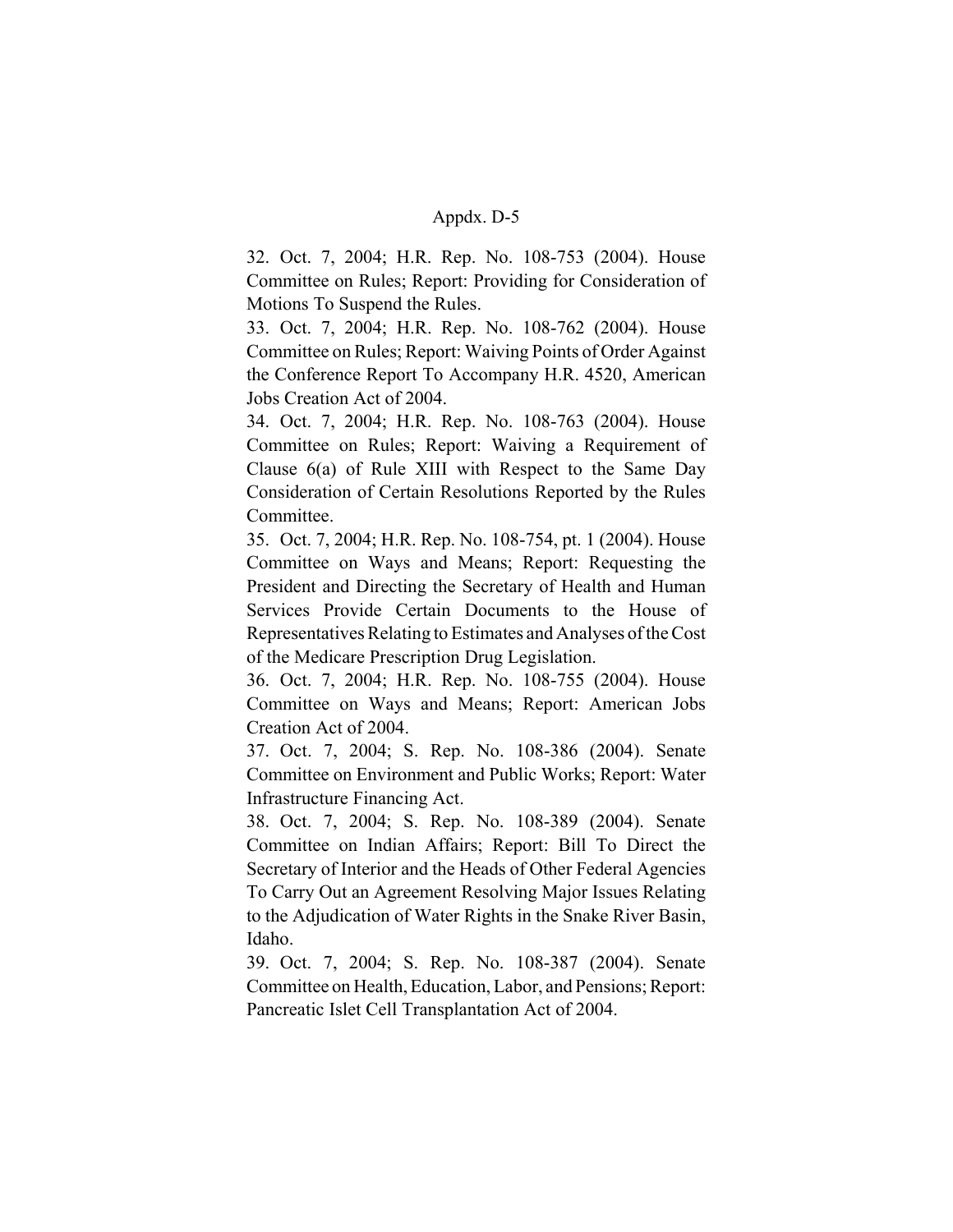40. Oct. 7, 2004; S. Rep. No. 108-388 (2004). Senate Committee on Health, Education, Labor, and Pensions; Report: Children's Hospitals Educational Equity and Research Act or the CHEER Act.

41. Oct. 7, 2004; S. Rep. No. 108-390 (2004). Senate Committee on Health, Education, Labor, and Pensions; Report: HIPAA Recreational Injury Technical Correction Act.

42. Oct. 7, 2004; S. Rep. No. 108-391 (2004). Senate Committee on Health, Education, Labor, and Pensions; Report: Act for Elder Justice.

43. Oct. 6, 2004; H.R. Rep. No. 108-750, pt. 1 (2004). House Committee on Agriculture; Report: Specialty Crops Competitiveness Act of 2004.

44. Oct. 6, 2004; H.R. Rep. No. 108-748 (2004). House Committee on Financial Services; Report: Zero Downpayment Act of 2004.

45. Oct. 6, 2004; H.R. Rep. No. 108-747 (2004). House Committee on the Judiciary; Report: Security and Fairness Enhancement for America Act of 2003.

46. Oct. 6, 2004; H.R. Rep. No. 108-721, pt. 2 (2004). House Committee on Resources; Report: Tapoco Project Licensing Act of 2004.

47. Oct. 6, 2004; H.R. Rep. No. 108-738 (2004). House Committee on Resources; Report: Cumberland Island Wilderness Boundary Adjustment Act of 2004.

48. Oct. 6, 2004; H.R. Rep. No. 108-739 (2004). House Committee on Resources; Report: Potash Royalty Reduction Act of 2004.

49. Oct. 6, 2004; H.R. Rep. No. 108-740 (2004). House Committee on Resources; Report: Idaho Panhandle National Forest Improvement Act of 2003.

50. Oct. 6, 2004; H.R. Rep. No. 108-741 (2004). House Committee on Resources; Report: To Provide for the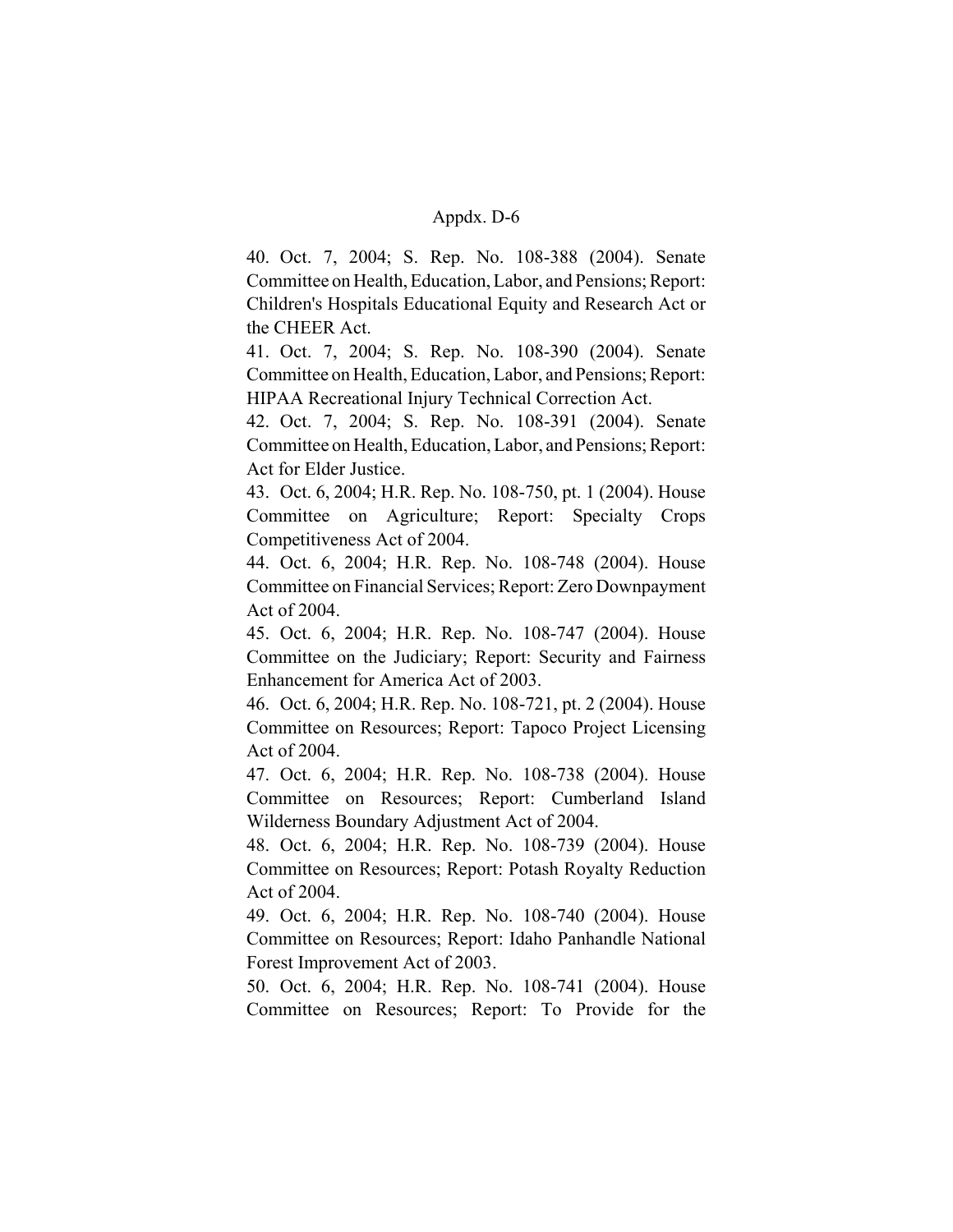Conveyance of Certain Public Land in Clark County, Nevada, for Use as a Heliport.

51. Oct. 6, 2004; H.R. Rep. No. 108-742 (2004). House Committee on Resources; Report: Native Hawaiian Government Reorganization Act of 2004.

52. Oct. 6, 2004; H.R. Rep. No. 108-743 (2004). House Committee on Resources; Report: Hibben Center Act.

53. Oct. 6, 2004; H.R. Rep. No. 108-744 (2004). House Committee on Resources; Report: Manhattan Project Sites Study Act of 2004.

54. Oct. 6, 2004; H.R. Rep. No. 108-745 (2004). House Committee on Resources; Report: Congratulating the U.S. Geological Survey on Its 125th Anniversary.

55. Oct. 6, 2004; H.R. Rep. No. 108-735 (2004). House Committee on Rules; Report: Providing for Consideration of H.R. 5212, Making Emergency Supplemental Appropriations for the Fiscal Year Ending Sept. 30, 2005, for Additional Disaster Assistance Relating to Storm Damage.

56. Oct. 6, 2004; H.R. Rep. No. 108-736 (2004). House Committee on Rules; Report: Waiving Points of Order Against the Conference Report To Accompany H.R. 4850, D.C. Appropriations Act, 2005.

57. Oct. 6, 2004; H.R. Rep. No. 108-737 (2004). House Committee on Rules; Report: Providing for Consideration of H.R. 5107, Justice for All Act of 2004.

58. Oct. 6, 2004; H.R. Rep. No. 108-746 (2004). House Committee on Transportation and Infrastructure; Report: Public Transportation Terrorism Prevention and Response Act of 2004.

59. Oct. 6, 2004; H.R. Rep. No. 108-749, pt. 1 (2004). House Committee on Transportation and Infrastructure; Report: Norman Y. Mineta Research and Special Programs Reorganization Act.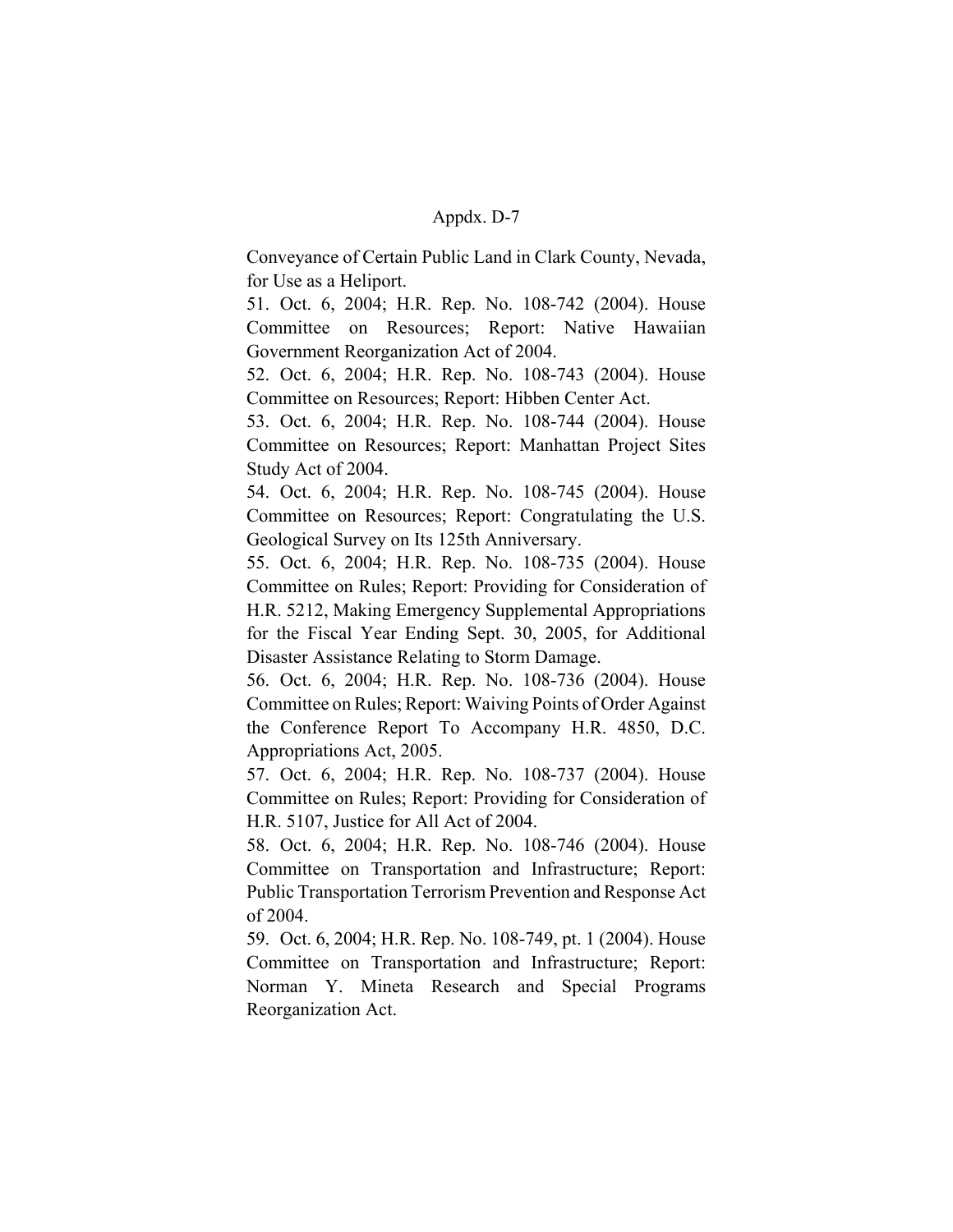60. Oct. 5, 2004; H.R. Rep. No. 108-734 (2004). House Committee on Appropriations; Report: Making Appropriations for the Government of D.C. and Other Activities Chargeable in Whole or in Part Against Revenues of Said District for the Fiscal Year Ending Sept. 30, 2005.

61. Oct. 5, 2004; H.R. Rep. No. 108-726 (2004). House Committee on Energy and Commerce; Report: Pancreatic Islet Cell Transplantation Act of 2004.

62. Oct. 5, 2004; H.R. Rep. No. 108-727, pt. 1 (2004). House Committee on Energy and Commerce; Report: Patient Navigator Outreach and Chronic Disease Prevention Act of 2004.

63. Oct. 5, 2004; H.R. Rep. No. 108-728 (2004). House Committee on Energy and Commerce; Report: National All Schedules Prescription Electronic Reporting Act of 2004.

64. Oct. 5, 2004; H.R. Rep. No. 108-725 (2004). House Committee on Financial Services; Report: Military Personnel Financial Services Protection Act.

65. Oct. 5, 2004; H.R. Rep. No. 108-724, pt. 4 (2004). House Committee on Government Reform; Report: 9/11 Recommendations Implementation Act.

66. Oct. 5, 2004; H.R. Rep. No. 108-729 (2004). House Committee on Government Reform; Report: D.C. Civil Commitment Modernization Act of 2004.

67. Oct. 5, 2004; H.R. Rep. No. 108-733 (2004). House Committee on Government Reform; Report: Federal Workforce Flexibility Act of 2004.

68. Oct. 5, 2004; H.R. Rep. No. 108-730 (2004). House Committee on the Judiciary; Report: To Improve Access to Physicians in Medically Underserved Areas.

69. Oct. 5, 2004; H.R. Rep. No. 108-731 (2004). House Committee on the Judiciary; Report: To Amend Section 274A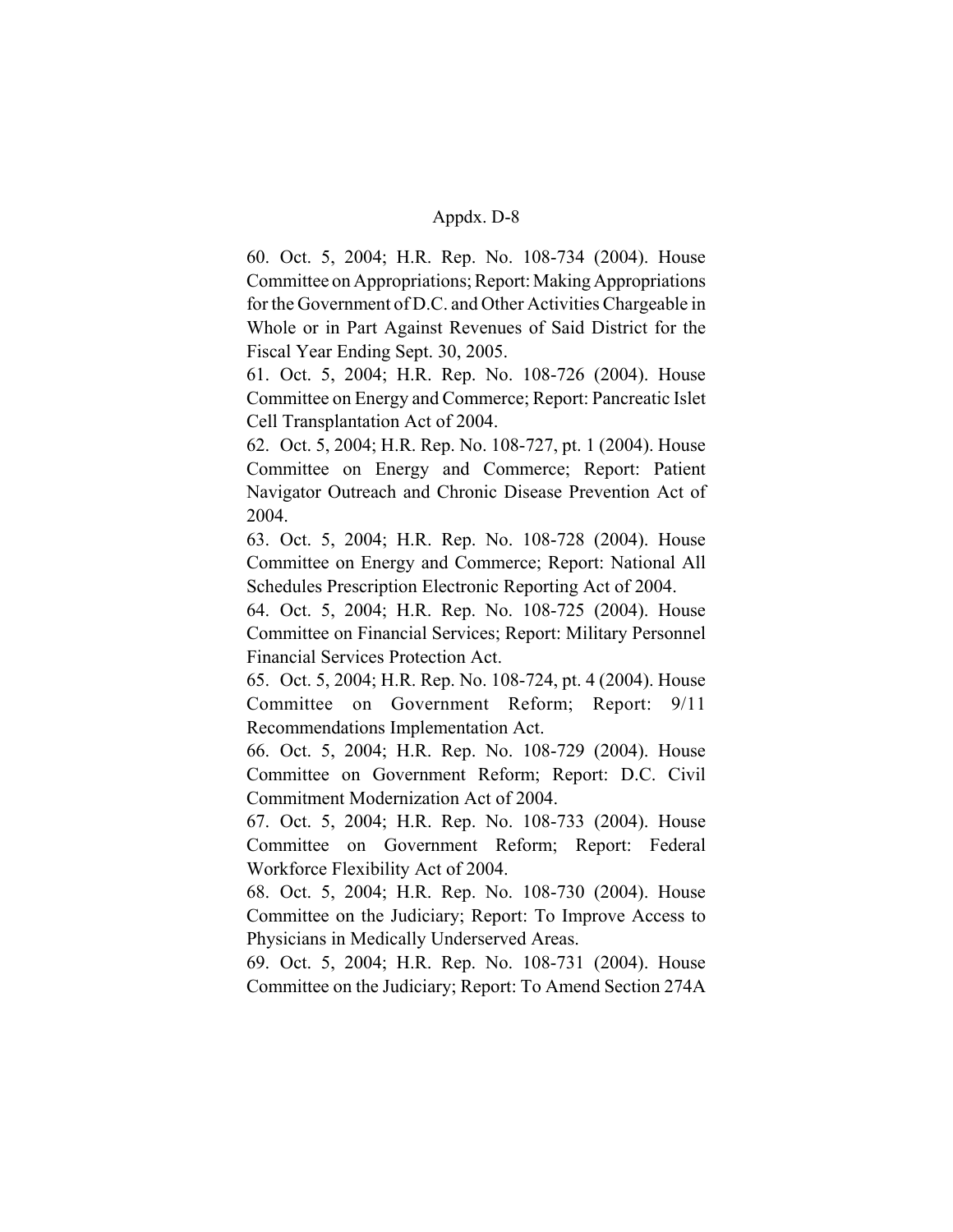of the Immigration and Nationality Act To Improve the Process for Verifying an Individual's Eligibility for Employment.

70. Oct. 5, 2004; H.R. Rep. No. 108-732 (2004). House Committee on the Judiciary; Report: Mentally Ill Offender Treatment and Crime Reduction Act of 2004.

71. Oct. 5, 2004; S. Rep. No. 108-385 (2004). Senate Committee on Commerce, Science, and Transportation; Report: National Earthquake Hazards Reduction Program Reauthorization Act of 2003.

72. Oct. 4, 2004; H.R. Rep. No. 108-724, pt. 2 (2004). House Committee on Armed Services; Report: 9/11 Recommendations Implementation Act.

73. Oct. 4, 2004; H.R. Rep. No. 108-712, pt. 2 (2004). House Committee on Energy and Commerce; Report: Southern Ute and Colorado Intergovernmental Agreement Implementation Act of 2003.

74. Oct. 4, 2004; H.R. Rep. No. 108-721, pt. 1 (2004). House Committee on Energy and Commerce; Report: Tapoco Project Licensing Act of 2004.

75. Oct. 4, 2004; H.R. Rep. No. 108-724, pt. 3 (2004). House Committee on Financial Services; Report: 9/11 Recommendations Implementation Act.

76. Oct. 4, 2004; H.R. Rep. No. 108-724, pt. 1 (2004). House Select Committee on Intelligence; Report: 9/11 Recommendations Implementation Act.

77. Oct. 4, 2004; H.R. Rep. No. 108-716, pt. 1 (2004). House Committee on Resources; Report: Mingo Jobs Corps Civilian Conservation Center Transfer.

78. Oct. 4, 2004; H.R. Rep. No. 108-717 (2004). House Committee on Resources; Report: Ojito Wilderness Act.

79. Oct. 4, 2004; H.R. Rep. No. 108-718, pt. 1 (2004). House Committee on Resources; Report: To Authorize the Secretary of the Interior To Construct Facilities To Provide Water for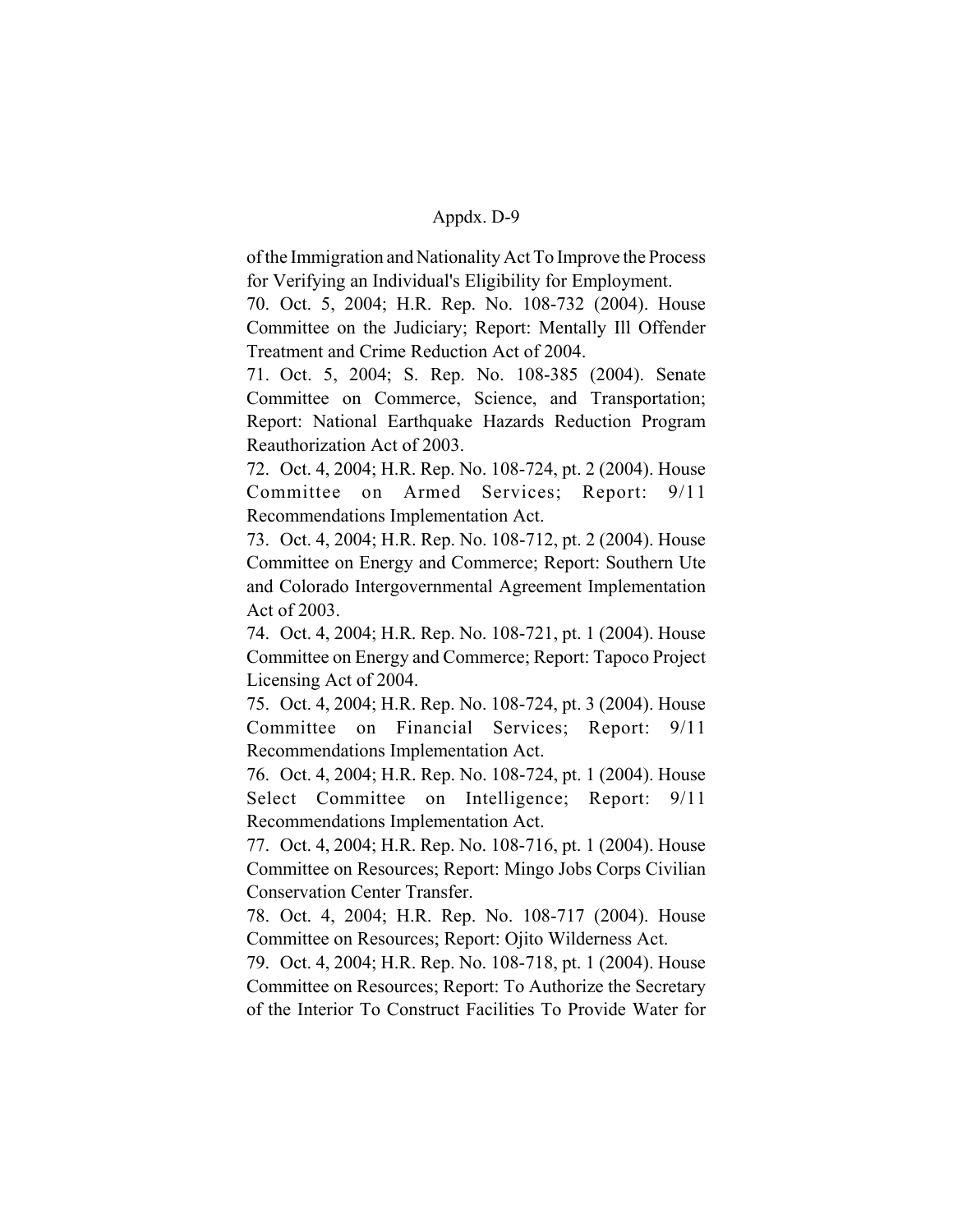Irrigation – Municipal – Domestic, Military, and Other Uses from the Santa Margarita River, California.

80. Oct. 4, 2004; H.R. Rep. No. 108-719 (2004). House Committee on Resources; Report: Provo River Project Transfer Act.

81. Oct. 4, 2004; H.R. Rep. No. 108-720 (2004). House Committee on Resources; Report: Lincoln County Conservation, Recreation, and Development Act of 2004.

82. Oct. 4, 2004; H.R. Rep. No. 108-723 (2004). House Committee on Rules; Report: Providing for Consideration of S. 878, a Bill To Create Additional Federal Court Judgeships.

83. Oct. 4, 2004; H.R. Rep. No. 108-722 (2004). House Committee on Standards of Official Conduct; Report: Investigation of Certain Allegations Related to Voting on the Medicare Prescription Drug, Improvement, and Modernization Act of 2003.

84. Oct. 4, 2004; S. Rep. No. 108-383 (2004). Senate Committee on Governmental Affairs; Report: Executive Branch Financial Accountability Reporting Act of 2004.

85. Oct. 4, 2004; S. Rep. No. 108-384 (2004). Senate Committee on Health, Education, Labor, and Pensions; Report: Carl D. Perkins Career and Technical Education Improvement Act of 2004.

86. Oct. 1, 2004; S. Rep. No. 108-382 (2004). Senate Committee on Environment and Public Works; Report: Economic Development Administration Reauthorization Act of 2004.

87. Sept. 30, 2004; H.R. Rep. No. 108-711 (2004). House Committee on the Judiciary; Report: Justice for All Act of 2004.

88. Sept. 30, 2004; H.R. Rep. No. 108-712, pt. 1 (2004). House Committee on Resources; Report: Southern Ute and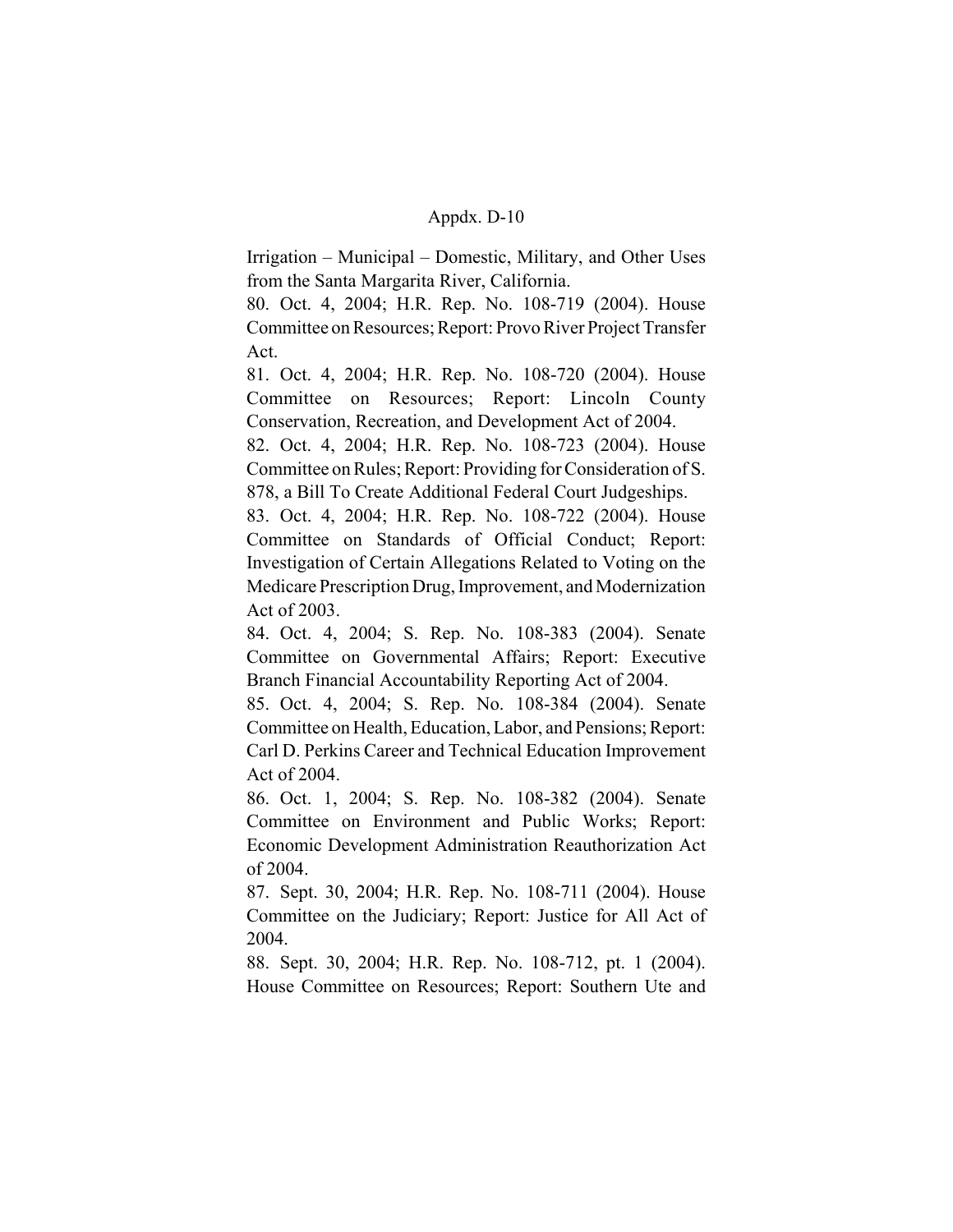Colorado Intergovernmental Agreement Implementation Act of 2003.

89. Sept. 30, 2004; H.R. Rep. No. 108-713 (2004). House Committee on Resources; Report: Petrified Forest National Park Expansion Act of 2004.

90. Sept. 30, 2004; H.R. Rep. No. 108-714 (2004). House Committee on Resources; Report: Release of U.S. Interests in Certain Railroad Grant Lands in Tipton, California, California. 91. Sept. 30, 2004; H.R. Rep. No. 108-715 (2004). House Committee on Resources; Report: To Direct the Secretary of the Interior To Convey Certain Land Held in Trust for the Paiute Indian Tribe of Utah to the City of Richfield, Utah.

92. Sept. 30, 2004; H.R. Rep. No. 108-710 (2004). House Committee on Rules; Report: Providing for Consideration of H.R. 5183, Surface Transportation Extension Act of 2004, Part V.

93. Sept. 29, 2004; H.R. Rep. No. 108-708 (2004). House Committee on the Judiciary; Report: Authorization for Additional Federal Judgeships.

94. Sept. 29, 2004; H.R. Rep. No. 108-709 (2004). House Committee on Rules; Report: Waiving a Requirement of Clause 6(a) of Rule XIII with Respect to the Same Day Consideration of Certain Resolutions Reported by the Rules Committee.

95. Sept. 28, 2004; H.R. Rep. No. 108-701 (2004). House Committee on Resources; Report: Colorado River Indian Reservation Boundary Correction Act.

96. Sept. 28, 2004; H.R. Rep. No. 108-702 (2004). House Committee on Resources; Report: Chickasaw National Recreation Area Land Exchange Act of 2004.

97. Sept. 28, 2004; H.R. Rep. No. 108-703 (2004). House Committee on Resources; Report: Truman Farm Home Expansion Act.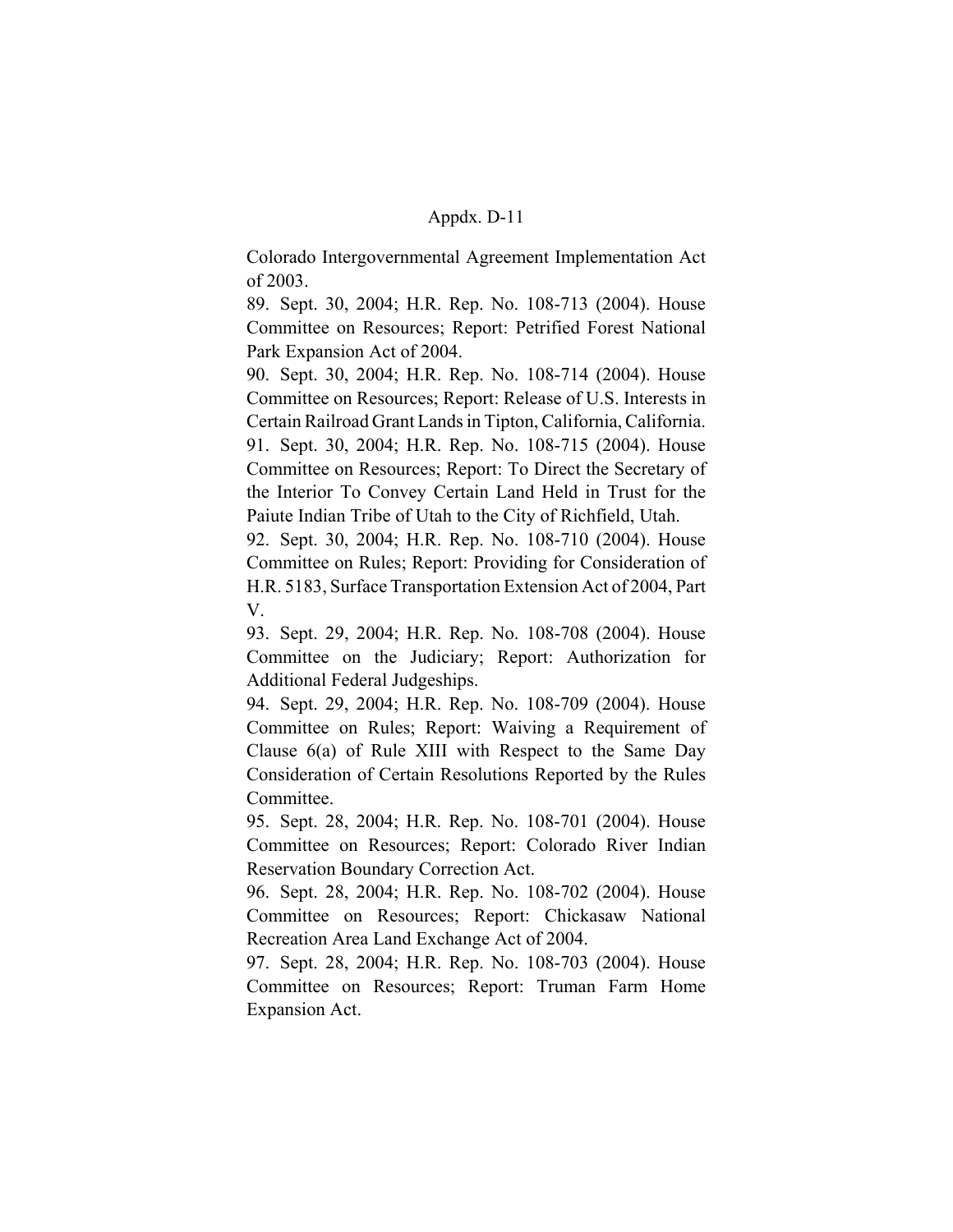98. Sept. 28, 2004; H.R. Rep. No. 108-704 (2004). House Committee on Resources; Report: Montana Water Contracts Extension Act of 2004.

99. Sept. 28, 2004; H.R. Rep. No. 108-705 (2004). House Committee on Rules; Report: Providing for Consideration of House Joint Resolution 106, Proposing an Amendment to the Constitution of the U.S. Relating to Marriage.

100.Sept. 28, 2004; H.R. Rep. No. 108-706 (2004). House Committee on Rules; Report: Providing for Consideration of House Joint Resolution 107, Making Continuing Appropriations for FY 2005.

101.Sept. 28, 2004; H.R. Rep. No. 108-707 (2004). House Committee on Rules; Report: Providing for Consideration of H.R. 3193, D.C. Personal Protection Act.

102.Sept. 28, 2004; S. Rep. No. 108-381 (2004). Senate Committee on Commerce, Science, and Transportation; Report: Junk Fax Prevention Act of 2004.

103.Sept. 28, 2004; S. Rep. No. 108-360 (2004). Senate Committee on Energy and Natural Resources; Report: Arizona Water Settlements Act.

104.Sept. 28, 2004; S. Rep. No. 108-361 (2004). Senate Committee on Energy and Natural Resources; Report: PILT and Refuge Revenue Sharing Permanent Funding Act.

105.Sept. 28, 2004; S. Rep. No. 108-362 (2004). Senate Committee on Energy and Natural Resources; Report: Upper White Salmon Wild and Scenic Rivers Act.

106.Sept. 28, 2004; S. Rep. No. 108-363 (2004). Senate Committee on Energy and Natural Resources; Report: Uinta Research and Curatorial Center.

107.Sept. 28, 2004; S. Rep. No. 108-364 (2004). Senate Committee on Energy and Natural Resources; Report: Benjamin Franklin National Memorial Financial Assistance Act.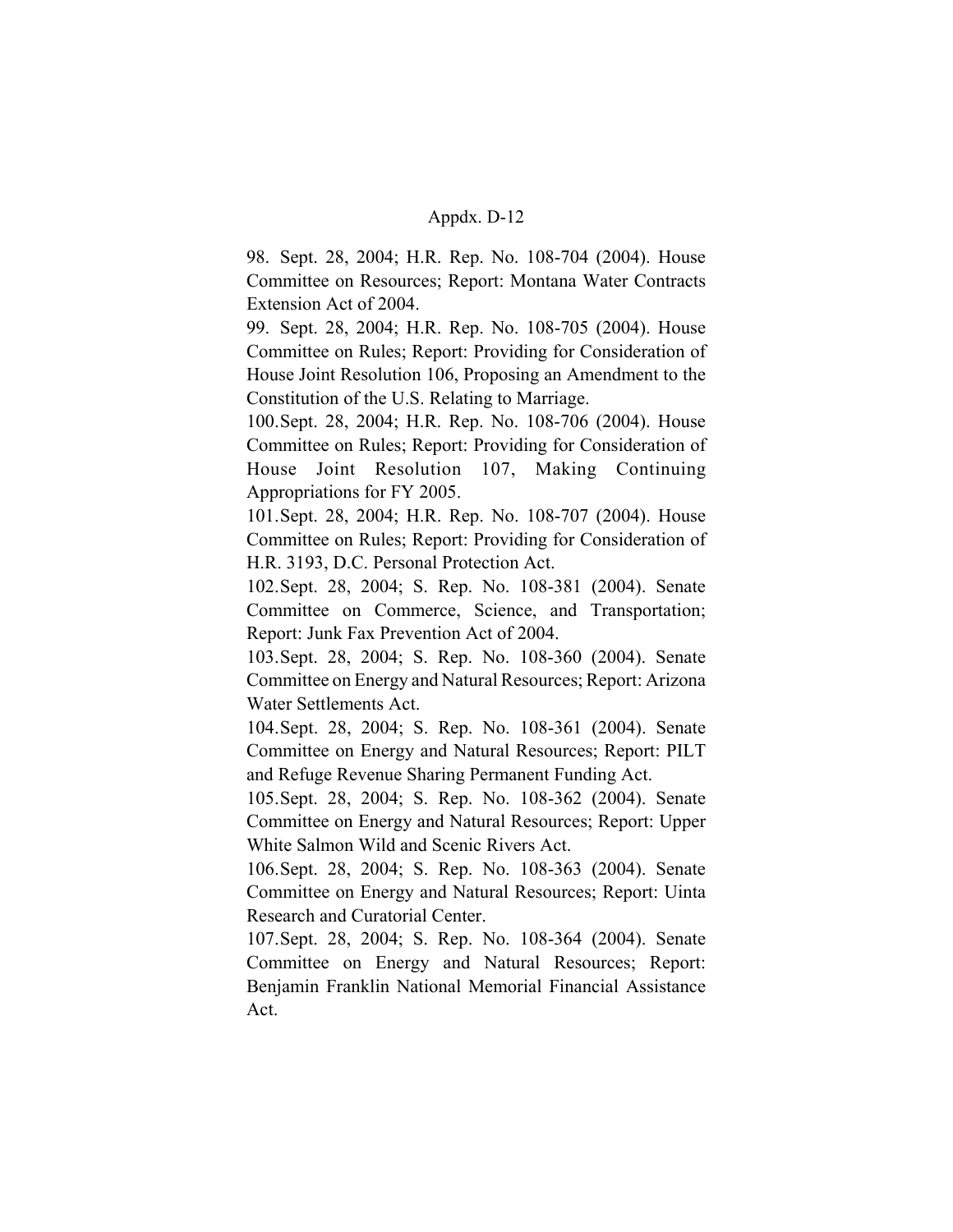108.Sept. 28, 2004; S. Rep. No. 108-365 (2004). Senate Committee on Energy and Natural Resources; Report: Provo River Project Transfer Act.

109.Sept. 28, 2004; S. Rep. No. 108-366 (2004). Senate Committee on Energy and Natural Resources; Report: New Jersey Coastal Heritage Trail Route Act.

110.Sept. 28, 2004; S. Rep. No. 108-367 (2004). Senate Committee on Energy and Natural Resources; Report: Rocky Mountain National Park Boundary Adjustment Act of 2004.

111.Sept. 28, 2004; S. Rep. No. 108-368 (2004). Senate Committee on Energy and Natural Resources; Report: Caribbean National Forest Act of 2004.

112.Sept. 28, 2004; S. Rep. No. 108-369 (2004). Senate Committee on Energy and Natural Resources; Report: Chickasaw National Recreation Area Land Exchange Act of 2004.

113.Sept. 28, 2004; S. Rep. No. 108-370 (2004). Senate Committee on Energy and Natural Resources; Report: Montana National Forests Boundary Adjustment Act of 2004.

114.Sept. 28, 2004; S. Rep. No. 108-371 (2004). Senate Committee on Energy and Natural Resources; Report: Wilson's Creek National Battlefield Boundary Adjustment Act of 2004. 115.Sept. 28, 2004; S. Rep. No. 108-372 (2004). Senate Committee on Energy and Natural Resources; Report: Redwood National Park Boundary Adjustment Act of 2004.

116.Sept. 28, 2004; S. Rep. No. 108-373 (2004). Senate Committee on Energy and Natural Resources; Report: Pecos National Historic Park Land Exchange Act of 2004.

117.Sept. 28, 2004; S. Rep. No. 108-374 (2004). Senate Committee on Energy and Natural Resources; Report: Fort Frederica National Monument Land Exchange Act.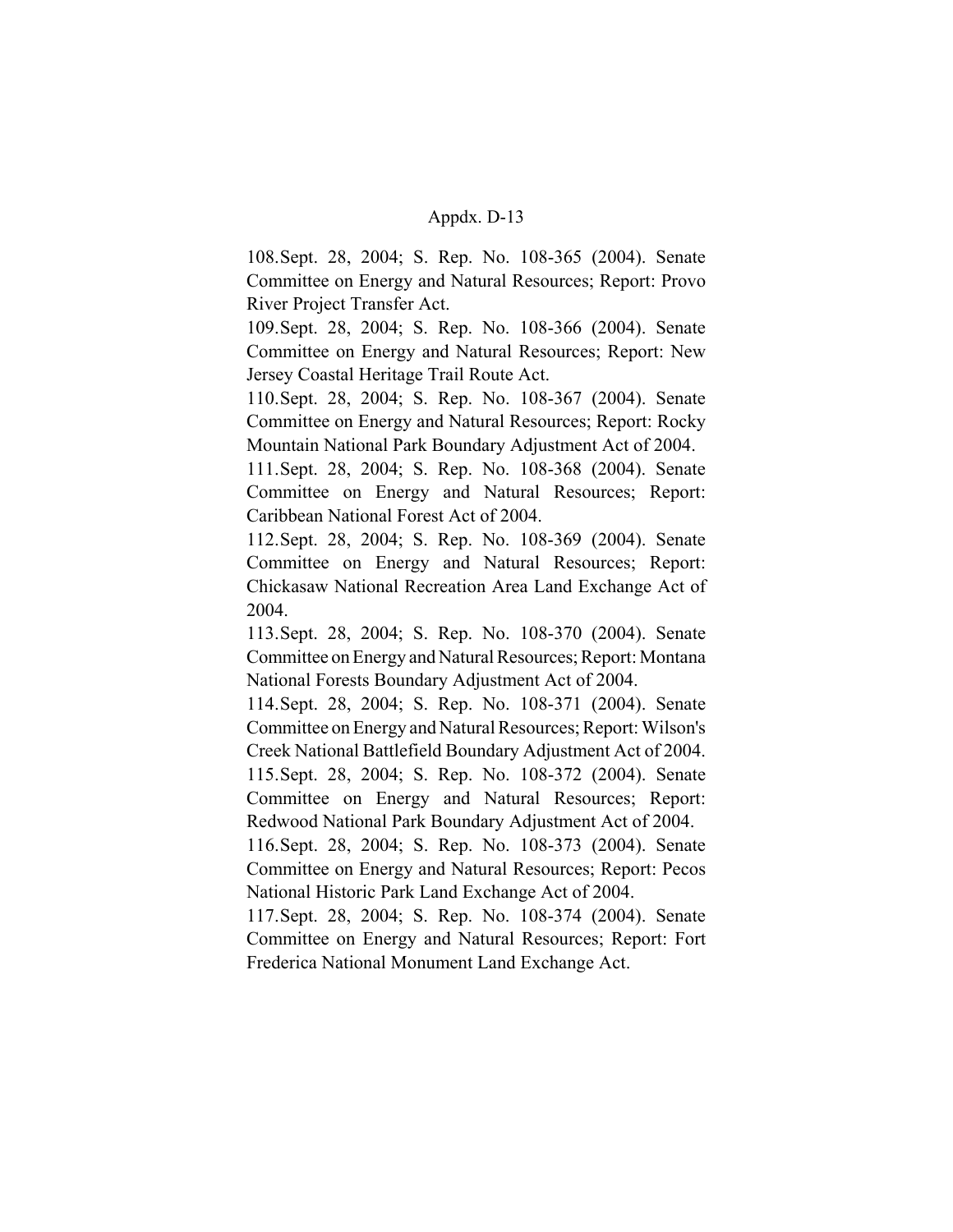118.Sept. 28, 2004; S. Rep. No. 108-375 (2004). Senate Committee on Energy and Natural Resources; Report: California Missions Preservation Act.

119.Sept. 28, 2004; S. Rep. No. 108-376 (2004). Senate Committee on Energy and Natural Resources; Report: Highlands Conservation Act.

120.Sept. 28, 2004; S. Rep. No. 108-377 (2004). Senate Committee on Energy and Natural Resources; Report: American Samoa Delegate Plurality Vote.

121.Sept. 28, 2004; S. Rep. No. 108-378 (2004). Senate Committee on Energy and Natural Resources; Report: John Muir National Historic Site Boundary Adjustment Act.

122.Sept. 28, 2004; S. Rep. No. 108-379 (2004). Senate Committee on Energy and Natural Resources; Report: Department of Energy High-End Computing Revitalization Act of 2004.

123.Sept. 28, 2004; S. Rep. No. 108-380 (2004). Senate Committee on Indian Affairs; Report: Bill To Amend the Indian Gaming Regulatory Act To Include Provisions Relating to the Payment and Administration of Gaming Fees.

124.Sept. 27, 2004; S. Rep. No. 108-359 (2004). Senate Committee on Governmental Affairs; Report: National Intelligence Reform Act of 2004.

125.Sept. 27, 2004; S. Rep. No. 108-358 (2004). Senate Committee on Veterans' Affairs; Report: Department of Veterans Affairs Real Property and Facilities Management Improvement Act of 2004.

126.Sept. 24, 2004; H.R. Rep. No. 108-700 (2004). House Committee on the Judiciary; Report: Piracy Deterrence and Education Act of 2004.

127.Sept. 23, 2004; H.R. Rep. No. 108-697 (2004). House Committee on Energy and Commerce; Report: Requesting the President of the U.S. To Provide Certain Information to the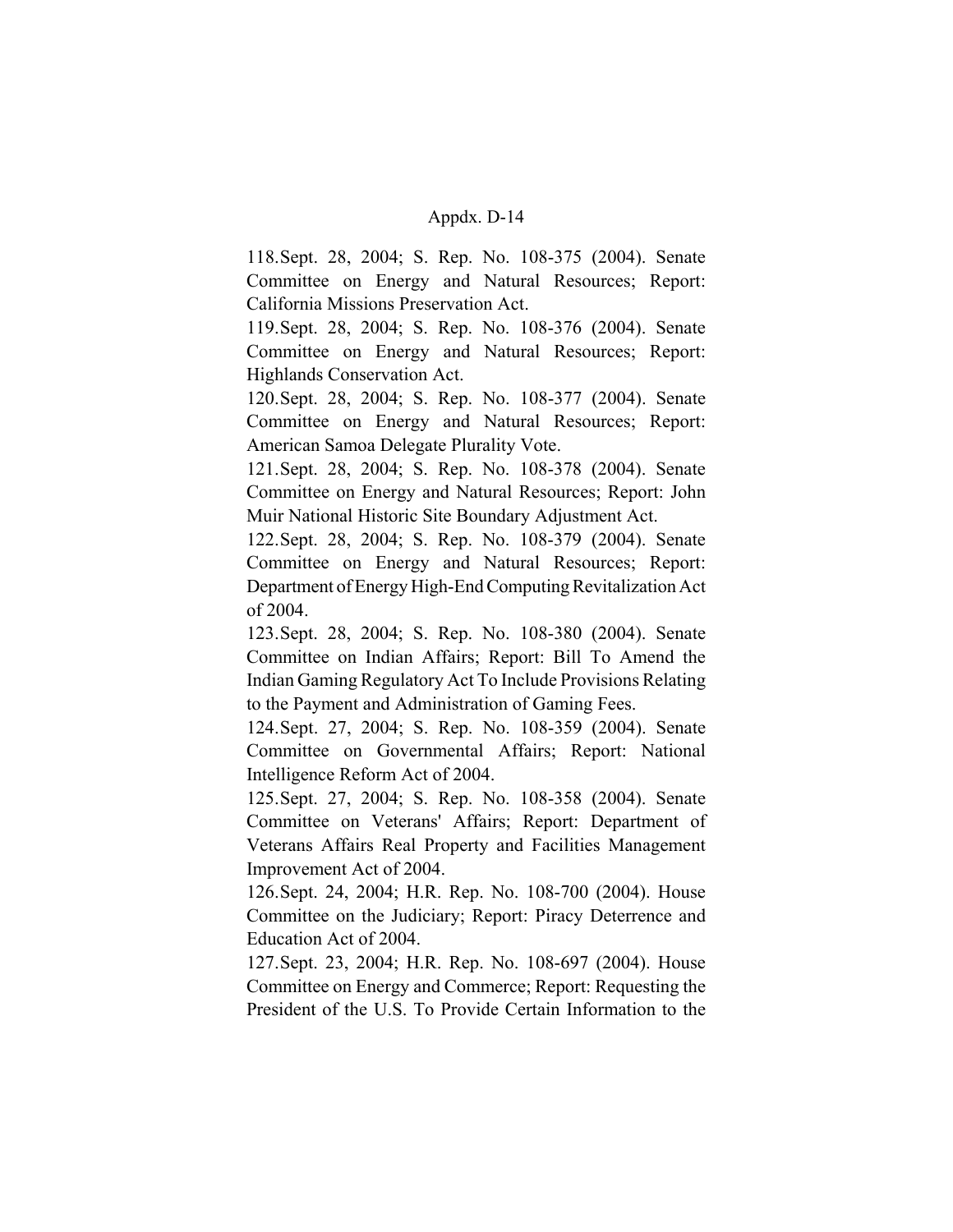House of Representatives Respecting the National Energy Policy Development Group.

128.Sept. 23, 2004; H.R. Rep. No. 108-698 (2004). House Committee on the Judiciary; Report: Internet Spyware (I-SPY) Prevention Act of 2004.

129.Sept. 23, 2004; H.R. Rep. No. 108-699 (2004). House Committee on Rules; Report: Waiving Points of Order Against the Conference Report To Accompany H.R. 1308, Working Families Tax Relief Act of 2004.

130.Sept. 23, 2004; H.R. Rep. No. 108-696 (2004). House Committee on Ways and Means; Report: Working Families Tax Relief Act of 2004.

131.Sept. 23, 2004; S. Rep. No. 108-357 (2004). Senate Committee on Veterans' Affairs; Report: Department of Veterans Affairs Health Care Personnel Enhancement Act of 2004.

132.Sept. 22, 2004; H.R. Rep. No. 108-694 (2004). House Committee on Energy and Commerce; Report: Mammography Quality Standards Reauthorization Act of 2004.

133.Sept. 22, 2004; H.R. Rep. No. 108-695 (2004). House Committee on Rules; Report: Waiving a Requirement of Clause 6(a) of Rule XIII with Respect to the Same Day Consideration of Certain Resolutions Reported by the Rules Committee.

134.Sept. 21, 2004; H.R. Rep. No. 108-691 (2004). House Committee on the Judiciary; Report: Pledge Protection Act of 2004.

135.Sept. 21, 2004; H.R. Rep. No. 108-692 (2004). House Committee on Rules; Report: Waiving a Requirement of Clause 6(a) of Rule XIII with Respect to the Same Day Consideration of Certain Resolutions Reported by the Rules Committee.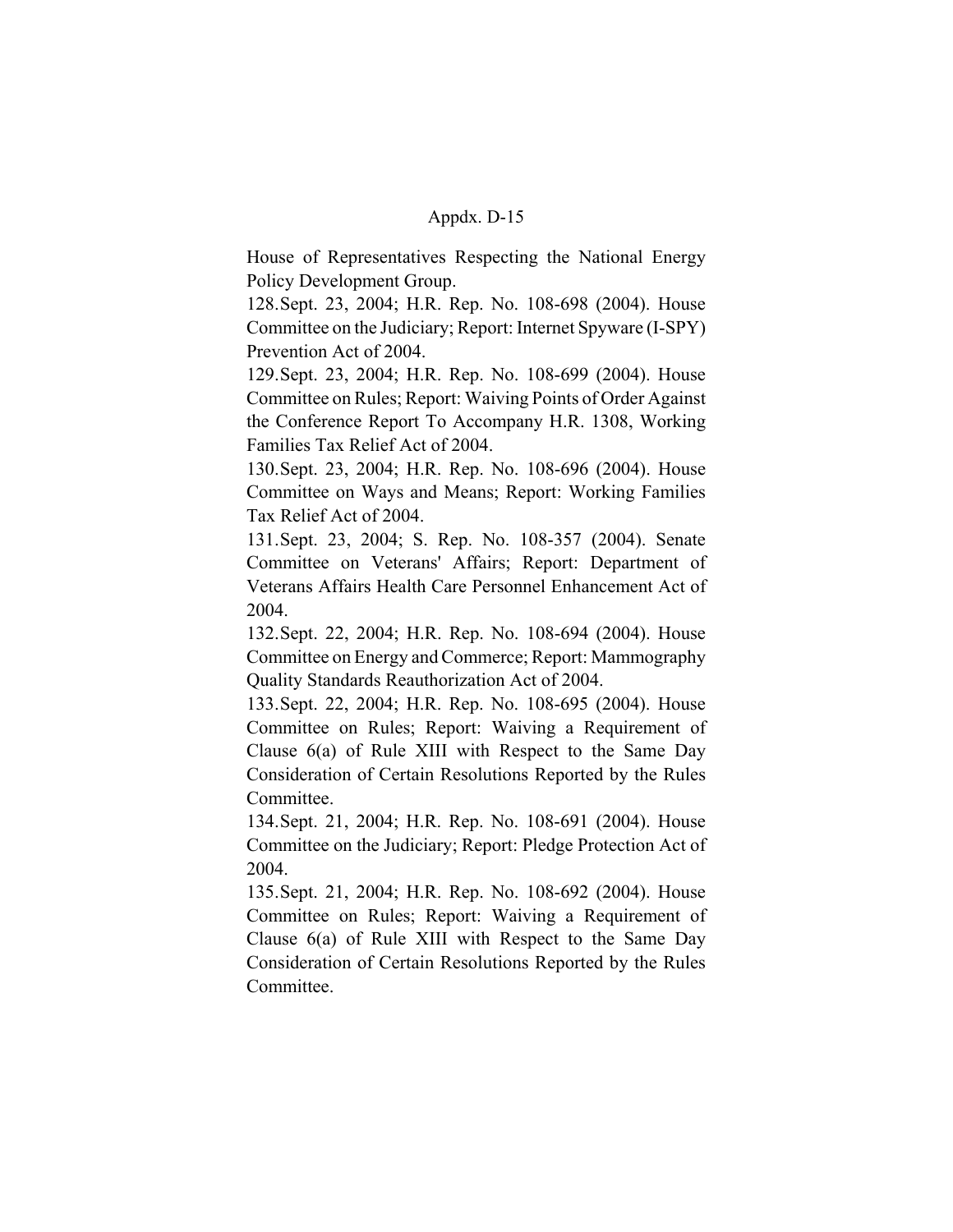136.Sept. 21, 2004; H.R. Rep. No. 108-693 (2004). House Committee on Rules; Report: Providing for Consideration of H.R. 2028, Pledge Protection Act of 2004.

137.Sept. 21, 2004; S. Rep. No. 108-353 (2004). Senate Committee on Appropriations; Report: Departments of Veterans Affairs and Housing and Urban Development, and Independent Agencies Appropriations Bill of 2005.

138.Sept. 21, 2004; S. Rep. No. 108-354 (2004). Senate Committee on Appropriations; Report: D.C. Appropriations Bill of 2005.

139.Sept. 21, 2004; S. Rep. No. 108-355 (2004). Senate Committee on Indian Affairs; Report: Providing Compensation to the Lower Brule and Crow Creek Sioux Tribes of South Dakota for Damage to Tribal Land Caused by Pick-Sloan Projects Along the Missouri River.

140.Sept. 20, 2004; S. Rep. No. 108-347 (2004). Senate Committee on Energy and Natural Resources; Report: Tularosa Basin Water Reclamation Act.

141.Sept. 20, 2004; S. Rep. No. 108-348 (2004). Senate Committee on Governmental Affairs; Report: Providing for Additional Responsibilities for the Chief Information Officer of the Department of Homeland Security Relating to Geospatial Information.

142.Sept. 20, 2004; S. Rep. No. 108-349 (2004). Senate Committee on Governmental Affairs; Report: Amending the D.C. College Access Act of 1999 To Permanently Authorize the Public School and Private School Tuition Assistance Programs Established Under the Act.

143.Sept. 20, 2004; S. Rep. No. 108-350 (2004). Senate Committee on Governmental Affairs; Report: Homeland Security Civil Rights and Civil Liberties Protection Act of 2004.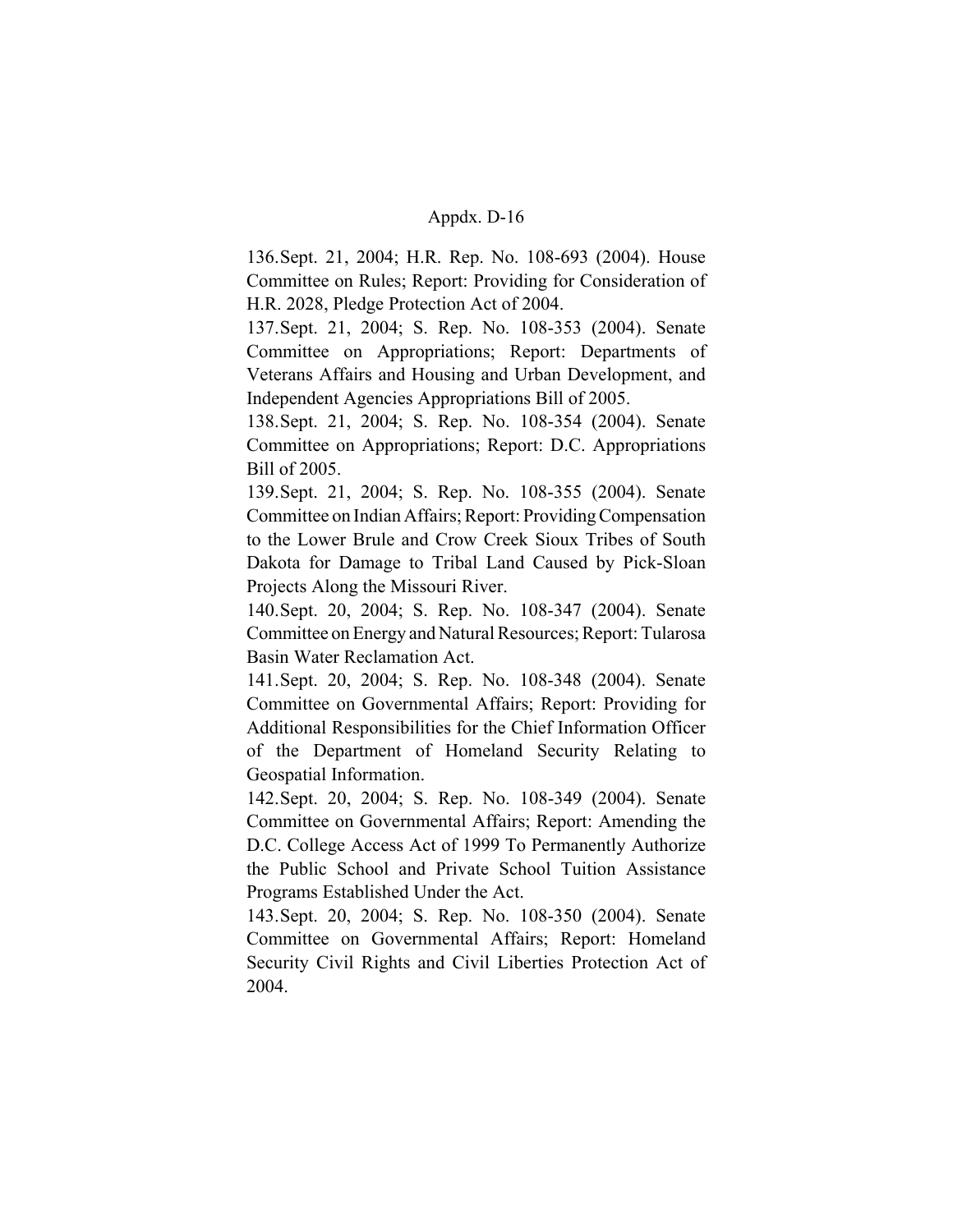144.Sept. 20, 2004; S. Rep. No. 108-351 (2004). Senate Committee on Veterans' Affairs; Report: Veterans Compensation Cost-of-Living Adjustment Act of 2004.

145.Sept. 20, 2004; S. Rep. No. 108-352 (2004). Senate Committee on Veterans' Affairs; Report: Veterans' Benefits Improvements Act of 2004.

146.Sept. 17, 2004; H.R. Rep. No. 108-689 (2004). House Committee on the Judiciary; Report: Designation of National Tree.

147.Sept. 17, 2004; H.R. Rep. No. 108-690 (2004). House Committee on the Judiciary; Report: Codification of Title 46, U.S. Code, "Shipping" As Positive Law.

148.Sept. 16, 2004; S. Rep. No. 108-346 (2004). Senate Committee on Appropriations; Report: Foreign Operations, Export Financing, and Related Programs Appropriation Bill for 2005.

149.Sept. 15, 2004; H.R. Rep. No. 108-687, pt. 1 (2004). House Committee on Resources; Report: Brown Tree Snake Control and Eradication Act of 2004.

150.Sept. 15, 2004; H.R. Rep. No. 108-688, pt. 1 (2004). House Committee on Transportation and Infrastructure; Report: Amend the Tijuana River Valley Estuary and Beach Sewage Cleanup Act.

151.Sept. 15, 2004; S. Rep. No. 108-342 (2004). Senate Committee on Appropriations; Report: Transportation, Treasury and General Government Appropriations Bill for 2005.

152.Sept. 15, 2004; S. Rep. No. 108-344 (2004). Senate Committee on Appropriations; Report: Departments of Commerce, Justice, and State, the Judiciary, and Related Agencies Appropriation Bill for 2005.

153.Sept. 15, 2004; S. Rep. No. 108-345 (2004). Senate Committee on Appropriations; Report: Departments of Labor,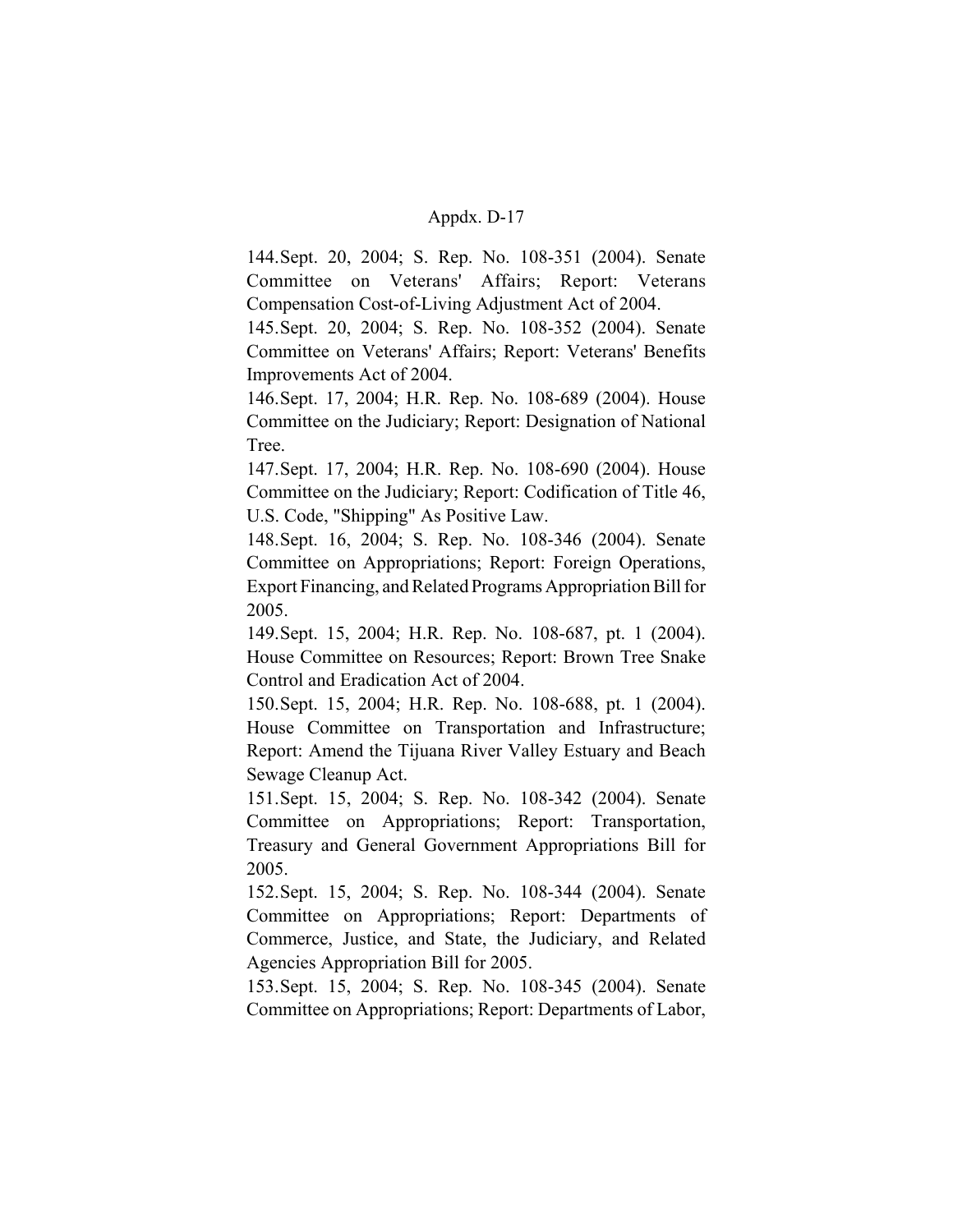Health and Human Services, and Education, and Related Agencies Appropriation Bill for 2005.

154.Sept. 15, 2004; S. Rep. No. 108-343 (2004). Senate Committee on Indian Affairs; Report: To Reaffirm the Inherent Sovereign Rights of the Osage Tribe To Determine Its Membership and Form of Government.

155.Sept. 14, 2004; H.R. Rep. No. 108-686 (2004). House Committee on Rules; Report: Providing for Consideration of H.R. 5025, Transportation, Treasury, and Independent Agencies Appropriations Act for 2005.

156.Sept. 14, 2004; H.R. Rep. No. 108-685, pt. 1 (2004). House Committee on Ways and Means; Report: Social Security Number Privacy and Identity Theft Prevention Act of 2004.

157.Sept. 14, 2004; S. Rep. No. 108-338 (2004). Senate Committee on Appropriations; Report: Further Revised Allocation to Subcommittees of Budget Totals for FY 2005.

158.Sept. 14, 2004; S. Rep. No. 108-340 (2004). Senate Committee on Appropriations; Report: Agriculture, Rural Development, Food and Drug Administration, and Related Agencies Appropriations Bill for 2005.

159.Sept. 14, 2004; S. Rep. No. 108-341 (2004). Senate Committee on Appropriations; Report: Department of the Interior and Related Agencies Appropriations Bill for 2005.

160.Sept. 14, 2004; S. Rep. No. 108-339 (2004). Senate Committee on Governmental Affairs; Report: To Reauthorize the Congressional Award Act.

161.Sept. 13, 2004; H.R. Rep. No. 108-679 (2004). House Committee on the Judiciary; Report: Volunteer Pilot Organization Protection Act of 2004.

162.Sept. 13, 2004; H.R. Rep. No. 108-680 (2004). House Committee on the Judiciary; Report: Good Samaritan Volunteer Firefighter Assistance Act of 2004.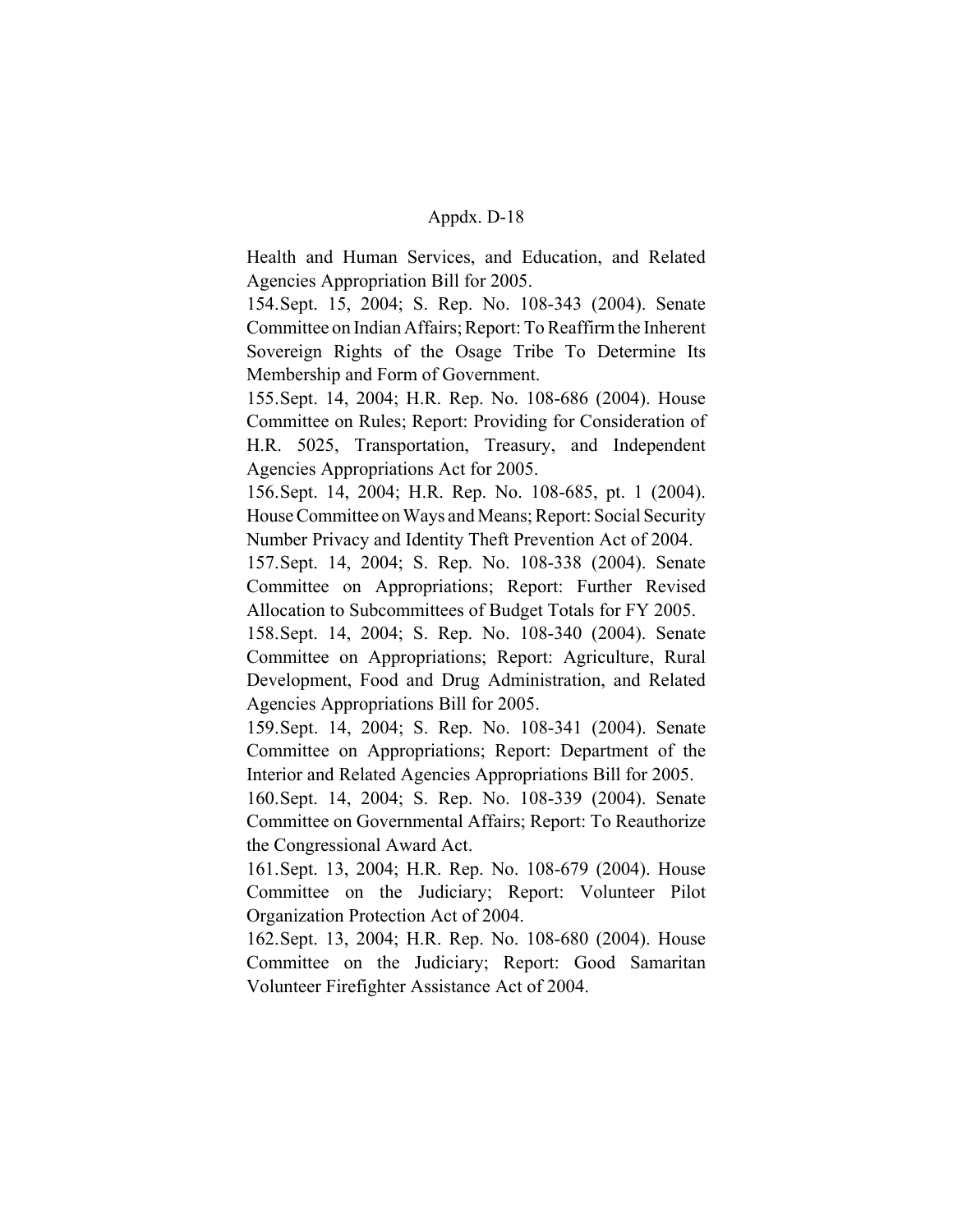163.Sept. 13, 2004; H.R. Rep. No. 108-681 (2004). House Committee on the Judiciary; Report: Nonprofit Athletic Organization Protection Act of 2003.

164.Sept. 13, 2004; H.R. Rep. No. 108-682 (2004). House Committee on the Judiciary; Report: Lawsuit Abuse Reduction Act of 2004.

165.Sept. 13, 2004; H.R. Rep. No. 108-684 (2004). House Committee on Rules; Report: Providing for Consideration of H.R. 4571, Lawsuit Abuse Reduction Act of 2004.

166.Sept. 13, 2004; H.R. Rep. No. 108-675 (2004). House Committee on Transportation and Infrastructure; Report: Water Quality Investment Act.

167.Sept. 13, 2004; H.R. Rep. No. 108-676 (2004). House Committee on Transportation and Infrastructure; Report: Extend Authorization of Appropriations for Lake Pontchartrain Basin.

168.Sept. 13, 2004; H.R. Rep. No. 108-677 (2004). House Committee on Transportation and Infrastructure; Report: Reauthorize the Chesapeake Bay Program.

169.Sept. 13, 2004; H.R. Rep. No. 108-678 (2004). House Committee on Transportation and Infrastructure; Report: Reauthorize the National Estuary Program.

170.Sept. 13, 2004; H.R. Rep. No. 108-683 (2004). House Committee on Veterans' Affairs; Report: Servicemembers and Veterans Legal Protections Act of 2004.

171.Sept. 9, 2004; H.R. Rep. No. 108-674 (2004). House Committee on Appropriations; Report: Departments of Veterans Affairs and Housing and Urban Development, and Independent Agencies Appropriations Bill for 2005.

172.Sept. 9, 2004; H.R. Rep. No. 108-673 (2004). House Committee on Government Reform; Report: Transit Pass Transportation Fringe Benefits for Federal Employees.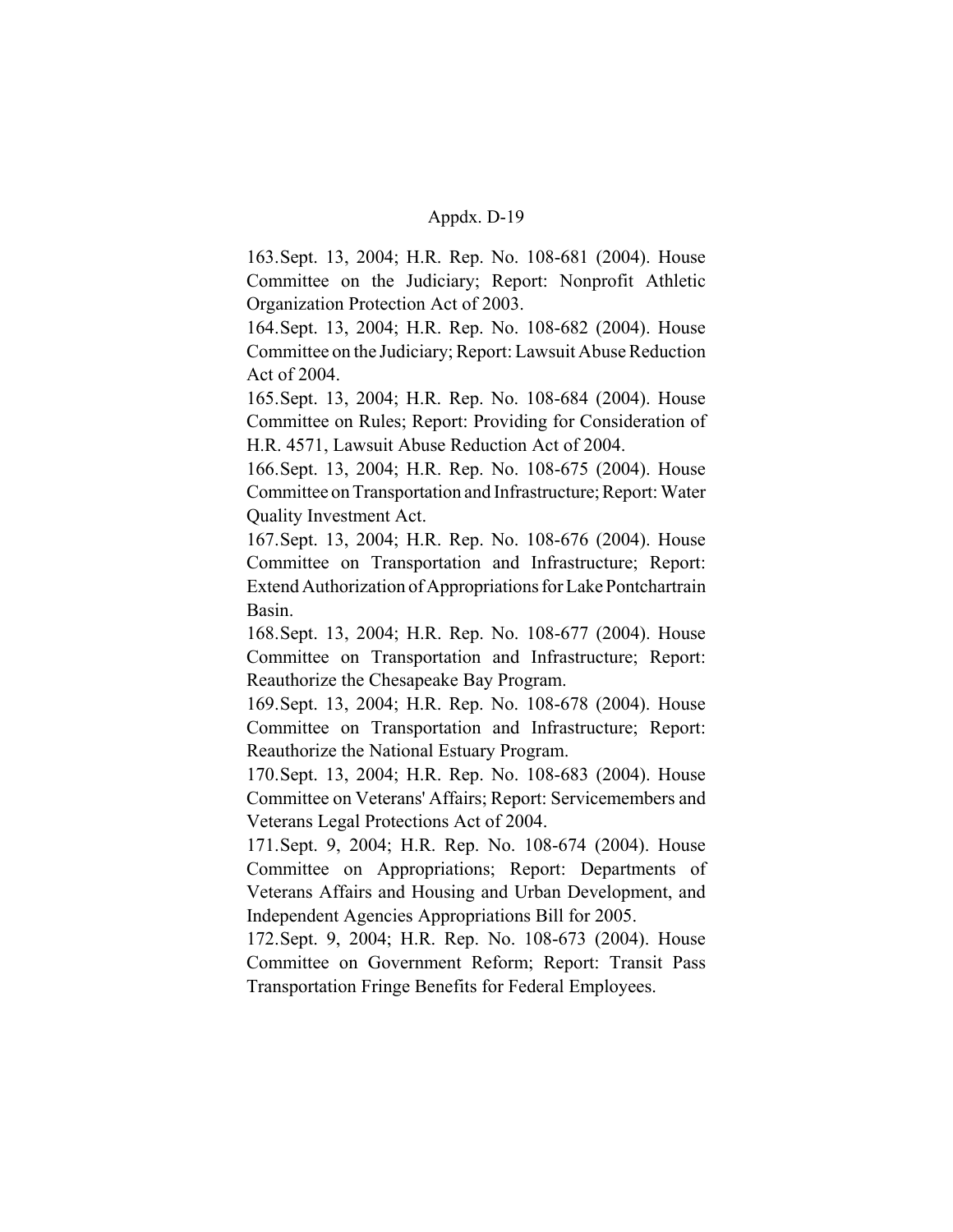173.Sept. 8, 2004; H.R. Rep. No. 108-671 (2004). House Committee on Appropriations; Report: Departments of Transportation and Treasury and Independent Agencies Appropriations Bill for 2005.

174.Sept. 8, 2004; H.R. Rep. No. 108-672, pt. 1 (2004). House Committee on Government Reform; Report: Postal Accountability and Enhancement Act.

175.Sept. 8, 2004; H.R. Rep. No. 108-670 (2004). House Committee on the Judiciary; Report: Family Movie Act of 2004.

176.Sept. 8, 2004; H.R. Rep. No. 108-672, pt. 2 (2004). House Committee on the Judiciary; Report: Postal Accountability and Enhancement Act.

177.Sept. 8, 2004; H.R. Rep. No. 108-664 (2004). House Committee on Resources; Report: Brownsville Public Utility Board Water Recycling and Desalinization Project.

178.Sept. 8, 2004; H.R. Rep. No. 108-665 (2004). House Committee on Resources; Report: Availability of NOAA Real Property on Virginia Key, Florida.

179.Sept. 8, 2004; H.R. Rep. No. 108-666, pt. 1 (2004). House Committee on Resources; Report: To Facilitate the Exchange of Small Tracts of Land.

180.Sept. 8, 2004; H.R. Rep. No. 108-667 (2004). House Committee on Resources; Report: To Clarify the Intent of Congress with Respect to the Continued Use of Established Commercial Outfitter Hunting Camps on the Salmon River.

181.Sept. 8, 2004; H.R. Rep. No. 108-668 (2004). House Committee on Resources; Report: Southern California Groundwater Remediation Act.

182.Sept. 8, 2004; H.R. Rep. No. 108-669 (2004). House Committee on Resources; Report: Use of Cabins in the Mineral King Valley.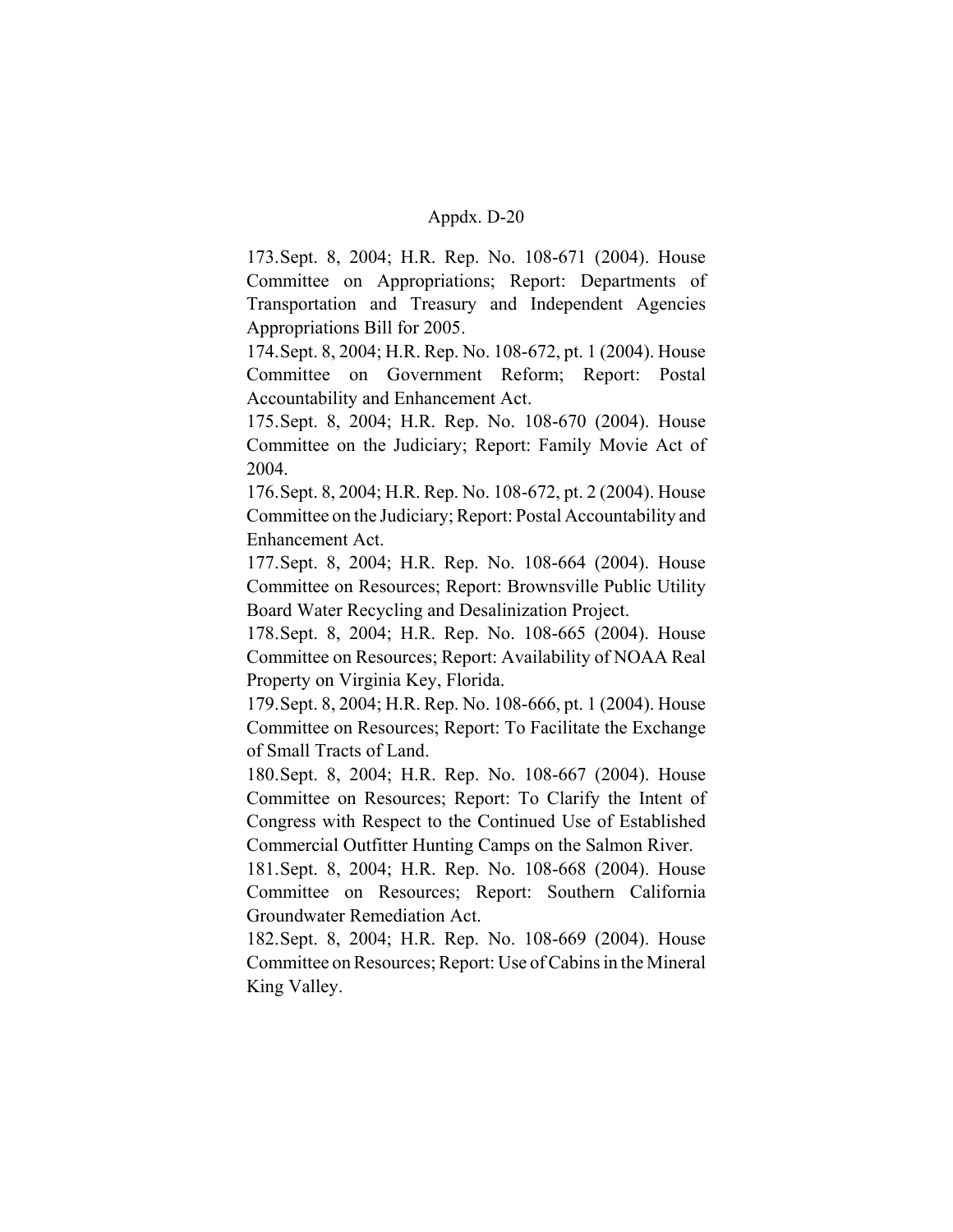183.Sept. 8, 2004; H.R. Rep. No. 108-663 (2004). House Committee on Veterans' Affairs; Report: Veterans Health Programs and Facilities Enhancement Act of 2004.

184.Sept. 8, 2004; S. Rep. No. 108-336 (2004). Senate Committee on Appropriations; Report: Allocation to Subcommittees of Budget Totals from the Concurrent Resolution for FY 2005.

185.Sept. 8, 2004; S. Rep. No. 108-337 (2004). Senate Committee on Appropriations; Report: Revised Allocation to Subcommittees of Budget Totals for FY 2005.

186.Sept. 7, 2004; H.R. Rep. No. 108-636 (2004). House Committee on Appropriations; Report: Departments of Labor Health and Human Services, and Education, and Related Agencies Appropriation Bill for 2005.

187.Sept. 7, 2004; H.R. Rep. No. 108-659 (2004). House Committee on Education and the Workforce; Report: Vocational and Technical Education for the Future Act.

188.Sept. 7, 2004; H.R. Rep. No. 108-658 (2004). House Committee on the Judiciary; Report: Directing the Attorney General To Transmit to the House of Representatives Documents in the Possession of the Attorney General Relating to the Treatment of Prisoners and Detainees in Iraq, Afghanistan, and Guantanamo Bay.

189.Sept. 7, 2004; H.R. Rep. No. 108-660 (2004). House Committee on the Judiciary; Report: Satellite Home Viewer Extension and Reauthorization Act of 2004.

190.Sept. 7, 2004; H.R. Rep. No. 108-637 (2004). House Committee on Resources; Report: Taunton, Massachusetts Special Resources Study Act.

191.Sept. 7, 2004; H.R. Rep. No. 108-638 (2004). House Committee on Resources; Report: Amending the Organic Act of Guam for the Purposes of Clarifying the Local Judicial Structure of Guam.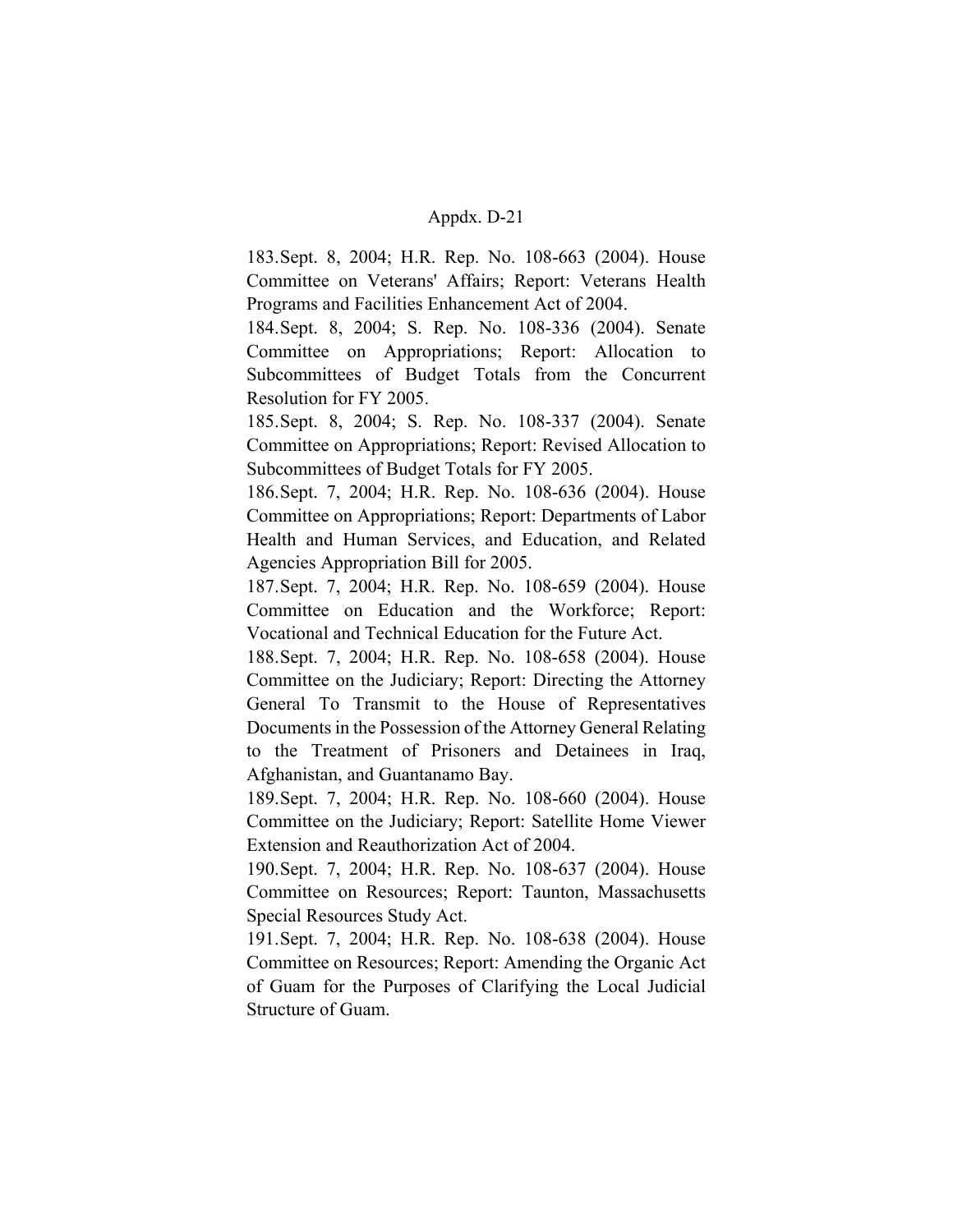192.Sept. 7, 2004; H.R. Rep. No. 108-639 (2004). House Committee on Resources; Report: Castillo de San Marcos National Monument Preservation and Education Act; Castillo de San Marcos National Monument Boundary Adjustment Act of 2004.

193.Sept. 7, 2004; H.R. Rep. No. 108-640 (2004). House Committee on Resources; Report: To Authorize the Secretary of the Interior To Study the Suitability and Feasibility of Designating Castle Nugent Farms Located on St. Croix, Virgin Islands, as a Unit of the National Park System.

194.Sept. 7, 2004; H.R. Rep. No. 108-641 (2004). House Committee on Resources; Report: Replacement of John H. Chafee Coastal Barrier Resources System Map for Cedar Keys Unit P25/P25P.

195.Sept. 7, 2004; H.R. Rep. No. 108-642 (2004). House Committee on Resources; Report: Western Reserve Heritage Areas Study Act.

196.Sept. 7, 2004; H.R. Rep. No. 108-643 (2004). House Committee on Resources; Report: To Authorize the Secretary of the Interior To Participate in the Design and Construction of the Riverside-Corona Feeder in Cooperation with the Western Municipal Water District of Riverside, California.

197.Sept. 7, 2004; H.R. Rep. No. 108-644 (2004). House Committee on Resources; Report: Craig Recreation Land Purchase Act.

198.Sept. 7, 2004; H.R. Rep. No. 108-645 (2004). House Committee on Resources; Report: To Create the Office of Chief Financial Officer of the Government of the Virgin Islands.

199.Sept. 7, 2004; H.R. Rep. No. 108-646 (2004). House Committee on Resources; Report: To Authorize the Secretary of the Interior, Through the Bureau of Reclamation, To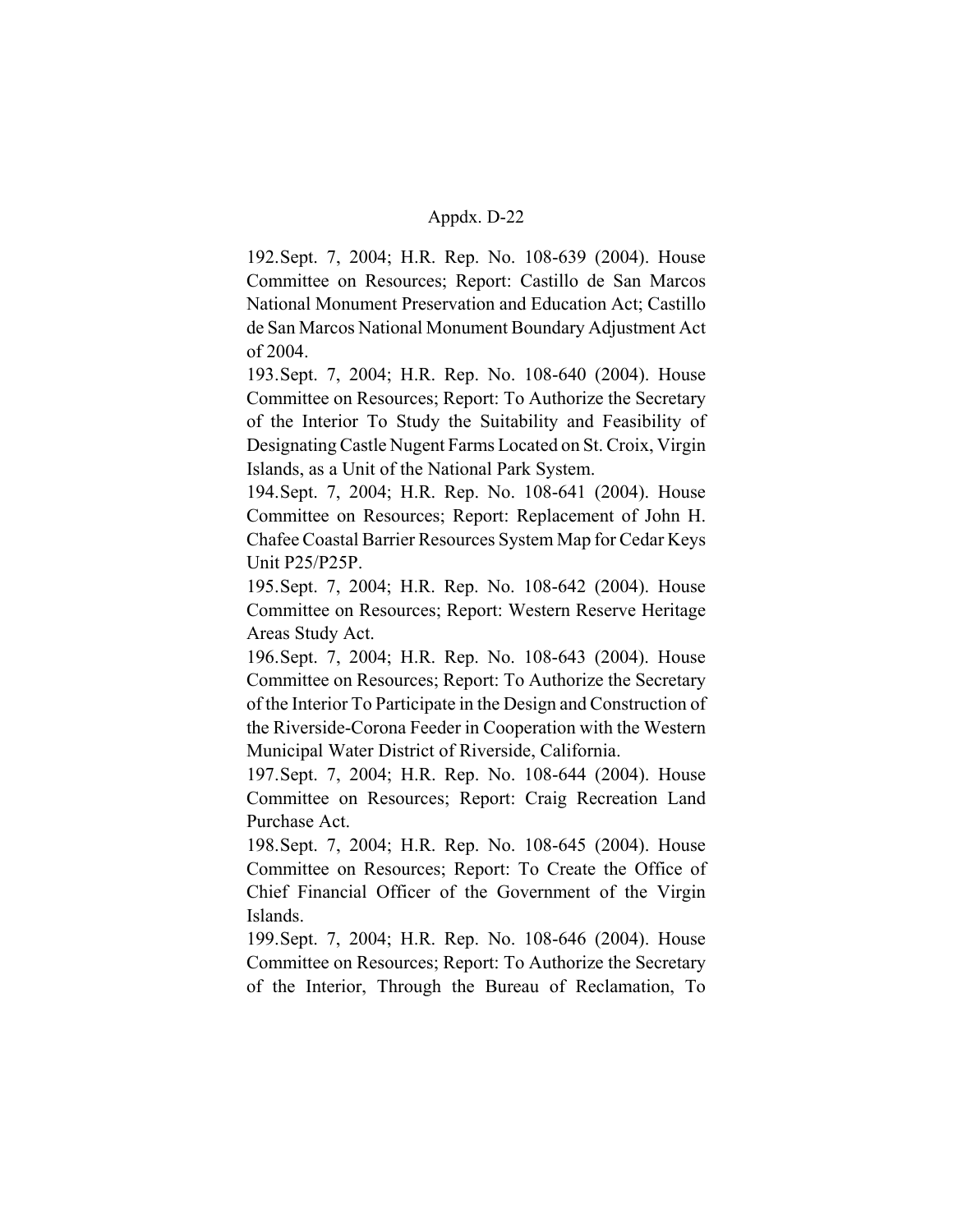Conduct a Feasibility Study on the Alder Creek Water Storage and Conservation Project in El Dorado County, California.

200.Sept. 7, 2004; H.R. Rep. No. 108-647 (2004). House Committee on Resources; Report: Rancho El Cajon Boundary Reconciliation Act.

201.Sept. 7, 2004; H.R. Rep. No. 108-648 (2004). House Committee on Resources; Report: National Geologic Mapping Reauthorization Act of 2004.

202.Sept. 7, 2004; H.R. Rep. No. 108-649 (2004). House Committee on Resources; Report: Authorization of Mokelumne River Regional Water Storage and Conjunctive Use Project Study.

203.Sept. 7, 2004; H.R. Rep. No. 108-650 (2004). House Committee on Resources; Report: Llagas Reclamation Groundwater Remediation Initiative.

204.Sept. 7, 2004; H.R. Rep. No. 108-651 (2004). House Committee on Resources; Report: Wilson's Creek National Battlefield Boundary Adjustment Act of 2004.

205.Sept. 7, 2004; H.R. Rep. No. 108-652 (2004). House Committee on Resources; Report: Grey Towers National Historic Site Act of 2004.

206.Sept. 7, 2004; H.R. Rep. No. 108-653 (2004). House Committee on Resources; Report: To Authorize the Secretary of the Interior To Contract with the City of Cheyenne, Wyoming, for the Storage of the City's Water in the Kendrick Project, Wyoming.

207.Sept. 7, 2004; H.R. Rep. No. 108-654 (2004). House Committee on Resources; Report: Conveyance of Property in Pope County, Arkansas.

208.Sept. 7, 2004; H.R. Rep. No. 108-655 (2004). House Committee on Resources; Report: Harpers Ferry National Historical Park Boundary Revision Act of 2004.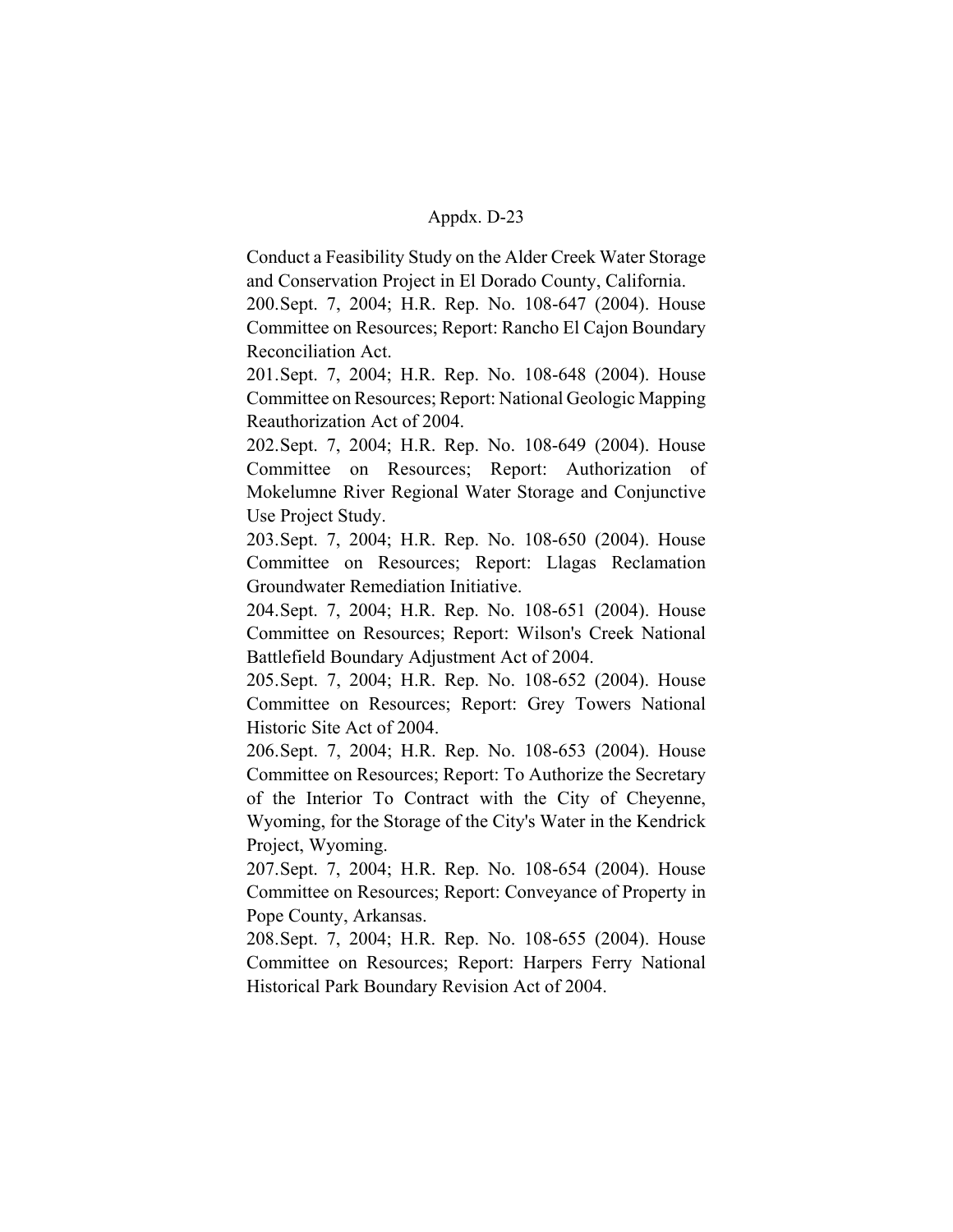209.Sept. 7, 2004; H.R. Rep. No. 108-656 (2004). House Committee on Resources; Report: American Indian Probate Reform Act of 2004.

210.Sept. 7, 2004; H.R. Rep. No. 108-657 (2004). House Committee on Resources; Report: Honoring the Achievements of Siegfried and Roy, Recognizing the Impact of Their Efforts on the Conservation of Endangered Species both Domestically and Worldwide, and Wishing Roy Horn a Full and Speedy Recovery.

211.Sept. 7, 2004; H.R. Rep. No. 108-661 (2004). House Committee on Rules; Report: Providing for Consideration of H.R. 5006, Departments of Labor, Health and Human Services, and Education, and Related Agencies Appropriations Act for 2005.

212.Sept. 7, 2004; H.R. Rep. No. 108-662, pt. 1 (2004). House Committee on Science; Report: Surface Transportation Research and Development Act of 2004.

213.Sept. 7, 2004; S. Rep. No. 108-335 (2004). Senate Committee on Indian Affairs; Report: To Establish Grant Programs for the Development of Telecommunications Capacities in Indian County.

# 2006 COMMITTEE REPORTS\*

1. Sept. 29, 2006; H.R. Rep. No. 109-702 (2006). House Committee on Armed Services; Report: John Warner National Defense Authorization Act for FY 2007.

2. Sept. 29, 2006; H.R. Rep. No. 109-710, pt. 1 (2006). House Committee on Agriculture; Report: Resolution on Use of Renewable Resources for Energy Production.

<sup>\*.</sup> The 2006 federal election occurred on November 7th. Sixty days prior to the Federal Election Day was September 8th. The following Reports, listed here in reverse chronological order, were issued by Senate and House Committees during that time.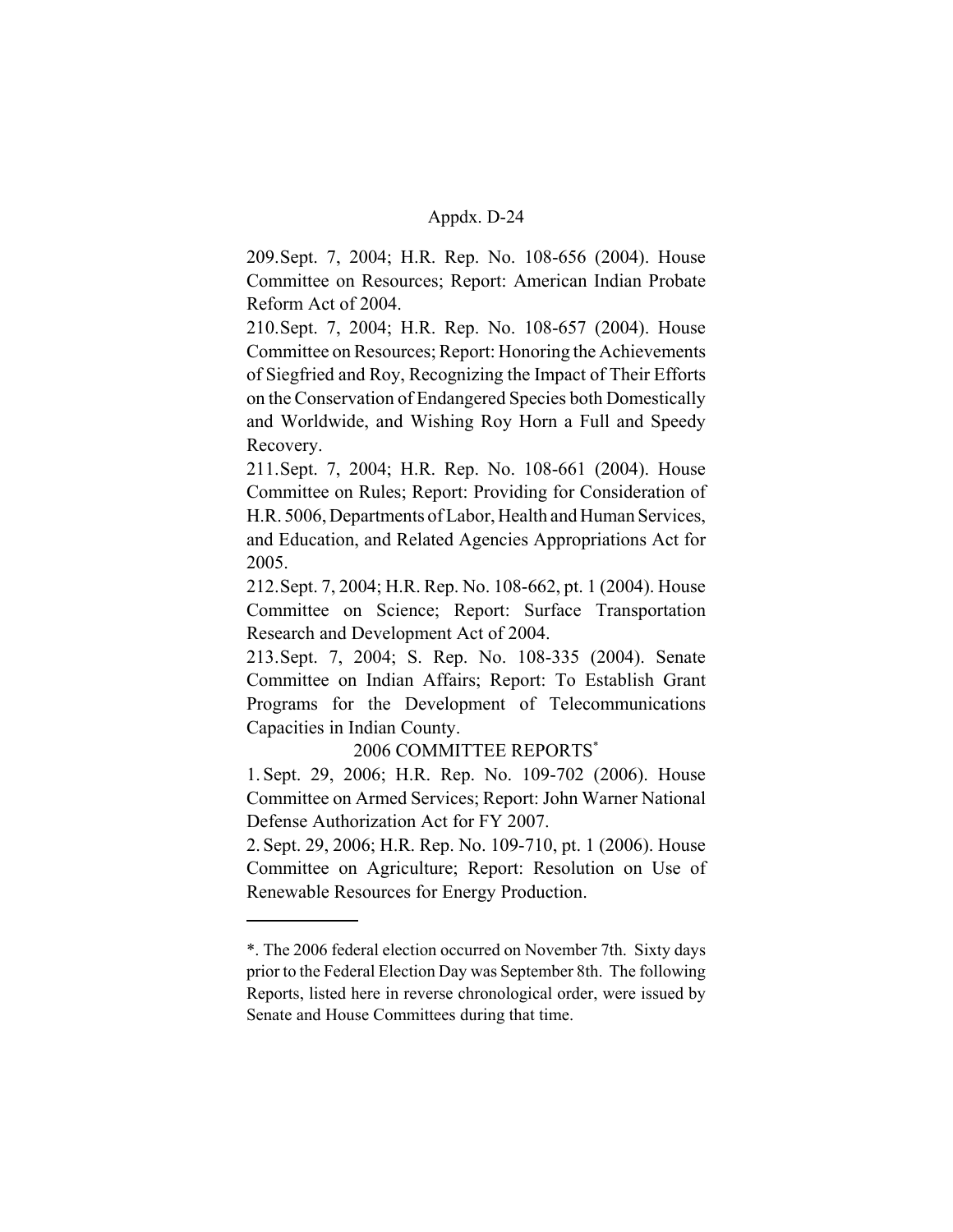3. Sept. 29, 2006; H.R. Rep. No. 109-705 (2006). House Committee on Energy and Commerce; Report: National Breast and Cervical Cancer Early Detection Program Reauthorization Act of 2006.

4. Sept. 29, 2006; H.R. Rep. No. 109-708, pt. 1 (2006). House Committee on Energy and Commerce; Report: Social Security Number Protection Act of 2006.

5. Sept. 29, 2006; H.R. Rep. No. 109-711 (2006). House Committee on Homeland Security; Report: Safe Port Act.

6. Sept. 29, 2006; H.R. Rep. No. 109-707, pt. 1 (2006). House Committee on Homeland Security; Report: Chemical Facility Anti-Terrorism Act of 2006.

7. Sept. 29, 2006; H.R. Rep. No. 109-706 (2006). House Committee on International Relations; Report: Department of State Authorities Act of 2006.

8. Sept. 29, 2006; H.R. Rep. No. 109-703 (2006). House Committee on Rules; Report: Waiving Points of Order Against the Conference Report To Accompany H.R. 5122, National Defense Authorization Act for FY 2007.

9. Sept. 29, 2006; H.R. Rep. No. 109-709, pt. 1 (2006). House Committee on Transportation and Infrastructure; Report: Maritime Terminal Security Enhancement Act of 2006.

10. Sept. 29, 2006; H.R. Rep. No. 109-704 (2006). House Committee on Ways and Means; Report: Health Opportunity Patient Empowerment Act of 2006.

11. Sept. 29, 2006; S. Rep. No. 109-356 (2006). Senate Committee on Commerce – Science, and Transportation; Report: National Integrated Drought Information System Act of 2006.

12. Sept. 29, 2006; S. Rep. No. 109-357 (2006). Senate Committee on Commerce, Science, and Transportation; Report: Pool and Spa Safety Act.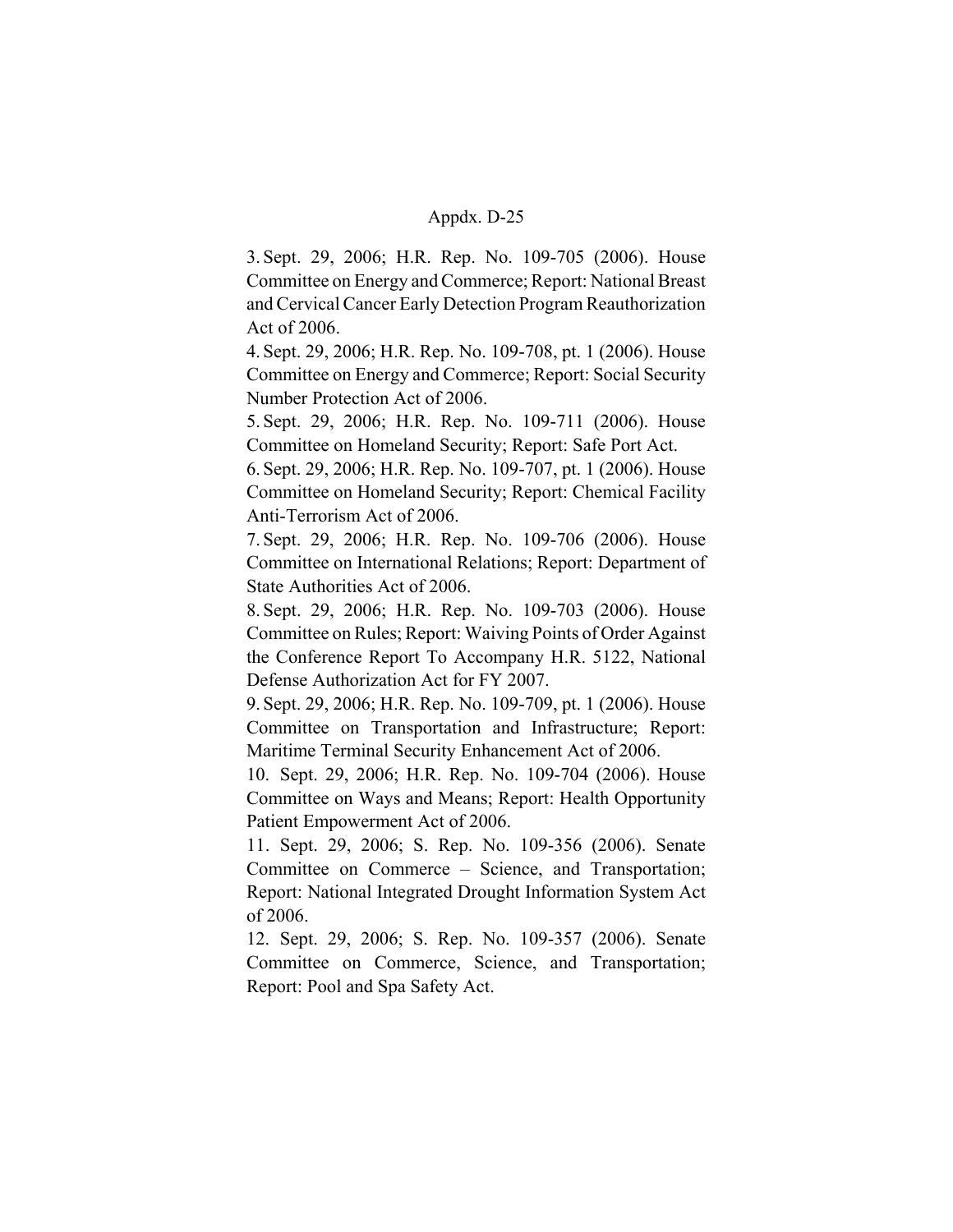13. Sept. 29, 2006; S. Rep. No. 109-355 (2006). Senate Committee on Commerce, Science, and Transportation; Report: Communications Opportunity, Promotion, and Enhancement Act of 2006.

14. Sept. 29, 2006; S. Rep. No. 109-354 (2006). Senate Committee on Indian Affairs; Report: Pueblo of Isleta Settlement and Natural Resources Restoration Act of 2006.

15. Sept. 28, 2006; H.R. Rep. No. 109-699 (2006). House Committee on Appropriations; Report: Making Appropriations for the Department of Homeland Security for the Fiscal Year Ending Sept. 30, 2007.

16. Sept. 28, 2006; H.R. Rep. No. 109-695 (2006). House Committee on Energy and Commerce; Report: Ryan White HIV/AIDS Treatment Modernization Act of 2006.

17. Sept. 28, 2006; H.R. Rep. No. 109-697 (2006). House Committee on Financial Services; Report: Hawaiian Homeownership Opportunity Act of 2006.

18. Sept. 28, 2006; H.R. Rep. No. 109-693 (2006). House Committee on Resources; Report: Endangered Species Compliance and Transparency Act of 2006.

19. Sept. 28, 2006; H.R. Rep. No. 109-694 (2006). House Committee on Resources; Report: To Require the Prompt Review by the Secretary of the Interior of the Longstanding Petitions for Federal Recognition of Certain Indian Tribes.

20. Sept. 28, 2006; H.R. Rep. No. 109-696 (2006). House Committee on Rules; Report: Providing for Consideration of H.R. 5825, Electronic Surveillance Modernization Act.

21. Sept. 28, 2006; H.R. Rep. No. 109-700 (2006). House Committee on Rules; Report: Waiving a Requirement of Clause 6(a) of Rule XIII with Respect to the Same Day Consideration of Certain Resolutions Reported by the Rules Committee.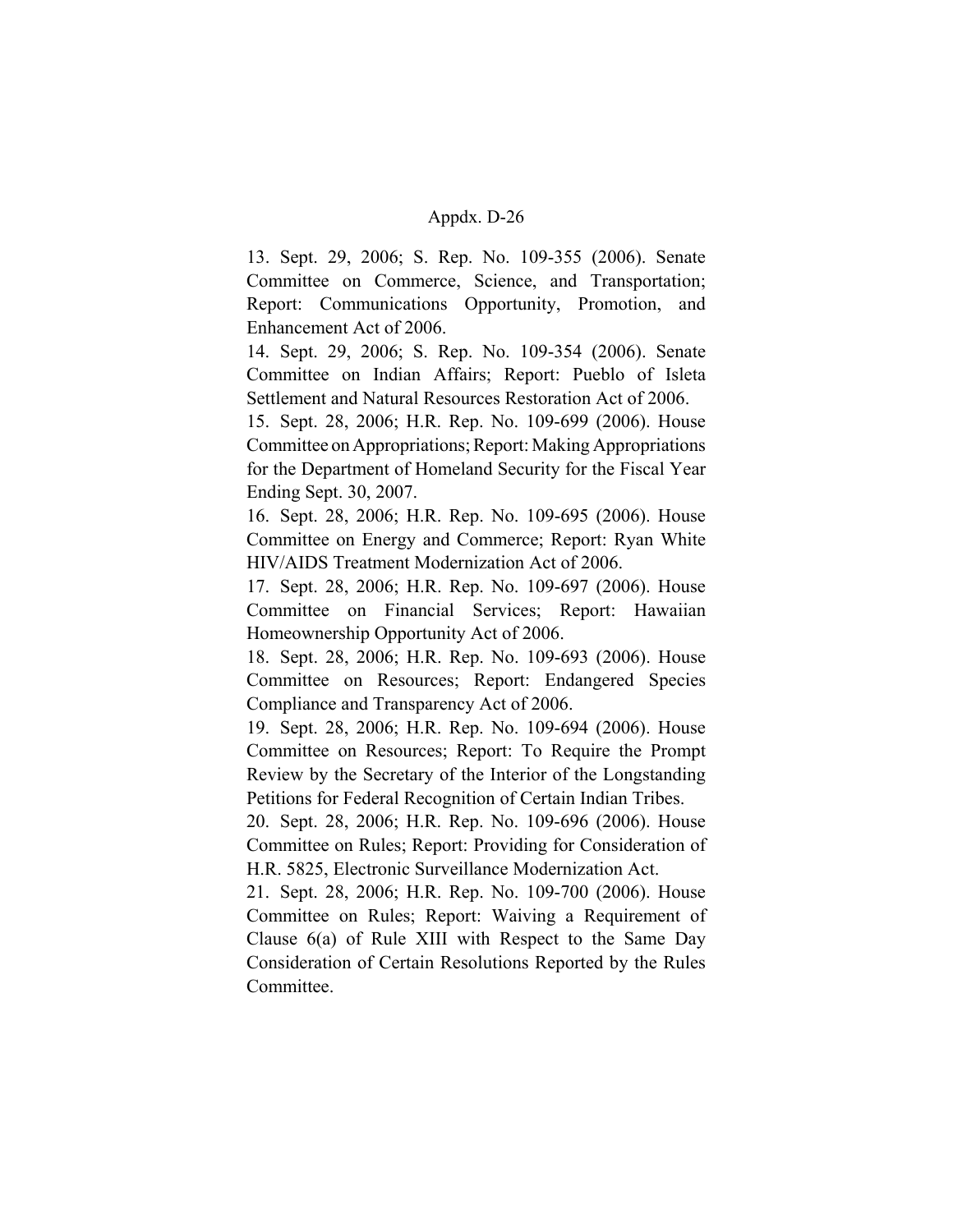22. Sept. 28, 2006; H.R. Rep. No. 109-701 (2006). House Committee on Rules; Report: Waiving Points of Order Against the Conference Report To Accompany H.R. 5441, Department of Homeland Security Appropriations Act for 2007, Providing for Consideration of S. 3930, Military Commissions Act of 2006, Providing for Consideration of H.R. 4772, Private Property Rights Implementation Act of 2006.

23. Sept. 28, 2006; H.R. Rep. No. 109-698 (2006). House Committee on Science; Report: U.S. Tsunami Warning and Education Act.

24. Sept. 27, 2006; H.R. Rep. No. 109-689 (2006). House Committee on International Relations; Report: Directing the Secretary of State To Provide to the House of Representatives Certain Documents in the Possession of the Secretary of State Relating to the Report Submitted to the Committee on International Relations of the House of Representatives on July 28, 2006, Pursuant to the Iran and Syria Nonproliferation Act. 25. Sept. 27, 2006; H.R. Rep. No. 109-690 (2006). House Committee on Rules; Report: Providing for Consideration of Motions To Suspend the Rules.

26. Sept. 27, 2006; H.R. Rep. No. 109-691 (2006). House Committee on Rules; Report: Waiving a Requirement of Clause 6(a) of Rule XIII with Respect to the Same Day Consideration of Certain Resolutions Reported by the Rules Committee.

27. Sept. 27, 2006; H.R. Rep. No. 109-692 (2006). House Committee on Rules; Report: Providing for Consideration of H.R. 4772, Private Property Rights Implementation Act of 2006.

28. Sept. 27, 2006; S. Rep. No. 109-351 (2006). Senate Committee on Environment and Public Works; Report: To Promote Remediation for Inactive and Abandoned Mines.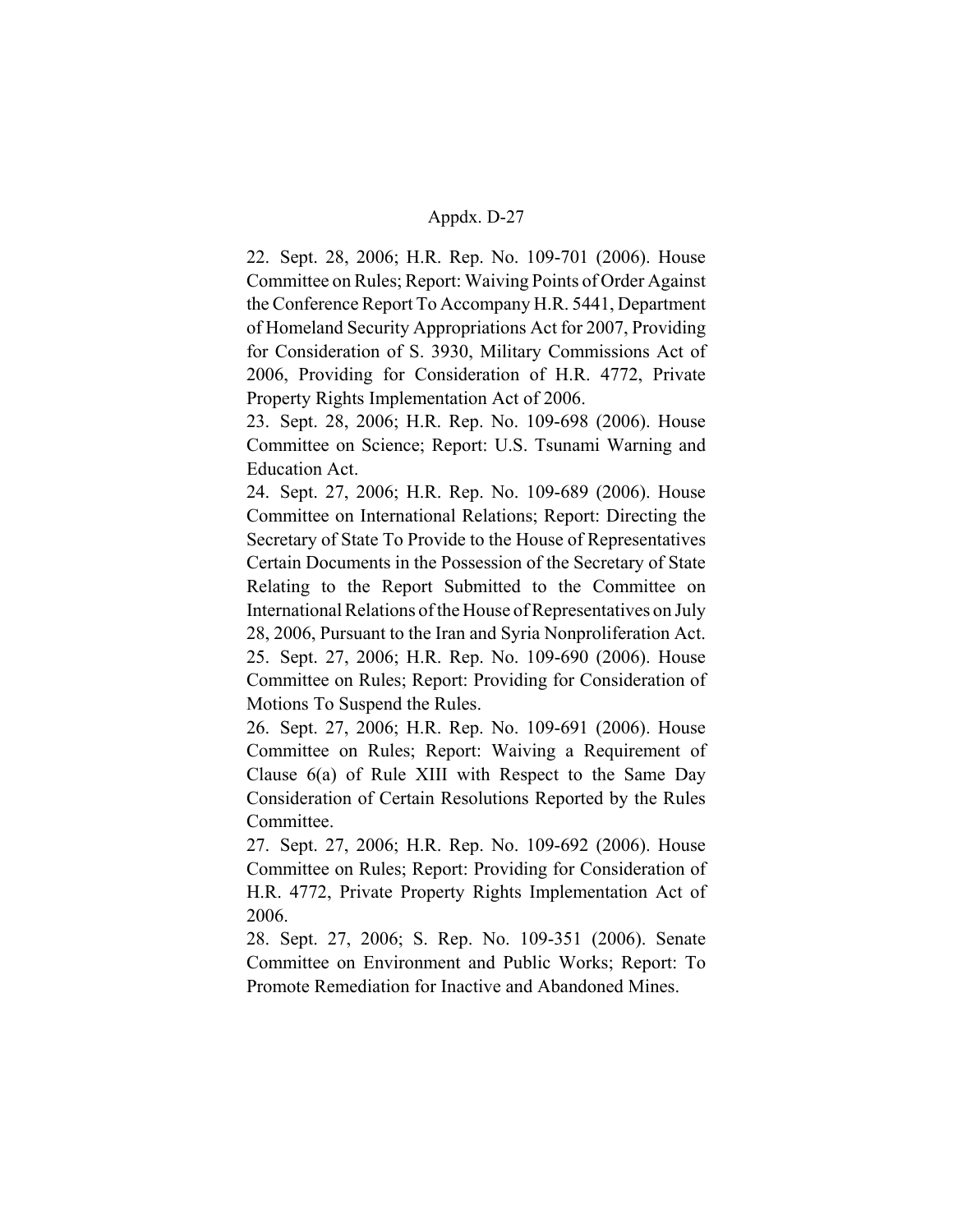29. Sept. 27, 2006; S. Rep. No. 109-352 (2006). Senate Committee on Environment and Public Works; Report: Extend Authorization of Appropriations for Lake Pontchartrain Basin. 30. Sept. 27, 2006; S. Rep. No. 109-353 (2006). Senate Committee on Environment and Public Works; Report: Dana Point Desalination Project Authorization Act.

31. Sept. 26, 2006; H.R. Rep. No. 109-681 (2006). House Committee on Energy and Commerce; Report: Extension of Time for Federal Energy Regulatory Commission Project Numbered 11480.

32. Sept. 26, 2006; H.R. Rep. No. 109-682 (2006). House Committee on Energy and Commerce; Report: Extension of Time for the Federal Energy Regulatory Commission Hydroelectric Project Numbered 1651.

33. Sept. 26, 2006; H.R. Rep. No. 109-683 (2006). House Committee on Energy and Commerce; Report: Extension of Time for Federal Energy Regulatory Commission Projects Numbered 11547, 10822, and 10823.

34. Sept. 26, 2006; H.R. Rep. No. 109-684 (2006). House Committee on Energy and Commerce; Report: Arrowrock Hydroelectric Project Numbered 4656.

35. Sept. 26, 2006; H.R. Rep. No. 109-685 (2006). House Committee on Energy and Commerce; Report: Reinstatement of License for Federal Energy Regulatory Commission Project Numbered 7307.

36. Sept. 26, 2006; H.R. Rep. No. 109-686 (2006). House Committee on Energy and Commerce; Report: Biodefense and Pandemic Vaccine and Drug Development Act of 2006.

37. Sept. 26, 2006; H.R. Rep. No. 109-687 (2006). House Committee on Energy and Commerce; Report: National Institutes of Health Reform Act of 2006.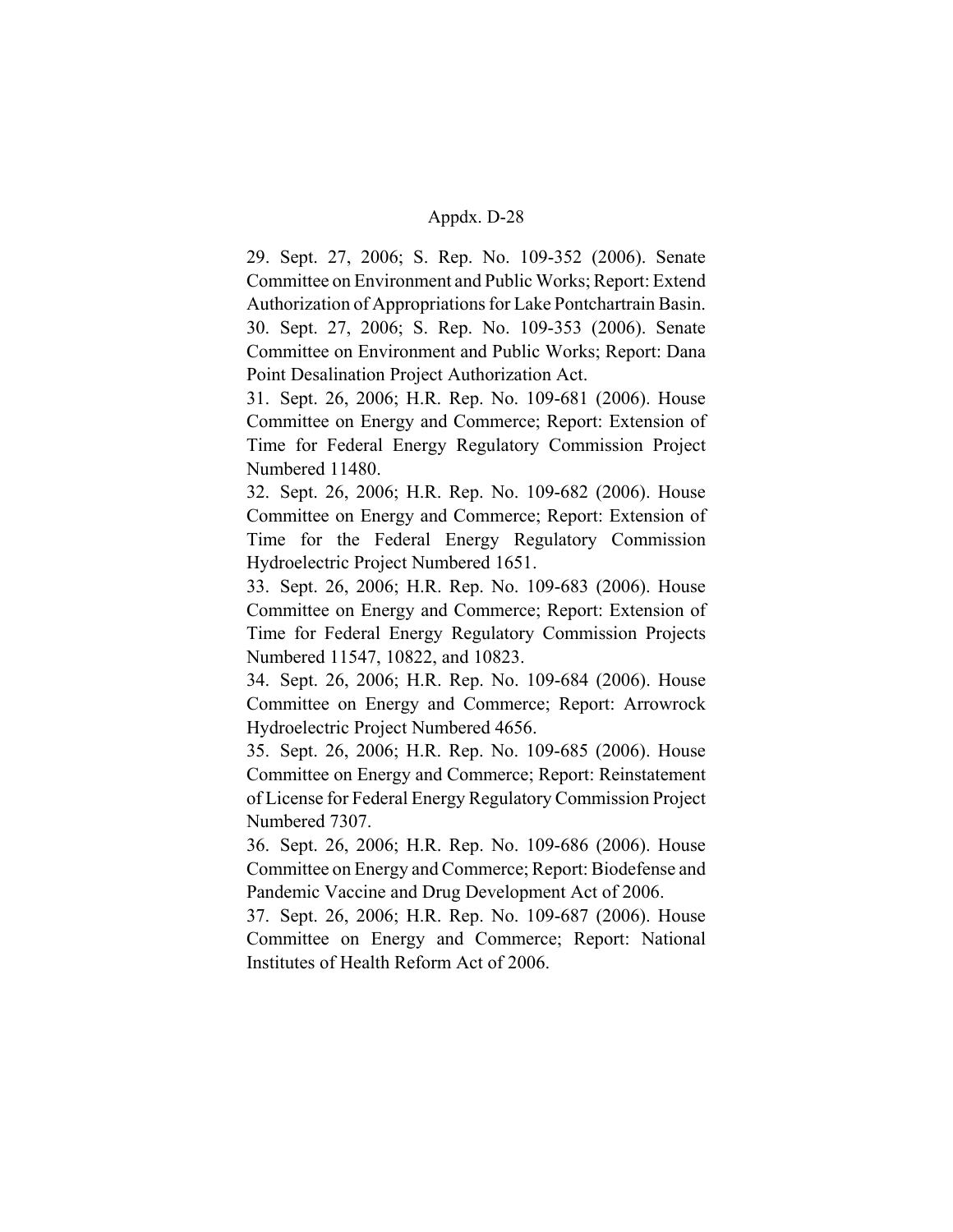38. Sept. 26, 2006; H.R. Rep. No. 109-688 (2006). House Committee on Rules; Report: Providing for Consideration of H.R. 6166, Military Commissions Act of 2006.

39. Sept. 26, 2006; S. Rep. No. 109-350 (2006). Senate Committee on Appropriations; Report: Revised Allocation to Subcommittees of Budget Totals for FY 2007.

40. Sept. 26, 2006; S. Rep. No. 109-349 (2006). Senate Committee on Indian Affairs; Report: Waiving Application of the Indian Self-Determination and Education Assistance Act to a Specific Parcel of Real Property by the U.S. to 2 Indian Tribes in the State of Oregon.

41. Sept. 26, 2006; S. Rep. No. 109-348 (2006). Senate Committee on Health, Education, Labor, and Pensions; Report: American History Achievement Act.

42. Sept. 25, 2006; H.R. Rep. No. 109-676 (2006). House Committee on Appropriations; Report: Making Appropriations for the Department of Defense for the Fiscal Year Ending Sept. 30, 2007.

43. Sept. 25, 2006; H.R. Rep. No. 109-674 (2006). House Committee on Homeland Security; Report: Promoting Antiterrorism Capabilities Through International Cooperation Act.

44. Sept. 25, 2006; H.R. Rep. No. 109-584, pt. 2 (2006). House Committee on House Administration; Report: Commission To Study the Potential Creation of a National Museum of the American Latino Community Act of 2006.

45. Sept. 25, 2006; H.R. Rep. No. 109-680, pt. 1 (2006). House Select Committee on Intelligence; Report: Electronic Surveillance Modernization Act.

46. Sept. 25, 2006; H.R. Rep. No. 109-664, pt. 2 (2006). House Committee on Judiciary; Report: Military Commissions Act of 2006.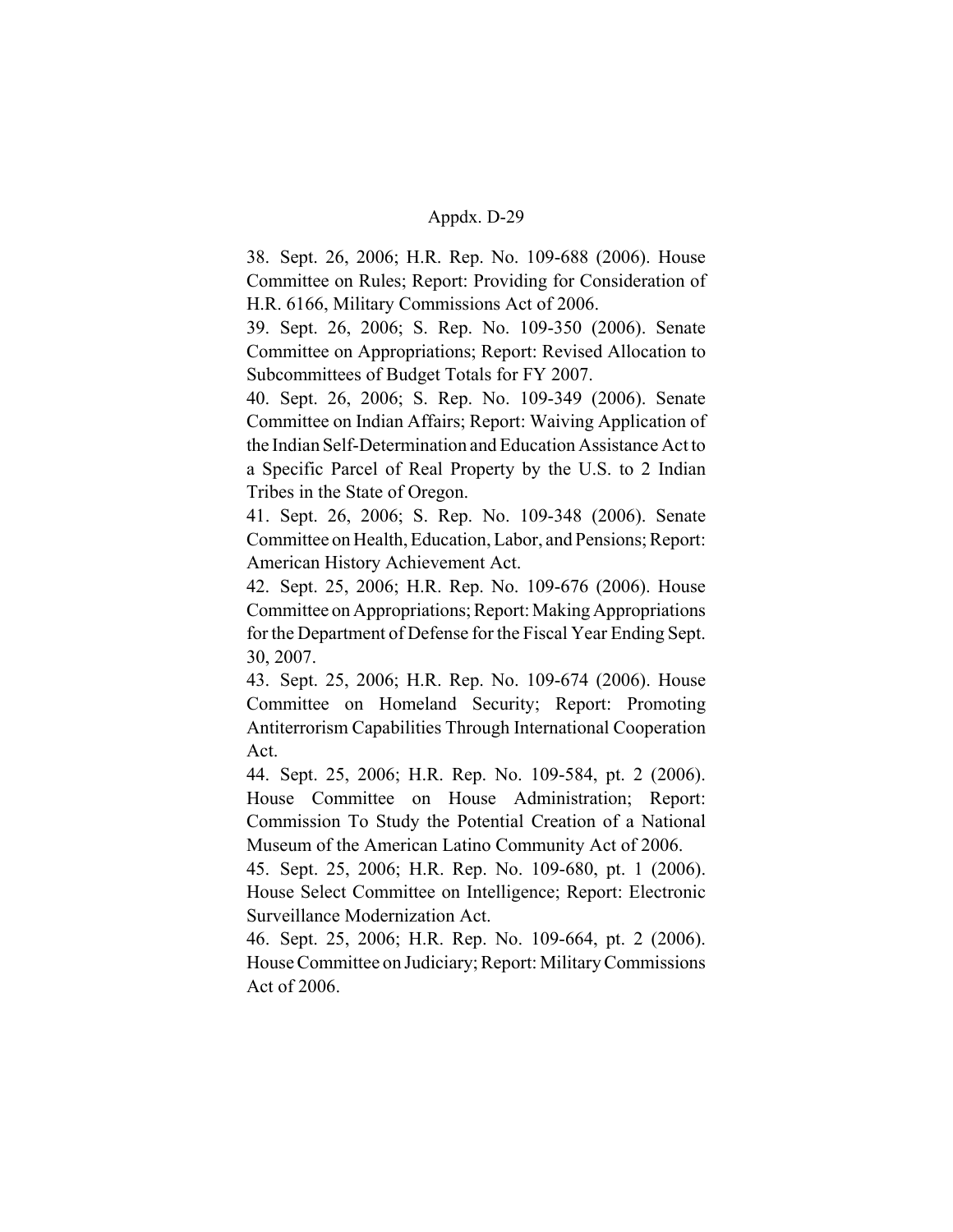47. Sept. 25, 2006; H.R. Rep. No. 109-680, pt. 2 (2006). House Committee on Judiciary; Report: Electronic Surveillance Modernization Act.

48. Sept. 25, 2006; H.R. Rep. No. 109-675 (2006). House Committee on Judiciary; Report: Federal Agency Protection of Privacy Act of 2005.

49. Sept. 25, 2006; H.R. Rep. No. 109-677 (2006). House Committee on Rules; Report: Waiving Points of Order Against the Conference Report To Accompany H.R. 5631, Department of Defense Appropriations Act for 2007.

50. Sept. 25, 2006; H.R. Rep. No. 109-678 (2006). House Committee on Rules; Report: Providing for Consideration of H.R. 2679, Veterans' Memorials, Boy Scouts, Public Seals, and Other Public Expressions of Religion Protection Act of 2006. 51. Sept. 25, 2006; H.R. Rep. No. 109-679 (2006). House Committee on Rules; Report: Providing for Consideration of S. 403, Child Custody Protection Act.

52. Sept. 25, 2006; S. Rep. No. 109-346 (2006). Senate Committee on Environment and Public Works; Report: Convention on Supplementary Compensation for Nuclear Damage Contingent Cost Allocation Act.

53. Sept. 25, 2006; S. Rep. No. 109-347 (2006). Senate Committee on Environment and Public Works; Report: Nuclear Release Notice Act of 2006.

54. Sept. 21, 2006; H.R. Rep. No. 109-672 (2006). House Committee on Judiciary; Report: Bureau of Alcohol, Tobacco, Firearms, and Explosives (BATFE) Modernization and Reform Act of 2006.

55. Sept. 21, 2006; H.R. Rep. No. 109-673 (2006). House Committee on Judiciary; Report: Pilot Programs for Patent Judges.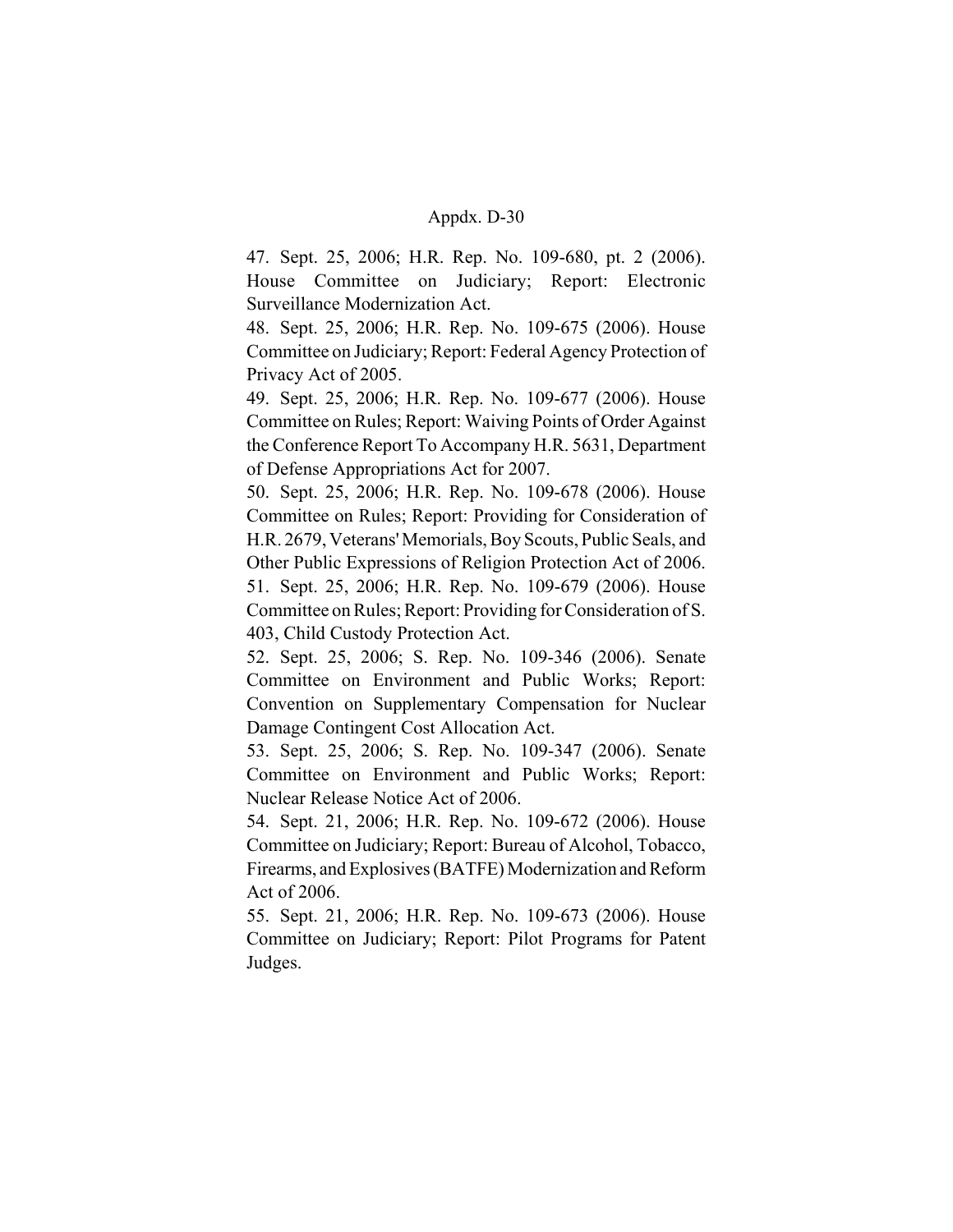56. Sept. 21, 2006; S. Rep. No. 109-345 (2006). Senate Committee on Environment and Public Works; Report: Wastewater Treatment Works Security Act of 2006.

57. Sept. 20, 2006; H.R. Rep. No. 109-671 (2006). House Committee on Rules; Report: Providing for Consideration of H.R. 4830, Border Tunnel Prevention Act of 2006, For Consideration of H.R. 6094, Community Protection Act of 2006, and for Consideration of H.R. 6095, Immigration Law Enforcement Act of 2006.

58. Sept. 20, 2006; S. Rep. No. 109-338 (2006). Senate Committee on Environment and Public Works; Report: Great Lakes Coordination and Oversight Act of 2006.

59. Sept. 20, 2006; S. Rep. No. 109-339 (2006). Senate Committee on Environment and Public Works; Report: Tylersville Fish Hatchery Conveyance Act.

60. Sept. 20, 2006; S. Rep. No. 109-340 (2006). Senate Committee on Environment and Public Works; Report: North American Wetlands Conservation Reauthorization Act of 2006. 61. Sept. 20, 2006; S. Rep. No. 109-341 (2006). Senate Committee on Environment and Public Works; Report: Paint Bank and Wytheville National Fish Hatcheries Conveyance Act.

62. Sept. 20, 2006; Exec. Rpt. 109-19. (2006). Senate Committee on Foreign Relations; Report: Extradition Treaty Between the United States of America and the United Kingdom of Great Britain and Northern Ireland (Treaty Doc. 108-23).

63. Sept. 20, 2006; S. Rep. No. 109-342 (2006). Senate Committee on Indian Affairs; Report: Providing for Certain Lands To Be Held in Trust for the Utu Utu Gwaitu Paiute Tribe.

64. Sept. 20, 2006; S. Rep. No. 109-343 (2006). Senate Committee on Indian Affairs; Report: Cheyenne River Sioux Tribe Equitable Compensation Amendments Act of 2005.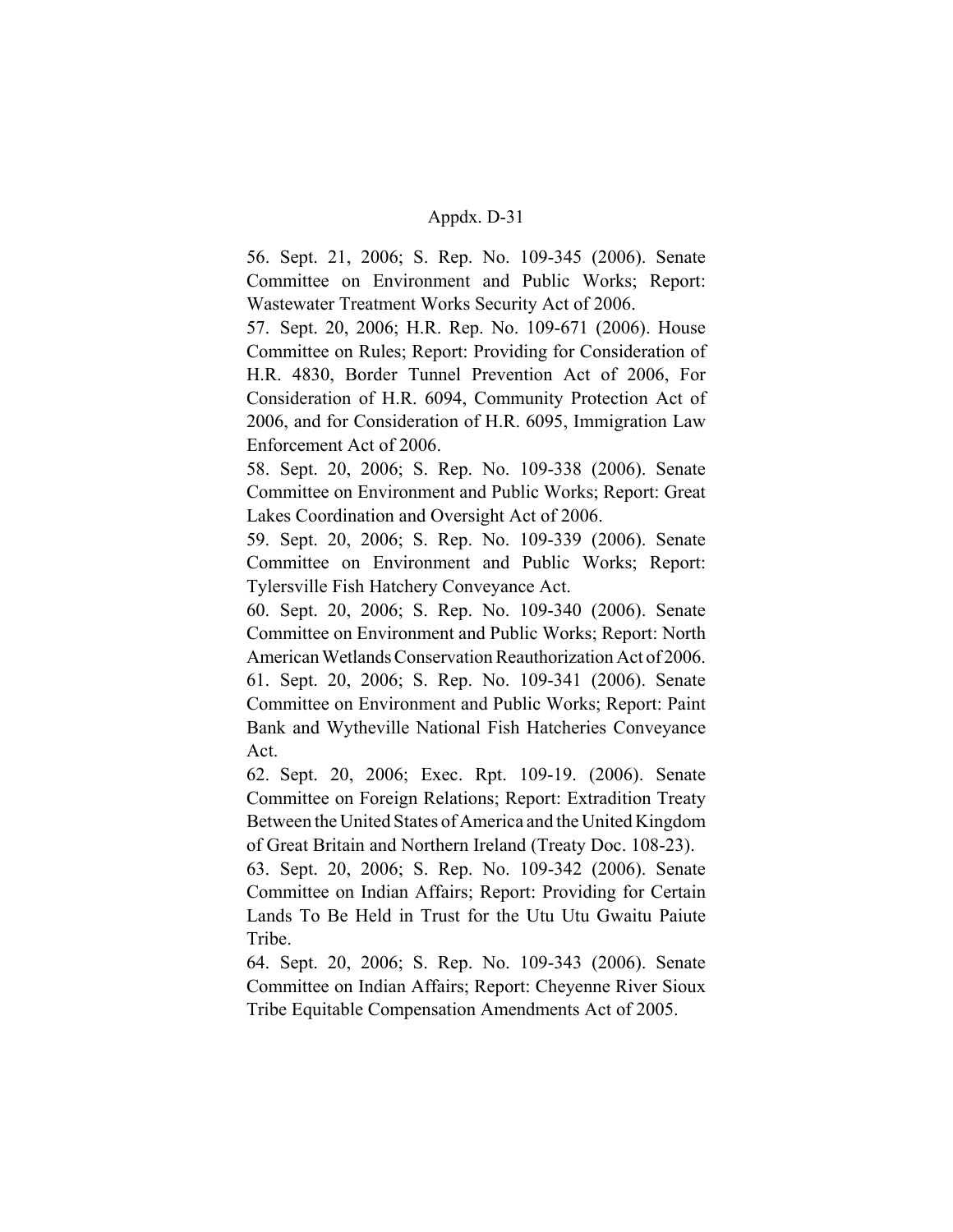65. Sept. 20, 2006; S. Rep. No. 109-344 (2006). Senate Committee on Indian Affairs; Report: Tribal Parity Act.

66. Sept. 19, 2006; H.R. Rep. No. 109-668 (2006). House Committee on Agriculture; Report: PIC and POPs Conventions and the LRTAP POPs Protocol Implementation Act.

67. Sept. 19, 2006; H.R. Rep. No. 109-666 (2006). House Committee on House Administration; Report: Federal Election Integrity Act of 2006.

68. Sept. 19, 2006; H.R. Rep. No. 109-665 (2006). House Committee on Resources; Report: Coral Reef Conservation Legacy Act of 2006.

69. Sept. 19, 2006; H.R. Rep. No. 109-670 (2006). House Committee on Rules; Report: Providing for Consideration of H.R. 4844, Federal Election Integrity Act of 2006.

70. Sept. 19, 2006; H.R. Rep. No. 109-667 (2006). House Committee on Transportation and Infrastructure; Report: MARPOL Annex VI Implementation Act of 2006.

71. Sept. 19, 2006; H.R. Rep. No. 109-669 (2006). House Committee on Transportation and Infrastructure; Report: Railroad Retirement Disability Earnings Act.

72. Sept. 19, 2006; S. Rep. No. 109-337 (2006). Senate Committee on Finance; Report: Elder Justice Act.

73. Sept. 15, 2006; H.R. Rep. No. 109-664, pt. 1 (2006). House Committee on Armed Services; Report: Amending Title 10, U.S. Code, To Authorize Trial by Military Commission for Violations of the Law of War.

74. Sept. 15, 2006; H.R. Rep. No. 109-663 (2006). House Committee on Judiciary; Report: To Enact Certain Laws Relating to Public Contracts As Title 41, U.S. Code, "Public Contracts."

75. Sept. 15, 2006; H.R. Rep. No. 109-600, pt. 2 (2006). House Committee on Judiciary; Report: Wright Amendment Reform Act.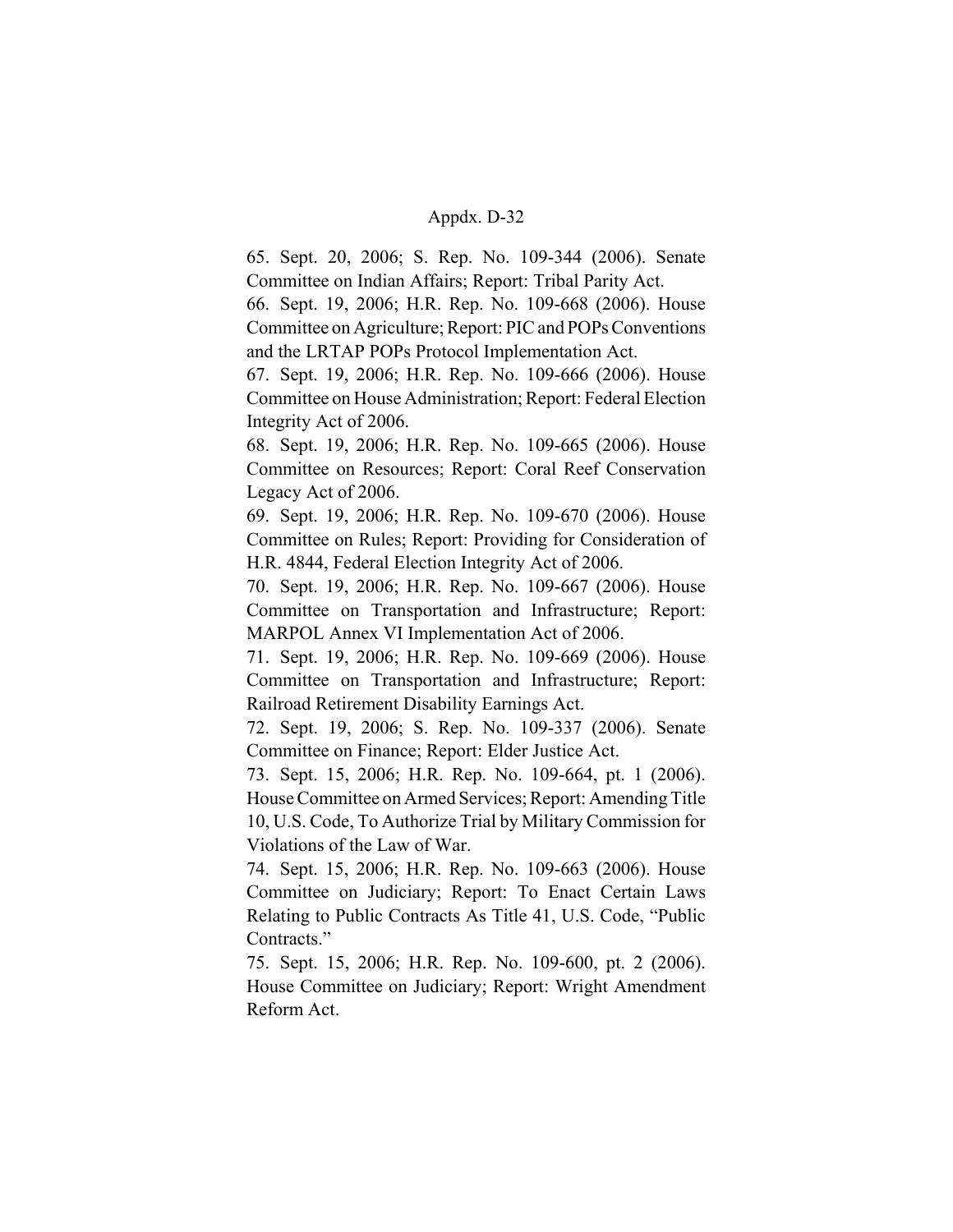76. Sept. 15, 2006; H.R. Rep. No. 109-661, pt. 1 (2006). House Committee on Resources; Report: Indian Health Care Improvement Act Amendments of 2006.

77. Sept. 15, 2006; H.R. Rep. No. 109-662 (2006). House Committee on Transportation and Infrastructure; Report: Public Transportation Security Assistance Act of 2006.

78. Sept. 15, 2006; S. Rep. No. 109-335 (2006). Senate Committee on Commerce, Science, and Transportation; Report: National Transportation Safety Board Reauthorization Act of 2006.

79. Sept. 15, 2006; S. Rep. No. 109-336 (2006). Senate Committee on Finance; Report: Telephone Excise Tax Repeal and Taxpayer Protection and Assistance Act of 2006.

80. Sept. 14, 2006; H.R. Rep. No. 109-659 (2006). House Committee on Energy and Commerce; Report: To Authorize Temporary Emergency Extensions to Certain Exemptions to the Requirements with Respect to Polychlorinated Biphenyls Under the Toxic Substances Control Act.

81. Sept. 14, 2006; H.R. Rep. No. 109-660 (2006). House Committee on Government Reform; Report: Regulation in Plain Language Act of 2006.

82. Sept. 14, 2006; H.R. Rep. No. 109-657 (2006). House Committee on Judiciary; Report: Veterans' Memorials, Boy Scouts, Public Seals, and Other Public Expressions of Religion Protection Act of 2006.

83. Sept. 14, 2006; H.R. Rep. No. 109-656 (2006). House Committee on Judiciary; Report: Nondiscriminatory Taxation of Natural Gas Pipeline Property.

84. Sept. 14, 2006; H.R. Rep. No. 109-658 (2006). House Committee on Judiciary; Report: Private Property Rights Implementation Act of 2006.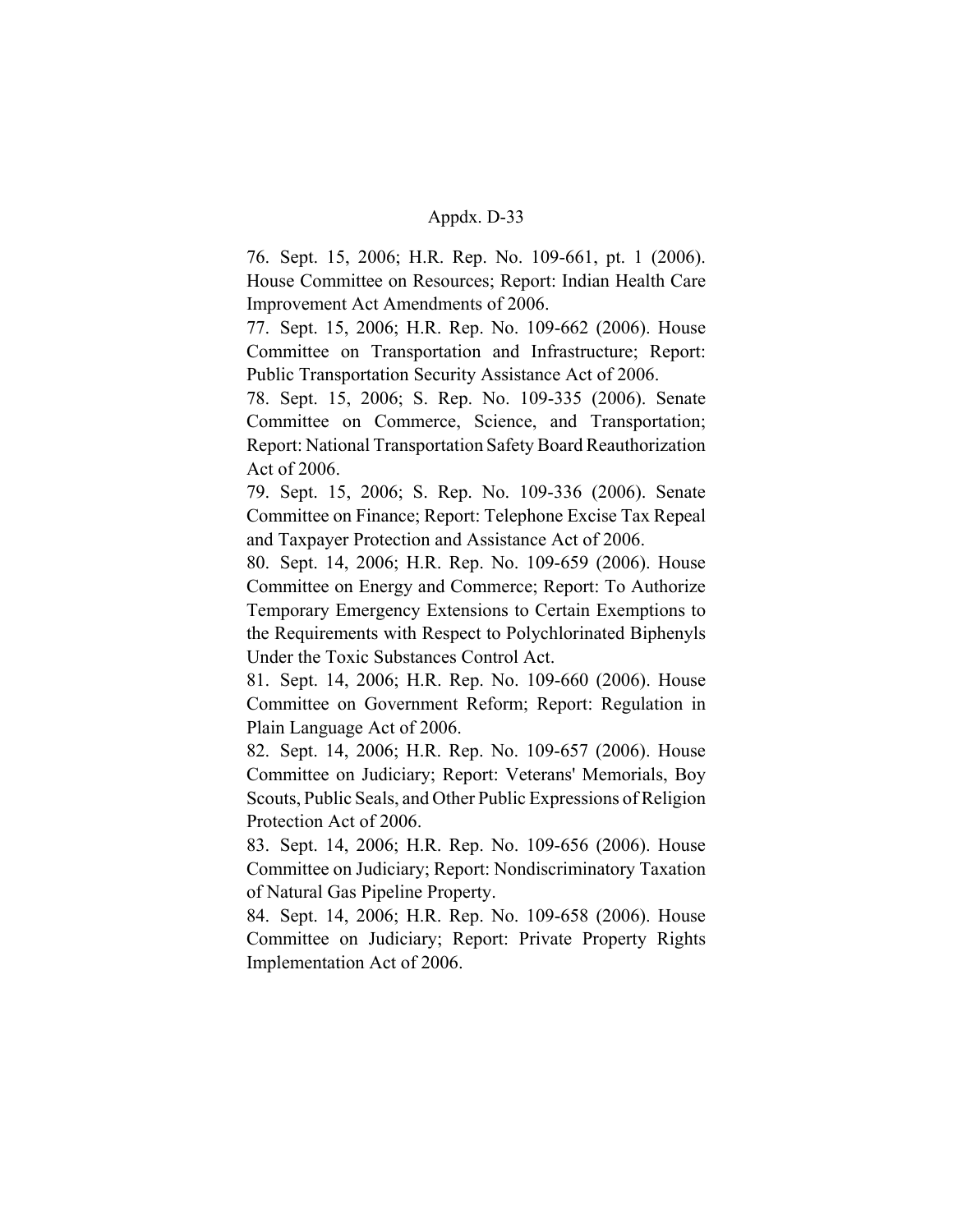85. Sept. 13, 2006; H.R. Rep. No. 109-652 (2006). House Committee on Government Reform; Report: Truth in Regulating Act Extension.

86. Sept. 13, 2006; H.R. Rep. No. 109-650 (2006). House Committee on Resources; Report: Restricting Indian Gaming to Homelands of Tribes Act of 2006.

87. Sept. 13, 2006; H.R. Rep. No. 109-653 (2006). House Committee on Rules; Report: Providing for Consideration of H.R. 6061, Secure Fence Act of 2006.

88. Sept. 13, 2006; H.R. Rep. No. 109-654 (2006). House Committee on Rules; Report: Providing for the Adoption of H. Res. 1000, Providing for Earmarking Reform in the House of Representatives.

89. Sept. 13, 2006; H.R. Rep. No. 109-655 (2006). House Committee on Rules; Report: Providing for Earmarking Reform in the House of Representatives.

90. Sept. 13, 2006; H.R. Rep. No. 109-651, pt. 1 (2006). House Committee on Veterans' Affairs; Report: Veterans Identity and Credit Security Act of 2006.

91. Sept. 13, 2006; S. Rep. No. 109-334 (2006). Senate Committee on Indian Affairs; Report: Lumbee Recognition Act.

92. Sept. 12, 2006; H.R. Rep. No. 109-649, pt. 1 (2006). House Committee on Financial Services; Report: Nonadmitted and Reinsurance Reform Act of 2006.

93. Sept. 12, 2006; H.R. Rep. No. 109-648, pt. 1 (2006). House Committee on Financial Services; Report: Financial Netting Improvements Act of 2006.

94. Sept. 12, 2006; H.R. Rep. No. 109-646 (2006). House Committee on Rules; Report: Providing for Consideration of H. Res. 994, Expressing the Sense of the House of Representatives on the Fifth Anniversary of the Terrorist Attacks Launched Against the U.S. on Sept. 11, 2001.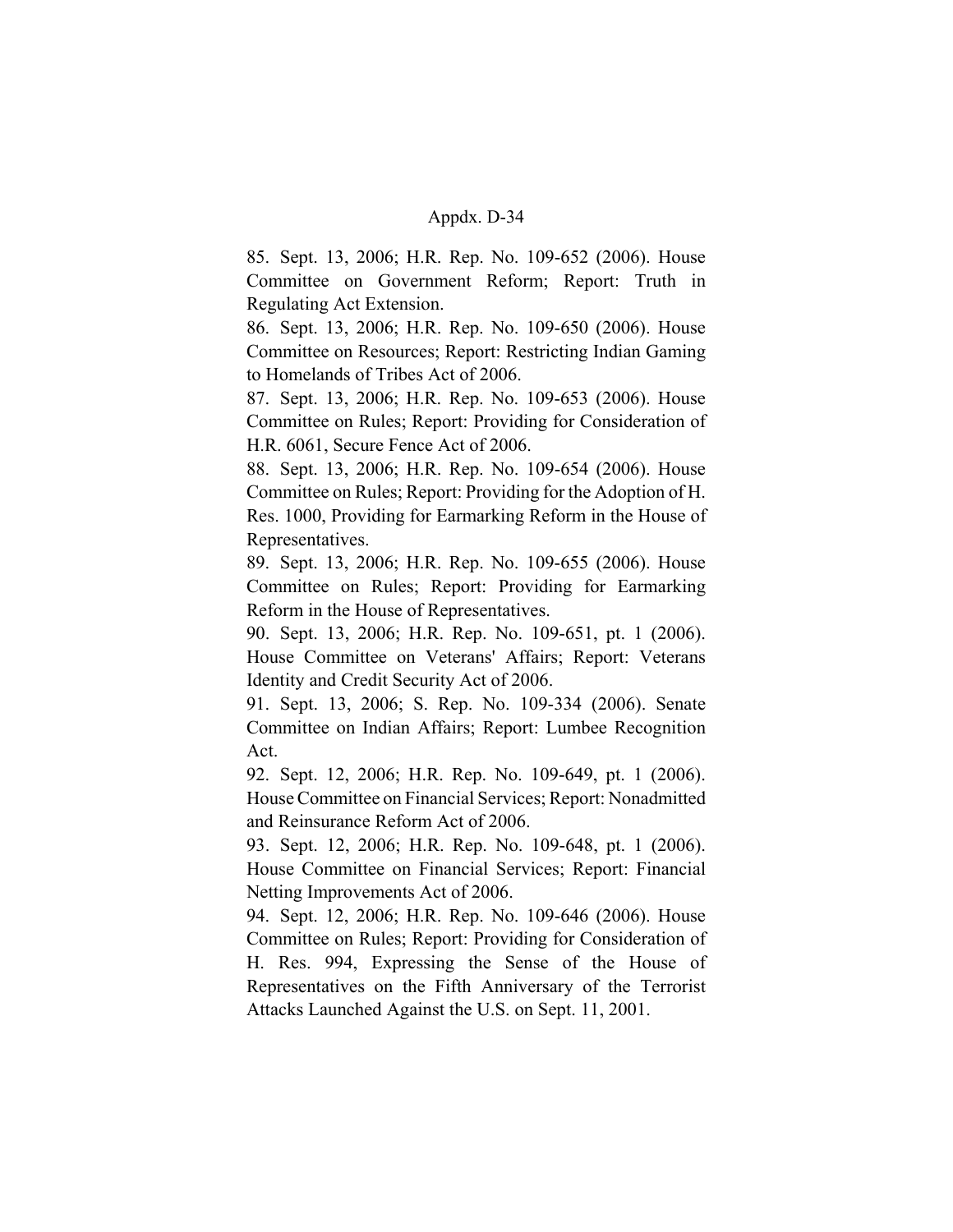95. Sept. 12, 2006; H.R. Rep. No. 109-647 (2006). House Committee on Rules; Report: Providing for Consideration of H.R. 2965, Federal Prison Industries Competition in Contracting Act of 2006.

96. Sept. 11, 2006; S. Rep. No. 109-333 (2006). Senate Committee on Commerce, Science, and Transportation; Report: Expressing the Sense of Congress That States Should Require Candidates for Driver's Licenses To Demonstrate an Ability To Exercise Greatly Increased Caution When Driving in the Proximity of a Potentially Visually Impaired Individual. 97. Sept. 11, 2006; S. Rep. No. 109-332 (2006). Senate Committee on Homeland Security and Governmental Affairs; Report: Chemical Facility Anti-Terrorism Act of 2006.

98. Sept. 8, 2006; H.R. Rep. No. 109-644 (2006). House Committee on Energy and Commerce; Report: Wool Suit Fabric Labeling Fairness and International Standards Conforming Act.

99. Sept. 8, 2006; H.R. Rep. No. 109-645 (2006). House Committee on Financial Services; Report: FHA Multifamily Loan Limit Adjustment Act of 2006.

100.Sept. 8, 2006; H.R. Rep. No. 109-643 (2006). House Committee on Veterans' Affairs; Report: Department of Veterans Affairs Medical Facility Authorization Act of 2006. 101.Sept. 8, 2006; S. Rep. No. 109-330 (2006). Senate Select Committee on Intelligence; Report: Use by the Intelligence Community of Information Provided by the Iraqi National Congress.

102.Sept. 8, 2006; S. Rep. No. 109-331 (2006). Senate Select Committee on Intelligence; Report: Postwar Findings About Iraq's WMD Programs and Links to Terrorism and How They Compare with Prewar Assessments.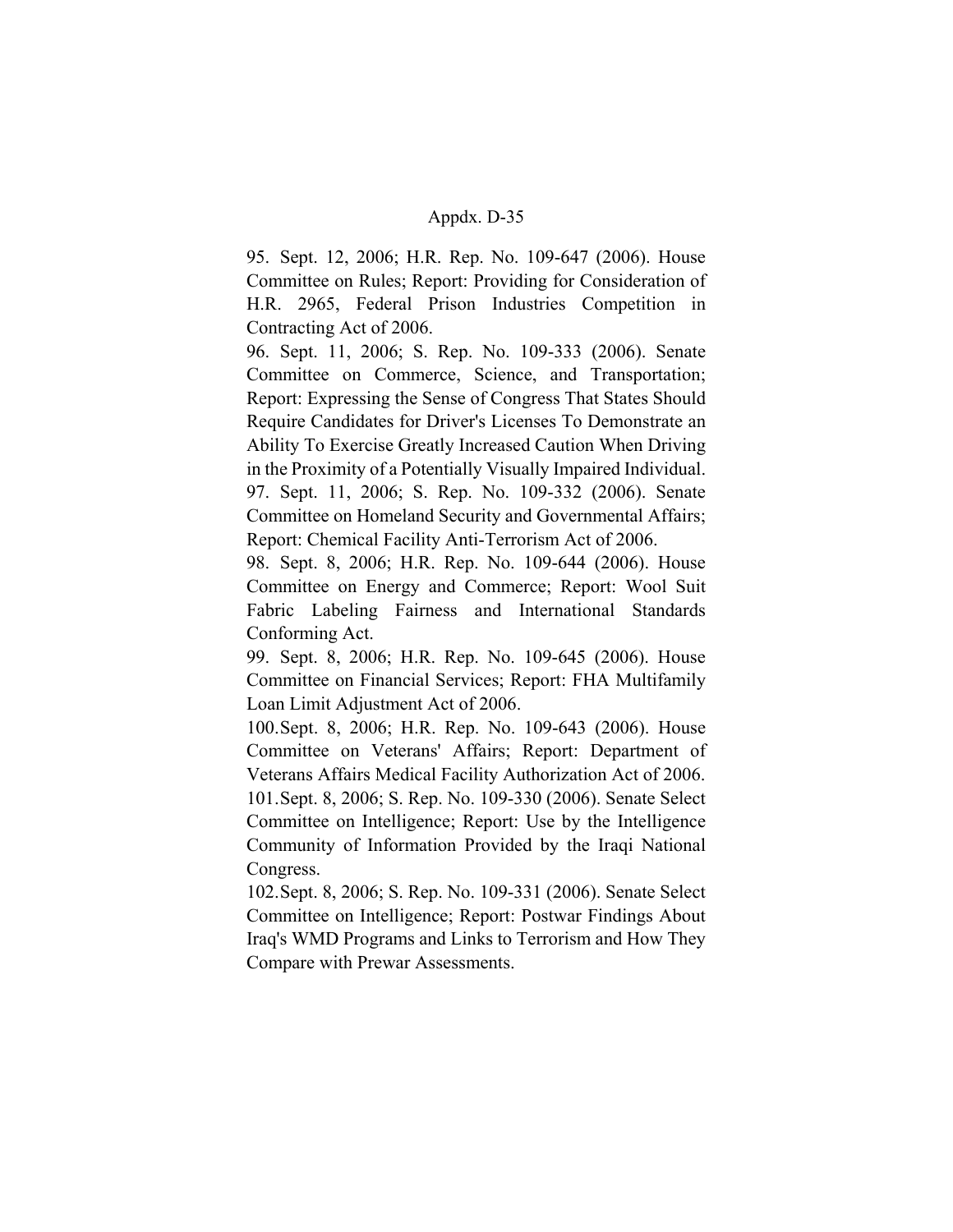103.Sept. 8, 2006; S. Rep. No. 109-329 (2006). Senate Committee on Homeland Security and Governmental Affairs; Report: Federal Funding Accountability and Transparency Act of 2006.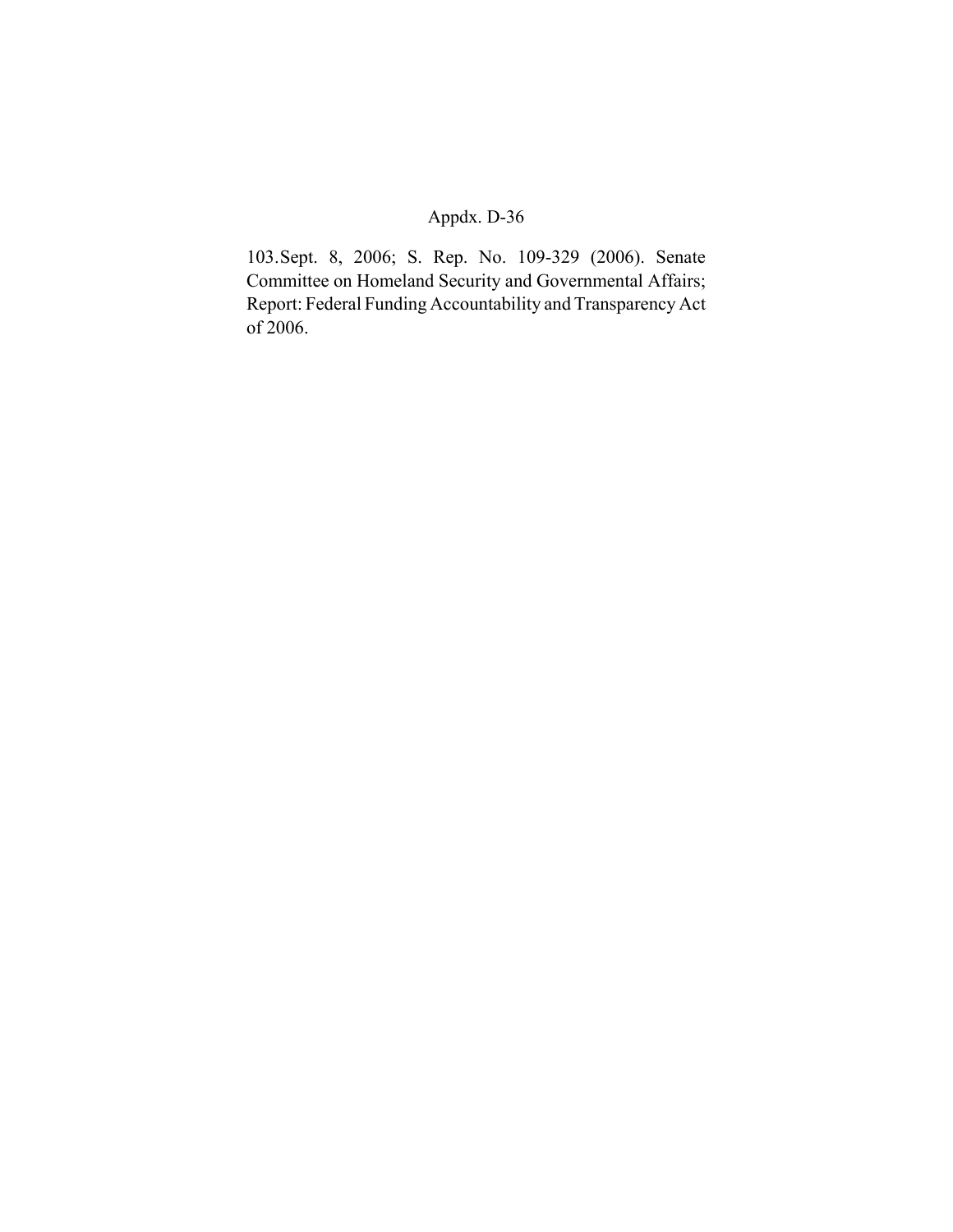#### Appendix E

# **ISSUES DISCUSSED ON THE FLOOR OF THE HOUSE OF REPRESENTATIVES AND THE SENATE DURING THE SIXTY DAYS PRIOR TO THE GENERAL ELECTION 2004 AND 2006** HOUSE OF REPRESENTATIVES – 2004\*

Issues Discussed September 7, 150 Cong. Rec. H6709-57 (Daily Ed. Sept. 7, 2004).

1. Report on H.R. 5006, Departments of Labor, Health and Human Services, and Education, and Related Agencies Appropriations Act, 2005

2. The Home-stretch Agenda

3. Hike in Medicare Premiums

4. Terror Attacks in Russia Part of Global War on Terror

5. U.S. Economy Keeps on Growing and Creating New Jobs

6. Weekly Award for Worst Example of Biased Liberal Media Report

7. Emergency Disaster Funds Necessary for Florida

8. Tropical Forest Conservation Act Reauthorization

9. Report on House Resolution 700, Directing the Attorney General to Transmit Documents in the Possession of the Attorney General Relating to Treatment of Prisoners and Detainees in Iraq, Afghanistan, and Guantanamo Bay

10. Announcement of Intention to Offer Motion to Instruct Conferees on H.R. 1308, Tax Relief, Simplification, and Equity Act of 2003

<sup>\*.</sup> The 2004 federal election occurred on November 2nd. Sixty days prior to the Federal Election Day was September 3rd. The following issues were discussed on the floor of the House of Representatives during that time. This list excludes renaming of buildings, recognizing honored individuals or groups, and extensions of remarks.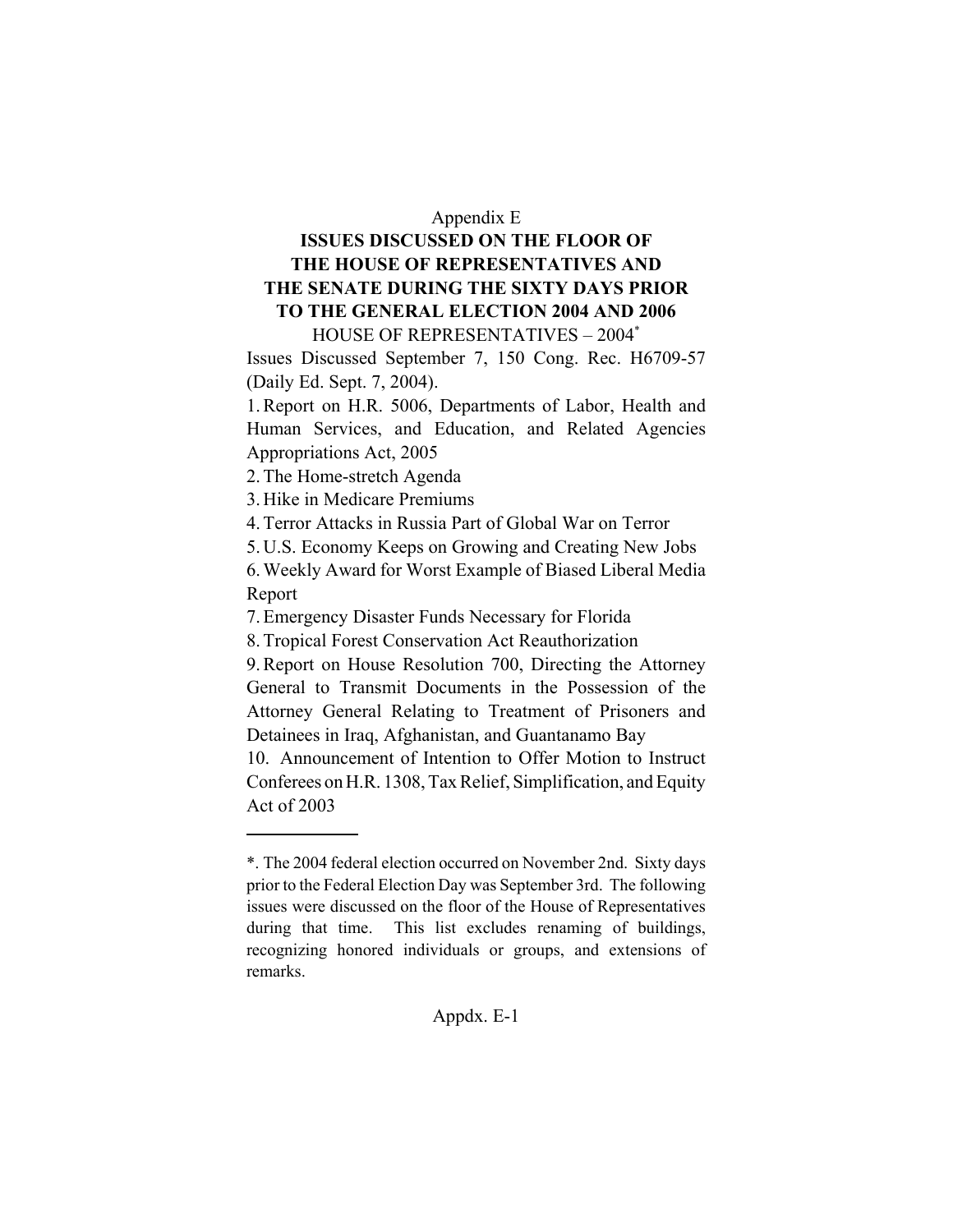11. Emergency Supplemental Appropriations for Disaster Relief Act, 2004

12. Report on Resolution Providing for Consideration of H.R. 5006, Departments of Labor, Health and Human Services, and Education, and Related Agencies Appropriations Act, 2005

13. Saudi Arabia and Terrorism: the Painful Truth

14. Medicare Premium Increase Squeezes Seniors' Budgets

15. Honoring the First Responders of the Eleventh District of Georgia

16. Assault Weapons Ban must Not Expire

17. Smart Security and Elections

18. Breach of the Commitment to Medicare

19. Two Unfortunate National Records

20. Assault Weapons Ban Extension

21. Why the Capital Looks like a Bewildered City under Attack

22. To Modify the Generalized System of Preferences, and for Other Purposes--message from the President of the United States (H. Doc. No. 108-211)

23. Major Topics in this Fall's Election

24. The State of Our Economy

Issues Discussed September 8, 150 Cong. Rec. H6759-901 (Daily Ed. Sept. 8, 2004).1.

TV Affects Sexual Behavior of Teens

2. Disgraceful Statements by Vice President

3. Homeownership at an All-time High

4. Provide Protection Before Disasters Occur

5. President an Outstanding Leader in War on Terror

6. The Economy, Unemployment, and Medicare Premiums

7. Being less Critical of the President

8. Expressing Alarm about America's Shrinking Fleet

9. Demanding the Truth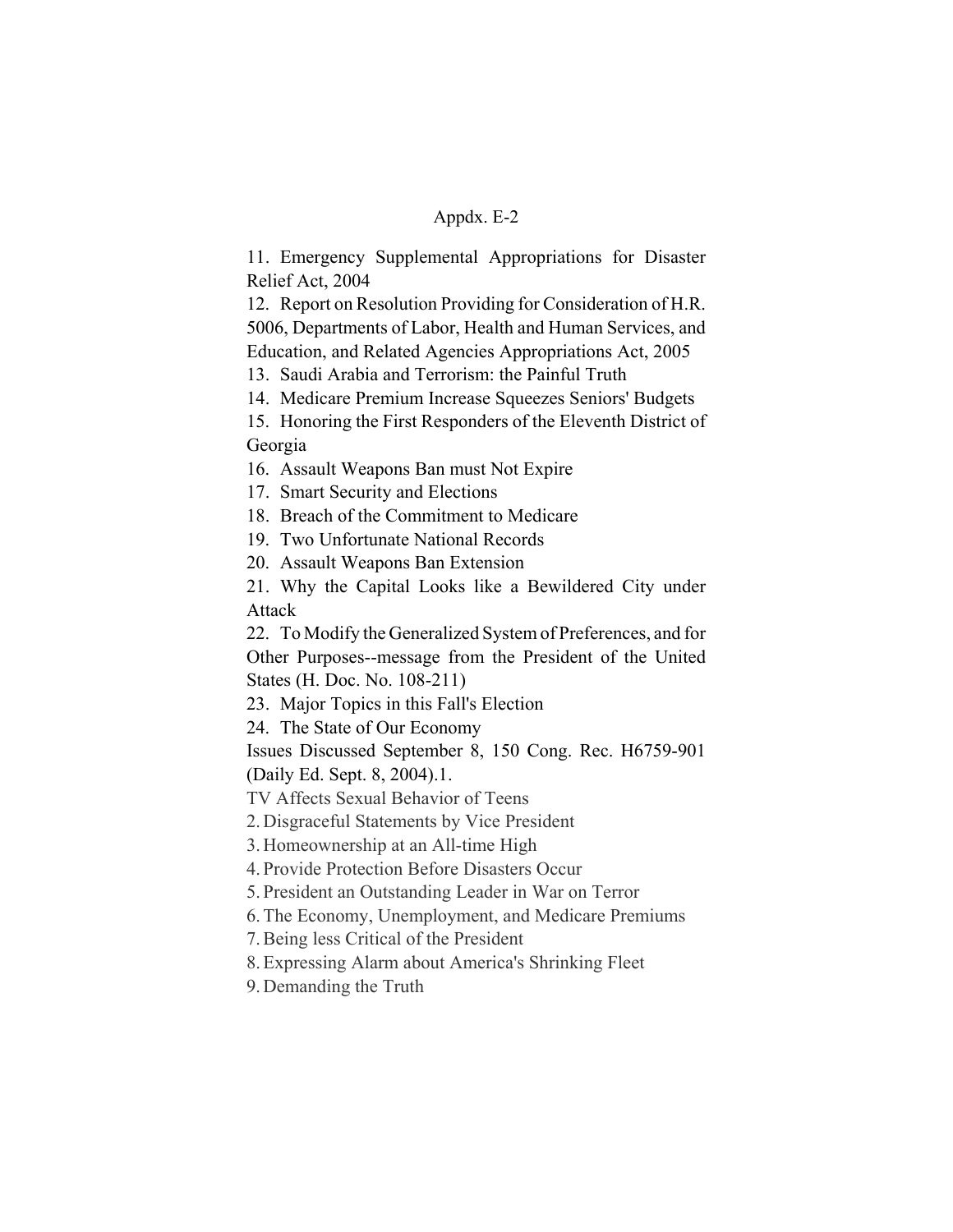10. 2005 Republican Freedom Calendar Celebrating the 150th Anniversary of Republican Party

11. Bush Economic Policies Not Working

12. Election of Member to Committee on Armed Services

13. Economy Suffering under Bush Administration

14. Bush Administration under Funds Homeland Security

15. Heartfelt Sympathy and Condolences for Russia

16. Politics of Hope Versus Politics of Fear for America

17. Expressing Indignation Resulting from Comments of Vice President

18. Are We Safer Now than 4 Years Ago?

19. Outrage over Increase in Medicare Part B Premiums

20. Loss of Soldiers' Lives

21. Departments of Labor, Health and Human Services, and Education, and Related Agencies Appropriations Act, 2005

22. Making in Order at Any Time Consideration of House Resolution 757, Expressing Sense of the House on Anniversary of Terrorist Attacks Launched Against United States on September 11, 2001

23. Report on H.R. 5025, Departments of Transportation and Treasury and Independent Agencies Appropriations Act, 2005

24. Motion to Instruct Conferees on H.R. 1308, Tax Relief, Simplification, and Equity Act of 2003

25. Garrett Lee Smith Memorial Act

26. Resignation as Member of Committee on Government Reform

27. Resignation as Member and Appointment of Member to Permanent Select Committee on Intelligence

28. Resignation as Chairman and Appointment of Chairman to Permanent Select Committee on Intelligence

29. Child Medication Safety Act

30. The President's Economic Policy

31. Smart Security and Elections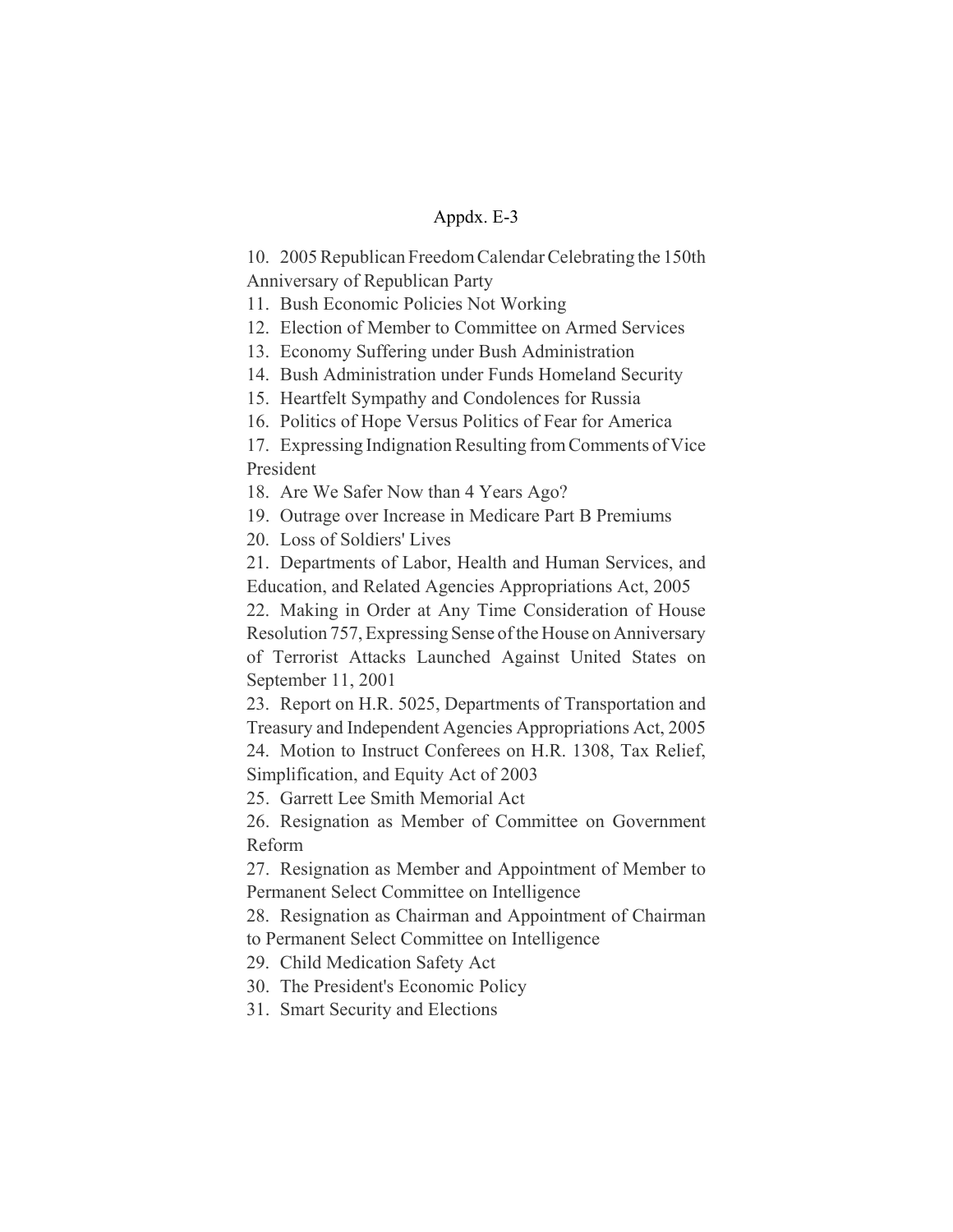32. Court Ruling Upholds Barbaric and Brutal Practice of Partial-birth Abortion

33. Democracy Not Prevailing with Regard to Overtime Regulations

34. Important Victory for People of Nevada Regarding Yucca Mountain

35. Expiration of Assault Weapons Ban

36. Suicide Bombings in Israel and Syria's Harboring of Hamas

37. Local School Districts Not Receiving Federal Funding

38. Remembering September 11, 2001

39. Social Security and the Budget

40. Iraq Watch

Issues Discussed September 9, 150 Cong. Rec. H6903-98 (Daily Ed. Sept. 9, 2004).

1. Welcoming the Reverend David O. Jones

2. Saluting the Lamar Little League All-stars

3. Rise in Medicare Premiums Catastrophic Event for Seniors

4. Expressing Outrage at Increase in Medicare Premiums

5. Remembering September 11

6. Extend the Assault Weapons Ban

7. Guaranteeing a Brighter Future by Prevailing in the War on Terror

8. Introducing H.R. 5038, the American Heroes Act

9. Missing Classmates

10. Assault Weapons Ban Should Not Be Allowed to Expire

11. Rising Health Care Costs

12. Misconceptions about Iraq

13. So-called Economic Recovery

14. 9/11 Commission Recommendations

15. Bush Economic Policies Are Bad for Average Americans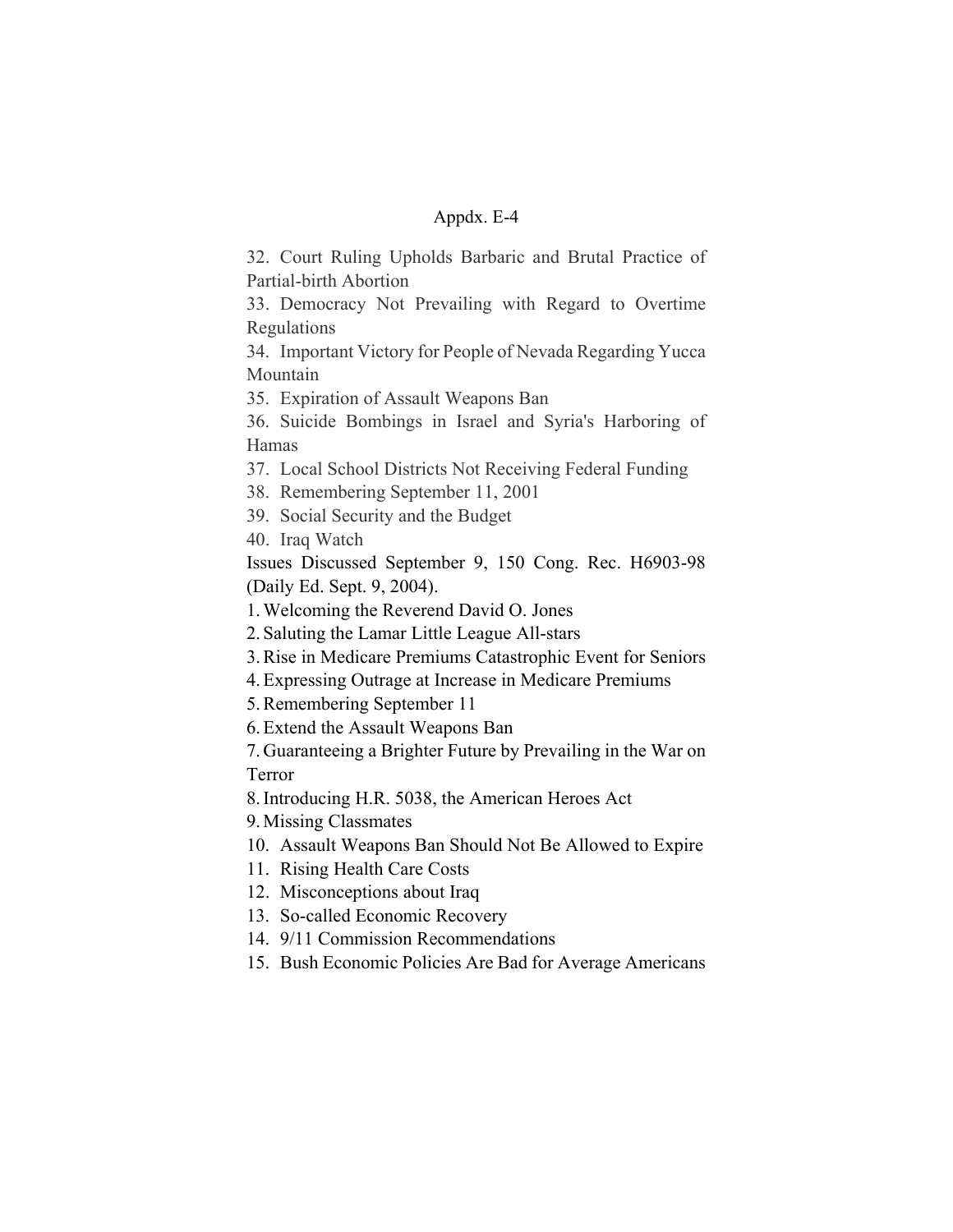16. Expressing Sense of the House on Anniversary of Terrorist Attacks Launched Against United States on September 11, 2001

17. Moment of Silence Commemorating the 9/11 Attacks

18. Motion to Instruct Conferees on H.R. 1308, Tax Relief, Simplification, and Equity Act of 2003

19. Garrett Lee Smith Memorial Act

20. Departments of Labor, Health and Human Services, and Education, and Related Agencies Appropriations Act, 2005

21. Report on H.R. 5041, Departments of Veterans Affairs and Housing and Urban Development, and Independent Agencies Appropriations Act, 2005

22. Election of Member to Committee on Agriculture and Committee on Transportation and Infrastructure

23. Restoring Freedom of Speech to America's Houses of Worship

24. Smart Security and the Global War on Terror

25. Those Who Have Borne the Battle

26. Increase in the Monthly Medicare Part B Premium

27. Status Report on Current Spending Levels of On-budget Spending and Revenues for FY 2004 and the 5-year Period FY 2005 Through FY 2009

28. Omission from the Congressional Record of Wednesday, September 8, 2004, at Page H6850

Issues Discussed September 13, 150 Cong. Rec. H6999-7074 (Daily Ed. Sept. 13, 2004).

1. Mission Accomplished for Republicans and Their Special Interests

2. The War on Terror

3. New Overtime Rules Threaten Pay Cut to Middle Class Families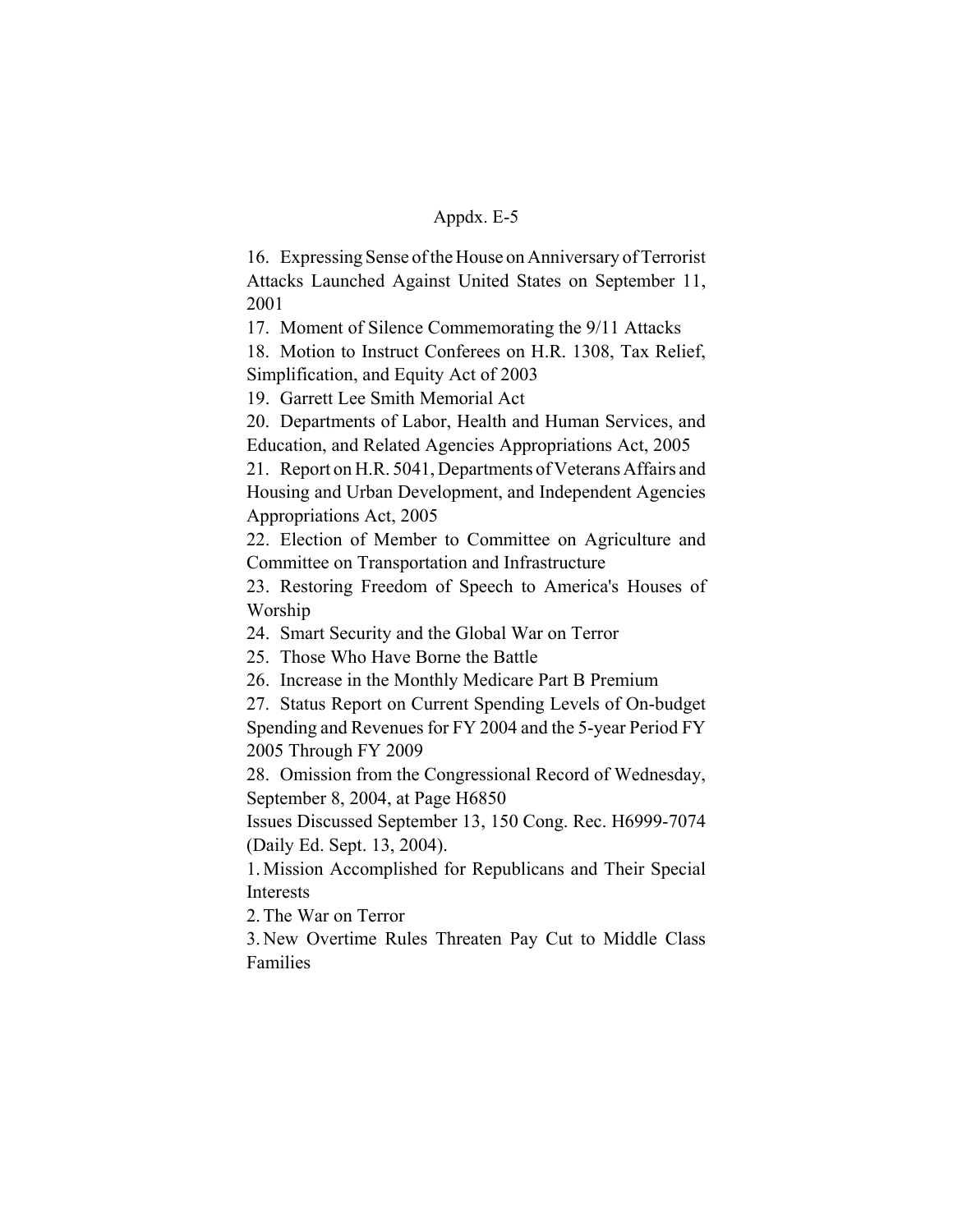4. Continuation of the National Emergency with Respect to Certain Terrorist Attacks--message from the President of the United States (H. Doc. No. 108-212)

5. Expressing Grave Concern of Congress Regarding Continuing Gross Violations of Human Rights and Civil Liberties of Syrian People by Government of Syrian Arab Republic

6. Expressing Support for Freedom in Hong Kong

7. Condemning Terrorist Attacks Against Russian Federation 8. National Archives and Records Administration Efficiency Act of 2004

9. Castillo De San Marcos National Monument Preservation and Education Act

10. Availability of NOAA Real Property on Virginia Key, Florida

11. Wilson's Creek National Battlefield Boundary Adjustment Act of 2004

12. Clarifying Boundaries of John H. Chafee Coast Barrier Resources System

13. Harpers Ferry National Historical Park Boundary Revision Act of 2004

14. Amending the Organic Act of Guam

15. Providing for Temporary Extension of Programs under Small Business Act and Small Business Investment Act of 1958

16. Expressing Gratitude to Cities of Boston, Massachusetts, and New York City, New York, for Hosting 2004 National Political Conventions

17. Oncologists Give Congress Bad News

- 18. U.S. Economy Is in a Mess
- 19. Honoring California's 2004 Olympians
- 20. Iraq and Domestic Violence
- 21. Assault Weapons Ban Expires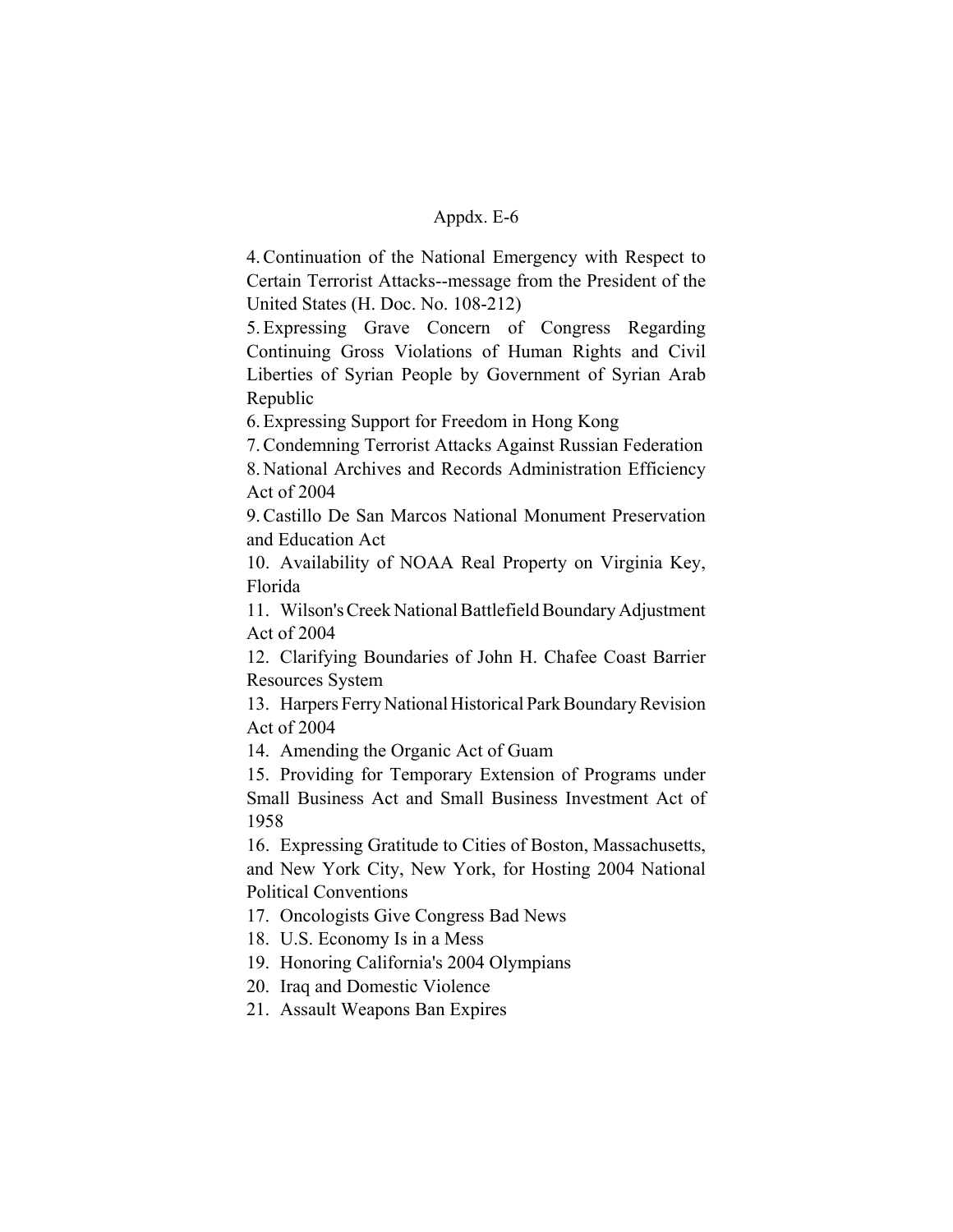22. Congress Commits Shameful Act of Omission

23. Facts Speak for Themselves on Medicare Reform

24. Split Personality

25. Florida Weathers the Storms

26. H. Res. 717, Recognizing 58th Birthday of William Jefferson Clinton

27. The Republicans' Cozy Relationship with Corporate Interests

28. Report on Resolution Providing for Consideration of H.R.

4571, Lawsuit Abuse Reduction Act of 2004

29. Hurricane Season

30. Iraq Watch

31. The Face of the Terrorist Foe

Issues Discussed September 14, 150 Cong. Rec. H7075-138 (Daily Ed. Sept. 14, 2005).

1. Ending Lawsuit Abuse

2. Proposing a Temporary Memorial in the Capitol Rotunda

3. Drug Impaired Driving Enforcement Act of 2004

4. Two Questions for Dan Rather

5. Support New Transportation Funding

6. Terror Attacks on Australia Will Not Deter War on Terror

7. In Support of Drug Reimportation

8. The President's Budget Record

9. EBay Part of 21st Century Economy

10. The Republicans Have Lost Their Way

11. Constitution Restoration Act Promises Freedom of Religion

12. America Needs a Leadership Transplant

13. The 150th Anniversary of the Republican Party

14. Bush Proposals

15. Providing for Consideration of H.R. 4571, Lawsuit Abuse Reduction Act of 2004

16. Nonprofit Athletic Organization Protection Act of 2003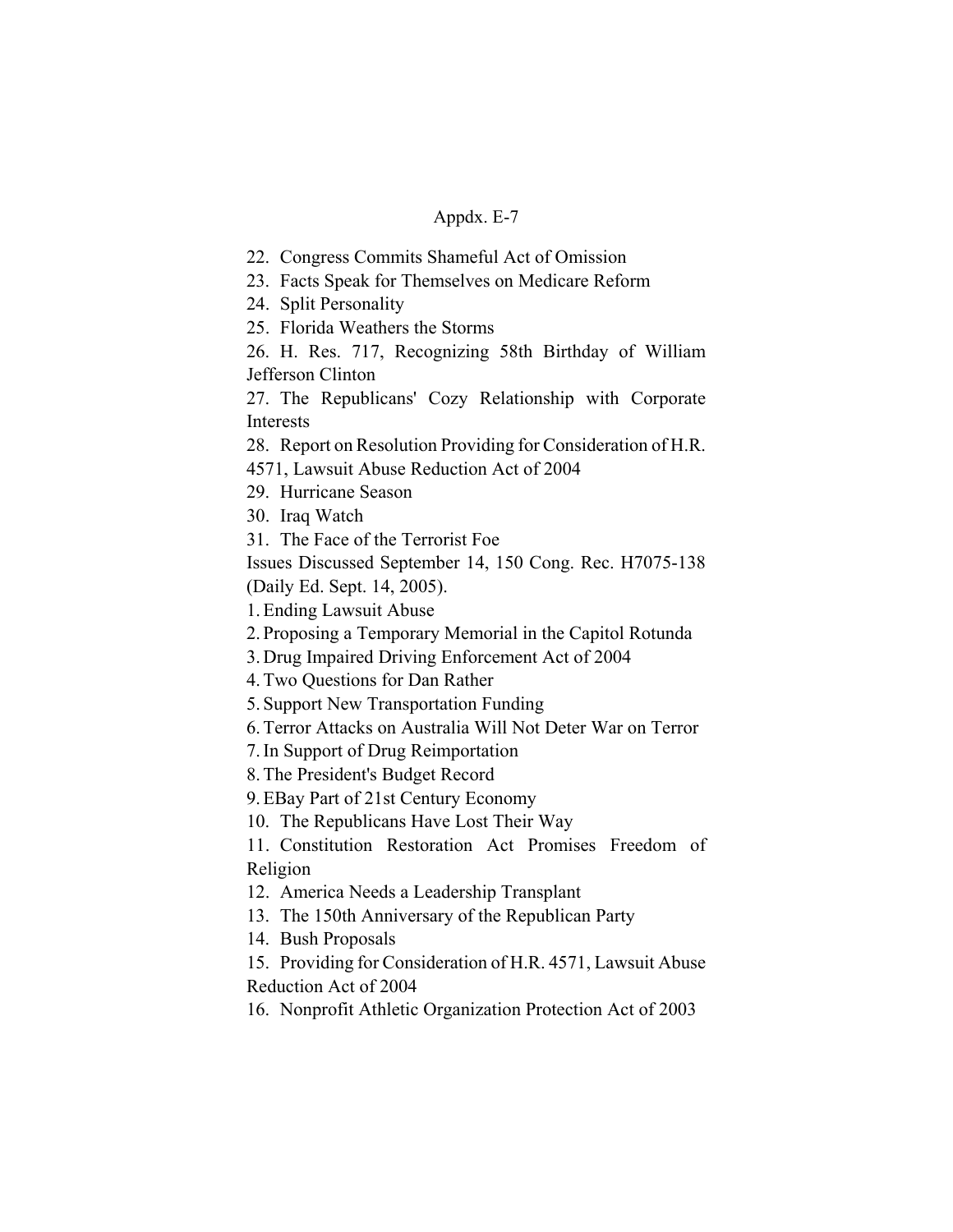17. Good Samaritan Volunteer Firefighter Assistance Act of 2004

18. Volunteer Pilot Organization Protection Act of 2004

19. Good Samaritan Volunteer Firefighter Assistance Act of 2003

20. Volunteer Pilot Organization Protection Act of 2004

21. Transportation, Treasury, and Independent Agencies Appropriations Act, 2005

22. Transportation, Treasury, and Independent Agencies Appropriations Act, 2005

23. The American Soldiers in Iraq

24. War on Terror

25. The President's Playbook: Denial, Disinformation, and Dodging Responsibility

26. Drought Relief

27. An American Story

28. Good Friday Peace Accords

29. Drought and Fire in Our Nation's Forests

Issues Discussed September 15, 150 Cong. Rec. H7193-235 (Daily. Ed. Sept. 15, 2004).

1. Urging the President to Speak Candidly

2. Introduction of Constitutional Amendment Allowing Naturalized Citizens to Serve as President

3. Ivan Threatens New Orleans

4. Against Matricula Consular Cards

5. Washington Results Bode Well for Democrats

6. NBC Gets Media Bias Award

7. In Praise of North Carolina Senator John Edwards

8. Lawsuit Abuse Reduction Act

9. The National Debt

10. Transportation, Treasury, and Independent Agencies Appropriations Act, 2005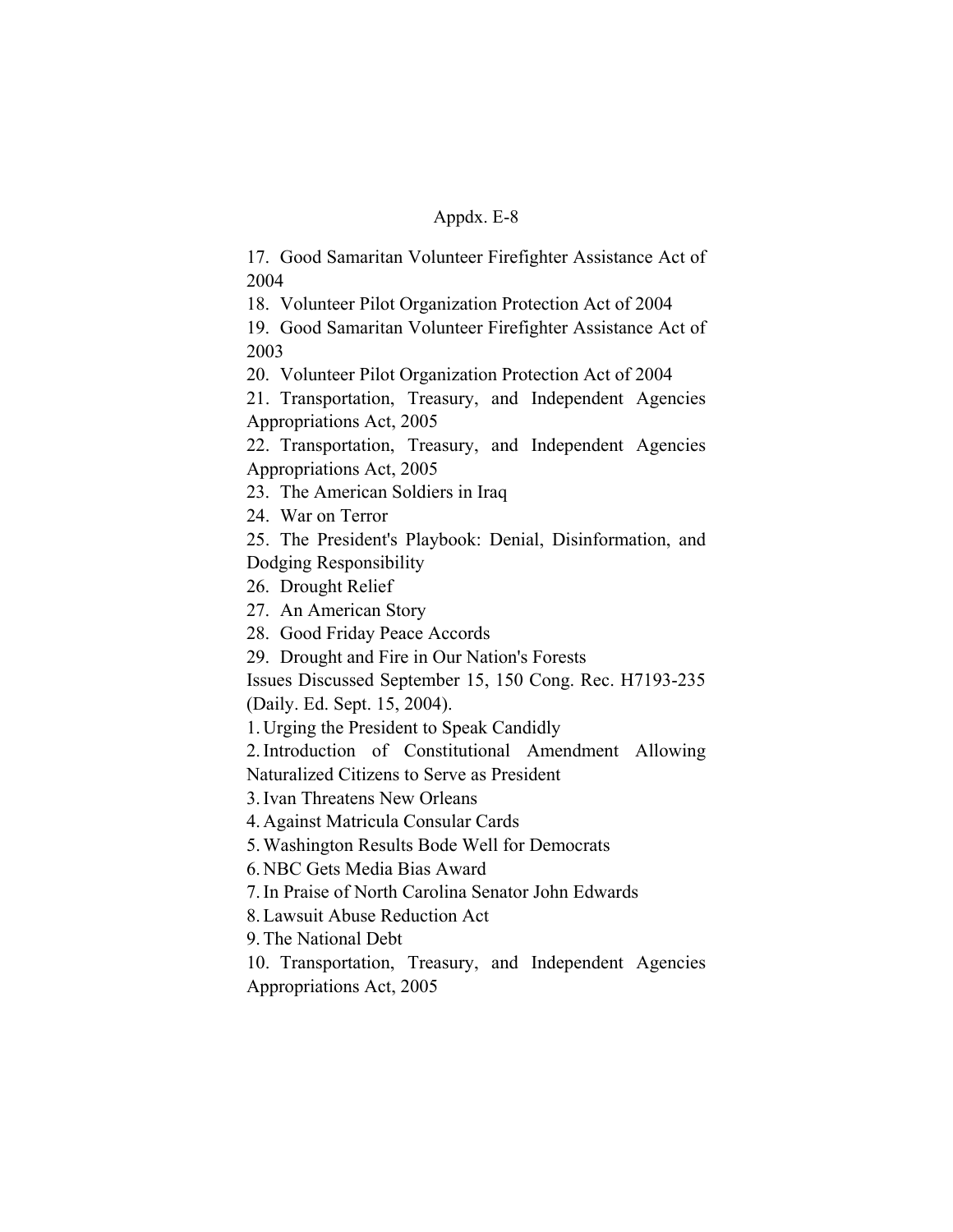11. Amending Limitation on Amendments During Further Consideration of H.R. 5025, Departments of Transportation and Treasury and Independent Agencies Appropriations Act 12. Congress Bests Lobbyists Once Again in Charity Basketball Game

13. Expressing Thanks of the House to American POW/MIAs on National POW/MIA Recognition Day

- 14. Federal Disaster Help for Hurricane Victims
- 15. Rio Grand Forest Products in Espanola, New Mexico
- 16. The Greatest Danger: Iran's Pursuit of Nuclear Weapons
- 17. Shocking Evidence Regarding Former U.S. Presidents
- 18. Smart Security
- 19. Freedom of Speech for Our Churches
- 20. Shameful Medicare Increase
- 21. The Essence of Science
- 22. Tort Reform
- 23. Science Policy/Stem Cell Research
- 24. Americans Need the Right to Vote

Issues Discussed September 17, 150 Cong. Rec. H7237-45

(Daily Ed. Sept. 17, 2004)

1.The Situation in Iraq

2. House Bills and Joint Resolutions Approved by the President 3. Senate Bills and Joint Resolution Approved by the President Issues Discussed September 21, 150 Cong. Rec. H7247-330 (Daily Ed. Sept. 21, 2004).

1. Ten Years

2. Securing the Nation's Borders

3. The Bush Medicare Bill's Dirty Laundry

4. Stenholm Debt Limit Amendment to Treasury Transportation Appropriations Bill

5. Opening of the National Museum of the American Indian

6. Media Bias

7. Opening of the National Museum of the American Indian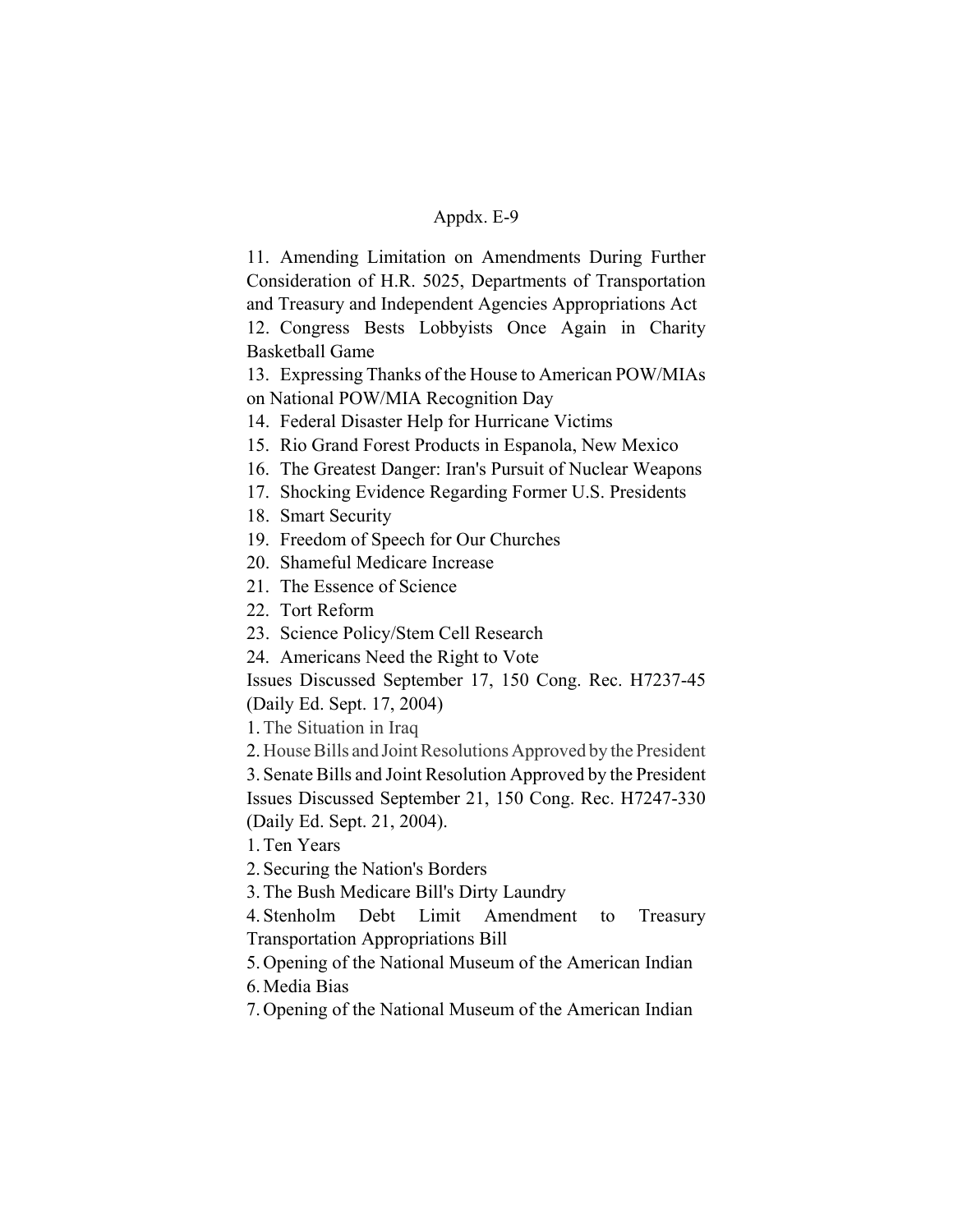8. Rightful Place of Honor of the First Americans Is Realized 9. Federal Law Enforcement Training Center Training Flight Deck Officers in the Use of Firearms

10. Termination of Emergency Declared in Executive Order 12543 with Respect to Libya--message from the President of the United States (H. Doc. No. 108-216)

11. Appointment as Member to House Library of Congress Trust Fund Board

12. Llagas Reclamation Groundwater Remediation Initiative

13. Castle Nugent Farms, St. Croix, Virgin Islands, National Park Feasibility Study

14. Right-to-Ride Livestock on Federal Lands Act of 2004

15. Riverside-Corona Feeder Authorization Act

16. Western Reserve Heritage Areas Study Act

17. Railroad Right-of-way Conveyance Validation Act of 2003

18. Intellectual Property Protection and Courts Amendments Act of 2004

19. Video Voyeurism Prevention Act of 2003

20. Continuation of the National Emergency with Respect to Persons Who Commit, Threaten to Commit, or Support Terrorism–Message from the President of the United States (H. Doc. No. 108-217)

21. Transportation, Treasury, and Independent Agencies Appropriations Act, 2005

22. Announcement of Intention to Offer Motion to Instruct Conferees on H.R. 1308, Tax Relief, Simplification, and Equity Act of 2003

23. Report on Resolution Providing for Consideration of H.R. 2028, Pledge Protection Act of 2004

24. Unscrupulous Tactics on Military Bases

25. Three Trillion Is a Big Number

26. President Bush Visits Ohio Again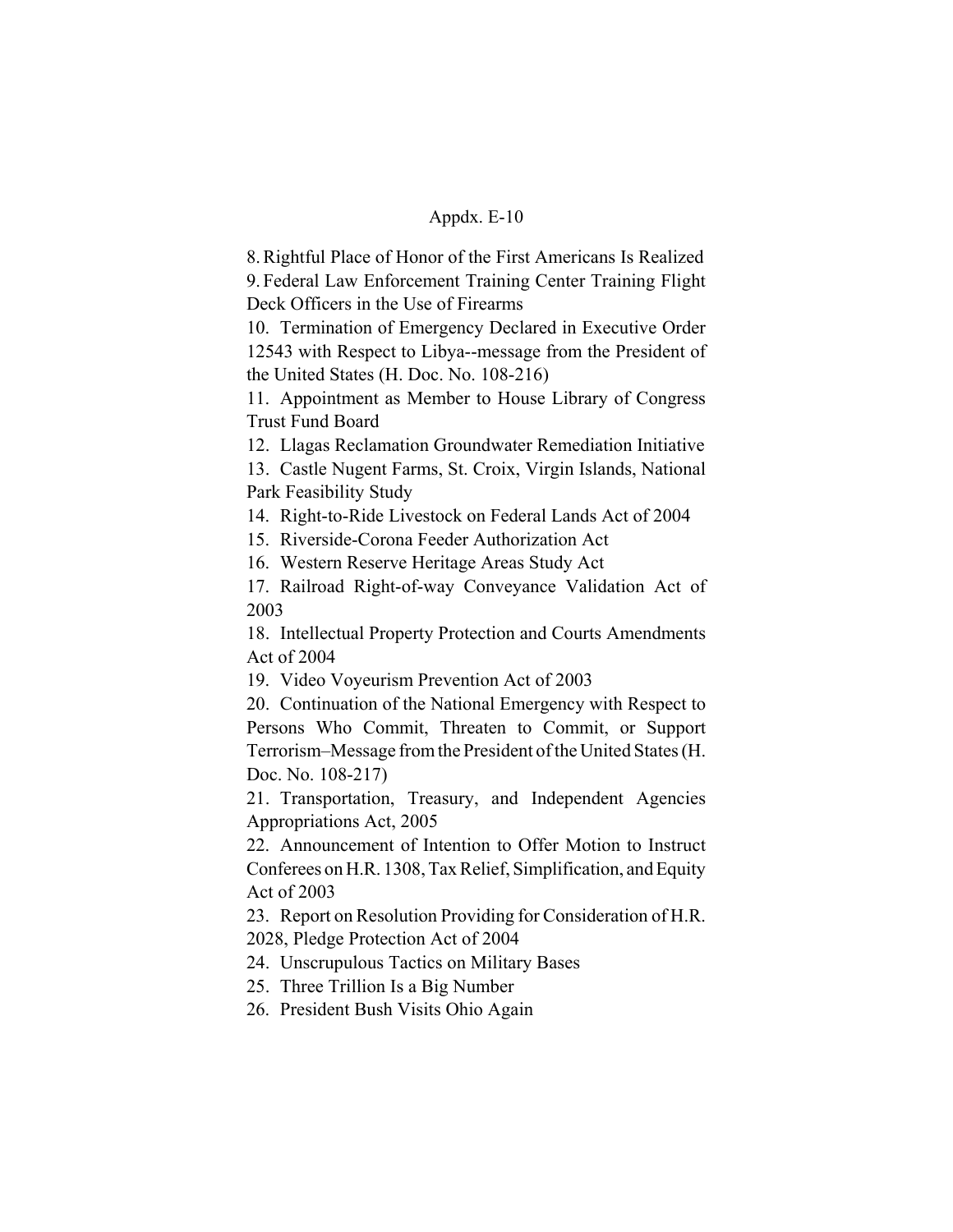- 27. Degradation of the Democratic Process
- 28. Tennessee's Economy and Health Savings Accounts
- 29. Smart Security and Iraq
- 30. Expressing Outrage at Republican Double Standard
- 31. Medicare Part B Premiums to Increase 17 Percent
- 32. Administration Launches New Campaign
- 33. Record Deficits Abound
- 34. Our Troops in Iraq
- 35. Congressional Black Caucus and the Pending Election
- 36. Big Trouble Lies Ahead

Issues Discussed September 22, 150 Cong. Rec. H7331-7444 (Daily Ed. Sept. 22, 2004).

1. Fulfilling America's Promise

- 2. Democratic Partnership with the American People
- 3. Ten-year Anniversary of the GOP House Majority
- 4. Republican Party in Breach of Contract
- 5. Democrats Offer a Different Vision
- 6. Democrats Unveil New Partnership for America's Future
- 7. Joe Lockhart Should Leave the Kerry Campaign
- 8. War in Iraq Is Costing U.S. Lives and Domestic Programs

9. House Republicans: a Proud and Positive 10-year Record of Achievement

- 10. Support the Pledge
- 11. Republican Majority and Family Health Care
- 12. The Record of the Republican-controlled Congress
- 13. The Republican Party's Consistent Support for the Military
- 14. Snowflakes Embryo Adoption
- 15. The Sudan
- 16. Time for a New Partnership
- 17. To Celebrate America
- 18. The Republican Contract with America

19. Transportation, Treasury, and Independent Agencies Appropriations Act, 2005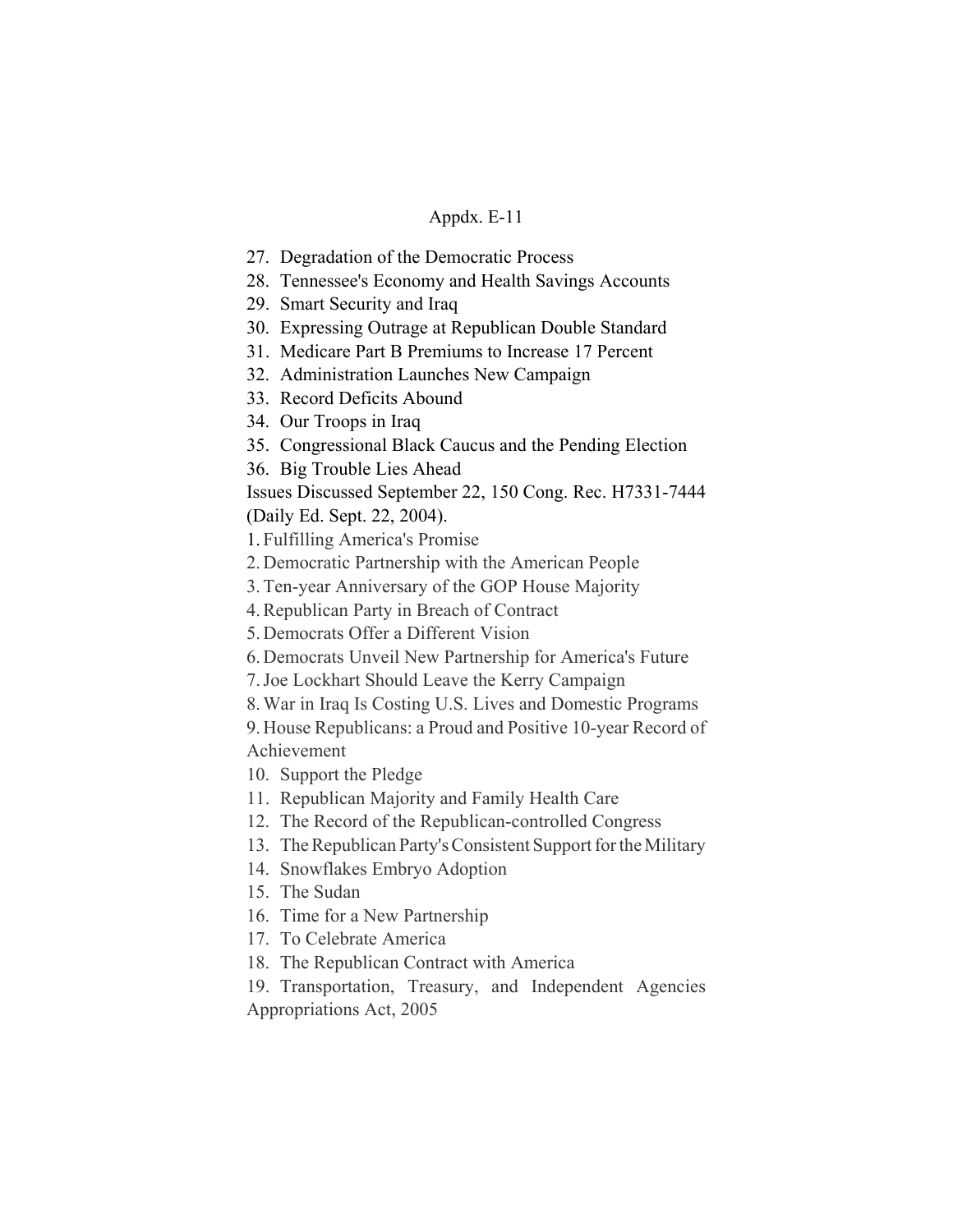20. Civil War Sesquicentennial Commission Act

21. Hudson-Fulton-Champlain 400th Commemoration Commission Act of 2004

22. Supporting the Goals and Ideals of National Preparedness Month

23. Supporting the Goals and Ideals of National Long-term Care Residents' Rights Week

24. Expressing the Sense of Congress That the President Should Designate September 11 as a National Day of Voluntary Service, Charity, and Compassion

25. Recognizing Outstanding Efforts of Individuals and Communities Who Volunteered or Donated Items to North Platte Canteen During World War Ii

26. Recognizing and Honoring Military Unit Family Support Volunteers

27. Commending the National Oceanic and Atmospheric Administration and its Employees for its Dedication and Hard Work During Hurricanes Charley and Frances

28. The Adoption Tax Relief Guarantee Act

29. Calling for the Suspension of Sudan's Membership on the United Nations Commission on Human Rights

30. Condemning Terrorist Attack in Jakarta, Indonesia, on September 9, 2004

31. Encouraging International Olympic Committee to Select New York City as Site of 2012 Olympic Games

32. Supporting Goals and Purposes of National Farm Safety and Health Week

33. Pine Springs Land Exchange Act

34. Mokelumne River Feasibility Study

35. Creating Office of Chief Financial Officer of the Government of the Virgin Islands

36. Motion to Instruct Conferees on H.R. 1308, Tax Relief, Simplification, and Equity Act of 2003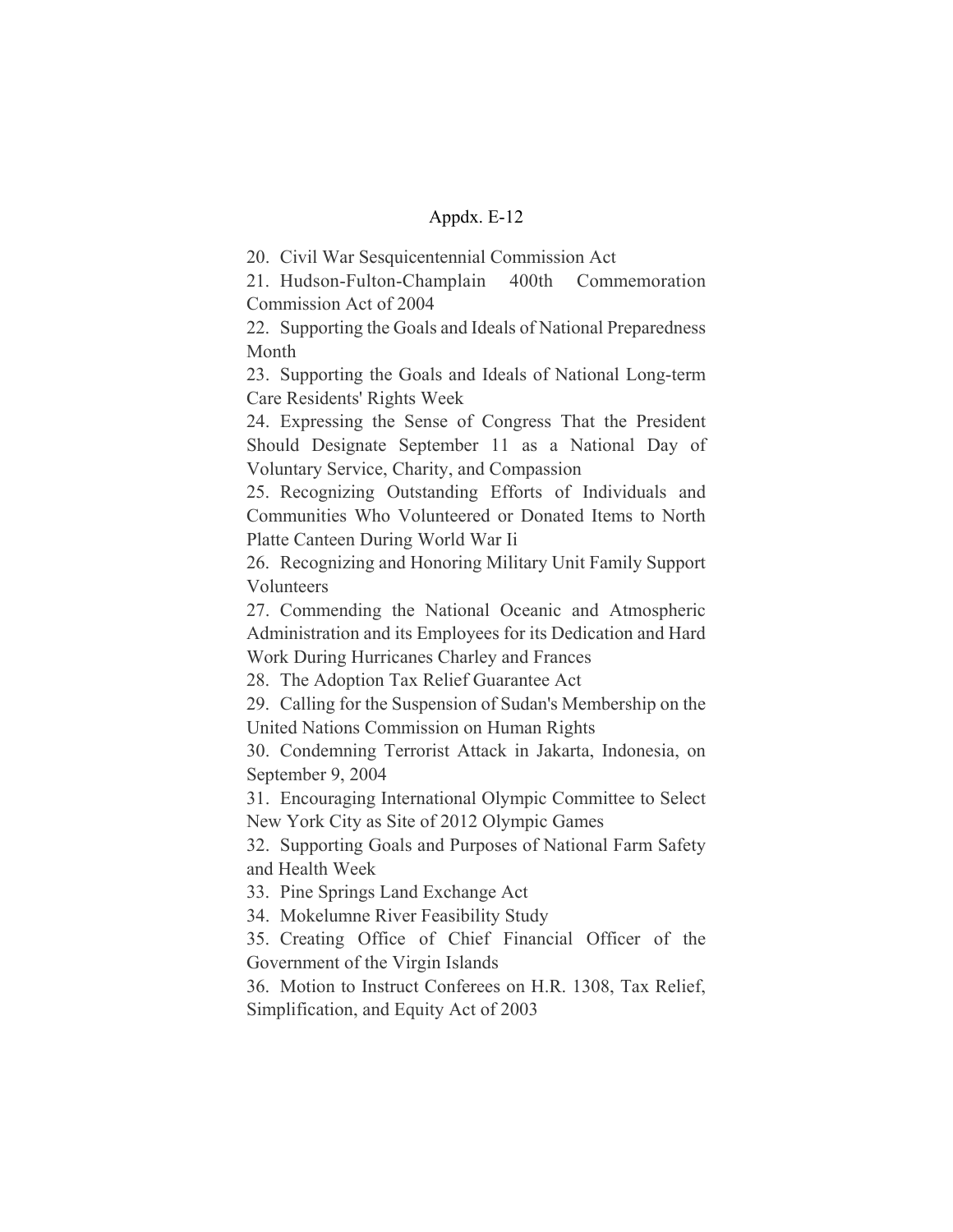- 37. President Pervez Musharraf of Pakistan to Visit Congress
- 38. Dust Clouds; No Rain
- 39. Special Tribute for American Heroes
- 40. A Prominent Politician's Plan for Iraq
- 41. War Means Sacrifice
- 42. Terrorism Around the World
- 43. Ukrainian Presidential Candidate Poisoned
- 44. Defending Freedom and Democracy
- 45. New Partnership for America's Future
- 46. Iraq Watch
- 47. Emotional Trip to Russia

Issues Discussed September 23, 150 Cong. Rec. H7445-575 (Daily Ed. Sept. 23, 2004).

1.Joint Meeting of the House and Senate to Hear an Address by His Excellency Ayad Allawi, Interim Prime Minister of the Republic of Iraq

2. Address by His Excellency Ayad Allawi, Interim Prime Minister of the Republic of Iraq

3. Partnership with America's Future

4. Misery Index Low; Prosperity Index High

5. New Blueprint for the Future

6. Success in Iraq

7. National Sales Tax Proposal Just Another Tax Cut for the Rich

8. Keeping the Promises of the Contract with America

9. The Need to Appoint House Conferees to Defense Authorization Bill

10. 215th Birthday of the U.S. Marshals Service

11. Be Afraid

12. Republican Party 150th Anniversary Celebratory Freedom Calendar

13. Wind Production Tax Credit Extension

14. Outrageous Sales Tax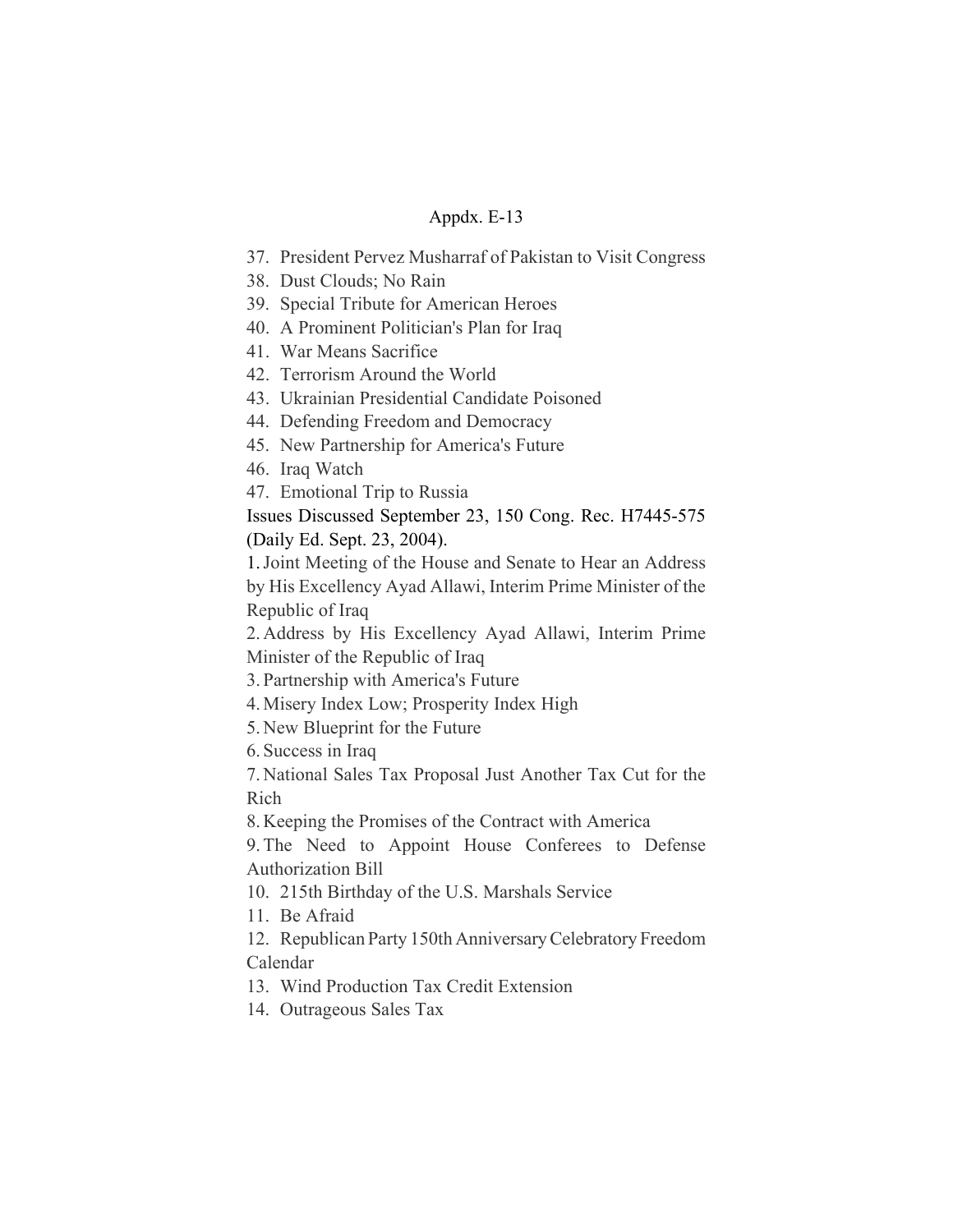15. Pledge Protection Act of 2004

16. The Adoption Tax Relief Guarantee Act

17. Conference Report on H.R. 1308, Working Families Tax Relief Act of 2004

18. Privileged Report Requesting President to Provide Certain Information to House of Representatives Respecting National Energy Policy Development Group

- 19. Sticking it to Working Families
- 20. Helping American Families
- 21. Need to Work in a Bipartisan Manner
- 22. Smart Security and Energy and Water Appropriations
- 23. The Constitution
- 24. Patents and Nanotechnology
- 25. Exchange of Special Order Time
- 26. Accepting the Truth of International Alliances
- 27. Nation Headed in Wrong Direction for Jobs and Economy
- 28. Fiscal Danger
- 29. Worldwide Terrorism
- 30. Medicare Premiums Increase Finances to Hmos and Drug Companies

31. Follow-up to Remarks Given to Congress by Iraqi Interim Prime Minister Ayad Allawi: Question to the Administration- where Is the Plan?

32. National Affordable Housing Construction Program

- 33. The Fair Tax
- 34. Elections: the U.S. and Iraq
- 35. Support Our Commander in Chief and Troops

Issues Discussed September 24, 150 Cong. Rec. H7577-80 (Daily Ed. Sept. 24, 2004).

1. Memorials

Issues Discussed September 28, 150 Cong. Rec. H7581-736 (Daily Ed. Sept. 28, 2004).

1.Clean Water and Sanitation Resolution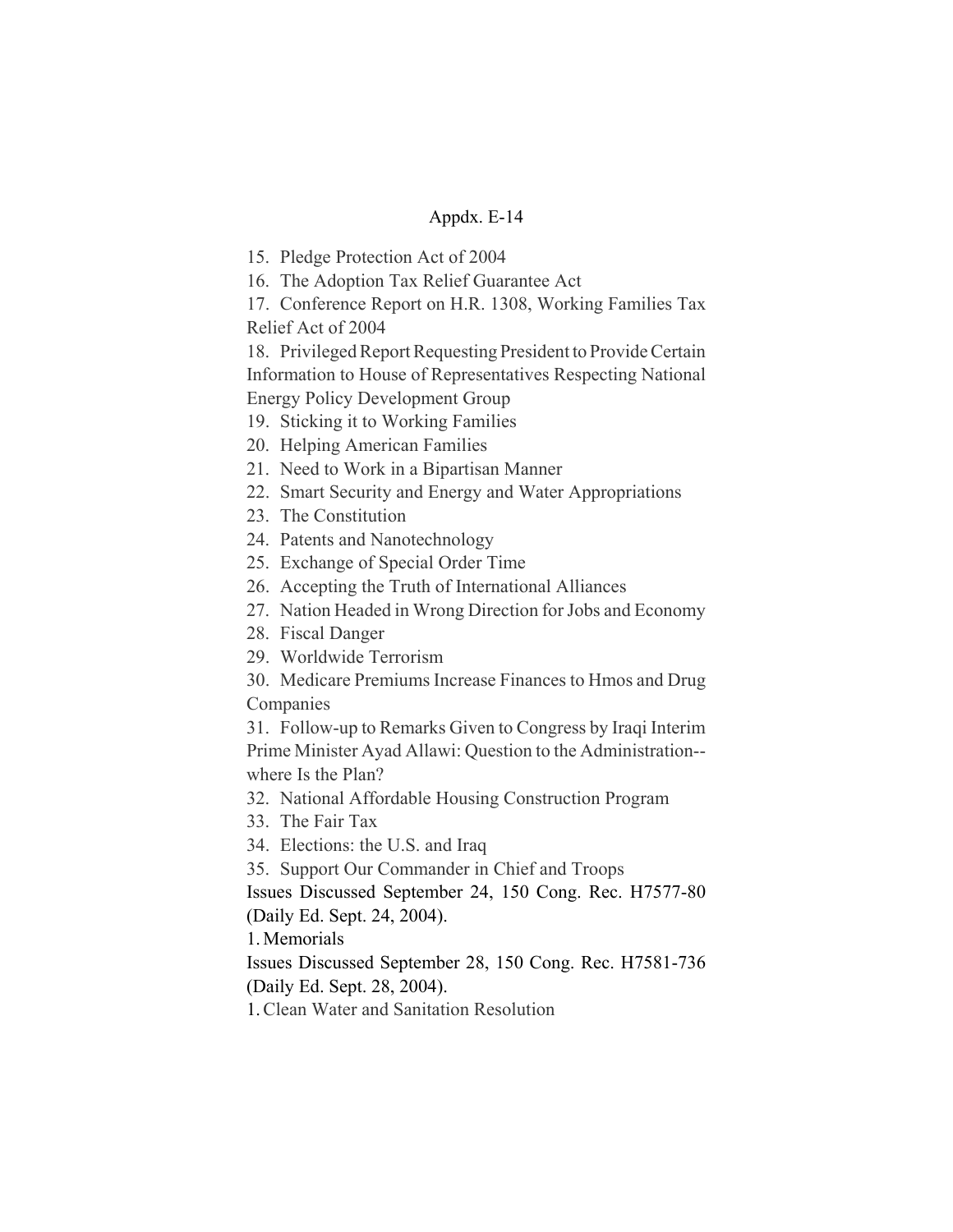- 2. Hard Challenges Facing the Nation
- 3. Buyout and FDA
- 4. Iraqi Elections must Go Forward
- 5. Little Safety in Baghdad
- 6. Free Elections for Iraq
- 7. Disarray on Iraq
- 8. Remembering New Mexico's War Dead
- 9. Applauding Congressional Conference on Civic Education
- 10. Reports Discovered on Iraq
- 11. Poll Finds Media Bias
- 12. Health Care Costs
- 13. Freedom of Speech in the Pulpit
- 14. Revising and Extending Boys and Girls Clubs of America
- 15. Title 46 Codification Act of 2004
- 16. Piracy Deterrence and Education Act of 2004
- 17. Expressing Continued Support for Construction of Victims
- of Communism Memorial
- 18. Rancho El Cajon Boundary Reconciliation Act
- 19. Chickasaw National Recreation Area Land Exchange Act of 2004

20. Angel Island Immigration Station Restoration and Preservation Act

21. Truman Farm Home Expansion Act

22. Eastern Washington University Land Transfer Authorization Extension

23. Gullah/geechee Cultural Heritage Act

- 24. Land Exchange Involving Private and Public Land in Vicinity of Holloman Air Force Base, New Mexico
- 25. Hibben Center Act
- 26. Manhattan Project National Historical Park Study Act
- 27. El Camino Real De Los Tejas National Historic Trail Act
- 28. Trail Responsibility and Accountability for the Improvement of Lands Act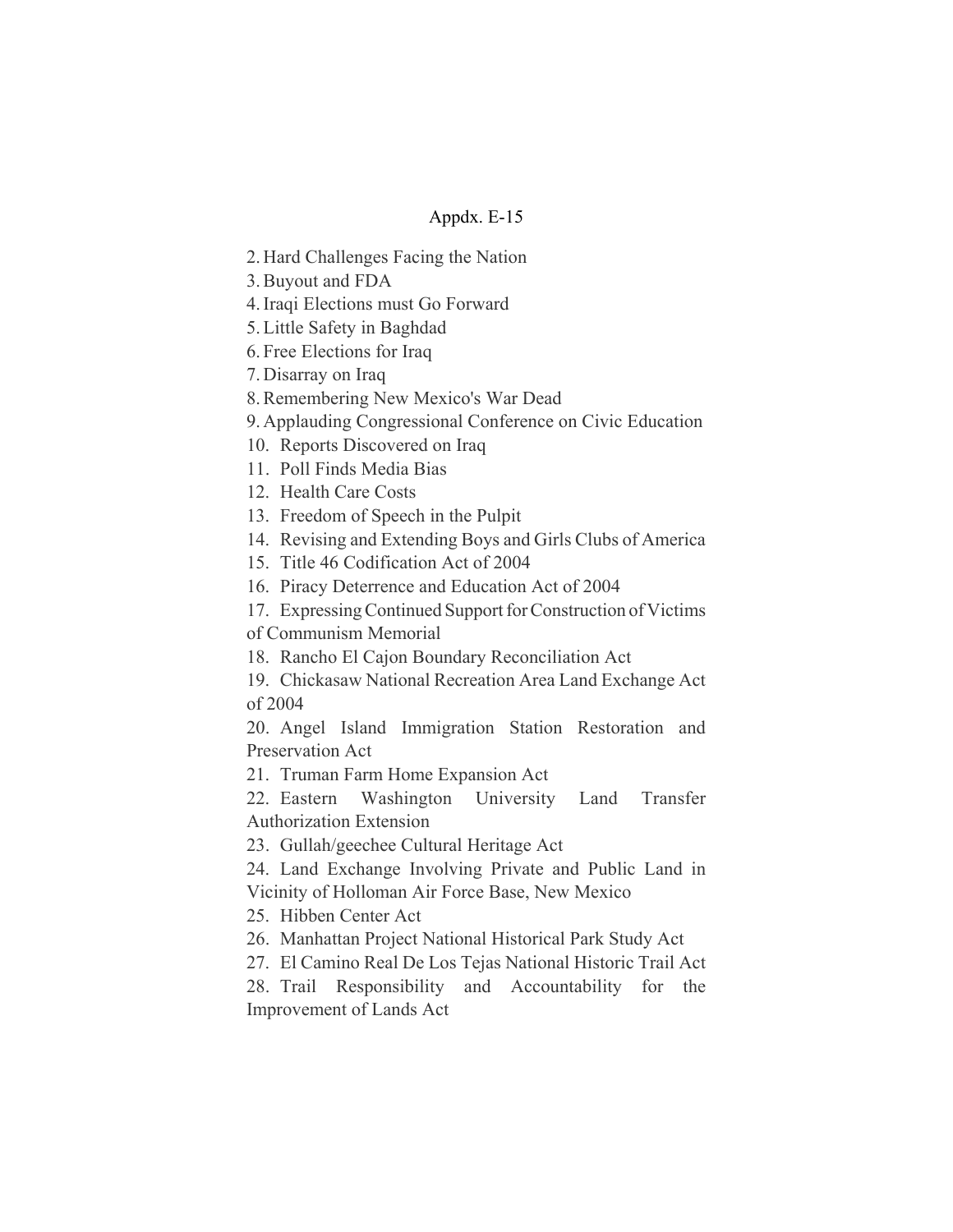29. Small Tracts Act Amendments

30. Mcinnis Canyons National Conservation Area

31. Healthy Forest Youth Conservation Corps Act of 2004

32. New Hope Cemetery Association Land Conveyance

33. Craig Recreation Land Purchase Act

34. Arapaho and Roosevelt National Forests Land Exchange Act of 2004

35. Little Butte/bear Creek Subbasins Water Feasibility Act

36. Authorizing Feasibility Study on Alder Creek Water Storage and Conservation Project

37. Southern California Groundwater Remediation Act

38. Montana Water Contracts Extension Act of 2004

39. Ainsworth Unit, Nebraska Water Contract Extension

40. Lake Nighthorse Redesignation Act

41. Recognizing 60th Anniversary of Battle of Peleliu

42. Recognizing 60th Anniversary of Liberation of Guam During World War Ii

43. Colorado River Indian Reservation Boundary Correction Act

44. Brown Tree Snake Control and Eradication Act of 2004

45. Appointment of Conferees on H.R. 4200, National Defense Authorization Act for Fiscal Year 2005

46. Authorizing Printing of Commemorative Document in Memory of President Ronald Wilson Reagan

47. Amending Congressional Accountability Act to Permit Second Term for Board of Directors of Office of Compliance 48. Motion to Instruct Conferees on H.R. 4200, National Defense Authorization Act for Fiscal Year 2005

49. Revising and Extending Boys and Girls Clubs of America 50. Commending Resiliency of People of the State of Florida and Work of Individuals Who Assisted with Recovery Efforts

after Hurricanes Charley, Frances, and Ivan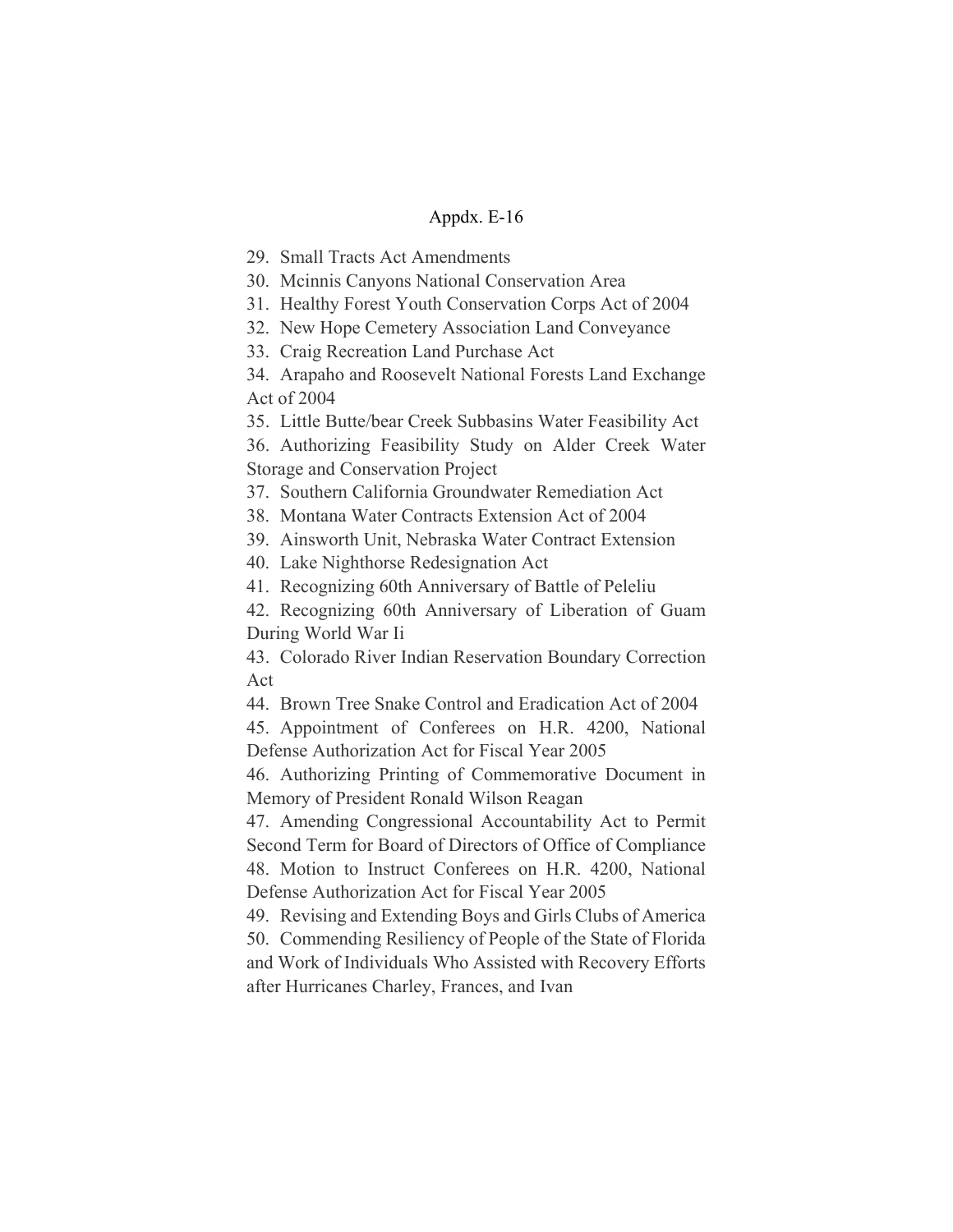51. Report on Resolution Providing for Consideration of H.j. Res. 106, Proposing an Amendment to the Constitution of the United States Relating to Marriage

52. Report on Resolution Providing for Consideration of H.j. Res. 107, Making Continuing Appropriations for the Fiscal Year 2005

53. Report on Resolution Providing for Consideration of H.R. 3193, District of Columbia Personal Protection Act

54. District of Columbia Retirement Protection Improvement Act of 2004

55. Expressing the Sense of Congress Regarding the Importance of Life Insurance, and Recognizing and Supporting National Life Insurance Awareness Month

- 56. Assault Weapons Ban
- 57. Prosecuting Global War on Terror
- 58. Threats Made by Azerbaijan Against Armenia
- 59. Translation Backlog
- 60. Smart Security and Iraq
- 61. Exchange of Special Order
- 62. War on Terror
- 63. Medicare
- 64. 9/11 Commission Recommendations

65. Iraq

Issues Discussed September 29, 150 Cong. Rec. H 7737-864 (Daily Ed. Sept. 29, 2004).

1.The War on Terror

2. The Situation in Iraq Is Getting Worse

3. Recognizing the Century Council and Nickelodeon

4. The War in Iraq

5. In Support of the District of Columbia Personal Protection Act

6. Consistently Wrong on Iraq

7. Indonesia Holds First National Presidential Election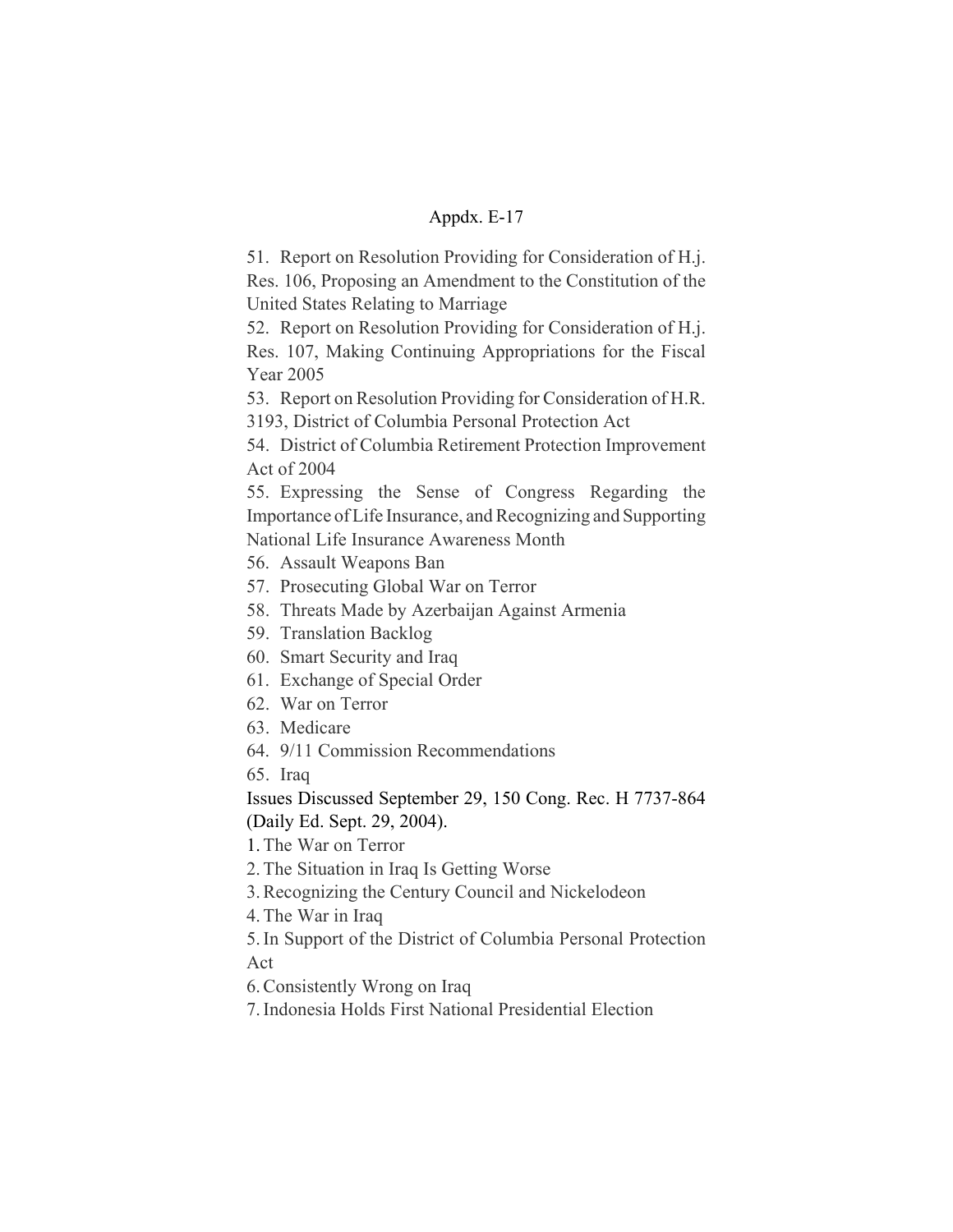8. Provide Adequate Humanitarian Assistance to the Caribbean

9. Marking 150th Anniversary of Founding of Republican Party

10. America's Priorities in Suspended Animation

11. Opposition to Relaxing Gun Control Laws in the District of Columbia

12. Administration Unhinged from Reality

13. America Not Being Made Safer

14. Providing for Consideration of H.j. Res. 107, Continuing Appropriations for Fiscal Year 2005

15. Stand up for the Sanctity of Marriage

16. Appointment of Conferees on H.R. 4520, American Jobs Creation Act of 2004

17. District of Columbia Personal Protection Act

18. Motion to Instruct Conferees on H.R. 4520, American Jobs Creation Act of 2004

19. Continuing Appropriations for Fiscal Year 2005

20. Welfare Reform Extension Act, Part VIII

21. Veterans Health Programs and Facilities Enhancement Act of 2004

22. Department of Veterans Affairs Nurse Recruitment and Retention Act of 2004

23. National Estuary Program Reauthorization

24. Authorizing Board of Regents of Smithsonian Institution to Carry out Construction and Related Activities in Support of Veritas on Kitt Peak

25. Encouraging Progress in Iraq

26. Smart Security and Iraq

27. The Judges of Madison County

28. The Need for More Research and Management of Risk of Accutane

29. Suppressing the Cost Estimate

30. Important Strategies for Fighting the War on Terror

31. The National Economy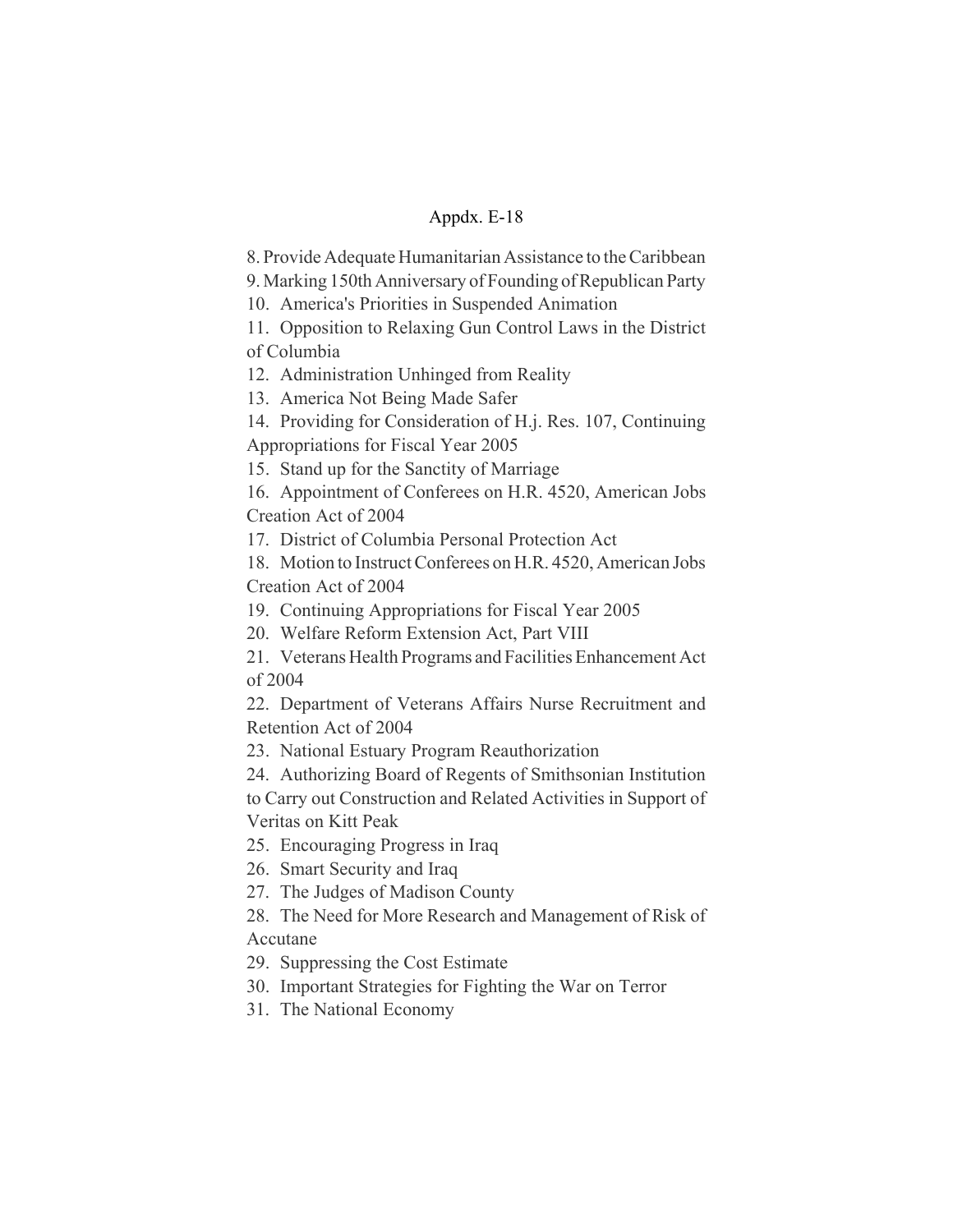32. Iraq Watch

Issues Discussed September 30, 150 Cong. Rec. H7865-945

(Daily Ed. Sept. 30, 2004).

1. Hope in Iraq

2. America Needs Commander in Chief, Not Cheerleader in Chief

3. Marriage Protection Amendment

4. Ruben Martinez Awarded MacArthur Fellowship

5. Global Warming

6. Cheney Had it Right First Time

7. Historic Meeting Between India and Pakistan Leaders Offers Hope

8. Tonight's Presidential Debate

9. Drought Relief

10. Iraq

11. Surface Transportation Extension Act of 2004, Part V

12. Welfare Reform Extension Act, Part Viii

13. Department of Veterans Affairs Nurse Recruitment and Retention Act of 2004

14. Announcement by Committee on Rules Regarding Amendments to S. 878, Additional Permanent Judgeship in the District of Idaho

15. Global Warming

16. Smart Security and Global Change

17. Judges of Madison County, Part 2

18. Accutane's Impact on Brain

19. Truth about Iraq

20. 9/11 Commission Legislation

Issues Discussed October 4, 150 Cong. Rec. H7947-8039 (Daily Ed. Oct. 4, 2004).

1. H.R. 10 Will Improve Homeland Security

2. Appointment to Commission on Abraham Lincoln Study Abroad Fellowship Program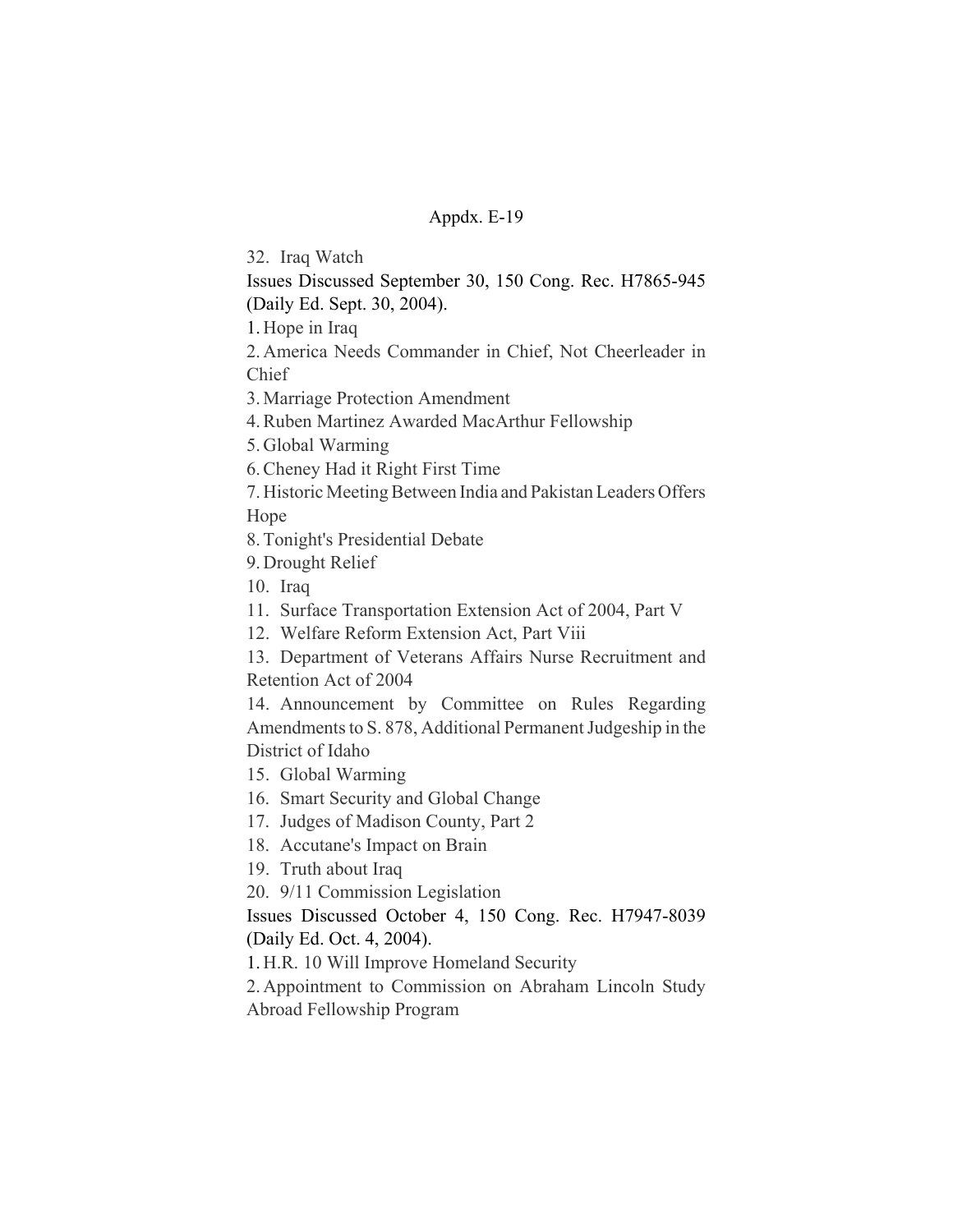3. Appointment as Members to Commission on Systemic Interoperability

4. Reappointment to Advisory Committee on Student Financial Assistance for 3-year Term

5. Petrified Forest National Park Expansion Act of 2004

6. Taunton, Massachusetts Special Resources Study Act

7. Resolution of Boundary Encroachment on Land of Union Pacific Railroad Company in Tipton, California

8. Recognizing That November 2, 2003, Shall Be Dedicated to ``A Tribute to Survivors'' at the United States Holocaust Memorial Museum

9. Tapoco Project Licensing Act of 2004

10. Edward H. Mcdaniel American Legion Post No. 22 Land Conveyance Act

11. Lincoln County Conservation, Recreation, and Development Act of 2004

12. Authorizing Secretary of the Interior to Participate in Brownsville Public Utility Board Water Recycling and Desalinization Project

13. Provo River Project Transfer Act

14. Authorizing Secretary of the Interior for Construction of Lower Santa Margarita Conjunctive Use Project

15. Conveyance of Certain Land Held in Trust for the Paiute Indian Tribe of Utah to the City of Richfield, Ut

16. Alaska Native Allotment Subdivision Act

17. Noxious Weed Control and Eradication Act of 2004

18. Transferring Federal Lands Between Secretary of Agriculture and Secretary of Interior

19. Southern Ute and Colorado Intergovernmental Agreement Implementation Act of 2003

20. North Korean Human Rights Act of 2004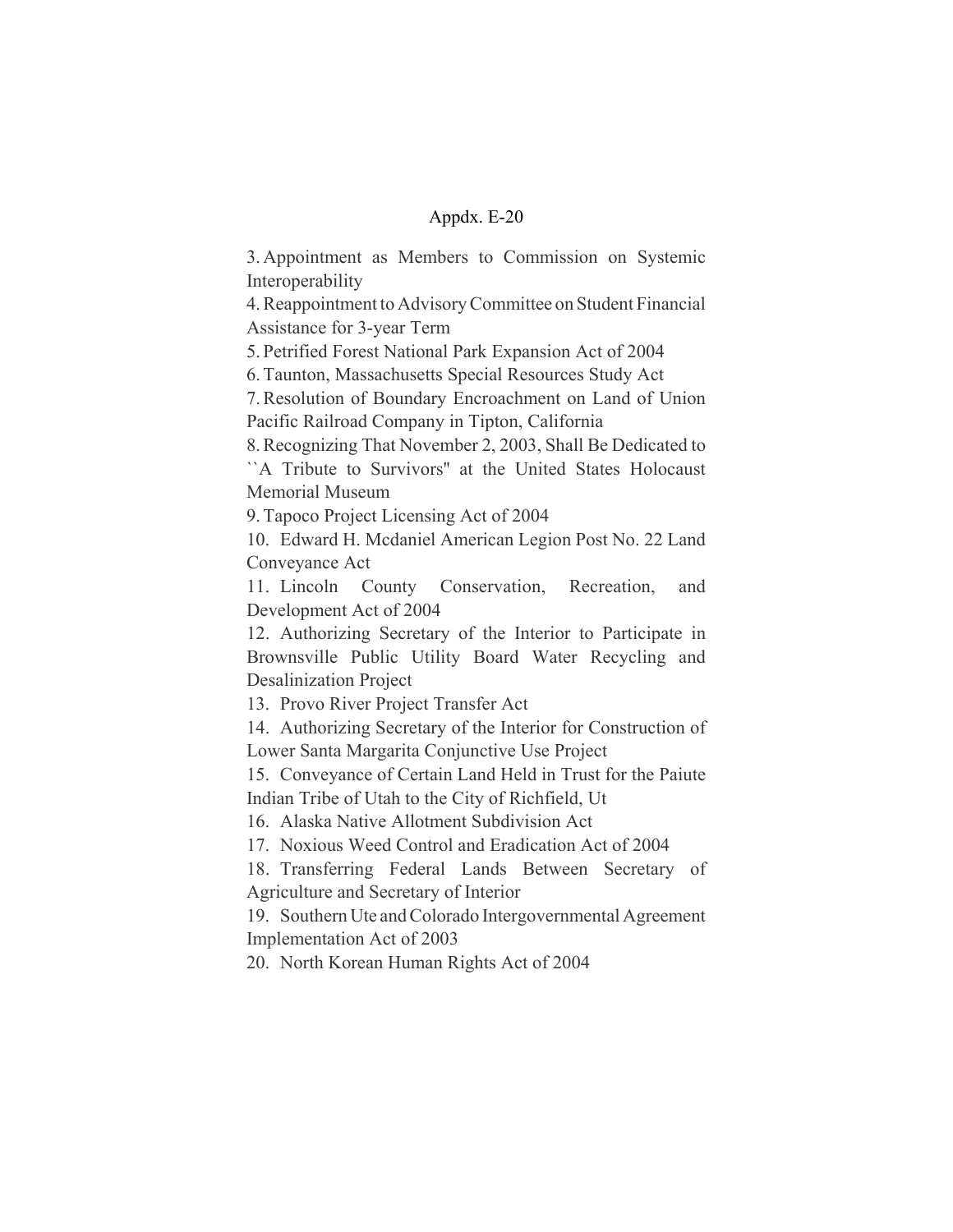21. Urging Government of Ukraine to Ensure Democratic, Transparent, and Fair Elections Process for Presidential Election on October 31, 2004

22. Report on Resolution Providing for Consideration of S. 878, Creating Additional Federal Court Judgeships

23. Belarus Democracy Act of 2004

24. Expressing Sense of Congress Regarding Oppression by China of Falun Gong in United States and China

25. Sense of Congress Regarding Humanitarian Assistance to Countries of Caribbean Devastated by Hurricanes Charley, Frances, Ivan, and Jeanne

26. The Judges of Madison County, Part Three

27. Smart Security and Disabled Veterans

28. Stem Cell Research

29. Great Victory for Farm Labor Organizing Committee in Reaching Labor Agreement

30. U.S. Foreign Policy Plagued with Attention Deficit Disorder

31. The Truth about the Medicare Modernization Act

32. The National Debt

33. To Cast Aside a Friend

34. Iraq Watch

Issues Discussed October 5, 150 Cong. Rec. H8041-170 (Daily Ed. Oct. 5, 2004).

1.The Global Test Is a Miserable Failure

2. In November, Americans Have a Chance to Trade George Bush

3. Help Promote Healthy Lifestyles in America

4. Republican House Bribery

5. President Bush Is the Right Leader in the War on Terror

6. Health Care Costs

7. Lost Public Trust

8. Crystal-clear Choices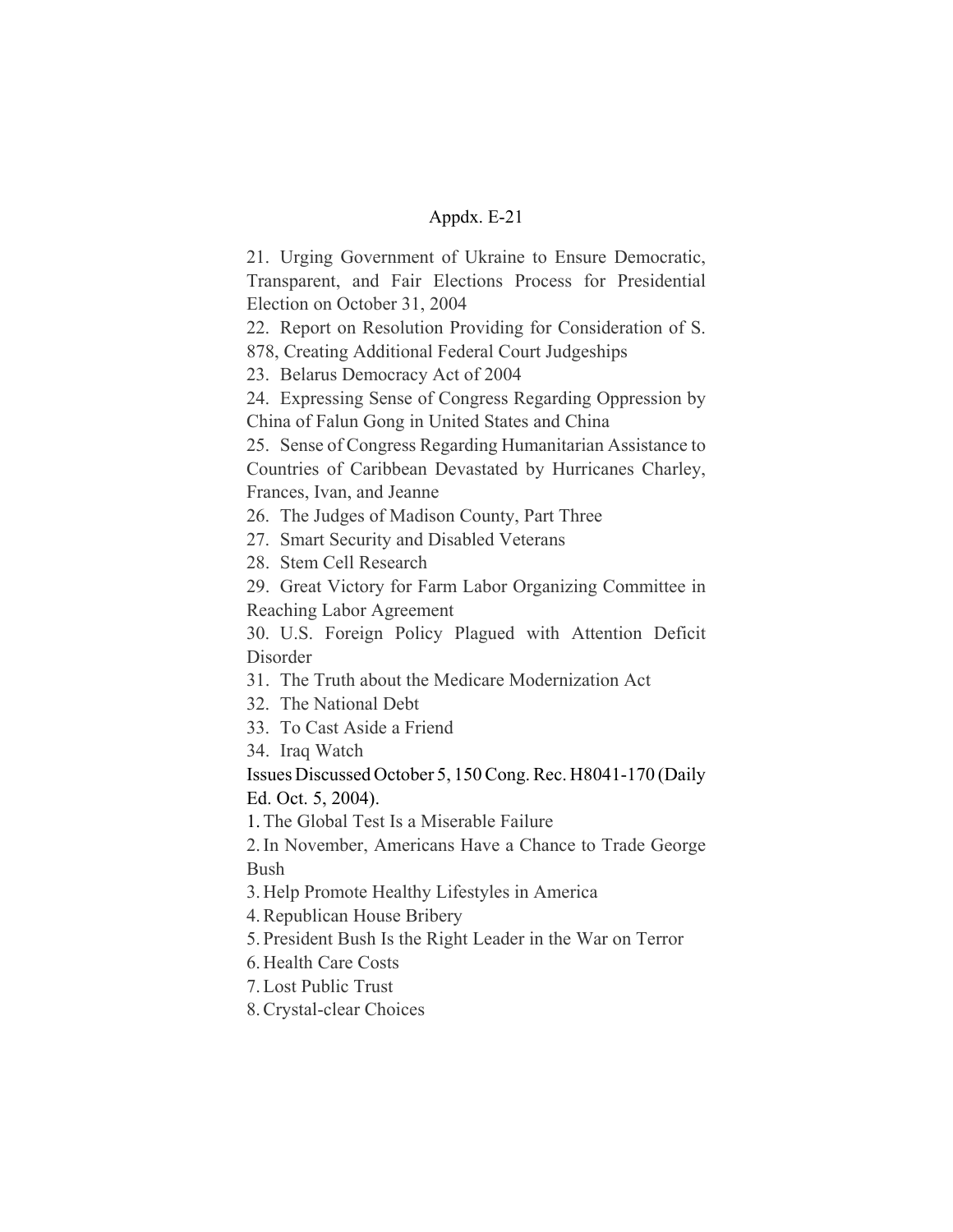9. 150th Anniversary of Founding of Republican Party

10. Are You Better Off--health Care

11. Appointment of Conferees on H.R. 4850, District of Columbia Appropriations Act, 2005

12. Creating Additional Federal Court Judgeships

13. Recognizing Spirit of Jacob Mock Doub and Expressing Sense of Congress That ``National Take a Kid Mountain Biking Day'' Should Be Established in Jacob Mock Doub's Honor

14. Patient Navigator Outreach and Chronic Disease Prevention Act of 2004

15. National All Schedules Prescription Electronic Reporting Act of 2004

16. Pancreatic Islet Cell Transplantation Act of 2004

17. Asthmatic Schoolchildren's Treatment and Health Management Act of 2004

18. Mammography Quality Standards Reauthorization Act of 2004

19. Securely Protect Yourself Against Cyber Trespass Act

20. Recognizing Community Organization of Public Access Defibrillation Programs

21. Expressing Sense of Congress That Private Health Insurance Companies Should Take a Proactive Role in Promoting Healthy Lifestyles

22. Safe and Timely Interstate Placement of Foster Children Act of 2004

23. Sense of Congress Recognizing Contributions of Seven *Columbia* Astronauts

24. Military Personnel Financial Services Protection Act

25. Confirming Authority of Secretary of Agriculture and Commodity Credit Corporation to Enter into Memorandums of Understanding Regarding Collection of Approved Commodity Assessments from Proceeds of Marketing Assistance Loans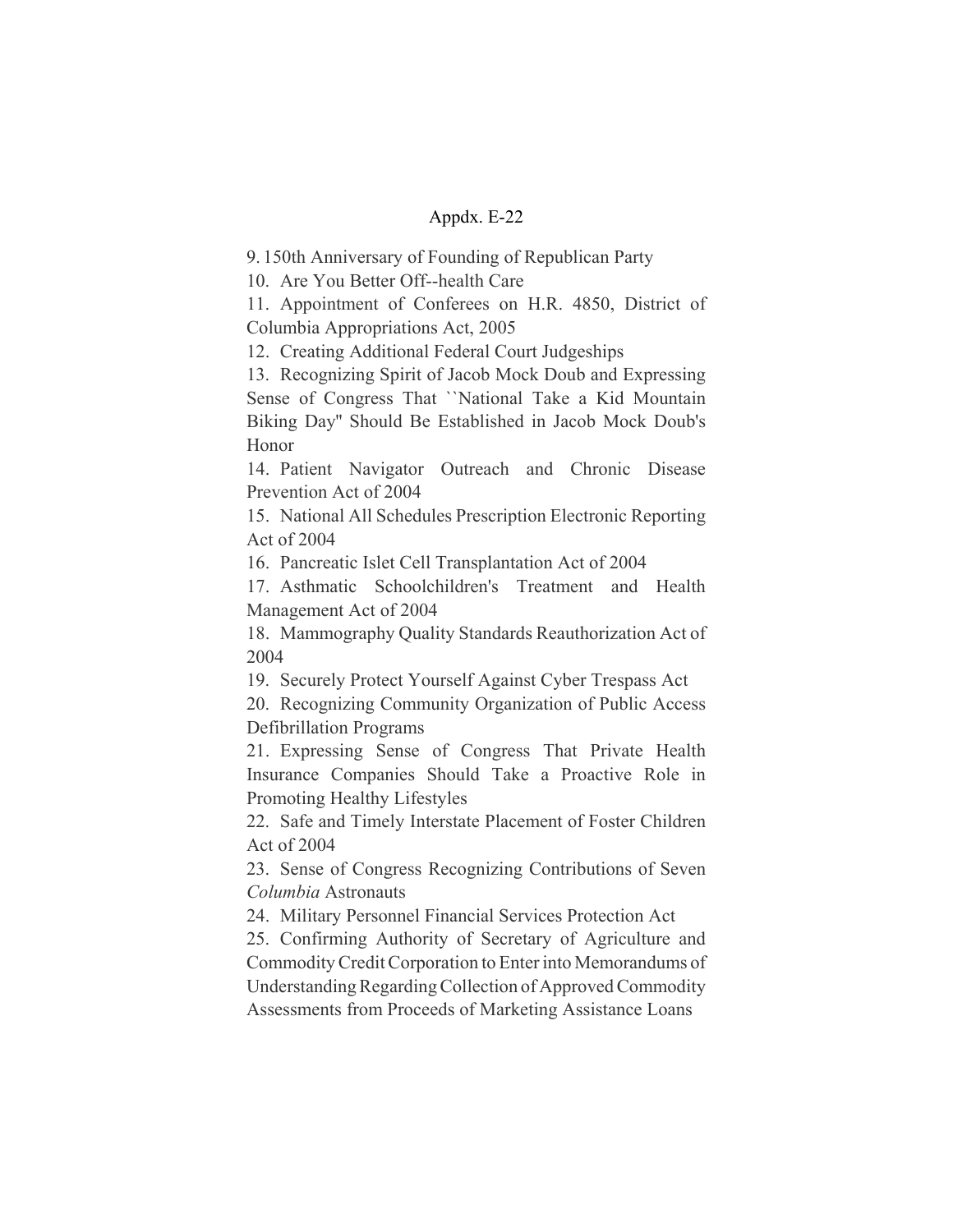26. Providing for National Plan for Control and Management of Sudden Oak Death

27. Pennsylvania National Forest Improvement Act of 2004

28. Universal National Service Act of 2003

29. Agricultural Adjustment Act Amendment

30. Expressing Support of House for Organizations Providing Emergency Food Assistance

31. Recognizing the Establishment of Hunters for the Hungry Programs Across the U.S.

32. Amending the Department of Agriculture Organic Act of 1944 to Ensure That Dependents of Employees of the Forest Service Stationed in Puerto Rico Receive High-quality Elementary and Secondary Education

33. Authorizing the Secretary of Agriculture to Sell or Exchange Certain Administrative Sites in the Ozark-St. Francis and Ouachita National Forests

34. Providing for the Use by the State of North Carolina of Federal Lands at the Oxford Research Station in Granville County, North Carolina

35. Health Care

36. Democrat Nominee for President Continues to Debate with Himself

37. Health Care

38. Social Security

39. Conference Report on H.R. 4850, District of Columbia Appropriations Act, 2005

40. Pandora's Box

41. Link Between Saddam Hussein and Attack on United **States** 

42. Report on Resolution Providing for Consideration of H.R. 5212, Emergency Supplemental Appropriations, Fiscal Year 2005, for Additional Disaster Assistance Relating to Storm Damage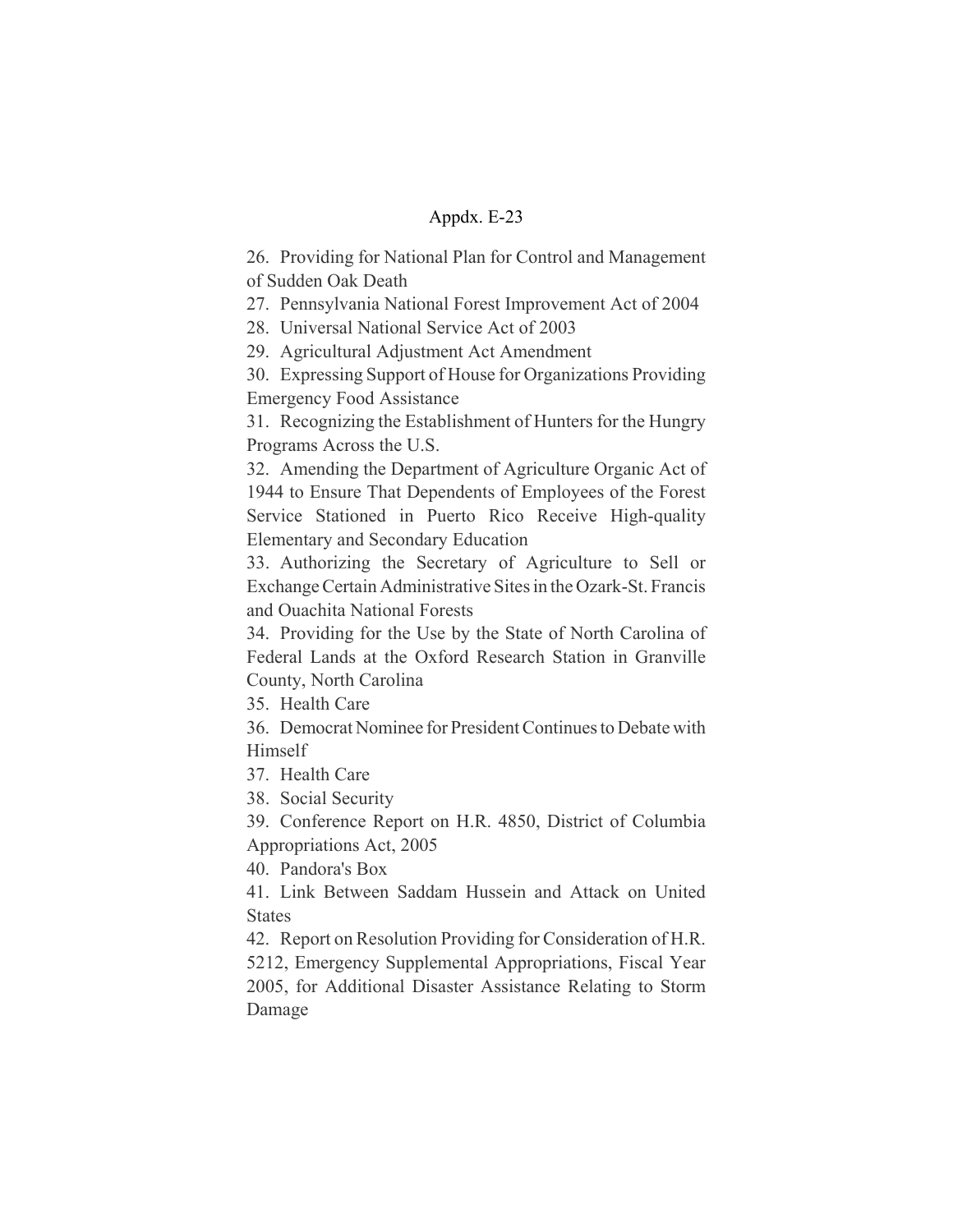43. Report on Resolution Providing for Consideration of H.R.

5107, Justice for All Act of 2004

Issues Discussed October 6, 150 Cong. Rec. H8171-8410 (Daily Ed. Oct. 6, 2004).

1.Ensuring Fair and Free Elections in Belarus

2. Congratulating Senator John Edwards for Successful Debate

3. Kerry Does Not Get it on Iraq

4. Administration must Admit Mistakes

5. President Bush Has a Record of Leadership

6. Now Is Not the Time to Cut Veterans' Benefits

7. Republican Rhetoric Does Not Match Reality

8. Failing Economic Health of Our Nation

9. 150th Anniversary of the Republican Party

10. Large Civil Aircraft Agreement

11. Are We Better off

12. Bad Memory

13. The Right Thing to Do

14. Aid for Haiti

15. Florida Voter Suppression

16. Mental Health Awareness Week

17. Disaster Relief

18. Iraqi Arms Threat

19. Ready for Change

20. Justice for All Act of 2004

21. Conference Report on H.R. 4850, District of Columbia

Appropriations Act, 2005

22. Satellite Home Viewer Extension and Reauthorization Act of 2004

23. Water Supply, Reliability, and Environmental Improvement Act

24. Improvements to Employment Verification System under Immigration and Nationality Act

25. Access to Rural Physicians Improvement Act of 2004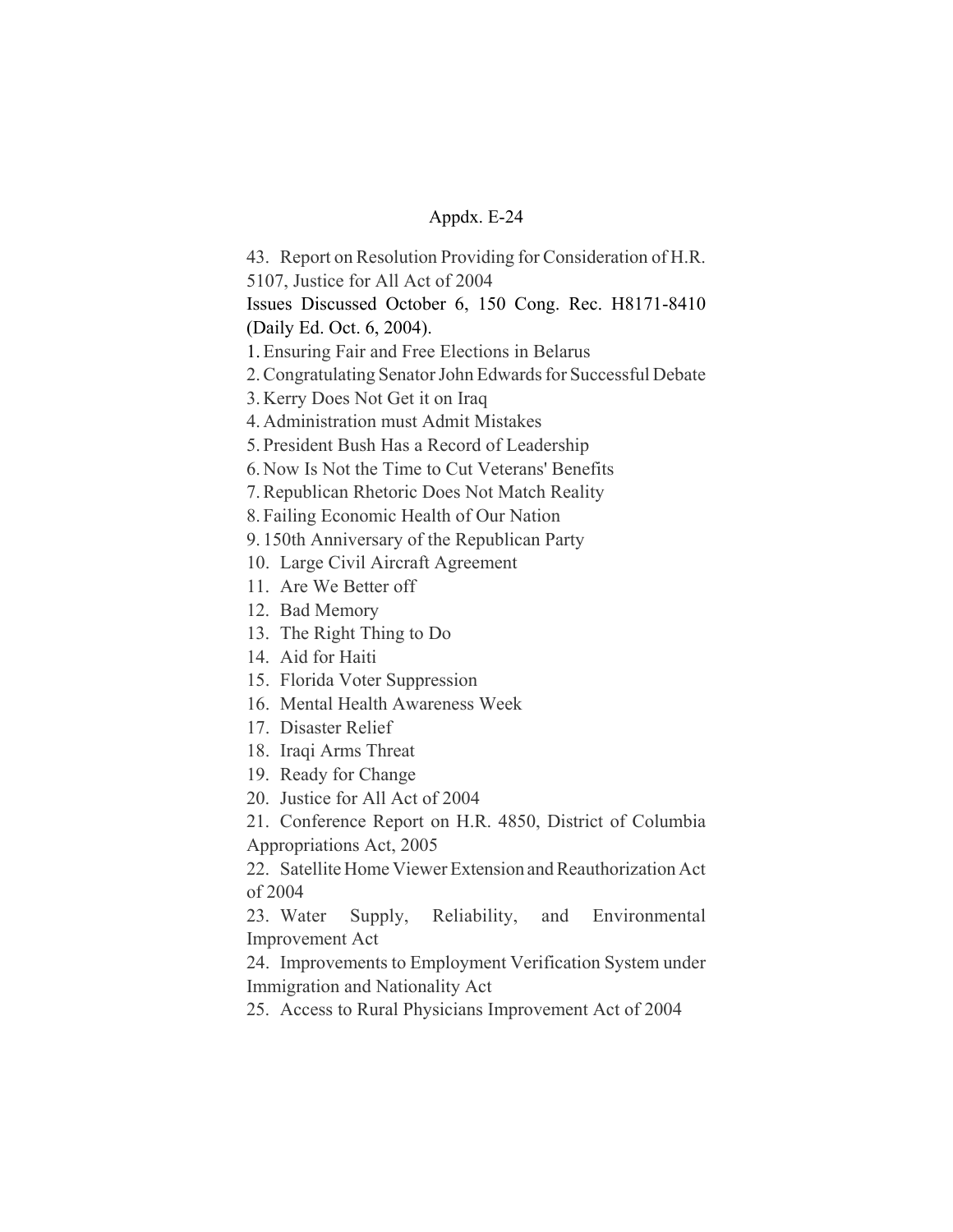26. Mentally Ill Offender Treatment and Crime Reduction Act of 2004

27. Extending Authority of Supreme Court Police, Modifying Venue of Prosecutions Relating to Supreme Court Building and Grounds, and Authorizing Acceptance of Gifts to United States Supreme Court

28. 40th Anniversary of Sixteenth Street Baptist Church Bombing

29. Internet Spyware (I-Spy) Prevention Act of 2004

30. Amending Section 340e of Public Health Service Act Relating to Children's Hospitals

31. Research Review Act of 2004

32. District of Columbia Mental Health Civil Commitment Modernization Act of 2004

33. Federal Workforce Flexibility Act of 2003

34. Emergency Supplemental Appropriations for Hurricane Disasters Assistance Act, 2005

35. Special Olympics Sport and Empowerment Act of 2004

36. Higher Education Extension Act of 2004

37. Taxpayer-teacher Protection Act of 2004

38. Supporting Efforts to Promote Awareness of Effective Runaway Youth Prevention Programs

39. Sense of Congress Regarding Student Travel

40. Lights on Afterschool

41. Amending Congressional Accountability Act to Permit Second Term for Board of Directors of Office of Compliance 42. Recognizing and Supporting Efforts to Promote Greater

Civic Awareness among People of United States

43. Lake Pontchartrain Restoration Program Authorization

44. Tijuana River Valley Estuary and Beach Sewage Cleanup Act of 2000 Amendment

45. Norman Y. Mineta Research and Special Programs Improvement Act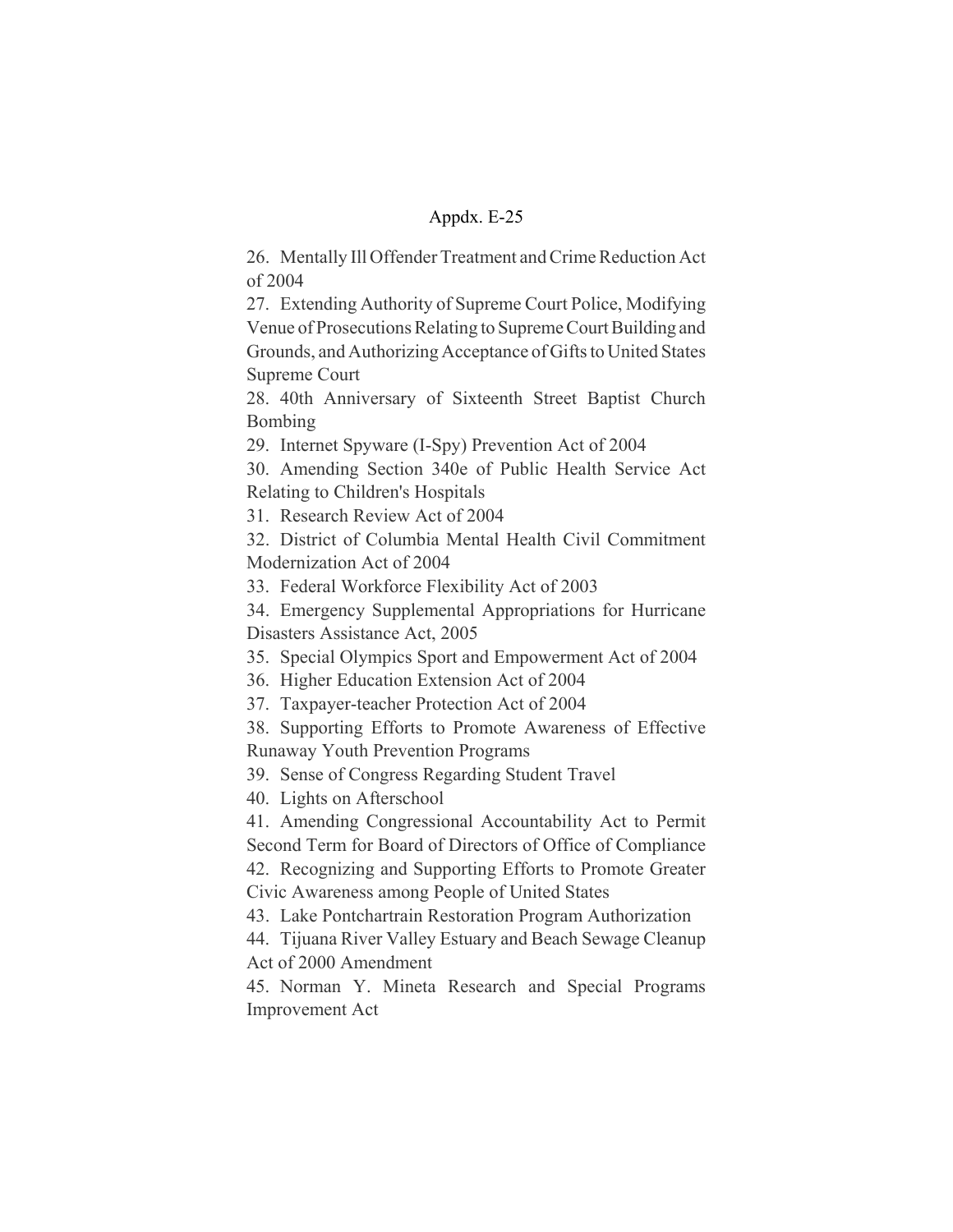46. Economic Development Administration Reauthorization Act of 2004

47. Amending the Lease Lot Conveyance Act of 2002 to Provide That Amounts Received by the United States under That Act Shall Be Deposited in the Reclamation Fund

48. Chimayo Water Supply System and Espanola Filtration Facility Act of 2004

49. National Park System Laws Technical Amendments Act of 2004

50. Northern Rio Grande National Heritage Area Act

51. American Indian Probate Reform Act of 2004

52. Congratulating Mojave Aerospace Venture for Winning the Ansari X Prize

53. Specialty Crops Competitiveness Act of 2004

54. Homeless Veterans Assistance Act of 2004

55. Servicemembers and Veterans Legal Protections Act of 2004

56. Congratulating and Commending the Veterans of Foreign Wars

57. Expressing Sense of Congress That a Minute of Silence Should Be Observed Annually on Veterans Day

58. Comprehensive Peace in Sudan Act

59. Celebrating 50th Anniversary of Falcon International Dam

60. Condemning Abduction of Dylan Benwell

61. Calling on the United Nations Security Council to Immediately Consider and Take Appropriate Action

62. Report on Resolution Providing for Consideration of H.R.

10, 9/11 Recommendations Implementation Act

Issues Discussed October 7, 150 Cong. Rec. H8411-859 (Daily Ed. Oct. 7, 2004).

1. Suing Their Way to the White House

2. Bad Choices Make America less Safe

3. Troops Vote for Bush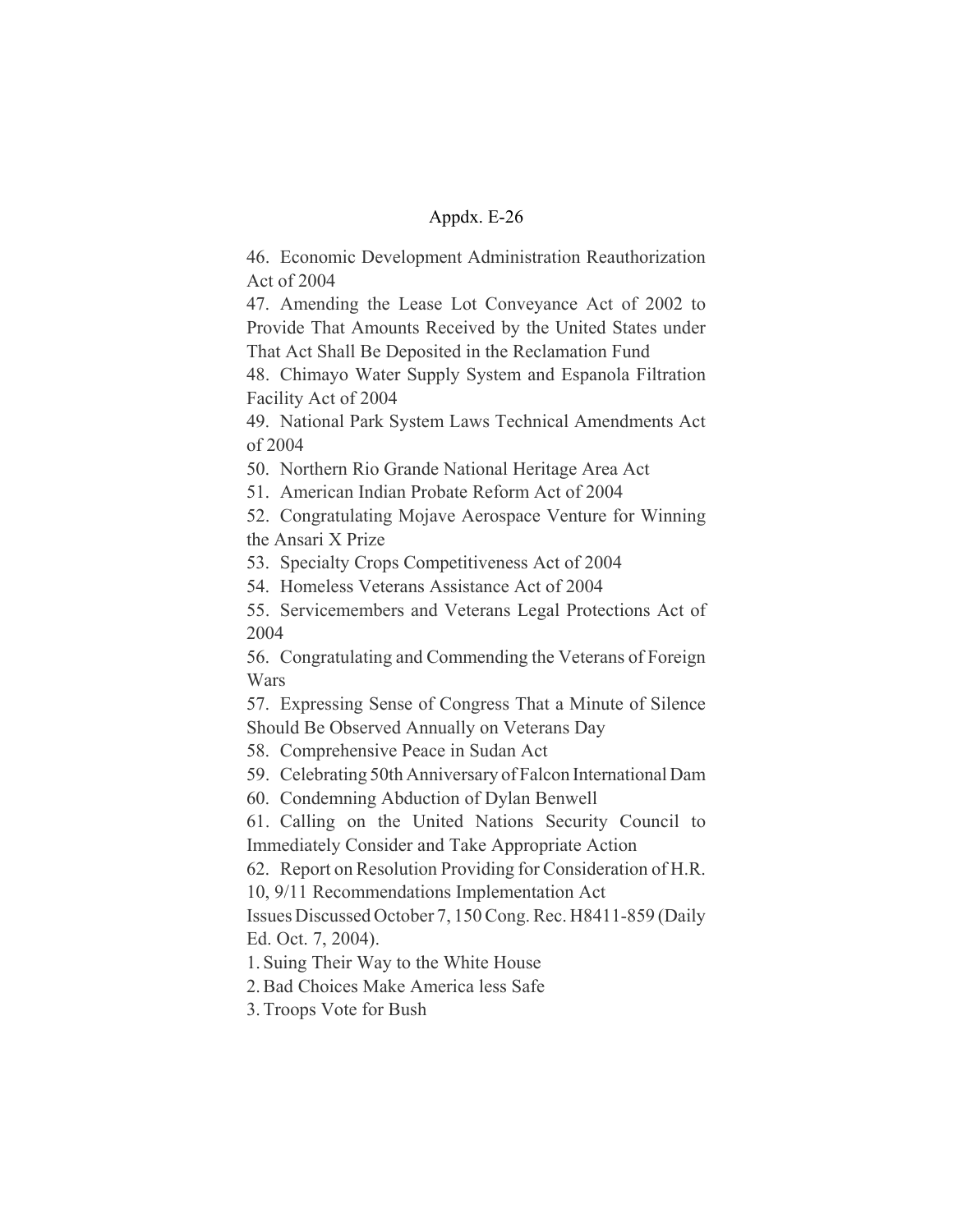4. Recognizing National Mental Illness Awareness Week

5. Border Security Infrastructure

6. Homeland Security Should Bring Unity in House

7. Americans Misled

8. Change Is Needed

9. CBS' Media Bias

10. The Truth Will Set You Free

11. Day of Reckoning

12. Sugar Reform Caucus

13. Weapons of Mass Destruction Report

14. Administration must Admit Mistakes

15. Times When War Is the Only Option

16. Sanctioning Iran

17. Appointment of Conferees on H.R. 4567, Department of

Homeland Security Appropriations Act, 2005

18. Internet Spyware (I-Spy) Prevention Act of 2004

19. Research Review Act of 2004

20. Taxpayer-teacher Protection Act of 2004

21. Privileged Report on H. Res. 776, Inquiry Requesting the President and Directing Secretary of Health and Human Services Provide Certain Documents Relating to Estimates and Analyses of Cost of Medicare Prescription Drug Legislation

22. Conference Report on H.R. 4520, American Jobs Creation Act of 2004

23. Economic Development Administration Reauthorization Act of 2004

24. Comprehensive Peace in Sudan Act

25. 9/11 Recommendations Implementation Act

26. Appointment of Conferees on H.R. 4837, Military Construction Appropriations Act, 2005

27. Appointment as Member to Commission on International Religious Freedom

28. Honoring the Fallen of the USS ``Cole''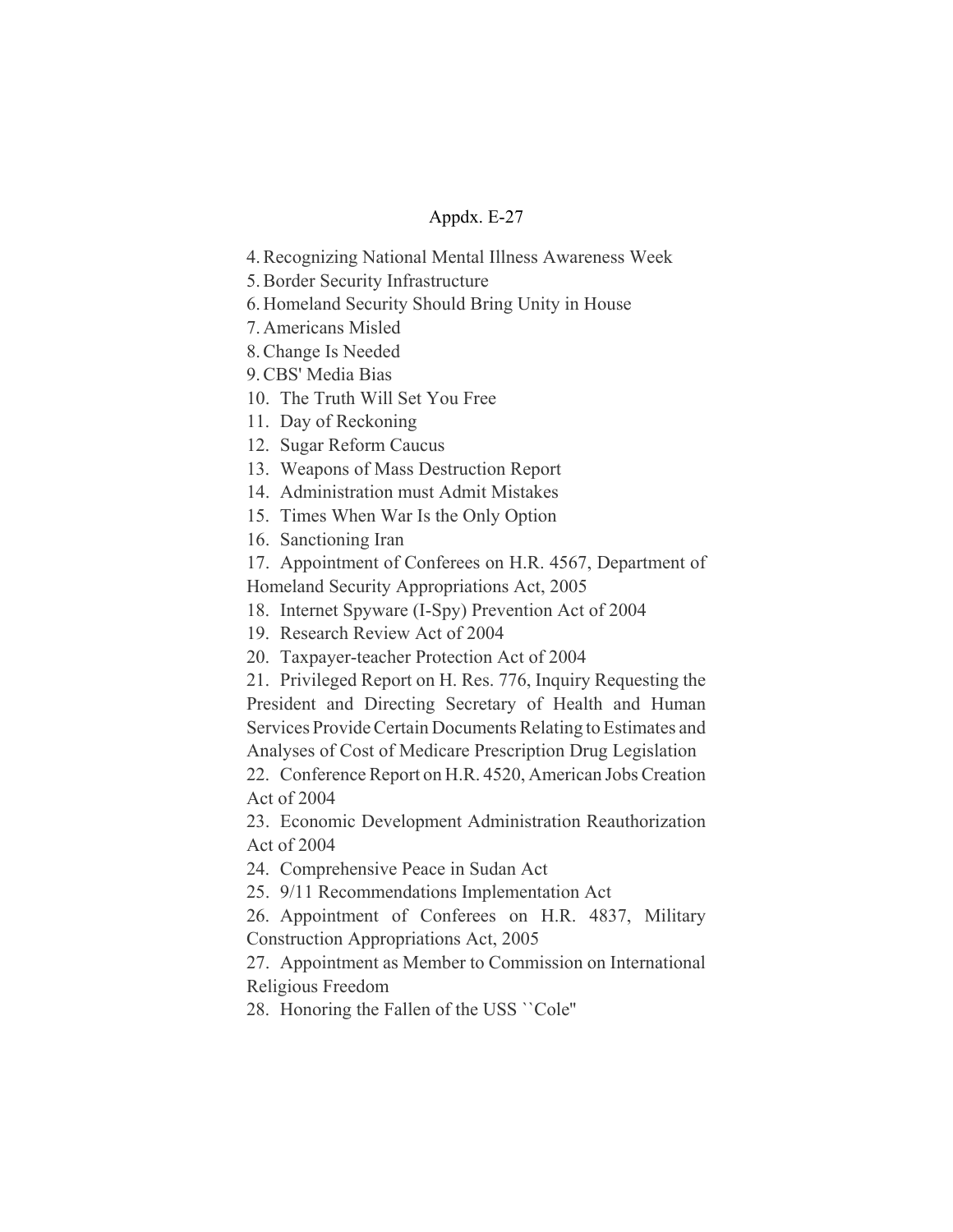Issues Discussed October 8, 150 Cong. Rec. H8861-9683 (Daily Ed. Oct. 8, 2004).

1. Unethical Republican House

2. Our Terrorist Enemies Are Afoot

3. Fog of War Has Set in

4. John Kerry's Handout to the Rich

5. Ethical Cloud over House Grows Darker

6. Arkansas National Guard Celebrates 200th Anniversary

7. Experts Prove Hussein Was a Threat

8. Change Is Coming

9. 9/11 Recommendations Implementation Act

10. Conference Report on H.R. 4200, Ronald W. Reagan National Defense Authorization Act for Fiscal Year 2005

11. Motion to Instruct Conferees on S. 2845, National Intelligence Reform Act of 2004

12. Privileges of the House--Special Counsel to Investigate Actions of Republican Majority Leader

13. Authorizing Illumination of Gateway Arch in Honor of Breast Cancer Awareness Month

14. Fort Donelson National Battlefield Expansion Act of 2004

15. State Justice Institute Reauthorization Act of 2004

16. Prevention of Child Abduction Partnership Act

17. Anabolic Steroid Control Act of 2004

18. Federal Regulatory Improvement Act of 2004

19. Family Farmer Bankruptcy Relief Act of 2004

20. Assistive Technology Act of 2004

21. Appointment of Conferees on H.R. 1350, Improving Education Results for Children with Disabilities Act of 2003

22. Extending Liability Indemnification Regime for Commercial Space Transportation Industry

23. National Earthquake Hazards Reduction Program Reauthorization Act of 2004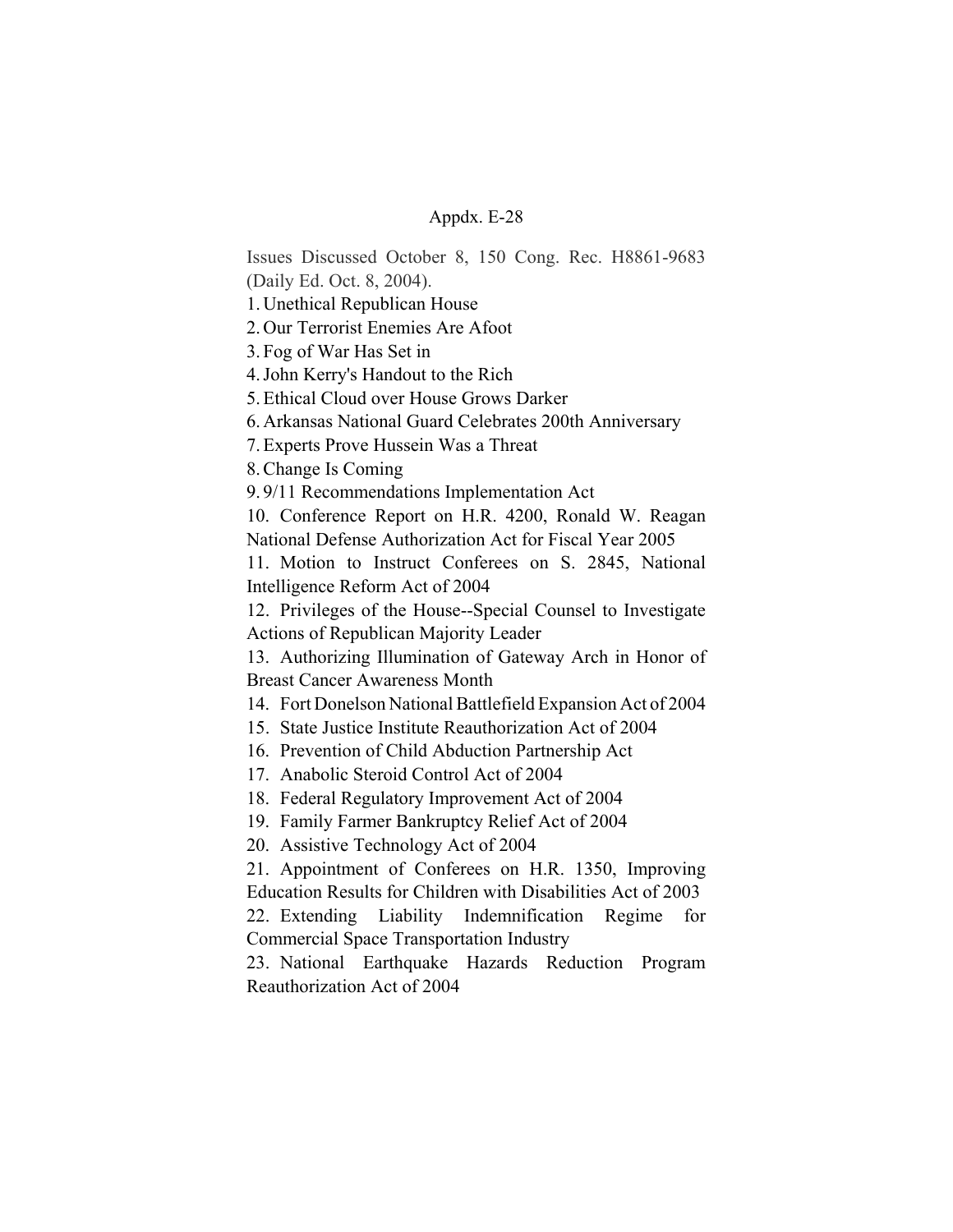24. Amending the Securities Laws to Permit Church Pension Plans to Be Invested in Collective Trusts

25. Privileged Report Requesting the President and the Secretary of Health and Human Services Provide Certain Documents Relating to the Medicare Prescription Drug Legislation

26. Modifying and Extending Certain Privatization Requirements of the Communications Satellite Act of 1962

27. John F. Kennedy Center Reauthorization Act of 2004

28. Veterans' Compensation Cost-of-living Adjustment Act of 2004

29. Global Anti-Semitism Review Act of 2004

30. Resolution of the Ethiopia-Eritrea Border Dispute Act of 2003

31. Conference Report on H.R. 1047, Miscellaneous Trade and Technical Corrections Act of 2004

32. Federal Employees Dental and Vision Benefits Enhancement Act of 2004

33. Memorials

Issues Discussed October 9, 150 Cong. Rec. H9053-9186 (Daily Ed. Oct. 9, 2004).

1. President Bush Promotes Job Growth

2. New Economic Policy for America

3. President Fated to Strike out

4. Many Disappointed with President's Use of Power

5. Republicans Strip Hate Crime Prevention Provisions from Defense Authorization Bill

6. Senator Kerry Stumbles Badly on Stem Cells Research

7. Pretty Pathetic

8. Conference Report on H.R. 4837, Military Construction Appropriations Act, 2005

9. Conference Report on H.R. 4567, Department of Homeland Security Appropriations Act, 2005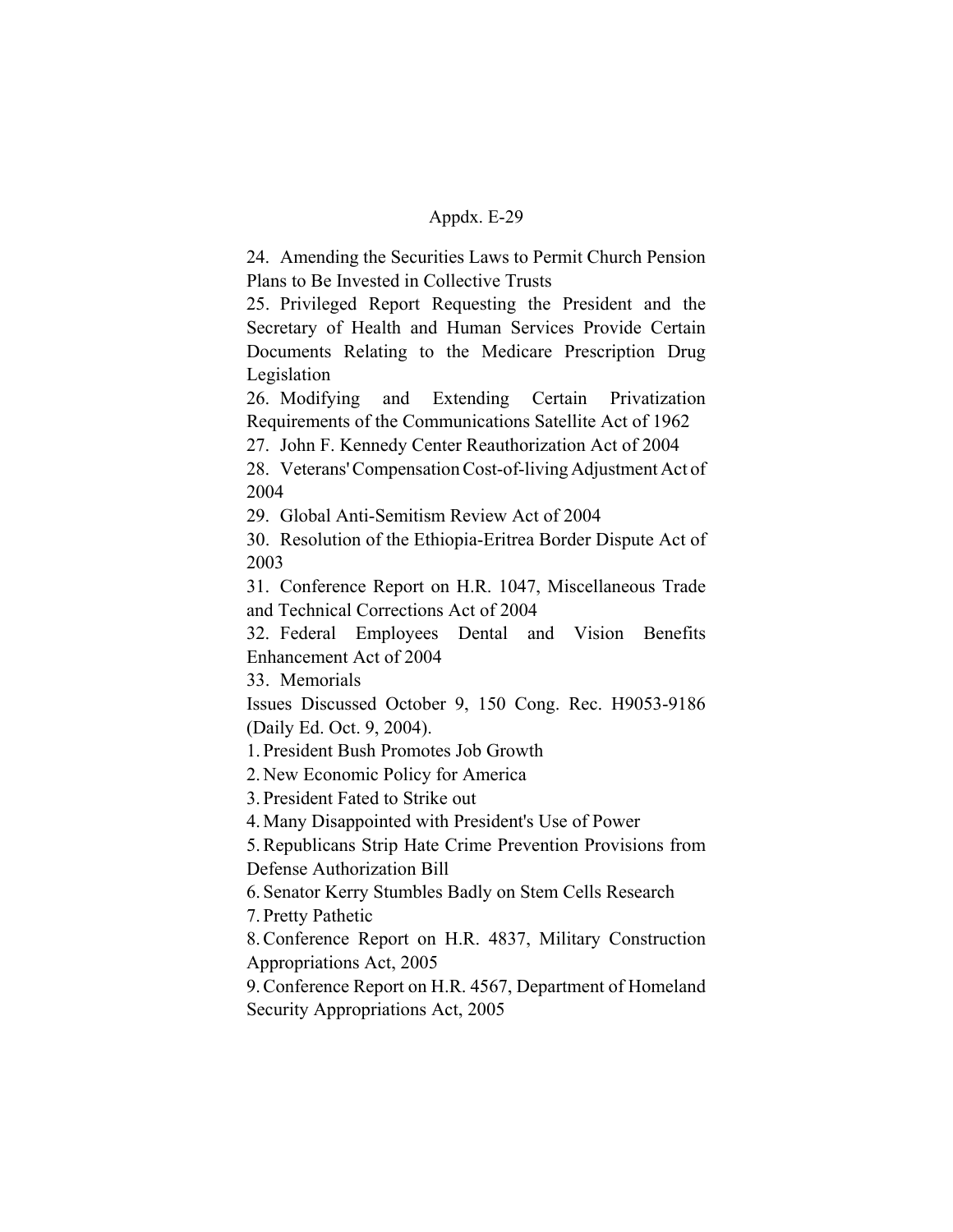10. Conference Report on H.R. 4200, Ronald W. Reagan National Defense Authorization Act for Fiscal Year 2005

11. Correcting Enrollment of H.R. 5107, Justice for All Act of 2004

- 12. Smart Security and the ``Backdoor Draft''
- 13. Judicial Activism
- 14. Elections in Afghanistan
- 15. Remembering Those Defending America's Freedom UNITED STATES SENATE – 2004\*

Issues Discussed September 7, 2004, 150 Cong. Rec. S8811- 8924 (daily ed. Sept. 7, 2004).

- 1. Making the 9/11 Commission's Recommendations Law
- 2. Passing an Energy Bill
- 3.Emergency Appropriations for Florida
- 4. Network Coverage of Conventions
- 5.Energy Policy
- 6.The Deficit
- 7.Committee on Present Danger
- 8.Ravages of Tropical Storm Gaston on Virginia

9. Nomination of Michael H. Watson to Be United States District Judge for the Southern District of Ohio

10. Emergency Supplemental Appropriations for Disaster Relief Act, 2004

- 11. Unanimous-Consent Agreement, H.R. 4567
- 12. MADD
- 13. The Right Course for the Economy
- 14. Local Law Enforcement Act of 2003

<sup>\*.</sup> The 2004 federal election occurred on November 2nd. Sixty days prior to the Federal Election Day was September 3rd. The following issues were considered on the floor of the Senate during that time. This list excludes renaming of buildings and recognizing honored individuals and groups, and extensions of remarks.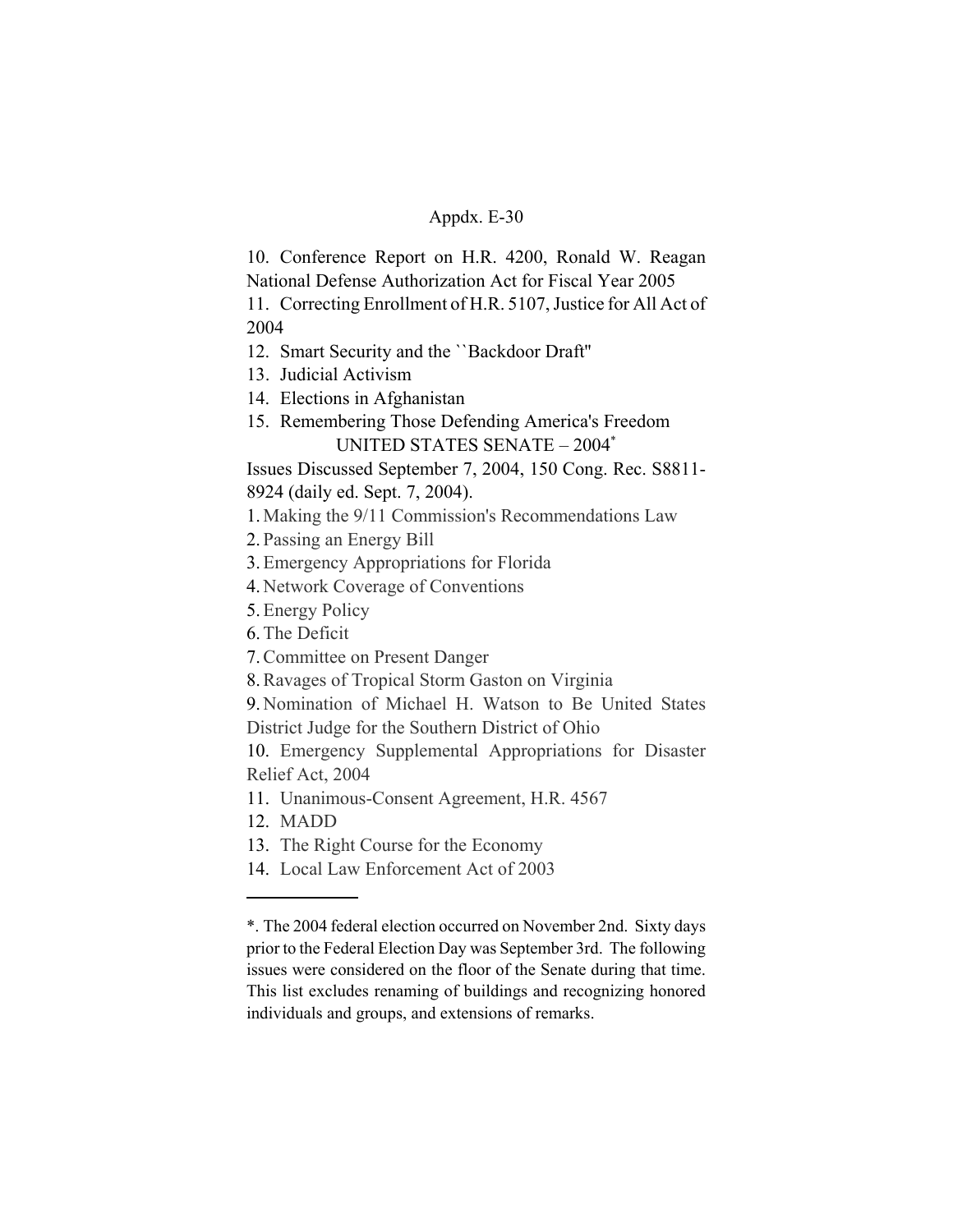15. Passage of U.S.-Australia Free Trade Agreement Act

16. Resolve, the National Infertility Association

17. Preliminary Report of the U.S. Commission on Ocean **Policy** 

18. Postal Accountability and Enhancement Act

19. North American Exploration

20. Notification of the President's Intention to Designate Iraq

as a Beneficiary Developing Country for Purposes of the Generalized System of Preferences, Pm 92

21. Foreign Travel Financial Reports

22. Authorization to Sign Bills and Resolutions

23. Measure Read the First Time, S. 2774

24. Appointment

25. Nominations

26. Confirmations

Issues Discussed September 8, 2004, 150 Cong. Rec. S8925- 8975 (Daily Ed. Sept. 8, 2004).

1. Sacrifices of Our Military Men and Women

2. Assault Weapons Ban to Expire

3.Iraq

4.Congressional Budget Office September Update

5.Reimportation of Drugs

6. Department of Homeland Security Appropriations Act, 2005

7.Local Law Enforcement Act of 2003

8. 2004 Olympic Games

9. Supplemental Appropriations Bill

10. The Benigno Family and Brain Injury Research

11. American Legion of Osage, Ia

12. Measure Placed on Calendar, S. 2774

13. Nominations

Issues Discussed September 9, 2004, 150 Cong. Rec. S8977-

9045 (Daily Ed. Sept. 9, 2004).

1.Reform of the Intelligence Community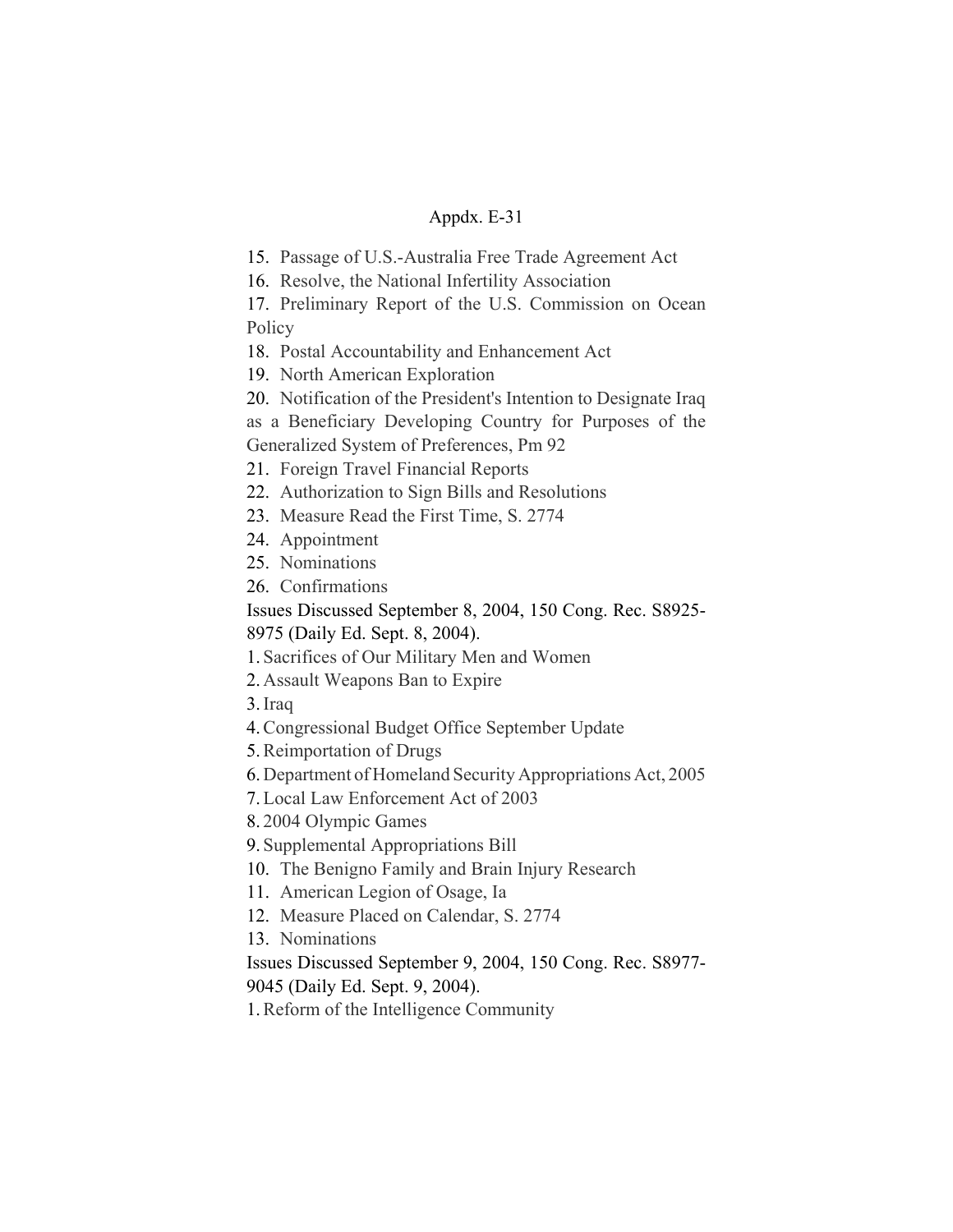2. Homeland Security Appropriations

3.Concerns in South Dakota

4. Highway Legislation

5. Flip-flopping

6. Sales Tax

7. FSC/ETI Jobs Conference

8. Sales Tax Deductibility

9.Conclusion of Morning Business

10. Department of Homeland Security Appropriations Act, 2005

11. Garrett Lee Smith Memorial Act

12. Local Law Enforcement Act of 2003

13. War on Proliferation

14. Back to School and the No Child Left Behind Act

15. Global Health and Protection Against Bioterror Attacks

16. Green Mountain Audubon Nature Center

17. Expressing Outrage at the Terrorist Atrocities in Beslan, Russia

18. Authorizing President to Award Gold Medal to Martin Luther King and Widow Coretta Scott King

19. Sports Agent Responsibility and Trust Act Issues Discussed September 10, 2004, 150 Cong. Rec. S9047-9097 (Daily Ed. Sept. 10, 2004).

1.Reflecting on September 11, 2001

2. Department of Homeland Security Appropriations Act, 2005

3.The Administration's Incompetence on Iraq

4. Health Care

5.Taxation of High-Speed Internet Access

6.Time Is Running Short

7. Pharmaceutical Market Access and Drug Safety Act of 2004

8. Garrett Lee Smith Memorial Act

9.Report Relative to the Continuation of the National Emergency with Respect to Certain Terrorist Attacks, Pm 93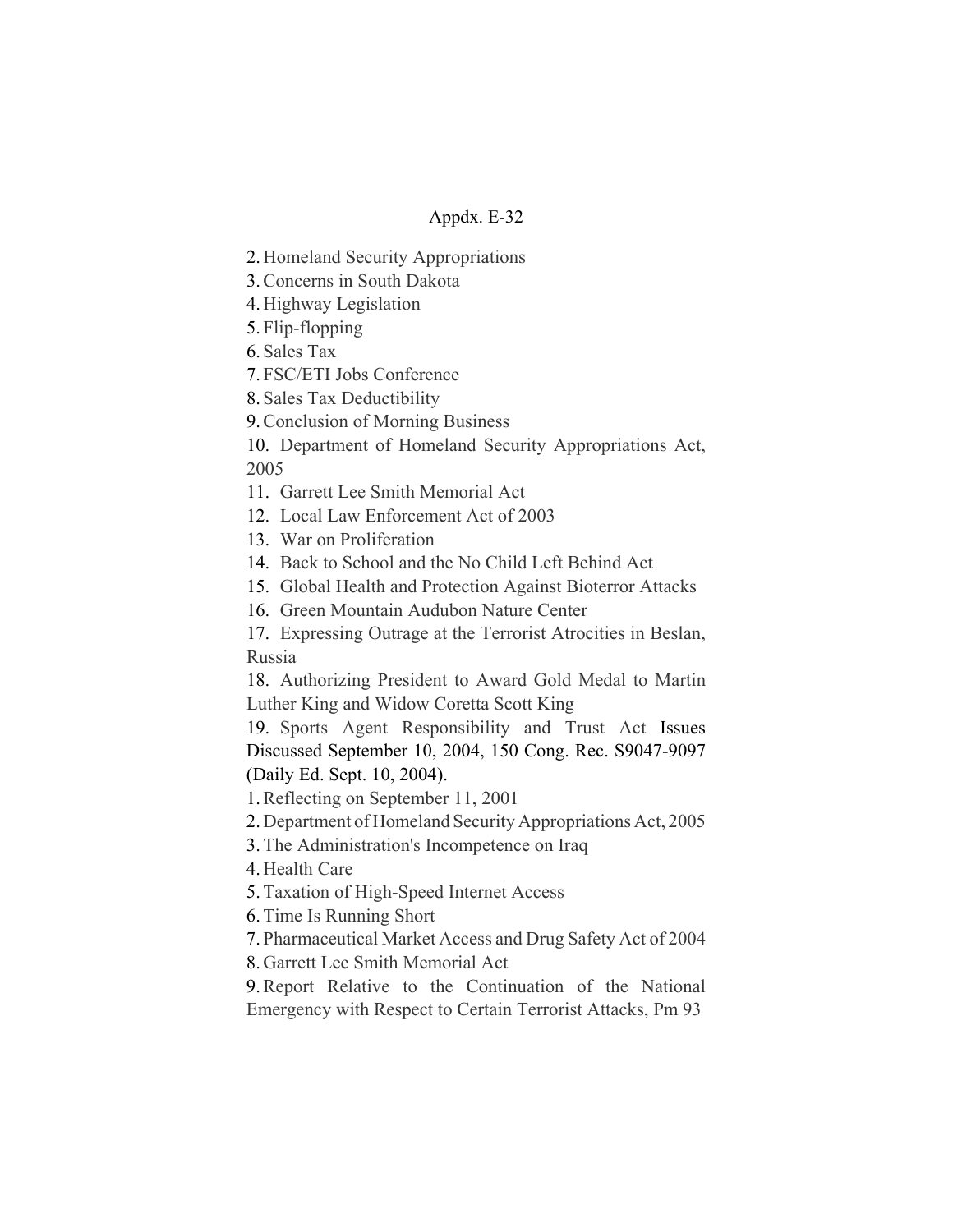10. Garrett Lee Smith Memorial Act

11. Designating September 11 as a National Day of Voluntary

Service, Charity, and Compassion

12. Conveyance of the Real Property Located at 1081 West Main Street in Ravenna, Ohio

13. Nominations

Issues Discussed September 13, 2004, 150 Cong. Rec. S9099-

9154 (Daily Ed. Sept. 13, 2004).

1. Medical Liability Reform

2.Intelligence Reform

- 3.Emergency Assistance for FEMA
- 4. Assault Weapons Ban
- 5.Intelligence Reform, Iii

6. Failed Policy in Iraq

7. Department of Homeland Security Appropriations Act, 2005

8.John Kerry's Health Care Plan

9.Local Law Enforcement Act of 2003

- 10. Budget Scorekeeping Report
- 11. Nurse-managed Clinics Vital to Va
- 12. Soldiers and NASCAR
- 13. Appointment
- 14. Nominations

Issues Discussed September 14, 2004, 150 Cong. Rec. S9155- 9240 (Daily Ed. Sept. 14, 2004).

1.Rosh Hashanah and Anti-Semitism

2.Reimportation of Prescription Drugs

3.Escalating Costs of Medicare

4.The Federal Government must Keep its Education Promises

5. Health Care in America

6. Anti-Jewish Sentiment in Europe

7. Department of Homeland Security Appropriations Act, 2005

8.Recess

9.Local Law Enforcement Act of 2003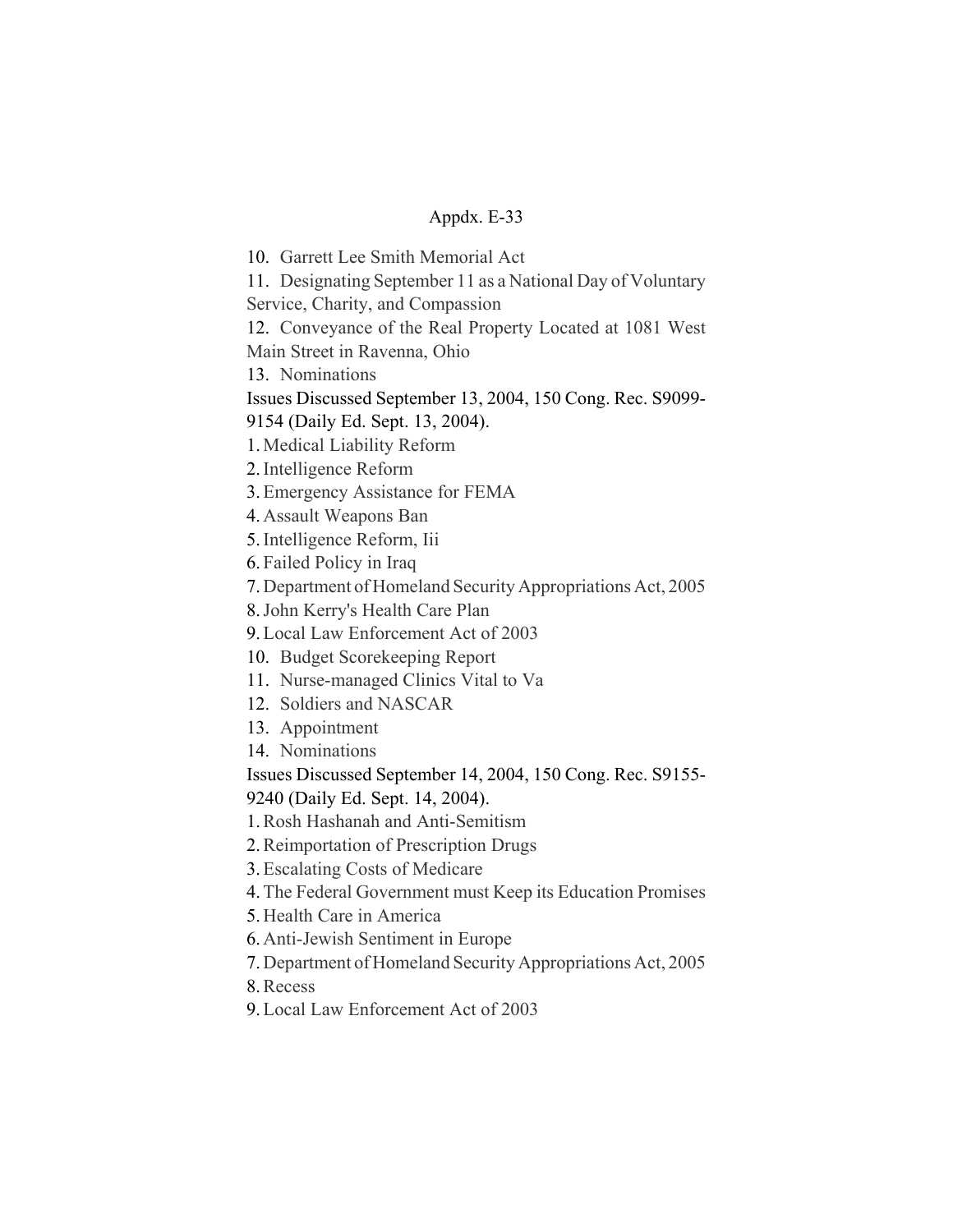10. Hungarian Gold Train

11. Unanimous Consent Agreement, S. 2674

12. Order to Request Return of Papers, S. 2261

Issues Discussed September 15, 2004, 150 Cong. Rec. S9241-

9361 (Daily Ed. Sept. 15, 2004).

1. Appropriations and Intelligence Reform

2. Military Construction Appropriations Act, 2005

3. Morning Business

4.Continuing the Fight Against Anti-Semitism

5. Violence Against Women Act

6.Rosh Hashanah and Hope

7.Lack of Direction

8.Legitimacy of News Stories

9.Land and Water Conservation Fund

10. Energy

11. Conservation Royalties

12. Squeeze on Middle-income Families

13. The Economy

14. Need for Energy Legislation

15. Homeland Security Appropriations

16. Local Law Enforcement Act of 2003

17. American Youth Philharmonic Orchestra

18. Federal Trade Commission Reauthorization Act

19. Republican High Tech Task Force

20. Employment Opportunities for Native People

21. Funding for Hurricane Damage

22. Department of Homeland Security Appropriations Act, 2005

23. Calling for the Suspension of Sudan's Membership on the U.N. Commission on Human Rights

24. Unanimous Consent Agreement, S. 2666

25. Federal Trade Commission Reauthorization Act of 2003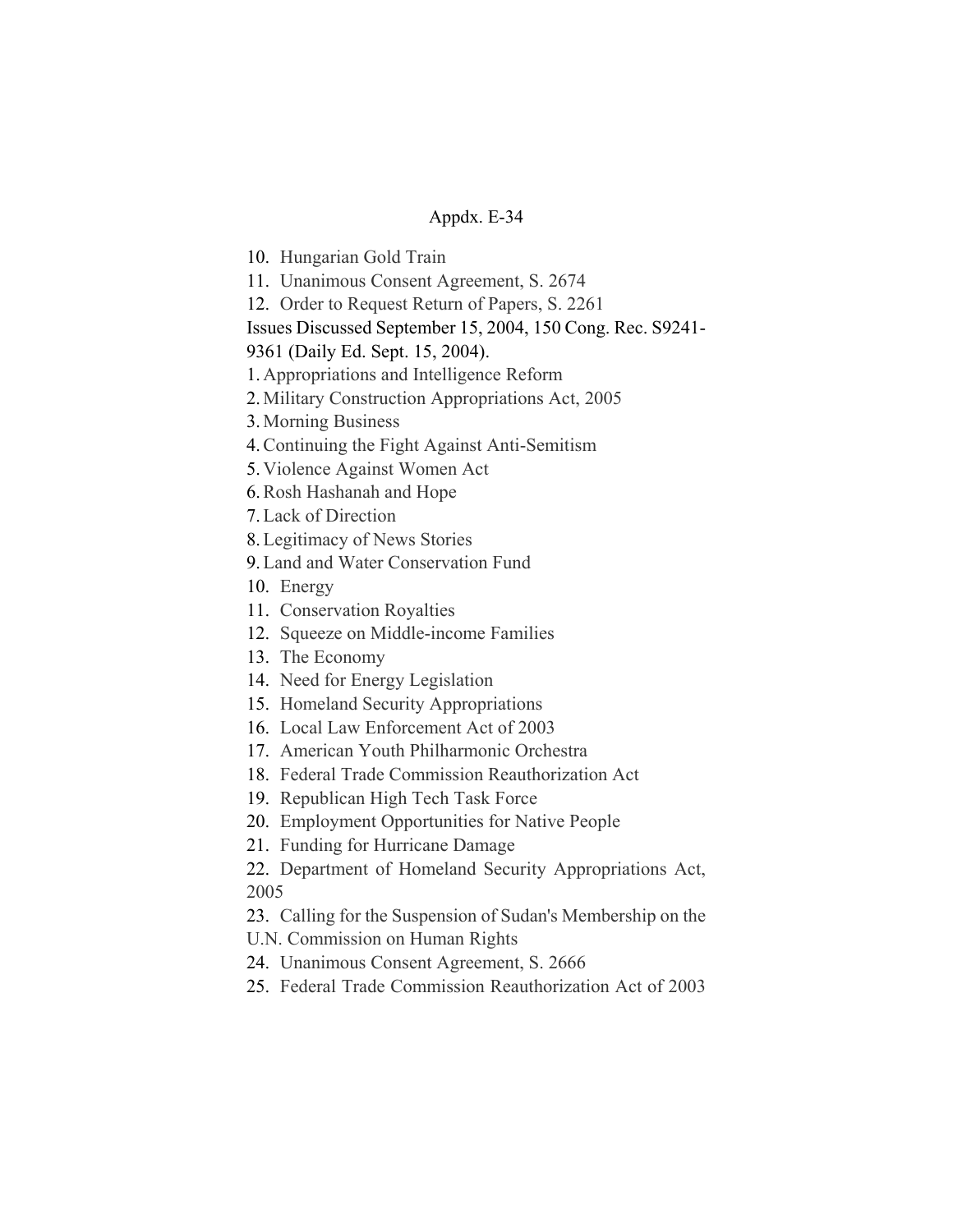26. Implementation of Fish Passage and Screening Facilities at Non-federal Water Projects

27. Wallowa Lake Dam Rehabilitation and Water Management Act of 2004

28. Alaska Native Allotment Subdivision Act

29. Southwest Forest Health and Wildfire Prevention Act of 2004

30. Arch Hurley Conservancy District Water Conservation Project Feasibility Study

31. Valles Caldera Preservation Act of 2004

32. Manhattan Project National Historical Park Study Act

33. Craig Recreation Land Purchase Act

34. Lease Lot Conveyance Act of 2002 Amendments

35. Johnstown Flood National Memorial Boundary Adjustment Act of 2003

36. Extension of the Term of Forest Counties Payments **Committees** 

37. Arapaho and Roosevelt National Forests Land Exchange Act of 2004

38. Extension of the Deadline for Construction to Commence on a Hydroelectric Project in Alaska

39. Carpinteria and Montecito Water Distribution Systems Conveyance of 2003

40. Williamson County Water Recycling Act of 2003

41. Amendment to the Reclamation Project Authorization Act of 1972

42. National Aviation Heritage Area Act

43. Northern Rio Grande National Heritage Area Act

44. Atchafalaya National Heritage Area Act

45. Kate Mullany National Historic Site Act

46. Additional Appropriations for the Reclamation Safety of Dams Act of 1978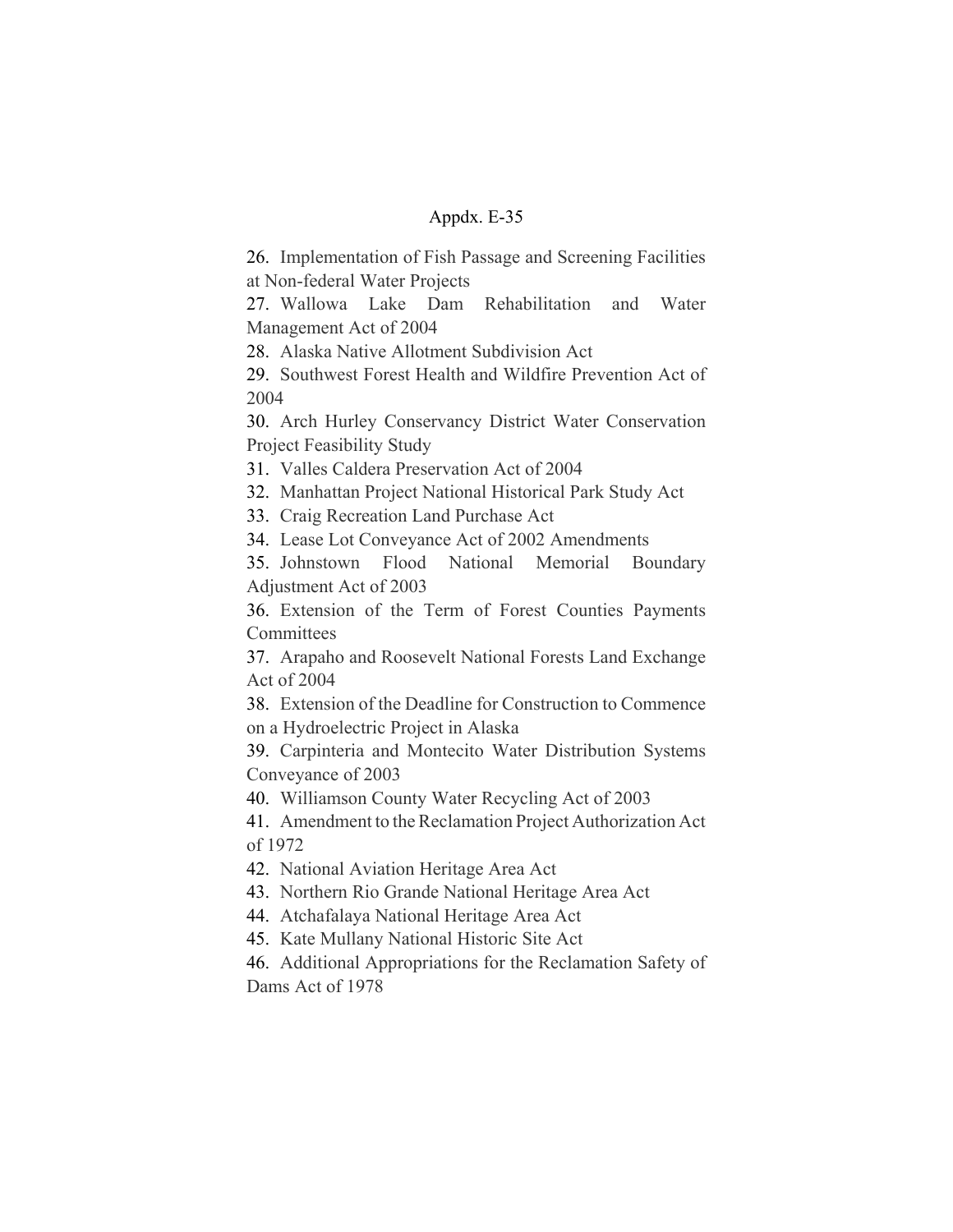47. United States-Mexico Trans-boundary Aquifer Assessment Act

48. Land Exchange in Everglades National Park

49. Tapoco Project Licensing Act of 2004

50. Frannie, Wyoming Land Conveyance

51. Rio Grande Natural Area Act

52. Edward H. Mcdaniel American Legion Post No. 22 Land Conveyance Act

53. Railroad Right-of-way Conveyance Validation Act of 2003

54. Big Horn Bentonite Act

55. Federal Land Recreational Visitor Protection Act of 2004

56. El Camino Real De Los Tejas National Historic Trail Act

57. Lewis and Clark National Historical Park Act of 2004

58. Sand Creek Massacre National Historic Site Trust Act of 2004

59. Conveyance to Beaver County, Utah

60. Jean Lafitte National Historical Park and Preserve Boundary Adjustment Act of 2004

61. New Mexico Water Planning Assistance Act

62. Lake Nighthorse

63. Chimayo Water Supply System and Espanola Filtration Facility Act of 2004

64. National Heritage Partnership Act

65. Mount Rainier National Park Boundary Adjustment Act of 2004

66. Amendments to the Reclamation Projects Authorization and Adjustment Act of 1992

67. Martin Luther King, Jr., National Historic Site Land Exchange Act

68. Timucuan Ecological and Historic Preserve Boundary Revision Act of 2004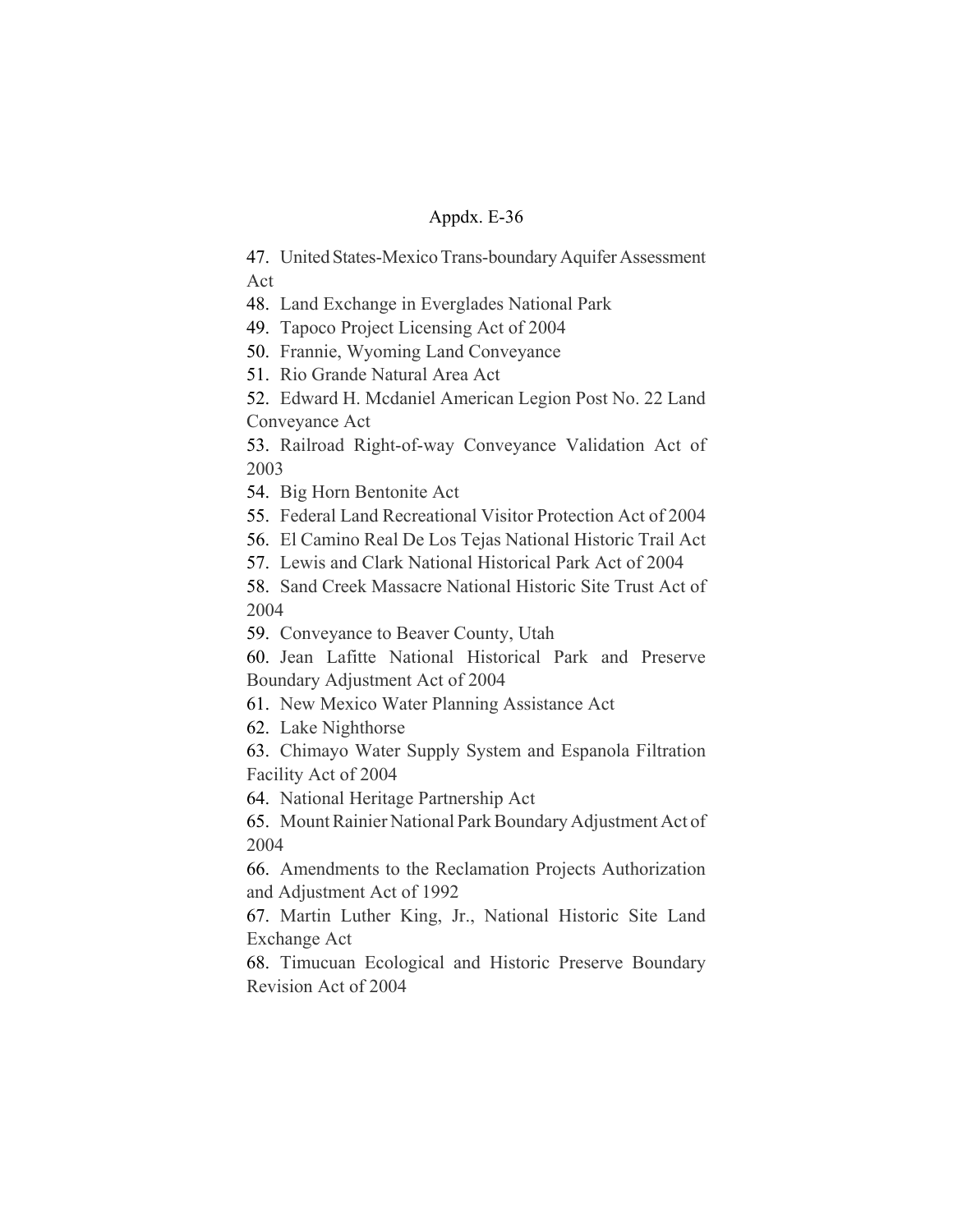69. California Water Security and Environmental Enhancement Act

70. Nominations

Issues Discussed September 20, 2004, 150 Cong. Rec. S9365- 9394 (Daily Ed. Sept. 20, 2004).

1.The Federal Judiciary

2. Hurricane Ivan

3. One Shot Antelope Hunt

4.Celebrating the Constitution

5. Military Construction Appropriations Act, 2005

6.Implementation of Accountability Provisions for Students with Special Needs

7.Local Law Enforcement Act of 2003

8. Opening of the National Museum of the American Indian

9. Submitting Changes to 302(a) Allocations

10. Apology to the Boston Globe

11. Alzheimer's Disease

12. Marine Corps Air Station Miramar: Top Marine Corps Installation

13. Executive Order That Terminates the Emergency Declared in Executive Order 12543 with Respect to the Policies and Actions of the Government of Libya and Revokes Related Executive Orders, Pm 94

14. Edward H. Mcdaniel American Legion Post No. 22 Land Conveyance Act

15. Lewis and Clark National Park Act of 2004

16. Jean Lafitte National Historical Park and Preserve Boundary Adjustment Act of 2004

17. Order to Request for Return of Papers, H.R. 4567

18. Appointments

19. Nomination Placed on Calendar, PN-1267

20. Nominations

21. Confirmations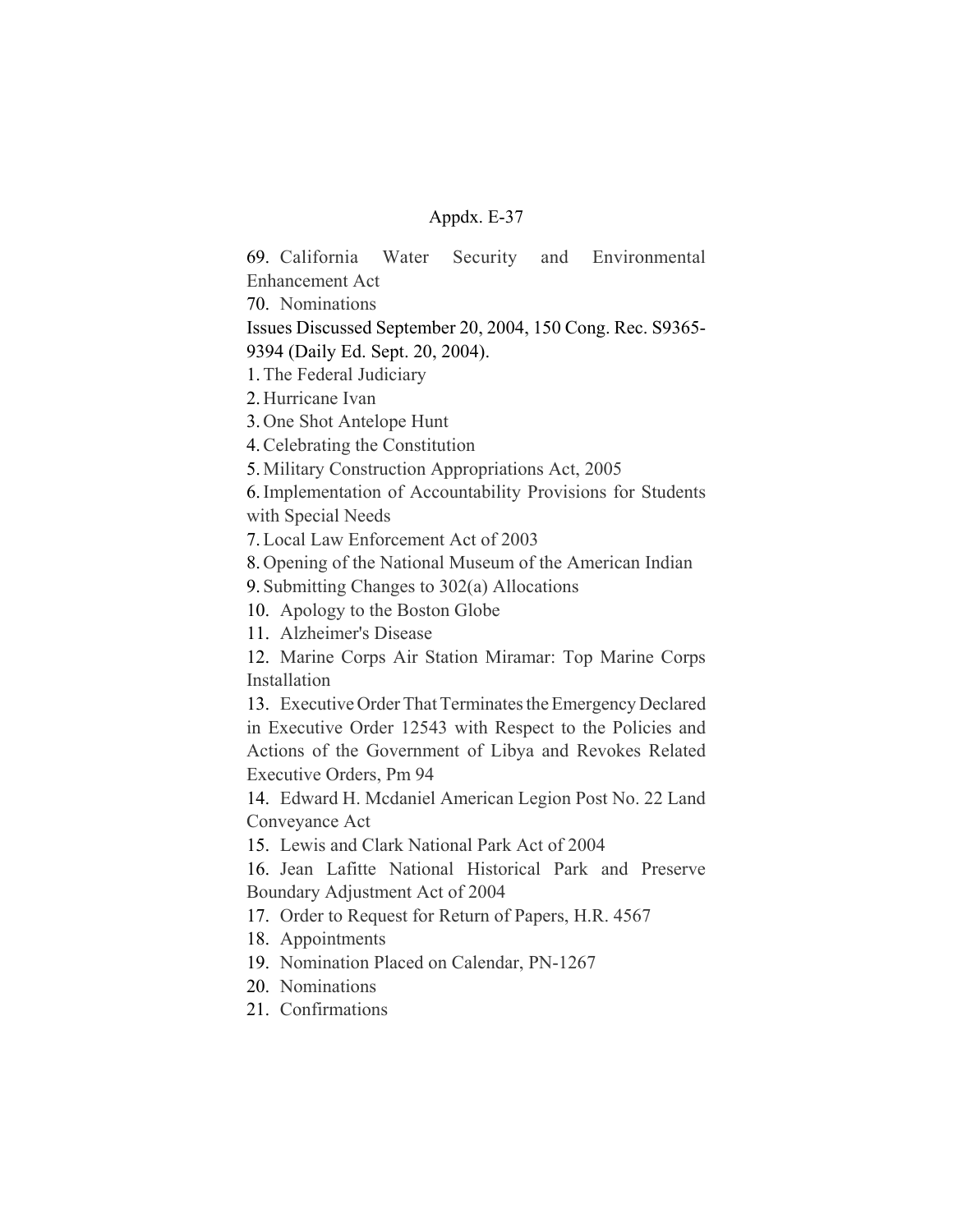Issues Discussed September 21, 2004, 150 Cong. Rec. S9395- 9469 (Daily Ed. Sept. 21, 2004).

- 1.Intelligence Reform
- 2. Asbestos Exposure
- 3. Native American Museum
- 4. Senator Kerry's Iraq Plan
- 5.Widening of the Income Gap
- 6.Instability in Iraq
- 7. President Bush's Accomplishments
- 8.The Economy
- 9. Medicare Premium Increase
- 10. Iraq
- 11. Charitable Giving Act
- 12. Unanimous Consent Request, H.R. 1261
- 13. Ugliness of American Politics
- 14. Voting in America
- 15. Apology to the People of South Dakota
- 16. Three Major Hurricanes in Florida
- 17. The Situation in Russia: Back in the USSR
- 18. No Plan for Iraq
- 19. Legislative Branch Appropriations Act, 2005
- 20. Election Contest
- 21. Guiding Principles for Intelligence Reform
- 22. Caution in Post-9/11 Commission Era
- 23. Intelligence System
- 24. Roadblock to Progress
- 25. Peace in Sudan
- 26. Remarks to the Council on Foreign Relations
- 27. Local Law Enforcement Act of 2003
- 28. West Virginia's 2004 Angels in Adoption
- 29. Supporting Children in Crisis
- 30. Endorsement of the Public Safety Officers' Defense Act
- 31. The Air Force Academy Drum and Bugle Corps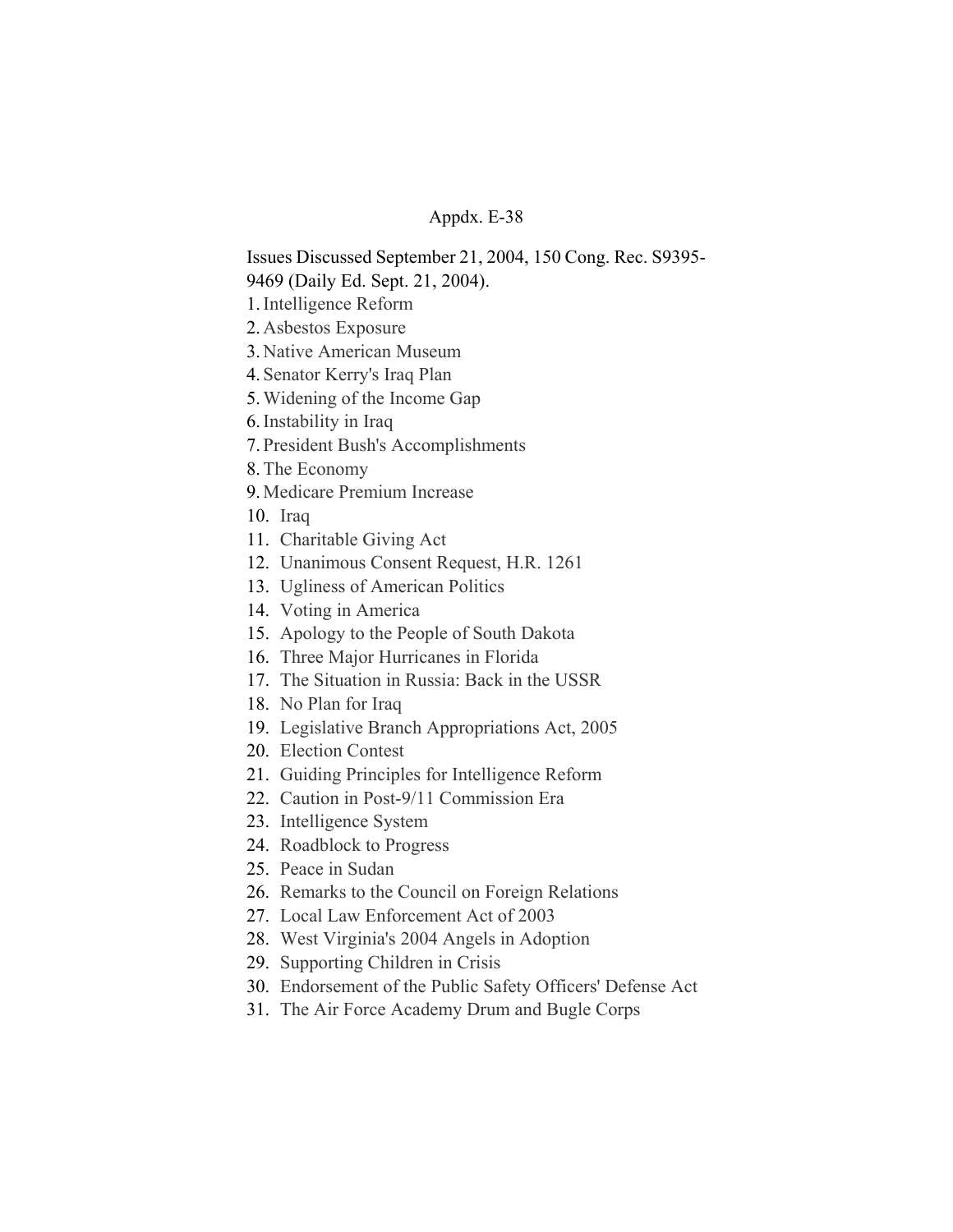32. Beale Air Force Base: Air Force Excellence

33. Report Declaring the Continuation of the National Emergency with Respect to Persons to Commit, Threaten to Commit, or Support Terrorism, Pm 95

34. Maritime Transportation Security Act of 2004

35. Unanimous Consent Agreement, H.R. 1350

36. Nominations

Issues Discussed September 22, 2004, 150 Cong. Rec. S9471- 9538 (Daily Ed. Sept. 22, 2004).

1. Nomination of Porter Goss to Be CIA Director

2.Intelligence Deliberations

3.The Skyrocketing Cost of Health Care

4.The United Nations

5.Iraq

6. Hurricane Devastation

7.Intelligence Reform and the War on Terrorism

8.Education Funding

9. Student Loan Scandal

10. The Economy

11. The Tax Bill

12. Lobbying about Medicare

13. Local Law Enforcement Act of 2003

14. Security for Supreme Court Justices

15. Rotterdam Convention on Prior Informed Consent

16. Lanham Act Clarification

17. Missouri River Drought Conservation Plan

18. Jumpstart Our Business Strength Act

19. Unanimous-consent Request, S. 2273

20. District of Columbia Appropriations Act, 2005

21. Measure Read the First Time, S. 2830

22. Responding to Conditions in Burma under the Illegitimate

Rule of the State Peace and Development Council

23. Measure Placed on the Calendar, S. 2823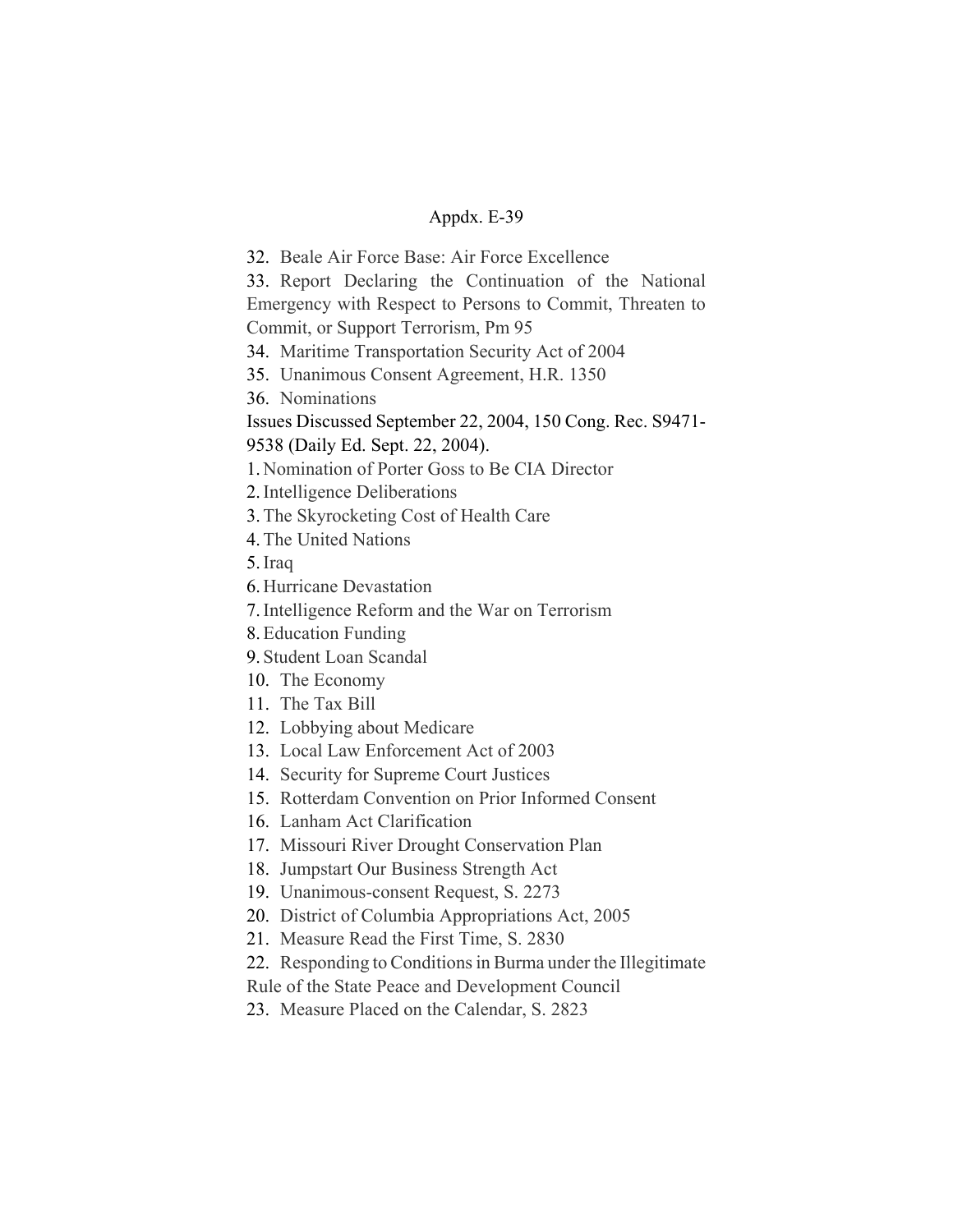24. Orders for Thursday, September 23, 2004

25. Confirmation

Issues Discussed September 23, 2004, 150 Cong. Rec. S9599-

9656, S9539-9597 (Daily Ed. Sept. 23, 2004).

1. Need to Vote on Reimportation

2. Health Care

3.``Illegal'' War and the Rule of Law

4. America Has a Strong Ally in Iraq

5. Health Care in America

6. Staying the Course in Iraq

7. Hurricane Damage in Florida

8. Miguel Angel Rodriguez, New OAS Secretary General

9. News Conference with President Bush and Prime Minister Allawi

10. Iraq

11. Foreign Operations Amendments

12. Ohio Flooding

13. Intelligence Reform

14. Alternative Energy Tax Credits

15. High Energy Prices and the Strategic Petroleum Reserve

16. Unanimous-consent Agreement, H.R. 4818

17. Working Families Tax Relief Act of 2004, Conference Report

18. Foreign Operations, Export Financing, and Related Programs Appropriations Act, 2005

19. Nominations

20. Prime Minister Ayad Allawi's Speech

21. National Museum of the American Indian

22. Stennis Fellows Program

23. Nomination of the Honorable Porter Goss to Be Director

of Central Intelligence

24. District of Columbia Appropriations

25. Stem Cell Research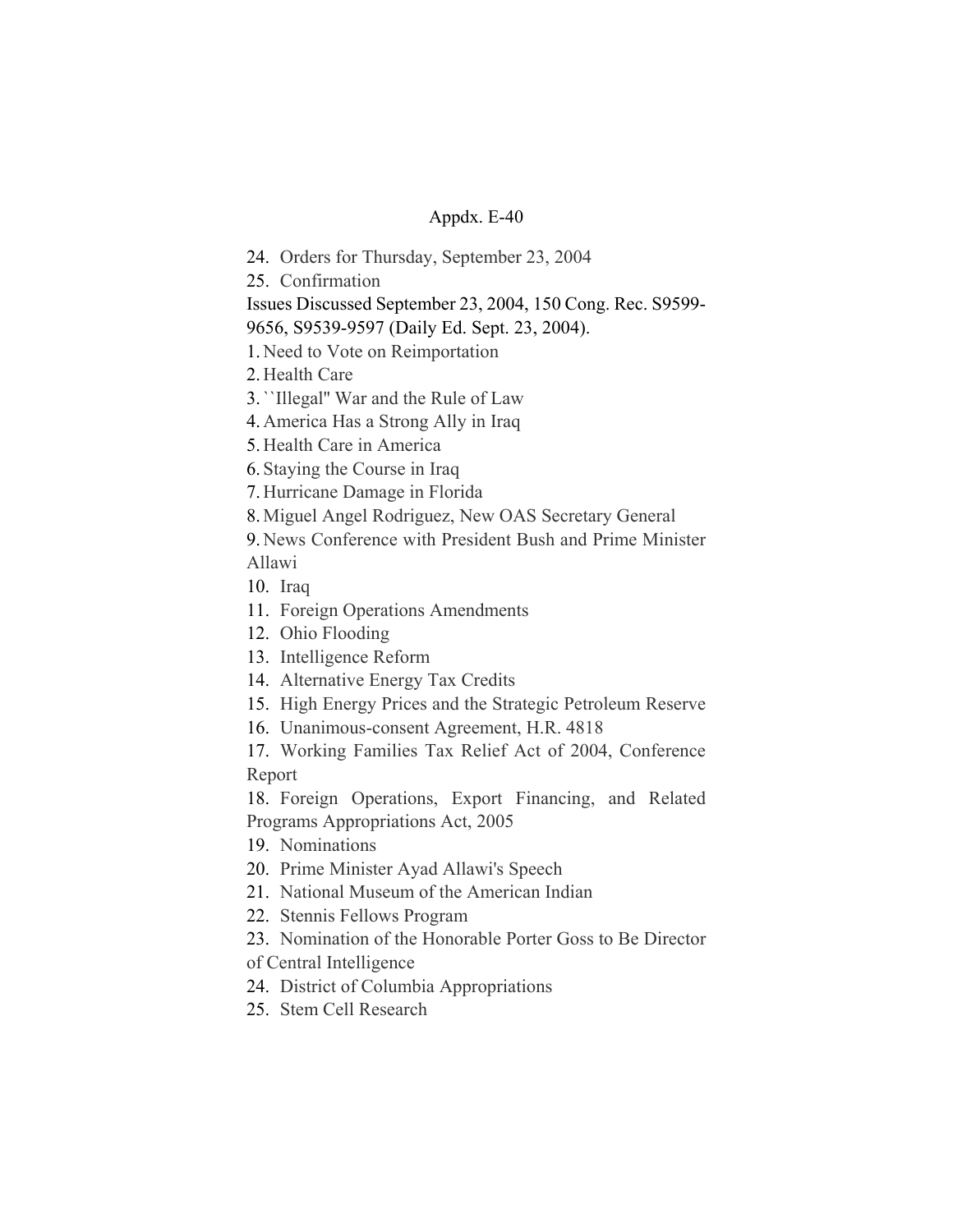- 26. Local Law Enforcement Act of 2003
- 27. Disaster Assistance
- 28. Greater Civic Awareness
- 29. John Heinz Senate Fellowship Program

30. Expressing the Sense of Congress in Support of the Ongoing Work of the Organization for Security and Cooperation in Europe

31. Recognizing That Prevention of Suicide Is a Compelling National Priority

32. Amending the Stevenson-Wydler Technology Innovation Act of 1980

- 33. Comprehensive Peace in Sudan Act of 2004
- 34. Measures Read the First Time, S. 2844 and S. 2845
- 35. Measure Placed on the Calendar, S. 2830
- 36. Unanimous Consent Agreement, S. 2845
- Issues Discussed September 24, 2004, 150 Cong. Rec. S9657- 9690 (Daily Ed. Sept. 24, 2004).
- 1.Trade
- 2.International Trade
- 3.Iraq
- 4. Secret Holds
- 5.The Administration Policy in Iraq
- 6. North Korea Human Rights Act
- 7. Help the Victims of Agricultural Natural Disasters
- 8. Status of the Transportation Bill
- 9. Homeland Security Needs a Green Light, Not a Blue Slip
- 10. Working Families Tax Relief Act
- 11. Foreign Operations Appropriations
- 12. Continuing Care for Recovering Families Act
- 13. Keep Our Promise
- 14. Release of Yaser Hamdi
- 15. Legislative Branch Appropriations Act, 2005
- 16. District of Columbia Appropriations Act, 2005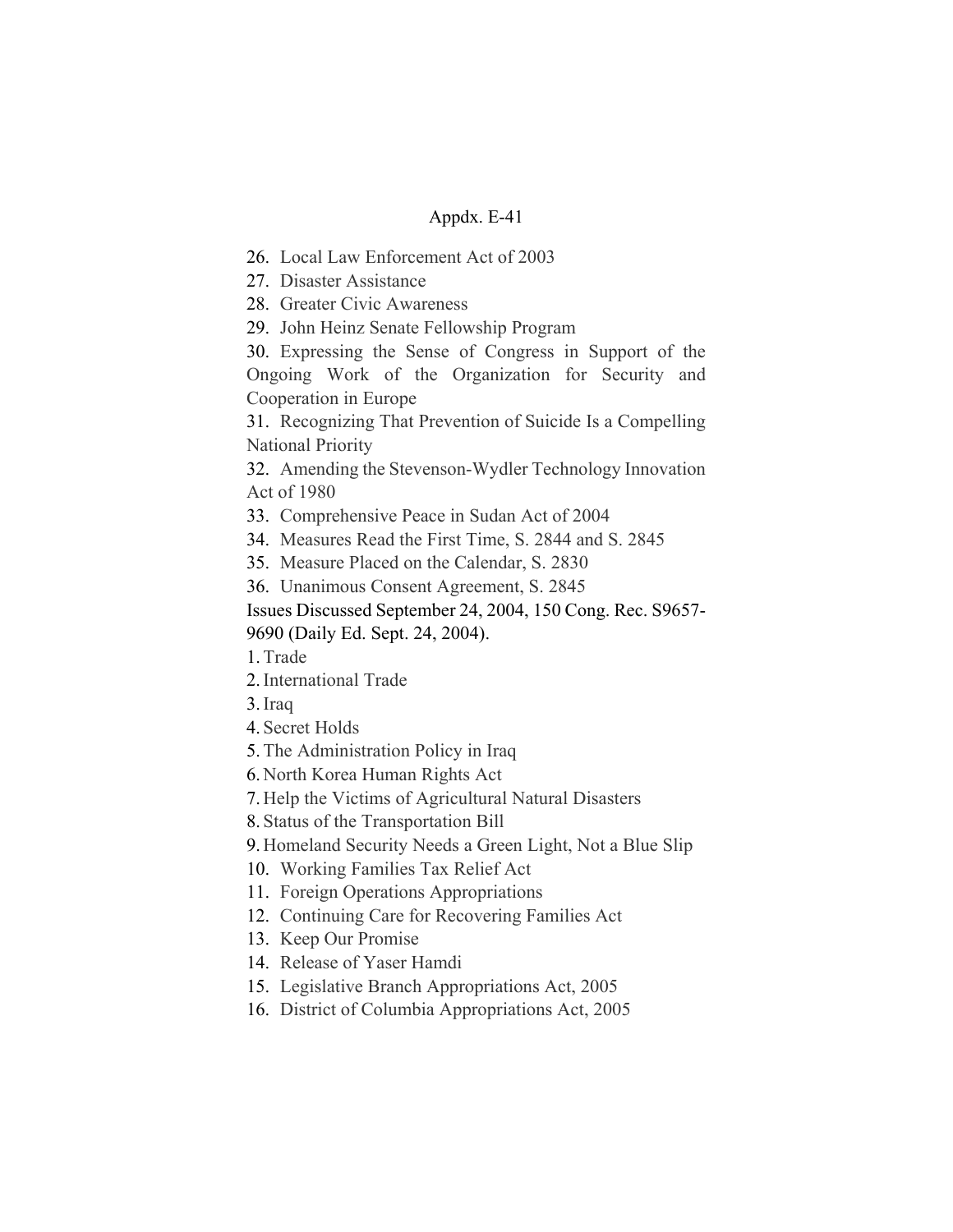17. Measures Placed on the Calendar, S. 2844 and S. 2845

Issues Discussed September 27, 2004, 150 Cong. Rec. S9691-

9759 (Daily Ed. Sept. 27, 2004).

1. A Time for Accomplishments

2. North Platte Canteen in North Platte, Nebraska

3. Order of Procedure

4.Reservation of Leader Time

5. Morning Business

6. Health Care in America

7. Florida's Hurricanes

8. Health Care

9.Iraq

10. National Intelligence Reform Act of 2004

11. Security for Justices, S. 2742

12. Local Law Enforcement Act of 2003

13. Foreign Operations Export Financing, and Related Programs Appropriations Act, 2005

14. National Intelligence Reform Act of 2004, Continued

Issues Discussed September 28, 2004, 150 Cong. Rec. S9761-

9866 (Daily Ed. Sept. 28, 2004).

1.Intelligence Reform and Schedule

2.Ensuring a Strong Farm Credit System

3.Intelligence Reform

4.Welfare Reform

5. Four-part Presidential Plan for Iraq

6. Senator Kerry and America's Challenges

7.Thirteen Reasons Why We Are Not Safer

8.Challenges Facing America

9. National Intelligence Reform Act of 2004

10. North Korean Human Rights Act of 2004

11. Local Law Enforcement Act of 2003

12. Ofheo's Investigation of Fannie Mae

13. Boys & Girls Club of America Reauthorization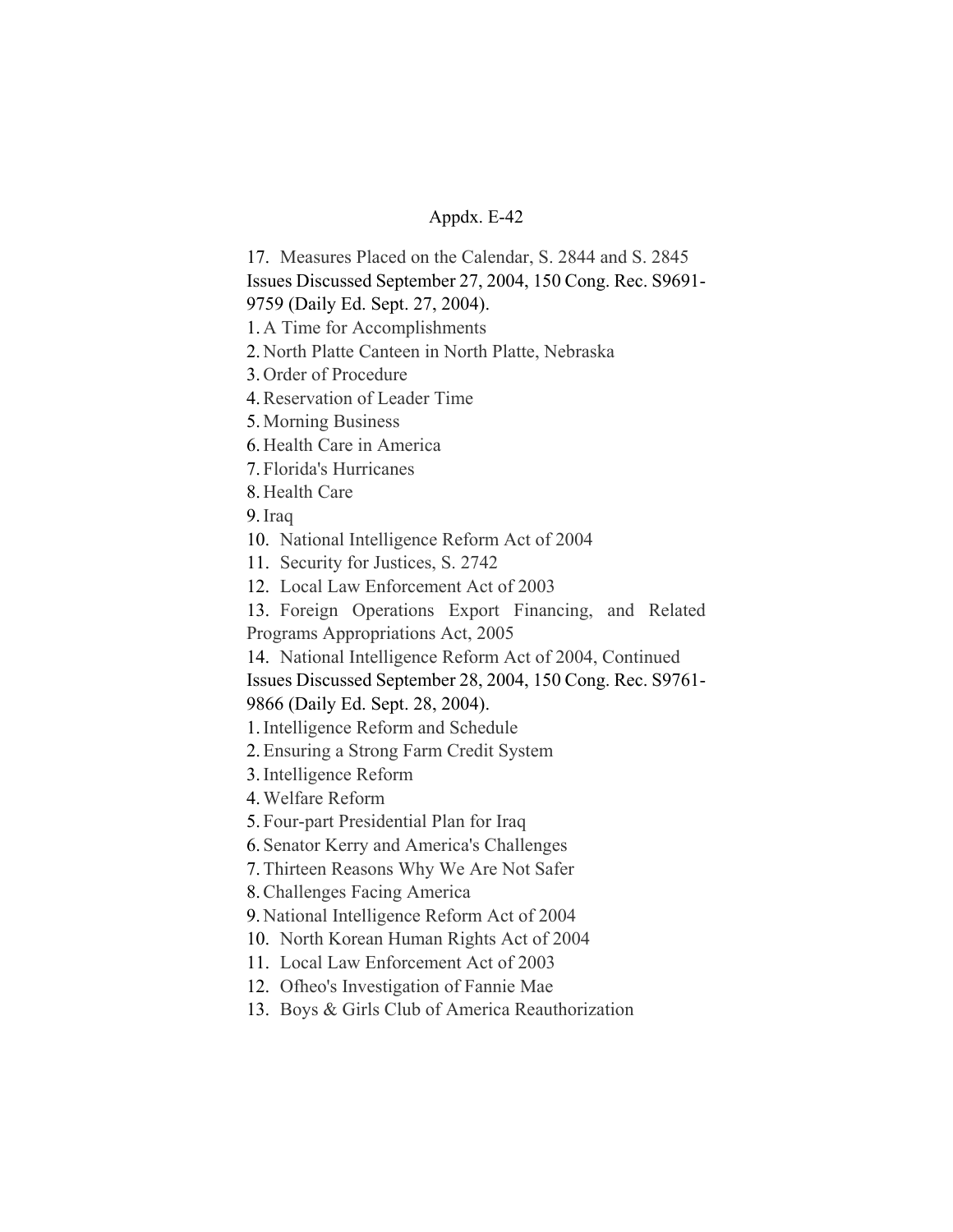14. Agriculture Disaster Funding

15. Walter S. Smith, Jr., Chief United States District Judge

16. Coastal Barrier Resources

17. Reauthorization of the Tropical Forest Conservation Act of 1998

18. Measures Read the First Time, S. 2852, H.R. 1084, and H.R. 1787

19. Supreme Court Authorization

20. Measure Referred, H.R. 3428

21. Confirmations

Issues Discussed September 29, 2004, 150 Cong. Rec. S9867- 9994 (Daily Ed. Sept. 29, 2004).

1.Intelligence Reform

2. Our Responsibility to America's Heroes

3. Policy in Iraq

4. National Intelligence Reform Act of 2004

5. Special Olympics Sport and Empowerment Act of 2004

6.In Recognition of His Excellency H.E. Bader Omar Al-Dafa,

Ambassador of Qatar to the United States

7. Measures Placed on the Calendar, S. 2852, H.R. 1084, and H.R. 1787

8. Measure Read the First Time, S. 2866

9.Tax Treatment of Bonds and Other Obligations Issued by the Government of American Samoa

10. Reauthorization of the Congressional Award Act

11. Department of Homeland Security Financial Accountability Act

12. Binding Arbitration for Salt River Pima-Maricopa Indian Reservation Contracts

13. Indian Child Protection and Family Violence Prevention Act of 2003

14. Making Continuing Appropriations for the Fiscal Year 2005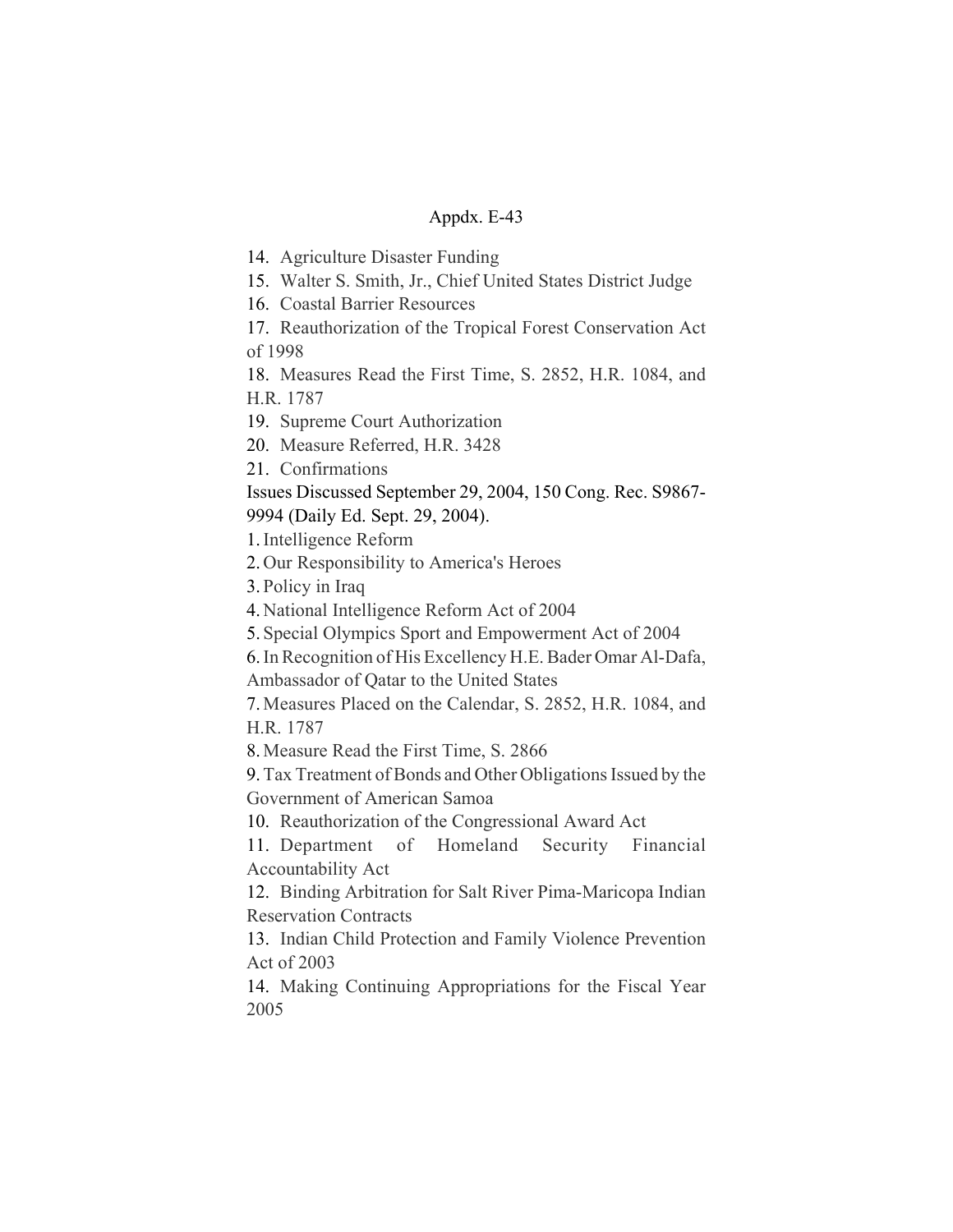15. Reauthorizing Native American Programs Act of 1974 Issues Discussed September 30, 2004, 150 Cong. Rec. S9995-

10194 (Daily Ed. Sept. 30, 2004).

1.Completing the Intelligence Reform Legislation

2. Farm Support Programs

3. National Intelligence Reform Act of 2004

4.Iraq, Shifting Rationale

5. Ohio Flooding

6.Commercial Space Launch Act

7.Local Law Enforcement Act of 2003

8. His Excellency Bader Omar Al-dafa, Ambassador of Qatar to the United States

9. A Real Threat to Satellite Television Service

10. Student Loan Abuse Prevention Act

11. Welfare Reform Extension Act, Part Viii

12. To Provide an Extension of Highway, Highway Safety, Motor Carrier Safety, Transit, and Other Programs Funded out of the Highway Trust Fund Pending Enactment of a Law Reauthorizing the Transportation Equity Act for the 21st **Century** 

13. Transportation Reauthorization Bill

14. Measures Read the First Time, H.R. 4596 and H.R. 4606

15. Measure Placed on the Calendar, S. 2866

16. Amendment to Safe Drinking Water Act

17. Limitations and Extension for Certain Coastal Wetland Conservation Projects

18. Amending Fish and Wildlife Act of 1956

19. Improving Access to Assistive Technology for Individuals with Disabilities Act of 2004

20. State Justice Institute Reauthorization Act of 2004

21. Measure Placed on the Calender, S. Res. 360

22. Confirmations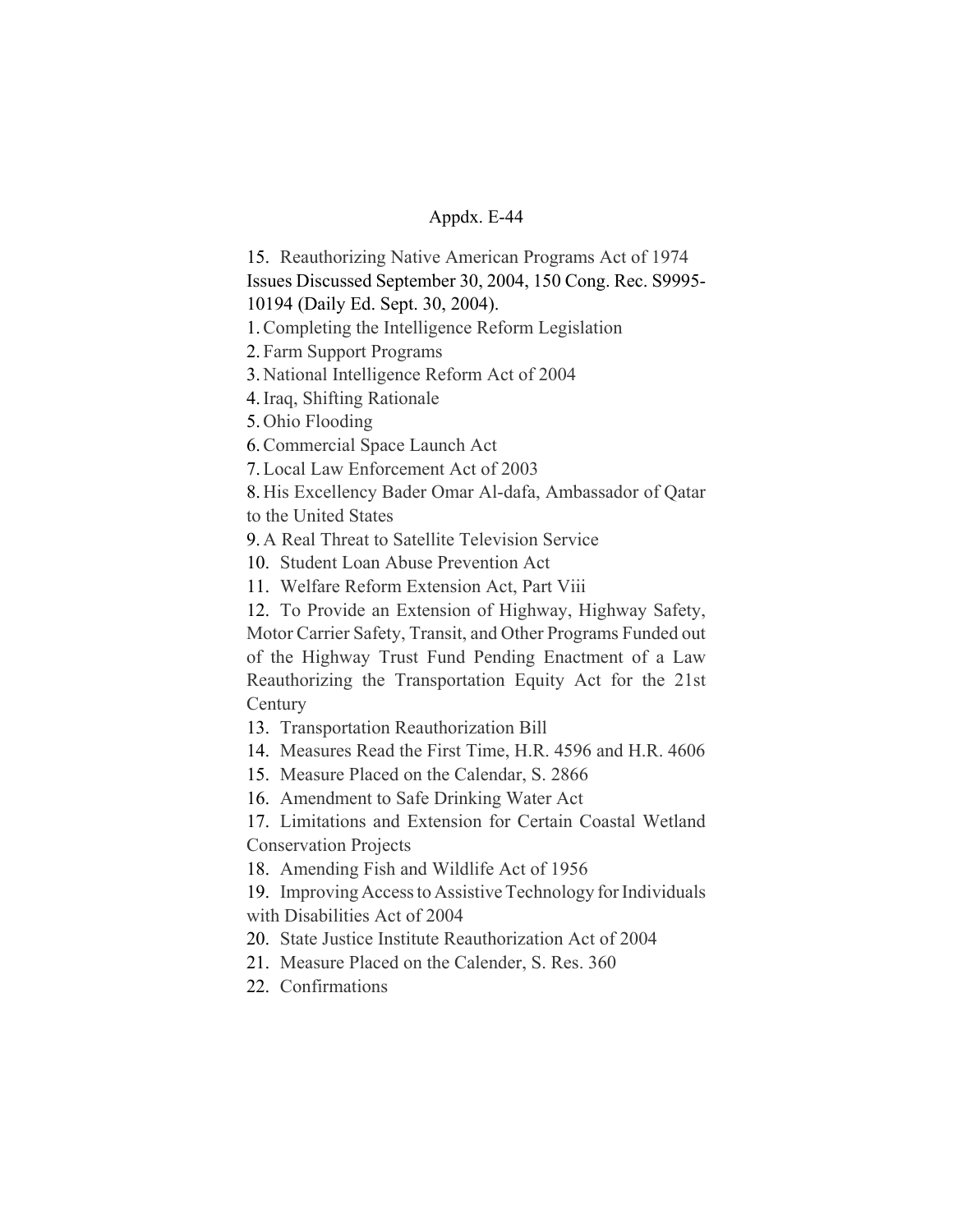Issues Discussed October 1, 2004, 150 Cong. Rec. S10195- 10287 (Daily Ed. Oct. 1, 2004). 1. Darfur 2. National Intelligence Reform Act of 2004 3. Abuse of Foreign Detainees 4.Children's Health Protection and Improvement Act of 2004 5. National Museum of the American Indian 6. Appointment 7. Missing Child Cold Case Review Act of 2004 8. Permitting Church Pension Plans to Be Invested in Collective Trusts 9.Rail Security Act of 2004 10. Public Transportation Terrorism Prevention Act of 2004 11. Confirmation Issues Discussed October 4, 2004, 150 Cong. Rec. S10289- 10379 (Daily Ed. Oct. 4, 2004). 1. Kyoto Protocol 2. Aftermath of Florida Hurricanes 3.Lance Armstrong, a Positive Role Model 4.The Presidential Debates 5. Senator Kerry's Global Test 6. Fighting the War on Terrorism 7. National Intelligence Reform Act of 2004 8. He Sapa Wacipi 9.Local Law Enforcement Act of 2003 10. Chip Protection and Improvement Act

11. Assistive Technology Act of 2004

12. Appointment

13. Amending the Congressional Accountability Act of 1995

14. Miscellaneous Trade and Technical Corrections Act of 2004

Issues Discussed October 5, 2004, 150 Cong. Rec. S10381- 10468 (Daily Ed. Oct. 5, 2004).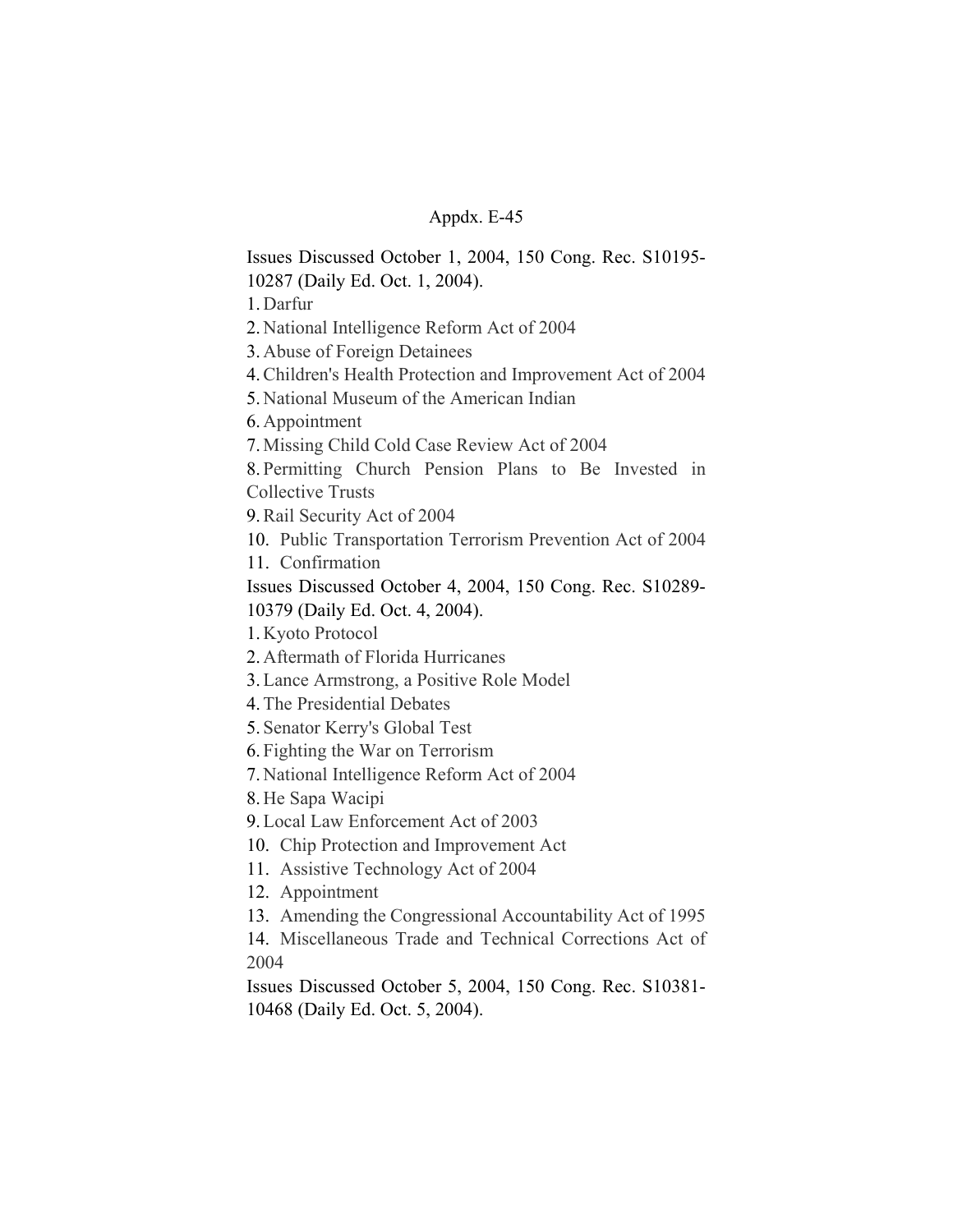- 1.Congressional Intelligence Reform
- 2.Iraq

3.Intelligence Reform

- 4. National Intelligence Reform Act of 2004
- 5.Improved Nutrition and Physical Activity
- 6. Presidential Debates
- 7. National Intelligence Reform Act of 2004

8.Recess

- 9. National Intelligence Reform Act of 2004
- 10. Notice of Motion to Suspend
- 11. Mongolia and Burma
- 12. NAFTA Injury Panel Decision
- 13. Statement of Intention on S..2796
- 14. Local Law Enforcement Act of 2003
- 15. Grant Dollars at EPA
- 16. Voting Integrity and Verification Act
- 17. Progress on TAA
- 18. Oral Health and Older Americans
- 19. New Jersey Alliance for Action
- 20. Veterans' History Project

21. Veterans' Compensation Cost-of-living Adjustment Act of 2004

22. Gateway Arch Illumination in Honor of Breast Cancer Awareness Month

23. Modification and Extension of Certain Privatization Requirements

24. Expenditures for Visitors Center at Little Rock Central High School National Historic Site

25. Protecting Older Americans from Fraud Month

26. Department of Veterans Affairs Health Care Personnel Enhancement Act of 2004

27. Nominations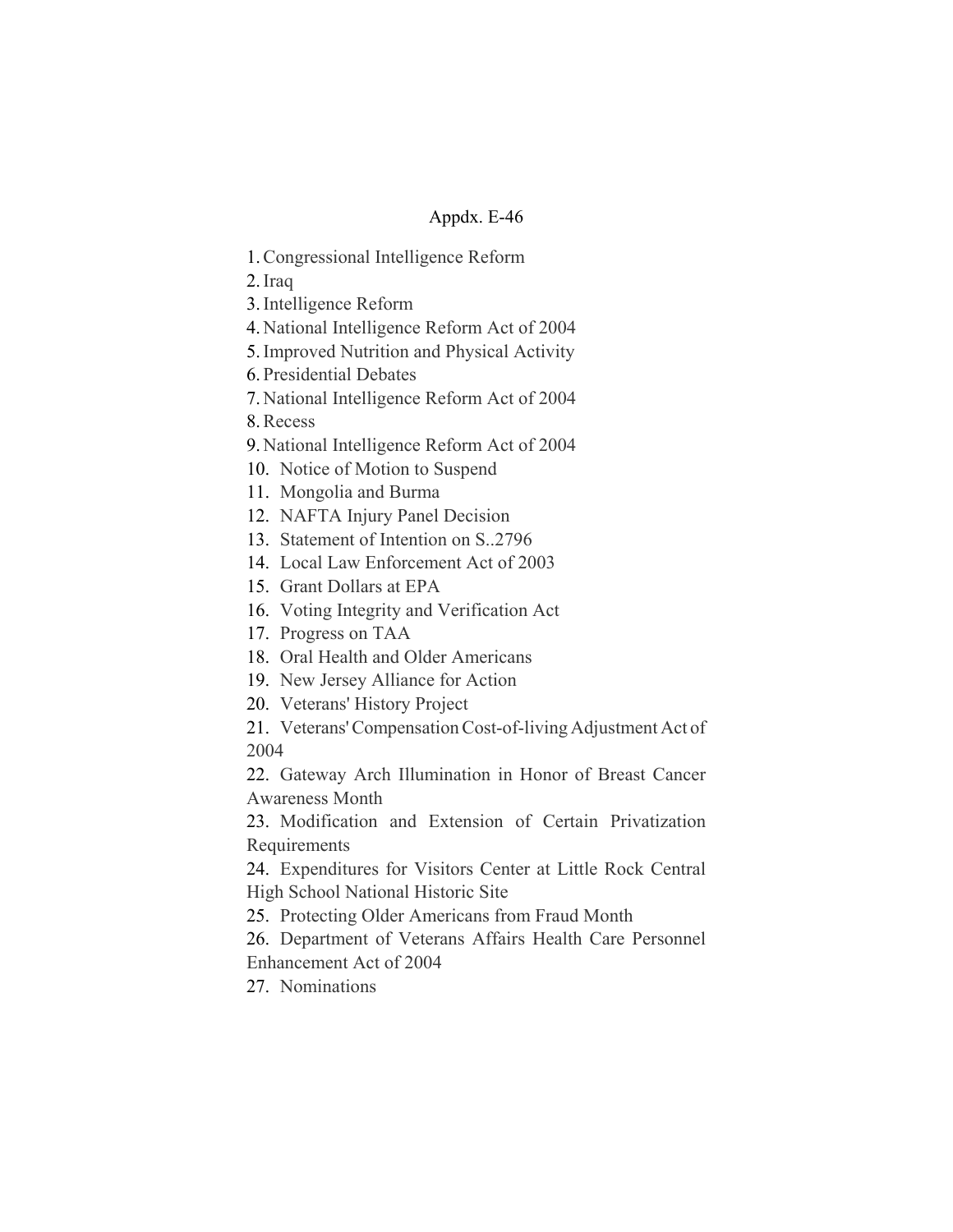Issues Discussed October 6, 2004, 150 Cong. Rec. S10469- 10555, S10557-10613 (Daily Ed. Oct. 6, 2004).

1. Ongoing Job Crisis

2. Domestic Violence

3.War on Terror and the Economy

4. Good Samaritan Volunteer Firefighter Assistance Act

5.Establishing a National Park

6. National Intelligence Reform Act of 2004

7. Amending the Trademark Act of 1946

8.Copyright Royalty and Distribution Reform Act of 2004

9.Economic Development Administration Reauthorization Act of 2004

10. National Intelligence Reform Act of 2004

11. Intelligence Committee Reorganization

12. Health Care

13. Local Law Enforcement Act of 2003

14. Notice of Change in Senate Public Transportation Subsidy Regulations

15. Nominations

- 16. Confirmations
- 17. Endorsing the Minimum Wage
- 18. Certified Registered Nurse Anesthetists
- 19. Pardoning ``Jack'' Johnson
- 20. Kinship Caregivers
- 21. Childcare Means Parents in Schools
- 22. Satellite Home Viewer Act
- 23. Omnibus Appropriations
- 24. Anabolic Steroid Control Act of 2004
- 25. District of Columbia Appropriations for the Fiscal Year

2005, and for Other Purposes, Conference Report

26. Senate Legal Counsel Authorization

27. Family Farmer Bankruptcy Relief Act of 2004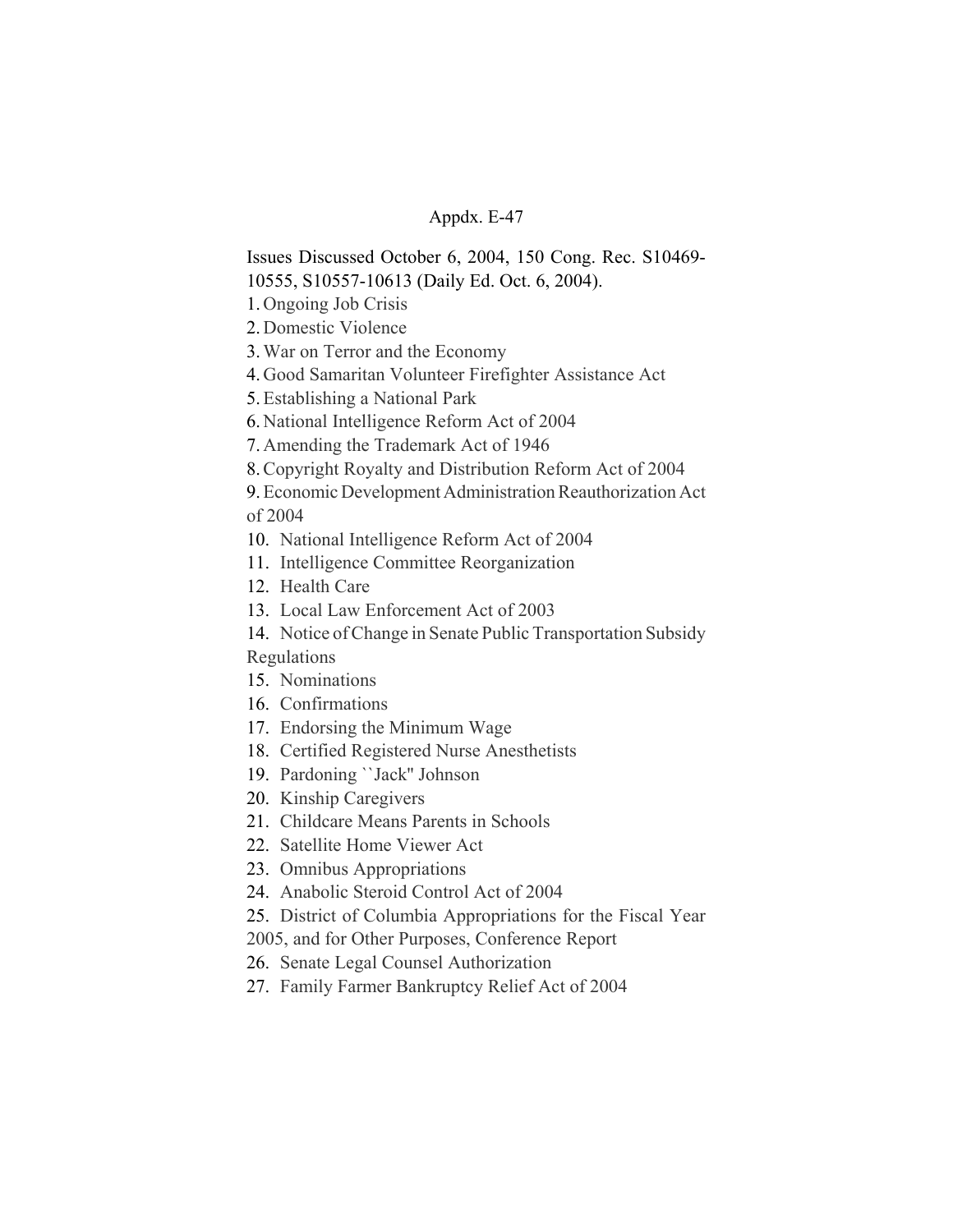28. National Earthquake Hazards Reduction Program Reauthorization Act of 2003

29. Belarus Democracy Act of 2003

Issues Discussed October 7, 2004, 150 Cong. Rec. S10631- 10762 (Daily Ed. Oct. 7, 2004).

1.Thirteen Reasons Why America Is Not Safer Because of

President Bush's Foreign Policy

2. Medicare

3.Intelligence Committee Reorganization

4.Washington, Thursday, October 7, 2004

5.Justice Through DNA Technology

6. National Intelligence Reform Bill

7. Privacy and Civil Liberties

8. No Child Left Behind

9. Speech to the United Nations by Tassos Papadopoulos, President of Cyprus

10. CBO Cost Estimate, S. 2773

11. Losing Ground

12. Anabolic Steroid Control Act

13. Rwanda and Sudan: Simply Recognizing Genocide Is Not Enough

14. Making the Most of Foreign Assistance: Family Planning and Development

15. Nuclear Energy for a Balanced Energy Portfolio

16. Art Therapists Vital to the Care of Veterans

17. Passage of the Belarus Democracy Act, Bda

18. Dispersal Barrier

19. Local Law Enforcement Act of 2003

20. Fighting Terrorism in Latin America

21. Measure Read the First Time, S. 2938

22. Appointments

23. Nominations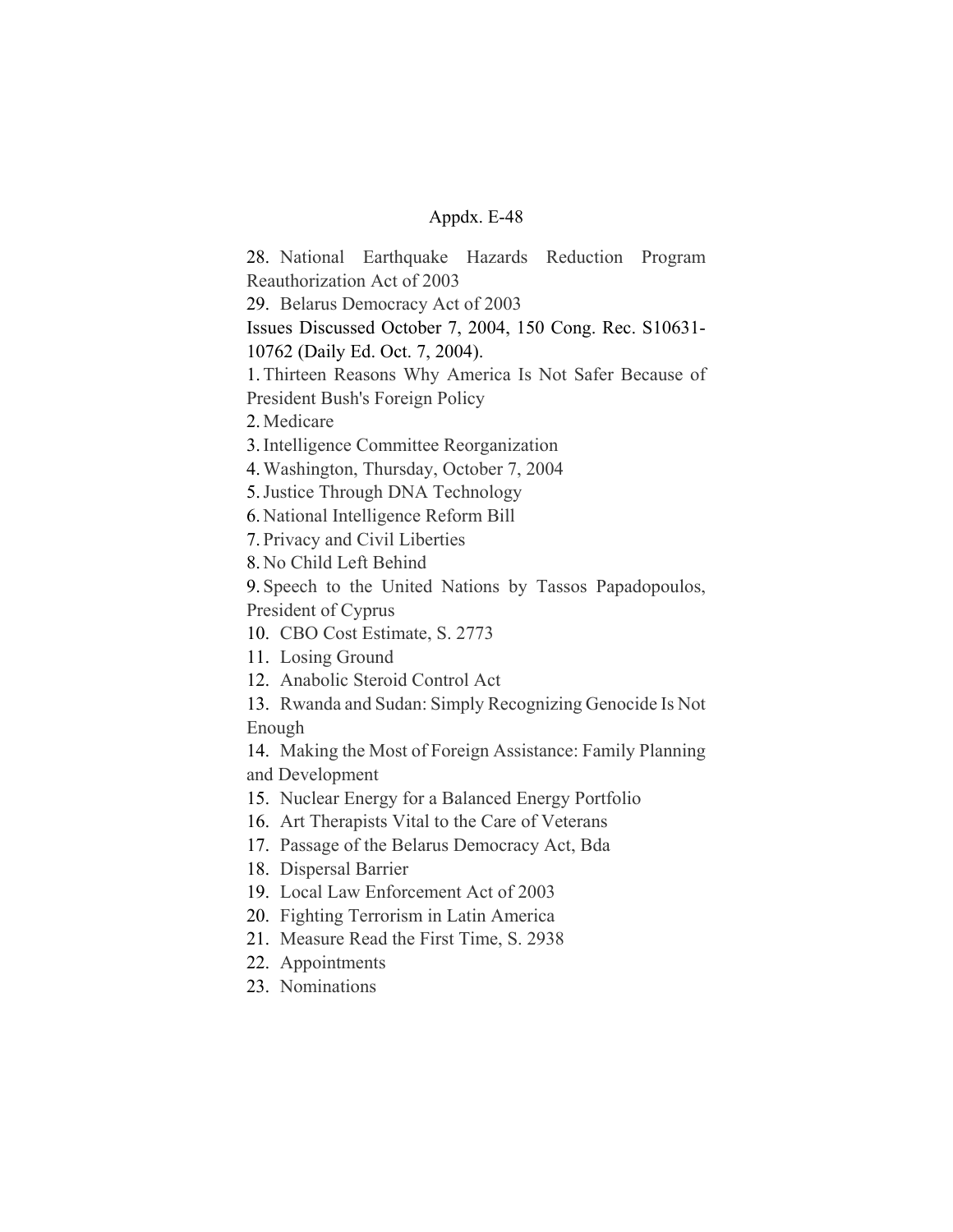Issues Discussed October 8, 2004, 150 Cong. Rec. S10763- 10897 (Daily Ed. Oct. 8, 2004).

1.Intelligence Reform

2. American Jobs Creation Act of 2004, Conference Report

3.Intelligence Committee Reorganization

4.The DNA Act

5.Corral Drive Elementary School

6.Japan and Burma

7.Local Law Enforcement Act of 2003

8. Passage of H.R. 5149

9.World Food Day

10. Domestic Violence Awareness Month

11. Notice of Change in Regulations Regarding Senatorial Suite Selection

12. Intellectual Property Protection

13. Nomination of Dr. Francis Joseph Harvey to Be Secretary of the Army

- 14. Satellite Home Viewer Act
- 15. Authorization for LIHEAP
- 16. Support of Energy Savings Performance Contracts
- 17. Bush Iraq Policy
- 18. Aerospace Manufacturing
- 19. Privacy and Civil Liberties Oversight Board
- 20. Taiwan's National Day
- 21. Detention and Humane Treatment of Captured Terrorists
- 22. California Desert Protection Act
- 23. U.S>-japan Relations
- 24. American Pharmacists Month
- 25. National Intelligence Reform Act of 2004
- 26. Amending the Public Health Service Act
- 27. Veterans' Benefits Improvements Act of 2004
- 28. Confirmations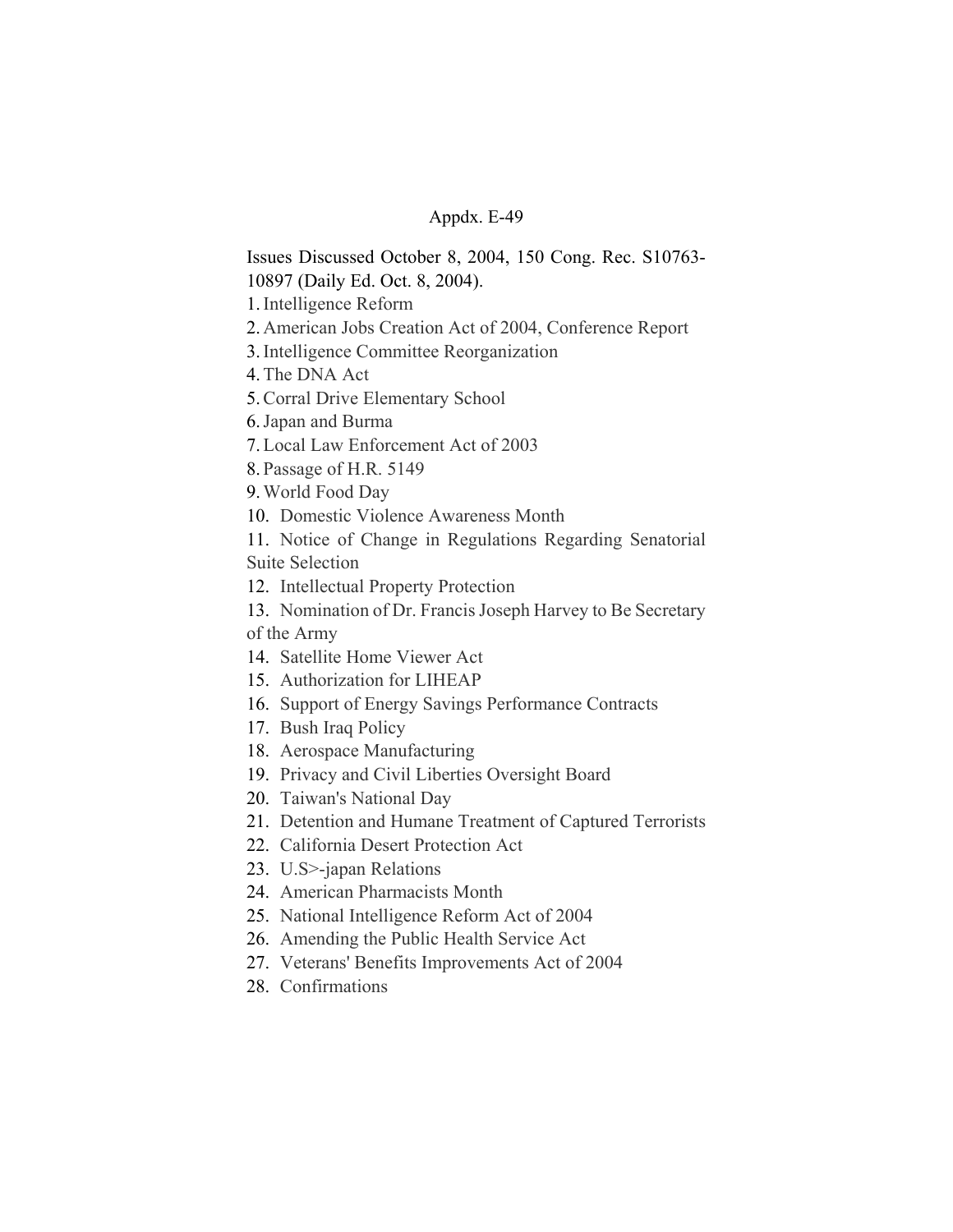Issues Discussed October 9, 2004, 150 Cong. Rec. S10899- 11009 (Daily Ed. Oct. 9, 2004).

1.Intelligence Committee Reorganization

2.Innocence Protection Act of 2004

3.Intelligence Committee Reorganization

4.Taxpayer-teacher Protection Act of 2004

5.Extending the Higher Education Act of 1965

6. Mammography Quality Standards Reauthorization Act of 2004

7.Intelligence Committee Reorganization

8.The Sabbath

9. Providing Agricultural Disaster Assistance

10. American Jobs Creation Act of 2004, Conference Report

11. Ronald W. Reagan National Defense Authorization Act for

Fiscal Year 2005, Conference Report

12. FSC/ETI

13. Unanimous-consent Agreement, S. 2845

14. Military Construction Appropriations Act, 2005, Conference Report

15. Department of Homeland Security Appropriations Act, 2005, Conference Report

16. Honoring Our Armed Forces

17. Medicare Modernization Act

18. Antisemitism

19. Relations with Kyrgzstan

20. Bulletproof Vest Partnership Grant Program

21. Honoring Favorite Teachers

22. Department of Veterans Affairs Real Property and Facilities Management Improvement Act of 2004

23. Granting a Federal Charter to the National American Indian Veterans, Incorporated

Issues Discussed October 10, 2004, 150 Cong. Rec. S11011- 11189 (Daily Ed. Oct. 10, 2004).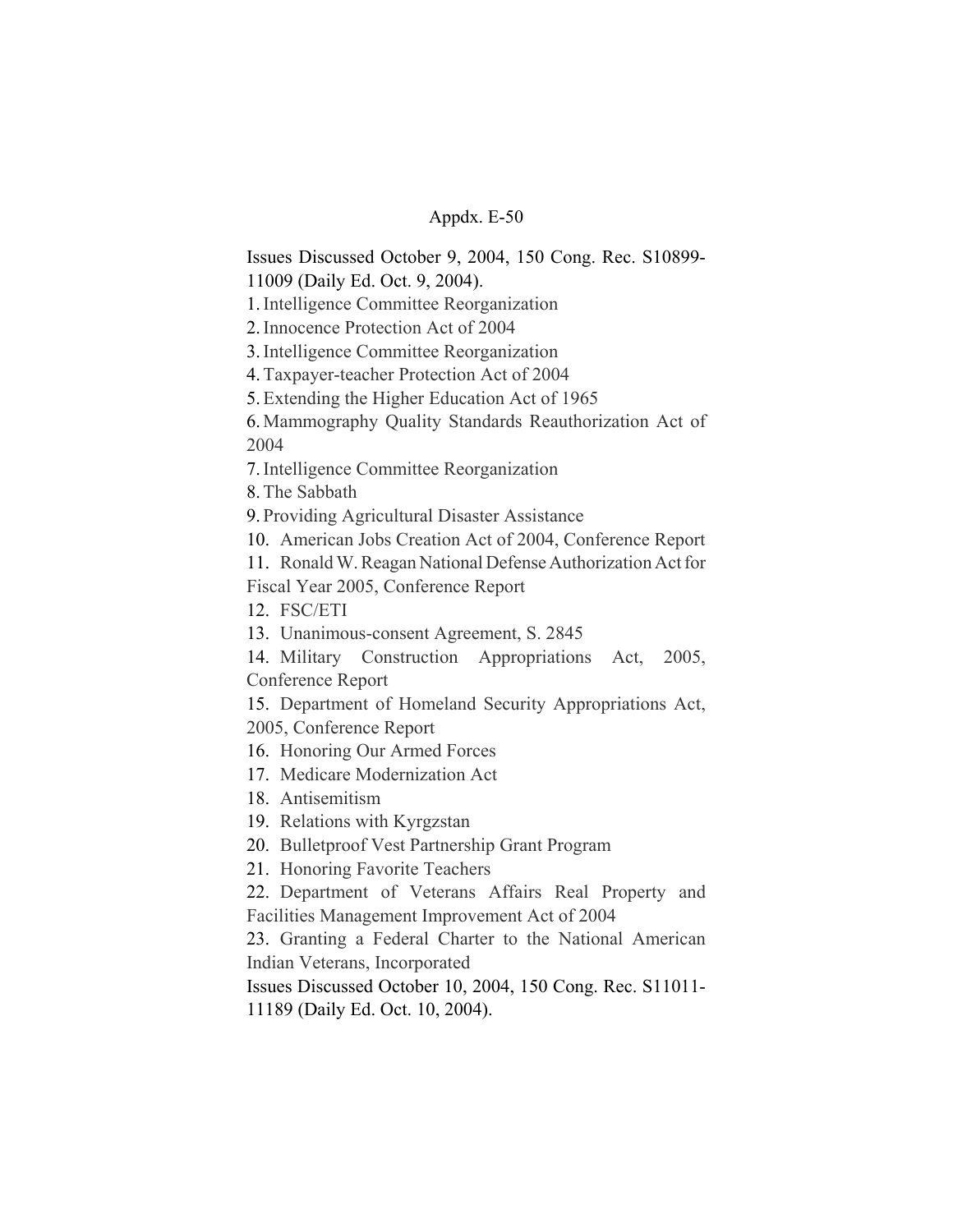1. Supporting Goals of Red Ribbon Week

2.Expressing Sense of Senate with Respect to Prostate Cancer Information

3. Special Olympics Sport and Empowerment Act of 2004

4.Columbia Memorial Space Science Learning Center

5. American Jobs Creation Act of 2004, Conference Report

6. Adjournment of the Senate and House of Representatives

7. Family Smoking Prevention and Tobacco Control Act Amending Fair Labor Standards Act of 1938

8.Justice for All Act

9.Influenza Vaccine

10. Second Protocol Amending the Convention Between the United States of America and Barbados for the Avoidance of Double Taxation and the Prevention of Fiscal Evasion with Respect to Taxes on Income

11. Global Anti-Semitism Review Act of 2004

12. Arizona Water Settlements Act

13. Upper White Salmon Wild and Scenic Rivers Act

14. Uintah Research and Curatorial Center Act

15. Rehabilitation of the Benjamin Franklin Memorial in Philadelphia

16. New Jersey Coastal Heritage Trail Route

17. Rocky Mountain National Park Boundary Adjustment of Act of 2004

18. Caribbean National Forest Act of 2004

19. Montana National Forests Boundary Adjustment Act of 2004

20. Redwood National Park Boundary Adjustment Act of 2004

21. Pecos National Historical Park Land Exchange Act of 2004

22. Land Exchange at Fort Frederica National Monument

23. California Missions Preservation Act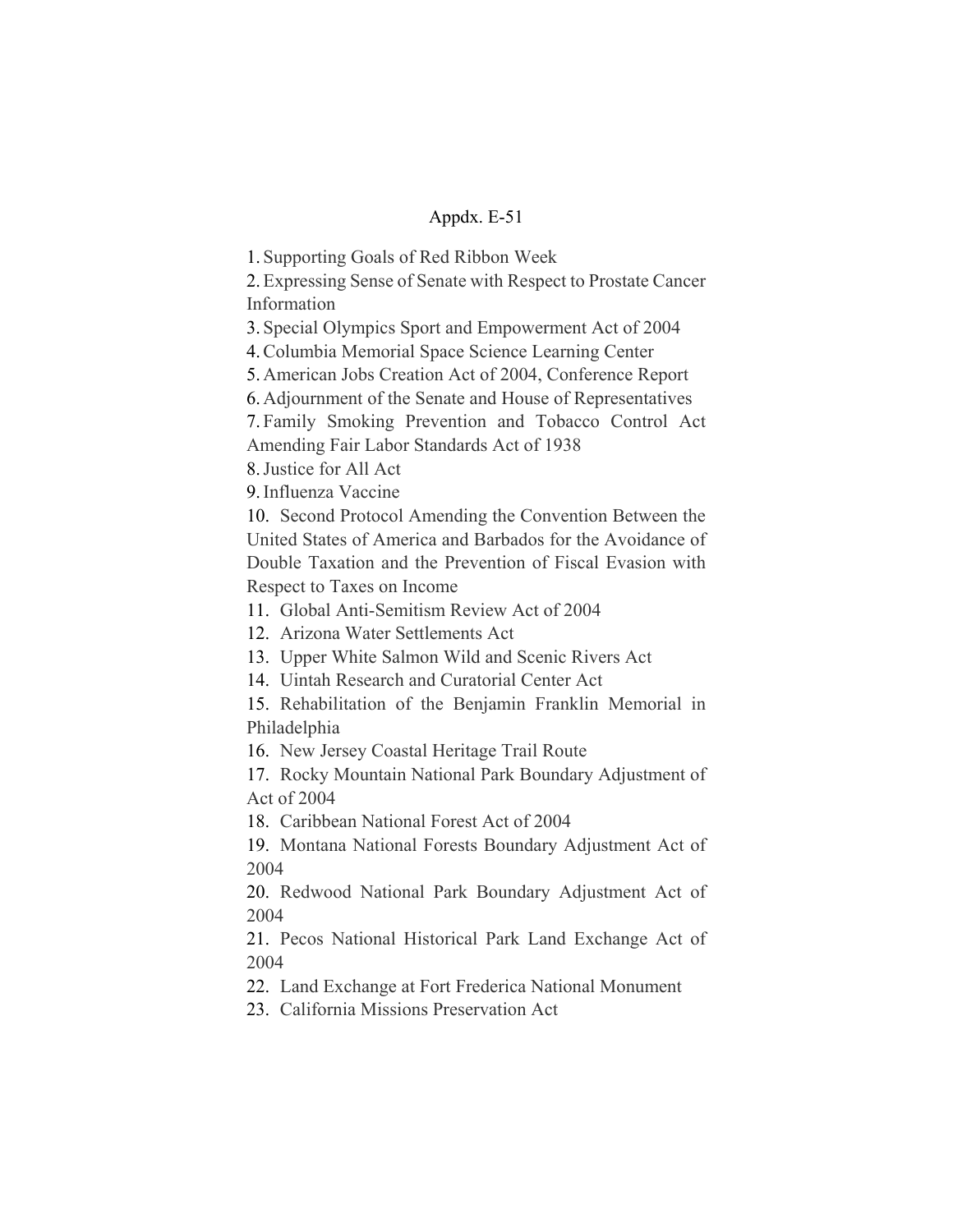24. Highlands Conservation Act

25. Voting Rights of Members of the Armed Services for the Delegate Representing American Samoa

26. John Muir National Historic Site Boundary Adjustment Act

27. Department of Energy High-end Computing Revitalization Act of 2004

28. Boundary Revision of the Chickasaw National Recreation Area

29. Provo River Project Transfer Act

30. Brown Tree Snake Control and Eradication Act of 2004

31. Lincoln County Conservation, Recreation, and Development Act of 2004

32. Mcinnis Canyons National Conservation Area

33. Petrified Forest National Part Expansion Act of 2003

34. Truman Farm House Expansion Act

35. World Year of Physics

36. Hibben Center Act

37. Noxious Weed Control and Eradication Act of 2004

38. Truth Behind Overtime: it Helps Workers

39. Confirmation

Issues Discussed October 11, 2004, 150 Cong. Rec. S11191- 11334 (Daily Ed. Oct. 11, 2004).

1. American Jobs Creation Act of 2004, Conference Report

2. Guardsmen and Reservists Financial Relief Act of 2004

3.Refundable Tax Credits for Municipalities

4. Military Construction Appropriations Act, 2005, Conference Report

5.Instructing Conferees on Agriculture, Rural Development, Food and Drug Administration

6. Department of Homeland Security Appropriations Act, 2005, Conference Report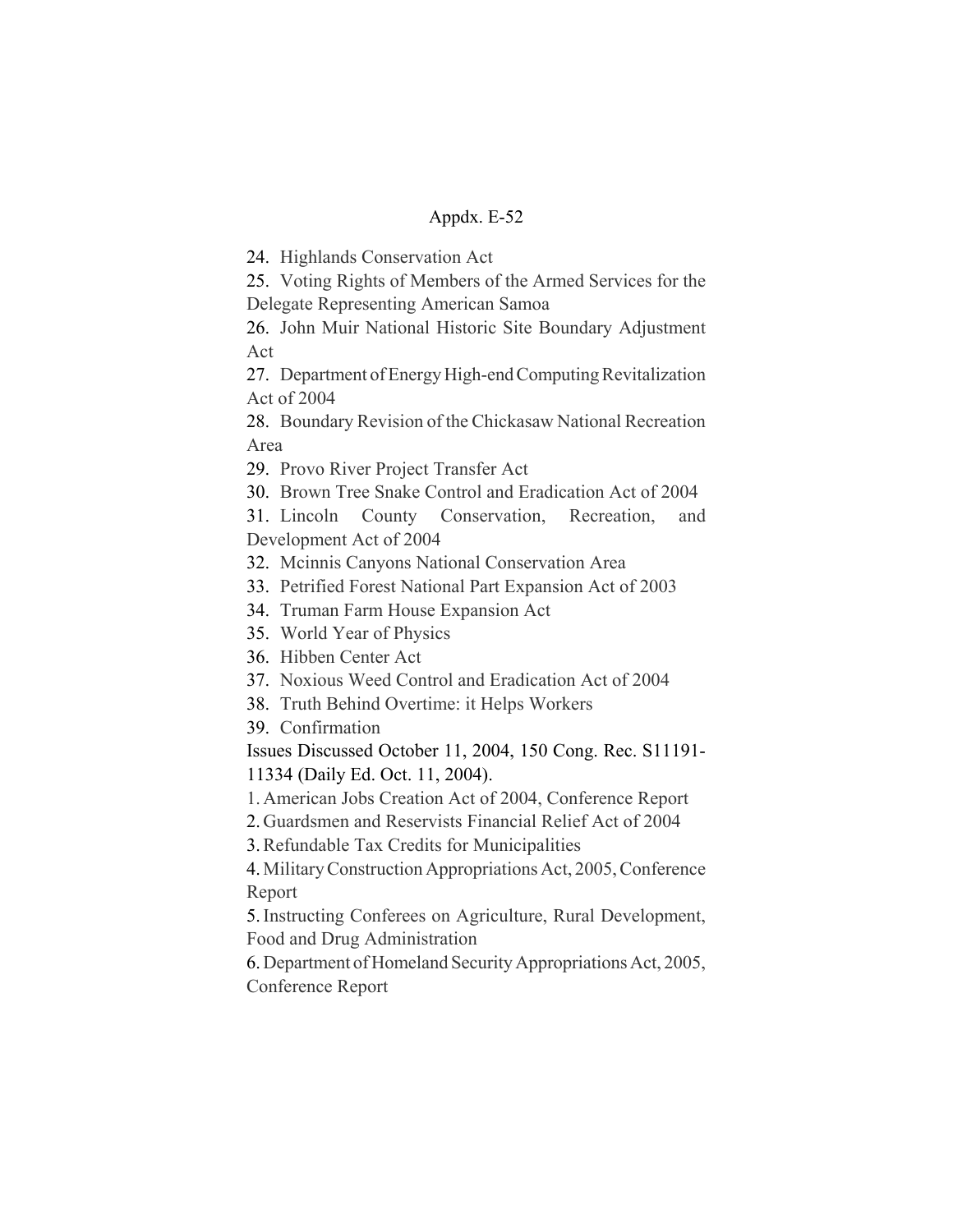7.To Reauthorize the Individuals with Disabilities Education Act

8. Appointment of Conferees to S. 2845

9. Disaster Assistance

- 10. Native Hawaiians
- 11. FSC/ETI
- 12. Unemployment Figures
- 13. The Economy

14. Home Ownership Opportunities for Native Americans Act of 2004

15. Unaccompanied Alien Child Protection Act of 2004

16. Controlled Substance Act Amendment

17. Mentally Ill Offender Treatment and Crime Reduction Act of 2004

- 18. Federal Workforce Flexibility Act of 2004
- 19. 2004 District of Columbia Omnibus Authorization Act
- 20. Intelligence Authorization Act for Fiscal Year 2005
- 21. Amending Section of Immigration and Nationality Act
- 22. Amending and Authorizing John F. Kennedy Center Act

and John F. Kennedy Center for Performing Arts

23. Improving Access to Physicians in Medically Underserved Areas

24. Stem Cell Research

25. A Military Draft

26. Overtime Pay

27. Further Revised Appropriations Allocations Committee

28. Bush Transportation Policies Are Wrong for Rural America

29. Attempts to Kill the ESLGP

30. Leaving West Virginia Children Behind

31. DoD Authorization Conference Report

32. 20th Anniversary of National Breast Cancer Awareness Month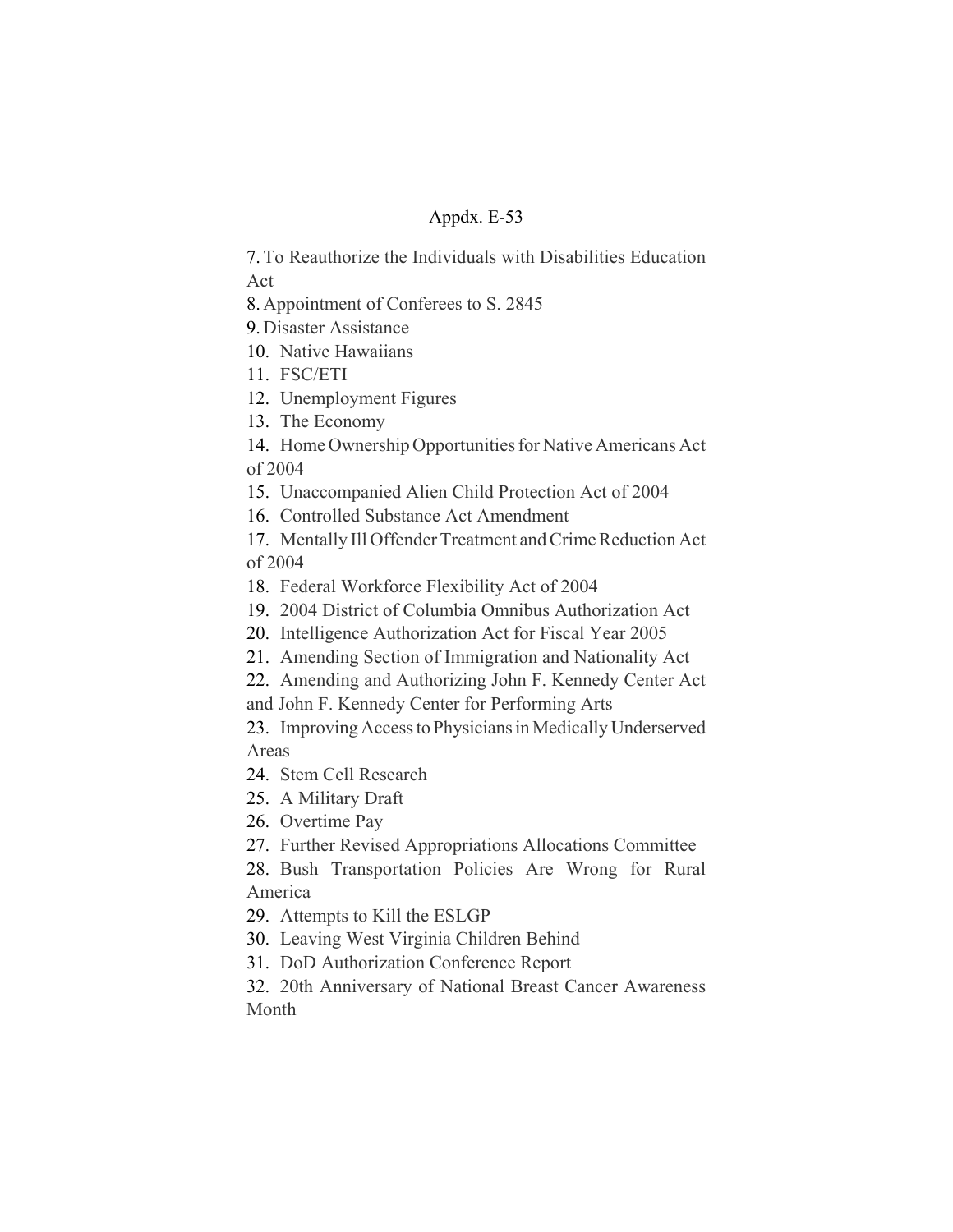- 33. MILC Program
- 34. Intellectual Property Legislation
- 35. Hungarian Gold Train Case
- 36. Intellectual Property Protection Act
- 37. Congratulations to ASCAP on 90 Years of Success
- 38. The Science of Climate Change
- 39. Arizona Water Settlements Act
- 40. U.S. Policy in Iraq
- 41. The Immigration Provisions of H.R. 10
- 42. Additional Statements
- 43. American Jobs Creation Act of 2004
- 44. Unanimous Consent Agreement, Executive Calendar No.
- 915

45. Nominations Placed on the Calendar

46. American Veterans Disabled for Life Commemorative Coin Act

47. Asthmatic Schoolchildren's Treatment and Health Management Act of 2003

48. National Estuary Program

49. Federal Regulatory Improvement Act of 2004

50. National Archives and Records Administration Efficiency Act of 2003

51. Executive Branch Financial Accountability Reporting Act of 2004

52. Long Island Sound Stewardship Act of 2004

53. Water Resources Act of 1984 Reauthorization

54. Clarifying the Boundaries of the John H. Chafee Coast Barrier Resources System

55. For the Relief of Rich James Lesley, H.R. 712

56. The Calendar

57. Recognizing the Importance of Early Diagnosis of Tourette Syndrome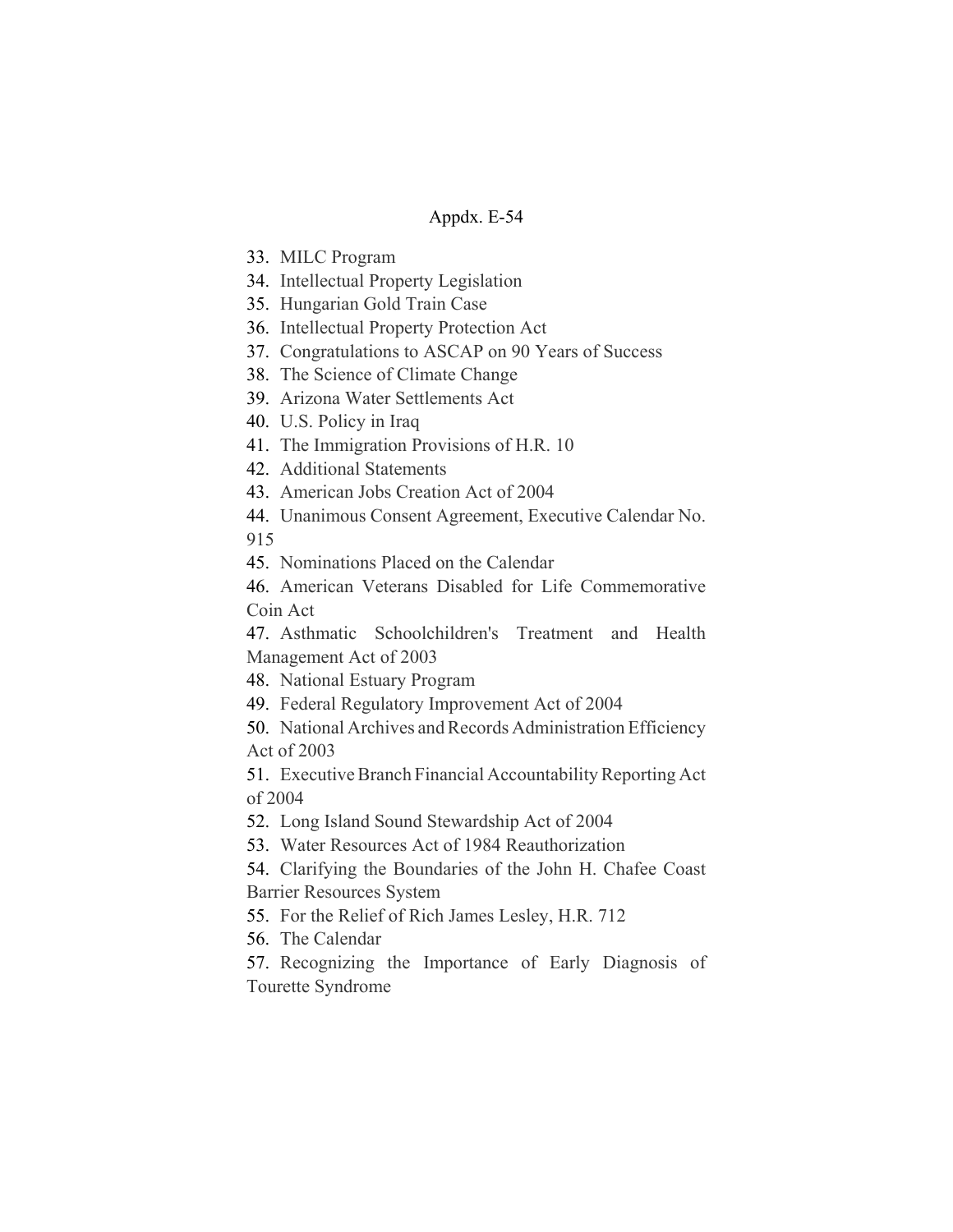58. Amending United States Code to Authorize Appropriations for Administrative Conference of United States 59. Providing for Conveyance of Parcels of National Forest System Land in Apalachicola National Forest

60. Limiting Transfer of Certain Commodity Credit Corporation Funds

61. Intelligence Authorization Act for Fiscal Year 2005

- 62. Order That All Nominations to Remain Status Quo
- 63. Amending the Agricultural Adjustment Act
- 64. Pending Nominations
- 65. Spaceship One
- 66. Confirmations

HOUSE OF REPRESENTATIVES – 2006\*

Issues Discussed September 7, 152 Cong. Rec. H6305-6365 (daily ed. Sept. 07, 2006).

1. Amendment Process for Consideration of H.R. 2965, Federal Prison Industries Competition in Contracting Act

2. Five Years Late

3. No Amnesty for Illegal Aliens

4. Struggling Families

- 5. Truth Squad on Waste, Fraud and Abuse
- 6. Problems in America

7. Secretary Rumsfeld Serves Nation with Dignity and Honor

8. People Protection

9. Winning the War on Terrorism

10. Border Protection and Security Now

<sup>\*.</sup> The 2006 federal election occurred on November 7th. Sixty days prior to the Federal Election Day was September 8th. The following issues were discussed on the floor of the House of Representatives during that time. This list excludes renaming of buildings, recognizing honored individuals or groups, and extensions of remarks.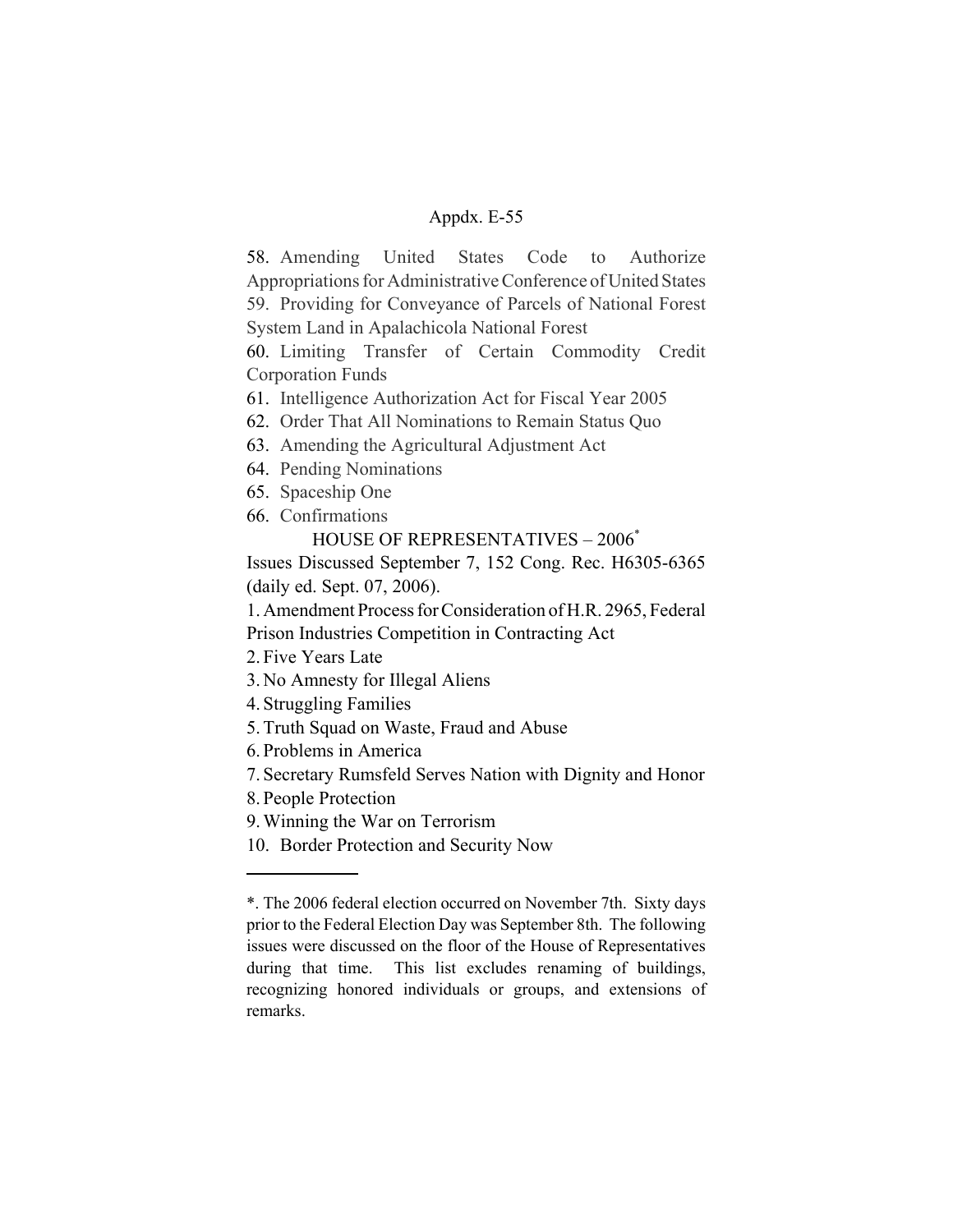11. "Heigh-ho Silver"--and the Border

12. Student Assistance

13. A Letter from Iraq

14. U.S. Military's Readiness Problems

15. Appointment of Conferees on H.R. 5122, G.V. "Sonny" Montgomery National Defense Authorization Act for Fiscal Year 2007

16. Iraq Policy

17. Restoring Democracy to America

18. Thank God for this Democracy and Those Protecting it

19. Public Bills and Resolutions

20. Status Report on Current Spending Levels of On-budget Spending and Revenues for FY 2007 and the 5-year Period FY 2007 Through FY 2011

21. Big-government Solutions Don't Work

22. Iraq Watch

23. National Security and Electromagnetic Pulse

24. American Horse Slaughter Prevention Act

Issues Discussed September 12, 152 Cong. Rec. H6371-6429 (Daily Ed. Sept. 12, 2006).

1. Report on Resolution Providing for Consideration of H. Res. 994, Expressing Sense of the House of Representatives on Fifth Anniversary of Terrorist Attacks Launched Against the United States on September 11, 2001

2. Report on Resolution Providing for Consideration of H.R. 2965, Federal Prison Industries Competition in Contracting Act of 2006

3. Darfur

4. Remembering September 11

5. Imprisonment of Cong Than Do by Socialist Republic of Vietnam

6. Fighting Terrorism

7. National Security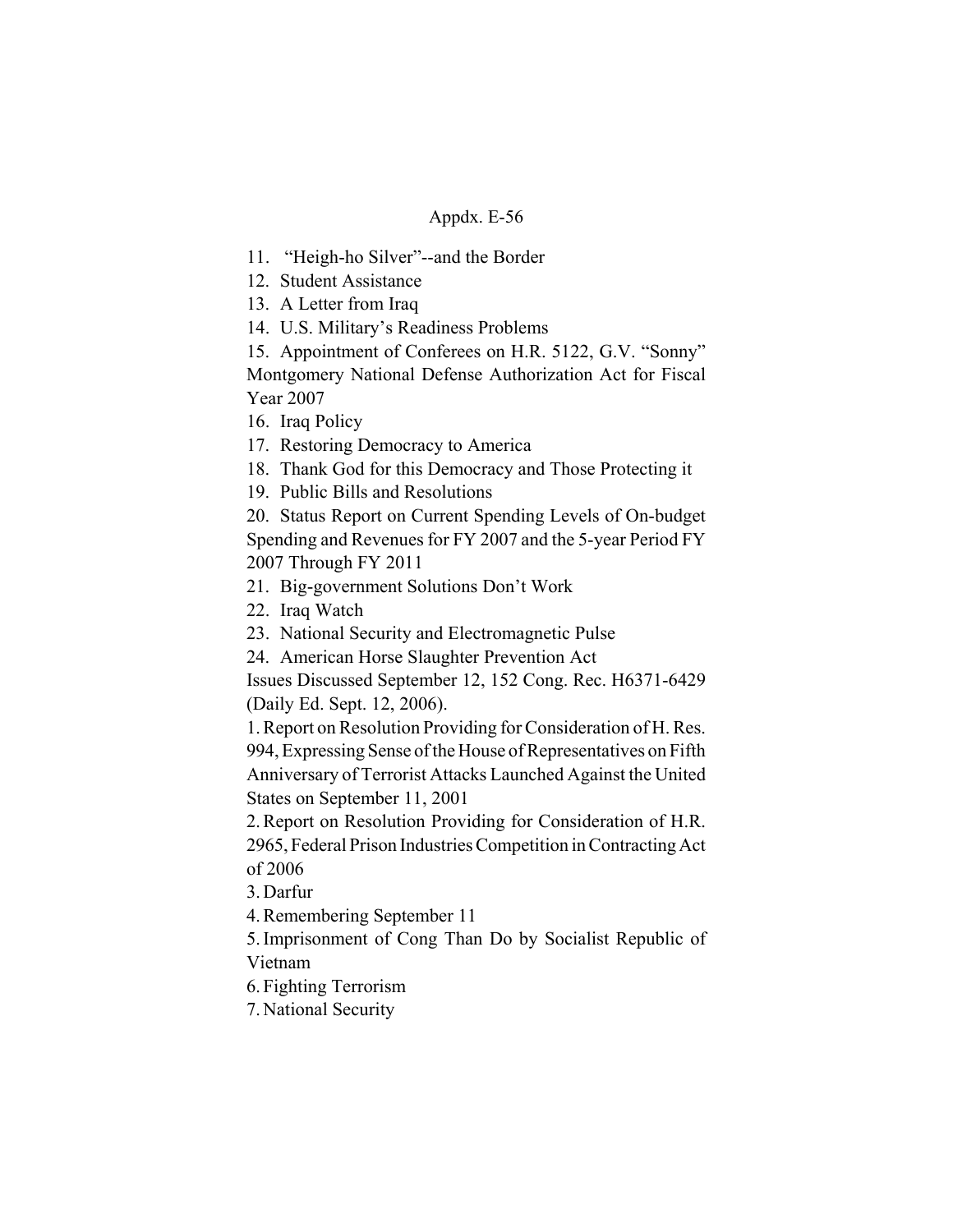8. Reports of Committees on Public Bills and Resolutions

9. Pakistan Remains Breeding Ground for Terrorism

10. Introduction of the Health Care Price Transparency Act of 2006

11. War in Iraq and Homeland Security Top Issues Facing Our **Country** 

12. Mistakes Made since 9/11/2001

13. Last Best Hope of Earth

14. Comments on Commemorating the Events of 9/11/2001 and on the War on Terror

15. Bush Has Not Learned Lessons of 9/11

16. Support September 11 Victims

17. Questioning Secretary Rumsfeld's Leadership

18. North American Wetlands Conservation Reauthorization Act of 2006

19. Lake Mattamuskeet Lodge Preservation Act

20. Coastal Barrier Resources System Map Replacement Relating to Grayton Beach, Florida

21. Pascua Yaqui Mineral Rights Act of 2006

22. John H. Chafee Coastal Barrier Resources System Boundary Revision

23. National Fish Hatchery System Volunteer Act of 2006

24. Affordable Rural Housing

25. Pueblo De San Ildefonso Claims Settlement Act of 2005

26. Restoring Accountability and Fiscal Discipline

27. 30-Something Working Group

Issues Discussed September 13, 152 Cong. Rec. H6431-h6536 (Daily Ed. Sept. 13, 2006).

1. Report on Resolution Providing for Consideration of H.R. 6061, Secure Fence Act of 2006

2. Report on Resolution Providing for the Adoption of H. Res. 1000, Providing for Earmarking Reform in the House of Representatives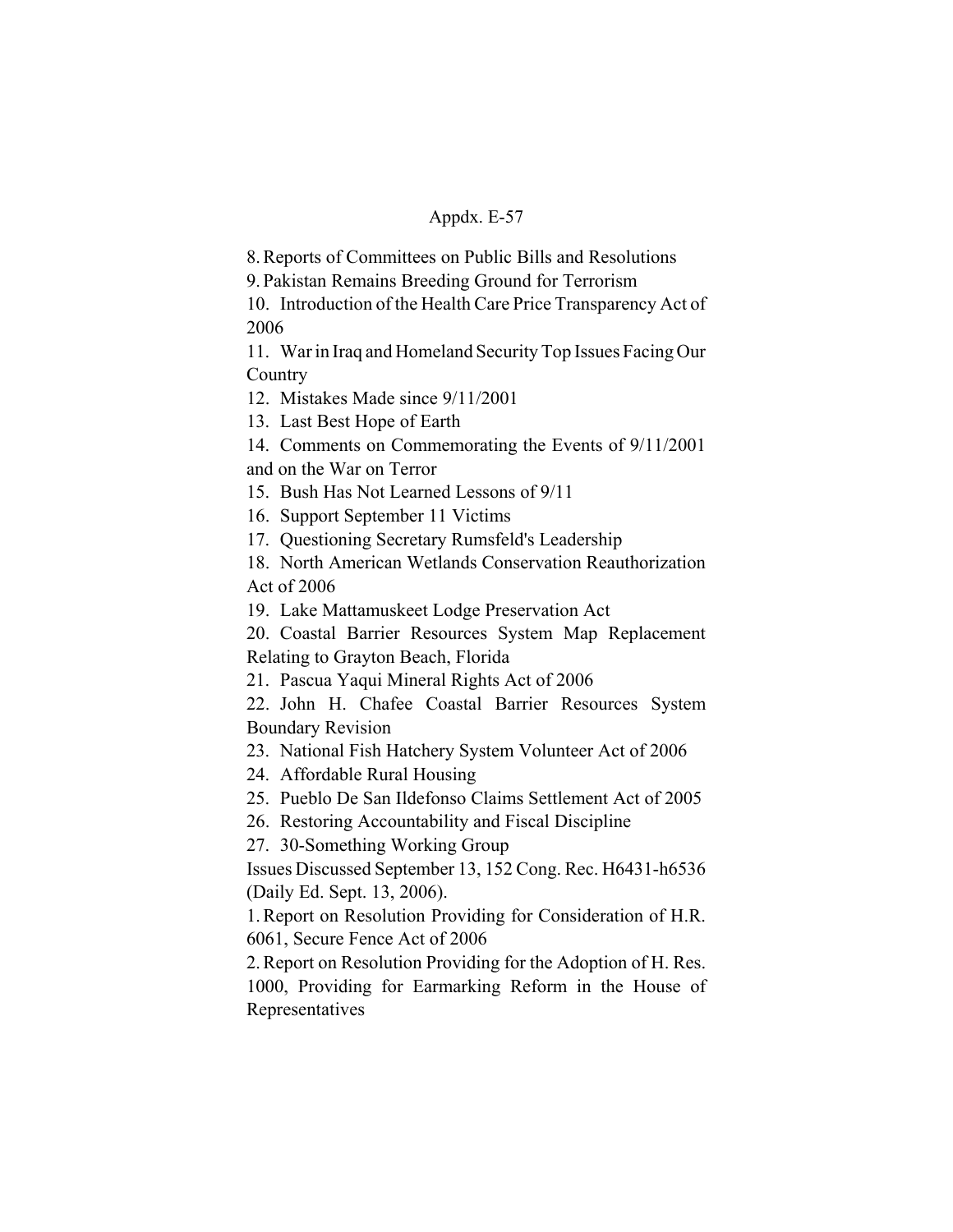3. NATO Strategic Airlift Capability

4. Democrats Support Democracy at Home as Well as Abroad

5. A New Direction for America

6. Introduction of H. Con. Res. 453

7. Raising the Minimum Wage

8. How Safe Is America Today from Terrorist Attacks?

9. Global War on Terror

10. President Attempts to Connect Iraq with Overall War on Terror

11. America Cannot Afford to Stay the Course

12. President Has Misled the American People on Iraq

13. Presidential Rhetoric Vs. Economic Reality

14. Republicans Prefer to Play Politics

15. Border Security

16. President Bush Uses Nationally Televised Speech to Spread Disinformation

17. Tax Cuts for Wealthy, Pay Cuts for Middle Class

18. Betrayed in the Line of Duty

19. Iraq Is a Distraction

20. President Bush Continues to Misrepresent the War in Iraq

21. Unity and Resolve Will Win the War on Terror

22. Small Business Needs

23. Reports of Committees on Pubic Bills and Resolutions

24. Correcting Enrollment of S. 2590, Federal Funding Accountability and Transparency Act of 2006

25. Restricting Indian Gaming to Homelands of Tribes Act of 2006

26. Providing for Consideration of H. Res. 994, Expressing Sense of the House of Representatives on Fifth Anniversary of Terrorist Attacks Launched Against the United States on September 11, 2001

27. Appointment of Conferees on H.R. 2864, Water Resources Development Act of 2005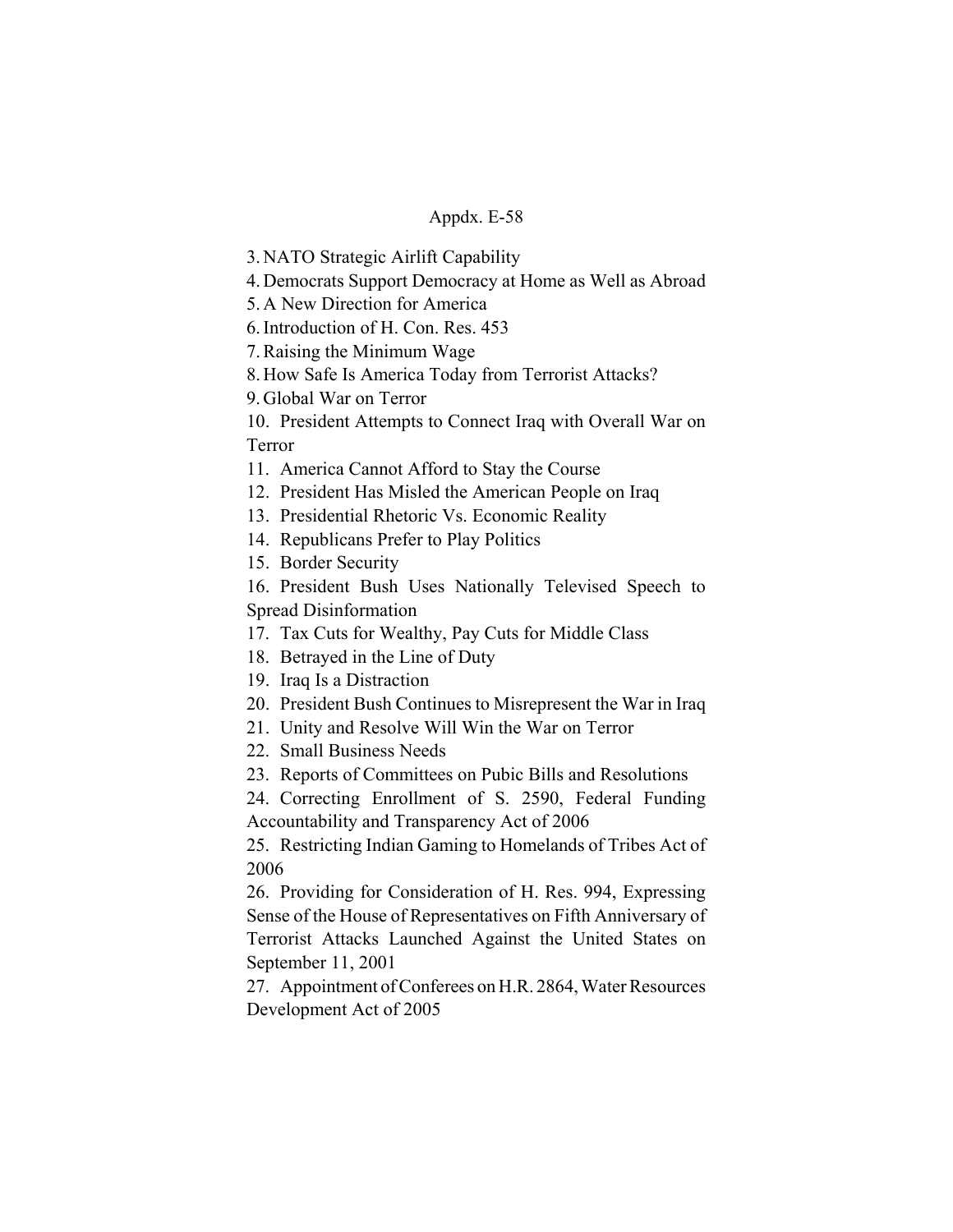28. Narcotics Problem in Afghanistan

29. Providing for Consideration of H.R. 2965, Federal Prison Industries Competition in Contracting Act of 2006

30. Fourteenth Dalai Lama Congressional Gold Medal Act

31. Federal Funding Accountability and Transparency Act of 2006

32. The Road to Affordable Health Care

33. The 30-Something Working Group

34. Department of Veterans Affairs Medical Facility Authorization Act of 2006

35. Restricting Indian Gaming to Homelands of Tribes Act of 2006

Issues Discussed September 14, 152 Cong. Rec. H6537-h6656 (Daily Ed. Sept. 14, 2006).

1. Amendment Process for Consideration of H.R. 6054, Military Commissions Act of 2006

2. We Need a New Direction on Security in America

3. The Face of the Enemy

4. Fear Is All the Republicans Have to Offer

5. America Is Not Safer According to Bipartisan Panel of Foreign Policy Experts

6. U.S. must Use Influence in a Positive Way in the Middle East

7. Catching Bin Laden Won't Make Us Safer?

8. Secretary of Defense Donald Rumsfeld

9. President's Attempts to Connect Iraq with the Overall War on Terror

10. Unjust Prosecution of Two U.S. Border Patrol Agents

11. Time for a Reality Check

12. The Week That Was

13. The Crisis in Iraq

14. Secure Fence Act of 2006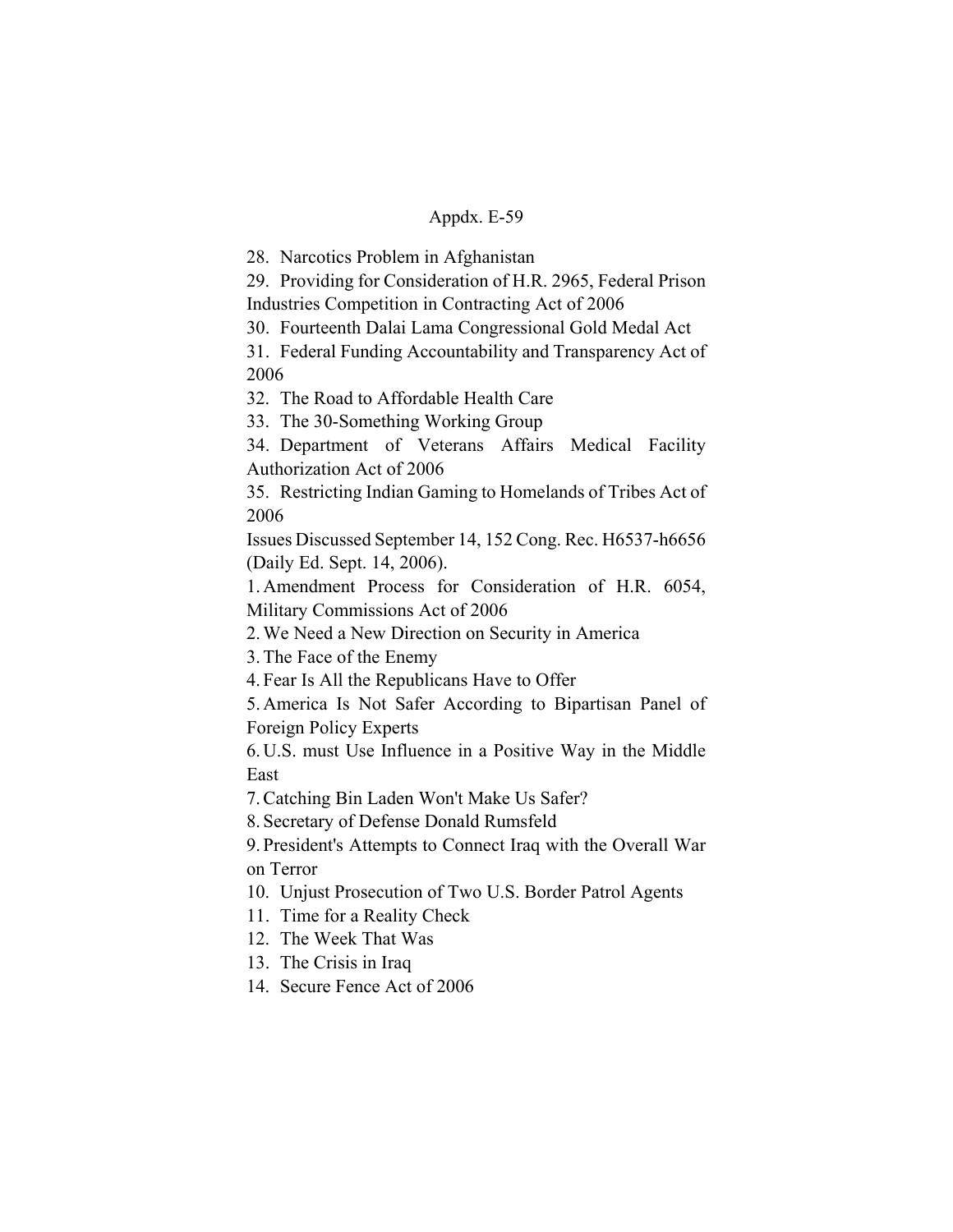15. Appointment of Conferees on H.R. 2864, Water Resources Development Act of 2005

16. Iraq Watch

17. 30-Something Working Group

18. The Republican Vision for the next Century

19. National Security

20. Federal Prison Industries Competition in Contracting Act of 2006

21. Providing for Earmarking Reform in the House of Representatives

22. Providing for Consideration of H.R. 6061, Secure Fence Act of 2006

Issues Discussed September 19, 152 Cong. Rec. H6661-h6735 (Daily Ed. Sept. 19, 2006).

1. Pretexting and HP

2. Military Coup in Thailand

3. Secure Borders

4. The Pope and Free Speech and Religious Freedom

5. Rule of Law and Prisoners

6. Golden Drain Awards to Chertoff and Rumsfeld

7. Politicizing the War on Terror

8. A Critical Time for the People of Darfur

9. Iraqis must Assume More Responsibility

10. Support the Federal Election Integrity Act

11. Support of U.S. Border Patrol Agents

12. Budget

13. Iran's Nuclear Ambition

14. Sudan Teetering on the Edge of Disaster

15. Combating Corruption Requires Expanding Freedom

16. More Trouble for America's Working Families

17. Democrats Are Prepared to Lead the Country in a New **Direction** 

18. Supporting a New Direction for America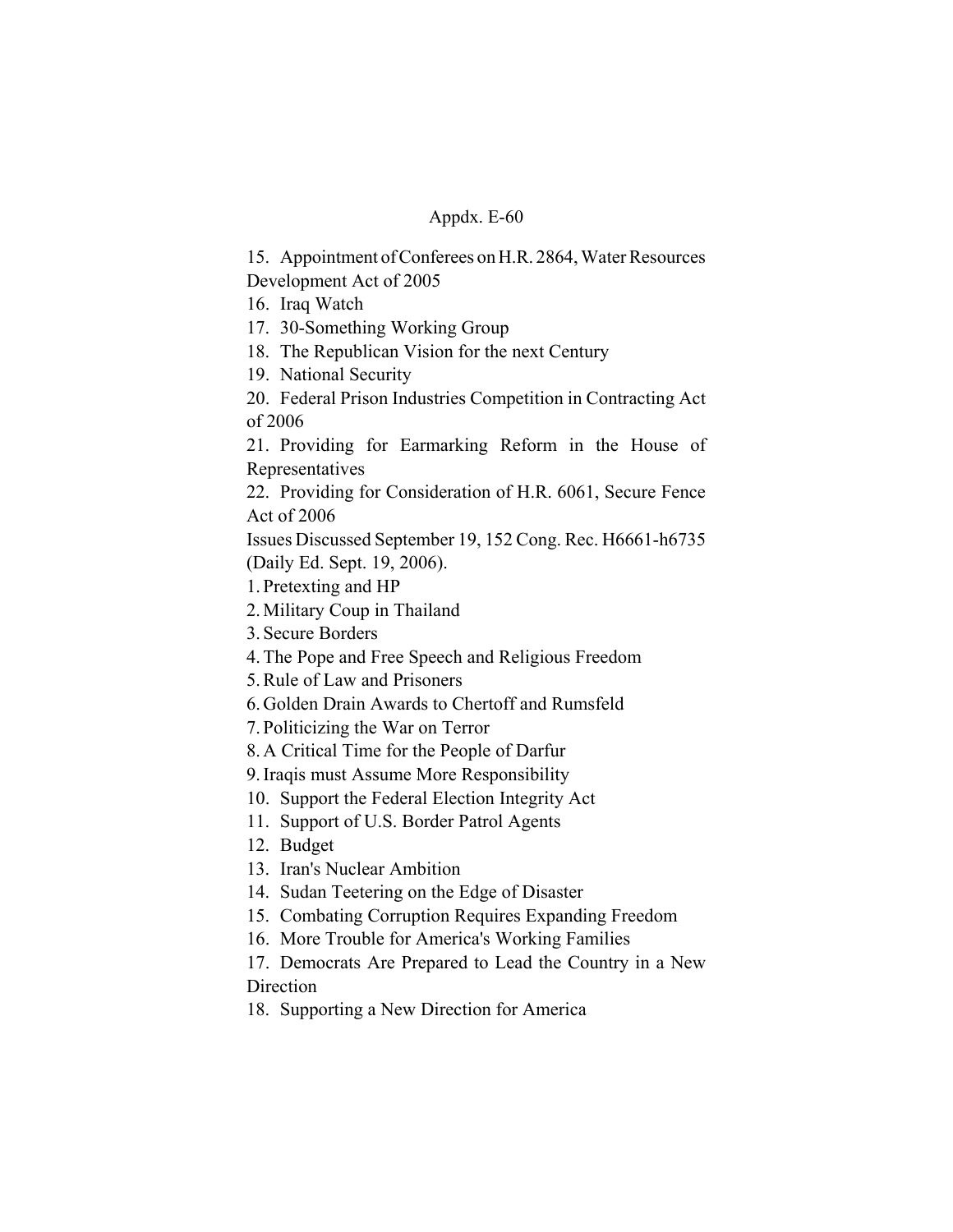19. H.R. 5555, Trauma Bill

20. What the Constitution Says

21. Democrats and the Budget Deficit

22. Earline Heath King

23. Iraq War

24. Supporting the Goal of Eliminating Suffering and Death Due to Cancer by the Year 2015

25. Condemning the Repression of the Iranian Baha'i Community and Calling for the Emancipation of Iranian Baha'is

26. Wool Suit Fabric Labeling Fairness and International Standards Conforming Act

27. Expressing Sense of the House of Representatives That the Socialist Republic of Vietnam Needs to Do More to Resolve Claims for Confiscated Real and Personal Property

28. Recognizing and Supporting the Success of the Adoption and Safe Families Act of 1997

29. Condemning Human Rights Abuses by the Government of Iran and Expressing Solidarity with the Iranian People

30. Student and Teacher Safety Act of 2006

31. Real Security Special Order

32. The Official Truth Squad

Issues Discussed September 20, 152 Cong. Rec. H6737-h6847 (Daily Ed. Sept. 20, 2006).

1. Americans Know We Can Do Better

2. Americans Deserve Real Immigration Reform

3. Breast Cancer Patient Protection Act

4. The White Flag

5. Bush Economy Is Not Benefiting America's Great Middle Class

6. Report on Resolution Providing for Consideration of H.R. 4830, Border Tunnel Prevention Act of 2006; for Consideration of H.R. 6094, Community Protection Act of 2006; and for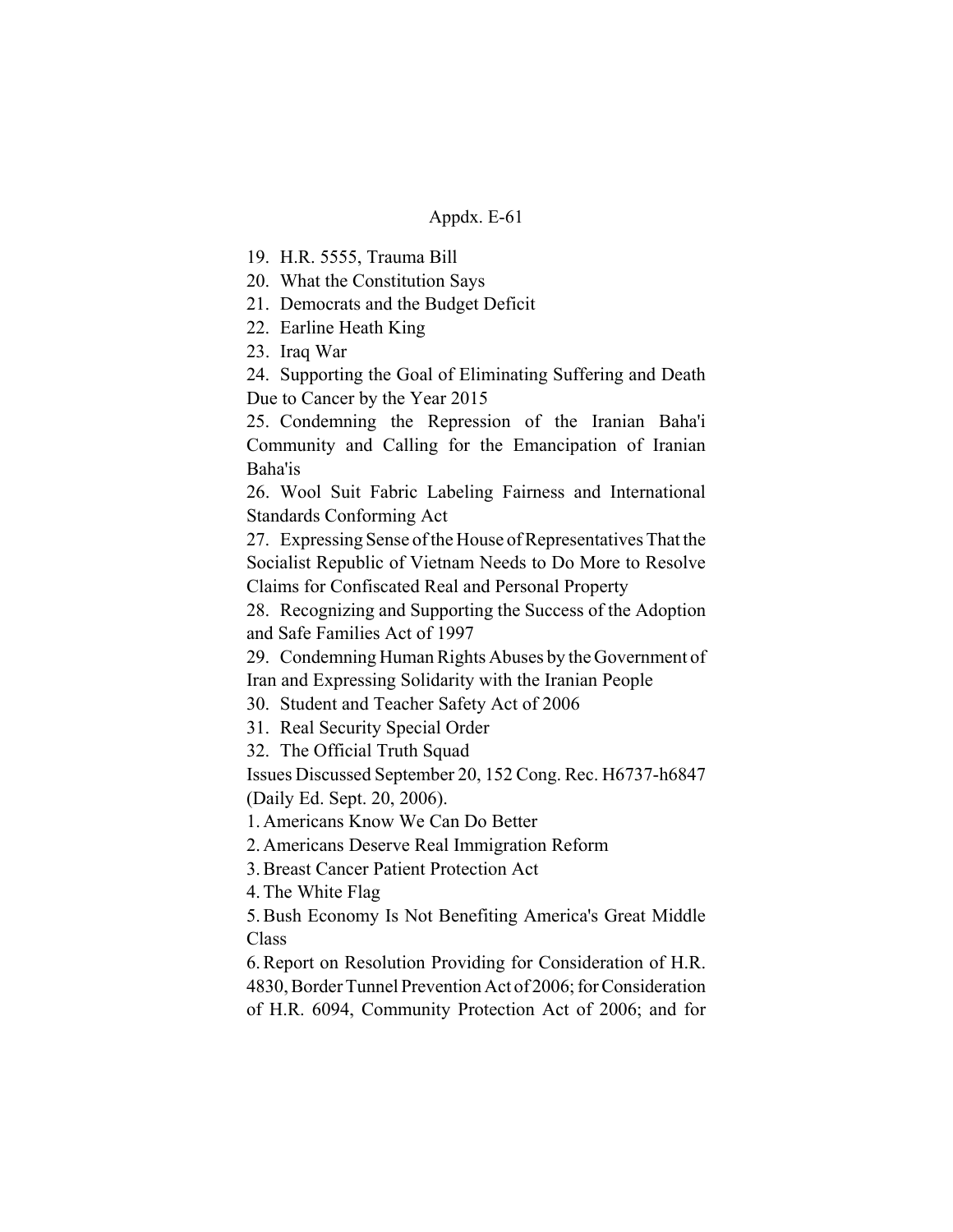Consideration of H.R. 6095, Immigration Law Enforcement Act of 2006

7. ``Border Security First'' Does Not Mean ``Border Security Only''

8. The Real Guantanamo Bay

9. The Republican Myth of a Healthy Economy

10. Congress Should Help Seniors out by Filling the Doughnut Hole That Millions of Seniors Face

11. Dancing Around Serious Issues and Avoiding Our Congressional Responsibilities

12. A Plea for the Survival of the People of Darfur

13. Prescription Drug Law Creates a Giant Hole in Drug Coverage

14. Stay the Course in Iraq Is Not a Strategy for Success

15. Restoring Economic Opportunity for the Forgotten Middle Class

16. Federal Election Integrity Act of 2006

17. Where Is Lafayette?

18. America Deserves a New Direction on Energy Policies

19. This Administration must Change Direction on Aviation Security

20. Providing a New Direction on Economic Security Issues

21. Iraq

22. President Bush and GOP out of Touch on the Economic Concerns of Americans

23. Unity Needed on Security

24. Searching for the President's Iraq Plan

25. Iranian President's Speech at U.N.

26. Darfur Peace and Accountability Act

27. Blame America First Crowd; Condemn Our Troops

28. Where Do We Stand?

29. Republicans Fencing out Ordinary Americans

30. America Even Better than Wal-mart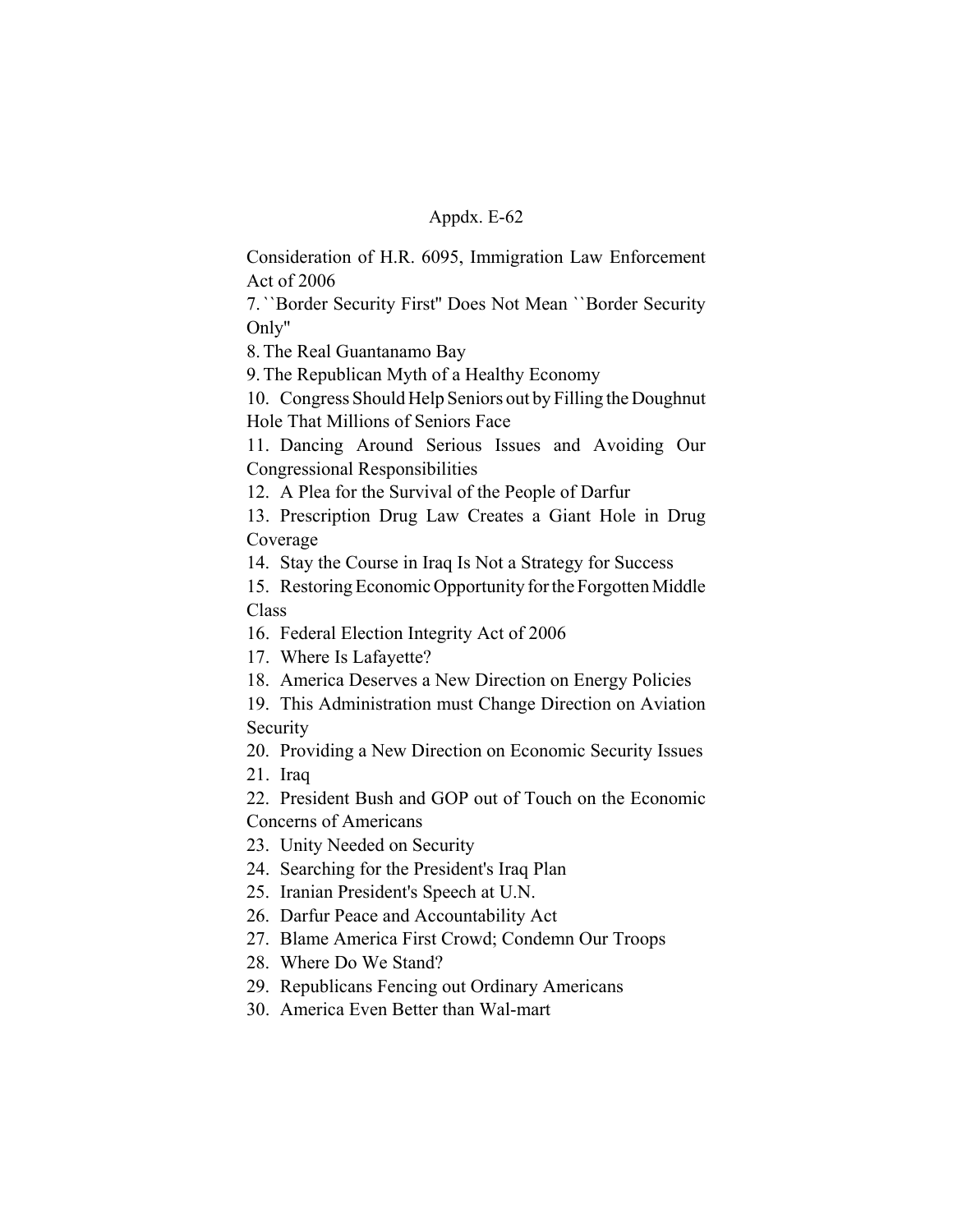31. Addressing the Medicare Part D Doughnut Hole

32. Benjamin Franklin Tercentenary Commission Act of 2005

33. Repeal of Prohibition on Use of Certain Funds for Tunneling in Certain Areas with Respect to Los Angeles to San Fernando Valley Metro Rail Project

34. Wichita Project Equus Beds Division Authorization Act of 2005

35. City of Oxnard Water Recycling and Desalination Act of 2006

36. Condemning Human Rights Abuses by the Government of Iran and Expressing Solidarity with the Iranian People

37. Partners for Fish and Wildlife Act

38. Pets Evacuation and Transportation Standards Act of 2006

39. Continuing the Battle Against Islamic Extremism

40. Tylersville Fish Hatchery Conveyance Act

41. Appalachian Regional Development Act Amendments of 2006

42. The 30-Something Working Group: Democratic Proposals

43. The Official Truth Squad

44. Military Personnel Financial Services Protection Act

45. National Oceanic and Atmospheric Administration Act Issues Discussed September 21, 152 Cong. Rec. H6849-h6934 (Daily Ed. Sept. 21, 2006).

1. Appointment of Conferees on H.R. 5631, Department of Defense Appropriations Act, 2007

2. Appointment of Conferees on H.R. 5441, Department of Homeland Security Appropriations Act, 2007

3. Protect Our Borders

4. Hold on FDA Commissioner over RU-486

5. Congress Is Acting on Illegal Immigration

6. Signs of War Preparation

7. Federal Contracts and Sudan

8. Wiretapping Surveillance Program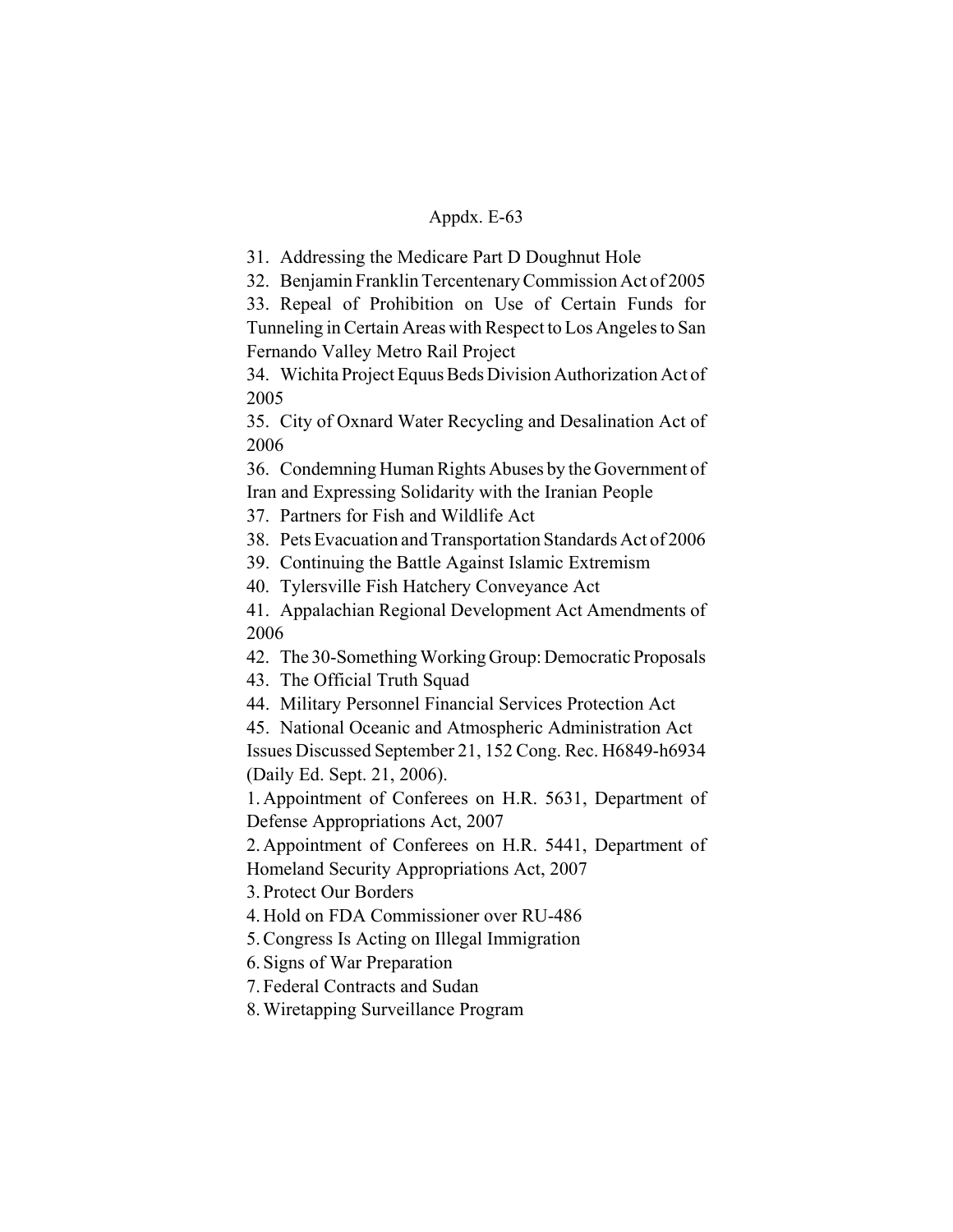9. Continuation of the National Emergency with Respect to Persons Who Commit, Threaten to Commit, or Support Terrorism--message from the President of the United States (H. Doc. No. 109-135

10. U.S. Congress must Lead on Peace

11. Genocide in Darfur

12. Skyline Membership Corporation

13. Outlaw of the Underground

14. Military Personnel Financial Services Protection Act

15. Appalachian Regional Development Act Amendments of 2006

16. Bad Faith Actions and Policies of State Farm Insurance in Mississippi

17. Republicans out of Touch

18. The New Direction for America

19. The Issues Affecting America

20. The Distinctions Between the Republicans and the **Democrats** 

21. Community Protection Act of 2006

22. Providing for Consideration of H.R. 4830, Border Tunnel Prevention Act of 2006; for Consideration of H.R. 6094, Community Protection Act of 2006; and for Consideration of H.R. 6095, Immigration Law Enforcement Act of 2006

Issues Discussed September 25, 152 Cong. Rec. H6935-h7349 (Daily Ed. Sept. 25, 2006).

1. Report on Resolution Providing for Consideration of S. 403, Child Custody Protection Act

2. Report on Resolution Providing for Consideration of H.R. 2679, Veterans' Memorials, Boy Scouts, Public Seals, and Other Public Expressions of Religion Protection Act of 2006

3. English as the Official Language

4. Situation in Iraq

5. Torture Defined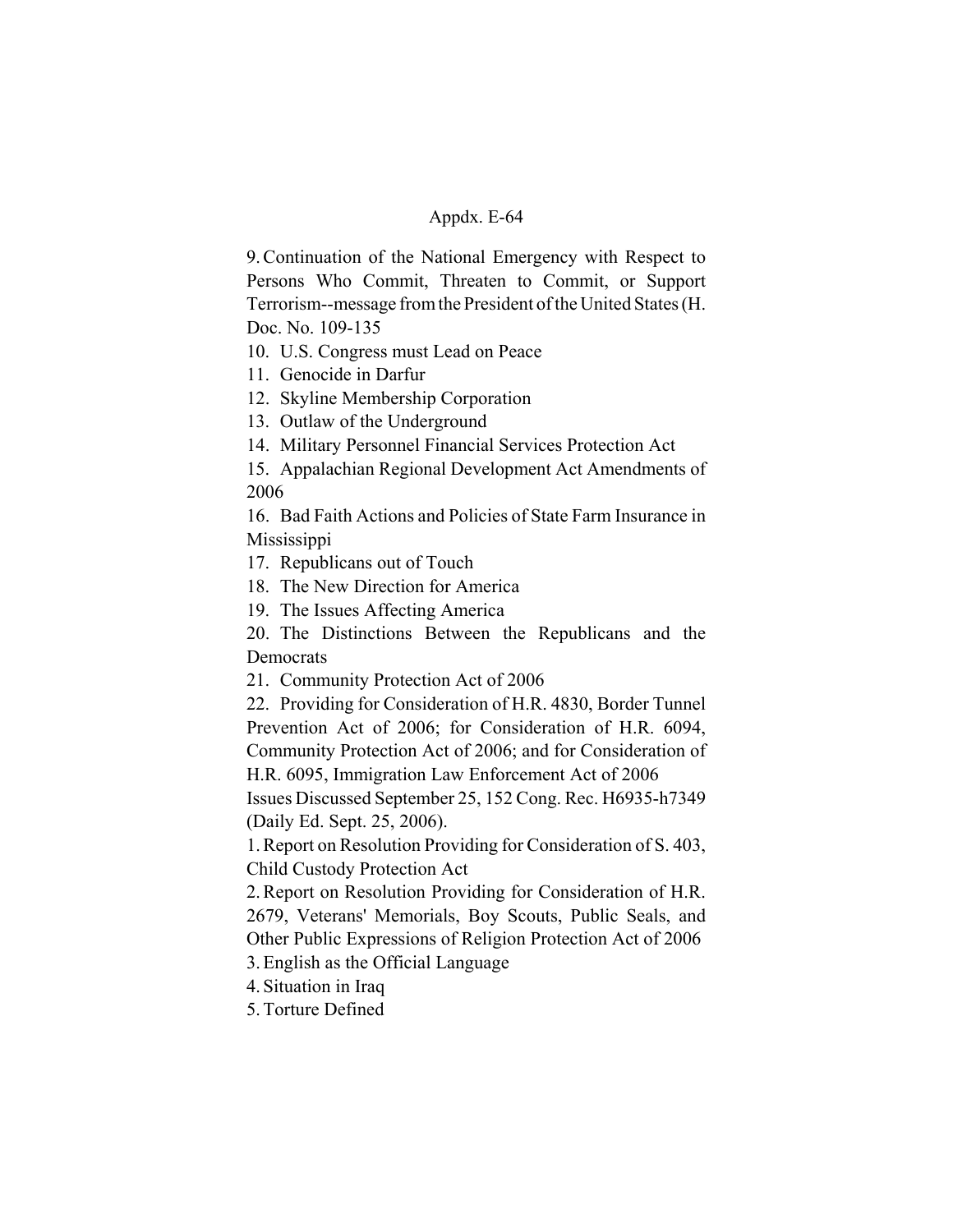6. A Blessed Nation

7. Correcting Enrollment of H.R. 3127, Darfur Peace and Accountability Act of 2006

8. ``I Pledge Allegiance to Mexico''?

9. Applauding the Capitol Flag Office Employees

10. Hoops for Hope

11. Drought

12. Undermining Efforts to Fight Terrorism

13. The Iraq War

14. Two Captive Israeli Soldiers and Problems with the U.N.

15. Southern Nevada Readiness Center Act

16. Water Resources Research Act Amendments of 2006

17. Authorizing National Park Service to Pay for Subcontractor Services Completed at Grand Canyon National Park

18. General Services Administration Modernization Act

19. Mississippi River Trail Study Act

20. Authorizing Salary Adjustments for Justices and Judges of the United States

21. Ice Age Floods National Geologic Route Designation Act of 2006

22. Supporting the Goals and Ideals of National Myositis Awareness Day

23. Copyright Royalty Judges Program Technical Corrections Act

24. Authorizing Land Conveyance to the Missouri River Basin Lewis and Clark Interpretive Trail and Visitor Center Foundation

25. New Hampshire Wilderness Act of 2006

26. Jean Lafitte National Historical Park and Preserve Boundary Adjustment Act of 2006

27. Lower Farmington River and Salmon Brook Wild and Scenic River Study Act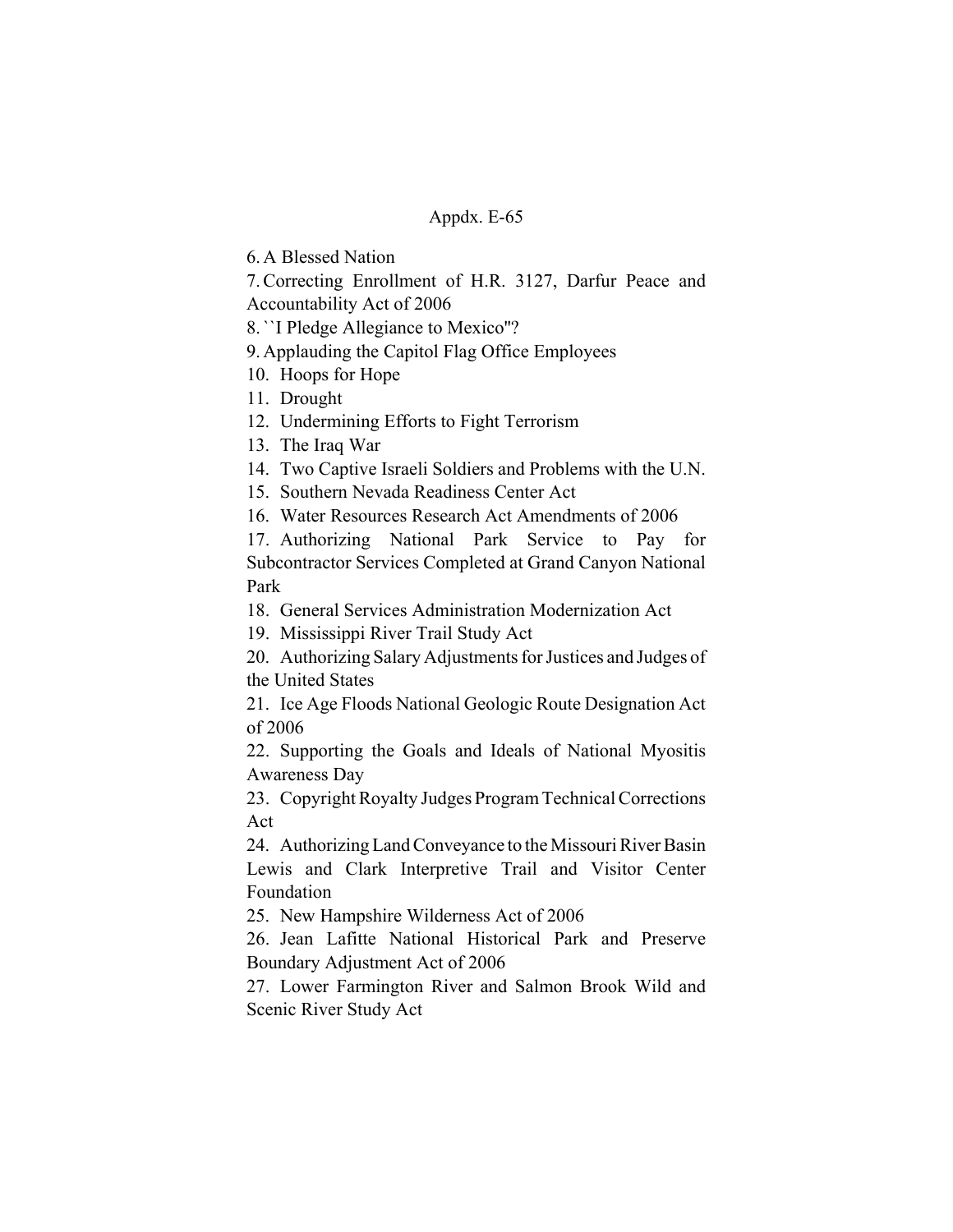28. River Raisin National Battlefield Study Act

29. Proud to Be an American Citizen Act

30. Extending Authorization for Establishing a Memorial in

the District of Columbia to Honor Veterans

31. National Historic Preservation Act Amendments of 2006

32. 30-Something Working Group

33. Oregon Water Resources Management Act of 2006

34. Piedras Blancas Historic Light Station Outstanding Natural Area Act of 2005

35. Trademark Dilution Revision Act of 2006

36. Calling on the President to Take Immediate Steps to Help Improve the Security Situation in Darfur, Sudan

37. Republicans Provide Security to America

38. Private Property Rights Implementation Act of 2006

39. Darfur Peace and Accountability Act of 2006

40. 2005 District of Columbia Omnibus Authorization Act

41. Bureau of Alcohol, Tobacco, Firearms, and Explosives (BATFE)

42. Conference Report on H.R. 5631, Department of Defense Appropriations Act, 2007

Issues Discussed September 26,152 Cong. Rec. H7351-h7498 (Daily Ed. Sept. 26, 2006).

1. It's Time the Do-nothing Congress Actually Do Something for the American People

2. National Security

3. Spy Agencies Say Iraq War Worsens Terrorism Threat

4. Preserving the CIA Program

5. Families Face Rising Costs with Falling Wages

6. America's Economic Situation

7. Iraq

8. ``Press One for English''

9. President Bush Misrepresents Iraq's Impact on the Overall Global War on Terror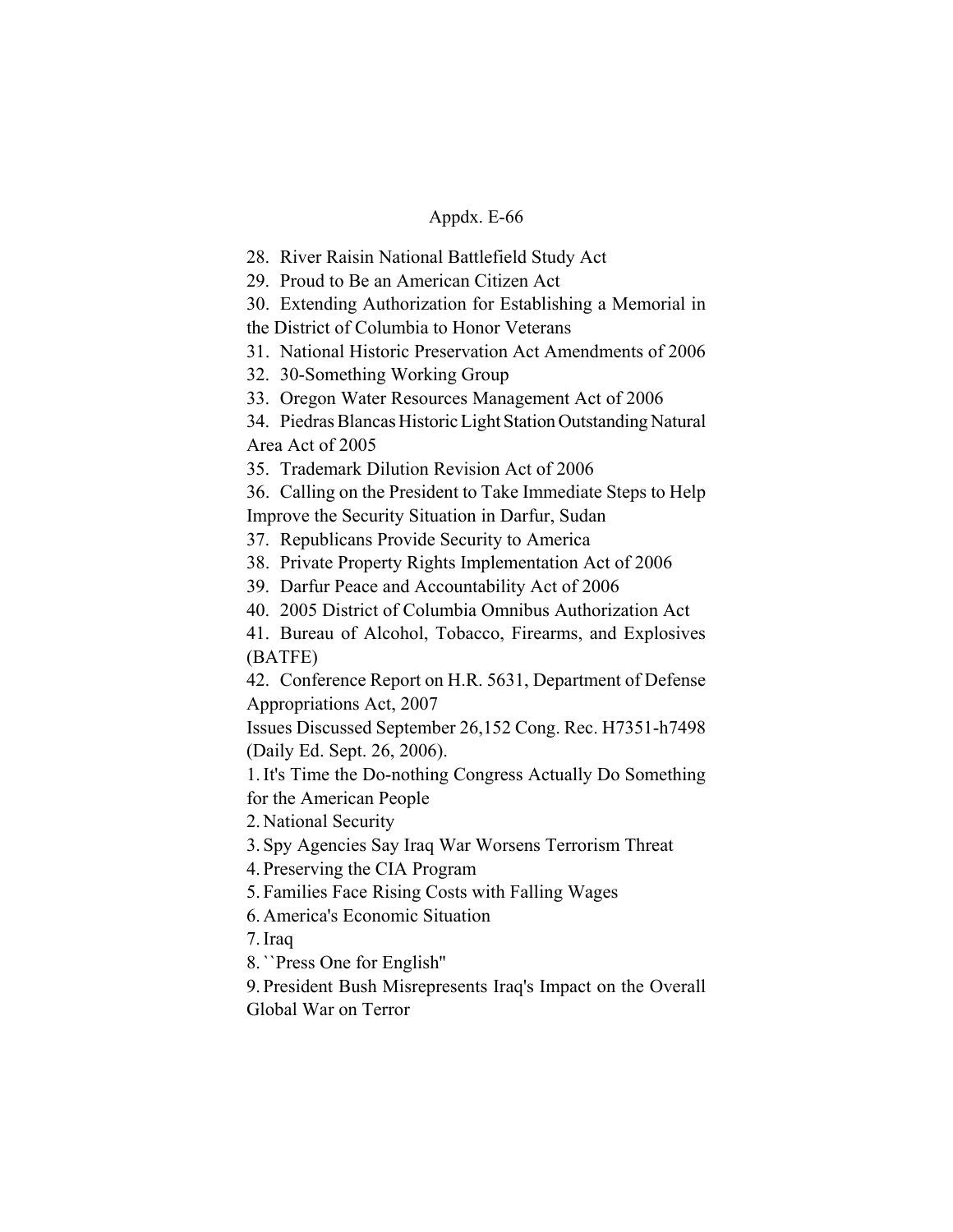10. The Barbaric Practice of Game Bird and Illegal Dog Fighting

11. Health Insurance for Life Act (H.R. 5740)

12. Democrats out of Touch

13. Iraq War Creating More Terrorists, Not less

14. National Defense

15. America Is Not Safer Today

16. No Congressional Accomplishments this Year

17. We Need to Change Course in Iraq

18. Sri Lanka Conflict Surges

19. Turkish Penal Code--Elif Shafak's Trial

20. Reynolds Creek Hydroelectric License Extension Bill

21. Swift Creek Hydroelectric License Extension Bill

22. Tygart Dam Project Hydroelectric License Extension Bill

23. Arrowrock Project Hydroelectric License Extension Bill

24. To Extend Temporarily Certain Authorities of the Small Business Administration

25. Providing for Conveyance of Certain National Forest System Land to Laona and Wabeno, Wisconsin

26. Providing for Conveyance of Former Konnarock Lutheran Girls School in Smyth County, Virginia

27. Extending Deadline for Commencement of Construction of Certain Hydroelectric Projects in Connecticut

28. Open Space and Farmland Preservation Act

29. Private Property Rights Implementation Act of 2006

30. Affirming Support for the Sovereignty and Security of Lebanon and the Lebanese People

31. National Institutes of Health Reform Act of 2006

32. Conference Report on H.R. 5631, Department of Defense Appropriations Act, 2007

33. Calling on the President to Take Immediate Steps to Help Improve the Security Situation in Darfur, Sudan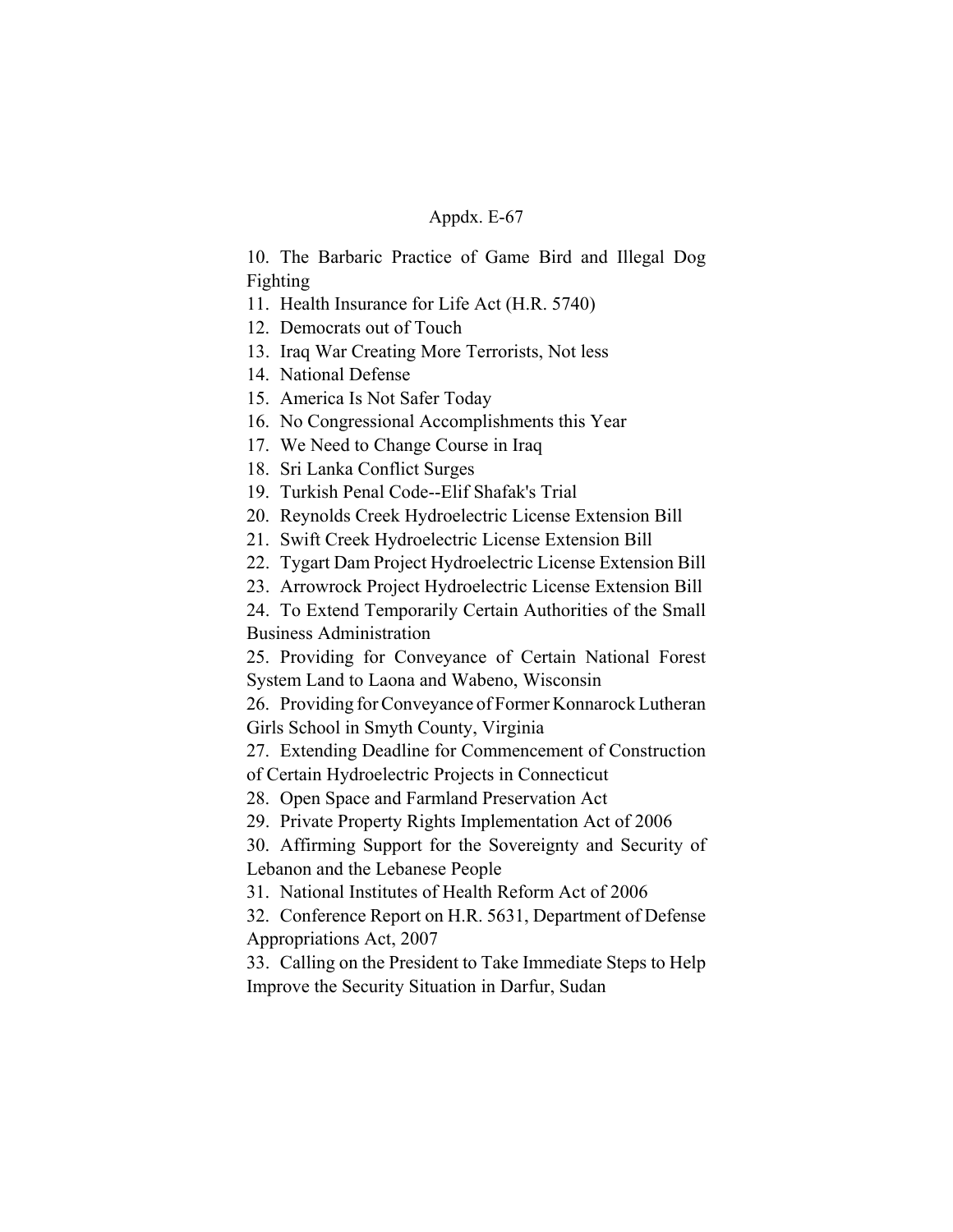34. Bureau of Alcohol, Tobacco, Firearms, and Explosives (Batfe

35. Global Terrorism

36. National Integrated Drought Information System Act of 2006

37. Encouraging All Offices of the House of Representatives to Hire Disabled Veterans

38. Restoring Fiscal Discipline to Government

39. Permitting Expenditures from Leaking Underground Storage Tank Trust Fund

40. Promoting Antiterrorism Capabilities Through International Cooperation Act

41. Providing for Consideration of S. 403, Child Custody Protection Act

42. Green Chemistry Research and Development Act of 2005

43. More Border Patrol Agents Now Act of 2006

44. Biodefense and Pandemic Vaccine and Drug Development Act of 2006

45. Veterans Identity and Credit Security Act of 2006

46. Child Interstate Abortion Notification Act

47. Child and Family Services Improvement Act of 2006

48. Veterans' Memorials, Boy Scouts, Public Seals, and Other Public Expressions of Religion Protection Act of 2006

Issues Discussed September 27, 152 Cong. Rec. H7499-h7676 (Daily Ed. Sept. 27, 2006).

1. Privileged Report on Resolution of Inquiry to Secretary of State

2. Authorizing the Clerk to Make Corrections in Engrossment of H.R. 6166, Military Commissions Act of 2006

3. Report on Resolution Providing for Consideration of H.R.

4772, Private Property Rights Implementation Act of 2006

4. A Little Truth Goes a Long Way

5. Increase College Grants So More Teens Can Attend College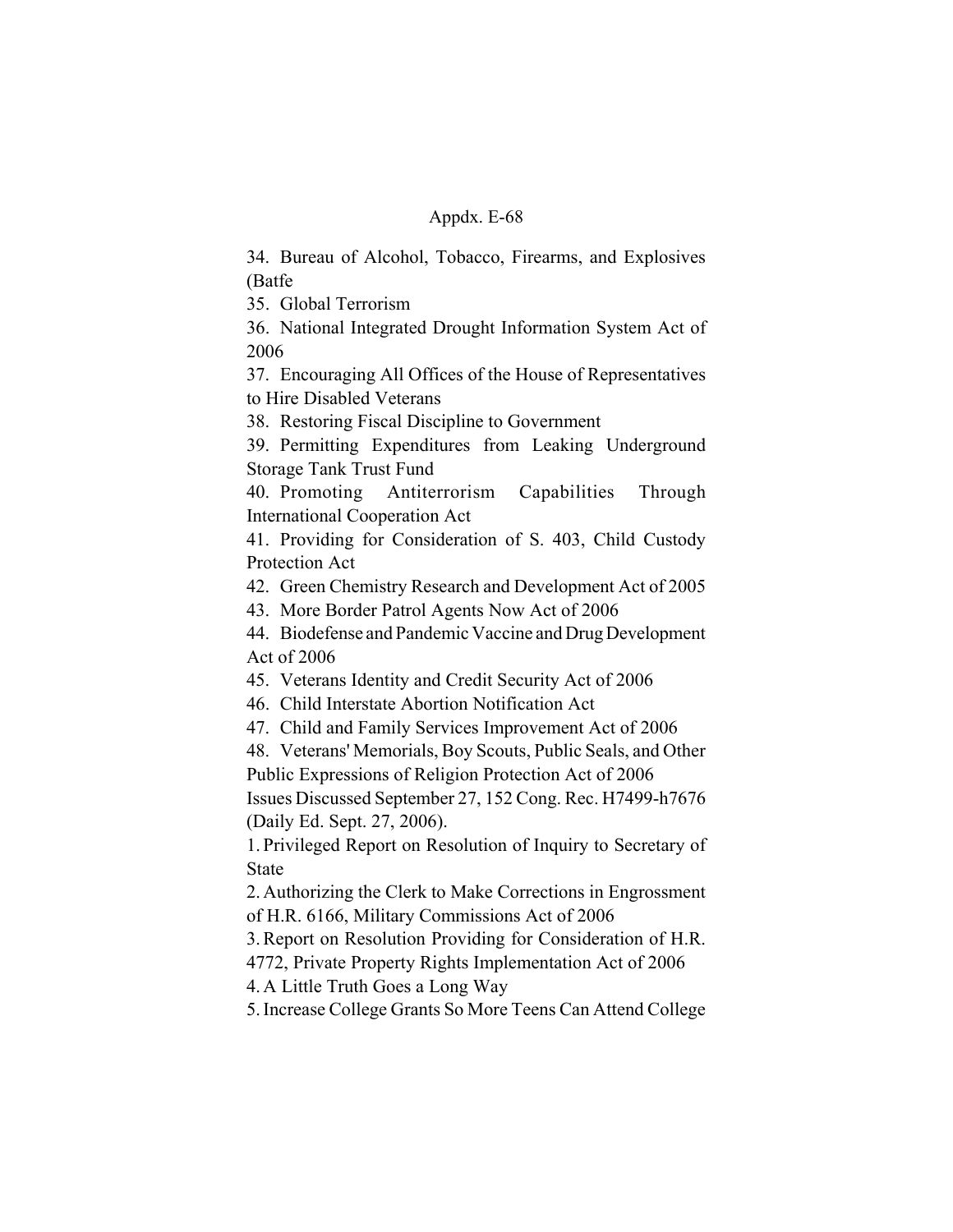6. Reauthorize the Ryan White Act

7. Fighting HIV/aids

8. Perils of Amateur Strategy

9. The 9/11 Commission's Recommendations: Interoperability

10. No Congressional Recess until Action Is Taken on Prescription Drug Prices

11. Time for a New Direction

12. Iran

13. Congress Should Make College More Affordable Today

by Passing Labor-hhs Bill

14. Congress Should Show That it Is Committed to Securing the American People Today

15. The Congressional Agenda Reflects its Values

- 16. Do-less-than-nothing Congress
- 17. Military Commissions Act of 2006
- 18. Biofuel Act
- 19. The HIV/AIDS Crisis
- 20. Homeland Security
- 21. America's Stonewall
- 22. College Loans
- 23. The President and Gas Prices
- 24. Aids

25. Republicans Have Good Record in Passing Commonsense

Energy Solutions

26. Republican Indifference

27. Bulgarian Miracle Continues

28. Hiv/aids Is Wreaking Havoc on African American Communities Across Our Nation

29. Repeal Tax Breaks to Big Oil

30. Raising the Minimum Wage; We Should Increase the Minimum Wage Today

31. The Democrats May Not like It, but We Are Winning the Global War on Terror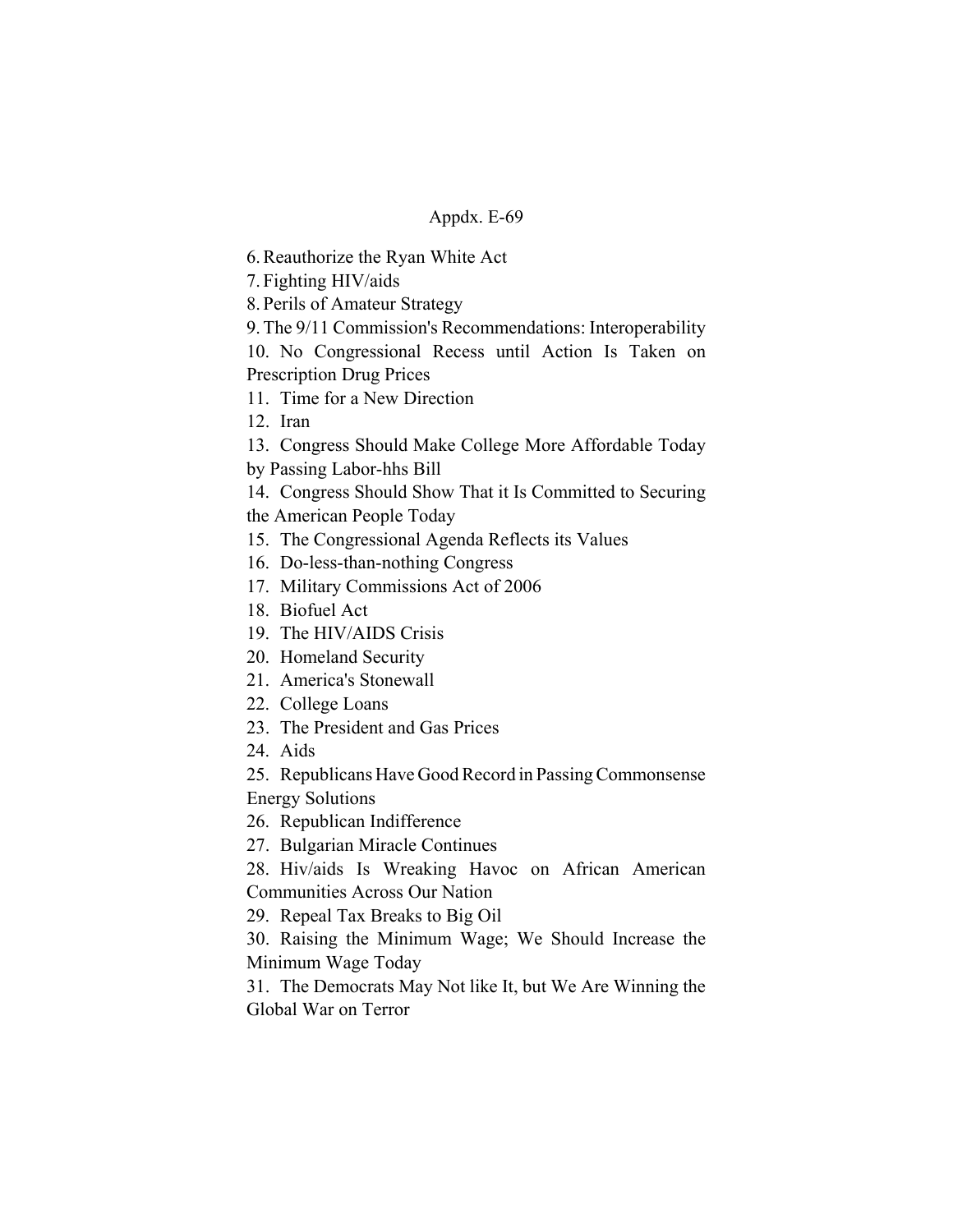- 32. National Intelligence Estimate and War on Terror
- 33. Implement the 9/11 Commission Recommendations
- 34. No Recess until Action on Energy Prices
- 35. HIV/AIDS
- 36. Medicare Prescription Drug Benefit
- 37. First Tee Benefits Inner City Youth
- 38. Republican Leadership Ignores Labor-hhs-education Spending Bill

39. Republicans Pad the Profit Margins of Drug Companies in Flawed Prescription Drug Law

40. Rubber-Stamp Congress

41. Change in Leadership

42. Authorizing Secretary of the Interior to Improve California's Sacramento-San Joaquin Delta and Water Supply 43. Allowing for Renegotiation of Payment Schedule of Contracts Between Secretary of Interior and Redwood Valley County Water District

44. To Modify a Land Grant Patent Issued by the Secretary of the Interior

45. Rio Arriba County Land Conveyance Act

46. Ouachita National Forest Boundary Adjustment Act of 2006

47. Douglas County, Washington, Pud Conveyance Act

48. Columbia Space Shuttle Memorial Study Act

49. Arthur V. Watkins Dam Enlargement Act of 2005

50. Las Cienegas Enhancement Act

51. Lower Republican River Basin Study Act

52. Colorado Northern Front Range Mountain Backdrop Protection Study Act

53. Railroad Retirement Disability Earnings Act

54. Supporting the Goals and Ideals of ``Lights on Afterschool!''

55. New Mexico Water Planning Assistance Act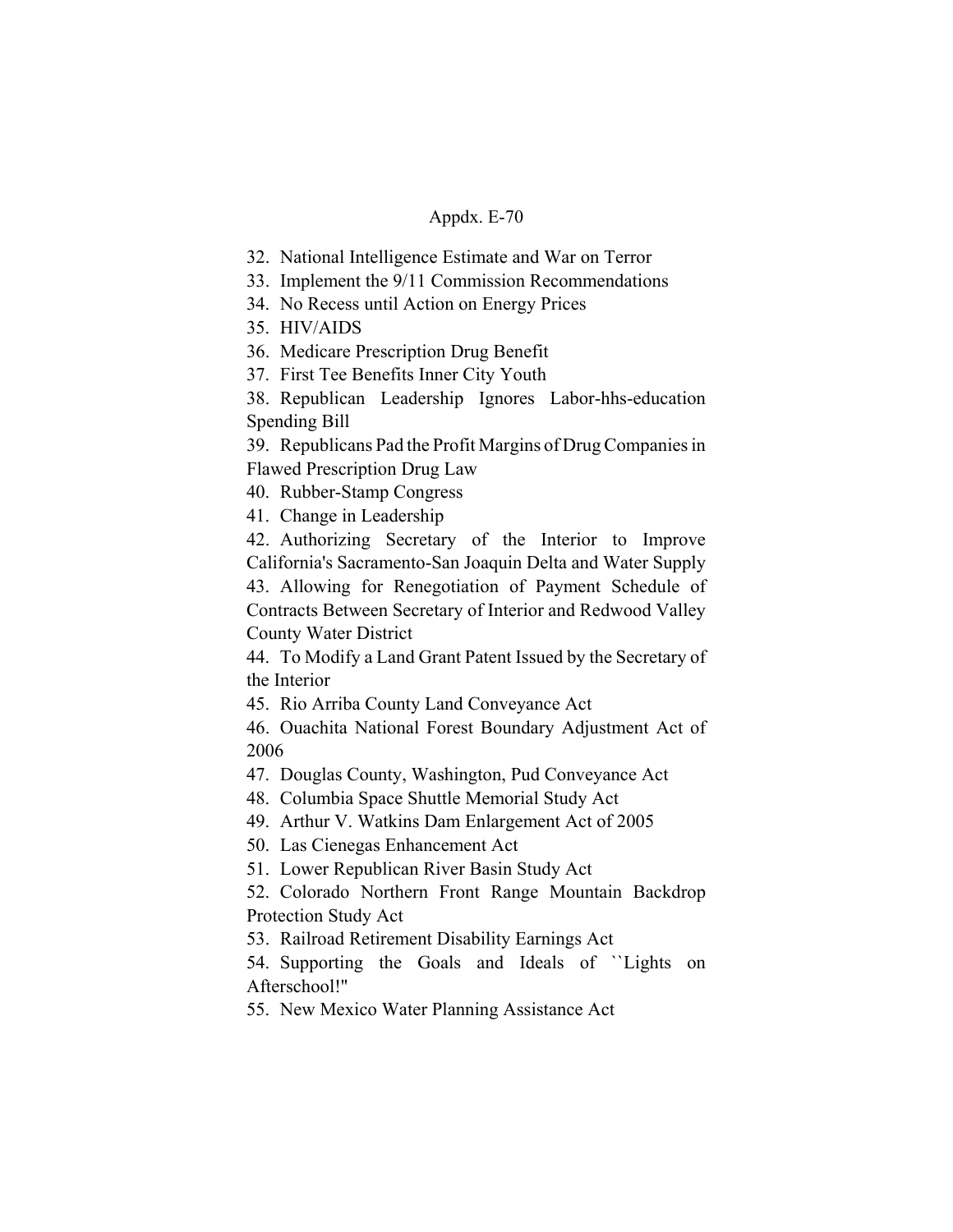56. Financial Services Regulatory Relief Act of 2006

57. Mark-to-market Extension Act of 2006

58. Nonadmitted and Reinsurance Reform Act of 2006

59. Dam Safety Act of 2006

60. Extending Secretary of Education Waiver Authority

61. Hedge Fund Study Act

62. Ratifying Conveyance of a Portion of the Jicarilla Apache Reservation to Rio Arriba County, State of New Mexico

63. Providing for an Adjournment or Recess of the Two Houses

64. Financial Services Regulatory Relief Amendments Act of 2006

65. Rio Grande Natural Area Act

66. Pueblo of Isleta Settlement and Natural Resources Restoration Act of 2006

67. Mark-to-market Extension Act of 2006

68. FHA Multifamily Loan Limit Adjustment Act of 2006

69. Upper Mississippi River Basin Protection Act

70. Community Development Investment Enhancements Act of 2006

71. Commission to Study the Potential Creation of a National Museum of American Latino Heritage Act of 2006

72. Great Lakes Fish and Wildlife Restoration Act of 2006

73. Hope Vi Reauthorization Act of 2006

74. Marine Debris Research, Prevention, and Reduction Act

75. Utah Recreational Land Exchange Act of 2006

76. Supporting Efforts Promoting Greater Public Awareness

of Effective Runaway Youth Prevention Programs

77. Financial Netting Improvements Act of 2006

78. Esther Martinez Native American Languages Preservation Act of 2006

79. Nonadmitted and Reinsurance Reform Act of 2006

80. Long Island Sound Stewardship Act of 2006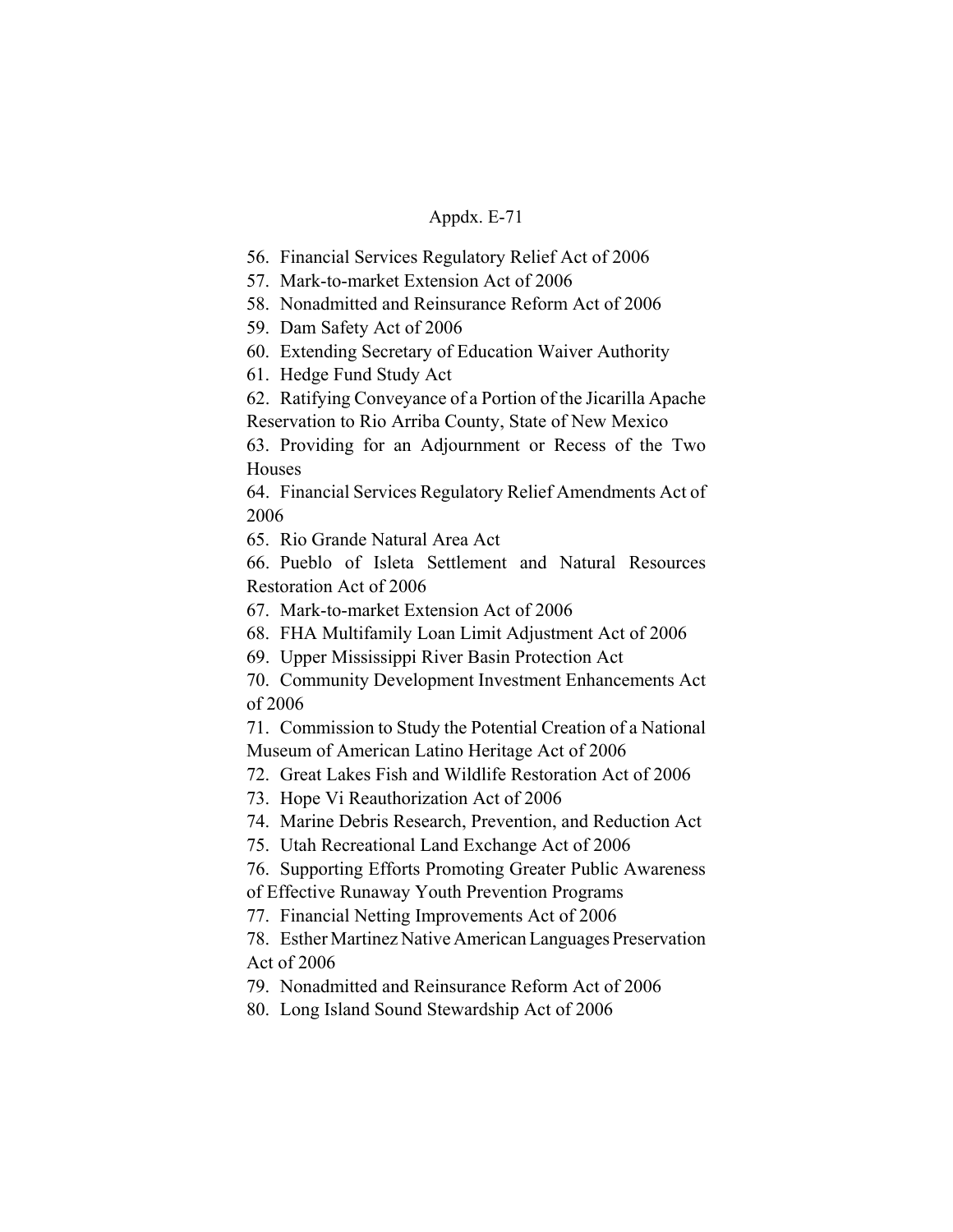81. Third Higher Education Extension Act of 2006

82. Credit Rating Agency Reform Act of 2006

83. Stevens-Inouye International Fisheries Monitoring and Compliance Legacy Act of 2006

84. Financial Services Regulatory Relief Act of 2006 Issues Discussed September 28, 152 Cong. Rec. H7677-h7848 (Daily Ed. Sept. 28, 2006).

1. Permission to Make Corrections in Engrossment of H.R. 5825, Electronic Surveillance Modernization Act

2. Report on Resolution Providing for Consideration of H.R. 5825, Electronic Surveillance Modernization Act

3. Report on Resolution Waiving Requirement of Clause 6

4. Appointment as Member to Advisory Committee on Student Financial Assistance

5. Hugo Chavez and the American Consumer

6. Report on Resolution Waiving Points of Order Against Conference Report on H.R. 5441

7. Failures of the Congress under Republican Leadership

8. Material Support Bill

9. Shocked at How Awful Iraq Is

10. Victim-activated Landmine Abolition Act

11. Recapping Republican Successes

12. Iraq Making Overall Terrorism Problem Worse--time for New Direction

13. NIE

14. Seniors Once Again Victims of GOP's Cozy Relationship with Drug Companies

15. Time for a Change

16. Iran

17. On the Vietnam Democracy Movement

18. The World Is less Safe

19. The Need for Energy Independence

20. Defense Authorization Bill Aims to Ban Internet Gaming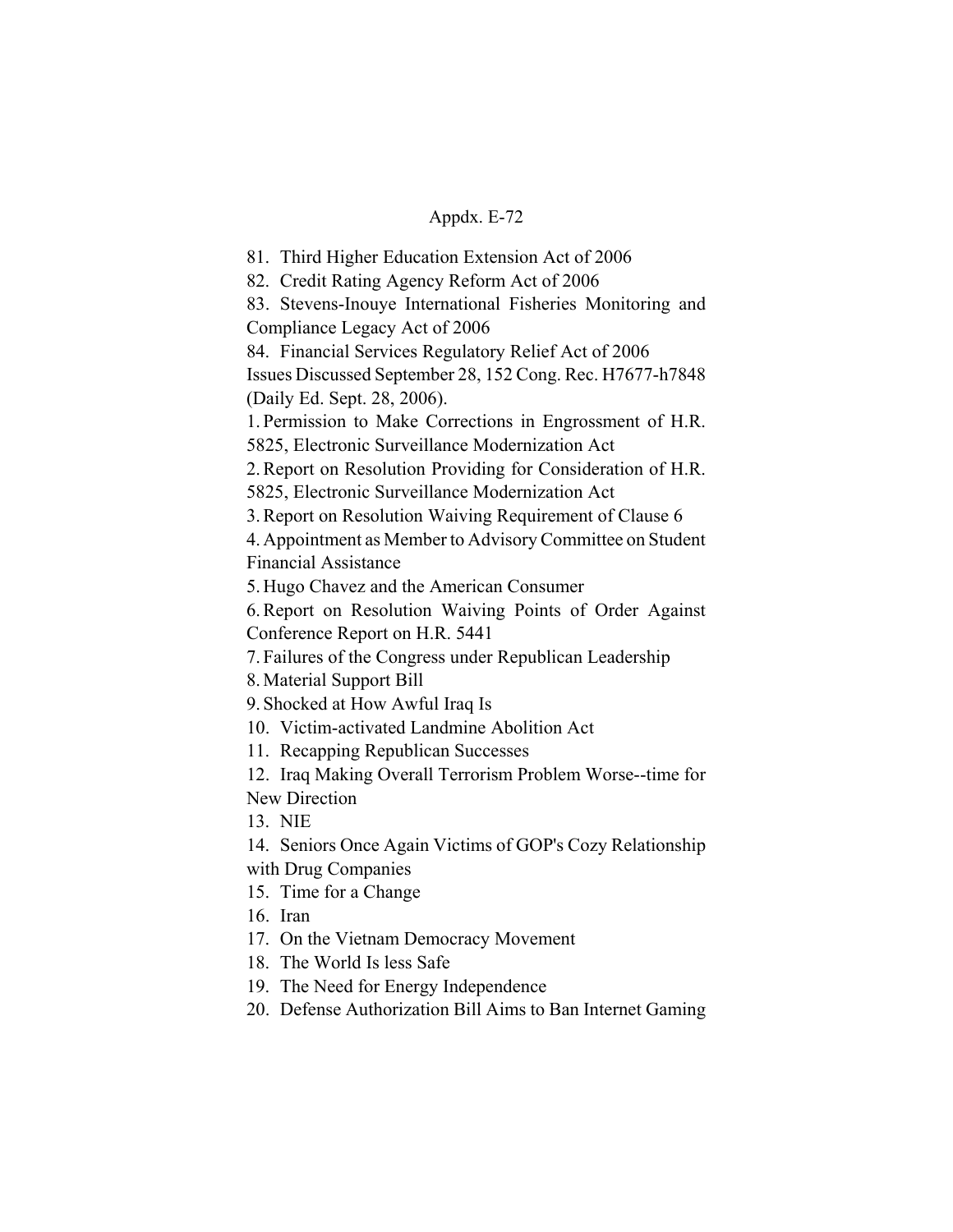21. On the Conflict Between Israel and Hezbollah

22. Fort Mcdowell Indian Community Water Rights Settlement Revision Act of 2006

23. Reclamation Wastewater and Groundwater Study and Facilities Act Amendment

24. Woodrow Wilson Presidential Library Authorization Act

25. Ryan White HIV/AIDS Treatment Modernization Act of 2006

26. Appointment of Conferees on H.R. 4954, Security and Accountability for Every Port Act

27. Providing for Consideration of H.R. 5825, Electronic Surveillance Modernization Act

28. Establishing a Pilot Program in Certain District Courts

29. Children's Hospital GME Support Reauthorization Act of 2006

30. Waiving Requirement of Clause 6

31. Secure Border Initiative Financial Accountability Act of 2006

32. Providing for Consideration of Motions to Suspend the Rules

33. Appointment of Conferees on H.R. 4954, Security and Accountability for Every Port Act

34. Waiving Requirement of Clause 6(a

35. Providing for Consideration of H.R. 5825, Electronic Surveillance Modernization Act

36. Coast Guard Authorization Act of 2006

37. Iran Freedom Support Act

38. Electronic Surveillance Modernization Act

39. Older Americans Act Amendments of 2006

40. Ryan White HIV/AIDS Treatment Modernization Act of 2006

41. Conference Report on H.R. 5441, Department of Homeland Security Appropriations Act, 2007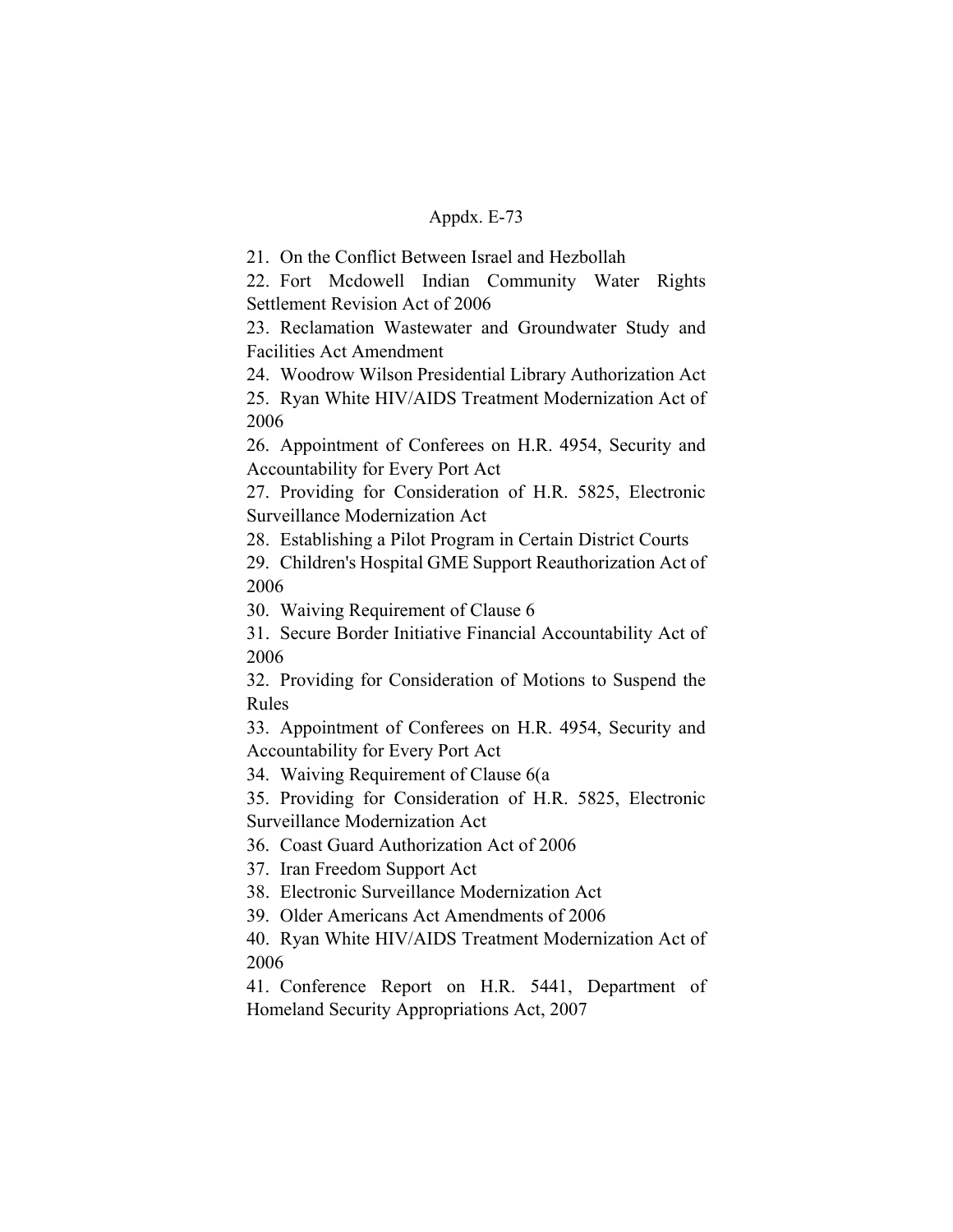Issues Discussed September 29, 152 Cong. Rec. H7905-h8060 (Daily Ed. Sept. 29, 2006).

1. Conference Report on H.R. 4954, Safe Port Act

2. Conference Report on H.R. 5122, John Warner National Defense Authorization Act for Fiscal Year 2007

3. District of Columbia's 2007 Budget Request Act--message

from the President of the United States (H. Doc. No. 109-136

4. Footy's Bubbles and Bones Gala

5. Time for a New Direction

6. Health Care

7. GOP Prepares to Leave Without Holding Administration Accountable on Iraq

8. Do-nothing Congress??

9. Tax Relief/small Business

10. Veterans' Compensation Cost-of-living Adjustment Act of 2006

11. Conference Report on H.R. 5441, Department of Homeland Security Appropriations Act, 2007

12. Private Property Rights Implementation Act of 2006

13. Military Commissions Act of 2006

14. Wright Amendment Reform Act of 2006

15. North Korea Nonproliferation Act of 2006

16. Federal and District of Columbia Government Real Property Act of 2005

17. Alternative Energy Research and Development Act

18. Wright Amendment Reform Act of 2006

19. Safetea-lu Amendments Act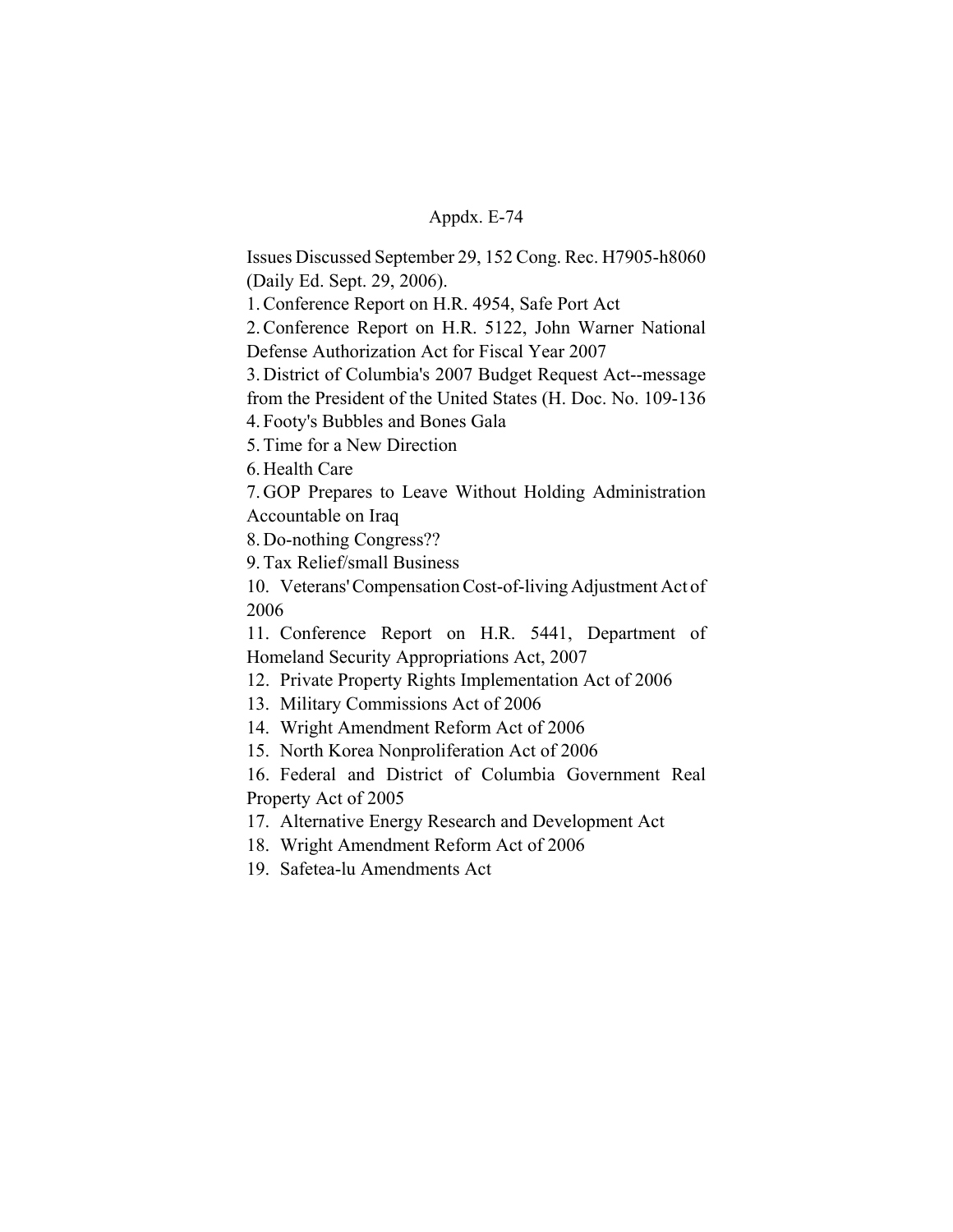# UNITED STATES SENATE – 2006\*

Issues Discussed September 7, 152 Cong. Rec. S9071-S9226 (daily ed. Sept. 7, 2006).

1. AIDS in 2006--moving Toward One World, One Hope?

2. A Vermont Lesson in How to Export to the World

3. Support for a Special Envoy for Sudan

4. Abraham Lincoln Commemorative Coin Act

5. Recognizing Dialogue on Diversity's 2006 Health Care Symposium

6. The Youthbuild Transfer Act

7. Freedom for Félix Gerardo Vega Ruíz

8. Accountable Budgeting Commission

9. National Security

10. Iran

11. Department of Defense Appropriations Act, 2007

12. Security and Accountability for Every Port Act

13. Family Humanitarian Relief

14. Cowboy Artillery

15. Angels of Adoption

16. Senate Resolution 560--Supporting Efforts to Increase Childhood Cancer Awareness, Treatment, and Research

17. General Services Administration Modernization Act

18. Federal Funding Accountability and Transparency Act of 2006

19. Supporting Efforts to Increase Childhood Cancer Awareness, Treatment and Research

<sup>\*.</sup> The 2006 federal election occurred on November 7th. Sixty days prior to the Federal Election Day was September 8th. The following issues were considered on the floor of the Senate during that time. This list excludes renaming of buildings, recognizing honored individuals or groups and extensions of remarks.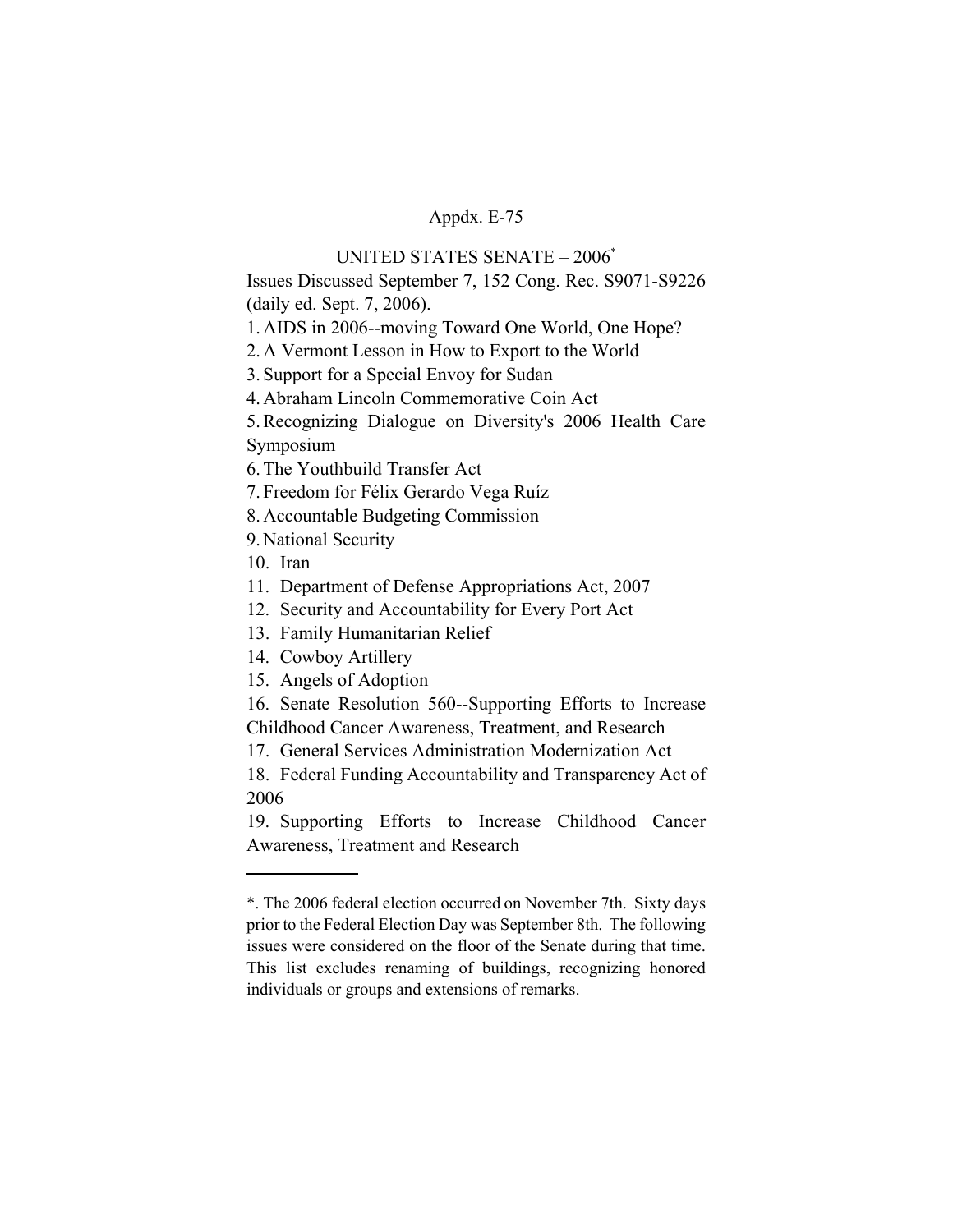20. United States-Poland Parliamentary Youth Exchange Program Act of 2006

21. United States Ambassador for ASEAN Affairs

22. Naval Vessels Transfer Act of 2006

23. Stolen Valor Act of 2005

Issues Discussed September 8, 152 Cong. Rec. S9227-S9281

(Daily Ed. Sept. 8, 2006).

1. American Horse Slaughter Prevention Act

2. Security and Accountability for Every Port Act

3. American Energy Independence

4. Intelligence Committee Phase Ii Report

5. Senate Intelligence Committee Report

6. Missile Defense

7. Defense Appropriations

8. Combating Gun Trafficking

9. Congress must Strengthen Whistleblower Protections

10. Department of Defense Appropriations Act, 2007

11. Abraham Lincoln Commemorative Coin Act

152 Cong. Rec. S9283-S9320 (Daily Ed. Sept. 11, 2006).

1. Port Security Improvement Act

2. Security and Accountability for Every Port Act

3. Darfur

4. Federal Funding Accountability and Transparency Act

5. Reducing Foreign Energy Reliance

6. Expressing the Sense of the Senate upon the Five-year Anniversary of the Terrorist Attacks Against the United States on September 11, 2001

Issues Discussed September 12, 152 Cong. Rec. S9321-S9447 (Daily Ed. Sept. 12, 2006).

1. The Definition of Tyranny; Look No Further than the Bush Administration and the Republican Enablers in Congress --

2. Boehringer Ingelheim Vetmedica, Inc.

3. Terror Alert: Loss of Credibility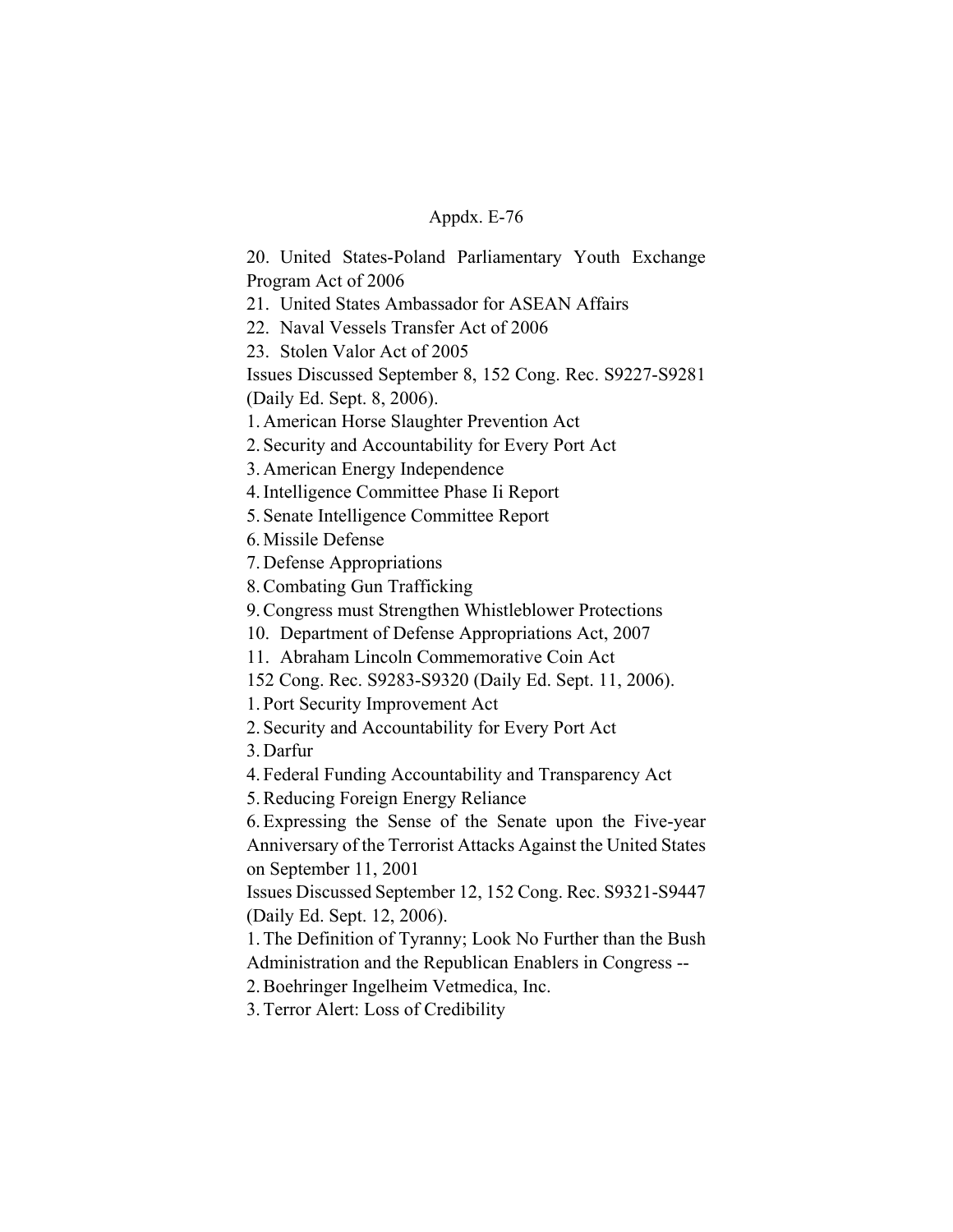4. Welcome to President Roh Moo-Hyn of the Republic of Korea

5. The U.N. Human Rights Council: Reform or Regression?

6. Introduction of the Health Care Price Transparency Act of 2006

7. Congressional Budget Office Cost Estimate for H.R. 2965

8. The Foreign Intelligence Surveillance Improvement and Enhancement Act of 2006

9. In Support of a Resolution Calling on Iran to Immediately Fulfill its Nuclear Nonproliferation Obligations, and for Other Purposes

10. Guantanamo Bay

11. President's 9/11 Speech

12. The President's Address to the Nation

13. Security and Accountability for Every Port Act

14. Security and Accountability for Every Port Act

15. Defense Appropriations

16. Let Us Look upon the Ocean with Reverence

17. Making Technical Corrections to the United States Code Issues Discussed September 13, 152 Cong. Rec. S9449-S9575 (Daily Ed. Sept. 13, 2006).

1. American Horse Slaughter Prevention Act

2. Introducing a Concurrent Resolution Recognizing the Independence of the Courts of the United States

3. Introducing the Remote Monitoring Access Act of 2006

4. Welcome to President Roh Moo-Hyun of the Republic of Korea

5. Administration Stem Cell Veto: "Assault on Science"

6. Pension Protection Act

7. North American Wetlands Conservation Reauthorization Act of 2006

8. Health Information Technology Promotion Act (H.R. 4157~

9. Real Security Amendment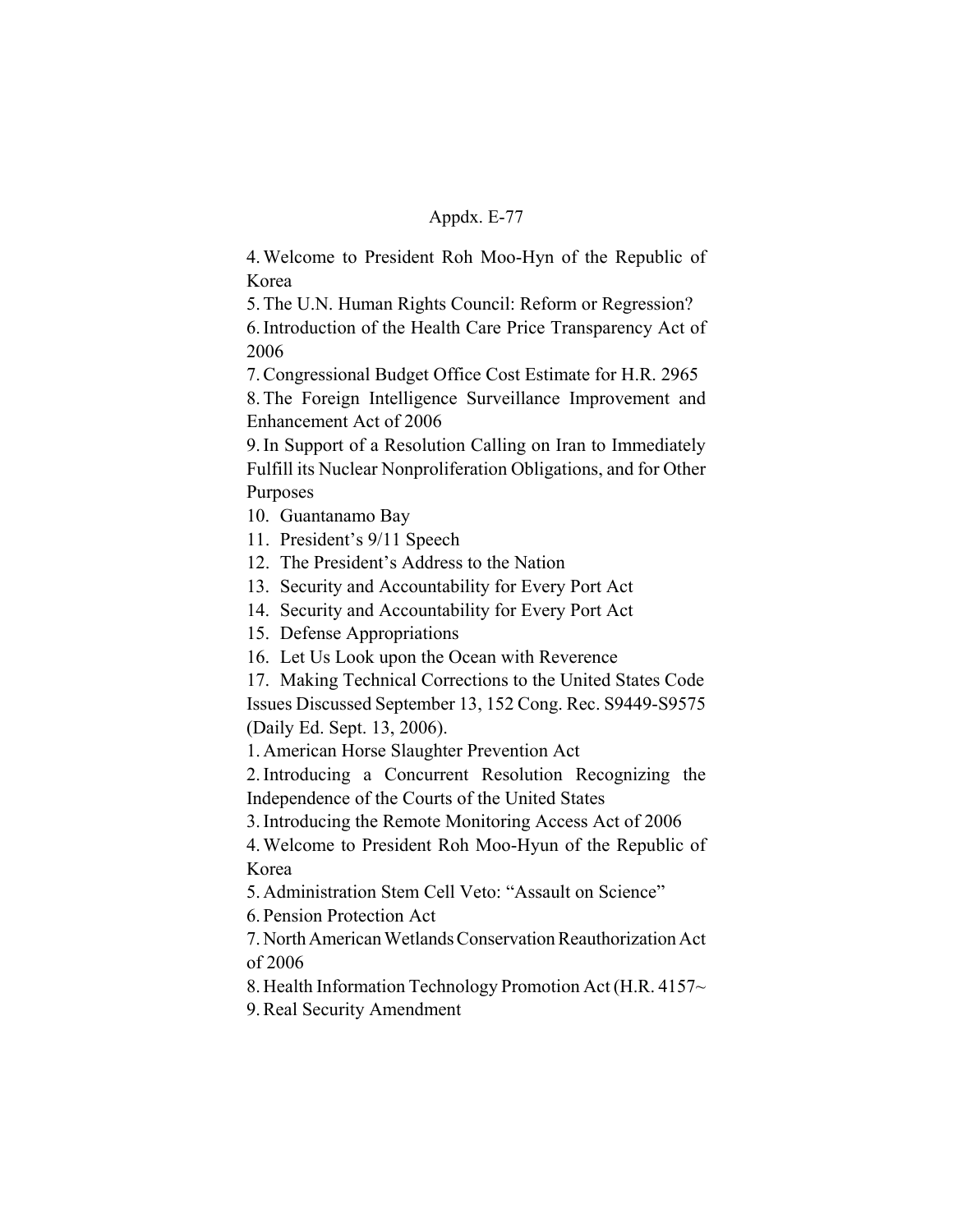10. NSA Warrantless Surveillance Program

11. Unity in the War on Terror

12. Security and Accountability for Every Port Act

13. The Character of the Senate

14. Senate Select Committee on Intelligence Oversight

15. Senate Concurrent Resolution 114–Providing for Corrections to the Enrollment of the Bill S. 2590

16. Corrections to the Enrollment of S. 2590

17. Fort McDowell Indian Community Water Rights Settlement Revision Act of 2006

18. Children and Media Research Advancement Act

19. Death on the High Seas Act

20. Calling on the President to Take Immediate Steps to Help Stop the Violence in Darfur

Issues Discussed September 14, 152 Cong. Rec. S9577-S9647 (Daily Ed. Sept. 14, 2006).

1. Fourteenth Dalai Lama Congressional Gold Medal Act

2. Homeless Veterans

3. Appointment of Conferees on H.R. 2864, Water Resources Development Act of 2005

4. Introduction of the Income-dependent Education Assistance Act of 2006

5. Providing for Consideration of H. Res. 994, Expressing Sense of the House of Representatives on Fifth Aniversary of Terrorist Attacks Launched Against the United States on September 11, 2001

6. Introducing Bill to Establish Mineral Commodity Information Administration

7. Azerbaijan--time to Free the Political Prisoners

8. "Iraq Watch"

9. Safety and Security of the American People

10. Republicans Are Committed to Making America Safer

11. America's Status in Fighting Terrorism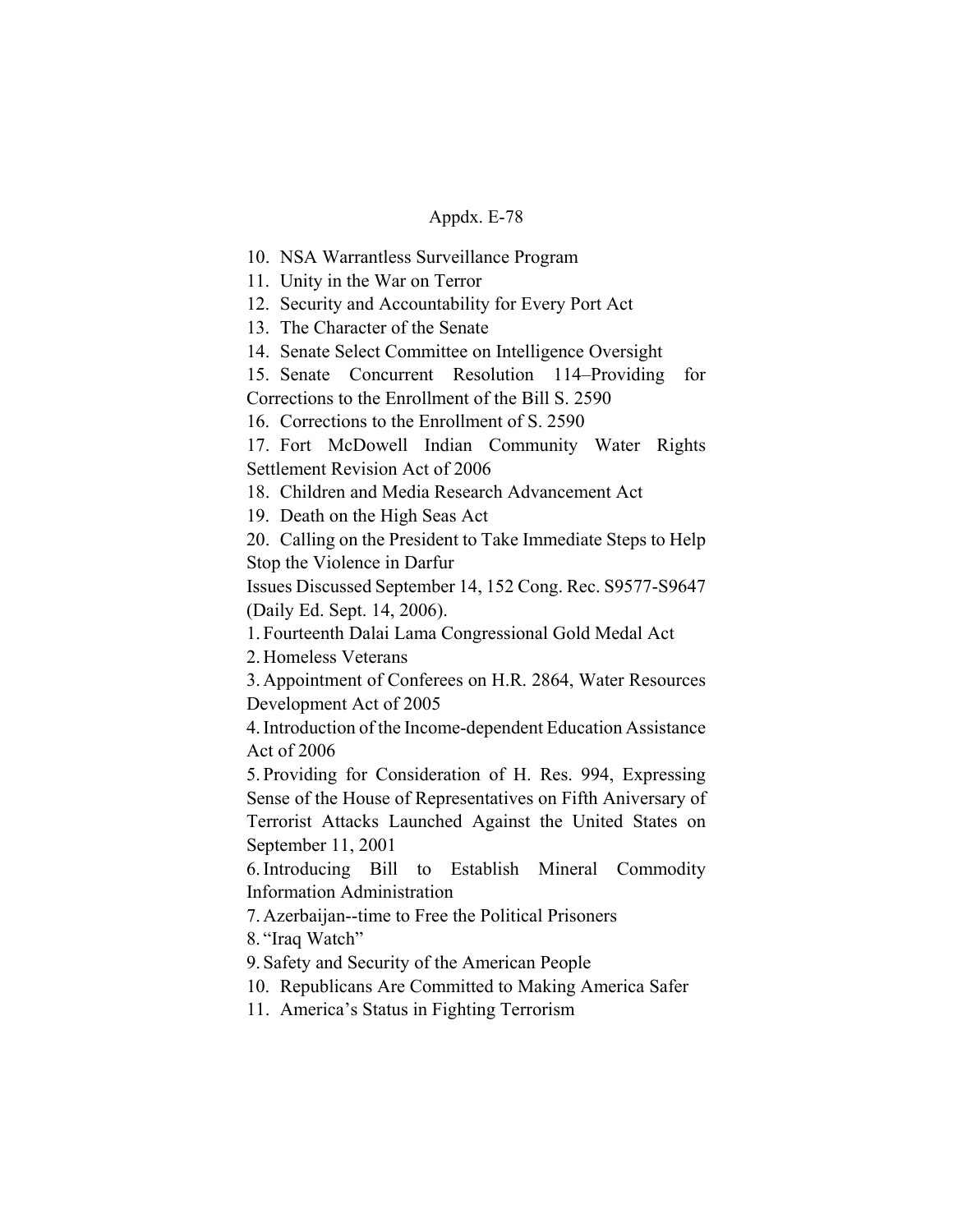12. Osama Bin Laden Still Loose

13. Security and Accountability for Every Port Act

- 14. Darfur
- 15. Boxing

16. Changing the Tide

17. NSA-related Bills and Proposed Changes to War Crimes Act

18. Senate Concurrent Resolution 115--expressing the Sense of Congress with Respect to Raising Awareness and Enhancing the State of Computer Security in the United States, and Supporting the Goals and Ideals of National Cyber Security Awareness Month

19. Unanimous Consent--H.R. 5684

Issues Discussed September 15, 152 Cong. Rec. S9649-S9663 (Daily Ed. Sept. 15, 2006).

1. Providing for Consideration of H. Res. 994, Expressing Sense of the House of Representatives on Fifth Anniversary of Terrorist Attacks Launched Against the United States on September 11, 2001

2. Federal Prison Industries Competition in Contracting Act of 2006

3. Effective Tools to Fight Terrorism

4. Detainees

5. Tax Extenders

6. Indian Health Care

7. United States-Oman Free Trade Agreement Implementation Act

8. Federal Funding Accountability and Transparency Act 9. Protocol Amending 1962 Extradition Convention with Israel Issues Discussed September 18, 152 Cong. Rec. S9665-S9687 (Daily Ed. Sept. 18, 2006).

1. Unanimous Consent Agreement--H.R. 4954

2. Constitution Day and Democratic Obstruction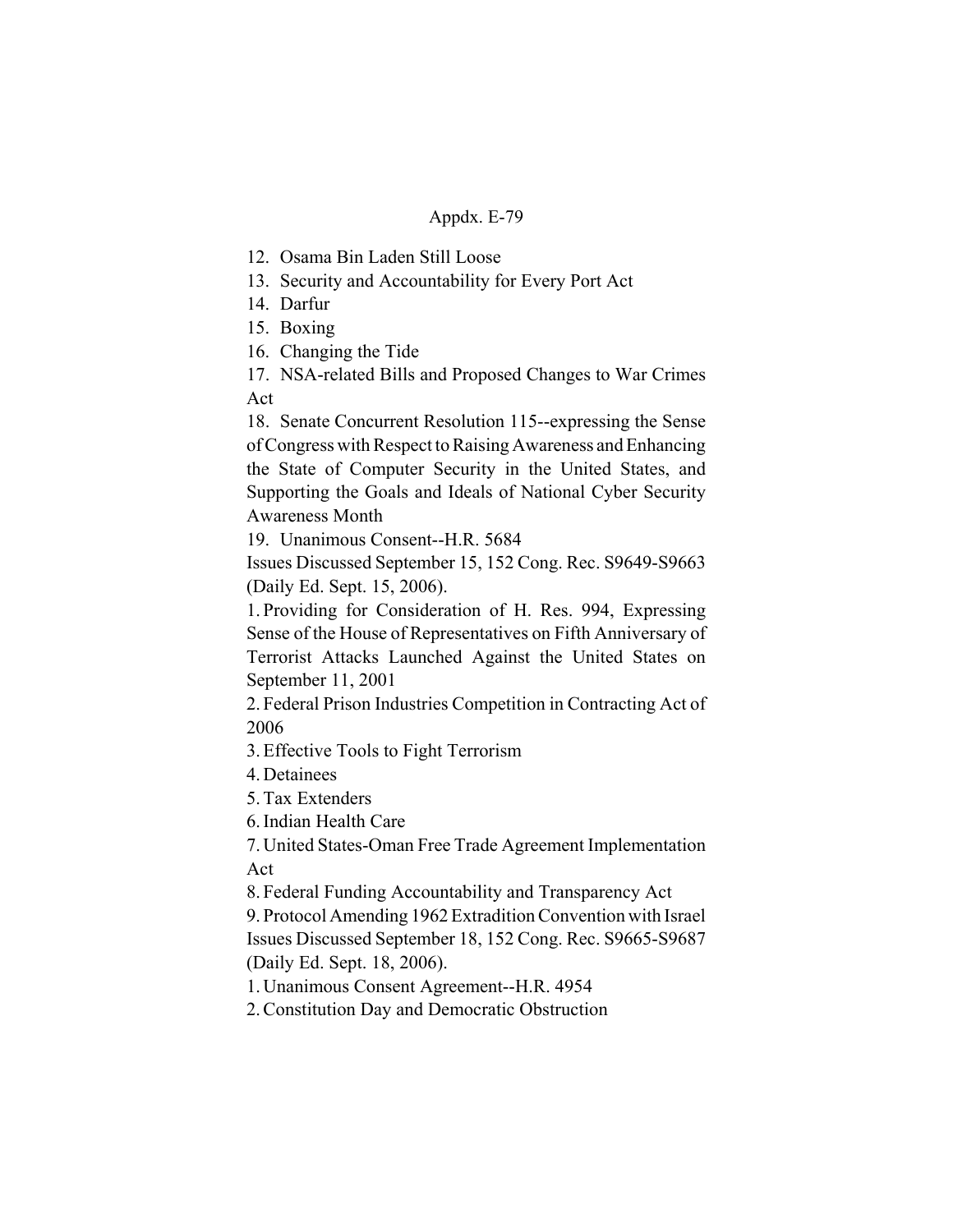3. The Administration's Mistakes in the Iraq War

4. Oman Free Trade Agreement

5. Proud to Fight for Our Freedoms

6. Food Safety

7. Interrogation of Detainees

8. Crisis of Democracy in the Middle East

9. Sri Lanka

10. Rapid City Weed and Seed

11. Secure Fence Act of 2006--motion to Proceed

12. Vitiation of Action--H.R. 503

Issues Discussed September 19, 152 Cong. Rec. S9689-S9735

(Daily Ed. Sept. 19, 2006).

1. Oman Free Trade Agreement

2. Securing Our Borders

3. Humanitarian Catastrophe in Darfur

4. Congressional Oversight

5. United States-Oman Free Trade Agreement Implementation Act

6. Prayer in the Armed Forces

7. Local Law Enforcement Enhancement Act of 2005

8. Disaster Recovery Personal Protection Act

9. Senate Resolution 573--calling on the United States Government and the International Community to Support the Successful Transition from Conflict to Sustainable Peace in Uganda

10. Senate Resolution 574--recognizing the North Carolina Farm Bureau Federation on the Occasion of its 70th Anniversary and Saluting the Outstanding Service of its Members and Staff on Behalf of the Agricultural Community and the People of North Carolina

11. Supporting Transition from Conflict to Sustainable Peace in Uganda

12. New Hampshire Wilderness Act of 2006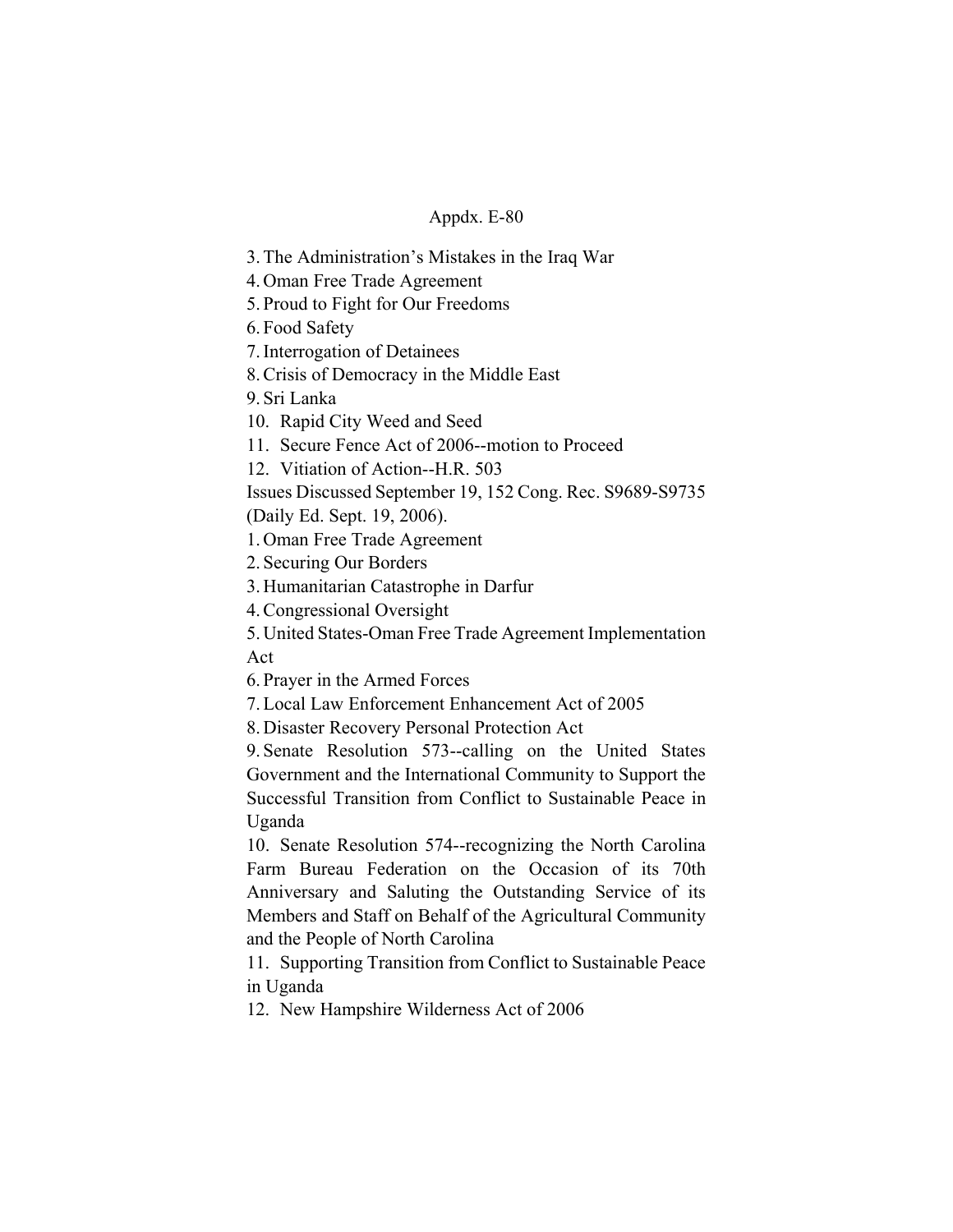13. Appointment of Conferees--H.R. 4954

14. Water Resources Development Act of 2006

Issues Discussed September 20, 152 Cong. Rec. S9737-S9857

(Daily Ed. Sept. 20, 2006).

1. Terrorist Surveillance

2. Immigration

3. Coup in Thailand

4. Secure Fence Act of 2006--motion to Proceed

5. Solidarity with Israel

6. Northern Mariana Islands

7. Condemning Drive Hunts

8. Security and Accountability for Every Port Act

9. Child and Family Services Improvement Act of 2006

10. Code Talkers Recognition Act

11. Reauthorizing the Livestock Mandatory Reporting Act of 1999

12. Agricultural Workers

13. Middle-class Squeeze

14. U.S. Economy Continues to Prosper

Issues Discussed September 21, 152 Cong. Rec. S9859-S10009

(Daily Ed. Sept. 21, 2006).

1. Physician Medicare Payments

2. Drilling for America's Oil

3. Secure Fence Act of 2006--motion to Proceed

4. Local Law Enforcement Enhancement Act of 2005

5. Hate Crime

6. A Few Bad Apples

7. Cost Estimates

8. Code Talkers Recognition Act

9. Patten Seed Company

10. Report on the Continuation of the National Emergency with Respect to Persons Who Commit, Threaten to Commit, or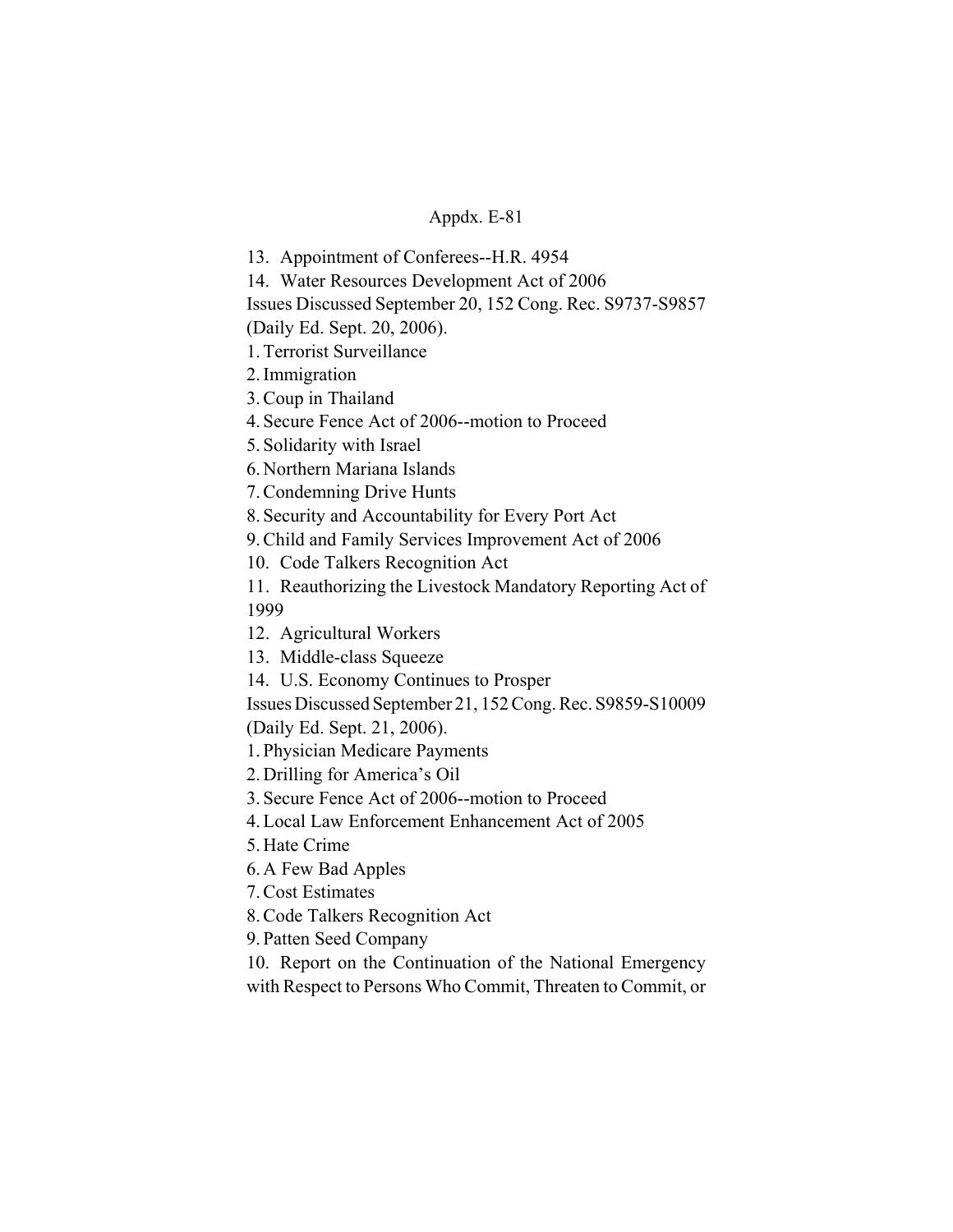Support Terrorism That Was Established in Executive Order 13224 on September 21, 2006--pm 56

11. Senate Resolution 580--recognizing the Importance of Pollinators to Ecosystem Health and Agriculture

12. Senate Resolution 581--condemning the Anti-democratic Actions of President Hugo Chavez and Admonishing the Statements Made by Him to the United Nations General Assembly on September 20, 2006

13. Lights on Afterschool

14. Veterans' Compensation Cost-of-living Adjustment Act of 2006

15. Detainee Interrogation Agreement

16. Darfur Peace and Accountability Act of 2005

Issues Discussed September 22, 152 Cong. Rec. S10011- S10050 (Daily Ed. Sept. 22, 2006).

1. Credit Rating Agency Reform Act of 2006

Issues Discussed September 25, 152 Cong. Rec. S10051- S10107 (Daily Ed. Sept. 25, 2006).

2. Army Recruiting

3. Oversight Hearings on Iraq and the Global War on Terror

- 4. The Superdome
- 5. Border Fencing
- 6. Climate Change
- 7. Comprehensive Immigration Reform

8. Global Terrorism

9. Terrorist Tribunals

10. Medicare

11. Secure Fence Act of 2006--resumed

12. Senate Legal Counsel Authorization

13. National Transportation Safety Board Reauthorization Act of 2006

14. Railroad Retirement Technical Improvement Act of 2006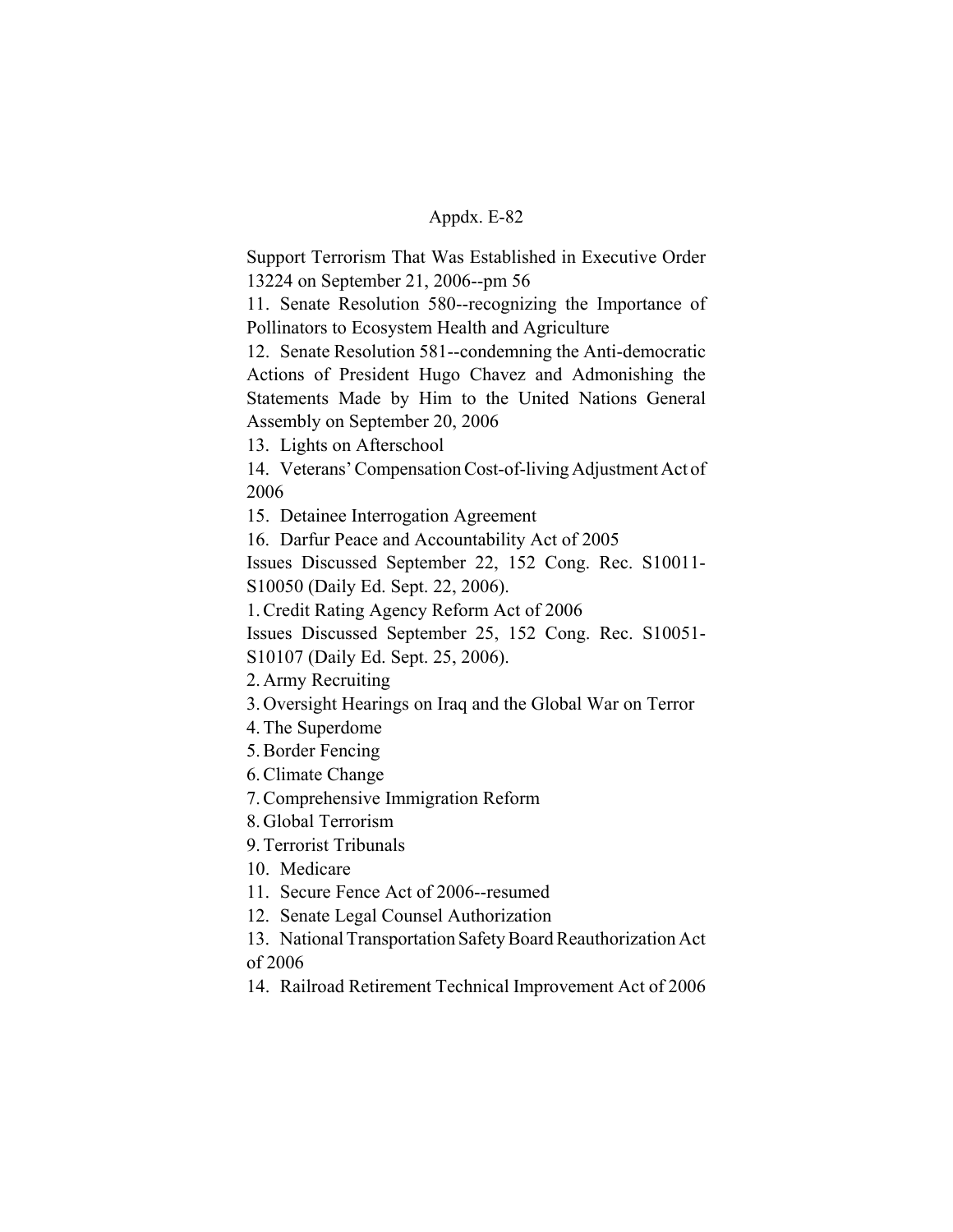Issues Discussed September 26, 152 Cong. Rec. S10109- S10222 (Daily Ed. Sept. 26, 2006).

1. Homeland Security

2. Homeland Security Appropriations

3. Helping the American People

4. The 109th Congress

5. Homeland Security and Health Care

6. Family Prosperity Act

7. Oil and Gas Drilling in the Gulf of Mexico

8. America's Security

9. National Competitiveness Investment Act

10. Immigration

11. Secure Fence Act of 2006

12. Local Law Enforcement Enhancement Act of 2005

13. Republic of the Philippines

14. Agriculture Natural Disaster Assistance

15. War on Terror

16. Senate Resolution 587--expressing Concern Relating to the

Threatening Behavior of the Islamic . . . . (Senate - September 26, 2006

17. Amending the John F. Kennedy Center Act

18. Correcting the Enrollment of H.R. 3127

Issues Discussed September 27, 152 Cong. Rec. S10223- S10348 (Daily Ed. Sept. 27, 2006).

1. National Competitiveness Investment Act of 2006

2. National Security

3. National Intelligence Estimate

4. Military Commissions Act of 2006

5. Demanding Accountability

6. Ultrasound Imaging

7. Burma

8. Nomination of Francisco Augusto Besosa

9. Child and Family Services Improvement Act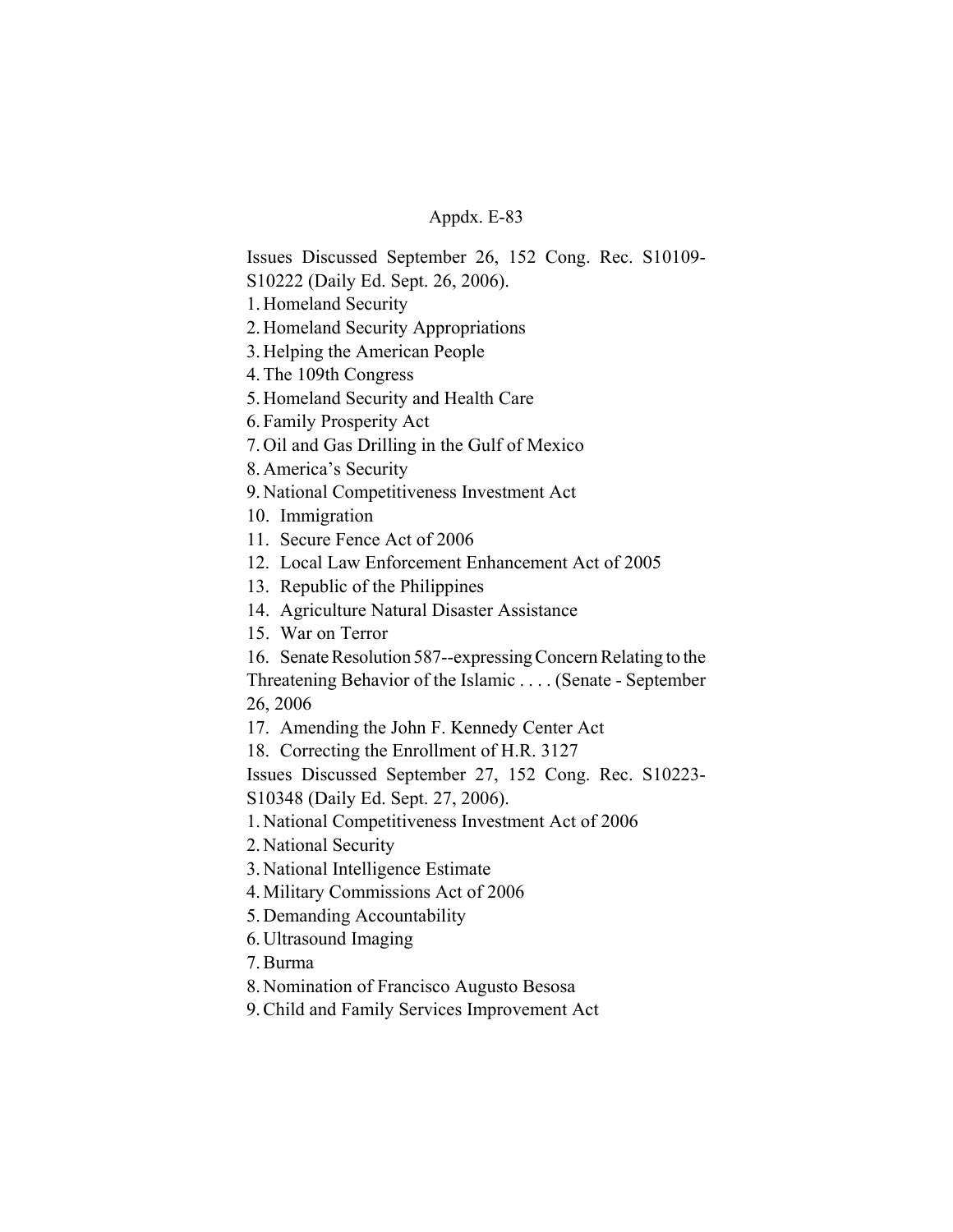10. Senate Concurrent Resolution 119--expressing the Sense of Congress That Public Policy Should Continue to Protect and Strengthen the Ability of Farmers and Ranchers to Join Together in Cooperative Self-help Efforts

11. Senate Concurrent Resolution 120--expressing the Support of Congress for the Creation of a National Hurricane Museum and Science Center in Southwest Louisiana

12. Child Interstate Abortion Notification Act

13. Habeas Corpus--amendment No. 5087

Issues Discussed September 28, 152 Cong. Rec. S10349 – S10494 (Daily Ed. Sept. 28, 2006).

1. Homeland Security

2. Habeas Corpus

3. Secure Fence Act of 2006--resumed

4. Pryor Nomination to PBS Board

5. Decency Blocking Educational Campaign

6. Local Law Enforcement Enhancement Act of 2005

7. Global Warming

8. Wastewater Treatment Works

9. Thailand

10. 227 . Foreign Policy

11. Of Injunction of Secrecy--treaty Documents 109-13 and 109-14

12. Mutual Legal Assistance Agreement with the European Union (Treaty Doc. No. 109-13)

13. Extradition Agreement with the European Union (Treaty Doc. No. 109-14)

Issues Discussed September 29, 152 Cong. Rec. S10497- S10822 (Daily Ed. Sept. 29, 2006).

1. Department of Defense Appropriations Act, 2007- conference Report

2. Appropriations

3. Immigration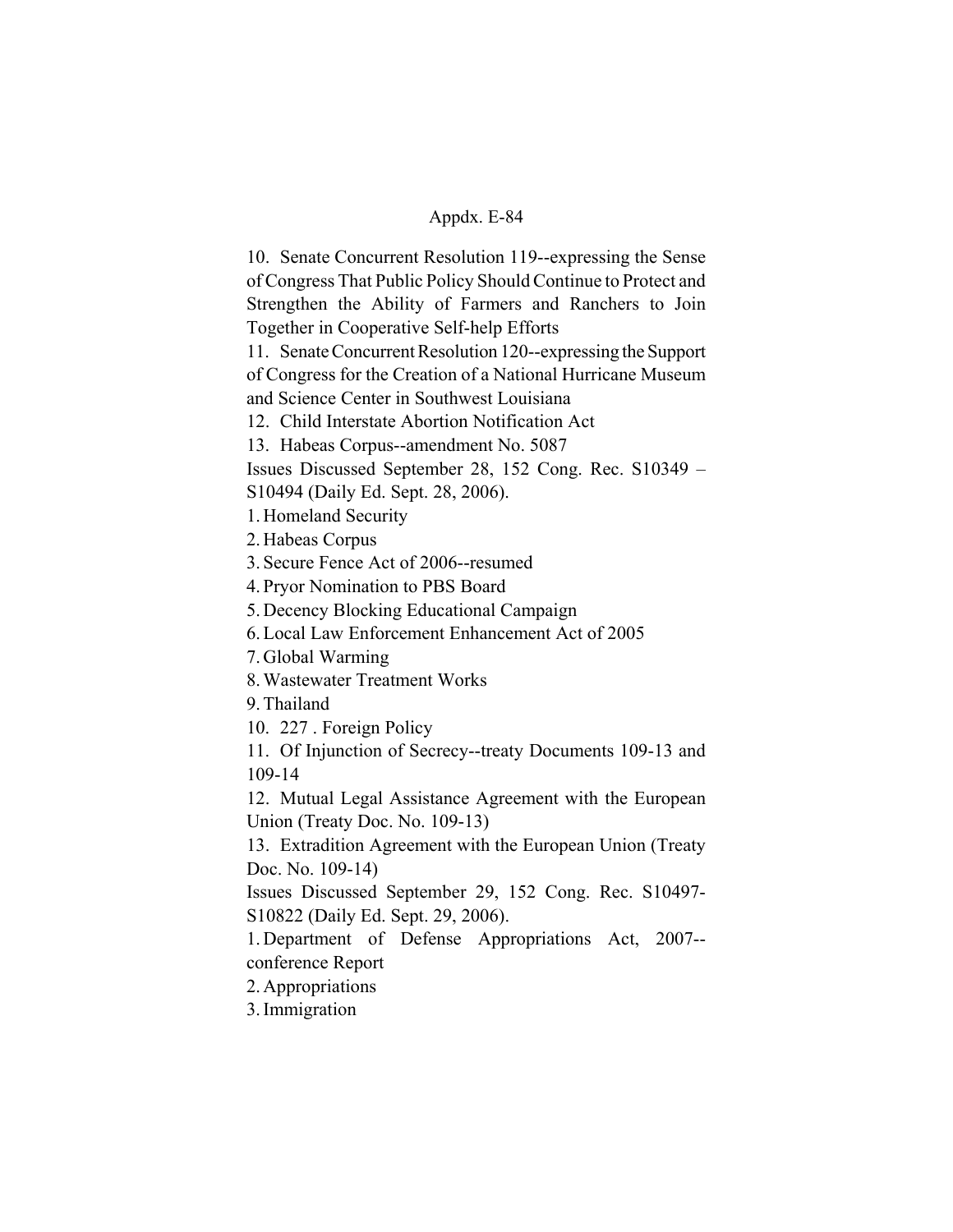4. Agricultural Workers

5. Protecting the Public Health

6. Offshore Energy

7. Agricultural Emergency

8. Appropriations

9. AGjobs

10. Bioterrorism

11. Secure Fence Act

12. National Intelligence Estimate--Iraq

13. Wright Amendment Reform Act of 2006

14. New England Wilderness Act of 2006

15. Boy Scouts of America Land Transfer Act of 2005

16. Idaho Land Enhancement Act

17. Natural Resource Protection Cooperative Agreement Act

18. Michigan Lighthouse and Maritime Heritage Act

19. National Historic Preservation Act Amendments Act of 2005

20. Repeal of Certain Sections of an Act Pertaining to the Virgin Islands

21. Compact of Free Association Amendments Act of 2005

22. Dorothy Buell Memorial Visitor Center Lease Act

23. National Park System Study--castle Nugent Farms, St. Croix, Virgin Islands

24. Yuma Crossing National Heritage Area Act of 2000 Amendments Act

25. Sierra National Forest Land Exchange Act of 2005

26. Ukrainian Manmade Famine Memorial Establishment Act

27. Pitkin County Land Exchange Act of 2005

28. Ste. Genevieve County National Historic Site Study Act of 2005

29. National Law Enforcement Officers Memorial Maintenance Fund Act of 2005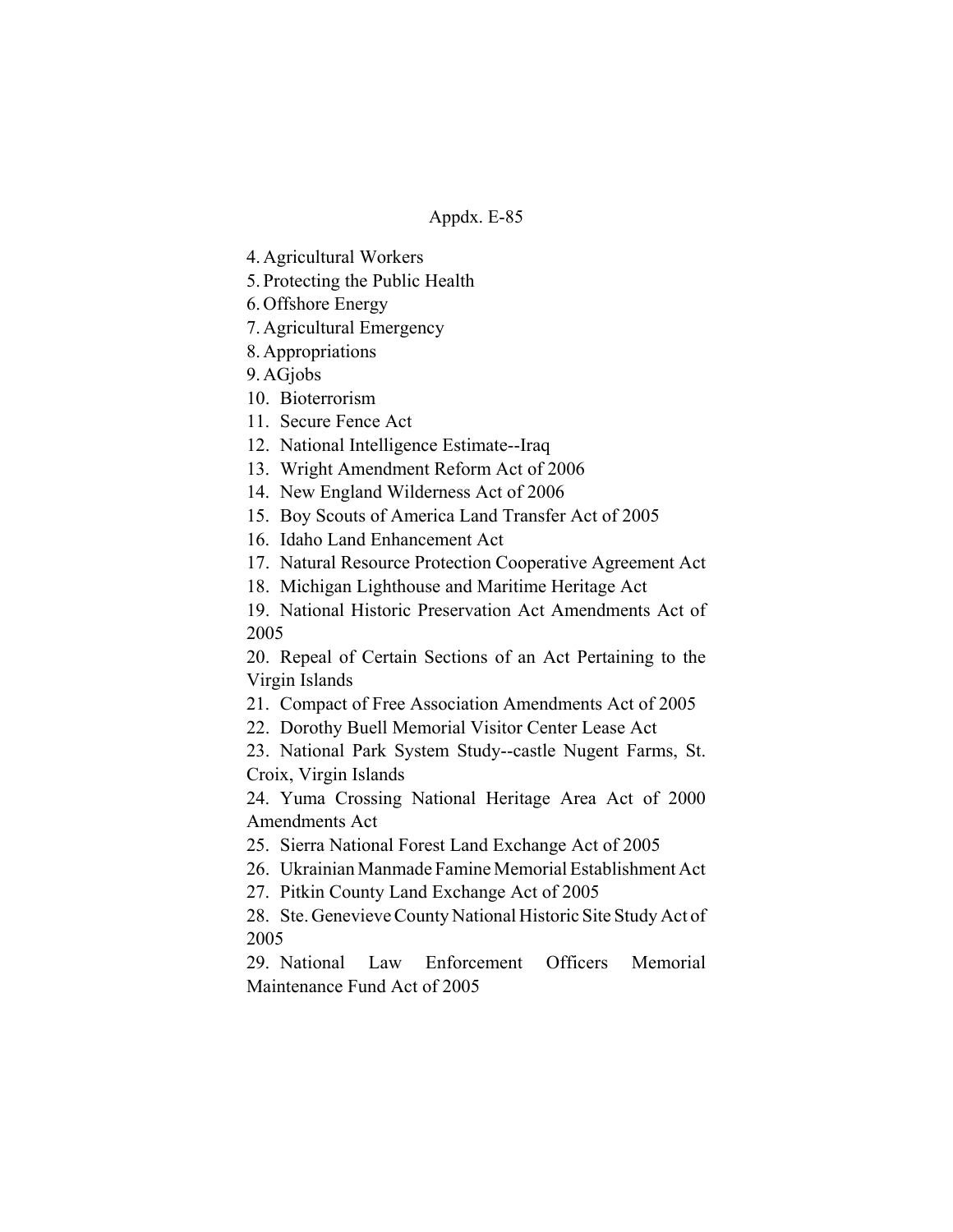## Appdx. E-86

30. Northern Colorado Water Distribution Facilities Conveyance Act

- 31. Salt Cedar and Russian Olive Control Demonstration Act
- 32. Northern California Coastal Wild Heritage Wilderness Act
- 33. Correcting the Enrollment of S. 203
- 34. Ojito Wilderness Act Amendment
- 35. National Trails System Act Amendment
- 36. National Heritage Areas Act of 2006
- 37. H-2a Program
- 38. Agriculture Disaster Relief
- 39. Effects of Bush Tax Cuts
- 40. Ryan White Care Act
- 41. Breast Cancer and Environmental Research Act
- 42. Border Security
- 43. Ryan White Care Act
- 44. HIV/AIDS Treatment
- 45. Secure Fence Act
- 46. Sorry Fate of Tax Extenders in "Trailer" Package
- 47. Veterans Healthcare
- 48. Agricultural Disasters
- 49. Reading First
- 50. Royalty Relief Bill
- 51. Immigration Reform
- 52. Secure Fence Act of 2006--resumed
- 53. Child Interstate Abortion Notification Act
- 54. Child Custody Protection Act
- 55. Department of Homeland Security Appropriations Act,
- 2007–Conference Report
- 56. Safe Port Act

57. Providing for a Conditional Adjournment of the House of Representatives and a Conditional Recess or Adjournment of the Senate

58. Defense Authorization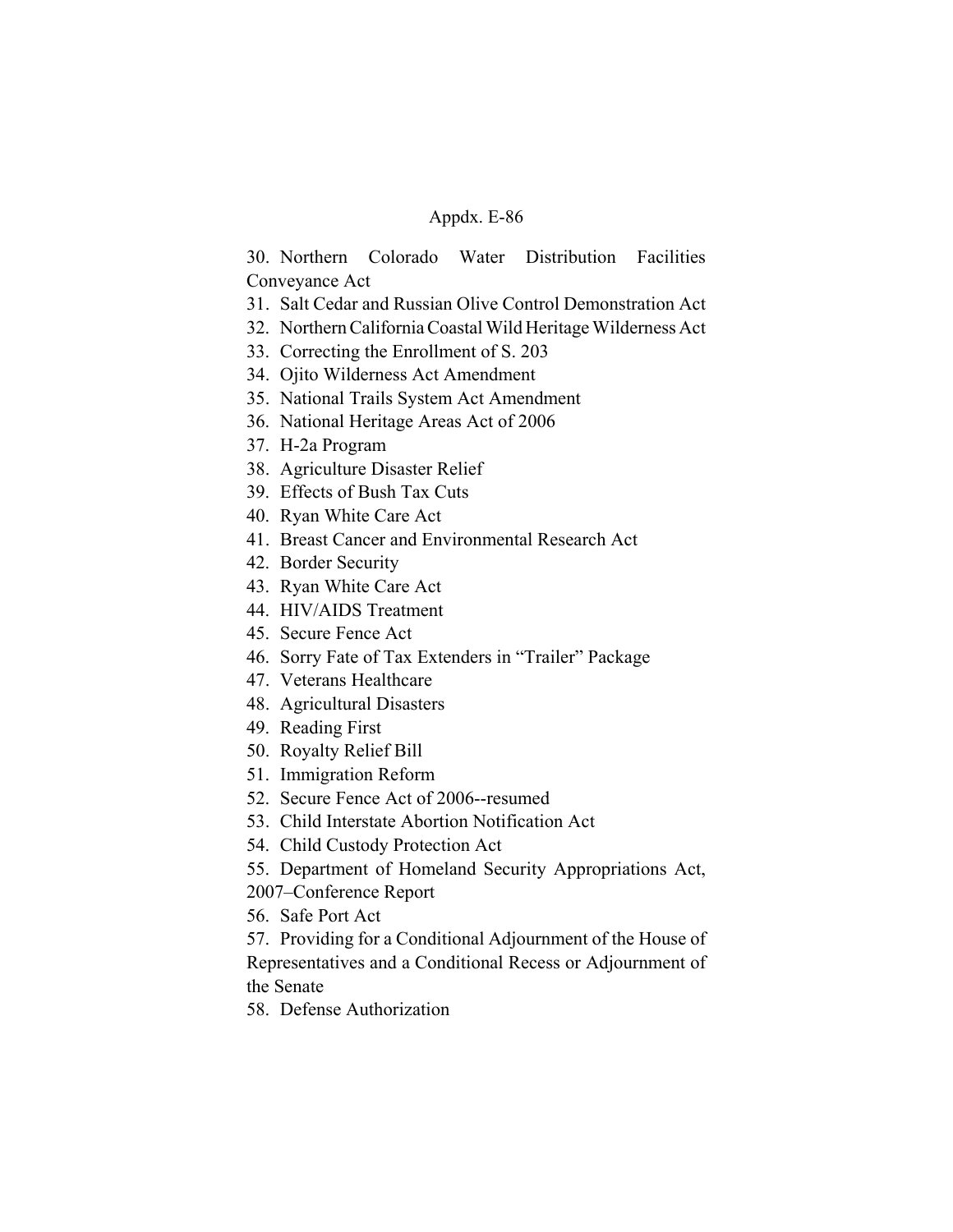## Appdx. E-87

59. Border Fencing

60. A Lesson in Cherry-picking and Politicizing Our Nation's

Intelligence: the Terrorism Nie Declassified

- 61. National Competitiveness Investment Act
- 62. NATO Freedom Consolidation Act of 2006
- 63. Darfur Peace and Accountability Act
- 64. The State of the Economy
- 65. Bankruptcy Reform
- 66. Iraq and U.S. National Security
- 67. Higher Education Act Extension
- 68. National Capital Transportation Amendments Act
- 69. Missed Opportunities in Health Care
- 70. Improving Election Practices for November 7th
- 71. The Kyoto Declaration of Religions for Peace
- 72. Telecom Reform

73. Religious Liberty and Charitable Donation Clarification Act of 2006

- 74. Telephone Records and Privacy Protection Act of 2006
- 75. The Need for Reauthorization of Public Law 106-393
- 76. Nomination of Richard Hoagland
- 77. Department of Defense Survivor Benefits Plan
- 78. Global Warming Reduction Act of 2006
- 79. Extension of the Higher Education Act
- 80. Disaster Assistance Reforms
- 81. Indian Gaming Regulatory Act
- 82. Clarifying Treatment of Certain Charitable Contributions
- 83. Financial Netting Improvements Act of 2006
- 84. Holding Current Regime in Iran Accountable
- 85. Third Higher Education Extension Act of 2006

86. To Extend the Waiver Authority for the Secretary of **Education** 

87. Older Americans Act Amendments of 2006